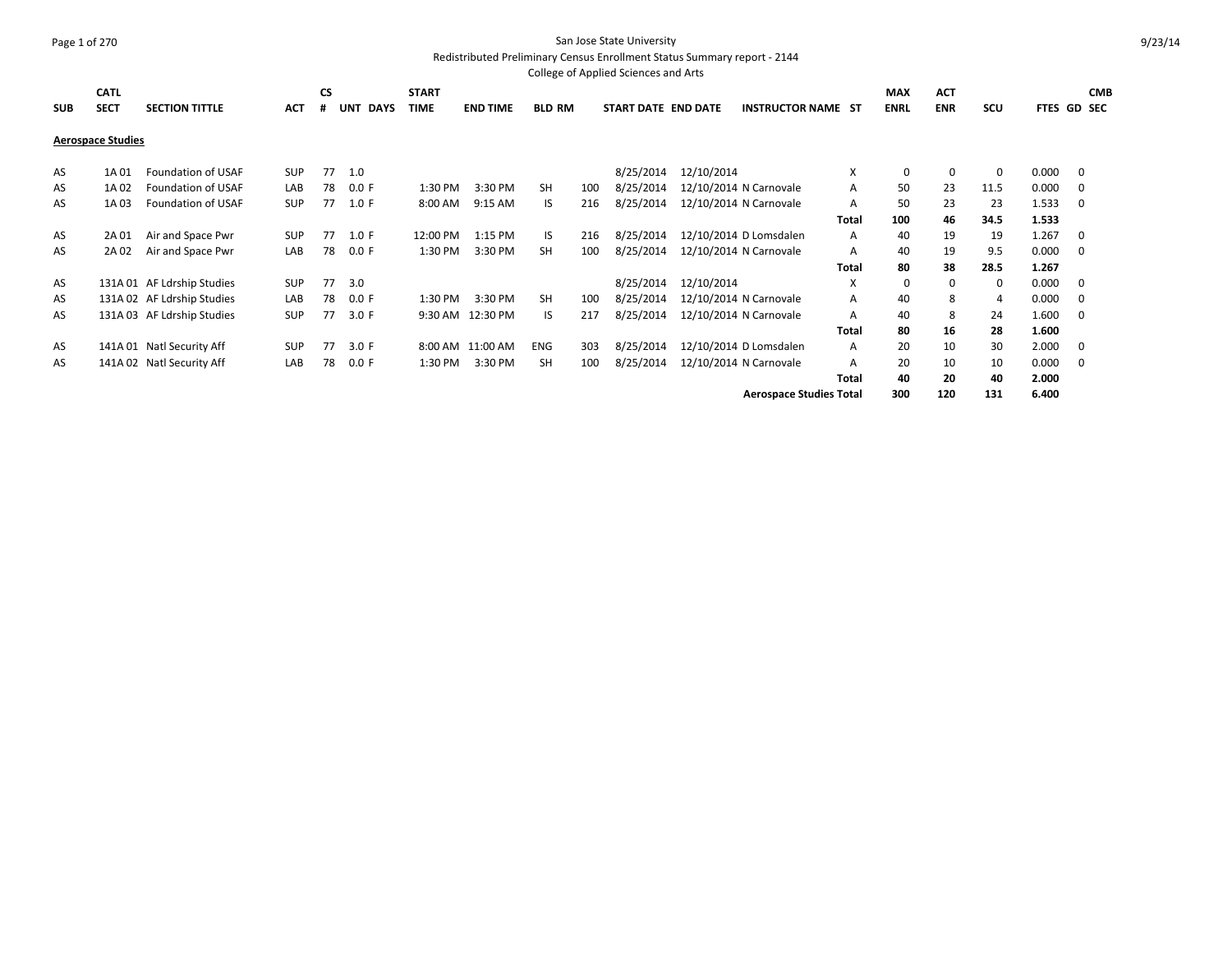#### Page 2 of 270 San Jose State University Redistributed Preliminary Census Enrollment Status Summary report - 2144

|                     |                           |                          |                          |          |                  |              |                   |               |            | College of Applied Sciences and Arts |                                          |                           |                |                |                |                    |                |                              |                  |  |
|---------------------|---------------------------|--------------------------|--------------------------|----------|------------------|--------------|-------------------|---------------|------------|--------------------------------------|------------------------------------------|---------------------------|----------------|----------------|----------------|--------------------|----------------|------------------------------|------------------|--|
|                     | <b>CATL</b>               |                          |                          | CS       |                  | <b>START</b> |                   |               |            |                                      |                                          |                           |                | <b>MAX</b>     | <b>ACT</b>     |                    |                |                              | <b>CMB</b>       |  |
| <b>SUB</b>          | <b>SECT</b>               | <b>SECTION TITTLE</b>    | <b>ACT</b>               | #        | UNT DAYS         | <b>TIME</b>  | <b>END TIME</b>   | <b>BLD RM</b> |            | START DATE END DATE                  |                                          | <b>INSTRUCTOR NAME ST</b> |                | <b>ENRL</b>    | <b>ENR</b>     | scu                | FTES GD SEC    |                              |                  |  |
|                     | <b>Health Professions</b> |                          |                          |          |                  |              |                   |               |            |                                      |                                          |                           |                |                |                |                    |                |                              |                  |  |
|                     |                           |                          |                          |          |                  |              |                   |               |            |                                      |                                          |                           |                |                |                |                    |                |                              |                  |  |
| <b>HPRF</b>         |                           | 100W 01 Writing Workshop | SEM                      | 04       | 3.0 TR           |              | 9:00 AM 10:15 AM  | IS            | 215        | 8/25/2014                            | 12/10/2014 J Jones                       |                           | Α              | 25<br>$\Omega$ | 25             | 75<br>$\mathbf{0}$ | 5.000          | $\mathbf{0}$                 | C<br>$\mathsf C$ |  |
| HS<br><b>NUFS</b>   |                           | 100W 01 Writing Workshop | SEM<br>SEM               | 04<br>04 | 3.0 TR<br>3.0 TR |              | 9:00 AM 10:15 AM  | IS<br>IS      | 215<br>215 | 8/25/2014                            | 12/10/2014 J Jones                       |                           | A<br>Α         | $\Omega$       | 0<br>0         | $\mathbf 0$        | 0.000<br>0.000 | $\mathbf 0$<br>$\mathbf 0$   | C                |  |
|                     |                           | 100W 01 Writing Workshop |                          | 04       |                  |              | 9:00 AM 10:15 AM  | IS            | 215        | 8/25/2014                            | 12/10/2014 J Jones                       |                           | A              | $\Omega$       | $\overline{0}$ | $\mathbf{0}$       | 0.000          |                              | $\mathsf{C}$     |  |
| <b>NURS</b><br>OCTH |                           | 100W 01 Writing Workshop | SEM<br>SEM               | 04       | 3.0 TR<br>3.0 TR |              | 9:00 AM 10:15 AM  | IS            | 215        | 8/25/2014<br>8/25/2014               | 12/10/2014 J Jones<br>12/10/2014 J Jones |                           | Α              | $\Omega$       | 0              | $\mathbf 0$        | 0.000          | $\mathbf{0}$<br>$\mathbf{0}$ | C                |  |
|                     |                           | 100W 01 Writing Workshop |                          | 04       | 3.0 TR           |              | 9:00 AM 10:15 AM  | IS            | 215        |                                      |                                          |                           | A              | 25             | 25             | 75                 | 5.000          | $\mathbf 0$                  | C                |  |
| <b>HPRF</b>         |                           | 100W 02 Writing Workshop | SEM                      | 04       | 3.0 TR           |              | 10:30 AM 11:45 AM |               | 215        | 8/25/2014                            | 12/10/2014 M Bondi                       |                           | A              | $\Omega$       | $\overline{0}$ | $\mathbf{0}$       | 0.000          |                              | $\mathsf{C}$     |  |
| НS                  |                           | 100W 02 Writing Workshop | SEM                      | 04       | 3.0 TR           |              | 10:30 AM 11:45 AM | IS            |            | 8/25/2014                            | 12/10/2014 M Bondi                       |                           |                | $\Omega$       | 0              | $\mathbf{0}$       |                | $\bf{0}$<br>$\mathbf 0$      | C                |  |
| <b>NUFS</b>         |                           | 100W 02 Writing Workshop | <b>SEM</b><br><b>SEM</b> | 04       | 3.0 TR           |              | 10:30 AM 11:45 AM | IS            | 215<br>215 | 8/25/2014<br>8/25/2014               | 12/10/2014 M Bondi                       |                           | Α              | $\Omega$       | 0              | $\mathbf{0}$       | 0.000          | $\mathbf 0$                  | C                |  |
| <b>NURS</b>         |                           | 100W 02 Writing Workshop |                          | 04       | 3.0 TR           |              | 10:30 AM 11:45 AM | IS            | 215        | 8/25/2014                            | 12/10/2014 M Bondi                       |                           | Α              | $\Omega$       | $\overline{0}$ | $\mathbf{0}$       | 0.000          | $\mathbf 0$                  | $\mathsf{C}$     |  |
| OCTH                |                           | 100W 02 Writing Workshop | <b>SEM</b>               |          |                  |              | 10:30 AM 11:45 AM | IS            |            |                                      | 12/10/2014 M Bondi                       |                           | Α              |                |                |                    | 0.000          |                              |                  |  |
| <b>HPRF</b>         |                           | 100W 03 Writing Workshop | SEM                      | 04       | 3.0 TR           | 1:30 PM      | 2:45 PM           | IS            | 215        | 8/25/2014                            | 12/10/2014 M Bondi                       |                           | Α              | 25             | 24             | 72                 | 4.800          | $\mathbf 0$                  | C                |  |
| <b>HS</b>           |                           | 100W 03 Writing Workshop | <b>SEM</b>               | 04       | 3.0 TR           | 1:30 PM      | 2:45 PM           | IS            | 215        | 8/25/2014                            | 12/10/2014 M Bondi                       |                           | A              | $\Omega$       | 0              | $\mathbf{0}$       | 0.000          | $\mathbf 0$                  | C                |  |
| <b>NUFS</b>         |                           | 100W 03 Writing Workshop | SEM                      | 04       | 3.0 TR           | 1:30 PM      | 2:45 PM           | IS            | 215        | 8/25/2014                            | 12/10/2014 M Bondi                       |                           | A              | $\Omega$       | $\mathbf{0}$   | $\mathbf{0}$       | 0.000          | $\overline{0}$               | C                |  |
| <b>NURS</b>         |                           | 100W 03 Writing Workshop | SEM                      | 04       | 3.0 TR           | 1:30 PM      | 2:45 PM           | IS            | 215        | 8/25/2014                            | 12/10/2014 M Bondi                       |                           | Α              | $\Omega$       | 0              | $\mathbf{0}$       | 0.000          | $\mathbf 0$                  | C                |  |
| <b>OCTH</b>         |                           | 100W 03 Writing Workshop | SEM                      | 04       | 3.0 TR           | 1:30 PM      | 2:45 PM           | IS            | 215        | 8/25/2014                            | 12/10/2014 M Bondi                       |                           | Α              | $\Omega$       | 0              | $\mathbf{0}$       | 0.000          | $\mathbf 0$                  | C                |  |
| <b>HPRF</b>         |                           | 100W 04 Writing Workshop | <b>SEM</b>               | 04       | 3.0 MW           | 1:30 PM      | 2:45 PM           | IS            | 215        | 8/25/2014                            | 12/10/2014 D Caterina                    |                           | Α              | 25             | 25             | 75                 | 5.000          | $\mathbf 0$                  | C                |  |
| HS                  |                           | 100W 04 Writing Workshop | <b>SEM</b>               | 04       | 3.0 MW           | 1:30 PM      | 2:45 PM           | IS            | 215        | 8/25/2014                            | 12/10/2014 D Caterina                    |                           | Α              | $\Omega$       | 0              | $\mathbf 0$        | 0.000          | $\mathbf 0$                  | C                |  |
| <b>NUFS</b>         |                           | 100W 04 Writing Workshop | SEM                      | 04       | 3.0 MW           | 1:30 PM      | 2:45 PM           | IS            | 215        | 8/25/2014                            | 12/10/2014 D Caterina                    |                           | A              | $\Omega$       | 0              | $\mathbf{0}$       | 0.000          | $\mathbf 0$                  | $\mathsf{C}$     |  |
| <b>NURS</b>         |                           | 100W 04 Writing Workshop | SEM                      | 04       | 3.0 MW           | 1:30 PM      | 2:45 PM           | IS            | 215        | 8/25/2014                            | 12/10/2014 D Caterina                    |                           | Α              | $\Omega$       | 0              | $\mathbf{0}$       | 0.000          | $\mathbf{0}$                 | C                |  |
| <b>OCTH</b>         |                           | 100W 04 Writing Workshop | SEM                      | 04       | 3.0 MW           | 1:30 PM      | 2:45 PM           | IS            | 215        | 8/25/2014                            | 12/10/2014 D Caterina                    |                           | Α              | $\Omega$       | 0              | $\mathbf 0$        | 0.000          | $\mathbf 0$                  | C                |  |
| <b>HPRF</b>         |                           | 100W 05 Writing Workshop | SEM                      | 04       | 3.0 MW           | 12:00 PM     | 1:15 PM           | IS            | 215        | 8/25/2014                            | 12/10/2014 E Chiu                        |                           | A              | 25             | 25             | 75                 | 5.000          | $\overline{0}$               | C                |  |
| HS                  |                           | 100W 05 Writing Workshop | SEM                      | 04       | 3.0 MW           | 12:00 PM     | 1:15 PM           | IS            | 215        | 8/25/2014                            | 12/10/2014 E Chiu                        |                           | Α              | $\Omega$       | 0              | $\Omega$           | 0.000          | $\mathbf 0$                  | C                |  |
| <b>NUFS</b>         |                           | 100W 05 Writing Workshop | SEM                      | 04       | 3.0 MW           | 12:00 PM     | 1:15 PM           | IS            | 215        | 8/25/2014                            | 12/10/2014 E Chiu                        |                           | Α              | $\Omega$       | 0              | $\mathbf{0}$       | 0.000          | $\mathbf 0$                  | C                |  |
| <b>NURS</b>         |                           | 100W 05 Writing Workshop | SEM                      | 04       | 3.0 MW           | 12:00 PM     | 1:15 PM           | IS            | 215        | 8/25/2014                            | 12/10/2014 E Chiu                        |                           | Α              | $\Omega$       | $\mathbf{0}$   | $\mathbf{0}$       | 0.000          | $\mathbf{0}$                 | $\mathsf{C}$     |  |
| <b>OCTH</b>         |                           | 100W 05 Writing Workshop | SEM                      | 04       | 3.0 MW           | 12:00 PM     | 1:15 PM           | IS            | 215        | 8/25/2014                            | 12/10/2014 E Chiu                        |                           | Α              | $\Omega$       | 0              | $\mathbf 0$        | 0.000          | $\mathbf{0}$                 | C                |  |
| <b>HPRF</b>         |                           | 100W 06 Writing Workshop | <b>SEM</b>               |          | 3.0              |              |                   |               |            |                                      |                                          |                           | X              | $\Omega$       | 0              | 0                  | 0.000          | $\mathbf 0$                  |                  |  |
| HS                  |                           | 100W 06 Writing Workshop | <b>SEM</b>               |          | 3.0              |              |                   |               |            |                                      |                                          |                           | X              | $\Omega$       | 0              | $\mathbf 0$        | 0.000          | $\mathbf 0$                  |                  |  |
| <b>NUFS</b>         |                           | 100W 06 Writing Workshop | SEM                      |          | 3.0              |              |                   |               |            |                                      |                                          |                           | X              | $\Omega$       | 0              | 0                  | 0.000          | 0                            |                  |  |
| <b>NURS</b>         |                           | 100W 06 Writing Workshop | SEM                      |          | 3.0              |              |                   |               |            |                                      |                                          |                           | X              | $\Omega$       | 0              | 0                  | 0.000          | $\mathbf 0$                  |                  |  |
| <b>OCTH</b>         |                           | 100W 06 Writing Workshop | <b>SEM</b>               |          | 3.0              |              |                   |               |            |                                      |                                          |                           | X              | $\Omega$       | 0              | $\mathbf 0$        | 0.000          | $\mathbf 0$                  |                  |  |
| <b>HPRF</b>         |                           | 100W 07 Writing Workshop | SEM                      | 04       | 3.0 F            |              | 9:00 AM 11:45 AM  | IS            | 215        | 8/25/2014                            | 12/10/2014 S Rivera                      |                           | Α              | 25             | 25             | 75                 | 5.000          | $\mathbf{0}$                 | C                |  |
| HS                  |                           | 100W 07 Writing Workshop | SEM                      | 04       | 3.0 F            |              | 9:00 AM 11:45 AM  | IS            | 215        | 8/25/2014                            | 12/10/2014 S Rivera                      |                           | A              | $\Omega$       | 0              | $\mathbf 0$        | 0.000          | $\mathbf 0$                  | C                |  |
| <b>NUFS</b>         |                           | 100W 07 Writing Workshop | SEM                      | 04       | 3.0 F            |              | 9:00 AM 11:45 AM  | IS            | 215        | 8/25/2014                            | 12/10/2014 S Rivera                      |                           | $\overline{A}$ | $\Omega$       | $\overline{0}$ | $\Omega$           | 0.000          | $\mathbf{0}$                 | C                |  |
| <b>NURS</b>         |                           | 100W 07 Writing Workshop | SEM                      | 04       | 3.0 F            |              | 9:00 AM 11:45 AM  | IS            | 215        | 8/25/2014                            | 12/10/2014 S Rivera                      |                           | Α              | $\Omega$       | 0              | $\Omega$           | 0.000          | $\mathbf{0}$                 | C                |  |
| OCTH                |                           | 100W 07 Writing Workshop | SEM                      | 04       | 3.0 F            |              | 9:00 AM 11:45 AM  | IS            | 215        | 8/25/2014                            | 12/10/2014 S Rivera                      |                           | Α              | $\Omega$       | 0              | $\mathbf 0$        | 0.000          | $\mathbf 0$                  | C                |  |
| <b>HPRF</b>         |                           | 100W 08 Writing Workshop | SEM                      | 04       | 3.0 M            | 3:00 PM      | 5:45 PM           | IS            | 215        | 8/25/2014                            | 12/10/2014 N Clinch                      |                           | A              | 25             | 25             | 75                 | 5.000          | $\mathbf{0}$                 | C                |  |
| HS                  |                           | 100W 08 Writing Workshop | SEM                      | 04       | 3.0 M            | 3:00 PM      | 5:45 PM           | IS            | 215        | 8/25/2014                            | 12/10/2014 N Clinch                      |                           | Α              | $\Omega$       | 0              | $\mathbf 0$        | 0.000          | $\mathbf 0$                  | C                |  |
| <b>NUFS</b>         |                           | 100W 08 Writing Workshop | SEM                      | 04       | 3.0 M            | 3:00 PM      | 5:45 PM           | IS            | 215        | 8/25/2014                            | 12/10/2014 N Clinch                      |                           | Α              | $\Omega$       | 0              | $\Omega$           | 0.000          | $\mathbf 0$                  | C                |  |
| <b>NURS</b>         |                           | 100W 08 Writing Workshop | SEM                      | 04       | 3.0 M            | 3:00 PM      | 5:45 PM           | IS            | 215        | 8/25/2014                            | 12/10/2014 N Clinch                      |                           | A              | $\Omega$       | $\overline{0}$ | $\Omega$           | 0.000          | $\mathbf 0$                  | C                |  |
| OCTH                |                           | 100W 08 Writing Workshop | SEM                      | 04       | 3.0 M            | 3:00 PM      | 5:45 PM           | IS            | 215        | 8/25/2014                            | 12/10/2014 N Clinch                      |                           | Α              | 0              | 0              | $\mathbf 0$        | 0.000          | $\mathbf{0}$                 | C                |  |
| <b>HPRF</b>         |                           | 100W 09 Writing Workshop | SEM                      | 04       | $3.0$ T          | 3:00 PM      | 5:45 PM           | <b>BBC</b>    | 225        | 8/25/2014                            | 12/10/2014 D Caterina                    |                           | Α              | 25             | 25             | 75                 | 5.000          | $\mathbf 0$                  | C                |  |
| НS                  |                           | 100W 09 Writing Workshop | <b>SEM</b>               | 04       | 3.0T             | 3:00 PM      | 5:45 PM           | <b>BBC</b>    | 225        | 8/25/2014                            | 12/10/2014 D Caterina                    |                           | Α              | $\Omega$       | $\pmb{0}$      | $\mathbf 0$        | 0.000          | $\mathbf{0}$                 | $\mathsf{C}$     |  |
| <b>NUFS</b>         |                           | 100W 09 Writing Workshop | SEM                      | 04       | $3.0$ T          | 3:00 PM      | 5:45 PM           | <b>BBC</b>    | 225        | 8/25/2014                            | 12/10/2014 D Caterina                    |                           | Α              | $\Omega$       | 0              | $\Omega$           | 0.000          | $\mathbf 0$                  | C                |  |
| <b>NURS</b>         |                           | 100W 09 Writing Workshop | SEM                      | 04       | $3.0$ T          | 3:00 PM      | 5:45 PM           | <b>BBC</b>    | 225        | 8/25/2014                            | 12/10/2014 D Caterina                    |                           | $\overline{A}$ | $\Omega$       | $\Omega$       | $\Omega$           | 0.000          | $\mathbf 0$                  | C                |  |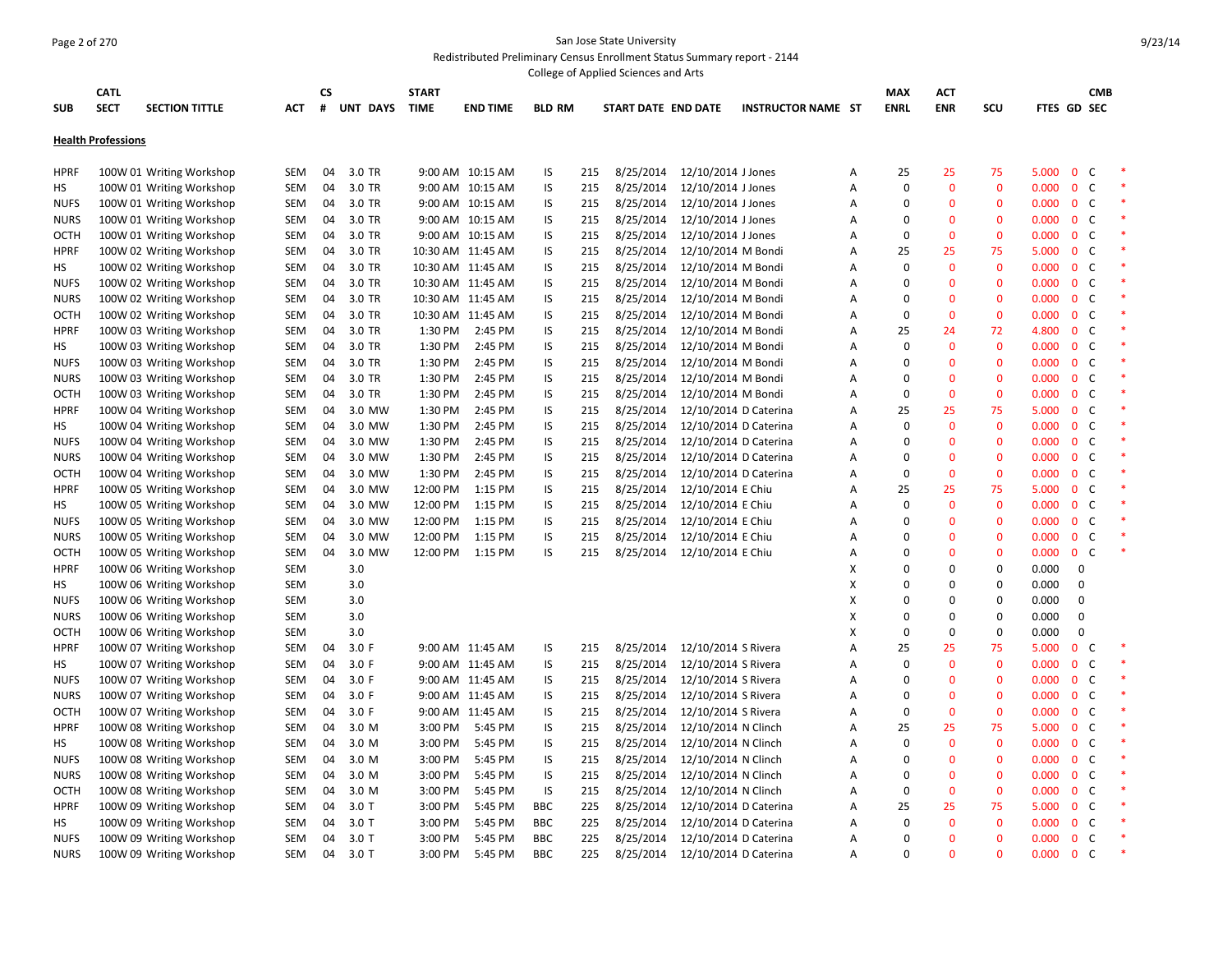#### Page 3 of 270 San Jose State University Redistributed Preliminary Census Enrollment Status Summary report - 2144 College of Applied Sciences and Arts

|             | <b>CATL</b>     |                          |            | <b>CS</b> |          | <b>START</b> |                 |               |     |                     |                       |                           |       | <b>MAX</b>  | <b>ACT</b>   |              |                 |                     | <b>CMB</b>   |  |
|-------------|-----------------|--------------------------|------------|-----------|----------|--------------|-----------------|---------------|-----|---------------------|-----------------------|---------------------------|-------|-------------|--------------|--------------|-----------------|---------------------|--------------|--|
| <b>SUB</b>  | <b>SECT</b>     | <b>SECTION TITTLE</b>    | <b>ACT</b> | #         | UNT DAYS | <b>TIME</b>  | <b>END TIME</b> | <b>BLD RM</b> |     | START DATE END DATE |                       | <b>INSTRUCTOR NAME ST</b> |       | <b>ENRL</b> | <b>ENR</b>   | scu          | FTES GD SEC     |                     |              |  |
|             |                 |                          |            |           |          |              |                 |               |     |                     |                       |                           |       |             |              |              |                 |                     |              |  |
| OCTH        |                 | 100W 09 Writing Workshop | <b>SEM</b> | 04        | $3.0$ T  | 3:00 PM      | 5:45 PM         | <b>BBC</b>    | 225 | 8/25/2014           | 12/10/2014 D Caterina |                           | A     | $\mathbf 0$ | $\mathbf{0}$ | $\mathbf{0}$ | 0.000           | $\mathbf{0}$        | C            |  |
| <b>HPRF</b> |                 | 100W 10 Writing Workshop | SEM        | 04        | 3.0T     | 6:00 PM      | 8:45 PM         | CL.           | 308 | 8/25/2014           | 12/10/2014 S Ash      |                           | Α     | 25          | 25           | 75           | 5.000           | $\mathbf{0}$        | $\mathsf{C}$ |  |
| HS          |                 | 100W 10 Writing Workshop | SEM        | 04        | 3.0T     | 6:00 PM      | 8:45 PM         | CL.           | 308 | 8/25/2014           | 12/10/2014 S Ash      |                           | Α     | 0           | $\mathbf{0}$ | $\mathbf 0$  | 0.000           | $\mathbf{0}$        | C            |  |
| <b>NUFS</b> |                 | 100W 10 Writing Workshop | SEM        | 04        | $3.0$ T  | 6:00 PM      | 8:45 PM         | <b>CL</b>     | 308 | 8/25/2014           | 12/10/2014 S Ash      |                           | Α     | $\Omega$    | $\mathbf{0}$ | $\mathbf 0$  | 0.000           | C<br>$\mathbf{0}$   |              |  |
| <b>NURS</b> |                 | 100W 10 Writing Workshop | SEM        | 04        | 3.0T     | 6:00 PM      | 8:45 PM         | <b>CL</b>     | 308 | 8/25/2014           | 12/10/2014 S Ash      |                           | Α     | 0           | $\mathbf{0}$ | $\mathbf 0$  | 0.000           | $\mathbf 0$         | C            |  |
| <b>OCTH</b> |                 | 100W 10 Writing Workshop | SEM        | 04        | 3.0T     | 6:00 PM      | 8:45 PM         | <b>CL</b>     | 308 | 8/25/2014           | 12/10/2014 S Ash      |                           | Α     | $\mathbf 0$ | $\mathbf{0}$ | $\mathbf 0$  | 0.000           | $\mathbf{0}$        | C            |  |
| <b>HPRF</b> |                 | 100W 11 Writing Workshop | SEM        | 04        | 3.0 TR   | 12:00 PM     | 1:15 PM         | MH            | 322 | 8/25/2014           | 12/10/2014 L Jacoby   |                           | Α     | 25          | 24           | 72           | 4.800           | $\mathbf{0}$        | C            |  |
| нs          |                 | 100W 11 Writing Workshop | <b>SEM</b> | 04        | 3.0 TR   | 12:00 PM     | 1:15 PM         | MH            | 322 | 8/25/2014           | 12/10/2014 L Jacoby   |                           | A     | $\mathbf 0$ | $\mathbf{0}$ | $\mathbf{0}$ | 0.000           | 0 <sup>o</sup>      |              |  |
| <b>NUFS</b> |                 | 100W 11 Writing Workshop | <b>SEM</b> | 04        | 3.0 TR   | 12:00 PM     | 1:15 PM         | MH            | 322 | 8/25/2014           | 12/10/2014 L Jacoby   |                           | A     | $\mathbf 0$ | $\mathbf{0}$ | $\mathbf 0$  | 0.000           | $\mathbf 0$         | C            |  |
| <b>NURS</b> |                 | 100W 11 Writing Workshop | <b>SEM</b> | 04        | 3.0 TR   | 12:00 PM     | 1:15 PM         | MH            | 322 | 8/25/2014           | 12/10/2014 L Jacoby   |                           | Α     | $\Omega$    | $\mathbf{0}$ | $\mathbf 0$  | 0.000           | $0-$                |              |  |
| OCTH        |                 | 100W 11 Writing Workshop | <b>SEM</b> | 04        | 3.0 TR   | 12:00 PM     | 1:15 PM         | MH            | 322 | 8/25/2014           | 12/10/2014 L Jacoby   |                           | Α     | 0           | $\mathbf{0}$ | $\mathbf 0$  | 0.000           | $0-$                |              |  |
| <b>HPRF</b> |                 | 100W 12 Writing Workshop | <b>SEM</b> |           | 3.0      |              |                 |               |     |                     |                       |                           | X     | $\Omega$    | $\mathbf 0$  | $\mathbf 0$  | 0.000           | $\mathbf 0$         |              |  |
| НS          |                 | 100W 12 Writing Workshop | <b>SEM</b> |           | 3.0      |              |                 |               |     |                     |                       |                           | X     | $\mathbf 0$ | $\mathbf 0$  | $\mathbf 0$  | 0.000           | $\mathbf 0$         |              |  |
| <b>NUFS</b> |                 | 100W 12 Writing Workshop | <b>SEM</b> |           | 3.0      |              |                 |               |     |                     |                       |                           | X     | $\Omega$    | $\mathbf 0$  | $\Omega$     | 0.000           | $\Omega$            |              |  |
| <b>NURS</b> |                 | 100W 12 Writing Workshop | <b>SEM</b> |           | 3.0      |              |                 |               |     |                     |                       |                           | X     | $\mathbf 0$ | $\mathbf 0$  | $\pmb{0}$    | 0.000           | 0                   |              |  |
| ОСТН        |                 | 100W 12 Writing Workshop | <b>SEM</b> |           | 3.0      |              |                 |               |     |                     |                       |                           | X     | $\Omega$    | $\mathbf 0$  | $\Omega$     | 0.000           | $\Omega$            |              |  |
| <b>HPRF</b> |                 | 100W 13 Writing Workshop | SEM        |           | 3.0      |              |                 |               |     |                     |                       |                           | X     | $\mathbf 0$ | $\mathbf 0$  | $\mathbf 0$  | 0.000           | 0                   |              |  |
| HS          |                 | 100W 13 Writing Workshop | <b>SEM</b> |           | 3.0      |              |                 |               |     |                     |                       |                           | X     | $\Omega$    | $\mathbf 0$  | $\Omega$     | 0.000           | 0                   |              |  |
|             |                 |                          | <b>SEM</b> |           | 3.0      |              |                 |               |     |                     |                       |                           | X     | $\Omega$    | 0            | 0            | 0.000           | 0                   |              |  |
| <b>NUFS</b> |                 | 100W 13 Writing Workshop | <b>SEM</b> |           |          |              |                 |               |     |                     |                       |                           | X     | $\Omega$    | $\mathbf 0$  | $\Omega$     |                 | 0                   |              |  |
| <b>NURS</b> |                 | 100W 13 Writing Workshop |            |           | 3.0      |              |                 |               |     |                     |                       |                           | X     | $\Omega$    | $\mathbf 0$  | $\mathbf 0$  | 0.000           | $\Omega$            |              |  |
| ОСТН        |                 | 100W 13 Writing Workshop | SEM        |           | 3.0      |              |                 |               |     |                     |                       |                           | Total | 250         | 248          | 744          | 0.000<br>49.600 |                     |              |  |
|             |                 |                          |            |           | 3.0 TR   | 12:00 PM     |                 |               |     | 8/25/2014           | 12/10/2014 C Haas     |                           |       | 30          | $\mathbf{0}$ | $\mathbf 0$  | 0.000           |                     |              |  |
| <b>HPRF</b> | 13501<br>135 01 | <b>Hlth Multiculture</b> | LEC        | 03        | 3.0 TR   |              | 1:15 PM         | SH            | 242 |                     |                       |                           | Α     | 0           | $\mathbf{0}$ | $\mathbf 0$  |                 | 0 <sup>o</sup>      |              |  |
| НS          |                 | <b>Hlth Multiculture</b> | <b>LEC</b> | 03        |          | 12:00 PM     | 1:15 PM         | SH            | 242 | 8/25/2014           | 12/10/2014 C Haas     |                           | Α     | $\Omega$    | $\mathbf{0}$ | $\mathbf 0$  | 0.000           | $\bf{0}$<br>C       | C            |  |
| <b>NURS</b> | 13501           | <b>Hlth Multiculture</b> | LEC        | 03        | 3.0 TR   | 12:00 PM     | 1:15 PM         | SH            | 242 | 8/25/2014           | 12/10/2014 C Haas     |                           | Α     |             |              |              | 0.000           | $\mathbf{0}$        |              |  |
| ОСТН        | 135 01          | <b>Hith Multiculture</b> | LEC        | 03        | 3.0 TR   | 12:00 PM     | 1:15 PM         | SH            | 242 | 8/25/2014           | 12/10/2014 C Haas     |                           | А     | $\Omega$    | $\mathbf{0}$ | $\mathbf 0$  | 0.000           | $\bf{0}$            | C            |  |
| <b>HPRF</b> | 135 02          | <b>Hith Multiculture</b> | LEC        | 03        | 3.0 W    | 6:00 PM      | 8:45 PM         | <b>BBC</b>    | 204 | 8/25/2014           | 12/10/2014 A Shaw     |                           | Α     | 110         | 40           | 120          | 8.050           | $1 \quad C$         |              |  |
| НS          | 135 02          | <b>Hlth Multiculture</b> | <b>LEC</b> | 03        | 3.0 W    | 6:00 PM      | 8:45 PM         | <b>BBC</b>    | 204 | 8/25/2014           | 12/10/2014 A Shaw     |                           | A     | $\Omega$    | $\mathbf{0}$ | $\mathbf 0$  | 0.000           | C<br>$\mathbf{0}$   |              |  |
| <b>NUFS</b> | 135 02          | <b>Hlth Multiculture</b> | LEC        | 03        | 3.0 W    | 6:00 PM      | 8:45 PM         | <b>BBC</b>    | 204 | 8/25/2014           | 12/10/2014 A Shaw     |                           | A     | $\Omega$    | $\mathbf{0}$ | $\mathbf 0$  | 0.000           | 0 <sup>o</sup>      |              |  |
| <b>NURS</b> | 135 02          | <b>Hith Multiculture</b> | <b>LEC</b> | 03        | 3.0 W    | 6:00 PM      | 8:45 PM         | BBC           | 204 | 8/25/2014           | 12/10/2014 A Shaw     |                           | A     | $\Omega$    | $\Omega$     | $\mathbf 0$  | 0.000           | $\mathbf{0}$        | C            |  |
| ОСТН        | 135 02          | <b>Hlth Multiculture</b> | <b>LEC</b> | 03        | 3.0 W    | 6:00 PM      | 8:45 PM         | <b>BBC</b>    | 204 | 8/25/2014           | 12/10/2014 A Shaw     |                           | Α     | $\mathbf 0$ | $\mathbf{0}$ | $\mathbf 0$  | 0.000           | 0 <sup>o</sup>      |              |  |
| <b>HPRF</b> | 135 03          | <b>Hith Multiculture</b> | LEC        | 03        | 3.0 R    | 3:00 PM      | 5:45 PM         | IS            | 215 | 8/25/2014           | 12/10/2014 A Shaw     |                           | A     | 30          | 30           | 90           | 6.100           | $2^{\circ}$<br>C    |              |  |
| НS          | 135 03          | <b>Hlth Multiculture</b> | LEC        | 03        | 3.0 R    | 3:00 PM      | 5:45 PM         | IS            | 215 | 8/25/2014           | 12/10/2014 A Shaw     |                           | Α     | $\mathbf 0$ | $\bf{0}$     | $\mathbf 0$  | 0.000           | $0-$                |              |  |
| <b>NUFS</b> | 135 03          | <b>Hlth Multiculture</b> | <b>LEC</b> | 03        | 3.0R     | 3:00 PM      | 5:45 PM         | IS            | 215 | 8/25/2014           | 12/10/2014 A Shaw     |                           | A     | $\Omega$    | $\Omega$     | $\mathbf{0}$ | 0.000           | $\mathbf{0}$        | C            |  |
| <b>NURS</b> | 135 03          | <b>Hlth Multiculture</b> | <b>LEC</b> | 03        | 3.0R     | 3:00 PM      | 5:45 PM         | IS            | 215 | 8/25/2014           | 12/10/2014 A Shaw     |                           | A     | $\Omega$    | $\Omega$     | $\mathbf{0}$ | 0.000           | 0 <sup>o</sup>      |              |  |
| ОСТН        | 135 03          | <b>Hlth Multiculture</b> | <b>LEC</b> | 03        | 3.0R     | 3:00 PM      | 5:45 PM         | IS            | 215 | 8/25/2014           | 12/10/2014 A Shaw     |                           | A     | $\Omega$    | $\Omega$     | $\Omega$     | 0.000           | $\mathbf{0}$        | C            |  |
| <b>HPRF</b> | 135 04          | <b>Hlth Multiculture</b> | <b>LEC</b> |           | 3.0      |              |                 |               |     |                     |                       |                           | X     | $\Omega$    | $\mathbf 0$  | $\mathbf 0$  | 0.000           | $\mathbf 0$         |              |  |
| НS          | 135 04          | <b>Hlth Multiculture</b> | <b>LEC</b> |           | 3.0      |              |                 |               |     |                     |                       |                           | X     | $\Omega$    | $\Omega$     | $\Omega$     | 0.000           | $\mathbf 0$         |              |  |
| <b>NUFS</b> | 135 04          | <b>Hlth Multiculture</b> | <b>LEC</b> |           | 3.0      |              |                 |               |     |                     |                       |                           | X     | $\Omega$    | $\Omega$     | $\Omega$     | 0.000           | $\mathbf 0$         |              |  |
| <b>NURS</b> | 135 04          | <b>Hlth Multiculture</b> | LEC        |           | 3.0      |              |                 |               |     |                     |                       |                           | X     | $\Omega$    | $\Omega$     | $\Omega$     | 0.000           | $\mathbf 0$         |              |  |
| ОСТН        | 135 04          | <b>Hlth Multiculture</b> | <b>LEC</b> |           | 3.0      |              |                 |               |     |                     |                       |                           | X     | $\Omega$    | $\mathbf 0$  | $\Omega$     | 0.000           | $\Omega$            |              |  |
| <b>HPRF</b> | 135 05          | <b>Hlth Multiculture</b> | <b>LEC</b> | 03        | 3.0 W    | 6:00 PM      | 8:45 PM         | <b>SH</b>     | 346 | 8/25/2014           | 12/10/2014 R Shaff    |                           | A     | 40          | 37           | 111          | 7.500           | $\overline{2}$<br>C |              |  |
| HS          | 135 05          | <b>Hlth Multiculture</b> | <b>LEC</b> | 03        | 3.0 W    | 6:00 PM      | 8:45 PM         | <b>SH</b>     | 346 | 8/25/2014           | 12/10/2014 R Shaff    |                           | Α     | $\Omega$    | $\bf{0}$     | $\mathbf 0$  | 0.000           | $\mathbf{0}$<br>C   |              |  |
| <b>NUFS</b> | 135 05          | <b>Hlth Multiculture</b> | <b>LEC</b> | 03        | 3.0 W    | 6:00 PM      | 8:45 PM         | <b>SH</b>     | 346 | 8/25/2014           | 12/10/2014 R Shaff    |                           | Α     | $\Omega$    | 0            | $\mathbf 0$  | 0.000           | $\mathbf{0}$        | C            |  |
| <b>NURS</b> | 135 05          | <b>Hlth Multiculture</b> | <b>LEC</b> | 03        | 3.0 W    | 6:00 PM      | 8:45 PM         | <b>SH</b>     | 346 | 8/25/2014           | 12/10/2014 R Shaff    |                           | Α     | $\Omega$    | 0            | $\mathbf 0$  | 0.000           | $\mathbf 0$         | C            |  |
| OCTH        | 135 05          | <b>Hith Multiculture</b> | LEC        | 03        | 3.0 W    | 6:00 PM      | 8:45 PM         | <b>SH</b>     | 346 | 8/25/2014           | 12/10/2014 R Shaff    |                           | Α     | $\Omega$    | $\Omega$     | $\Omega$     | 0.000           | $\mathbf 0$         | $\mathsf{C}$ |  |
|             |                 |                          |            |           |          |              |                 |               |     |                     |                       |                           |       |             |              |              |                 |                     |              |  |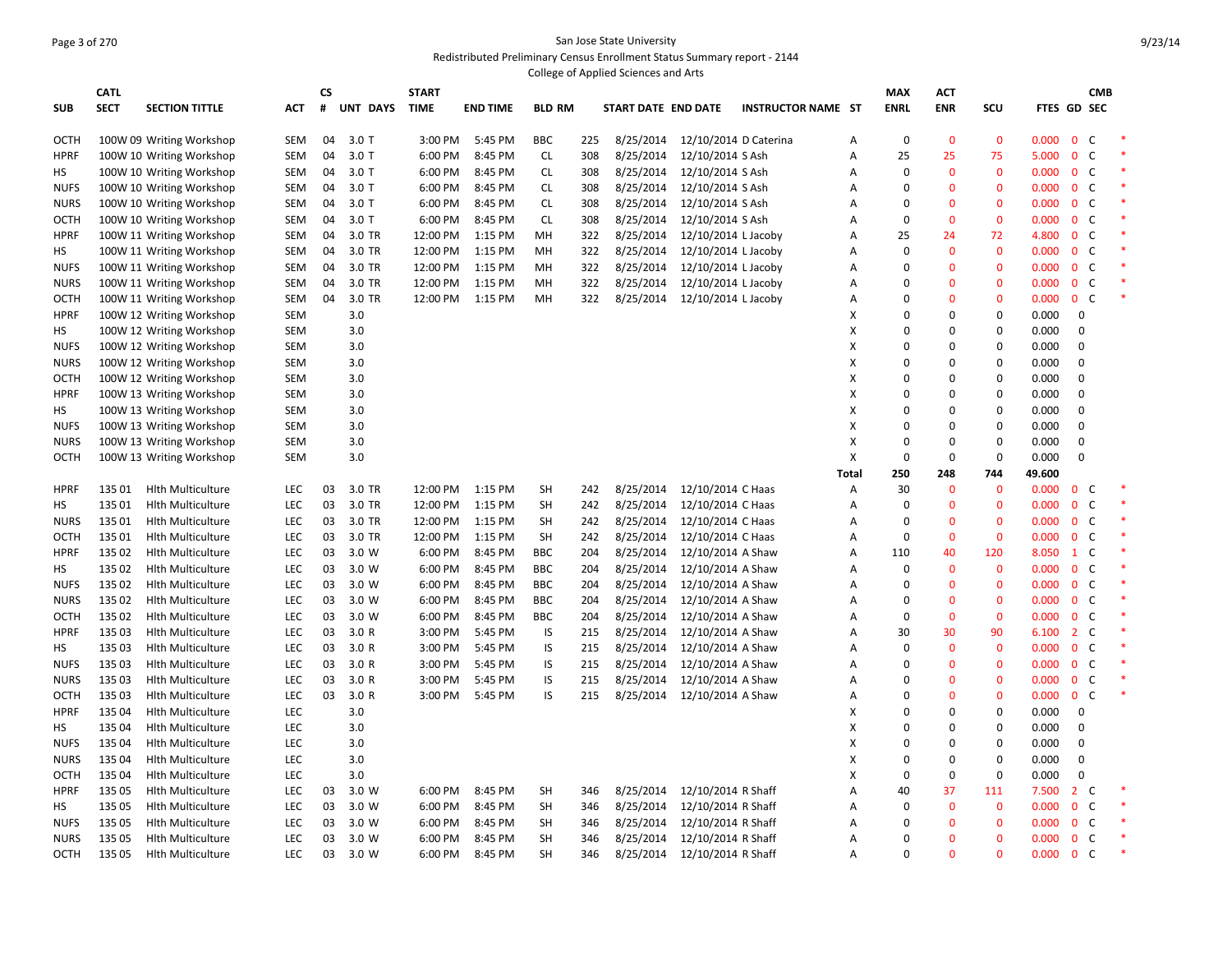#### Page 4 of 270 San Jose State University Redistributed Preliminary Census Enrollment Status Summary report - 2144

|             | College of Applied Sciences and Arts |                             |            |    |                           |              |                 |               |     |                     |                    |                                 |              |             |              |              |             |                          |            |
|-------------|--------------------------------------|-----------------------------|------------|----|---------------------------|--------------|-----------------|---------------|-----|---------------------|--------------------|---------------------------------|--------------|-------------|--------------|--------------|-------------|--------------------------|------------|
|             | <b>CATL</b>                          |                             |            | CS |                           | <b>START</b> |                 |               |     |                     |                    |                                 |              | <b>MAX</b>  | <b>ACT</b>   |              |             |                          | <b>CMB</b> |
| <b>SUB</b>  | <b>SECT</b>                          | <b>SECTION TITTLE</b>       | ACT        | #  | <b>DAYS</b><br><b>UNT</b> | <b>TIME</b>  | <b>END TIME</b> | <b>BLD RM</b> |     | START DATE END DATE |                    | <b>INSTRUCTOR NAME ST</b>       |              | <b>ENRL</b> | <b>ENR</b>   | <b>SCU</b>   | FTES GD SEC |                          |            |
|             |                                      |                             |            |    |                           |              |                 |               |     |                     |                    |                                 | Total        | 210         | 107          | 321          | 21.650      |                          |            |
| <b>HPRF</b> | 18001                                | <b>Individual Studies</b>   | <b>SUP</b> | 36 | 3.0 TBA                   |              |                 |               |     | 8/25/2014           | 12/10/2014         |                                 | A            | 20          | $\mathbf 0$  | 0            | 0.000       | 0                        |            |
| <b>HPRF</b> | 18002                                | <b>Individual Studies</b>   | <b>SUP</b> | 36 | 2.0 TBA                   |              |                 |               |     | 8/25/2014           | 12/10/2014         |                                 | A            | 5           | 0            | $\Omega$     | 0.000       | 0                        |            |
| <b>HPRF</b> | 18003                                | <b>Individual Studies</b>   | <b>SUP</b> | 36 | 3.0 TBA                   |              |                 |               |     | 8/25/2014           | 12/10/2014         |                                 | Α            | 10          | 0            | 0            | 0.000       | 0                        |            |
| <b>HPRF</b> | 18004                                | <b>Individual Studies</b>   | <b>SUP</b> | 36 | 3.0 TBA                   |              |                 |               |     | 8/25/2014           | 12/10/2014         |                                 | A            |             | 0            | 0            | 0.000       | $\mathbf 0$              |            |
|             |                                      |                             |            |    |                           |              |                 |               |     |                     |                    |                                 | <b>Total</b> | 40          | 0            | 0            | 0.000       |                          |            |
| <b>HPRF</b> | 295 01                               | <b>Research Methodology</b> | SEM        | 05 | 3.0 W                     | 6:00 PM      | 8:45 PM         | <b>CCB</b>    | 102 | 8/25/2014           |                    | 12/10/2014 C Hollenbeck         | A            | 20          | 0            | $\mathbf 0$  | 0.000       | $\mathbf{0}$             |            |
| <b>HS</b>   | 295 01                               | Research Methodology        | <b>SEM</b> | 05 | 3.0 W                     | 6:00 PM      | 8:45 PM         | <b>CCB</b>    | 102 | 8/25/2014           |                    | 12/10/2014 C Hollenbeck         | A            | $\Omega$    | $\Omega$     | $\Omega$     | 0.000       | $\overline{0}$           |            |
| <b>NURS</b> | 295 01                               | Research Methodology        | <b>SEM</b> | 05 | 3.0 W                     | 6:00 PM      | 8:45 PM         | <b>CCB</b>    | 102 | 8/25/2014           |                    | 12/10/2014 C Hollenbeck         | A            | 0           | $\mathbf{0}$ | $\mathbf 0$  | 0.000       | $\mathbf{0}$             |            |
| <b>HPRF</b> | 295 02                               | Research Methodology        | <b>SEM</b> | 05 | 3.0 W                     | 6:00 PM      | 8:45 PM         | <b>CCB</b>    | 122 | 8/25/2014           | 12/10/2014 M Allen |                                 | A            | 20          | $\mathbf{0}$ | $\mathbf{0}$ | 0.000       | $\overline{0}$           |            |
| <b>NUFS</b> | 295 02                               | Research Methodology        | <b>SEM</b> | 05 | 3.0 W                     | 6:00 PM      | 8:45 PM         | <b>CCB</b>    | 122 | 8/25/2014           | 12/10/2014 M Allen |                                 | A            | 0           | $\mathbf{0}$ | $\mathbf 0$  | 0.000       | $\mathbf{0}$             |            |
| <b>NURS</b> | 295 02                               | Research Methodology        | <b>SEM</b> | 05 | 3.0 W                     | 6:00 PM      | 8:45 PM         | <b>CCB</b>    | 122 | 8/25/2014           | 12/10/2014 M Allen |                                 | A            |             | $\mathbf{0}$ | $\mathbf{0}$ | 0.000       | $\mathbf{0}$             |            |
| <b>HPRF</b> | 295 03                               | <b>Research Methodology</b> | <b>SEM</b> | 05 | 3.0 W                     | 6:00 PM      | 8:45 PM         | <b>CCB</b>    | 125 | 8/25/2014           | 12/10/2014 D Goyal |                                 | A            | 20          | $\mathbf{0}$ | $\mathbf 0$  | 0.000       | $\Omega$                 |            |
| HS          | 295 03                               | Research Methodology        | <b>SEM</b> | 05 | 3.0 W                     | 6:00 PM      | 8:45 PM         | CCB           | 125 | 8/25/2014           | 12/10/2014 D Goyal |                                 | A            | 0           | $\mathbf{0}$ | $\Omega$     | 0.000       | $\mathbf{0}$             |            |
| <b>NUFS</b> | 295 03                               | Research Methodology        | <b>SEM</b> | 05 | 3.0 W                     | 6:00 PM      | 8:45 PM         | <b>CCB</b>    | 125 | 8/25/2014           | 12/10/2014 D Goyal |                                 | A            | 0           | $\mathbf{0}$ | $\mathbf{0}$ | 0.000       | $\mathbf{0}$<br><b>C</b> |            |
|             |                                      |                             |            |    |                           |              |                 |               |     |                     |                    |                                 | Total        | 60          | 0            | 0            | 0.000       |                          |            |
|             |                                      |                             |            |    |                           |              |                 |               |     |                     |                    | <b>Health Professions Total</b> |              | 560         | 355          | 1065         | 71.250      |                          |            |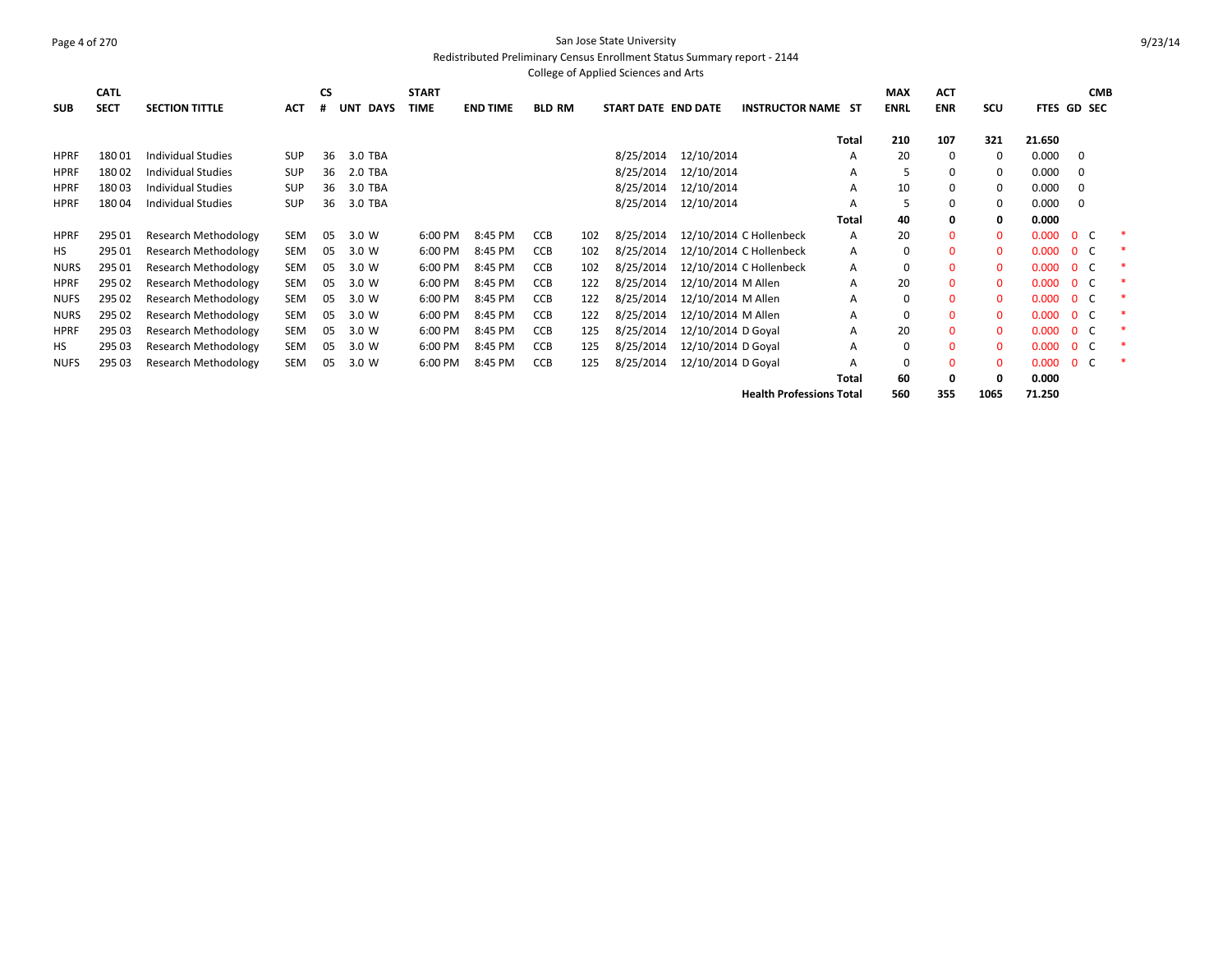#### Page 5 of 270 San Jose State University Redistributed Preliminary Census Enrollment Status Summary report - 2144

|                       |                            |                          |            |         |          |                             |                   |               |     | College of Applied Sciences and Arts |                      |                             |              |                           |                   |                         |             |                                |            |  |
|-----------------------|----------------------------|--------------------------|------------|---------|----------|-----------------------------|-------------------|---------------|-----|--------------------------------------|----------------------|-----------------------------|--------------|---------------------------|-------------------|-------------------------|-------------|--------------------------------|------------|--|
| <b>SUB</b>            | <b>CATL</b><br><b>SECT</b> | <b>SECTION TITTLE</b>    | АСТ        | CS<br># | UNT DAYS | <b>START</b><br><b>TIME</b> | <b>END TIME</b>   | <b>BLD RM</b> |     | START DATE END DATE                  |                      | <b>INSTRUCTOR NAME ST</b>   |              | <b>MAX</b><br><b>ENRL</b> | ACT<br><b>ENR</b> | SCU                     | FTES GD SEC |                                | <b>CMB</b> |  |
| <b>Health Science</b> |                            |                          |            |         |          |                             |                   |               |     |                                      |                      |                             |              |                           |                   |                         |             |                                |            |  |
|                       |                            |                          |            |         |          |                             |                   |               |     |                                      |                      |                             |              |                           |                   |                         |             |                                |            |  |
| GERO                  | 10701                      | Aging and Society        | <b>LEC</b> | 02      | 3.0 TR   | 12:00 PM                    | $1:15$ PM         | SH            | 345 | 8/25/2014                            | 12/10/2014 T Pitkin  |                             | Α            | 25                        | 27                | 81                      | 5.400       | $\overline{0}$<br>C            |            |  |
| НS                    | 10701                      | Aging and Society        | <b>LEC</b> | 02      | 3.0 TR   | 12:00 PM                    | 1:15 PM           | SH            | 345 | 8/25/2014                            | 12/10/2014 T Pitkin  |                             | А            | $\mathbf 0$               | $\mathbf{0}$      | $\Omega$                | 0.000       | $\mathsf C$<br>$\mathbf 0$     |            |  |
| <b>SCWK</b>           | 10701                      | Aging and Society        | LEC        | 02      | 3.0 TR   | 12:00 PM                    | 1:15 PM           | SH            | 345 | 8/25/2014                            | 12/10/2014 T Pitkin  |                             | Α            | $\mathbf 0$               | $\mathbf{0}$      | $\mathbf 0$             | 0.000       | $\overline{0}$<br>$\mathsf{C}$ |            |  |
| <b>GERO</b>           | 10702                      | Aging and Society        | <b>LEC</b> | 02      | 3.0T     | 3:00 PM                     | 5:45 PM           | HB            | 407 | 8/25/2014                            | 12/10/2014 V Silva   |                             | А            | 25                        | 24                | 72                      | 4.800       | $\mathbf 0$<br>C               |            |  |
| НS                    | 10702                      | Aging and Society        | LEC        | 02      | $3.0$ T  | 3:00 PM                     | 5:45 PM           | HB            | 407 | 8/25/2014                            | 12/10/2014 V Silva   |                             | Α            | $\Omega$                  | $\mathbf{0}$      | $\mathbf 0$             | 0.000       | $\mathsf{C}$<br>$\mathbf{0}$   |            |  |
| <b>SCWK</b>           | 10702                      | Aging and Society        | <b>LEC</b> | 02      | $3.0$ T  | 3:00 PM                     | 5:45 PM           | HB            | 407 | 8/25/2014                            | 12/10/2014 V Silva   |                             | Α            | $\mathbf 0$               | $\mathbf{0}$      | $\mathbf 0$             | 0.000       | $\mathbf 0$<br>C               |            |  |
| GERO                  | 10703                      | Aging and Society        | LEC        | 02      | 3.0 M    | 6:00 PM                     | 8:45 PM           | <b>CL</b>     | 324 | 8/25/2014                            | 12/10/2014 V Silva   |                             | Α            | 25                        | 22                | 66                      | 4.400       | $\mathsf{C}$<br>$\mathbf{0}$   |            |  |
| НS                    | 10703                      | Aging and Society        | <b>LEC</b> | 02      | 3.0 M    | 6:00 PM                     | 8:45 PM           | <b>CL</b>     | 324 | 8/25/2014                            | 12/10/2014 V Silva   |                             | А            | $\Omega$                  | 0                 | $\mathbf{0}$            | 0.000       | $\mathbf 0$<br>C               |            |  |
| <b>SCWK</b>           | 10703                      | Aging and Society        | LEC        | 02      | 3.0 M    | 6:00 PM                     | 8:45 PM           | <b>CL</b>     | 324 | 8/25/2014                            | 12/10/2014 V Silva   |                             | A            | $\mathbf 0$               | $\Omega$          | $\Omega$                | 0.000       | $\mathbf{0}$<br>C              |            |  |
| GERO                  | 10704                      | Aging and Society        | <b>LEC</b> | 02      | 3.0T     | 6:00 PM                     | 8:45 PM           | HB            | 407 | 8/25/2014                            | 12/10/2014 T Pitkin  |                             | A            | 25                        | 15                | 45                      | 3.000       | C<br>$\mathbf 0$               |            |  |
| НS                    | 10704                      | Aging and Society        | LEC        | 02      | $3.0$ T  | 6:00 PM                     | 8:45 PM           | HB            | 407 | 8/25/2014                            | 12/10/2014 T Pitkin  |                             | A            | $\mathbf 0$               | $\mathbf{0}$      | $\Omega$                | 0.000       | $\mathsf{C}$<br>$\mathbf{0}$   |            |  |
| <b>SCWK</b>           | 10704                      | Aging and Society        | <b>LEC</b> | 02      | $3.0$ T  | 6:00 PM                     | 8:45 PM           | HB            | 407 | 8/25/2014                            | 12/10/2014 T Pitkin  |                             | Α            | $\Omega$                  | $\Omega$          | $\Omega$                | 0.000       | 0 <sup>o</sup>                 |            |  |
|                       |                            |                          |            |         |          |                             |                   |               |     |                                      |                      |                             | Total        | 100                       | 88                | 264                     | 17.600      |                                |            |  |
| <b>GERO</b>           | 108 01                     | Hith in Later Life       | <b>LEC</b> | 02      | $3.0$ T  | 3:00 PM                     | 5:45 PM           | SH            | 345 | 8/25/2014                            | 12/10/2014 D McClure |                             | Α            | 42                        | 39                | 117                     | 7.800       | C<br>$\mathbf 0$               |            |  |
| нs                    | 108 01                     | Hith in Later Life       | LEC        | 02      | $3.0$ T  | 3:00 PM                     | 5:45 PM           | SH            | 345 | 8/25/2014                            | 12/10/2014 D McClure |                             | Α            | $\mathbf 0$               | $\mathbf{0}$      | $\mathbf 0$             | 0.000       | $\mathsf{C}$<br>$\mathbf{0}$   |            |  |
|                       |                            |                          |            |         |          |                             |                   |               |     |                                      |                      |                             | Total        | 42                        | 39                | 117                     | 7.800       |                                |            |  |
| <b>GERO</b>           | 11701                      | Soc Pol Serv Aging       | <b>LEC</b> | 02      | $3.0$ T  | 3:00 PM                     | 5:45 PM           | <b>CL</b>     | 324 | 8/25/2014                            | 12/10/2014 J McCabe  |                             | Α            | 25                        | 25                | 75                      | 5.000       | C<br>$\mathbf{0}$              |            |  |
| НS                    | 11701                      | Soc Pol Serv Aging       | <b>LEC</b> | 02      | 3.0 T    | 3:00 PM                     | 5:45 PM           | CL            | 324 | 8/25/2014                            | 12/10/2014 J McCabe  |                             | A            | $\mathbf 0$               | $\mathbf 0$       | $\mathbf 0$             | 0.000       | 0 <sup>o</sup>                 |            |  |
|                       |                            |                          |            |         |          |                             |                   |               |     |                                      |                      |                             | Total        | 25                        | 25                | 75                      | 5.000       |                                |            |  |
| <b>GERO</b>           | 11801                      | Long Term Care           | LEC        |         | 3.0      |                             |                   |               |     |                                      |                      |                             | X            | $\Omega$                  | 0                 | $\mathbf 0$             | 0.000       | 0                              |            |  |
| НS                    | 11801                      | Long Term Care           | LEC        |         | 3.0      |                             |                   |               |     |                                      |                      |                             | X            | $\Omega$                  | $\mathbf 0$       | $\mathbf 0$             | 0.000       | 0                              |            |  |
|                       |                            |                          |            |         |          |                             |                   |               |     |                                      |                      |                             | <b>Total</b> | 0                         | 0                 | 0                       | 0.000       |                                |            |  |
| <b>GERO</b>           | 13301                      | Gero Field Work          | <b>SUP</b> | 36      | 3.0 TBA  |                             |                   |               |     | 8/25/2014                            |                      | 12/10/2014 A Buckner-Capone | A            | 20                        | $\mathbf{1}$      | 3                       | 0.200       | 0                              |            |  |
|                       |                            |                          |            |         |          |                             |                   |               |     |                                      |                      |                             | <b>Total</b> | 20                        | 1                 | $\overline{\mathbf{3}}$ | 0.200       |                                |            |  |
| <b>GERO</b>           | 18001                      | <b>Indiv Studies</b>     | <b>SUP</b> | 25      | 3.0 TBA  |                             |                   |               |     | 8/25/2014                            | 12/10/2014           |                             | Α            | 15                        | $\Omega$          | $\Omega$                | 0.000       | $\mathbf 0$                    |            |  |
|                       |                            |                          |            |         |          |                             |                   |               |     |                                      |                      |                             | Total        | 15                        | 0                 | 0                       | 0.000       |                                |            |  |
| НS                    | 101                        | <b>Understand Health</b> | <b>LEC</b> | 02      | 3.0 MW   |                             | 9:00 AM 10:15 AM  | HB            | 407 | 8/25/2014                            |                      | 12/10/2014 M McCarthy       | А            | 35                        | 34                | 102                     | 6.800       | $\mathbf 0$                    |            |  |
| нs                    | 102                        | <b>Understand Health</b> | LEC        | 02      | 3.0 MW   |                             | 10:30 AM 11:45 AM | HB            | 407 | 8/25/2014                            |                      | 12/10/2014 M McCarthy       | Α            | 35                        | 32                | 96                      | 6.400       | $\mathbf 0$                    |            |  |
| НS                    | 1 0 3                      | Understand Health        | LEC        | 02      | 3.0 MW   | 12:00 PM                    | 1:15 PM           | HB            | 407 | 8/25/2014                            |                      | 12/10/2014 M McCarthy       | А            | 35                        | 35                | 105                     | 7.000       | $\mathbf 0$                    |            |  |
| НS                    | 1 0 4                      | <b>Understand Health</b> | LEC        | 02      | 3.0 MW   | 1:30 PM                     | 2:45 PM           | HB            | 407 | 8/25/2014                            |                      | 12/10/2014 M McCarthy       | Α            | 35                        | 35                | 105                     | 7.000       | $\mathbf 0$                    |            |  |
| HS                    | 105                        | <b>Understand Health</b> | <b>LEC</b> | 02      | 3.0 MW   |                             | 10:30 AM 11:45 AM | SH            | 242 | 8/25/2014                            | 12/10/2014 F Noonis  |                             | А            | 35                        | 35                | 105                     | 7.000       | 0                              |            |  |
| HS                    | 106                        | <b>Understand Health</b> | LEC        | 02      | 3.0 TR   |                             | 9:00 AM 10:15 AM  | HB            | 407 | 8/25/2014                            | 12/10/2014 L Mai     |                             | А            | 35                        | 29                | 87                      | 5.800       | $\mathbf 0$                    |            |  |
| HS                    | 107                        | <b>Understand Health</b> | LEC        | 02      | 3.0 TR   |                             | 10:30 AM 11:45 AM | HB            | 407 | 8/25/2014                            | 12/10/2014 L Mai     |                             | А            | 35                        | 35                | 105                     | 7.000       | 0                              |            |  |
| HS                    | 108                        | <b>Understand Health</b> | LEC        | 02      | 3.0 TR   |                             | 10:30 AM 11:45 AM | MН            | 324 | 8/25/2014                            | 12/10/2014 J Jones   |                             | А            | 35                        | 35                | 105                     | 7.000       | $\mathbf 0$                    |            |  |
| НS                    | 109                        | <b>Understand Health</b> | <b>LEC</b> | 02      | 3.0 TR   |                             | 12:00 PM 1:15 PM  | HB            | 407 | 8/25/2014                            | 12/10/2014 L Mai     |                             | Α            | 35                        | 33                | 99                      | 6.600       | 0                              |            |  |
| HS                    | 1 10                       | <b>Understand Health</b> | LEC        | 02      | 3.0 F    |                             | 9:00 AM 11:45 AM  | SH            | 242 | 8/25/2014                            | 12/10/2014 J Mac     |                             | А            | 35                        | 26                | 78                      | 5.200       | $\mathbf 0$                    |            |  |
| HS                    | 1 1 1                      | <b>Understand Health</b> | <b>LEC</b> |         | 3.0      |                             |                   |               |     |                                      |                      |                             | х            | $\mathbf 0$               | 0                 | $\Omega$                | 0.000       | $\mathbf 0$                    |            |  |
|                       |                            |                          |            |         |          |                             |                   |               |     |                                      |                      |                             | Total        | 350                       | 329               | 987                     | 65.800      |                                |            |  |
| НS                    | 15 01                      | Human Life Span          | <b>LEC</b> | 02      | 3.0 M    | 3:00 PM                     | 5:45 PM           | MН            | 324 | 8/25/2014                            |                      | 12/10/2014 L Chavarria      | Α            | 30                        | 30                | 90                      | 6.000       | $\mathbf{0}$<br>C              |            |  |
| <b>GERO</b>           | 1501                       | Human Life Span          | <b>LEC</b> | 02      | 3.0 M    | 3:00 PM                     | 5:45 PM           | MН            | 324 | 8/25/2014                            |                      | 12/10/2014 L Chavarria      | A            | $\Omega$                  | $\Omega$          | $\Omega$                | 0.000       | C<br>$\mathbf{0}$              |            |  |
| <b>RECL</b>           | 1501                       | Human Life Span          | <b>LEC</b> | 02      | 3.0 M    | 3:00 PM                     | 5:45 PM           | MН            | 324 | 8/25/2014                            |                      | 12/10/2014 L Chavarria      | А            | $\Omega$                  | $\Omega$          | $\Omega$                | 0.000       | C<br>$\mathbf 0$               |            |  |
| НS                    | 1502                       | Human Life Span          | LEC        | 02      | 3.0 TR   | 12:00 PM                    | 1:15 PM           | MН            | 324 | 8/25/2014                            | 12/10/2014 M Bondi   |                             | A            | 30                        | 31                | 93                      | 6.200       | C<br>$\mathbf{0}$              |            |  |
| GERO                  | 15 02                      | Human Life Span          | LEC        | 02      | 3.0 TR   | 12:00 PM                    | 1:15 PM           | MН            | 324 | 8/25/2014                            | 12/10/2014 M Bondi   |                             | А            | $\Omega$                  | $\Omega$          | $\Omega$                | 0.000       | $\mathsf{C}$<br>$\mathbf 0$    |            |  |
| RECL                  | 15 02                      | Human Life Span          | LEC        | 02      | 3.0 TR   | 12:00 PM                    | 1:15 PM           | MH            | 324 | 8/25/2014                            | 12/10/2014 M Bondi   |                             | A            | $\Omega$                  | $\mathbf{0}$      | $\Omega$                | 0.000       | $\mathbf 0$<br>C               |            |  |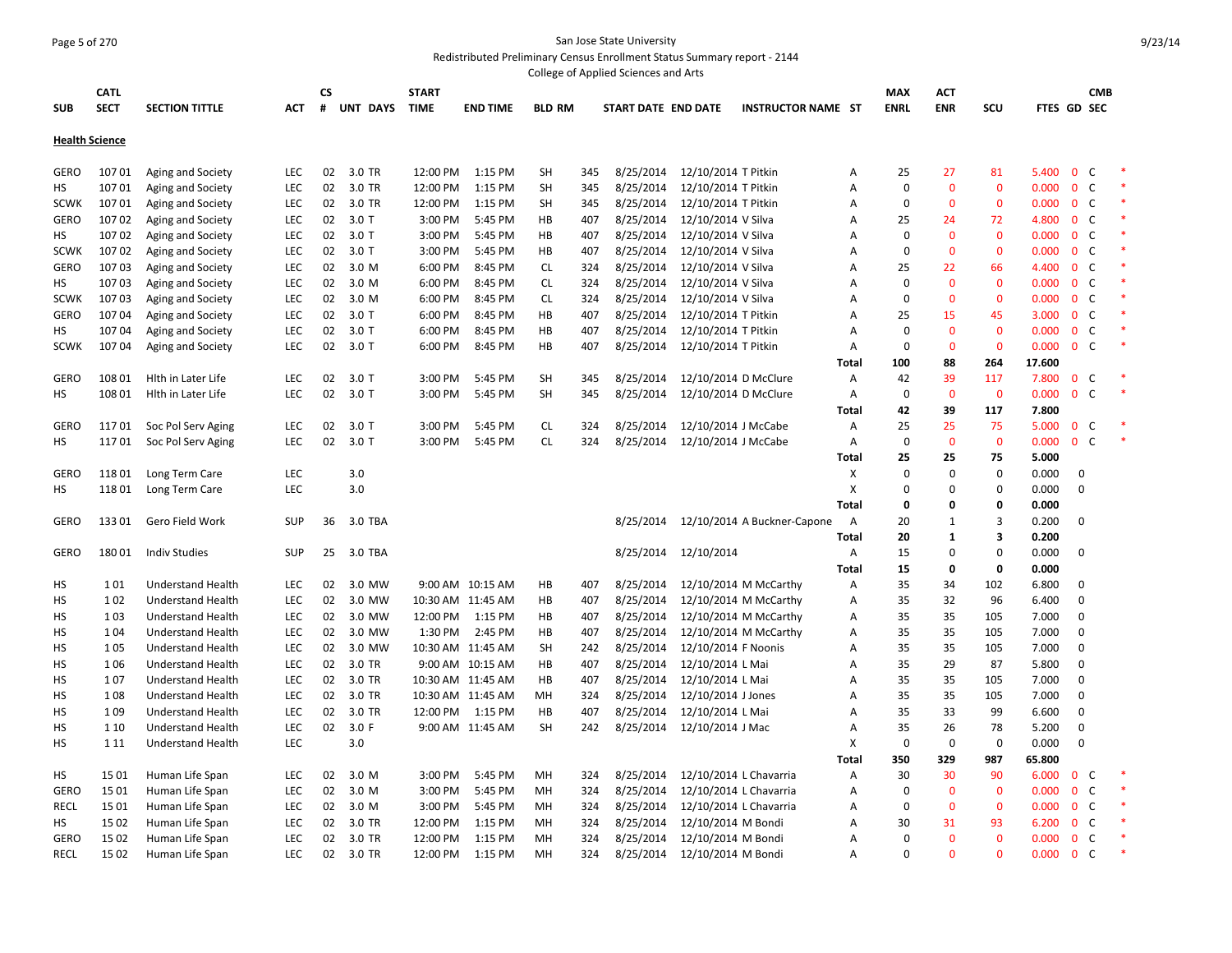#### Page 6 of 270 San Jose State University Redistributed Preliminary Census Enrollment Status Summary report - 2144 College of Applied Sciences and Arts

|             |             |                           |            |    |          |              |                   |               |     | Conege of Applied Sciences and Arts |                            |                           |              |             |              |              |                    |                |              |        |
|-------------|-------------|---------------------------|------------|----|----------|--------------|-------------------|---------------|-----|-------------------------------------|----------------------------|---------------------------|--------------|-------------|--------------|--------------|--------------------|----------------|--------------|--------|
|             | <b>CATL</b> |                           |            | CS |          | <b>START</b> |                   |               |     |                                     |                            |                           |              | <b>MAX</b>  | <b>ACT</b>   |              |                    |                | <b>CMB</b>   |        |
| <b>SUB</b>  | <b>SECT</b> | <b>SECTION TITTLE</b>     | <b>ACT</b> | #  | UNT DAYS | <b>TIME</b>  | <b>END TIME</b>   | <b>BLD RM</b> |     | START DATE END DATE                 |                            | <b>INSTRUCTOR NAME ST</b> |              | <b>ENRL</b> | <b>ENR</b>   | SCU          | <b>FTES GD SEC</b> |                |              |        |
|             |             |                           |            |    |          |              |                   |               |     |                                     |                            |                           |              |             |              |              |                    |                |              |        |
| HS          | 15 03       | Human Life Span           | <b>LEC</b> | 02 | 3.0 TR   | 12:00 PM     | 1:15 PM           | IS            | 215 | 8/25/2014                           | 12/10/2014 L Chavarria     |                           | Α            | 30          | 31           | 93           | 6.200              | $\mathbf{0}$   | C            |        |
| <b>GERO</b> | 15 03       | Human Life Span           | <b>LEC</b> | 02 | 3.0 TR   | 12:00 PM     | 1:15 PM           | IS            | 215 | 8/25/2014                           | 12/10/2014 L Chavarria     |                           | Α            | 0           | $\mathbf 0$  | $\mathbf 0$  | 0.000              | $\mathbf 0$    | C            | $\ast$ |
| RECL        | 15 03       | Human Life Span           | <b>LEC</b> | 02 | 3.0 TR   | 12:00 PM     | 1:15 PM           | IS            | 215 | 8/25/2014                           | 12/10/2014 L Chavarria     |                           | A            | 0           | $\mathbf 0$  | $\mathbf 0$  | 0.000              | 0 <sup>o</sup> |              |        |
| НS          | 15 04       | Human Life Span           | <b>LEC</b> | 02 | 3.0 TR   | 3:00 PM      | 4:15 PM           | <b>SH</b>     | 242 | 8/25/2014                           | 12/10/2014 V Hoffman       |                           | Α            | 30          | 31           | 93           | 6.200              | 0 <sup>o</sup> |              | $\ast$ |
| <b>GERO</b> | 1504        | Human Life Span           | <b>LEC</b> | 02 | 3.0 TR   | 3:00 PM      | 4:15 PM           | <b>SH</b>     | 242 | 8/25/2014                           | 12/10/2014 V Hoffman       |                           | A            | 0           | $\mathbf 0$  | $\mathbf 0$  | 0.000              | 0 <sup>o</sup> |              |        |
| RECL        | 1504        | Human Life Span           | <b>LEC</b> | 02 | 3.0 TR   | 3:00 PM      | 4:15 PM           | <b>SH</b>     | 242 | 8/25/2014                           | 12/10/2014 V Hoffman       |                           | A            | $\mathbf 0$ | $\mathbf 0$  | $\mathbf 0$  | 0.000              | $\mathbf{0}$   | C            | *      |
| HS          | 15 05       | Human Life Span           | <b>LEC</b> | 02 | 3.0 M    | 3:00 PM      | 5:45 PM           | HB            | 407 | 8/25/2014                           | 12/10/2014 S Ash           |                           | A            | 30          | 31           | 93           | 6.200              | 0 <sup>o</sup> |              |        |
| <b>GERO</b> | 15 05       | Human Life Span           | <b>LEC</b> | 02 | 3.0 M    | 3:00 PM      | 5:45 PM           | HB            | 407 | 8/25/2014                           | 12/10/2014 S Ash           |                           | A            | $\Omega$    | $\mathbf 0$  | $\mathbf 0$  | 0.000              | 0 <sup>o</sup> |              | $\ast$ |
| RECL        | 15 05       | Human Life Span           | <b>LEC</b> | 02 | 3.0 M    | 3:00 PM      | 5:45 PM           | HB            | 407 | 8/25/2014                           | 12/10/2014 S Ash           |                           | A            | $\mathbf 0$ | $\mathbf{0}$ | $\mathbf 0$  | 0.000              | 0 <sup>o</sup> |              |        |
| HS          | 15 06       | Human Life Span           | <b>LEC</b> | 02 | 3.0 F    |              | 9:00 AM 11:45 AM  | <b>CL</b>     | 324 | 8/25/2014                           | 12/10/2014 F Noonis        |                           | A            | 35          | 32           | 96           | 6.400              | $\mathbf{0}$   | C            |        |
| <b>GERO</b> | 1506        | Human Life Span           | <b>LEC</b> | 02 | 3.0 F    |              | 9:00 AM 11:45 AM  | CL            | 324 | 8/25/2014                           | 12/10/2014 F Noonis        |                           | Α            | $\Omega$    | $\mathbf 0$  | $\mathbf 0$  | 0.000              | 0 <sup>o</sup> |              |        |
| <b>RECL</b> | 15 06       | Human Life Span           | <b>LEC</b> | 02 | 3.0 F    |              | 9:00 AM 11:45 AM  | CL.           | 324 | 8/25/2014                           | 12/10/2014 F Noonis        |                           | A            | $\Omega$    | $\mathbf 0$  | $\mathbf 0$  | 0.000              | $\mathbf{0}$   | C            | $\ast$ |
| HS          | 1507        | Human Life Span           | <b>LEC</b> | 02 | $3.0$ T  | 3:00 PM      | 5:45 PM           | IS            | 215 | 8/25/2014                           | 12/10/2014 M Bondi         |                           | Α            | 33          | 33           | 99           | 6.600              | 0 <sup>o</sup> |              |        |
| <b>GERO</b> | 1507        | Human Life Span           | <b>LEC</b> | 02 | $3.0$ T  | 3:00 PM      | 5:45 PM           | IS            | 215 | 8/25/2014                           | 12/10/2014 M Bondi         |                           | A            | $\Omega$    | $\mathbf 0$  | $\mathbf{0}$ | 0.000              | $\mathbf{0}$   | C            | $\ast$ |
| <b>RECL</b> | 1507        | Human Life Span           | <b>LEC</b> | 02 | $3.0$ T  | 3:00 PM      | 5:45 PM           | IS            | 215 | 8/25/2014                           | 12/10/2014 M Bondi         |                           | Α            | $\mathbf 0$ | $\mathbf{0}$ | $\mathbf 0$  | 0.000              | 0 <sup>o</sup> |              |        |
|             |             |                           |            |    |          |              |                   |               |     |                                     |                            |                           | <b>Total</b> | 218         | 219          | 657          | 43.800             |                |              |        |
| HS          | 25 01       | <b>Hith Team Building</b> | <b>LEC</b> | 02 | 3.0 M    | 6:00 PM      | 8:45 PM           | <b>BBC</b>    | 126 | 8/25/2014                           | 12/10/2014 J Ferris        |                           | Α            | 25          | 25           | 75           | 5.000              | 0 <sup>o</sup> |              |        |
| <b>GERO</b> | 25 01       | <b>Hith Team Building</b> | <b>LEC</b> | 02 | 3.0 M    | 6:00 PM      | 8:45 PM           | <b>BBC</b>    | 126 | 8/25/2014                           | 12/10/2014 J Ferris        |                           | Α            | $\mathbf 0$ | $\mathbf 0$  | $\mathbf 0$  | 0.000              | $\mathbf{0}$   | C            |        |
| HS          | 25 02       | <b>Hith Team Building</b> | <b>LEC</b> | 02 | 3.0 W    | 6:00 PM      | 8:45 PM           | <b>CL</b>     | 316 | 8/25/2014                           | 12/10/2014 A Barden        |                           | Α            | 25          | 21           | 63           | 4.200              | 0 <sup>o</sup> |              |        |
| <b>GERO</b> | 25 02       | <b>Hith Team Building</b> | LEC        | 02 | 3.0 W    | 6:00 PM      | 8:45 PM           | <b>CL</b>     | 316 | 8/25/2014                           | 12/10/2014 A Barden        |                           | Α            | $\mathbf 0$ | $\mathbf{0}$ | $\mathbf 0$  | 0.000              | $\mathbf{0}$   | <sub>c</sub> |        |
| HS          | 25 03       | <b>Hith Team Building</b> | <b>LEC</b> | 02 | 3.0 M    | 3:00 PM      | 5:45 PM           | <b>ENG</b>    | 401 | 8/25/2014                           | 12/10/2014 F Noonis        |                           | Α            | 25          | 25           | 75           | 5.000              | 0 <sup>o</sup> |              |        |
| <b>GERO</b> | 25 03       | <b>Hith Team Building</b> | LEC        | 02 | 3.0 M    | 3:00 PM      | 5:45 PM           | <b>ENG</b>    | 401 | 8/25/2014                           | 12/10/2014 F Noonis        |                           | A            | $\mathbf 0$ | $\mathbf 0$  | $\mathbf 0$  | 0.000              | $\mathbf{0}$   | C            |        |
| HS          | 25 04       | <b>Hith Team Building</b> | <b>LEC</b> | 02 | 3.0 W    | 3:00 PM      | 5:45 PM           | <b>ENG</b>    | 401 | 8/25/2014                           | 12/10/2014 M Allen         |                           | A            | 25          | 25           | 75           | 5.000              | 0 <sup>o</sup> |              |        |
| GERO        | 25 04       | <b>Hith Team Building</b> | <b>LEC</b> | 02 | 3.0 W    | 3:00 PM      | 5:45 PM           | <b>ENG</b>    | 401 | 8/25/2014                           | 12/10/2014 M Allen         |                           | A            | $\mathbf 0$ | $\mathbf 0$  | $\mathbf 0$  | 0.000              | $\mathbf{0}$   | $\mathsf{C}$ |        |
| HS          | 25 05       | <b>Hith Team Building</b> | <b>LEC</b> | 02 | 3.0 M    | 3:00 PM      | 5:45 PM           | <b>SH</b>     | 345 | 8/25/2014                           | 12/10/2014 M Allen         |                           | A            | 25          | 25           | 75           | 5.000              | $\mathbf{0}$   | C            |        |
| GERO        | 25 05       | <b>Hith Team Building</b> | <b>LEC</b> | 02 | 3.0 M    | 3:00 PM      | 5:45 PM           | <b>SH</b>     | 345 | 8/25/2014                           | 12/10/2014 M Allen         |                           | A            | $\mathbf 0$ | $\mathbf 0$  | $\mathbf 0$  | 0.000              | $\mathbf{0}$   | C            |        |
| HS          | 25 06       |                           | <b>LEC</b> | 02 | 3.0 W    | 3:00 PM      | 5:45 PM           | <b>SH</b>     | 346 | 8/25/2014                           | 12/10/2014 F Noonis        |                           | A            | 25          | 24           | 72           | 4.800              | $\mathbf{0}$   | C            |        |
|             |             | <b>Hith Team Building</b> |            |    |          |              |                   |               |     |                                     |                            |                           |              |             |              |              |                    |                |              |        |
| GERO        | 25 06       | <b>Hith Team Building</b> | LEC        | 02 | 3.0 W    | 3:00 PM      | 5:45 PM           | <b>SH</b>     | 346 | 8/25/2014                           | 12/10/2014 F Noonis        |                           | Α            | $\mathbf 0$ | $\mathbf{0}$ | $\mathbf{0}$ | 0.000              | 0 <sup>o</sup> |              |        |
|             |             |                           |            |    |          |              |                   |               |     |                                     |                            |                           | Total        | 150         | 145          | 435          | 29.000             |                |              |        |
| HS          | 6701        | Intro Health Stat         | <b>LEC</b> | 01 | 3.0 MW   |              | 9:00 AM 10:15 AM  | <b>SH</b>     | 242 | 8/25/2014                           | 12/10/2014 S Paterson      |                           | Α            | 25          | 22           | 66           | 4.400              | $\Omega$       |              |        |
| HS          | 6702        | Intro Health Stat         | <b>LEC</b> | 01 | 3.0 TR   |              | 9:00 AM 10:15 AM  | <b>CL</b>     | 324 | 8/25/2014                           | 12/10/2014 E Houts         |                           | Α            | 25          | 22           | 66           | 4.400              | $\mathbf 0$    |              |        |
| HS          | 6703        | Intro Health Stat         | <b>LEC</b> |    | 3.0      |              |                   |               |     |                                     |                            |                           | X            | $\mathbf 0$ | $\mathbf 0$  | $\mathbf 0$  | 0.000              | $\mathbf 0$    |              |        |
| HS          | 6704        | Intro Health Stat         | LEC        | 01 | 3.0 MW   |              | 12:00 PM 1:15 PM  | <b>CL</b>     | 324 | 8/25/2014                           | 12/10/2014 R Knight        |                           | A            | 25          | 24           | 72           | 4.800              | $\Omega$       |              |        |
| HS          | 6705        | Intro Health Stat         | <b>LEC</b> |    | 3.0      |              |                   |               |     |                                     |                            |                           | X            | $\mathbf 0$ | $\mathbf 0$  | $\mathbf 0$  | 0.000              | $\Omega$       |              |        |
| HS          | 6706        | Intro Health Stat         | <b>LEC</b> | 01 | 3.0 TR   |              | 10:30 AM 11:45 AM | <b>SH</b>     | 242 | 8/25/2014                           | 12/10/2014 E Houts         |                           | A            | 25          | 22           | 66           | 4.400              | 0              |              |        |
| HS          | 6707        | Intro Health Stat         | LEC        | 01 | 3.0 TR   |              | 12:00 PM 1:15 PM  | <b>BBC</b>    | 130 | 8/25/2014                           | 12/10/2014 R Knight        |                           | Α            | 25          | 21           | 63           | 4.200              | $\Omega$       |              |        |
| HS          | 6708        | Intro Health Stat         | <b>LEC</b> |    | 3.0      |              |                   |               |     |                                     |                            |                           | X            | $\mathbf 0$ | $\mathbf 0$  | $\mathbf 0$  | 0.000              | $\Omega$       |              |        |
|             |             |                           |            |    |          |              |                   |               |     |                                     |                            |                           | Total        | 125         | 111          | 333          | 22.200             |                |              |        |
| HS          | 74 01       | <b>Healthy Comms</b>      | LEC        | 02 | 3.0 MWF  |              | 12:00 PM 12:50 PM | YUH           | 124 |                                     | 8/25/2014 12/10/2014 K Roe |                           | A            | 125         | 115          | 345          | 23.000             | $\mathbf 0$    |              |        |
|             |             |                           |            |    |          |              |                   |               |     |                                     |                            |                           | Total        | 125         | 115          | 345          | 23.000             |                |              |        |
| HS          | 103 01      | <b>Health Policy</b>      | <b>LEC</b> | 01 | $3.0$ T  | 6:00 PM      | 8:45 PM           | <b>BBC</b>    | 204 | 8/25/2014                           | 12/10/2014 C Cherney       |                           | Α            | 110         | 107          | 321          | 21.400             | $\mathbf 0$    |              |        |
|             |             |                           |            |    |          |              |                   |               |     |                                     |                            |                           | Total        | 110         | 107          | 321          | 21.400             |                |              |        |
| HS          | 104 01      | Com Hlth Promo            | LEC        | 02 | 3.0 MW   | 1:30 PM      | 2:45 PM           | <b>BBC</b>    | 204 | 8/25/2014                           | 12/10/2014 R Rinck         |                           | А            | 119         | 88           | 264          | 17.600             | $\mathbf 0$    |              |        |
|             |             |                           |            |    |          |              |                   |               |     |                                     |                            |                           | Total        | 119         | 88           | 264          | 17.600             |                |              |        |
| HS          | 106 01      | Peer Health Ed            | LEC        |    | 3.0      |              |                   |               |     |                                     |                            |                           | X            | $\mathbf 0$ | $\mathbf 0$  | $\mathbf 0$  | 0.000              | $\Omega$       |              |        |
|             |             |                           |            |    |          |              |                   |               |     |                                     |                            |                           | <b>Total</b> | 0           | $\Omega$     | $\Omega$     | 0.000              |                |              |        |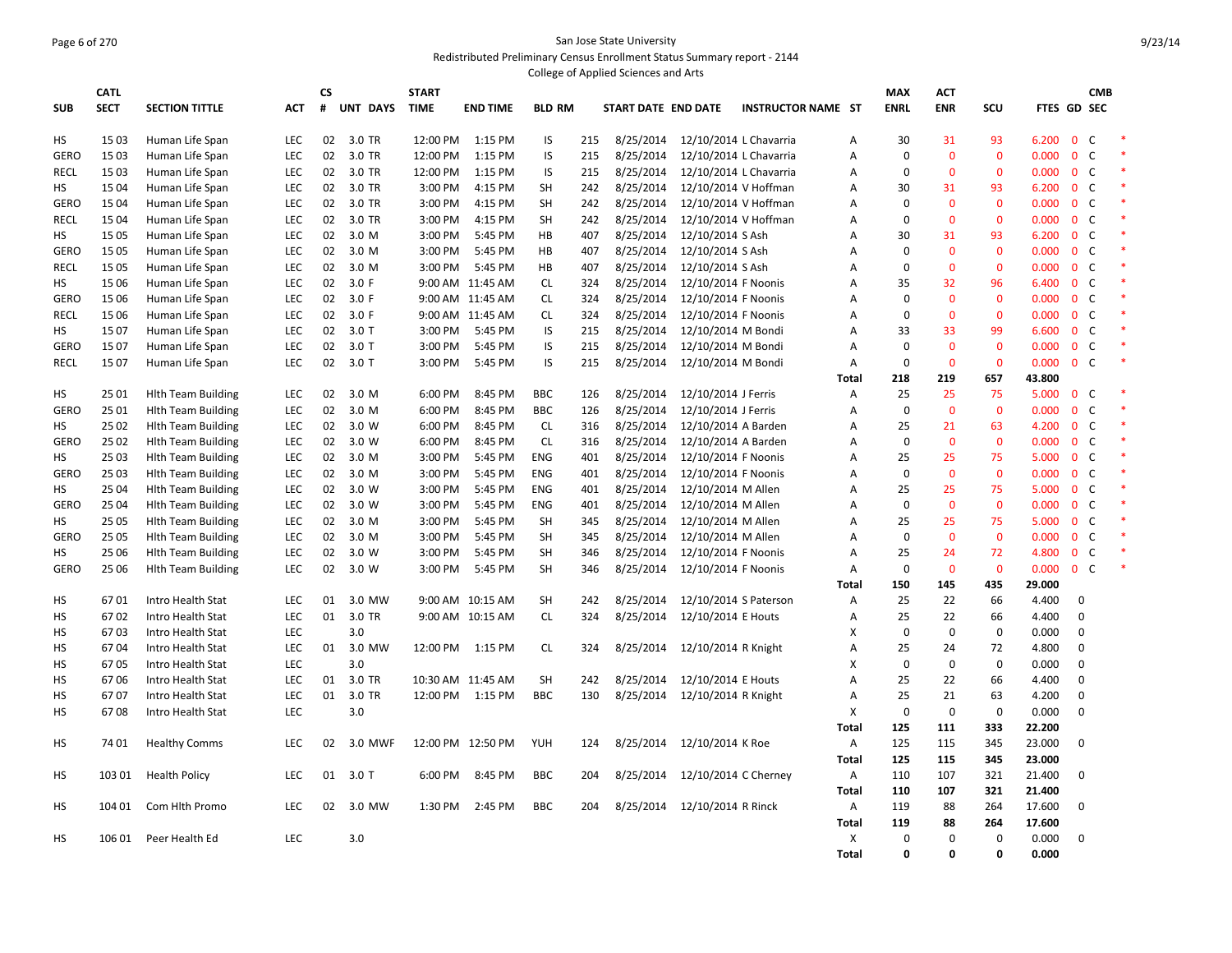## Page 7 of 270 San Jose State University Redistributed Preliminary Census Enrollment Status Summary report - 2144

|            |             |                            |            |           |                  |              |                  |                 |     | College of Applied Sciences and Arts |                                 |                             |                           |             |             |             |             |             |            |
|------------|-------------|----------------------------|------------|-----------|------------------|--------------|------------------|-----------------|-----|--------------------------------------|---------------------------------|-----------------------------|---------------------------|-------------|-------------|-------------|-------------|-------------|------------|
|            | <b>CATL</b> |                            |            | <b>CS</b> |                  | <b>START</b> |                  |                 |     |                                      |                                 |                             |                           | <b>MAX</b>  | <b>ACT</b>  |             |             |             | <b>CMB</b> |
| <b>SUB</b> | <b>SECT</b> | <b>SECTION TITTLE</b>      | <b>ACT</b> | #         | UNT DAYS         | <b>TIME</b>  | <b>END TIME</b>  | <b>BLD RM</b>   |     | START DATE END DATE                  |                                 | <b>INSTRUCTOR NAME ST</b>   |                           | <b>ENRL</b> | <b>ENR</b>  | SCU         | FTES GD SEC |             |            |
| HS         | 15801       | Hlth Comm Tech             | LEC        |           | 3.0              |              |                  |                 |     |                                      |                                 |                             | X                         | $\mathbf 0$ | $\mathbf 0$ | $\mathbf 0$ | 0.000       | $\mathbf 0$ |            |
| HS         | 15802       | <b>Hith Comm Tech</b>      | <b>SEM</b> |           | 0.0              |              |                  |                 |     |                                      |                                 |                             | X                         | $\mathbf 0$ | 0           | $\mathbf 0$ | 0.000       | $\mathbf 0$ |            |
|            |             |                            |            |           |                  |              |                  |                 |     |                                      |                                 |                             | <b>Total</b>              | 0           | 0           | 0           | 0.000       |             |            |
| HS         | 15901       | <b>Hith Prgm Planning</b>  | <b>LEC</b> | 02        | 3.0 MW           | 1:30 PM      | 2:20 PM          | HB              | 405 | 8/25/2014                            |                                 | 12/10/2014 A Buckner-Capone | A                         | 24          | 22          | 66          | 4.400       | $\mathbf 0$ |            |
| <b>HS</b>  | 15902       | <b>Hlth Prgm Planning</b>  | <b>SEM</b> | 05        | 0.0 MW           | 2:30 PM      | 2:55 PM          | HB              | 405 | 8/25/2014                            |                                 | 12/10/2014 A Buckner-Capone | $\overline{A}$            | 24          | 22          | 22          | 0.000       | $\mathbf 0$ |            |
| HS         | 15903       | <b>Hith Prgm Planning</b>  | <b>LEC</b> | 01        | 3.0 MW           | 1:30 PM      | 2:20 PM          | <b>HGH</b>      | 124 | 8/25/2014                            | 12/10/2014 K Roe                |                             | Α                         | 25          | 24          | 48          | 4.800       | 0           |            |
| HS         | 15904       | <b>Hith Prgm Planning</b>  | <b>SEM</b> | 05        | 0.0 MW           | 2:30 PM      | 2:55 PM          | <b>HGH</b>      | 124 | 8/25/2014                            | 12/10/2014 K Roe                |                             | A                         | 25          | 24          | 24          | 0.000       | $\mathbf 0$ |            |
| HS         | 15905       | <b>Hith Prgm Planning</b>  | <b>LEC</b> | 01        | 3.0 MW           | 1:30 PM      | 2:20 PM          | <b>SH</b>       | 434 | 8/25/2014                            | 12/10/2014 K Roe                |                             | A                         | 25          | 24          | 48          | 4.800       | 0           |            |
| HS         | 15906       | <b>Hith Prgm Planning</b>  | <b>SEM</b> | 05        | 0.0 MW           | 2:30 PM      | 2:55 PM          | <b>SH</b>       | 434 | 8/25/2014                            | 12/10/2014 K Roe                |                             | A                         | 25          | 24          | 24          | 0.000       | 0           |            |
| <b>HS</b>  | 15907       | <b>Hith Prgm Planning</b>  | LEC        |           | 3.0              |              |                  |                 |     |                                      |                                 |                             | $\boldsymbol{\mathsf{X}}$ | $\mathbf 0$ | $\mathbf 0$ | $\mathbf 0$ | 0.000       | $\mathbf 0$ |            |
| нs         | 15908       | <b>Hith Prgm Planning</b>  | <b>SEM</b> |           | 0.0              |              |                  |                 |     |                                      |                                 |                             | $\boldsymbol{\mathsf{X}}$ | $\mathbf 0$ | $\mathbf 0$ | $\mathbf 0$ | 0.000       | $\mathbf 0$ |            |
|            |             |                            |            |           |                  |              |                  |                 |     |                                      |                                 |                             | <b>Total</b>              | 148         | 140         | 232         | 14.000      |             |            |
| HS         | 16101       | Epidemiology               | <b>LEC</b> | 01        | 3.0 W            | 3:00 PM      | 4:50 PM          | <b>BBC</b>      | 225 | 8/25/2014                            | 12/10/2014 L Baldwin            |                             | A                         | 25          | 25          | 50          | 5.000       | $\mathbf 0$ |            |
| HS         | 16102       | Epidemiology               | <b>SEM</b> | 05        | 0.0 W            | 5:00 PM      | 5:50 PM          | <b>BBC</b>      | 225 | 8/25/2014                            | 12/10/2014 L Baldwin            |                             | A                         | 25          | 25          | 25          | 0.000       | $\mathbf 0$ |            |
| нs         | 16103       | Epidemiology               | <b>LEC</b> |           | 3.0              |              |                  |                 |     |                                      |                                 |                             | х                         | 0           | $\mathbf 0$ | $\mathbf 0$ | 0.000       | $\mathbf 0$ |            |
| HS         | 16104       | Epidemiology               | <b>SEM</b> |           | 0.0              |              |                  |                 |     |                                      |                                 |                             | X                         | $\mathbf 0$ | $\mathbf 0$ | $\mathbf 0$ | 0.000       | 0           |            |
| HS         | 16105       | Epidemiology               | LEC        | 01        | 3.0 M            | 3:00 PM      | 4:50 PM          | <b>CL</b>       | 303 | 8/25/2014                            | 12/10/2014 L Baldwin            |                             | A                         | 25          | 25          | 50          | 5.000       | $\pmb{0}$   |            |
| HS         | 16106       | Epidemiology               | <b>SEM</b> | 05        | 0.0 <sub>M</sub> | 5:00 PM      | 5:50 PM          | <b>CL</b>       | 303 | 8/25/2014                            | 12/10/2014 L Baldwin            |                             | Α                         | 25          | 25          | 25          | 0.000       | 0           |            |
| НS         | 16107       | Epidemiology               | LEC        | 01        | 3.0 M            | 3:00 PM      | 4:50 PM          | BBC             | 225 | 8/25/2014                            | 12/10/2014 A Sapp               |                             | A                         | 25          | 25          | 50          | 5.000       | 0           |            |
| HS         | 16108       | Epidemiology               | <b>SEM</b> | 05        | 0.0 M            | 5:00 PM      | 5:50 PM          | <b>BBC</b>      | 225 | 8/25/2014                            | 12/10/2014 A Sapp               |                             | A                         | 25          | 25          | 25          | 0.000       | $\mathbf 0$ |            |
| нs         | 16109       | Epidemiology               | LEC        | 01        | 3.0 M            | 3:00 PM      | 4:50 PM          | <b>SH</b>       | 413 | 8/25/2014                            | 12/10/2014 R Shah               |                             | Α                         | 25          | 23          | 46          | 4.600       | 0           |            |
| HS         | 161 10      | Epidemiology               | <b>SEM</b> | 05        | 0.0 <sub>M</sub> | 5:00 PM      | 5:50 PM          | <b>SH</b>       | 413 | 8/25/2014                            | 12/10/2014 R Shah               |                             | Α                         | 25          | 23          | 23          | 0.000       | 0           |            |
|            |             |                            |            |           |                  |              |                  |                 |     |                                      |                                 |                             | <b>Total</b>              | 200         | 196         | 294         | 19.600      |             |            |
| HS         | 16201       | Health Org & Admin         | <b>LEC</b> | 02        | 3.0 W            | 3:00 PM      | 5:45 PM          | <b>BBC</b>      | 202 |                                      | 8/25/2014 12/10/2014 A Santiago |                             | Α                         | 110         | 84          | 252         | 16.800      | 0           |            |
|            |             |                            |            |           |                  |              |                  |                 |     |                                      |                                 |                             | Total                     | 110         | 84          | 252         | 16.800      |             |            |
| HS         | 164 01      | Hlth & Soc Mrkting         | LEC        | 01        | 3.0 W            | 3:00 PM      | 4:50 PM          | <b>DMH</b>      | 160 | 8/25/2014                            | 12/10/2014 K Roe                |                             | Α                         | 50          | 50          | 100         | 10.000      | $\mathbf 0$ |            |
| нs         | 164 02      | Hith & Soc Mrkting         | <b>SEM</b> | 05        | 0.0 W            | 5:00 PM      | 5:50 PM          | <b>DMH 226B</b> |     | 8/25/2014                            | 12/10/2014 K Roe                |                             | Α                         | 25          | 23          | 23          | 0.000       | 0           |            |
| нs         | 164 03      | Hith & Soc Mrkting         | <b>SEM</b> | 05        | 0.0 W            | 5:00 PM      | 5:50 PM          | <b>DMH</b>      | 231 | 8/25/2014                            | 12/10/2014 K Roe                |                             | Α                         | 25          | 27          | 27          | 0.000       | $\mathbf 0$ |            |
|            |             |                            |            |           |                  |              |                  |                 |     |                                      |                                 |                             | Total                     | 100         | 100         | 150         | 10.000      |             |            |
| HS         | 165 01      | <b>Hlth Professional</b>   | <b>LEC</b> | 01        | 3.0 M            | 6:00 PM      | 7:50 PM          | <b>SH</b>       | 100 | 8/25/2014                            | 12/10/2014 J McCabe             |                             | Α                         | 100         | 94          | 188         | 18.800      | 0           |            |
| нs         | 165 02      | <b>Hith Professional</b>   | <b>SEM</b> | 05        | 0.0 M            | 8:00 PM      | 8:50 PM          | <b>SH</b>       | 100 | 8/25/2014                            | 12/10/2014 J McCabe             |                             | Α                         | 100         | 94          | 94          | 0.000       | 0           |            |
|            |             |                            |            |           |                  |              |                  |                 |     |                                      |                                 |                             | <b>Total</b>              | 200         | 188         | 282         | 18.800      |             |            |
| HS         |             | 166A 01 Field Exp Sem      | <b>SEM</b> | 05        | 3.0 F            |              | 9:00 AM 11:45 AM | MH              | 324 | 8/25/2014                            | 12/10/2014 K Roe                |                             | Α                         | 45          | 42          | 126         | 8.400       | 0           |            |
|            |             |                            |            |           |                  |              |                  |                 |     |                                      |                                 |                             | <b>Total</b>              | 45          | 42          | 126         | 8.400       |             |            |
| HS         |             | 166B 01 Field Exp Hlth Sci | <b>SUP</b> | 36        | 3.0 TBA          |              |                  |                 |     | 8/25/2014                            | 12/10/2014 L Chavarria          |                             | A                         | 45          | 42          | 126         | 8.400       | $\mathbf 0$ |            |
|            |             |                            |            |           |                  |              |                  |                 |     |                                      |                                 |                             | Total                     | 45          | 42          | 126         | 8.400       |             |            |
| HS         | 16701       | <b>Biostatistics</b>       | <b>LEC</b> | 01        | 3.0 TR           | 3:00 PM      | 3:50 PM          | SCI             | 164 | 8/25/2014                            | 12/10/2014 J Pham               |                             | Α                         | 125         | 110         | 220         | 22.700      | 14          |            |
| HS         | 16702       | <b>Biostatistics</b>       | <b>SEM</b> | 05        | 0.0 W            | 12:00 PM     | 1:15 PM          | MH              | 332 | 8/25/2014                            | 12/10/2014 J Pham               |                             | Α                         | 25          | 25          | 25          | 0.000       | $\mathbf 0$ |            |
| HS         | 16703       | <b>Biostatistics</b>       | <b>SEM</b> | 05        | 0.0 R            | 12:00 PM     | 1:15 PM          | MH              | 332 | 8/25/2014                            | 12/10/2014 J Pham               |                             | A                         | 25          | 23          | 23          | 0.000       | 0           |            |
| HS         | 16704       | <b>Biostatistics</b>       | <b>SEM</b> | 05        | 0.0 R            | 1:30 PM      | 2:45 PM          | MH              | 332 | 8/25/2014                            | 12/10/2014 J Pham               |                             | A                         | 25          | 25          | 25          | 0.000       | 0           |            |
| <b>HS</b>  | 16705       | <b>Biostatistics</b>       | <b>SEM</b> | 05        | 0.0 R            | 4:35 PM      | 5:45 PM          | MH              | 332 | 8/25/2014                            | 12/10/2014 J Pham               |                             | A                         | 25          | 14          | 14          | 0.000       | 8           |            |
| <b>HS</b>  | 16706       | <b>Biostatistics</b>       | <b>SEM</b> | 05        | $0.0$ T          | 4:30 PM      | 5:45 PM          | MН              | 321 | 8/25/2014                            | 12/10/2014 J Pham               |                             | A                         | 25          | 23          | 23          | 0.000       | 6           |            |
|            |             |                            |            |           |                  |              |                  |                 |     |                                      |                                 |                             | <b>Total</b>              | 250         | 220         | 330         | 22.700      |             |            |
| HS         | 17001       | <b>Hith Care Econ</b>      | <b>LEC</b> | 02        | 3.0T             | 3:00 PM      | 5:45 PM          | MH              | 324 | 8/25/2014                            | 12/10/2014 D Metz               |                             | Α                         | 30          | 30          | 90          | 6.000       | $\mathbf 0$ |            |
|            |             |                            |            |           |                  |              |                  |                 |     |                                      |                                 |                             | Total                     | 30          | 30          | 90          | 6.000       |             |            |
| <b>HS</b>  | 17201       | Contemp Env Hith           | <b>LEC</b> | 02        | 3.0 MW           | 12:00 PM     | 1:15 PM          | <b>SH</b>       | 242 | 8/25/2014                            | 12/10/2014 J Denver             |                             | A                         | 30          | 28          | 84          | 5.650       | 1           |            |
|            |             |                            |            |           |                  |              |                  |                 |     |                                      |                                 |                             |                           |             |             |             |             |             |            |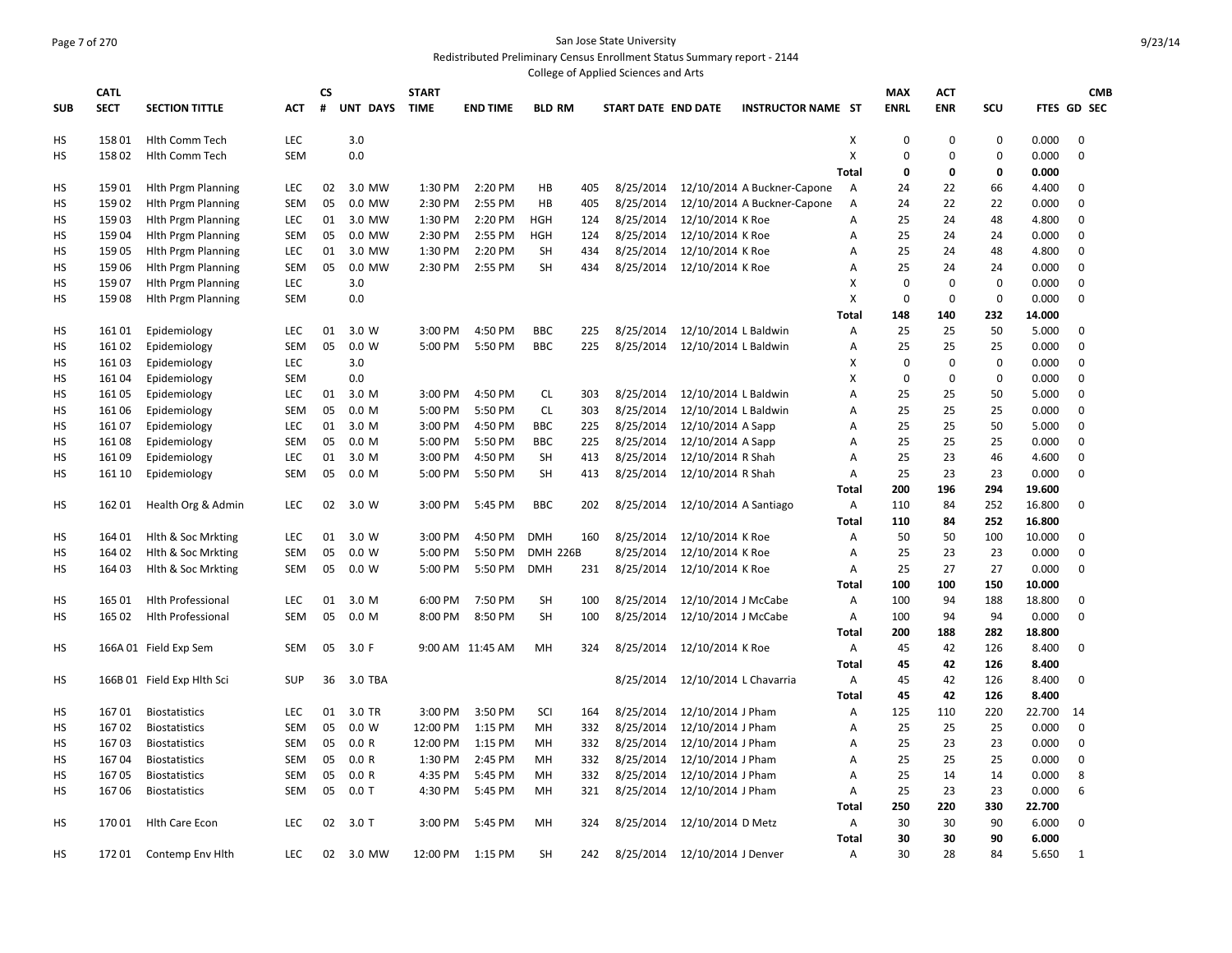#### Page 8 of 270 San Jose State University Redistributed Preliminary Census Enrollment Status Summary report - 2144 College of Applied Sciences and Arts

|            |             |                              |            |           |            |              |                 |                 |     | ege of ripplied sciences and |                      |                             |              |             |                |                |            |                |  |
|------------|-------------|------------------------------|------------|-----------|------------|--------------|-----------------|-----------------|-----|------------------------------|----------------------|-----------------------------|--------------|-------------|----------------|----------------|------------|----------------|--|
|            | <b>CATL</b> |                              |            | <b>CS</b> |            | <b>START</b> |                 |                 |     |                              |                      |                             |              | <b>MAX</b>  | <b>ACT</b>     |                |            | <b>CMB</b>     |  |
| <b>SUB</b> | <b>SECT</b> | <b>SECTION TITTLE</b>        | <b>ACT</b> | #         | UNT DAYS   | <b>TIME</b>  | <b>END TIME</b> | <b>BLD RM</b>   |     | START DATE END DATE          |                      | <b>INSTRUCTOR NAME ST</b>   |              | <b>ENRL</b> | <b>ENR</b>     | SCU            |            | FTES GD SEC    |  |
| НS         | 17202       | Contemp Env Hith             | <b>LEC</b> | 02        | 3.0 MW     | 1:30 PM      | 2:45 PM         | <b>SH</b>       | 242 | 8/25/2014                    | 12/10/2014 J Denver  |                             | A            | 25          | 23             | 69             | 4.600      | $\mathbf 0$    |  |
| <b>HS</b>  | 17203       | Contemp Env Hith             | <b>LEC</b> | 02        | $3.0$ T    | 6:00 PM      | 8:45 PM         | IS              | 215 | 8/25/2014                    | 12/10/2014 A Shaw    |                             | A            | 25          | 24             | 72             | 4.800      | $\mathbf 0$    |  |
|            |             |                              |            |           |            |              |                 |                 |     |                              |                      |                             | Total        | 80          | 75             | 225            | 15.050     |                |  |
| HS         | 174 01      | Health IT                    | <b>LEC</b> | 02        | 3.0 W      | 6:00 PM      | 8:45 PM         | IS              | 215 | 8/25/2014                    | 12/10/2014 C Beane   |                             | A            | 30          | 30             | 90             | 6.000      | $\mathbf 0$    |  |
|            |             |                              |            |           |            |              |                 |                 |     |                              |                      |                             | <b>Total</b> | 30          | 30             | 90             | 6.000      |                |  |
| НS         | 18001       | <b>Indiv Studies</b>         | <b>SUP</b> | 36        | 1.0 TBA    |              |                 |                 |     | 8/25/2014                    | 12/10/2014 R Rinck   |                             | Α            | 20          | $\overline{7}$ | $\overline{7}$ | 0.467      | $\mathbf 0$    |  |
| НS         | 18002       | <b>Indiv Studies</b>         | <b>SUP</b> | 36        | 1.0 TBA    |              |                 |                 |     | 8/25/2014                    |                      | 12/10/2014 B Grosvenor      | Α            | 20          | 0              | 0              | 0.000      | $\mathbf 0$    |  |
| НS         | 18003       | <b>Indiv Studies</b>         | <b>SUP</b> | 36        | 2.0 TBA    |              |                 |                 |     | 8/25/2014                    |                      | 12/10/2014 B Grosvenor      | A            | 20          | $\mathbf 0$    | 0              | 0.000      | $\mathbf 0$    |  |
| НS         | 18004       | <b>Indiv Studies</b>         | <b>SUP</b> | 36        | 2.0 TBA    |              |                 |                 |     | 8/25/2014                    | 12/10/2014 R Rinck   |                             | Α            | 20          | $\overline{2}$ | 4              | 0.267      | $\mathbf 0$    |  |
| НS         | 18005       | <b>Indiv Studies</b>         | <b>SUP</b> | 36        | 2.0 TBA    |              |                 |                 |     | 8/25/2014                    | 12/10/2014           |                             | A            | 20          | $\mathbf 0$    | 0              | 0.000      | $\mathbf 0$    |  |
| HS         | 18006       | <b>Indiv Studies</b>         | <b>SUP</b> | 36        | 2.0 TBA    |              |                 |                 |     | 8/25/2014                    | 12/10/2014           |                             | A            | 20          | $\mathbf 0$    | $\mathbf 0$    | 0.000      | 0              |  |
| НS         | 18008       | <b>Indiv Studies</b>         | <b>SUP</b> | 36        | 3.0 TBA    |              |                 |                 |     | 8/25/2014                    | 12/10/2014 R Rinck   |                             | A            | 20          | 11             | 33             | 2.200      | $\mathbf 0$    |  |
| НS         | 18009       | <b>Indiv Studies</b>         | <b>SUP</b> | 36        | 3.0 TBA    |              |                 |                 |     | 8/25/2014                    | 12/10/2014           |                             | A            | 20          | $\mathbf 0$    | $\mathbf 0$    | 0.000      | 0              |  |
|            |             |                              |            |           |            |              |                 |                 |     |                              |                      |                             | Total        | 160         | 20             | 44             | 2.933      |                |  |
| HS         | 200 01      | <b>Contemporary Practice</b> | LEC        |           | 2.0        |              |                 |                 |     |                              |                      |                             | X            | $\mathbf 0$ | $\mathbf 0$    | $\pmb{0}$      | 0.000      | $\mathbf 0$    |  |
| HS         | 200 02      | <b>Contemporary Practice</b> | LEC        | 02        | 2.0 M      | 3:00 PM      | 5:45 PM         | <b>DMH 149A</b> |     | 8/25/2014                    | 12/10/2014 K Roe     |                             | A            | 30          | 19             | 38             | 3.167      | 19             |  |
|            |             |                              |            |           |            |              |                 |                 |     |                              |                      |                             | Total        | 30          | 19             | 38             | 3.167      |                |  |
| НS         | 20101       | Groups & Training            | LEC        |           | 2.0        |              |                 |                 |     |                              |                      |                             | X            | $\mathbf 0$ | $\mathbf 0$    | $\pmb{0}$      | 0.000      | $\mathbf 0$    |  |
| НS         | 20102       | Groups & Training            | <b>LEC</b> | 02        | 2.0 M      | 6:00 PM      | 8:45 PM         | <b>SH</b>       | 238 | 8/25/2014                    | 12/10/2014 M Allen   |                             | A            | 30          | 19             | 38             | 3.167      | 19             |  |
|            |             |                              |            |           |            |              |                 |                 |     |                              |                      |                             | Total        | 30          | 19             | 38             | 3.167      |                |  |
| HS         | 26101       | <b>Epidemiol Prin</b>        | <b>LEC</b> | 03        | 3.0 W      | 3:00 PM      | 5:45 PM         | <b>SH</b>       | 242 | 8/25/2014                    | 12/10/2014 A Sapp    |                             | Α            | 25          | 25             | 75             | 6.250      | 25             |  |
|            |             |                              |            |           |            |              |                 |                 |     |                              |                      |                             | Total        | 25          | 25             | 75             | 6.250      |                |  |
| HS         | 26301       | Prin/Skls Hlth Adm           | <b>SEM</b> | 05        | 2.0 T      | 6:00 PM      | 8:45 PM         | <b>SH</b>       | 242 | 8/25/2014                    | 12/10/2014   Cantos  |                             | A            | 25          | 18             | 36             | 3.000      | 18             |  |
|            |             |                              |            |           |            |              |                 |                 |     |                              |                      |                             | Total        | 25          | 18             | 36             | 3.000      |                |  |
| HS         | 27101       | Theory of Pub Hith           | <b>SEM</b> | 05        | 3.0R       | 6:00 PM      | 8:45 PM         | <b>SH</b>       | 242 | 8/25/2014                    | 12/10/2014 P Gudino  |                             | A            | 25          | 21             | 63             | 5.250      | 21             |  |
|            |             |                              |            |           |            |              |                 |                 |     |                              |                      |                             | Total        | 25          | 21             | 63             | 5.250      |                |  |
| НS         | 27601       | Com Org Health Pro           | <b>SEM</b> | 05        | 3.0 M      | 6:00 PM      | 8:45 PM         | <b>SH</b>       | 242 | 8/25/2014                    |                      | 12/10/2014 J Williamson     | Α            | 25          | 26             | 78             | 6.500      | - 26           |  |
|            |             |                              |            |           |            |              |                 |                 |     |                              |                      |                             | <b>Total</b> | 25          | 26             | 78             | 6.500      |                |  |
| НS         |             | 291B 01 Fieldwork            | <b>SUP</b> | 25        | 1.0 TBA    |              |                 |                 |     | 8/25/2014                    |                      | 12/10/2014 L Chavarria      | A            | 25          | 12             | 12             | 1.000 12   |                |  |
|            |             |                              |            |           |            |              |                 |                 |     |                              |                      |                             | Total        | 25          | 12             | 12             | 1.000      |                |  |
| HS         |             | 291D 01 Work Exper Prac      | ACT        |           | 17 1.0 TBA |              |                 |                 |     | 8/25/2014                    | 12/10/2014 R Rinck   |                             | Α            | 25          | $\mathbf{1}$   | $\overline{2}$ | 0.083      | $\mathbf{1}$   |  |
|            |             |                              |            |           |            |              |                 |                 |     |                              |                      |                             | Total        | 25          | 1              | $\overline{2}$ | 0.083      |                |  |
| НS         |             | 291P 01 Prof Dev             | <b>SUP</b> | 23        | 1.0 TBA    |              |                 |                 |     | 8/25/2014                    |                      | 12/10/2014 L Chavarria      | Α            | 25          | 21             | 21             | 1.750      | 21             |  |
|            |             |                              |            |           |            |              |                 |                 |     |                              |                      |                             | Total        | 25          | 21             | 21             | 1.750      |                |  |
| НS         | 295 02      | Research Methodology         | <b>SEM</b> | 05        | 3.0 W      | 6:00 PM      | 8:45 PM         | <b>CCB</b>      | 122 | 8/25/2014                    | 12/10/2014 M Allen   |                             | Α            | $\mathbf 0$ | 17             | 51             | 4.250 17 C |                |  |
|            |             |                              |            |           |            |              |                 |                 |     |                              |                      |                             | <b>Total</b> | 0           | 17             | 51             | 4.250      |                |  |
| HS.        | 298 01      | Spec Study                   | <b>SUP</b> | 25        | 3.0 TBA    |              |                 |                 |     | 8/25/2014                    | 12/10/2014 J Pham    |                             | A            | 25          | $\overline{2}$ | 6              | 0.500      | $\overline{2}$ |  |
| HS         | 298 02      | Spec Study                   | <b>SUP</b> | 25        | 3.0 TBA    |              |                 |                 |     | 8/25/2014                    | 12/10/2014           |                             | Α            | 25          | $\mathbf 0$    | 0              | 0.000      | $\mathbf 0$    |  |
| <b>HS</b>  | 29803       | Spec Study                   | <b>SUP</b> | 25        | 3.0 TBA    |              |                 |                 |     | 8/25/2014                    | 12/10/2014           |                             | A            | 25          | $\mathbf 0$    | $\pmb{0}$      | 0.000      | $\mathbf 0$    |  |
|            |             |                              |            |           |            |              |                 |                 |     |                              |                      |                             | Total        | 75          | $\overline{2}$ | 6              | 0.500      |                |  |
| <b>HS</b>  | 29901       | <b>Master's Thesis</b>       | <b>SUP</b> | 25        | 3.0 TBA    |              |                 |                 |     |                              | 8/25/2014 12/10/2014 |                             | A            | 10          | $\mathbf 0$    | $\pmb{0}$      | 0.000      | $\mathbf 0$    |  |
|            |             |                              |            |           |            |              |                 |                 |     |                              |                      |                             | Total        | 10          | 0              | 0              | 0.000      |                |  |
|            |             |                              |            |           |            |              |                 |                 |     |                              |                      | <b>Health Science Total</b> |              | 3117        | 2615           | 6462           | 437.000    |                |  |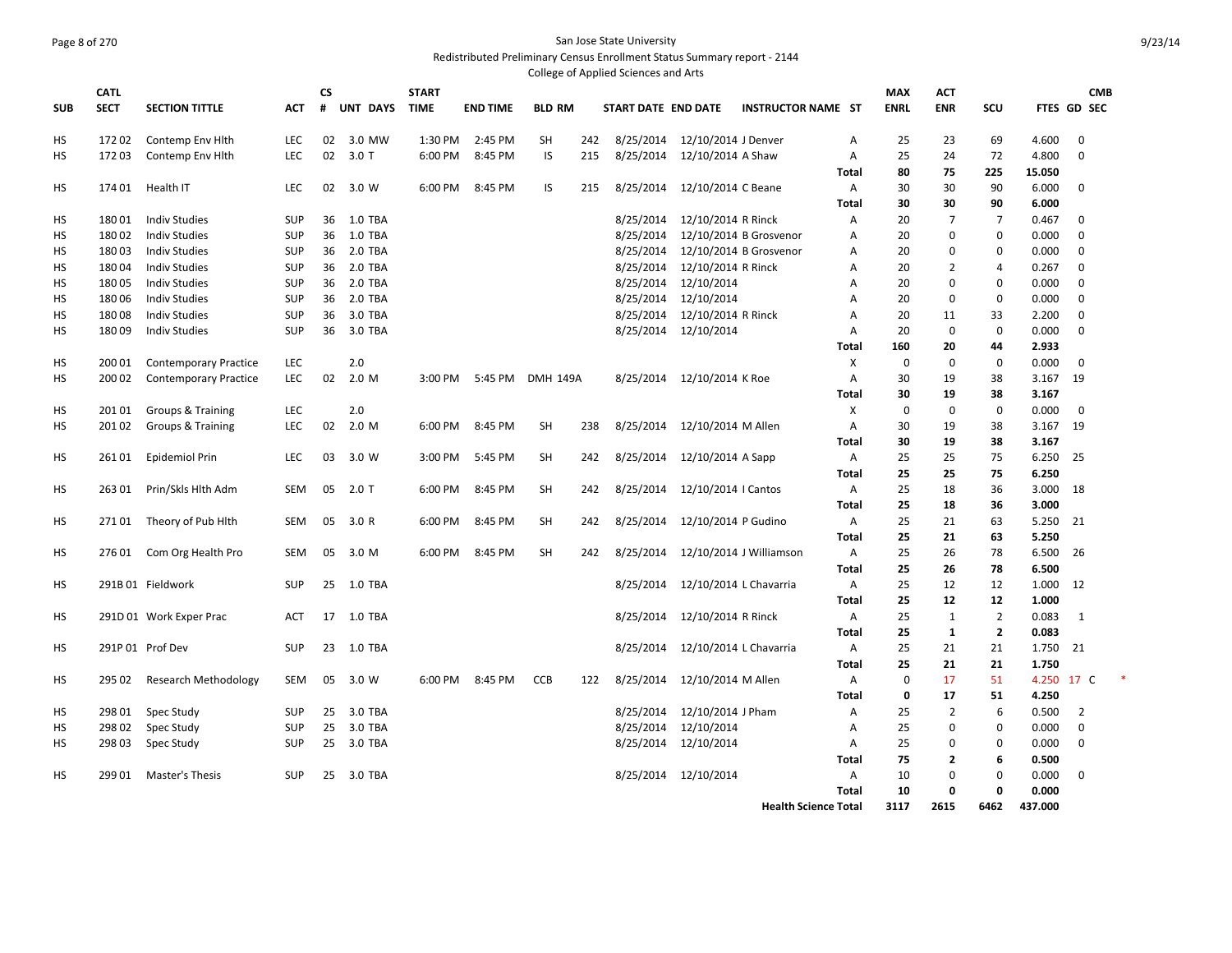## Page 9 of 270 San Jose State University

Redistributed Preliminary Census Enrollment Status Summary report - 2144

|             |                               |                          |            |    |          |              |                   |               |     | College of Applied Sciences and Arts |                       |                           |              |             |             |             |                  |              |            |  |
|-------------|-------------------------------|--------------------------|------------|----|----------|--------------|-------------------|---------------|-----|--------------------------------------|-----------------------|---------------------------|--------------|-------------|-------------|-------------|------------------|--------------|------------|--|
|             | <b>CATL</b>                   |                          |            | CS |          | <b>START</b> |                   |               |     |                                      |                       |                           |              | <b>MAX</b>  | ACT         |             |                  |              | <b>CMB</b> |  |
| <b>SUB</b>  | <b>SECT</b>                   | <b>SECTION TITTLE</b>    | ACT        | #  | UNT DAYS | <b>TIME</b>  | <b>END TIME</b>   | <b>BLD RM</b> |     | START DATE END DATE                  |                       | <b>INSTRUCTOR NAME ST</b> |              | <b>ENRL</b> | <b>ENR</b>  | SCU         | FTES GD SEC      |              |            |  |
|             |                               |                          |            |    |          |              |                   |               |     |                                      |                       |                           |              |             |             |             |                  |              |            |  |
|             | <b>Hospitality Management</b> |                          |            |    |          |              |                   |               |     |                                      |                       |                           |              |             |             |             |                  |              |            |  |
| <b>HSPM</b> | 101                           | Intro Hospitality        | <b>LEC</b> | 02 | 3.0 TBA  |              |                   |               |     | 8/25/2014 12/10/2014 P Wey           |                       |                           | Α            | 60          | 58          | 174         | 11.600           | 0            |            |  |
| <b>HSPM</b> | 102                           | Intro Hospitality        | LEC        |    | 3.0      |              |                   |               |     |                                      |                       |                           | X            | $\mathbf 0$ | $\mathbf 0$ | $\mathbf 0$ | 0.000            | $\mathbf 0$  |            |  |
|             |                               |                          |            |    |          |              |                   |               |     |                                      |                       |                           | Total        | 60          | 58          | 174         | 11.600           |              |            |  |
| <b>HSPM</b> | 1101                          | <b>Restaurant Mgmt</b>   | <b>LEC</b> | 02 | 3.0 MW   | 1:30 PM      | 2:45 PM           | <b>CL</b>     | 222 | 8/25/2014                            | 12/10/2014 R Larson   |                           | Α            | 50          | 54          | 162         | 10.800           | $\Omega$     |            |  |
|             |                               |                          |            |    |          |              |                   |               |     |                                      |                       |                           | Total        | 50          | 54          | 162         | 10.800           |              |            |  |
| <b>HSPM</b> | 1201                          | Cost Ctrl Hosp           | <b>SEM</b> | 04 | 3.0 MW   | 12:00 PM     | 1:15 PM           | <b>BBC</b>    | 104 | 8/25/2014                            | 12/10/2014 J Ha       |                           | Α            | 50          | 52          | 156         | 10.400           | $\mathbf 0$  | C          |  |
| <b>NUFS</b> | 1201                          | Cost Ctrl Hosp           | <b>SEM</b> | 04 | 3.0 MW   | 12:00 PM     | 1:15 PM           | <b>BBC</b>    | 104 | 8/25/2014                            | 12/10/2014 J Ha       |                           | Α            | $\mathbf 0$ | $\mathbf 0$ | $\mathbf 0$ | 0.000            | $\mathbf{0}$ | C          |  |
|             |                               |                          |            |    |          |              |                   |               |     |                                      |                       |                           | Total        | 50          | 52          | 156         | 10.400           |              |            |  |
| <b>HSPM</b> | 6501                          | Seminar in HSPM          | <b>LEC</b> | 02 | 1.0 F    |              | 9:00 AM 11:45 AM  | YUH           | 124 | 8/25/2014                            | 12/10/2014 T Yen      |                           | Α            | 90          | 89          | 89          | 5.933            | 0            |            |  |
|             |                               |                          |            |    |          |              |                   |               |     |                                      |                       |                           | Total        | 90          | 89          | 89          | 5.933            |              |            |  |
| <b>HSPM</b> |                               | 100W 01 Writing Workshop | <b>SEM</b> | 04 | 3.0 MW   |              | 10:30 AM 11:45 AM | <b>BBC</b>    | 225 | 8/25/2014                            |                       | 12/10/2014 S Nourmanesh   | Α            | 25          | 29          | 87          | 5.800            | $\mathbf 0$  |            |  |
| <b>HSPM</b> |                               | 100W 02 Writing Workshop | <b>SEM</b> | 04 | 3.0 TR   |              | 10:30 AM 11:45 AM | <b>BBC</b>    | 225 | 8/25/2014                            |                       | 12/10/2014 S Nourmanesh   | Α            | 25          | 28          | 84          | 5.600            | $\mathbf 0$  |            |  |
|             |                               |                          |            |    |          |              |                   |               |     |                                      |                       |                           | Total        | 50          | 57          | 171         | 11.400           |              |            |  |
| <b>HSPM</b> | 101 01                        | Culture & Intl Iss       | <b>LEC</b> |    | 3.0      |              |                   |               |     |                                      |                       |                           | х            | 0           | 0           | $\pmb{0}$   | 0.000            | 0            |            |  |
|             |                               |                          |            |    |          |              |                   |               |     |                                      |                       |                           | Total        | 0           | 0           | 0           | 0.000            |              |            |  |
| <b>HSPM</b> | 102 01                        | Hotel & Lodging Op       | <b>LEC</b> | 02 | 3.0 MW   |              | 9:00 AM 10:15 AM  | <b>CL</b>     | 222 | 8/25/2014 12/10/2014 G Patten        |                       |                           | Α            | 55          | 59          | 177<br>177  | 11.800           | $\mathbf 0$  |            |  |
| <b>HSPM</b> | 104 01                        | <b>Hospitality Mktg</b>  | <b>LEC</b> | 02 | 3.0 TR   | 12:00 PM     | 1:15 PM           | <b>CL</b>     | 202 | 8/25/2014 12/10/2014 Y Huang         |                       |                           | Total<br>Α   | 55<br>55    | 59<br>56    | 168         | 11.800<br>11.200 | 0            |            |  |
|             |                               |                          |            |    |          |              |                   |               |     |                                      |                       |                           | Total        | 55          | 56          | 168         | 11.200           |              |            |  |
| <b>HSPM</b> | 105 01                        | Finance in HSPM          | <b>LEC</b> | 02 | 3.0 W    | 6:00 PM      | 8:45 PM           | <b>BBC</b>    | 320 | 8/25/2014                            | 12/10/2014 K Cheng    |                           | Α            | 55          | 48          | 144         | 9.600            | 0            |            |  |
|             |                               |                          |            |    |          |              |                   |               |     |                                      |                       |                           | Total        | 55          | 48          | 144         | 9.600            |              |            |  |
| <b>HSPM</b> | 10701                         | Legal Hospitality        | <b>LEC</b> | 02 | 3.0 W    | 3:00 PM      | 5:45 PM           | <b>CL</b>     | 222 | 8/25/2014                            | 12/10/2014 J Dworak   |                           | Α            | 55          | 54          | 162         | 10.800           | 0            |            |  |
|             |                               |                          |            |    |          |              |                   |               |     |                                      |                       |                           | Total        | 55          | 54          | 162         | 10.800           |              |            |  |
| <b>HSPM</b> | 108 01                        | HSPM Info Sys            | <b>LEC</b> | 02 | 3.0 TBA  |              |                   |               |     | 8/25/2014                            | 12/10/2014 P Wey      |                           | Α            | 55          | 54          | 162         | 10.800           | $\mathbf 0$  |            |  |
|             |                               |                          |            |    |          |              |                   |               |     |                                      |                       |                           | Total        | 55          | 54          | 162         | 10.800           |              |            |  |
| <b>HSPM</b> | 12101                         | <b>HSPM Leadership</b>   | <b>LEC</b> | 02 | 3.0 TR   |              | 9:00 AM 10:15 AM  | <b>DBH</b>    | 133 | 8/25/2014                            | 12/10/2014 E Wyeth    |                           | Α            | 40          | 40          | 120         | 8.000            | 0            |            |  |
|             |                               |                          |            |    |          |              |                   |               |     |                                      |                       |                           | Total        | 40          | 40          | 120         | 8.000            |              |            |  |
| <b>HSPM</b> | 130 01                        | <b>Hospitality Event</b> | <b>LEC</b> | 02 | 3.0      |              |                   |               |     | 8/25/2014                            | 12/10/2014            |                           | х            | 0           | $\mathbf 0$ | $\mathbf 0$ | 0.000            | 0            |            |  |
| <b>HSPM</b> | 130 02                        | <b>Hospitality Event</b> | <b>LEC</b> | 02 | 3.0 M    | 6:00 PM      | 8:45 PM           | <b>BBC</b>    | 326 | 8/25/2014                            | 12/10/2014 B Santor   |                           | A            | 50          | 51          | 153         | 10.200           | $\mathbf 0$  |            |  |
|             |                               |                          |            |    |          |              |                   |               |     |                                      |                       |                           | Total        | 50          | 51          | 153         | 10.200           |              |            |  |
| <b>HSPM</b> | 13401                         | <b>HR Management</b>     | <b>LEC</b> | 02 | 3.0 MW   |              | 10:30 AM 11:45 AM | DH            | 351 | 8/25/2014                            |                       | 12/10/2014 T Thompson     | Α            | 55          | 55          | 165         | 11.000           | 0            |            |  |
|             |                               |                          |            |    |          |              |                   |               |     |                                      |                       |                           | Total        | 55          | 55          | 165         | 11.000           |              |            |  |
| <b>HSPM</b> | 140 01                        | Mtg, Conv & Event        | <b>LEC</b> | 02 | 3.0 TR   |              | 10:30 AM 11:45 AM | <b>CL</b>     | 226 | 8/25/2014                            | 12/10/2014 K Sullivan |                           | Α            | 40          | 40<br>40    | 120<br>120  | 8.050<br>8.050   | -1           |            |  |
| <b>HSPM</b> | 14101                         | <b>Resort Club Mgmt</b>  | LEC        | 02 | 3.0 MW   | 3:00 PM      | 4:15 PM           | <b>BBC</b>    | 104 | 8/25/2014                            | 12/10/2014 R Larson   |                           | Total<br>Α   | 40<br>40    | 41          | 123         | 8.200            | 0            |            |  |
|             |                               |                          |            |    |          |              |                   |               |     |                                      |                       |                           | Total        | 40          | 41          | 123         | 8.200            |              |            |  |
| <b>HSPM</b> | 148 01                        | Wine Appreciation        | <b>LEC</b> | 02 | 3.0 M    | 6:00 PM      | 8:45 PM           | BBC           | 201 | 8/25/2014                            | 12/10/2014 S Orvis    |                           | Α            | 40          | 39          | 117         | 7.800            | 0            |            |  |
| <b>HSPM</b> | 148 02                        | Wine Appreciation        | <b>LEC</b> |    | 3.0      |              |                   |               |     |                                      |                       |                           | x            | 0           | 0           | 0           | 0.000            | 0            |            |  |
| <b>HSPM</b> | 14803                         | Wine Appreciation        | LEC        | 02 | 3.0R     | 6:00 PM      | 8:45 PM           | <b>BBC</b>    | 204 | 8/25/2014                            | 12/10/2014 K Sullivan |                           | Α            | 40          | 53          | 159         | 10.600           | $\Omega$     |            |  |
|             |                               |                          |            |    |          |              |                   |               |     |                                      |                       |                           | <b>Total</b> | 80          | 92          | 276         | 18.400           |              |            |  |
| <b>HSPM</b> | 15201                         | <b>Hotel Catering</b>    | <b>LEC</b> | 02 | 3.0 TR   |              | 9:00 AM 10:15 AM  | MH            | 324 | 8/25/2014                            |                       | 12/10/2014 T Thompson     | Α            | 40          | 40          | 120         | 8.000            | 0            |            |  |
|             |                               |                          |            |    |          |              |                   |               |     |                                      |                       |                           | Total        | 40          | 40          | 120         | 8.000            |              |            |  |
| <b>HSPM</b> | 154 01                        | Revenue Management       | LEC.       | 02 | 3.0 TR   | 3:00 PM      | 4:15 PM           | <b>DMH</b>    | 166 | 8/25/2014 12/10/2014 Y Huang         |                       |                           | Α            | 40          | 28          | 84          | 5.600            | 0            |            |  |
|             |                               |                          |            |    |          |              |                   |               |     |                                      |                       |                           | <b>Total</b> | 40          | 28          | 84          | 5.600            |              |            |  |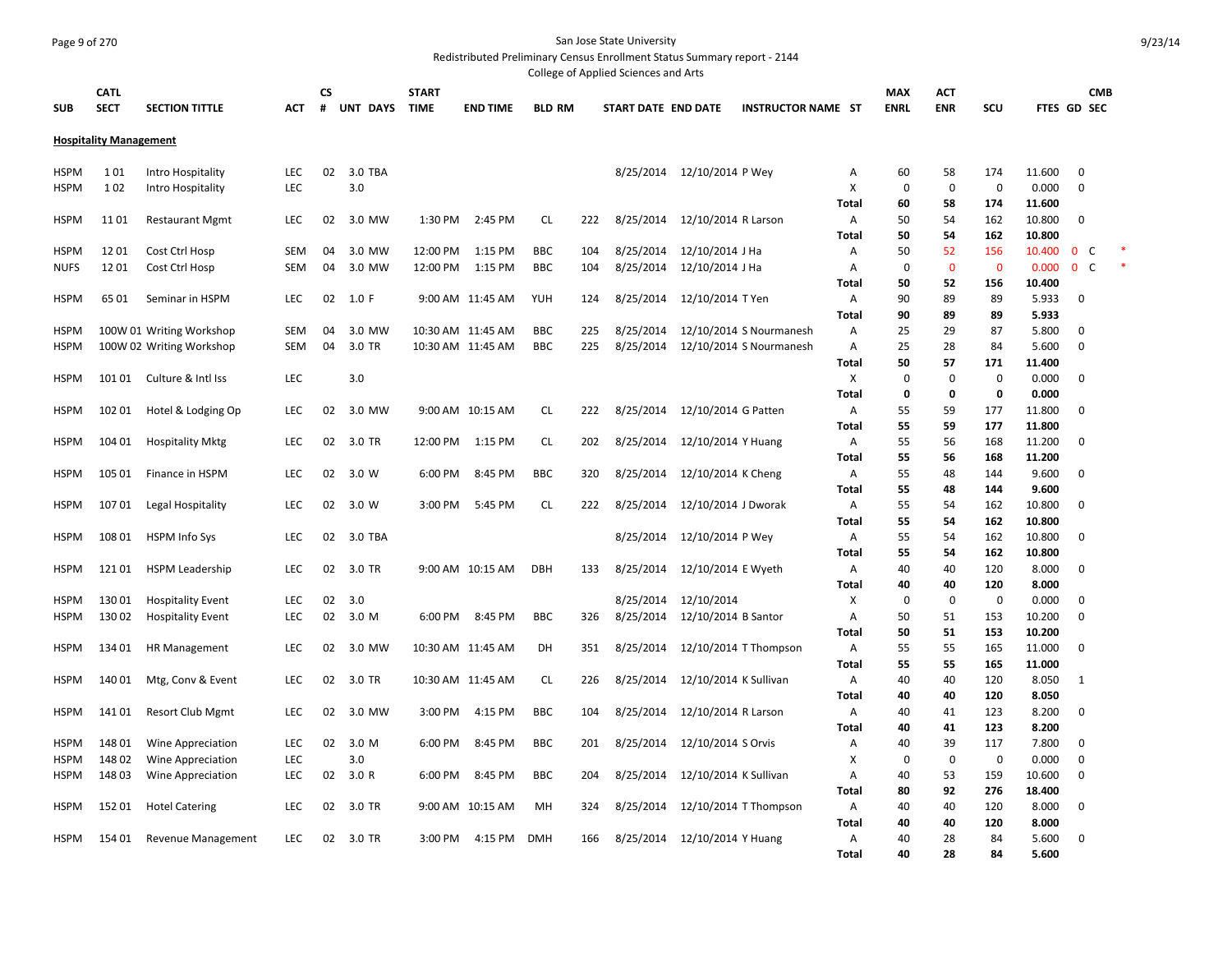#### Page 10 of 270 San Jose State University Redistributed Preliminary Census Enrollment Status Summary report - 2144 College of Applied Sciences and Arts

|             | <b>CATL</b> |                          |            | <b>CS</b> |                    | <b>START</b> |                 |               |     |                     |                       |                                     |              | <b>MAX</b>  | <b>ACT</b> |            |                    |                         | <b>CMB</b> |
|-------------|-------------|--------------------------|------------|-----------|--------------------|--------------|-----------------|---------------|-----|---------------------|-----------------------|-------------------------------------|--------------|-------------|------------|------------|--------------------|-------------------------|------------|
| <b>SUB</b>  | <b>SECT</b> | <b>SECTION TITTLE</b>    | ACT        |           | <b>UNT</b><br>DAYS | TIME         | <b>END TIME</b> | <b>BLD RM</b> |     | START DATE END DATE |                       | <b>INSTRUCTOR NAME ST</b>           |              | <b>ENRL</b> | <b>ENR</b> | <b>SCU</b> | <b>FTES GD SEC</b> |                         |            |
| HSPM        | 17501       | Entrepreneurship         | SEM        | 04        | 3.0 M              | 3:00 PM      | 5:45 PM         | <b>BBC</b>    | 326 | 8/25/2014           | 12/10/2014 E Wyeth    |                                     | A            | 40          | 32         | 96         | 6.400              | $\overline{\mathbf{0}}$ |            |
|             |             |                          |            |           |                    |              |                 |               |     |                     |                       |                                     | Total        | 40          | 32         | 96         | 6.400              |                         |            |
| HSPM        | 17701       | <b>HSPM Service Mgnt</b> | <b>LEC</b> | 02        | 3.0 MW             | 1:30 PM      | 2:45 PM         | MH            | 324 | 8/25/2014           | 12/10/2014 J Ha       |                                     | A            | 40          | 32         | 96         | 6.400              | $\overline{\mathbf{0}}$ |            |
|             |             |                          |            |           |                    |              |                 |               |     |                     |                       |                                     | <b>Total</b> | 40          | 32         | 96         | 6.400              |                         |            |
| <b>HSPM</b> | 18601       | <b>Strategic Mgmt</b>    | <b>LEC</b> | 02        | 3.0 TR             | 12:00 PM     | 1:15 PM         | <b>CL</b>     | 204 | 8/25/2014           |                       | 12/10/2014 T Thompson               | A            | 40          | 34         | 102        | 6.800              | 0                       |            |
|             |             |                          |            |           |                    |              |                 |               |     |                     |                       |                                     | Total        | 40          | 34         | 102        | 6.800              |                         |            |
| <b>HSPM</b> |             | 191A 01 Intern Level 1   | <b>SUP</b> | 36        | 2.0 TBA            |              |                 |               |     | 8/25/2014           | 12/10/2014 T Yen      |                                     | A            | 50          | 45         | 90         | 6.000              | 0                       |            |
|             |             |                          |            |           |                    |              |                 |               |     |                     |                       |                                     | Total        | 50          | 45         | 90         | 6.000              |                         |            |
| <b>HSPM</b> |             | 191B 01 Intern Level 2   | <b>SUP</b> | 36        | 3.0 TBA            |              |                 |               |     | 8/25/2014           | 12/10/2014 K Sullivan |                                     | A            | 50          | 47         | 141        | 9.400              | 0                       |            |
|             |             |                          |            |           |                    |              |                 |               |     |                     |                       |                                     | Total        | 50          | 47         | 141        | 9.400              |                         |            |
|             |             |                          |            |           |                    |              |                 |               |     |                     |                       | <b>Hospitality Management Total</b> |              | 1180        | 1158       | 3251       | 216.783            |                         |            |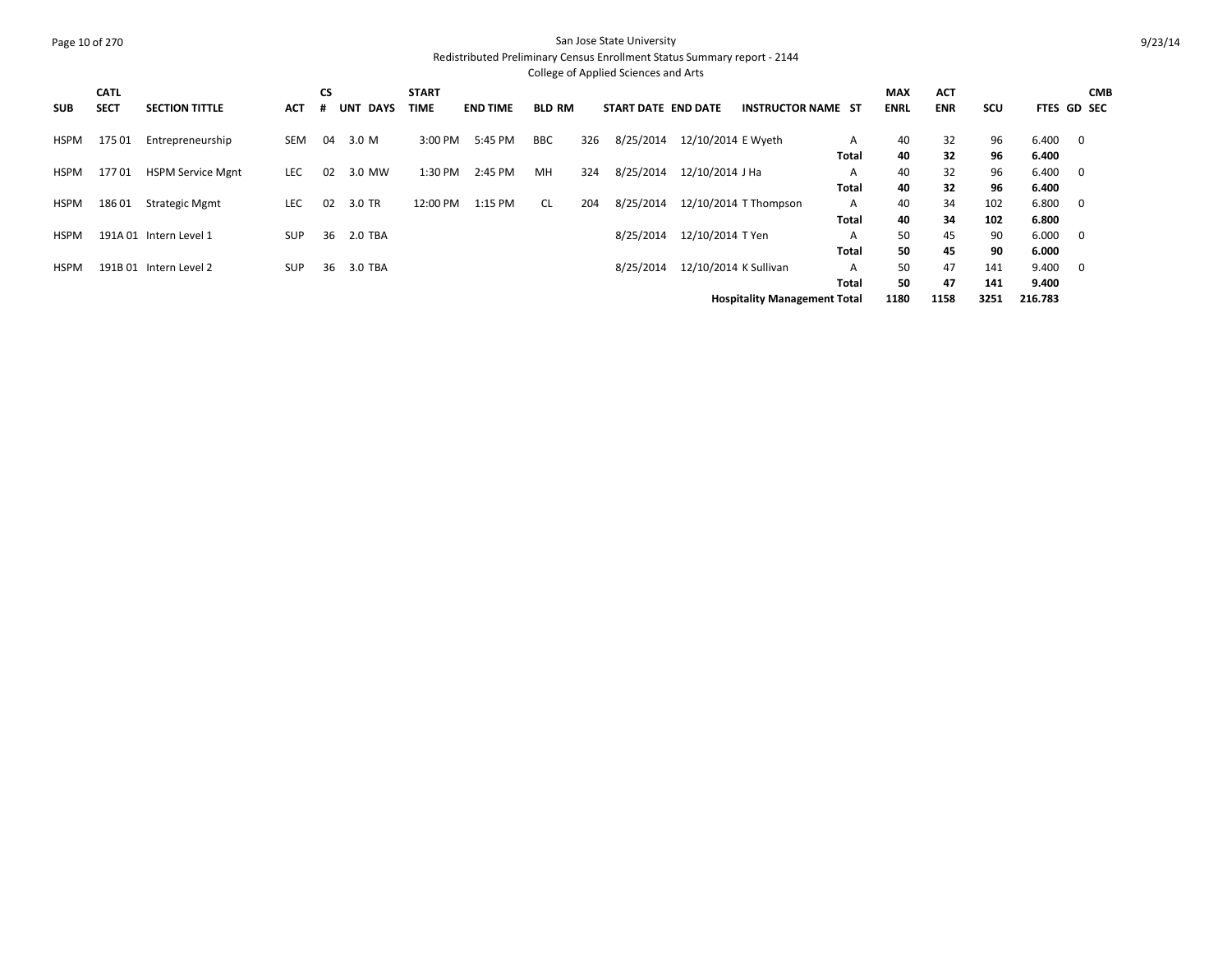#### Page 11 of 270 San Jose State University Redistributed Preliminary Census Enrollment Status Summary report - 2144

College of Applied Sciences and Arts

|                            |                  |                                              |                   |          |                      |                    |                    |                          |            | conced or Applica Sciences and Arts |                                                |                           |                   |             |                             |                   |                |                  |  |
|----------------------------|------------------|----------------------------------------------|-------------------|----------|----------------------|--------------------|--------------------|--------------------------|------------|-------------------------------------|------------------------------------------------|---------------------------|-------------------|-------------|-----------------------------|-------------------|----------------|------------------|--|
|                            | <b>CATL</b>      |                                              |                   | СS       |                      | <b>START</b>       |                    |                          |            |                                     |                                                |                           |                   | <b>MAX</b>  | ACT                         |                   |                | <b>CMB</b>       |  |
| <b>SUB</b>                 | <b>SECT</b>      | <b>SECTION TITTLE</b>                        | ACT               | #        | UNT DAYS TIME        |                    | <b>END TIME</b>    | <b>BLD RM</b>            |            | <b>START DATE END DATE</b>          |                                                | <b>INSTRUCTOR NAME ST</b> |                   | <b>ENRL</b> | <b>ENR</b>                  | SCU               |                | FTES GD SEC      |  |
|                            |                  | Journalism & Mass Communication              |                   |          |                      |                    |                    |                          |            |                                     |                                                |                           |                   |             |                             |                   |                |                  |  |
| ADV                        | 9101             | Intro Advertising                            | <b>LEC</b>        | 02       | 3.0 MW               | 3:00 PM            | 4:15 PM            | <b>YUH</b>               | 124        | 8/25/2014                           | 12/10/2014 J Delacruz                          |                           | Α                 | 75          | 75                          | 225               | 15.000         | $\mathbf 0$      |  |
|                            |                  |                                              |                   |          |                      |                    |                    |                          |            |                                     |                                                |                           | <b>Total</b>      | 75          | 75                          | 225               | 15.000         |                  |  |
| <b>ADV</b>                 | 11601            | Spartan Daily Ad Staff                       | ACT               | 20       | 3.0 MTWR             | 1:30 PM            | 4:15 PM            | <b>DBH 2091</b>          |            | 8/25/2014                           | 12/10/2014 T Hendrick                          |                           | Α                 | 12          | 11                          | 33                | 2.200          | 0                |  |
|                            |                  |                                              |                   |          |                      |                    |                    |                          |            |                                     |                                                |                           | <b>Total</b>      | 12          | 11                          | 33                | 2.200          |                  |  |
| ADV                        | 12101            | <b>Consumer Advertising</b>                  | <b>LEC</b>        | 02       | $3.0$ T              | 6:00 PM            | 8:45 PM            | <b>DBH</b>               | 133        |                                     | 8/25/2014  12/10/2014 S Eckstone               |                           | Α<br><b>Total</b> | 30<br>30    | 30<br>30                    | 90<br>90          | 6.050<br>6.050 | $\mathbf{1}$     |  |
| ADV                        | 12201            | <b>Bus-to-Bus Advertising</b>                | <b>SEM</b>        | 04       | 3.0 MW               | 12:00 PM           | 1:15 PM            | DBH                      | 225        | 8/25/2014                           | 12/10/2014 S Eckstone                          |                           | А                 | 25          | 25                          | 75                | 5.050          | $\mathbf{1}$     |  |
|                            |                  |                                              |                   |          |                      |                    |                    |                          |            |                                     |                                                |                           | Total             | 25          | 25                          | 75                | 5.050          |                  |  |
| ADV                        | 12301            | Brdcast & New Media Adv                      | <b>SEM</b>        | 04       | 3.0 M                | 6:00 PM            | 8:45 PM            | DBH                      | 225        |                                     | 8/25/2014  12/10/2014 S Eckstone               |                           | Α                 | 20          | 20                          | 60                | 4.050          | $\mathbf{1}$     |  |
|                            |                  |                                              |                   |          |                      |                    |                    |                          |            |                                     |                                                |                           | Total             | 20          | 20                          | 60                | 4.050          |                  |  |
| ADV                        | 124 01           | Copywriting                                  | <b>SEM</b>        | 04       | 3.0 TR               | 1:30 PM            | 2:45 PM            | <b>DBH</b>               | 225        | 8/25/2014                           | 12/10/2014 J Delacruz                          |                           | Α                 | 20          | 19                          | 57                | 3.800          | 0                |  |
|                            |                  |                                              |                   |          |                      |                    |                    |                          |            |                                     |                                                |                           | <b>Total</b>      | 20          | 19                          | 57                | 3.800          |                  |  |
| ADV                        | 125 01           | Ad Layout & Prod                             | <b>SEM</b>        | 04       | 3.0 MW               | 4:30 PM            | 5:45 PM            | <b>DBH</b>               | 222        | 8/25/2014                           | 12/10/2014 J Delacruz                          |                           | A                 | 20          | 20                          | 60                | 4.000          | 0                |  |
|                            |                  |                                              |                   |          |                      |                    |                    |                          |            |                                     |                                                |                           | <b>Total</b>      | 20          | 20                          | 60                | 4.000          |                  |  |
| ADV                        | 126 01           | Media Planning & Buying                      | SEM               | 04       | 3.0 TR               | 4:30 PM            | 5:45 PM            | <b>DBH</b>               | 225        | 8/25/2014                           | 12/10/2014 T Hendrick                          |                           | Α                 | 26          | 20                          | 60                | 4.000          | $\mathbf 0$      |  |
| ADV                        | 12801            |                                              | <b>SEM</b>        | 04       | 3.0 MW               | 4:30 PM            | 5:45 PM            | DBH                      | 225        | 8/25/2014                           | 12/10/2014 T Hendrick                          |                           | Total<br>Α        | 26<br>20    | 20<br>17                    | 60<br>51          | 4.000<br>3.450 | 1                |  |
|                            |                  | Integrtd Mktg Comm                           |                   |          |                      |                    |                    |                          |            |                                     |                                                |                           | Total             | 20          | 17                          | 51                | 3.450          |                  |  |
| ADV                        | 12901            | <b>Campaigns Mgmt</b>                        | <b>SEM</b>        | 04       | 3.0 MW               |                    | 10:30 AM 11:45 AM  | DBH                      | 225        | 8/25/2014                           | 12/10/2014 J Delacruz                          |                           | Α                 | 30          | 29                          | 87                | 5.850          | 1                |  |
|                            |                  |                                              |                   |          |                      |                    |                    |                          |            |                                     |                                                |                           | Total             | 30          | 29                          | 87                | 5.850          |                  |  |
| <b>JOUR</b>                | 6101             | Prnt/Mag and Online Wrtg LEC                 |                   | 02       | 3.0 MW               | 12:00 PM           | 1:15 PM            | <b>DBH</b>               | 222        | 8/25/2014                           | 12/10/2014 H Kazem                             |                           | Α                 | 20          | 19                          | 57                | 3.800          | 0                |  |
| <b>JOUR</b>                | 61 02            | Prnt/Mag and Online Wrtg                     | LEC               | 02       | 3.0 TR               | 12:00 PM           | 1:15 PM            | <b>DBH</b>               | 226        | 8/25/2014                           | 12/10/2014 T Ulrich                            |                           | A                 | 20          | 20                          | 60                | 4.000          | $\mathbf 0$      |  |
| <b>JOUR</b>                | 61 03            | Prnt/Mag and Online Wrtg LEC                 |                   | 02       | 3.0 TR               | 3:00 PM            | 4:15 PM            | <b>DBH</b>               | 222        | 8/25/2014                           |                                                | 12/10/2014 L Fernandez    | A                 | 20          | 20                          | 60                | 4.000          | 0                |  |
|                            |                  |                                              |                   |          |                      |                    |                    |                          |            |                                     |                                                |                           | <b>Total</b>      | 60          | 59                          | 177               | 11.800         |                  |  |
| <b>JOUR</b>                | 95 01            | Digital News Photo                           | <b>LEC</b>        | 03       | 3.0 MW               |                    | 9:00 AM 10:15 AM   | <b>DBH</b>               | 225        | 8/25/2014                           | 12/10/2014 D Cheers                            |                           | Α                 | 20          | 23                          | 69                | 4.600          | $\mathbf 0$      |  |
|                            |                  |                                              |                   |          |                      |                    |                    |                          |            |                                     |                                                |                           | <b>Total</b>      | 20          | 23                          | 69                | 4.600          |                  |  |
| <b>JOUR</b>                | 13201            | Internet Info Gath                           | SEM               | 04       | 3.0 MW               | 3:00 PM            | 4:15 PM            | DBH                      | 133        | 8/25/2014                           | 12/10/2014 S Fosdick                           |                           | Α                 | 25          | 25                          | 75                | 5.000          | 0                |  |
| <b>JOUR</b>                | 13301            | <b>Editing/News Mgmt</b>                     | <b>SEM</b>        | 04       | 3.0 MW               | 1:30 PM            | 2:45 PM            | DBH                      | 224        | 8/25/2014                           |                                                | 12/10/2014 W Tillinghast  | <b>Total</b><br>Α | 25<br>20    | 25<br>20                    | 75<br>60          | 5.000<br>4.000 | 0                |  |
|                            |                  |                                              |                   |          |                      |                    |                    |                          |            |                                     |                                                |                           | <b>Total</b>      | 20          | 20                          | 60                | 4.000          |                  |  |
| <b>JOUR</b>                | 135 01           | Rep/Editing & Mgmt                           | <b>ACT</b>        | 20       | 1.0 MTWR             | 1:30 PM            | 2:45 PM            | DBH                      | 209        | 8/25/2014                           |                                                | 12/10/2014 K Komenich     | Α                 | 10          | 12                          | 12                | 0.800          | $\mathbf 0$      |  |
| <b>JOUR</b>                | 135 02           | Rep/Editing & Mgmt                           | ACT               | 20       | 2.0 MTWR             | 3:00 PM            | 5:45 PM            | <b>DBH</b>               | 209        | 8/25/2014                           |                                                | 12/10/2014 K Komenich     | Α                 | 15          | $\mathbf{1}$                | $\mathbf{1}$      | 0.133          | $\mathbf 0$      |  |
| <b>JOUR</b>                | 135 03           | Rep/Editing & Mgmt                           | <b>ACT</b>        | 20       | 3.0 MTWR             | 3:00 PM            | 5:45 PM            | <b>DBH</b>               | 209        | 8/25/2014                           | 12/10/2014 K Komenich                          |                           | Α                 | 15          | $\mathbf{1}$                | $\mathbf{1}$      | 0.200          | $\mathbf 0$      |  |
|                            |                  |                                              |                   |          |                      |                    |                    |                          |            |                                     |                                                |                           | <b>Total</b>      | 40          | 14                          | 14                | 1.133          |                  |  |
| <b>JOUR</b>                | 13601            | Newspaper and Mag Design LEC                 |                   | 02       | 3.0 TR               | 4:30 PM            | 5:45 PM            | <b>DBH</b>               | 222        | 8/25/2014                           | 12/10/2014 T Mitchell                          |                           | Α                 | 20          | 20                          | 60                | 4.000          | $\mathbf 0$      |  |
|                            |                  |                                              |                   |          |                      |                    |                    |                          |            |                                     |                                                |                           | <b>Total</b>      | 20          | 20                          | 60                | 4.000          |                  |  |
| <b>JOUR</b>                | 14401            | <b>Picture Editing</b>                       | <b>SEM</b>        |          | 3.0                  |                    |                    |                          |            |                                     |                                                |                           | X                 | 0           | 0                           | 0                 | 0.000          | $\mathbf 0$      |  |
|                            |                  |                                              |                   |          |                      |                    |                    |                          |            |                                     |                                                |                           | <b>Total</b>      | 0           | 0                           | 0                 | 0.000          |                  |  |
| <b>JOUR</b>                | 15301            | Magazine Wrtng & Editing                     | SEM               | 04       | 3.0 TR               | 1:30 PM            | 2:45 PM            | DBH                      | 213        | 8/25/2014                           | 12/10/2014 T Ulrich                            |                           | Α                 | 15          | 12                          | 36                | 2.500          | $\overline{2}$   |  |
|                            |                  |                                              |                   |          |                      |                    |                    |                          |            |                                     |                                                |                           | <b>Total</b>      | 15          | 12                          | 36                | 2.500          |                  |  |
| <b>JOUR</b><br><b>JOUR</b> | 165 01<br>165 02 | <b>TV News Staff</b><br><b>TV News Staff</b> | <b>ACT</b><br>ACT | 20<br>20 | 1.0 MTWE<br>2.0 MTWE | 1:30 PM<br>3:00 PM | 2:45 PM<br>5:45 PM | <b>DBH</b><br><b>DBH</b> | 221<br>221 | 8/25/2014<br>8/25/2014              | 12/10/2014 D Martinet<br>12/10/2014 D Martinet |                           | Α<br>Α            | 20<br>20    | $\mathbf{1}$<br>$\mathbf 0$ | $\mathbf{1}$<br>0 | 0.067<br>0.000 | 0<br>$\mathbf 0$ |  |
| <b>JOUR</b>                | 16503            | <b>TV News Staff</b>                         | <b>ACT</b>        | 20       | 3.0 MTWE             | 3:00 PM            | 5:45 PM            | <b>DBH</b>               | 221        | 8/25/2014                           | 12/10/2014 D Martinet                          |                           | Α                 | 20          | 12                          | 12                | 2.400          | $\mathbf 0$      |  |
|                            |                  |                                              |                   |          |                      |                    |                    |                          |            |                                     |                                                |                           | <b>Total</b>      | 60          | 13                          | 13                | 2.467          |                  |  |
|                            |                  |                                              |                   |          |                      |                    |                    |                          |            |                                     |                                                |                           |                   |             |                             |                   |                |                  |  |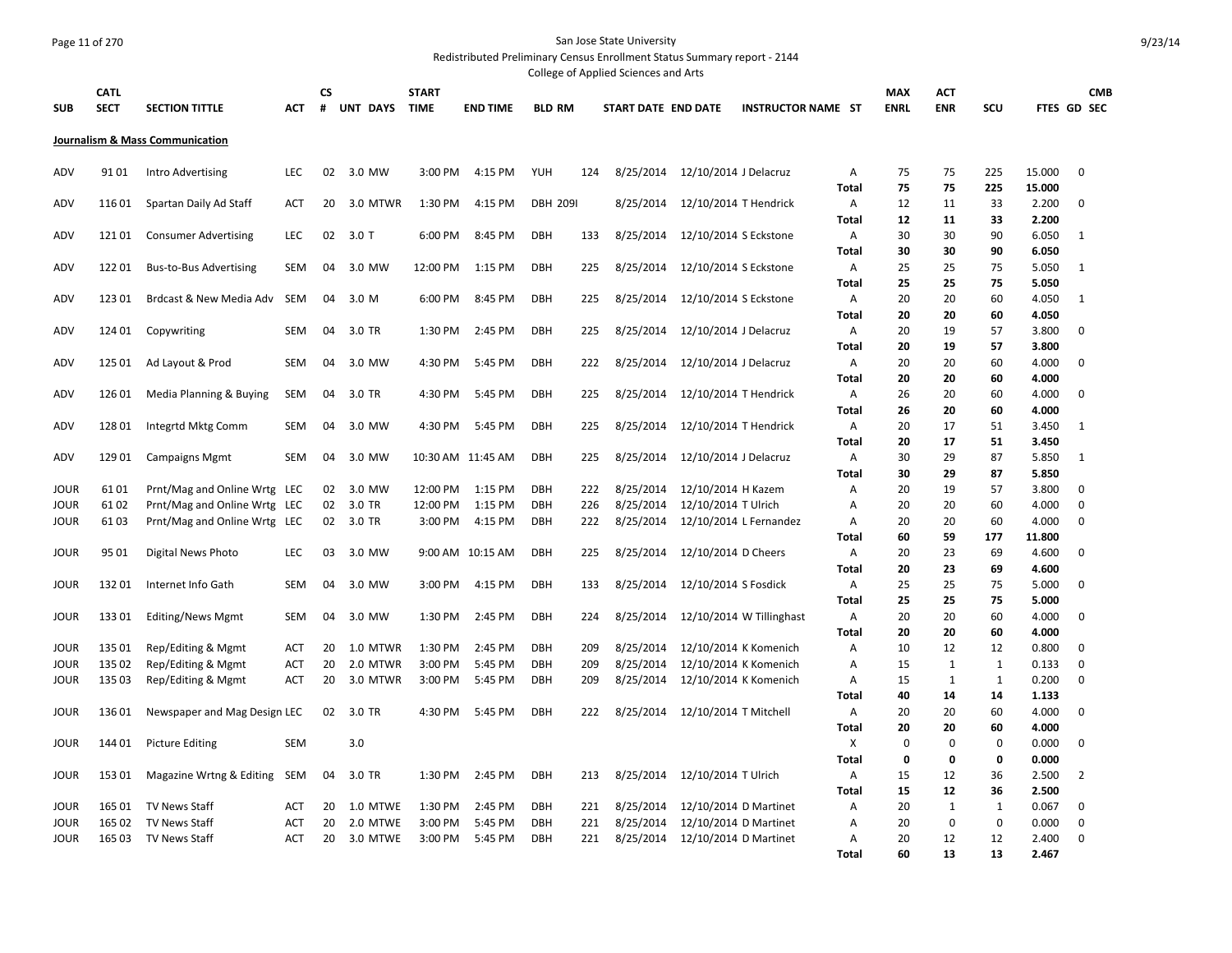## Page 12 of 270 San Jose State University Redistributed Preliminary Census Enrollment Status Summary report - 2144

College of Applied Sciences and Arts

|                     | <b>CATL</b> |                                                        |            | <b>CS</b> |                  | <b>START</b> |                             |                   |            |                            |                                              |                           |              | <b>MAX</b>  | <b>ACT</b>  |             |                | <b>CMB</b>       |
|---------------------|-------------|--------------------------------------------------------|------------|-----------|------------------|--------------|-----------------------------|-------------------|------------|----------------------------|----------------------------------------------|---------------------------|--------------|-------------|-------------|-------------|----------------|------------------|
| <b>SUB</b>          | <b>SECT</b> | <b>SECTION TITTLE</b>                                  | <b>ACT</b> | #         | UNT DAYS         | <b>TIME</b>  | <b>END TIME</b>             | <b>BLD RM</b>     |            | <b>START DATE END DATE</b> |                                              | <b>INSTRUCTOR NAME ST</b> |              | <b>ENRL</b> | <b>ENR</b>  | SCU         |                | FTES GD SEC      |
| <b>JOUR</b>         | 16601       | <b>Converged Newsroom</b>                              | <b>LEC</b> |           | 3.0              |              |                             |                   |            |                            |                                              |                           | Χ            | $\mathbf 0$ | 0           | $\mathbf 0$ | 0.000          | 0                |
| <b>JOUR</b>         | 16602       | <b>Converged Newsroom</b>                              | ACT        |           | 0.0              |              |                             |                   |            |                            |                                              |                           | X            | $\mathbf 0$ | $\mathbf 0$ | $\mathbf 0$ | 0.000          | 0                |
|                     |             |                                                        |            |           |                  |              |                             |                   |            |                            |                                              |                           | <b>Total</b> | 0           | 0           | 0           | 0.000          |                  |
| MCOM                | 6301        | New Media                                              | LEC        | 02        | 3.0 TR           |              | 10:30 AM 11:45 AM           | <b>DBH</b>        | 225        | 8/25/2014                  | 12/10/2014 D Cheers                          |                           | Α            | 25          | 25          | 75          | 5.000          | 0                |
| <b>MCOM</b>         | 6302        | New Media                                              | LEC        | 02        | 3.0 MW           | 1:30 PM      | 2:45 PM                     | <b>DBH</b>        | 226        | 8/25/2014                  |                                              | 12/10/2014 K Komenich     | А            | 25          | 26          | 78          | 5.200          | 0                |
| MCOM                | 6303        | New Media                                              | <b>LEC</b> | 02        | 3.0 MW           |              | 3:00 PM 4:15 PM             | <b>DBH</b>        | 226        | 8/25/2014                  | 12/10/2014 D Cheers                          |                           | А            | 25          | 22          | 66          | 4.400          | 0                |
|                     |             |                                                        |            |           |                  |              |                             |                   |            |                            |                                              |                           | Total        | 75          | 73          | 219         | 14.600         |                  |
| MCOM                | 7001        | Vis Comm Mod Media                                     | <b>LEC</b> | 03        | 3.0 MW           |              | 9:00 AM 10:15 AM            | <b>DBH</b>        | 133        | 8/25/2014                  | 12/10/2014 D Nichols                         |                           | Α            | 70          | 72          | 216         | 14.400         | 0                |
|                     |             |                                                        |            |           |                  |              |                             |                   |            |                            |                                              |                           | Total        | 70          | 72          | 216         | 14.400         |                  |
| MCOM                | 7201        | Mcom & Society                                         | <b>LEC</b> | 02        | 3.0 MW           |              | 10:30 AM 11:45 AM           | <b>DBH</b>        | 133        | 8/25/2014                  | 12/10/2014 R Craig                           |                           | A            | 45          | 48          | 144         | 9.600          | 0                |
| MCOM                | 7202        | Mcom & Society                                         | <b>LEC</b> | 02        | 3.0 MW           | 1:30 PM      | 2:45 PM                     | <b>DBH</b>        | 133        | 8/25/2014                  | 12/10/2014 D Nichols                         |                           | А            | 45          | 44          | 132         | 8.800          | 0                |
| MCOM                | 7203        | Mcom & Society                                         | <b>LEC</b> | 02        | 3.0 TR           |              | 10:30 AM 11:45 AM           | <b>DBH</b>        | 133        | 8/25/2014                  | 12/10/2014 R Craig                           |                           | Α            | 45          | 47          | 141         | 9.400          | 0                |
|                     |             |                                                        |            |           |                  |              |                             |                   |            |                            |                                              |                           | <b>Total</b> | 135         | 139         | 417         | 27.800         |                  |
|                     |             | MCOM 100W 01 Wrtg Wkhp in Comm                         | SEM        | 04        | 3.0 MW           |              | 10:30 AM 11:45 AM           | <b>DBH</b>        | 224        | 8/25/2014                  | 12/10/2014 C Fernald                         |                           | Α            | 20          | 20          | 60          | 4.000          | $\mathbf 0$      |
| MCOM<br><b>MCOM</b> |             | 100W 02 Wrtg Wkhp in Comm                              | <b>SEM</b> | 04<br>04  | 3.0 MW<br>3.0 TR | 12:00 PM     | 1:15 PM<br>12:00 PM 1:15 PM | <b>DBH</b>        | 226<br>224 | 8/25/2014<br>8/25/2014     | 12/10/2014 T Ulrich                          |                           | А            | 20<br>20    | 20<br>21    | 60<br>63    | 4.000<br>4.200 | $\mathbf 0$      |
| <b>MCOM</b>         |             | 100W 03 Wrtg Wkhp in Comm<br>100W 04 Wrtg Wkhp in Comm | SEM<br>SEM | 04        | 3.0 F            |              | 9:00 AM 11:45 AM            | DBH<br><b>DBH</b> | 133        | 8/25/2014                  | 12/10/2014 D Nichols<br>12/10/2014 R Nichols |                           | А<br>Α       | 20          | 20          | 60          | 4.000          | 0<br>$\mathbf 0$ |
|                     |             |                                                        |            |           |                  |              |                             |                   |            |                            |                                              |                           | Total        | 80          | 81          | 243         | 16.200         |                  |
|                     | MCOM 10101  | Media Law & Ethics                                     | <b>LEC</b> | 03        | 3.0 MW           | 12:00 PM     | 1:15 PM                     | <b>DBH</b>        | 133        | 8/25/2014                  | 12/10/2014 L Sokoloff                        |                           | Α            | 40          | 40          | 120         | 8.000          | $\mathbf 0$      |
|                     | MCOM 10102  | Media Law & Ethics                                     | <b>LEC</b> | 03        | 3.0 TR           | 1:30 PM      | 2:45 PM                     | <b>DBH</b>        | 133        | 8/25/2014                  |                                              | 12/10/2014 D Tillinghast  | Α            | 25          | 24          | 72          | 4.800          | 0                |
|                     | MCOM 10103  | Media Law & Ethics                                     | <b>LEC</b> | 03        | 3.0 MW           | 3:00 PM      | 4:15 PM                     | <b>DBH</b>        | 107        | 8/25/2014                  |                                              | 12/10/2014 D Tillinghast  | A            | 22          | 20          | 60          | 4.000          | $\mathbf 0$      |
|                     |             |                                                        |            |           |                  |              |                             |                   |            |                            |                                              |                           | Total        | 87          | 84          | 252         | 16.800         |                  |
|                     | MCOM 104 01 | Mass Comm Research                                     | <b>SEM</b> | 04        | 3.0 MW           | 4:30 PM      | 5:45 PM                     | <b>DBH</b>        | 133        | 8/25/2014                  |                                              | 12/10/2014 W Tillinghast  | Α            | 40          | 39          | 117         | 7.800          | $\mathbf 0$      |
|                     |             |                                                        |            |           |                  |              |                             |                   |            |                            |                                              |                           | Total        | 40          | 39          | 117         | 7.800          |                  |
|                     | MCOM 10501  | Diversty & Media                                       | <b>LEC</b> | 02        | 3.0 TR           | 1:30 PM      | 2:45 PM                     | YUH               | 124        | 8/25/2014                  | 12/10/2014 D Nichols                         |                           | Α            | 100         | 37          | 111         | 7.450          | 1                |
|                     |             |                                                        |            |           |                  |              |                             |                   |            |                            |                                              |                           | <b>Total</b> | 100         | 37          | 111         | 7.450          |                  |
|                     | MCOM 10602  | <b>Global Mass Comm</b>                                | <b>LEC</b> | 02        | 3.0 MW           | 1:30 PM      | 2:45 PM                     | <b>DBH</b>        | 225        | 8/25/2014                  |                                              | 12/10/2014 D Tillinghast  | Α            | 30          | 28          | 84          | 5.650          | 1                |
|                     |             |                                                        |            |           |                  |              |                             |                   |            |                            |                                              |                           | <b>Total</b> | 30          | 28          | 84          | 5.650          |                  |
|                     | MCOM 11101  | Internship                                             | SEM        | 06        | 3.0 TBA          |              |                             |                   |            | 8/25/2014                  | 12/10/2014 R Craig                           |                           | Α            | 60          | 45          | 135         | 9.000          | $\mathbf 0$      |
|                     |             |                                                        |            |           |                  |              |                             |                   |            |                            |                                              |                           | Total        | 60          | 45          | 135         | 9.000          |                  |
|                     | MCOM 13901  | Specialized Wrtg                                       | SEM        | 04        | 3.0 W            | 6:00 PM      | 8:45 PM                     | <b>DBH</b>        | 133        | 8/25/2014                  | 12/10/2014 M Brito                           |                           | Α            | 60          | 60          | 180         | 12.050         | 1                |
|                     |             |                                                        |            |           |                  |              |                             |                   |            |                            |                                              |                           | Total        | 60          | 60          | 180         | 12.050         |                  |
|                     | MCOM 16301  | Adv Media tech                                         | <b>LEC</b> | 03        | 3.0 MW           | 4:30 PM      | 5:45 PM                     | <b>DBH</b>        | 226        | 8/25/2014                  |                                              | 12/10/2014 K Komenich     | Α            | 20          | 18          | 54          | 3.600          | $\mathbf 0$      |
|                     |             |                                                        |            |           |                  |              |                             |                   |            |                            |                                              |                           | <b>Total</b> | 20          | 18          | 54          | 3.600          |                  |
|                     | MCOM 18001  | Global Leadership                                      | <b>SUP</b> | 36        | 1.0 TBA          |              |                             |                   |            | 8/25/2014                  | 12/10/2014 R Rucker                          |                           | A            | 30          | 24          | 24          | 1.600          | $\mathbf 0$      |
| <b>MCOM</b>         | 18002       | Global Leadership                                      | <b>SUP</b> | 36        | 2.0 TBA          |              |                             |                   |            | 8/25/2014                  | 12/10/2014 R Rucker                          |                           | Α            | 20          | 10          | 20          | 1.333          | $\mathbf 0$      |
|                     | MCOM 18003  | Global Leadership                                      | SUP        | 36        | 3.0 TBA          |              |                             |                   |            | 8/25/2014                  | 12/10/2014 R Rucker                          |                           | Α            | 20          | 14          | 42          | 2.850          | 1                |
|                     |             |                                                        |            |           |                  |              |                             |                   |            |                            |                                              |                           | <b>Total</b> | 70          | 48          | 86          | 5.783          |                  |
|                     |             | MCOM 199A 01 Ad & PR Agency I                          | LAB        | 15        | 3.0 MTWR         | 3:00 PM      | 4:15 PM                     | <b>DBH</b>        | 225        | 8/25/2014                  | 12/10/2014 T Hendrick                        |                           | А            | 30          | 29          | 87          | 5.850          | 1                |
|                     |             |                                                        |            |           |                  |              |                             |                   |            |                            |                                              |                           | <b>Total</b> | 30          | 29          | 87          | 5.850          |                  |
|                     | MCOM 21001  | Media/Social Issue                                     | SEM        | 05        | $3.0$ T          | 6:00 PM      | 8:45 PM                     | <b>DBH</b>        | 225        | 8/25/2014                  | 12/10/2014 S Fosdick                         |                           | Α            | 20          | 18          | 54          | 4.500          | 18               |
|                     |             |                                                        |            |           |                  |              |                             |                   |            |                            |                                              |                           | <b>Total</b> | 20          | 18          | 54          | 4.500          |                  |
|                     | MCOM 21501  | <b>Media Visionaries</b>                               | <b>SEM</b> | 05        | 3.0 R            | 6:00 PM      | 8:45 PM                     | <b>DBH</b>        | 225        | 8/25/2014                  | 12/10/2014 R Rucker                          |                           | A            | 20          | 18          | 54          | 4.500          | 18               |
|                     |             |                                                        |            |           |                  |              |                             |                   |            |                            |                                              |                           | Total        | 20          | 18          | 54          | 4.500          |                  |
|                     | MCOM 28501  | New Media Technology                                   | <b>SEM</b> | 05        | 3.0 M            | 6:00 PM      | 8:45 PM                     | <b>DBH</b>        | 226        | 8/25/2014                  |                                              | 12/10/2014 K Komenich     | A            | 20          | 24          | 72          | 6.000          | 24               |
|                     |             |                                                        |            |           |                  |              |                             |                   |            |                            |                                              |                           | <b>Total</b> | 20          | 24          | 72          | 6.000          |                  |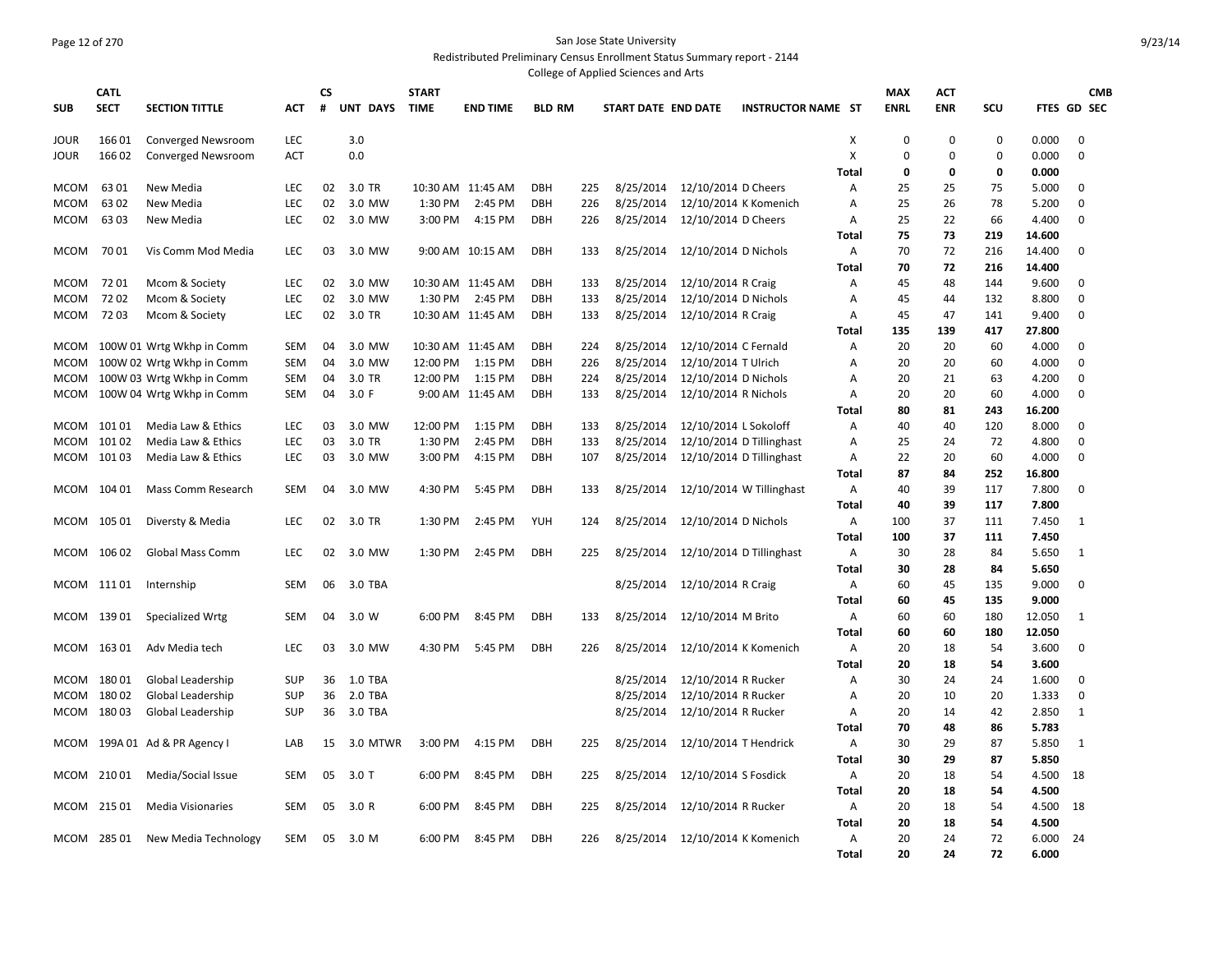## Page 13 of 270 San Jose State University Redistributed Preliminary Census Enrollment Status Summary report - 2144

|             |             |                          |            |           |          |              |                   |               |     | College of Applied Sciences and Arts |                      |                           |              |             |             |      |         |             |  |
|-------------|-------------|--------------------------|------------|-----------|----------|--------------|-------------------|---------------|-----|--------------------------------------|----------------------|---------------------------|--------------|-------------|-------------|------|---------|-------------|--|
|             | <b>CATL</b> |                          |            | <b>CS</b> |          | <b>START</b> |                   |               |     |                                      |                      |                           |              | <b>MAX</b>  | <b>ACT</b>  |      |         | <b>CMB</b>  |  |
| <b>SUB</b>  | <b>SECT</b> | <b>SECTION TITTLE</b>    | <b>ACT</b> | #         | UNT DAYS | <b>TIME</b>  | <b>END TIME</b>   | <b>BLD RM</b> |     | START DATE END DATE                  |                      | <b>INSTRUCTOR NAME ST</b> |              | <b>ENRL</b> | <b>ENR</b>  | SCU  |         | FTES GD SEC |  |
| <b>MCOM</b> | 29001       | Theory of Mass Comm      | <b>SEM</b> | 05        | 3.0 W    | 6:00 PM      | 8:45 PM           | <b>DBH</b>    | 225 | 8/25/2014                            |                      | 12/10/2014 D Tillinghast  | Α            | 15          | 18          | 54   | 4.500   | 18          |  |
|             |             |                          |            |           |          |              |                   |               |     |                                      |                      |                           | Total        | 15          | 18          | 54   | 4.500   |             |  |
| <b>MCOM</b> | 29801       | SP Studies M C           | <b>SUP</b> | 25        | 3.0 TBA  |              |                   |               |     | 8/25/2014                            | 12/10/2014 S Fosdick |                           | A            | 20          | 3           | 9    | 0.750   | 3           |  |
| MCOM        | 29802       | SP Studies M C           | <b>SUP</b> | 25        | 6.0 TBA  |              |                   |               |     | 8/25/2014                            | 12/10/2014 S Fosdick |                           | A            | 20          | 1           | 6    | 0.500   | 1           |  |
|             |             |                          |            |           |          |              |                   |               |     |                                      |                      |                           | Total        | 40          | 4           | 15   | 1.250   |             |  |
| <b>MCOM</b> | 299 01      | Mass Comm Thesis         | <b>SUP</b> | 25        | 3.0 TBA  |              |                   |               |     | 8/25/2014                            |                      | 12/10/2014 W Tillinghast  | A            | 20          | 1           | 3    | 0.250   | 1           |  |
| <b>MCOM</b> | 29902       | <b>Mass Comm Thesis</b>  | <b>SUP</b> | 25        | 6.0 TBA  |              |                   |               |     | 8/25/2014                            |                      | 12/10/2014 W Tillinghast  | Α            | 20          | 0           | 0    | 0.000   | 0           |  |
|             |             |                          |            |           |          |              |                   |               |     |                                      |                      |                           | Total        | 40          | 1           | 3    | 0.250   |             |  |
| <b>PR</b>   | 9901        | <b>Contempory PR</b>     | <b>SEM</b> | 04        | 3.0 MW   |              | 10:30 AM 11:45 AM | <b>YUH</b>    | 124 | 8/25/2014                            | 12/10/2014 M Cabot   |                           | Α            | 150         | 120         | 360  | 24.000  | 0           |  |
|             |             |                          |            |           |          |              |                   |               |     |                                      |                      |                           | Total        | 150         | 120         | 360  | 24.000  |             |  |
| PR          | 19001       | <b>Media Writing</b>     | SEM        | 04        | 3.0 MW   |              | 10:30 AM 11:45 AM | <b>DBH</b>    | 222 | 8/25/2014                            | 12/10/2014 C Disalvo |                           | Α            | 20          | 19          | 57   | 3.800   | 0           |  |
| <b>PR</b>   | 190 02      | <b>Media Writing</b>     | SEM        | 04        | 3.0 MW   | 1:30 PM      | 2:45 PM           | <b>DBH</b>    | 222 | 8/25/2014                            | 12/10/2014 C Disalvo |                           | A            | 20          | 20          | 60   | 4.000   | $\mathbf 0$ |  |
|             |             |                          |            |           |          |              |                   |               |     |                                      |                      |                           | Total        | 40          | 39          | 117  | 7.800   |             |  |
| <b>PR</b>   | 19101       | <b>Strategic Writing</b> | <b>SEM</b> | 04        | 3.0 TR   |              | 10:30 AM 11:45 AM | <b>DBH</b>    | 222 | 8/25/2014                            | 12/10/2014 M Cabot   |                           | A            | 20          | 23          | 69   | 4.600   | 0           |  |
| <b>PR</b>   | 19102       | <b>Strategic Writing</b> | <b>SEM</b> |           | 3.0      |              |                   |               |     |                                      |                      |                           | X            | 0           | $\mathbf 0$ | 0    | 0.000   | 0           |  |
| <b>PR</b>   | 19103       | <b>Strategic Writing</b> | SEM        | 04        | 3.0 TR   | 4:30 PM      | 5:45 PM           | <b>DBH</b>    | 224 | 8/25/2014                            | 12/10/2014 R Barlow  |                           | A            | 20          | 20          | 60   | 4.000   | 0           |  |
|             |             |                          |            |           |          |              |                   |               |     |                                      |                      |                           | <b>Total</b> | 40          | 43          | 129  | 8.600   |             |  |
| <b>PR</b>   | 19201       | <b>Case Studies</b>      | <b>SEM</b> |           | 3.0      |              |                   |               |     |                                      |                      |                           | X            | 0           | 0           | 0    | 0.000   | 0           |  |
| <b>PR</b>   | 19202       | <b>Case Studies</b>      | <b>SEM</b> | 04        | 3.0 TR   | 1:30 PM      | 2:45 PM           | <b>DBH</b>    | 226 | 8/25/2014                            | 12/10/2014 M Cabot   |                           | A            | 20          | 25          | 75   | 5.000   | $\mathbf 0$ |  |
|             |             |                          |            |           |          |              |                   |               |     |                                      |                      |                           | Total        | 20          | 25          | 75   | 5.000   |             |  |
| <b>PR</b>   | 19901       | Campaign Mgmt            | SEM        | 05        | 3.0 TR   | 4:30 PM      | 5:45 PM           | <b>DBH</b>    | 226 | 8/25/2014                            | 12/10/2014 C Disalvo |                           | A            | 30          | 31          | 93   | 6.200   | 0           |  |
|             |             |                          |            |           |          |              |                   |               |     |                                      |                      |                           | Total        | 30          | 31          | 93   | 6.200   |             |  |
|             |             |                          |            |           |          |              |                   |               |     |                                      |                      | ass Communication Total   |              | 1830        | 1546        | 4529 | 308.533 |             |  |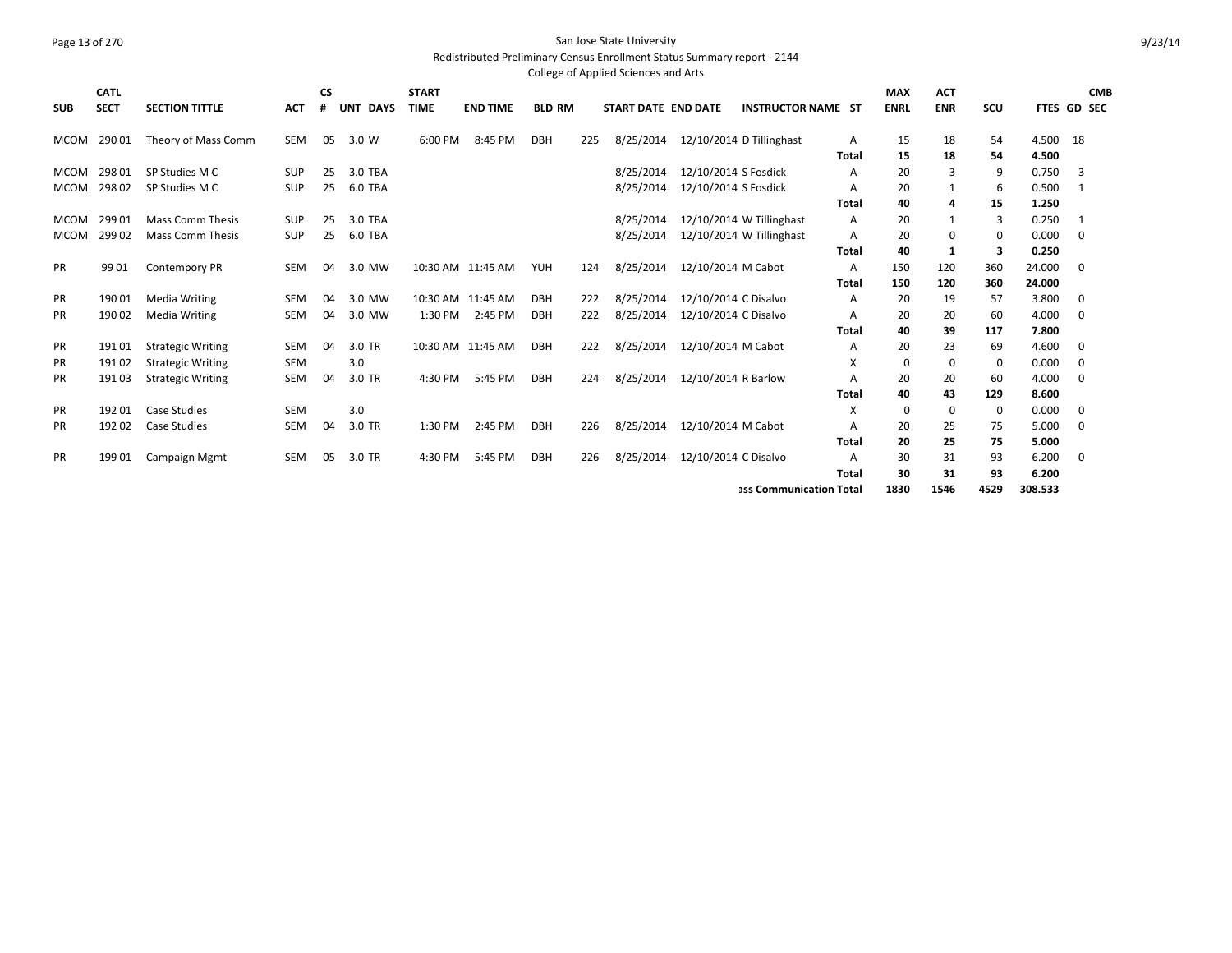# Page 14 of 270 San Jose State University

Redistributed Preliminary Census Enrollment Status Summary report - 2144

|            |                        |                          |            |    |                 |              |                   |               |     | College of Applied Sciences and Arts |                             |                           |              |             |             |             |             |              |            |
|------------|------------------------|--------------------------|------------|----|-----------------|--------------|-------------------|---------------|-----|--------------------------------------|-----------------------------|---------------------------|--------------|-------------|-------------|-------------|-------------|--------------|------------|
|            | <b>CATL</b>            |                          |            | СS |                 | <b>START</b> |                   |               |     |                                      |                             |                           |              | <b>MAX</b>  | ACT         |             |             |              | <b>CMB</b> |
| <b>SUB</b> | <b>SECT</b>            | <b>SECTION TITTLE</b>    | <b>ACT</b> | #  | <b>UNT DAYS</b> | <b>TIME</b>  | <b>END TIME</b>   | <b>BLD RM</b> |     | START DATE END DATE                  |                             | <b>INSTRUCTOR NAME ST</b> |              | <b>ENRL</b> | <b>ENR</b>  | SCU         | FTES GD SEC |              |            |
|            |                        |                          |            |    |                 |              |                   |               |     |                                      |                             |                           |              |             |             |             |             |              |            |
|            | <b>Justice Studies</b> |                          |            |    |                 |              |                   |               |     |                                      |                             |                           |              |             |             |             |             |              |            |
| <b>FS</b>  | 1101                   | Survey For Sci           | <b>LEC</b> | 02 | 3.0 TBA         |              |                   |               |     | 8/25/2014                            | 12/10/2014 M Juno           |                           | Α            | 50          | 46          | 138         | 9.200       | $\mathbf 0$  |            |
|            |                        |                          |            |    |                 |              |                   |               |     |                                      |                             |                           | <b>Total</b> | 50          | 46          | 138         | 9.200       |              |            |
| <b>FS</b>  | 16001                  | Spec Topics FS           | <b>SEM</b> | 05 | 3.0 W           | 5:30 PM      | 8:15 PM           | MH            | 520 | 8/25/2014                            | 12/10/2014 J Garrido        |                           | A            | 20          | 20          | 20          | 4.050       | $\mathbf{1}$ |            |
|            |                        |                          |            |    |                 |              |                   |               |     |                                      |                             |                           | Total        | 20          | 20          | 20          | 4.050       |              |            |
| FS         | 16101                  | Crime Scene Invest       | LEC        | 02 | 3.0 R           | 3:00 PM      | 5:45 PM           | MH            | 523 | 8/25/2014                            | 12/10/2014 M Juno           |                           | Α            | 50          | 51          | 102         | 10.250      | $\mathbf{1}$ |            |
| <b>FS</b>  | 16102                  | Crime Scene Invest       | LAB        | 16 | 0.0 F           |              | 9:00 AM 11:45 AM  | MH            | 520 | 8/25/2014                            | 12/10/2014 M Juno           |                           | A            | 50          | 51          | 51          | 0.000       | $\mathbf{1}$ |            |
|            |                        |                          |            |    |                 |              |                   |               |     |                                      |                             |                           | <b>Total</b> | 100         | 102         | 153         | 10.250      |              |            |
| FS.        | 16901                  | <b>FS Senior Seminar</b> | <b>SEM</b> | 05 | 3.0 F           | 12:00 PM     | 2:45 PM           | MH            | 520 | 8/25/2014                            | 12/10/2014 M Juno           |                           | Α            | 25          | 24          | 72          | 4.800       | $\mathbf 0$  |            |
|            |                        |                          |            |    |                 |              |                   |               |     |                                      |                             |                           | Total        | 25          | 24          | 72          | 4.800       |              |            |
| JS         | 1001                   | Intro Just Stud          | <b>LEC</b> | 01 | 3.0 MW          | 1:30 PM      | 2:45 PM           | <b>SH</b>     | 100 | 8/25/2014                            |                             | 12/10/2014 D Dexheimer    | A            | 65          | 64          | 192         | 12.800      | $\mathbf 0$  |            |
|            |                        |                          |            |    |                 |              |                   |               |     |                                      |                             |                           | <b>Total</b> | 65          | 64          | 192         | 12.800      |              |            |
| JS         | 1201                   | Intro to Leg Studies     | <b>LEC</b> | 02 | 3.0 TR          | 7:30 AM      | 8:45 AM           | MH            | 520 | 8/25/2014                            | 12/10/2014 H Peterson       |                           | Α            | 25          | 25          | 75          | 5.000       | $\mathbf 0$  |            |
|            |                        |                          |            |    |                 |              |                   |               |     |                                      |                             |                           | Total        | 25          | 25          | 75          | 5.000       |              |            |
| JS         | 1501                   | Intro Stat Justice       | LEC        |    | 3.0             |              |                   |               |     |                                      |                             |                           | X            | $\mathbf 0$ | $\mathbf 0$ | $\mathbf 0$ | 0.000       | $\mathbf 0$  |            |
|            |                        |                          |            |    |                 |              |                   |               |     |                                      |                             |                           | <b>Total</b> | $\mathbf 0$ | $\mathbf 0$ | $\mathbf 0$ | 0.000       |              |            |
| JS         | 25 01                  | Intro HR & Justice       | <b>LEC</b> | 02 | 3.0 MW          |              | 10:30 AM 11:45 AM | MH            | 520 | 8/25/2014                            |                             | 12/10/2014 W Armaline     | A            | 50          | 44          | 132         | 8.800       | $\mathbf 0$  |            |
|            |                        |                          |            |    |                 |              |                   |               |     |                                      |                             |                           | Total        | 50          | 44          | 132         | 8.800       |              |            |
| JS         |                        | 100W 01 Writing Workshop | <b>SEM</b> |    | 3.0             |              |                   |               |     |                                      |                             |                           | Х            | $\mathbf 0$ | $\mathbf 0$ | $\mathbf 0$ | 0.000       | 0            |            |
| JS         |                        | 100W 02 Writing Workshop | <b>SEM</b> | 04 | 3.0 MW          |              | 10:30 AM 11:45 AM | MH            | 526 | 8/25/2014                            | 12/10/2014 J McClure        |                           | Α            | 20          | 24          | 72          | 4.800       | $\mathbf 0$  |            |
| JS         |                        | 100W 03 Writing Workshop | <b>SEM</b> | 04 | 3.0 TR          | 12:00 PM     | 1:15 PM           | <b>BBC</b>    | 225 | 8/25/2014                            | 12/10/2014 H Peterson       |                           | Α            | 20          | 28          | 84          | 5.600       | $\mathbf 0$  |            |
| JS         |                        | 100W 04 Writing Workshop | <b>SEM</b> | 04 | 3.0 TBA         |              |                   |               |     | 8/25/2014                            | 12/10/2014 D Kameda         |                           | Α            | 20          | 27          | 81          | 5.400       | $\mathbf 0$  |            |
| JS         |                        | 100W 05 Writing Workshop | <b>SEM</b> | 04 | 3.0 TBA         |              |                   |               |     | 8/25/2014                            | 12/10/2014 J McClure        |                           | Α            | 20          | 25          | 75          | 5.000       | $\mathbf 0$  |            |
|            |                        |                          |            |    |                 |              |                   |               |     |                                      |                             |                           | Total        | 80          | 104         | 312         | 20.800      |              |            |
| JS         | 10101                  | <b>Critical Issues</b>   | LEC        | 01 | 3.0 MW          | 12:00 PM     | 1:15 PM           | MH            | 523 | 8/25/2014                            | 12/10/2014 A De Giorgi      |                           | A            | 55          | 56          | 168         | 11.200      | $\mathbf 0$  |            |
|            |                        |                          |            |    |                 |              |                   |               |     |                                      |                             |                           | Total        | 55          | 56          | 168         | 11.200      |              |            |
| JS         | 102 01                 | Police and Society       | <b>LEC</b> | 02 | 3.0 R           | 5:30 PM      | 8:15 PM           | <b>SH</b>     | 100 | 8/25/2014                            | 12/10/2014 E Sills          |                           | A            | 125         | 128         | 384         | 25.600      | $\mathbf 0$  |            |
|            |                        |                          |            |    |                 |              |                   |               |     |                                      |                             |                           | <b>Total</b> | 125         | 128         | 384         | 25.600      |              |            |
| JS         | 103 01                 | Courts and Society       | <b>LEC</b> | 02 | 3.0 TR          | 1:30 PM      | 2:45 PM           | MH            | 523 | 8/25/2014                            |                             | 12/10/2014 M Stevenson    | A            | 70          | 69          | 207         | 13.800      | $\mathbf 0$  |            |
|            |                        |                          |            |    |                 |              |                   |               |     |                                      |                             |                           | <b>Total</b> | 70          | 69          | 207         | 13.800      |              |            |
| JS         | 104 01                 | Penal Pol & Inst         | LEC.       | 02 | 3.0 MW          |              | 10:30 AM 11:45 AM | MH            | 523 | 8/25/2014                            | 12/10/2014 D Kameda         |                           | Α            | 55          | 55          | 165         | 11.000      | $\Omega$     |            |
|            |                        |                          |            |    |                 |              |                   |               |     |                                      |                             |                           | <b>Total</b> | 55          | 55          | 165         | 11.000      |              |            |
| JS         | 10701                  | Justice Mgmt             | LEC        | 02 | 3.0 MW          | 12:00 PM     | 1:15 PM           | MH            | 520 | 8/25/2014                            | 12/10/2014 D Kameda         |                           | A            | 55          | 55          | 165         | 11.000      | $\mathbf 0$  |            |
|            |                        |                          |            |    |                 |              |                   |               |     |                                      |                             |                           | <b>Total</b> | 55          | 55          | 165         | 11.000      |              |            |
| JS         | 11401                  | <b>Research Methods</b>  | <b>LEC</b> | 02 | 3.0 MW          |              | 4:30 PM 5:45 PM   | <b>SH</b>     | 312 | 8/25/2014                            | 12/10/2014 D Kameda         |                           | Α            | 35          | 37          | 111         | 7.400       | $\mathbf 0$  |            |
| JS         | 11402                  | <b>Research Methods</b>  | <b>LEC</b> | 02 | 3.0 TBA         |              |                   |               |     | 8/25/2014                            | 12/10/2014 M Schlegel       |                           | Α            | 25          | 20          | 60          | 4.000       | $\mathbf 0$  |            |
|            |                        |                          |            |    |                 |              |                   |               |     |                                      |                             |                           | <b>Total</b> | 60          | 57          | 171         | 11.400      |              |            |
| JS         | 11701                  | QuaL Resrch Mds          | <b>LEC</b> | 02 | 3.0 MW          |              | 9:00 AM 10:15 AM  | <b>BBC</b>    | 225 | 8/25/2014                            | 12/10/2014 D Kameda         |                           | A            | 18          | 16          | 48          | 3.200       | $\mathbf 0$  |            |
|            |                        |                          |            |    |                 |              |                   |               |     |                                      |                             |                           | <b>Total</b> | 18          | 16          | 48          | 3.200       |              |            |
| JS         | 121 01                 | Media and Justice        | LEC.       | 02 | 3.0 TR          | 7:30 AM      | 8:45 AM           | MH            | 523 | 8/25/2014                            | 12/10/2014 S Rivera         |                           | Α            | 20          | 20          | 60          | 4.000       | 0            |            |
|            |                        |                          |            |    |                 |              |                   |               |     |                                      |                             |                           | <b>Total</b> | 20          | 20          | 60          | 4.000       |              |            |
| JS         | 12201                  | Drugs & Society          | <b>LEC</b> | 01 | 3.0 TR          |              | 9:00 AM 10:15 AM  | MH            | 523 | 8/25/2014                            | 12/10/2014 S Rivera         |                           | Α            | 50          | 49          | 147         | 9.800       | $\mathbf 0$  |            |
|            |                        |                          |            |    |                 |              |                   |               |     |                                      |                             |                           | <b>Total</b> | 50          | 49          | 147         | 9.800       |              |            |
| JS         | 123 01                 | Terrorism & Security     | LEC.       | 02 | 3.0 TBA         |              |                   |               |     |                                      | 8/25/2014 12/10/2014 J Bale |                           | Α            | 45          | 38          | 114         | 7.600       | $\Omega$     |            |
|            |                        |                          |            |    |                 |              |                   |               |     |                                      |                             |                           | <b>Total</b> | 45          | 38          | 114         | 7.600       |              |            |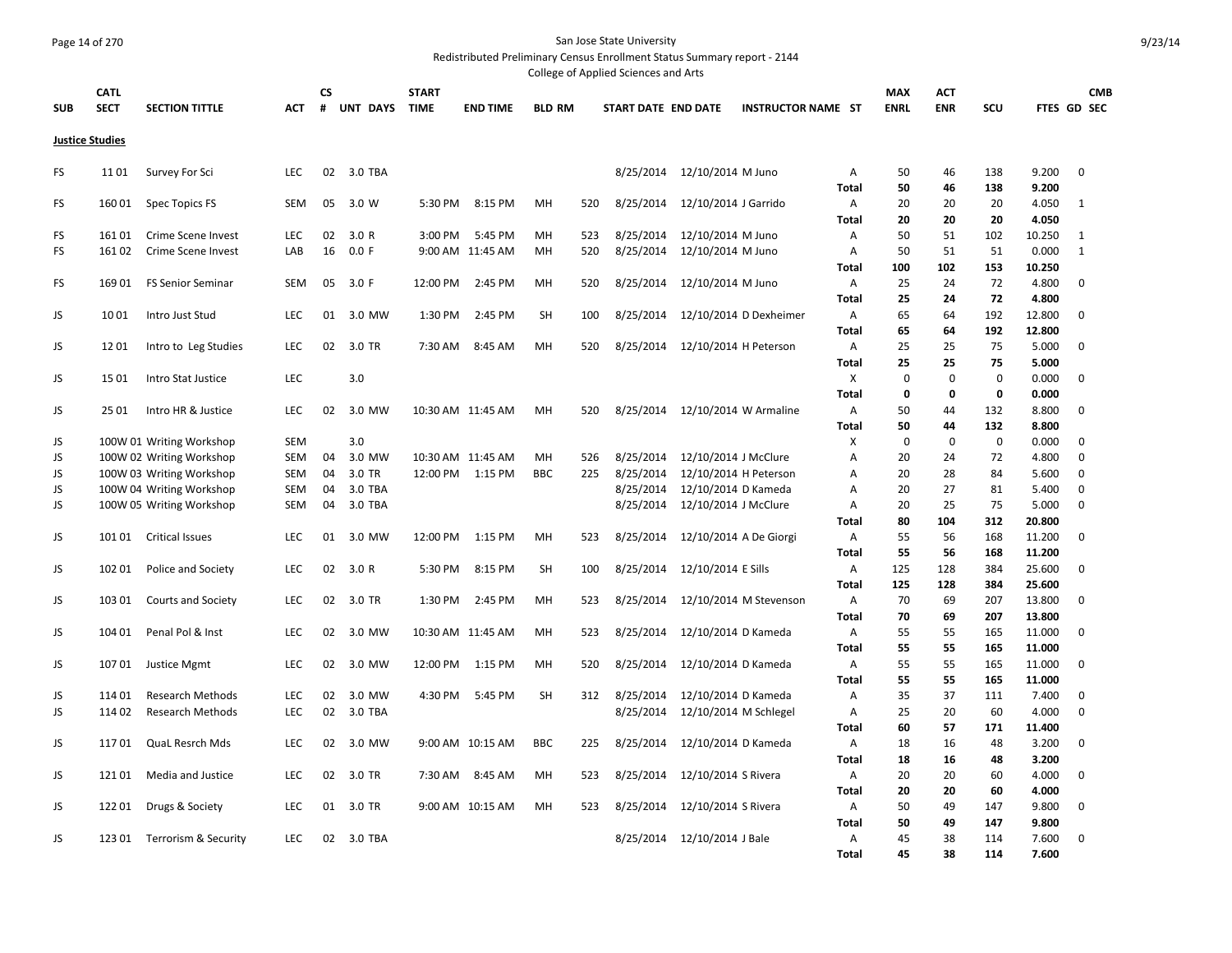## Page 15 of 270 San Jose State University Redistributed Preliminary Census Enrollment Status Summary report - 2144

| <b>CATL</b><br><b>CS</b><br><b>START</b><br><b>MAX</b><br><b>CMB</b><br>ACT<br>#<br>UNT DAYS<br><b>ENRL</b><br><b>ENR</b><br>SCU<br><b>SECT</b><br><b>SECTION TITTLE</b><br><b>TIME</b><br><b>END TIME</b><br><b>BLD RM</b><br><b>INSTRUCTOR NAME ST</b><br>FTES GD SEC<br><b>SUB</b><br><b>ACT</b><br>START DATE END DATE<br>12701<br>LEC<br>3.0<br>X<br>$\mathbf 0$<br>$\mathbf 0$<br>$\mathbf 0$<br>0.000<br>$\mathbf 0$<br>JS<br>Imm and Justice<br><b>Total</b><br>0<br>$\mathbf 0$<br>0<br>0.000<br>8/25/2014<br>12/10/2014 D Dexheimer<br>5.000<br>$\mathbf 0$<br>JS<br>12801<br>Punishment, Cult and Socie LEC<br>02<br>3.0 MW<br>9:00 AM 10:15 AM<br>MH<br>523<br>Α<br>25<br>25<br>75<br><b>Total</b><br>25<br>25<br>75<br>5.000<br>JS<br>12901<br>Intl Crime & Dev<br><b>LEC</b><br>02<br>3.0 TR<br>1:30 PM<br>2:45 PM<br>HB<br>407<br>8/25/2014<br>12/10/2014 N Perry<br>A<br>20<br>17<br>51<br>3.400<br>$\mathbf 0$<br>51<br><b>Total</b><br>20<br>17<br>3.400<br>JS<br>13101<br><b>LEC</b><br>02<br>3.0 MW<br>8:45 AM<br>8/25/2014<br>12/10/2014 J McClure<br>22<br>23<br>69<br>4.600<br>$\mathbf 0$<br>Intervntn/Mediatn<br>7:30 AM<br>MH<br>520<br>A<br><b>Total</b><br>22<br>23<br>69<br>4.600<br>JS<br>13201<br>02<br>8/25/2014 12/10/2014 C Crain<br>43<br>129<br>8.600<br>$\mathbf 0$<br>Race Gender Inequality & La LEC<br>3.0 TBA<br>A<br>44<br><b>Total</b><br>44<br>43<br>129<br>8.600<br>JS<br>13601<br>Famly & Comm Violence<br>LEC<br>02<br>3.0 TBA<br>8/25/2014<br>12/10/2014 M Lowell<br>A<br>44<br>132<br>8.800<br>0<br>44<br>132<br>Total<br>44<br>44<br>8.800<br>JS<br>13701<br><b>Collaborative Response</b><br><b>LEC</b><br>02<br>3.0 TBA<br>8/25/2014<br>12/10/2014 M Lowell<br>$\overline{A}$<br>17<br>17<br>51<br>3.400<br>$\mathbf 0$<br><b>Total</b><br>17<br>17<br>51<br>3.400<br>JS<br>140 01<br><b>RCP</b><br>02<br>4:15 PM<br>MH<br>12/10/2014 M Stevenson<br>20<br>19<br>57<br>3.800<br>$\mathbf 0$<br><b>LEC</b><br>3.0 TR<br>3:00 PM<br>520<br>8/25/2014<br>A<br>57<br><b>Total</b><br>20<br>19<br>3.800<br>JS<br><b>LEC</b><br>3.0<br>X<br>$\mathbf 0$<br>$\mathbf 0$<br>$\mathbf 0$<br>$\mathbf 0$<br>141 01<br><b>RCP Representation</b><br>0.000<br>$\mathbf 0$<br>JS<br><b>LEC</b><br>02<br>3.0 TR<br>4:30 PM<br>5:45 PM<br>MH<br>423<br>8/25/2014<br>12/10/2014 M Stevenson<br>A<br>15<br>10<br>30<br>2.000<br>141 02<br><b>RCP Representation</b><br><b>Total</b><br>15<br>10<br>30<br>2.000<br>JS<br>14301<br>Evidence & Proced<br><b>LEC</b><br>02 3.0 TR<br>2:45 PM<br><b>SH</b><br>242<br>8/25/2014 12/10/2014 H Peterson<br>40<br>108<br>7.200<br>$\mathbf 0$<br>1:30 PM<br>A<br>36<br>7.200<br><b>Total</b><br>40<br>108<br>36<br>JS<br><b>Criminal Law</b><br>LEC<br>02<br>3.0 TR<br>523<br>8/25/2014<br>12/10/2014 H Peterson<br>8.850<br>144 01<br>10:30 AM 11:45 AM<br>MH<br>Α<br>45<br>44<br>132<br>1<br><b>Total</b><br>45<br>132<br>8.850<br>44<br>JS<br>02 3.0 TR<br><b>SH</b><br>8/25/2014 12/10/2014 C Hebert<br>8.400<br>$\mathbf 0$<br>145 01<br>White Collar Crime<br><b>LEC</b><br>10:30 AM 11:45 AM<br>346<br>Α<br>35<br>42<br>126<br>Total<br>42<br>126<br>8.400<br>35<br>JS<br>15001<br>Gender and Crime<br><b>LEC</b><br>02<br>3.0 MW<br>9:00 AM 10:15 AM<br>MH<br>520<br>8/25/2014<br>12/10/2014 J McClure<br>39<br>38<br>7.600<br>0<br>A<br>114<br>7.600<br>Total<br>39<br>38<br>114<br>JS<br>15101<br>Crim Theory<br><b>LEC</b><br>02<br>3.0 TR<br>12:00 PM 1:15 PM<br>MH<br>523<br>8/25/2014 12/10/2014 V Herrera<br>Α<br>55<br>56<br>11.200<br>$\mathbf 0$<br>168<br><b>Total</b><br>55<br>56<br>168<br>11.200<br>02<br>3.0 TBA<br>8/25/2014<br>12/10/2014 S Rivera<br>42<br>38<br>7.600<br>JS<br>15201<br>Juv Delinguency<br><b>LEC</b><br>Α<br>114<br>0<br>Total<br>42<br>38<br>114<br>7.600<br>JS<br>155 01<br>Victimology<br><b>LEC</b><br>02<br>3.0 MW<br>3:00 PM<br>4:15 PM<br>MH<br>424<br>8/25/2014 12/10/2014 Y Baba<br>Α<br>38<br>41<br>123<br>8.200<br>0<br>Total<br>38<br>41<br>123<br>8.200<br>JS<br>15601<br>Gngs, Crim & Just<br><b>LEC</b><br>02<br>3.0 TR<br>1:30 PM<br>2:45 PM<br>MH<br>520<br>8/25/2014<br>12/10/2014 C Hebert<br>Α<br>19<br>19<br>57<br>3.800<br>0<br>19<br>19<br>57<br>Total<br>3.800<br>X<br>JS<br>15701<br>Deviance & Justice<br><b>LEC</b><br>3.0<br>0<br>0<br>$\mathbf 0$<br>0.000<br>$\mathbf 0$<br>0<br>0<br>Total<br>0<br>0.000<br>JS<br>02<br>8/25/2014<br>12/10/2014 D Dexheimer<br>32<br>30<br>90<br>6.000<br>$\mathbf 0$<br>158 01<br><b>Prison Community</b><br><b>LEC</b><br>3.0 MW<br>3:00 PM<br>4:15 PM<br>MН<br>520<br>Α<br>Total<br>32<br>30<br>90<br>6.000<br>JS<br>17101<br>LEC<br>02<br>3.0 TR<br>520<br>8/25/2014<br>12/10/2014 E Kinney<br>132<br>8.800<br>$\mathbf 0$<br>HR and Justice<br>10:30 AM 11:45 AM<br>MH<br>A<br>44<br>44<br>44<br>132<br>8.800<br>Total<br>44<br>02<br>8/25/2014<br>12/10/2014 N Perry<br>3.200<br>$\mathbf 0$<br>JS<br>17201<br><b>Human Trafficking</b><br><b>LEC</b><br>3.0 TR<br>12:00 PM<br>1:15 PM<br>MH<br>520<br>19<br>16<br>48<br>A<br>19<br>3.200<br>Total<br>16<br>48<br>02<br>2:45 PM<br>22<br>2.800<br>$\mathbf 0$<br>JS<br>17901<br>HR Pract and Sem<br><b>LEC</b><br>3.0 MW<br>1:30 PM<br>MH<br>526<br>8/25/2014<br>12/10/2014 W Armaline<br>A<br>14<br>42<br>Total<br>22<br>14<br>42<br>2.800<br>8/25/2014 12/10/2014 J Lee |    |       |                      |            |    |         |  |  | College of Applied Sciences and Arts |  |   |   |          |   |       |   |  |
|----------------------------------------------------------------------------------------------------------------------------------------------------------------------------------------------------------------------------------------------------------------------------------------------------------------------------------------------------------------------------------------------------------------------------------------------------------------------------------------------------------------------------------------------------------------------------------------------------------------------------------------------------------------------------------------------------------------------------------------------------------------------------------------------------------------------------------------------------------------------------------------------------------------------------------------------------------------------------------------------------------------------------------------------------------------------------------------------------------------------------------------------------------------------------------------------------------------------------------------------------------------------------------------------------------------------------------------------------------------------------------------------------------------------------------------------------------------------------------------------------------------------------------------------------------------------------------------------------------------------------------------------------------------------------------------------------------------------------------------------------------------------------------------------------------------------------------------------------------------------------------------------------------------------------------------------------------------------------------------------------------------------------------------------------------------------------------------------------------------------------------------------------------------------------------------------------------------------------------------------------------------------------------------------------------------------------------------------------------------------------------------------------------------------------------------------------------------------------------------------------------------------------------------------------------------------------------------------------------------------------------------------------------------------------------------------------------------------------------------------------------------------------------------------------------------------------------------------------------------------------------------------------------------------------------------------------------------------------------------------------------------------------------------------------------------------------------------------------------------------------------------------------------------------------------------------------------------------------------------------------------------------------------------------------------------------------------------------------------------------------------------------------------------------------------------------------------------------------------------------------------------------------------------------------------------------------------------------------------------------------------------------------------------------------------------------------------------------------------------------------------------------------------------------------------------------------------------------------------------------------------------------------------------------------------------------------------------------------------------------------------------------------------------------------------------------------------------------------------------------------------------------------------------------------------------------------------------------------------------------------------------------------------------------------------------------------------------------------------------------------------------------------------------------------------------------------------------------------------------------------------------------------------------------------------------------------------------------------------------------------------------------------------------------------------------------------------------------------------------------------------------------------------------------------------------------------------------------------------------------------------------------------------------------------------------------------------------------------------------------------------------------------------------------------------------------------------------------------------------------------------------------------------------------------------------------------------------------------------------------------------------------------------------------------------------------|----|-------|----------------------|------------|----|---------|--|--|--------------------------------------|--|---|---|----------|---|-------|---|--|
|                                                                                                                                                                                                                                                                                                                                                                                                                                                                                                                                                                                                                                                                                                                                                                                                                                                                                                                                                                                                                                                                                                                                                                                                                                                                                                                                                                                                                                                                                                                                                                                                                                                                                                                                                                                                                                                                                                                                                                                                                                                                                                                                                                                                                                                                                                                                                                                                                                                                                                                                                                                                                                                                                                                                                                                                                                                                                                                                                                                                                                                                                                                                                                                                                                                                                                                                                                                                                                                                                                                                                                                                                                                                                                                                                                                                                                                                                                                                                                                                                                                                                                                                                                                                                                                                                                                                                                                                                                                                                                                                                                                                                                                                                                                                                                                                                                                                                                                                                                                                                                                                                                                                                                                                                                                                                                                      |    |       |                      |            |    |         |  |  |                                      |  |   |   |          |   |       |   |  |
|                                                                                                                                                                                                                                                                                                                                                                                                                                                                                                                                                                                                                                                                                                                                                                                                                                                                                                                                                                                                                                                                                                                                                                                                                                                                                                                                                                                                                                                                                                                                                                                                                                                                                                                                                                                                                                                                                                                                                                                                                                                                                                                                                                                                                                                                                                                                                                                                                                                                                                                                                                                                                                                                                                                                                                                                                                                                                                                                                                                                                                                                                                                                                                                                                                                                                                                                                                                                                                                                                                                                                                                                                                                                                                                                                                                                                                                                                                                                                                                                                                                                                                                                                                                                                                                                                                                                                                                                                                                                                                                                                                                                                                                                                                                                                                                                                                                                                                                                                                                                                                                                                                                                                                                                                                                                                                                      |    |       |                      |            |    |         |  |  |                                      |  |   |   |          |   |       |   |  |
|                                                                                                                                                                                                                                                                                                                                                                                                                                                                                                                                                                                                                                                                                                                                                                                                                                                                                                                                                                                                                                                                                                                                                                                                                                                                                                                                                                                                                                                                                                                                                                                                                                                                                                                                                                                                                                                                                                                                                                                                                                                                                                                                                                                                                                                                                                                                                                                                                                                                                                                                                                                                                                                                                                                                                                                                                                                                                                                                                                                                                                                                                                                                                                                                                                                                                                                                                                                                                                                                                                                                                                                                                                                                                                                                                                                                                                                                                                                                                                                                                                                                                                                                                                                                                                                                                                                                                                                                                                                                                                                                                                                                                                                                                                                                                                                                                                                                                                                                                                                                                                                                                                                                                                                                                                                                                                                      |    |       |                      |            |    |         |  |  |                                      |  |   |   |          |   |       |   |  |
|                                                                                                                                                                                                                                                                                                                                                                                                                                                                                                                                                                                                                                                                                                                                                                                                                                                                                                                                                                                                                                                                                                                                                                                                                                                                                                                                                                                                                                                                                                                                                                                                                                                                                                                                                                                                                                                                                                                                                                                                                                                                                                                                                                                                                                                                                                                                                                                                                                                                                                                                                                                                                                                                                                                                                                                                                                                                                                                                                                                                                                                                                                                                                                                                                                                                                                                                                                                                                                                                                                                                                                                                                                                                                                                                                                                                                                                                                                                                                                                                                                                                                                                                                                                                                                                                                                                                                                                                                                                                                                                                                                                                                                                                                                                                                                                                                                                                                                                                                                                                                                                                                                                                                                                                                                                                                                                      |    |       |                      |            |    |         |  |  |                                      |  |   |   |          |   |       |   |  |
|                                                                                                                                                                                                                                                                                                                                                                                                                                                                                                                                                                                                                                                                                                                                                                                                                                                                                                                                                                                                                                                                                                                                                                                                                                                                                                                                                                                                                                                                                                                                                                                                                                                                                                                                                                                                                                                                                                                                                                                                                                                                                                                                                                                                                                                                                                                                                                                                                                                                                                                                                                                                                                                                                                                                                                                                                                                                                                                                                                                                                                                                                                                                                                                                                                                                                                                                                                                                                                                                                                                                                                                                                                                                                                                                                                                                                                                                                                                                                                                                                                                                                                                                                                                                                                                                                                                                                                                                                                                                                                                                                                                                                                                                                                                                                                                                                                                                                                                                                                                                                                                                                                                                                                                                                                                                                                                      |    |       |                      |            |    |         |  |  |                                      |  |   |   |          |   |       |   |  |
|                                                                                                                                                                                                                                                                                                                                                                                                                                                                                                                                                                                                                                                                                                                                                                                                                                                                                                                                                                                                                                                                                                                                                                                                                                                                                                                                                                                                                                                                                                                                                                                                                                                                                                                                                                                                                                                                                                                                                                                                                                                                                                                                                                                                                                                                                                                                                                                                                                                                                                                                                                                                                                                                                                                                                                                                                                                                                                                                                                                                                                                                                                                                                                                                                                                                                                                                                                                                                                                                                                                                                                                                                                                                                                                                                                                                                                                                                                                                                                                                                                                                                                                                                                                                                                                                                                                                                                                                                                                                                                                                                                                                                                                                                                                                                                                                                                                                                                                                                                                                                                                                                                                                                                                                                                                                                                                      |    |       |                      |            |    |         |  |  |                                      |  |   |   |          |   |       |   |  |
|                                                                                                                                                                                                                                                                                                                                                                                                                                                                                                                                                                                                                                                                                                                                                                                                                                                                                                                                                                                                                                                                                                                                                                                                                                                                                                                                                                                                                                                                                                                                                                                                                                                                                                                                                                                                                                                                                                                                                                                                                                                                                                                                                                                                                                                                                                                                                                                                                                                                                                                                                                                                                                                                                                                                                                                                                                                                                                                                                                                                                                                                                                                                                                                                                                                                                                                                                                                                                                                                                                                                                                                                                                                                                                                                                                                                                                                                                                                                                                                                                                                                                                                                                                                                                                                                                                                                                                                                                                                                                                                                                                                                                                                                                                                                                                                                                                                                                                                                                                                                                                                                                                                                                                                                                                                                                                                      |    |       |                      |            |    |         |  |  |                                      |  |   |   |          |   |       |   |  |
|                                                                                                                                                                                                                                                                                                                                                                                                                                                                                                                                                                                                                                                                                                                                                                                                                                                                                                                                                                                                                                                                                                                                                                                                                                                                                                                                                                                                                                                                                                                                                                                                                                                                                                                                                                                                                                                                                                                                                                                                                                                                                                                                                                                                                                                                                                                                                                                                                                                                                                                                                                                                                                                                                                                                                                                                                                                                                                                                                                                                                                                                                                                                                                                                                                                                                                                                                                                                                                                                                                                                                                                                                                                                                                                                                                                                                                                                                                                                                                                                                                                                                                                                                                                                                                                                                                                                                                                                                                                                                                                                                                                                                                                                                                                                                                                                                                                                                                                                                                                                                                                                                                                                                                                                                                                                                                                      |    |       |                      |            |    |         |  |  |                                      |  |   |   |          |   |       |   |  |
|                                                                                                                                                                                                                                                                                                                                                                                                                                                                                                                                                                                                                                                                                                                                                                                                                                                                                                                                                                                                                                                                                                                                                                                                                                                                                                                                                                                                                                                                                                                                                                                                                                                                                                                                                                                                                                                                                                                                                                                                                                                                                                                                                                                                                                                                                                                                                                                                                                                                                                                                                                                                                                                                                                                                                                                                                                                                                                                                                                                                                                                                                                                                                                                                                                                                                                                                                                                                                                                                                                                                                                                                                                                                                                                                                                                                                                                                                                                                                                                                                                                                                                                                                                                                                                                                                                                                                                                                                                                                                                                                                                                                                                                                                                                                                                                                                                                                                                                                                                                                                                                                                                                                                                                                                                                                                                                      |    |       |                      |            |    |         |  |  |                                      |  |   |   |          |   |       |   |  |
|                                                                                                                                                                                                                                                                                                                                                                                                                                                                                                                                                                                                                                                                                                                                                                                                                                                                                                                                                                                                                                                                                                                                                                                                                                                                                                                                                                                                                                                                                                                                                                                                                                                                                                                                                                                                                                                                                                                                                                                                                                                                                                                                                                                                                                                                                                                                                                                                                                                                                                                                                                                                                                                                                                                                                                                                                                                                                                                                                                                                                                                                                                                                                                                                                                                                                                                                                                                                                                                                                                                                                                                                                                                                                                                                                                                                                                                                                                                                                                                                                                                                                                                                                                                                                                                                                                                                                                                                                                                                                                                                                                                                                                                                                                                                                                                                                                                                                                                                                                                                                                                                                                                                                                                                                                                                                                                      |    |       |                      |            |    |         |  |  |                                      |  |   |   |          |   |       |   |  |
|                                                                                                                                                                                                                                                                                                                                                                                                                                                                                                                                                                                                                                                                                                                                                                                                                                                                                                                                                                                                                                                                                                                                                                                                                                                                                                                                                                                                                                                                                                                                                                                                                                                                                                                                                                                                                                                                                                                                                                                                                                                                                                                                                                                                                                                                                                                                                                                                                                                                                                                                                                                                                                                                                                                                                                                                                                                                                                                                                                                                                                                                                                                                                                                                                                                                                                                                                                                                                                                                                                                                                                                                                                                                                                                                                                                                                                                                                                                                                                                                                                                                                                                                                                                                                                                                                                                                                                                                                                                                                                                                                                                                                                                                                                                                                                                                                                                                                                                                                                                                                                                                                                                                                                                                                                                                                                                      |    |       |                      |            |    |         |  |  |                                      |  |   |   |          |   |       |   |  |
|                                                                                                                                                                                                                                                                                                                                                                                                                                                                                                                                                                                                                                                                                                                                                                                                                                                                                                                                                                                                                                                                                                                                                                                                                                                                                                                                                                                                                                                                                                                                                                                                                                                                                                                                                                                                                                                                                                                                                                                                                                                                                                                                                                                                                                                                                                                                                                                                                                                                                                                                                                                                                                                                                                                                                                                                                                                                                                                                                                                                                                                                                                                                                                                                                                                                                                                                                                                                                                                                                                                                                                                                                                                                                                                                                                                                                                                                                                                                                                                                                                                                                                                                                                                                                                                                                                                                                                                                                                                                                                                                                                                                                                                                                                                                                                                                                                                                                                                                                                                                                                                                                                                                                                                                                                                                                                                      |    |       |                      |            |    |         |  |  |                                      |  |   |   |          |   |       |   |  |
|                                                                                                                                                                                                                                                                                                                                                                                                                                                                                                                                                                                                                                                                                                                                                                                                                                                                                                                                                                                                                                                                                                                                                                                                                                                                                                                                                                                                                                                                                                                                                                                                                                                                                                                                                                                                                                                                                                                                                                                                                                                                                                                                                                                                                                                                                                                                                                                                                                                                                                                                                                                                                                                                                                                                                                                                                                                                                                                                                                                                                                                                                                                                                                                                                                                                                                                                                                                                                                                                                                                                                                                                                                                                                                                                                                                                                                                                                                                                                                                                                                                                                                                                                                                                                                                                                                                                                                                                                                                                                                                                                                                                                                                                                                                                                                                                                                                                                                                                                                                                                                                                                                                                                                                                                                                                                                                      |    |       |                      |            |    |         |  |  |                                      |  |   |   |          |   |       |   |  |
|                                                                                                                                                                                                                                                                                                                                                                                                                                                                                                                                                                                                                                                                                                                                                                                                                                                                                                                                                                                                                                                                                                                                                                                                                                                                                                                                                                                                                                                                                                                                                                                                                                                                                                                                                                                                                                                                                                                                                                                                                                                                                                                                                                                                                                                                                                                                                                                                                                                                                                                                                                                                                                                                                                                                                                                                                                                                                                                                                                                                                                                                                                                                                                                                                                                                                                                                                                                                                                                                                                                                                                                                                                                                                                                                                                                                                                                                                                                                                                                                                                                                                                                                                                                                                                                                                                                                                                                                                                                                                                                                                                                                                                                                                                                                                                                                                                                                                                                                                                                                                                                                                                                                                                                                                                                                                                                      |    |       |                      |            |    |         |  |  |                                      |  |   |   |          |   |       |   |  |
|                                                                                                                                                                                                                                                                                                                                                                                                                                                                                                                                                                                                                                                                                                                                                                                                                                                                                                                                                                                                                                                                                                                                                                                                                                                                                                                                                                                                                                                                                                                                                                                                                                                                                                                                                                                                                                                                                                                                                                                                                                                                                                                                                                                                                                                                                                                                                                                                                                                                                                                                                                                                                                                                                                                                                                                                                                                                                                                                                                                                                                                                                                                                                                                                                                                                                                                                                                                                                                                                                                                                                                                                                                                                                                                                                                                                                                                                                                                                                                                                                                                                                                                                                                                                                                                                                                                                                                                                                                                                                                                                                                                                                                                                                                                                                                                                                                                                                                                                                                                                                                                                                                                                                                                                                                                                                                                      |    |       |                      |            |    |         |  |  |                                      |  |   |   |          |   |       |   |  |
|                                                                                                                                                                                                                                                                                                                                                                                                                                                                                                                                                                                                                                                                                                                                                                                                                                                                                                                                                                                                                                                                                                                                                                                                                                                                                                                                                                                                                                                                                                                                                                                                                                                                                                                                                                                                                                                                                                                                                                                                                                                                                                                                                                                                                                                                                                                                                                                                                                                                                                                                                                                                                                                                                                                                                                                                                                                                                                                                                                                                                                                                                                                                                                                                                                                                                                                                                                                                                                                                                                                                                                                                                                                                                                                                                                                                                                                                                                                                                                                                                                                                                                                                                                                                                                                                                                                                                                                                                                                                                                                                                                                                                                                                                                                                                                                                                                                                                                                                                                                                                                                                                                                                                                                                                                                                                                                      |    |       |                      |            |    |         |  |  |                                      |  |   |   |          |   |       |   |  |
|                                                                                                                                                                                                                                                                                                                                                                                                                                                                                                                                                                                                                                                                                                                                                                                                                                                                                                                                                                                                                                                                                                                                                                                                                                                                                                                                                                                                                                                                                                                                                                                                                                                                                                                                                                                                                                                                                                                                                                                                                                                                                                                                                                                                                                                                                                                                                                                                                                                                                                                                                                                                                                                                                                                                                                                                                                                                                                                                                                                                                                                                                                                                                                                                                                                                                                                                                                                                                                                                                                                                                                                                                                                                                                                                                                                                                                                                                                                                                                                                                                                                                                                                                                                                                                                                                                                                                                                                                                                                                                                                                                                                                                                                                                                                                                                                                                                                                                                                                                                                                                                                                                                                                                                                                                                                                                                      |    |       |                      |            |    |         |  |  |                                      |  |   |   |          |   |       |   |  |
|                                                                                                                                                                                                                                                                                                                                                                                                                                                                                                                                                                                                                                                                                                                                                                                                                                                                                                                                                                                                                                                                                                                                                                                                                                                                                                                                                                                                                                                                                                                                                                                                                                                                                                                                                                                                                                                                                                                                                                                                                                                                                                                                                                                                                                                                                                                                                                                                                                                                                                                                                                                                                                                                                                                                                                                                                                                                                                                                                                                                                                                                                                                                                                                                                                                                                                                                                                                                                                                                                                                                                                                                                                                                                                                                                                                                                                                                                                                                                                                                                                                                                                                                                                                                                                                                                                                                                                                                                                                                                                                                                                                                                                                                                                                                                                                                                                                                                                                                                                                                                                                                                                                                                                                                                                                                                                                      |    |       |                      |            |    |         |  |  |                                      |  |   |   |          |   |       |   |  |
|                                                                                                                                                                                                                                                                                                                                                                                                                                                                                                                                                                                                                                                                                                                                                                                                                                                                                                                                                                                                                                                                                                                                                                                                                                                                                                                                                                                                                                                                                                                                                                                                                                                                                                                                                                                                                                                                                                                                                                                                                                                                                                                                                                                                                                                                                                                                                                                                                                                                                                                                                                                                                                                                                                                                                                                                                                                                                                                                                                                                                                                                                                                                                                                                                                                                                                                                                                                                                                                                                                                                                                                                                                                                                                                                                                                                                                                                                                                                                                                                                                                                                                                                                                                                                                                                                                                                                                                                                                                                                                                                                                                                                                                                                                                                                                                                                                                                                                                                                                                                                                                                                                                                                                                                                                                                                                                      |    |       |                      |            |    |         |  |  |                                      |  |   |   |          |   |       |   |  |
|                                                                                                                                                                                                                                                                                                                                                                                                                                                                                                                                                                                                                                                                                                                                                                                                                                                                                                                                                                                                                                                                                                                                                                                                                                                                                                                                                                                                                                                                                                                                                                                                                                                                                                                                                                                                                                                                                                                                                                                                                                                                                                                                                                                                                                                                                                                                                                                                                                                                                                                                                                                                                                                                                                                                                                                                                                                                                                                                                                                                                                                                                                                                                                                                                                                                                                                                                                                                                                                                                                                                                                                                                                                                                                                                                                                                                                                                                                                                                                                                                                                                                                                                                                                                                                                                                                                                                                                                                                                                                                                                                                                                                                                                                                                                                                                                                                                                                                                                                                                                                                                                                                                                                                                                                                                                                                                      |    |       |                      |            |    |         |  |  |                                      |  |   |   |          |   |       |   |  |
|                                                                                                                                                                                                                                                                                                                                                                                                                                                                                                                                                                                                                                                                                                                                                                                                                                                                                                                                                                                                                                                                                                                                                                                                                                                                                                                                                                                                                                                                                                                                                                                                                                                                                                                                                                                                                                                                                                                                                                                                                                                                                                                                                                                                                                                                                                                                                                                                                                                                                                                                                                                                                                                                                                                                                                                                                                                                                                                                                                                                                                                                                                                                                                                                                                                                                                                                                                                                                                                                                                                                                                                                                                                                                                                                                                                                                                                                                                                                                                                                                                                                                                                                                                                                                                                                                                                                                                                                                                                                                                                                                                                                                                                                                                                                                                                                                                                                                                                                                                                                                                                                                                                                                                                                                                                                                                                      |    |       |                      |            |    |         |  |  |                                      |  |   |   |          |   |       |   |  |
|                                                                                                                                                                                                                                                                                                                                                                                                                                                                                                                                                                                                                                                                                                                                                                                                                                                                                                                                                                                                                                                                                                                                                                                                                                                                                                                                                                                                                                                                                                                                                                                                                                                                                                                                                                                                                                                                                                                                                                                                                                                                                                                                                                                                                                                                                                                                                                                                                                                                                                                                                                                                                                                                                                                                                                                                                                                                                                                                                                                                                                                                                                                                                                                                                                                                                                                                                                                                                                                                                                                                                                                                                                                                                                                                                                                                                                                                                                                                                                                                                                                                                                                                                                                                                                                                                                                                                                                                                                                                                                                                                                                                                                                                                                                                                                                                                                                                                                                                                                                                                                                                                                                                                                                                                                                                                                                      |    |       |                      |            |    |         |  |  |                                      |  |   |   |          |   |       |   |  |
|                                                                                                                                                                                                                                                                                                                                                                                                                                                                                                                                                                                                                                                                                                                                                                                                                                                                                                                                                                                                                                                                                                                                                                                                                                                                                                                                                                                                                                                                                                                                                                                                                                                                                                                                                                                                                                                                                                                                                                                                                                                                                                                                                                                                                                                                                                                                                                                                                                                                                                                                                                                                                                                                                                                                                                                                                                                                                                                                                                                                                                                                                                                                                                                                                                                                                                                                                                                                                                                                                                                                                                                                                                                                                                                                                                                                                                                                                                                                                                                                                                                                                                                                                                                                                                                                                                                                                                                                                                                                                                                                                                                                                                                                                                                                                                                                                                                                                                                                                                                                                                                                                                                                                                                                                                                                                                                      |    |       |                      |            |    |         |  |  |                                      |  |   |   |          |   |       |   |  |
|                                                                                                                                                                                                                                                                                                                                                                                                                                                                                                                                                                                                                                                                                                                                                                                                                                                                                                                                                                                                                                                                                                                                                                                                                                                                                                                                                                                                                                                                                                                                                                                                                                                                                                                                                                                                                                                                                                                                                                                                                                                                                                                                                                                                                                                                                                                                                                                                                                                                                                                                                                                                                                                                                                                                                                                                                                                                                                                                                                                                                                                                                                                                                                                                                                                                                                                                                                                                                                                                                                                                                                                                                                                                                                                                                                                                                                                                                                                                                                                                                                                                                                                                                                                                                                                                                                                                                                                                                                                                                                                                                                                                                                                                                                                                                                                                                                                                                                                                                                                                                                                                                                                                                                                                                                                                                                                      |    |       |                      |            |    |         |  |  |                                      |  |   |   |          |   |       |   |  |
|                                                                                                                                                                                                                                                                                                                                                                                                                                                                                                                                                                                                                                                                                                                                                                                                                                                                                                                                                                                                                                                                                                                                                                                                                                                                                                                                                                                                                                                                                                                                                                                                                                                                                                                                                                                                                                                                                                                                                                                                                                                                                                                                                                                                                                                                                                                                                                                                                                                                                                                                                                                                                                                                                                                                                                                                                                                                                                                                                                                                                                                                                                                                                                                                                                                                                                                                                                                                                                                                                                                                                                                                                                                                                                                                                                                                                                                                                                                                                                                                                                                                                                                                                                                                                                                                                                                                                                                                                                                                                                                                                                                                                                                                                                                                                                                                                                                                                                                                                                                                                                                                                                                                                                                                                                                                                                                      |    |       |                      |            |    |         |  |  |                                      |  |   |   |          |   |       |   |  |
|                                                                                                                                                                                                                                                                                                                                                                                                                                                                                                                                                                                                                                                                                                                                                                                                                                                                                                                                                                                                                                                                                                                                                                                                                                                                                                                                                                                                                                                                                                                                                                                                                                                                                                                                                                                                                                                                                                                                                                                                                                                                                                                                                                                                                                                                                                                                                                                                                                                                                                                                                                                                                                                                                                                                                                                                                                                                                                                                                                                                                                                                                                                                                                                                                                                                                                                                                                                                                                                                                                                                                                                                                                                                                                                                                                                                                                                                                                                                                                                                                                                                                                                                                                                                                                                                                                                                                                                                                                                                                                                                                                                                                                                                                                                                                                                                                                                                                                                                                                                                                                                                                                                                                                                                                                                                                                                      |    |       |                      |            |    |         |  |  |                                      |  |   |   |          |   |       |   |  |
|                                                                                                                                                                                                                                                                                                                                                                                                                                                                                                                                                                                                                                                                                                                                                                                                                                                                                                                                                                                                                                                                                                                                                                                                                                                                                                                                                                                                                                                                                                                                                                                                                                                                                                                                                                                                                                                                                                                                                                                                                                                                                                                                                                                                                                                                                                                                                                                                                                                                                                                                                                                                                                                                                                                                                                                                                                                                                                                                                                                                                                                                                                                                                                                                                                                                                                                                                                                                                                                                                                                                                                                                                                                                                                                                                                                                                                                                                                                                                                                                                                                                                                                                                                                                                                                                                                                                                                                                                                                                                                                                                                                                                                                                                                                                                                                                                                                                                                                                                                                                                                                                                                                                                                                                                                                                                                                      |    |       |                      |            |    |         |  |  |                                      |  |   |   |          |   |       |   |  |
|                                                                                                                                                                                                                                                                                                                                                                                                                                                                                                                                                                                                                                                                                                                                                                                                                                                                                                                                                                                                                                                                                                                                                                                                                                                                                                                                                                                                                                                                                                                                                                                                                                                                                                                                                                                                                                                                                                                                                                                                                                                                                                                                                                                                                                                                                                                                                                                                                                                                                                                                                                                                                                                                                                                                                                                                                                                                                                                                                                                                                                                                                                                                                                                                                                                                                                                                                                                                                                                                                                                                                                                                                                                                                                                                                                                                                                                                                                                                                                                                                                                                                                                                                                                                                                                                                                                                                                                                                                                                                                                                                                                                                                                                                                                                                                                                                                                                                                                                                                                                                                                                                                                                                                                                                                                                                                                      |    |       |                      |            |    |         |  |  |                                      |  |   |   |          |   |       |   |  |
|                                                                                                                                                                                                                                                                                                                                                                                                                                                                                                                                                                                                                                                                                                                                                                                                                                                                                                                                                                                                                                                                                                                                                                                                                                                                                                                                                                                                                                                                                                                                                                                                                                                                                                                                                                                                                                                                                                                                                                                                                                                                                                                                                                                                                                                                                                                                                                                                                                                                                                                                                                                                                                                                                                                                                                                                                                                                                                                                                                                                                                                                                                                                                                                                                                                                                                                                                                                                                                                                                                                                                                                                                                                                                                                                                                                                                                                                                                                                                                                                                                                                                                                                                                                                                                                                                                                                                                                                                                                                                                                                                                                                                                                                                                                                                                                                                                                                                                                                                                                                                                                                                                                                                                                                                                                                                                                      |    |       |                      |            |    |         |  |  |                                      |  |   |   |          |   |       |   |  |
|                                                                                                                                                                                                                                                                                                                                                                                                                                                                                                                                                                                                                                                                                                                                                                                                                                                                                                                                                                                                                                                                                                                                                                                                                                                                                                                                                                                                                                                                                                                                                                                                                                                                                                                                                                                                                                                                                                                                                                                                                                                                                                                                                                                                                                                                                                                                                                                                                                                                                                                                                                                                                                                                                                                                                                                                                                                                                                                                                                                                                                                                                                                                                                                                                                                                                                                                                                                                                                                                                                                                                                                                                                                                                                                                                                                                                                                                                                                                                                                                                                                                                                                                                                                                                                                                                                                                                                                                                                                                                                                                                                                                                                                                                                                                                                                                                                                                                                                                                                                                                                                                                                                                                                                                                                                                                                                      |    |       |                      |            |    |         |  |  |                                      |  |   |   |          |   |       |   |  |
|                                                                                                                                                                                                                                                                                                                                                                                                                                                                                                                                                                                                                                                                                                                                                                                                                                                                                                                                                                                                                                                                                                                                                                                                                                                                                                                                                                                                                                                                                                                                                                                                                                                                                                                                                                                                                                                                                                                                                                                                                                                                                                                                                                                                                                                                                                                                                                                                                                                                                                                                                                                                                                                                                                                                                                                                                                                                                                                                                                                                                                                                                                                                                                                                                                                                                                                                                                                                                                                                                                                                                                                                                                                                                                                                                                                                                                                                                                                                                                                                                                                                                                                                                                                                                                                                                                                                                                                                                                                                                                                                                                                                                                                                                                                                                                                                                                                                                                                                                                                                                                                                                                                                                                                                                                                                                                                      |    |       |                      |            |    |         |  |  |                                      |  |   |   |          |   |       |   |  |
|                                                                                                                                                                                                                                                                                                                                                                                                                                                                                                                                                                                                                                                                                                                                                                                                                                                                                                                                                                                                                                                                                                                                                                                                                                                                                                                                                                                                                                                                                                                                                                                                                                                                                                                                                                                                                                                                                                                                                                                                                                                                                                                                                                                                                                                                                                                                                                                                                                                                                                                                                                                                                                                                                                                                                                                                                                                                                                                                                                                                                                                                                                                                                                                                                                                                                                                                                                                                                                                                                                                                                                                                                                                                                                                                                                                                                                                                                                                                                                                                                                                                                                                                                                                                                                                                                                                                                                                                                                                                                                                                                                                                                                                                                                                                                                                                                                                                                                                                                                                                                                                                                                                                                                                                                                                                                                                      |    |       |                      |            |    |         |  |  |                                      |  |   |   |          |   |       |   |  |
|                                                                                                                                                                                                                                                                                                                                                                                                                                                                                                                                                                                                                                                                                                                                                                                                                                                                                                                                                                                                                                                                                                                                                                                                                                                                                                                                                                                                                                                                                                                                                                                                                                                                                                                                                                                                                                                                                                                                                                                                                                                                                                                                                                                                                                                                                                                                                                                                                                                                                                                                                                                                                                                                                                                                                                                                                                                                                                                                                                                                                                                                                                                                                                                                                                                                                                                                                                                                                                                                                                                                                                                                                                                                                                                                                                                                                                                                                                                                                                                                                                                                                                                                                                                                                                                                                                                                                                                                                                                                                                                                                                                                                                                                                                                                                                                                                                                                                                                                                                                                                                                                                                                                                                                                                                                                                                                      |    |       |                      |            |    |         |  |  |                                      |  |   |   |          |   |       |   |  |
|                                                                                                                                                                                                                                                                                                                                                                                                                                                                                                                                                                                                                                                                                                                                                                                                                                                                                                                                                                                                                                                                                                                                                                                                                                                                                                                                                                                                                                                                                                                                                                                                                                                                                                                                                                                                                                                                                                                                                                                                                                                                                                                                                                                                                                                                                                                                                                                                                                                                                                                                                                                                                                                                                                                                                                                                                                                                                                                                                                                                                                                                                                                                                                                                                                                                                                                                                                                                                                                                                                                                                                                                                                                                                                                                                                                                                                                                                                                                                                                                                                                                                                                                                                                                                                                                                                                                                                                                                                                                                                                                                                                                                                                                                                                                                                                                                                                                                                                                                                                                                                                                                                                                                                                                                                                                                                                      |    |       |                      |            |    |         |  |  |                                      |  |   |   |          |   |       |   |  |
|                                                                                                                                                                                                                                                                                                                                                                                                                                                                                                                                                                                                                                                                                                                                                                                                                                                                                                                                                                                                                                                                                                                                                                                                                                                                                                                                                                                                                                                                                                                                                                                                                                                                                                                                                                                                                                                                                                                                                                                                                                                                                                                                                                                                                                                                                                                                                                                                                                                                                                                                                                                                                                                                                                                                                                                                                                                                                                                                                                                                                                                                                                                                                                                                                                                                                                                                                                                                                                                                                                                                                                                                                                                                                                                                                                                                                                                                                                                                                                                                                                                                                                                                                                                                                                                                                                                                                                                                                                                                                                                                                                                                                                                                                                                                                                                                                                                                                                                                                                                                                                                                                                                                                                                                                                                                                                                      |    |       |                      |            |    |         |  |  |                                      |  |   |   |          |   |       |   |  |
|                                                                                                                                                                                                                                                                                                                                                                                                                                                                                                                                                                                                                                                                                                                                                                                                                                                                                                                                                                                                                                                                                                                                                                                                                                                                                                                                                                                                                                                                                                                                                                                                                                                                                                                                                                                                                                                                                                                                                                                                                                                                                                                                                                                                                                                                                                                                                                                                                                                                                                                                                                                                                                                                                                                                                                                                                                                                                                                                                                                                                                                                                                                                                                                                                                                                                                                                                                                                                                                                                                                                                                                                                                                                                                                                                                                                                                                                                                                                                                                                                                                                                                                                                                                                                                                                                                                                                                                                                                                                                                                                                                                                                                                                                                                                                                                                                                                                                                                                                                                                                                                                                                                                                                                                                                                                                                                      |    |       |                      |            |    |         |  |  |                                      |  |   |   |          |   |       |   |  |
|                                                                                                                                                                                                                                                                                                                                                                                                                                                                                                                                                                                                                                                                                                                                                                                                                                                                                                                                                                                                                                                                                                                                                                                                                                                                                                                                                                                                                                                                                                                                                                                                                                                                                                                                                                                                                                                                                                                                                                                                                                                                                                                                                                                                                                                                                                                                                                                                                                                                                                                                                                                                                                                                                                                                                                                                                                                                                                                                                                                                                                                                                                                                                                                                                                                                                                                                                                                                                                                                                                                                                                                                                                                                                                                                                                                                                                                                                                                                                                                                                                                                                                                                                                                                                                                                                                                                                                                                                                                                                                                                                                                                                                                                                                                                                                                                                                                                                                                                                                                                                                                                                                                                                                                                                                                                                                                      |    |       |                      |            |    |         |  |  |                                      |  |   |   |          |   |       |   |  |
|                                                                                                                                                                                                                                                                                                                                                                                                                                                                                                                                                                                                                                                                                                                                                                                                                                                                                                                                                                                                                                                                                                                                                                                                                                                                                                                                                                                                                                                                                                                                                                                                                                                                                                                                                                                                                                                                                                                                                                                                                                                                                                                                                                                                                                                                                                                                                                                                                                                                                                                                                                                                                                                                                                                                                                                                                                                                                                                                                                                                                                                                                                                                                                                                                                                                                                                                                                                                                                                                                                                                                                                                                                                                                                                                                                                                                                                                                                                                                                                                                                                                                                                                                                                                                                                                                                                                                                                                                                                                                                                                                                                                                                                                                                                                                                                                                                                                                                                                                                                                                                                                                                                                                                                                                                                                                                                      |    |       |                      |            |    |         |  |  |                                      |  |   |   |          |   |       |   |  |
|                                                                                                                                                                                                                                                                                                                                                                                                                                                                                                                                                                                                                                                                                                                                                                                                                                                                                                                                                                                                                                                                                                                                                                                                                                                                                                                                                                                                                                                                                                                                                                                                                                                                                                                                                                                                                                                                                                                                                                                                                                                                                                                                                                                                                                                                                                                                                                                                                                                                                                                                                                                                                                                                                                                                                                                                                                                                                                                                                                                                                                                                                                                                                                                                                                                                                                                                                                                                                                                                                                                                                                                                                                                                                                                                                                                                                                                                                                                                                                                                                                                                                                                                                                                                                                                                                                                                                                                                                                                                                                                                                                                                                                                                                                                                                                                                                                                                                                                                                                                                                                                                                                                                                                                                                                                                                                                      |    |       |                      |            |    |         |  |  |                                      |  |   |   |          |   |       |   |  |
|                                                                                                                                                                                                                                                                                                                                                                                                                                                                                                                                                                                                                                                                                                                                                                                                                                                                                                                                                                                                                                                                                                                                                                                                                                                                                                                                                                                                                                                                                                                                                                                                                                                                                                                                                                                                                                                                                                                                                                                                                                                                                                                                                                                                                                                                                                                                                                                                                                                                                                                                                                                                                                                                                                                                                                                                                                                                                                                                                                                                                                                                                                                                                                                                                                                                                                                                                                                                                                                                                                                                                                                                                                                                                                                                                                                                                                                                                                                                                                                                                                                                                                                                                                                                                                                                                                                                                                                                                                                                                                                                                                                                                                                                                                                                                                                                                                                                                                                                                                                                                                                                                                                                                                                                                                                                                                                      |    |       |                      |            |    |         |  |  |                                      |  |   |   |          |   |       |   |  |
|                                                                                                                                                                                                                                                                                                                                                                                                                                                                                                                                                                                                                                                                                                                                                                                                                                                                                                                                                                                                                                                                                                                                                                                                                                                                                                                                                                                                                                                                                                                                                                                                                                                                                                                                                                                                                                                                                                                                                                                                                                                                                                                                                                                                                                                                                                                                                                                                                                                                                                                                                                                                                                                                                                                                                                                                                                                                                                                                                                                                                                                                                                                                                                                                                                                                                                                                                                                                                                                                                                                                                                                                                                                                                                                                                                                                                                                                                                                                                                                                                                                                                                                                                                                                                                                                                                                                                                                                                                                                                                                                                                                                                                                                                                                                                                                                                                                                                                                                                                                                                                                                                                                                                                                                                                                                                                                      |    |       |                      |            |    |         |  |  |                                      |  |   |   |          |   |       |   |  |
|                                                                                                                                                                                                                                                                                                                                                                                                                                                                                                                                                                                                                                                                                                                                                                                                                                                                                                                                                                                                                                                                                                                                                                                                                                                                                                                                                                                                                                                                                                                                                                                                                                                                                                                                                                                                                                                                                                                                                                                                                                                                                                                                                                                                                                                                                                                                                                                                                                                                                                                                                                                                                                                                                                                                                                                                                                                                                                                                                                                                                                                                                                                                                                                                                                                                                                                                                                                                                                                                                                                                                                                                                                                                                                                                                                                                                                                                                                                                                                                                                                                                                                                                                                                                                                                                                                                                                                                                                                                                                                                                                                                                                                                                                                                                                                                                                                                                                                                                                                                                                                                                                                                                                                                                                                                                                                                      |    |       |                      |            |    |         |  |  |                                      |  |   |   |          |   |       |   |  |
|                                                                                                                                                                                                                                                                                                                                                                                                                                                                                                                                                                                                                                                                                                                                                                                                                                                                                                                                                                                                                                                                                                                                                                                                                                                                                                                                                                                                                                                                                                                                                                                                                                                                                                                                                                                                                                                                                                                                                                                                                                                                                                                                                                                                                                                                                                                                                                                                                                                                                                                                                                                                                                                                                                                                                                                                                                                                                                                                                                                                                                                                                                                                                                                                                                                                                                                                                                                                                                                                                                                                                                                                                                                                                                                                                                                                                                                                                                                                                                                                                                                                                                                                                                                                                                                                                                                                                                                                                                                                                                                                                                                                                                                                                                                                                                                                                                                                                                                                                                                                                                                                                                                                                                                                                                                                                                                      |    |       |                      |            |    |         |  |  |                                      |  |   |   |          |   |       |   |  |
|                                                                                                                                                                                                                                                                                                                                                                                                                                                                                                                                                                                                                                                                                                                                                                                                                                                                                                                                                                                                                                                                                                                                                                                                                                                                                                                                                                                                                                                                                                                                                                                                                                                                                                                                                                                                                                                                                                                                                                                                                                                                                                                                                                                                                                                                                                                                                                                                                                                                                                                                                                                                                                                                                                                                                                                                                                                                                                                                                                                                                                                                                                                                                                                                                                                                                                                                                                                                                                                                                                                                                                                                                                                                                                                                                                                                                                                                                                                                                                                                                                                                                                                                                                                                                                                                                                                                                                                                                                                                                                                                                                                                                                                                                                                                                                                                                                                                                                                                                                                                                                                                                                                                                                                                                                                                                                                      | JS | 18001 | <b>Indiv Studies</b> | <b>SUP</b> | 36 | 1.0 TBA |  |  |                                      |  | A | 1 | $\Omega$ | 0 | 0.000 | 0 |  |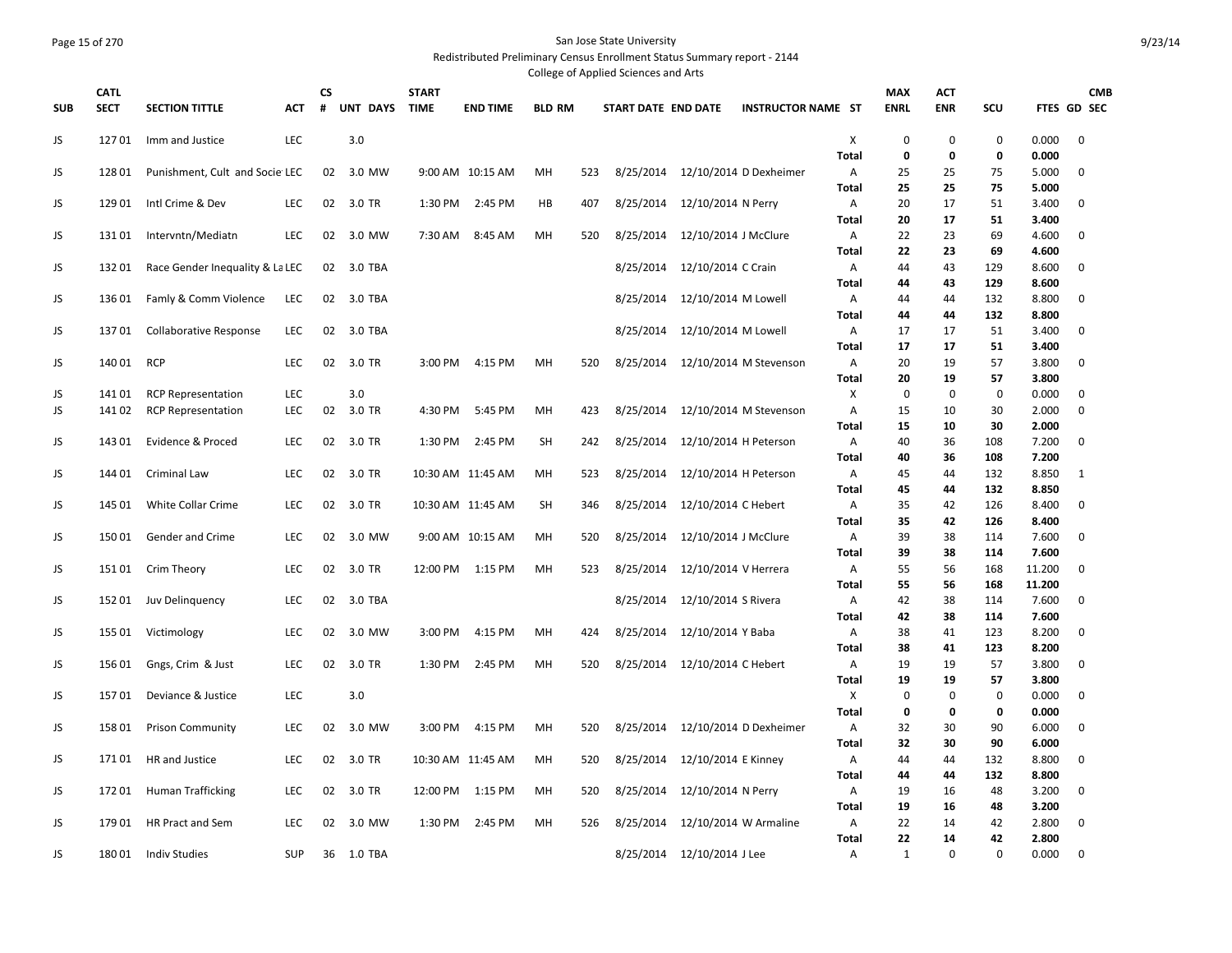## Page 16 of 270 San Jose State University Redistributed Preliminary Census Enrollment Status Summary report - 2144

|            |             |                         |            |    |          |              |                 |               |     | College of Applied Sciences and Arts |                                  |                           |                |                |                |                |        |                |  |
|------------|-------------|-------------------------|------------|----|----------|--------------|-----------------|---------------|-----|--------------------------------------|----------------------------------|---------------------------|----------------|----------------|----------------|----------------|--------|----------------|--|
|            | <b>CATL</b> |                         |            | CS |          | <b>START</b> |                 |               |     |                                      |                                  |                           |                | <b>MAX</b>     | <b>ACT</b>     |                |        | <b>CMB</b>     |  |
| <b>SUB</b> | <b>SECT</b> | <b>SECTION TITTLE</b>   | <b>ACT</b> | #  | UNT DAYS | <b>TIME</b>  | <b>END TIME</b> | <b>BLD RM</b> |     | START DATE END DATE                  |                                  | <b>INSTRUCTOR NAME ST</b> |                | <b>ENRL</b>    | <b>ENR</b>     | SCU            |        | FTES GD SEC    |  |
| JS         | 18002       | <b>Indiv Studies</b>    | <b>SUP</b> | 36 | 2.0 TBA  |              |                 |               |     | 8/25/2014                            | 12/10/2014 J Lee                 |                           | A              | 1              | 2              | $\overline{4}$ | 0.300  | $\mathbf{1}$   |  |
| JS         | 18003       | <b>Indiv Studies</b>    | <b>SUP</b> | 36 | 3.0 TBA  |              |                 |               |     | 8/25/2014                            | 12/10/2014 J Lee                 |                           | Α              | $\overline{2}$ | $\mathbf{1}$   | 3              | 0.200  | $\mathbf 0$    |  |
|            |             |                         |            |    |          |              |                 |               |     |                                      |                                  |                           | <b>Total</b>   | 4              | 3              | $\overline{7}$ | 0.500  |                |  |
| JS         | 18101       | Internship in JS        | <b>SUP</b> | 36 | 3.0 TBA  |              |                 |               |     | 8/25/2014                            |                                  | 12/10/2014 W Armaline     | Α              | 10             | 9              | 27             | 1.800  | 0              |  |
| JS         | 18102       | Internship in JS        | <b>SUP</b> | 36 | 6.0 TBA  |              |                 |               |     | 8/25/2014                            |                                  | 12/10/2014 W Armaline     | Α              | $\overline{2}$ | $\Omega$       | $\mathbf 0$    | 0.000  | $\mathbf 0$    |  |
| JS         | 18103       | Internship in JS        | <b>SUP</b> | 36 | 3.0 TBA  |              |                 |               |     | 8/25/2014                            | 12/10/2014 Y Baba                |                           | Α              | 10             | 8              | 24             | 1.600  | $\mathbf 0$    |  |
| JS         | 18104       | Internship in JS        | <b>SUP</b> | 36 | 6.0 TBA  |              |                 |               |     | 8/25/2014                            | 12/10/2014 Y Baba                |                           | A              | $\overline{2}$ | $\Omega$       | $\mathbf 0$    | 0.000  | $\mathbf 0$    |  |
| JS         | 18105       | Internship in JS        | <b>SUP</b> | 36 | 3.0 TBA  |              |                 |               |     | 8/25/2014                            | 12/10/2014 A De Giorgi           |                           | Α              | 10             | 8              | 24             | 1.600  | $\mathbf 0$    |  |
| JS         | 18106       | Internship in JS        | <b>SUP</b> | 36 | 6.0 TBA  |              |                 |               |     | 8/25/2014                            | 12/10/2014 A De Giorgi           |                           | A              | $\overline{2}$ | $\Omega$       | $\mathbf 0$    | 0.000  | $\mathbf 0$    |  |
| JS         | 18107       | Internship in JS        | <b>SUP</b> | 36 | 3.0 TBA  |              |                 |               |     | 8/25/2014                            | 12/10/2014 D Harris              |                           | A              | 10             | $\overline{7}$ | 21             | 1.400  | 0              |  |
| JS         | 18108       | Internship in JS        | <b>SUP</b> | 36 | 6.0 TBA  |              |                 |               |     | 8/25/2014                            | 12/10/2014 D Harris              |                           | A              | $\overline{2}$ | $\Omega$       | $\Omega$       | 0.000  | $\Omega$       |  |
| JS         | 18109       | Internship in JS        | <b>SUP</b> | 36 | 3.0 TBA  |              |                 |               |     | 8/25/2014                            | 12/10/2014 C Hebert              |                           | A              | 10             | 11             | 33             | 2.200  | $\mathbf 0$    |  |
| JS         | 181 10      | Internship in JS        | <b>SUP</b> | 36 | 6.0 TBA  |              |                 |               |     | 8/25/2014                            | 12/10/2014 C Hebert              |                           | A              | $\overline{2}$ | $\Omega$       | $\mathbf 0$    | 0.000  | $\mathbf 0$    |  |
| JS         | 181 11      | Internship in JS        | <b>SUP</b> | 36 | 3.0 TBA  |              |                 |               |     | 8/25/2014                            | 12/10/2014 S Kil                 |                           | A              | 10             | 8              | 24             | 1.600  | $\mathbf 0$    |  |
| JS         | 181 12      | Internship in JS        | <b>SUP</b> | 36 | 6.0 TBA  |              |                 |               |     | 8/25/2014                            | 12/10/2014 S Kil                 |                           | A              | $\overline{2}$ | $\Omega$       | $\mathbf 0$    | 0.000  | $\mathbf 0$    |  |
| JS         | 181 13      | Internship in JS        | <b>SUP</b> | 36 | 3.0 TBA  |              |                 |               |     | 8/25/2014                            | 12/10/2014 E Kinney              |                           | A              | 10             | 9              | 27             | 1.800  | $\mathbf 0$    |  |
| JS.        | 181 14      | Internship in JS        | <b>SUP</b> | 36 | 6.0 TBA  |              |                 |               |     | 8/25/2014                            | 12/10/2014 E Kinney              |                           | A              | $\overline{2}$ | $\mathbf 0$    | $\mathbf 0$    | 0.000  | $\mathbf 0$    |  |
|            |             |                         |            |    |          |              |                 |               |     |                                      |                                  |                           | <b>Total</b>   | 84             | 60             | 180            | 12.000 |                |  |
| JS         | 18401       | Directed Reading        | <b>SUP</b> | 36 | 1.0 TBA  |              |                 |               |     | 8/25/2014                            | 12/10/2014 J Lee                 |                           | A              | 5              | $\mathbf 0$    | $\mathbf 0$    | 0.000  | $\mathbf 0$    |  |
| JS         | 18402       | <b>Directed Reading</b> | <b>SUP</b> | 36 | 2.0 TBA  |              |                 |               |     | 8/25/2014                            | 12/10/2014 J Lee                 |                           | А              | 5              | $\mathbf 0$    | $\overline{0}$ | 0.000  | $\mathbf 0$    |  |
| JS.        | 18403       | Directed Reading        | <b>SUP</b> | 36 | 3.0 TBA  |              |                 |               |     | 8/25/2014                            | 12/10/2014 J Lee                 |                           | A              | 5              | $\Omega$       | $\mathbf 0$    | 0.000  | $\mathbf 0$    |  |
|            |             |                         |            |    |          |              |                 |               |     |                                      |                                  |                           | <b>Total</b>   | 15             | 0              | $\mathbf 0$    | 0.000  |                |  |
| JS         | 18501       | <b>Special Topics</b>   | <b>LEC</b> | 03 | 3.0 W    | 4:30 PM      | 7:15 PM         | <b>CCB</b>    | 101 | 8/25/2014                            |                                  | 12/10/2014 D Dexheimer    | A              | 21             | 19             | 57             | 3.800  | $\mathbf 0$    |  |
|            |             |                         |            |    |          |              |                 |               |     |                                      |                                  |                           | Total          | 21             | 19             | 57             | 3.800  |                |  |
| JS         | 18901       | Sen Sem Cont Prob       | <b>SEM</b> | 05 | 3.0 TR   | 9:00 AM      | 10:15 AM        | <b>BBC</b>    | 225 | 8/25/2014                            | 12/10/2014 V Herrera             |                           | A              | 25             | 30             | 90             | 6.000  | 0              |  |
| JS         | 18902       | Sen Sem Cont Prob       | <b>SEM</b> | 05 | 3.0 R    | 4:30 PM      | 7:15 PM         | SH            | 345 | 8/25/2014                            | 12/10/2014 V Herrera             |                           | А              | 25             | 28             | 84             | 5.600  | 0              |  |
|            |             |                         |            |    |          |              |                 |               |     |                                      |                                  |                           | <b>Total</b>   | 50             | 58             | 174            | 11.600 |                |  |
| JS         | 201 01      | Just-Soc-Theory         | <b>SEM</b> | 05 | 3.0 M    | 4:30 PM      | 7:15 PM         | MH            | 526 | 8/25/2014                            | 12/10/2014 A De Giorgi           |                           | $\overline{A}$ | 20             | 21             | 63             | 5.250  | 21             |  |
|            |             |                         |            |    |          |              |                 |               |     |                                      |                                  |                           | <b>Total</b>   | 20             | 21             | 63             | 5.250  |                |  |
| JS         | 202 01      | Surv-Res-Methods        | <b>SEM</b> | 05 | 3.0 W    | 4:30 PM      | 7:15 PM         | MH            | 526 | 8/25/2014                            | 12/10/2014 Y Baba                |                           | Α              | 22             | 22             | 66             | 5.500  | 22             |  |
|            |             |                         |            |    |          |              |                 |               |     |                                      |                                  |                           | <b>Total</b>   | 22             | 22             | 66             | 5.500  |                |  |
| JS         | 204 01      | Jus-Org-Eth-Change      | <b>SEM</b> |    | 3.0      |              |                 |               |     |                                      |                                  |                           | X              | $\mathbf 0$    | $\mathbf 0$    | $\mathbf 0$    | 0.000  | $\mathbf 0$    |  |
| JS         | 204 02      | Jus-Org-Eth-Change      | <b>SEM</b> |    | 3.0      |              |                 |               |     |                                      |                                  |                           | X              | $\mathbf 0$    | $\Omega$       | $\mathbf 0$    | 0.000  | 0              |  |
| JS         | 204 03      | Jus-Org-Eth-Change      | <b>SEM</b> |    | 3.0      |              |                 |               |     |                                      |                                  |                           | X              | 0              | $\mathbf 0$    | $\mathbf 0$    | 0.000  | 0              |  |
| JS         | 204 04      | Jus-Org-Eth-Change      | <b>SEM</b> | 05 | 3.0 F    | 12:00 PM     | 2:45 PM         | MH            | 526 | 8/25/2014                            | 12/10/2014 S Benson              |                           | Α              | 20             | 19             | 57             | 4.750  | 19             |  |
|            |             |                         |            |    |          |              |                 |               |     |                                      |                                  |                           | Total          | 20             | 19             | 57             | 4.750  |                |  |
| JS         | 205 01      | Law and Courts          | <b>SEM</b> | 06 | 3.0 R    | 4:30 PM      | 7:15 PM         | MH            | 526 | 8/25/2014                            | 12/10/2014 E Kinney              |                           | A              | 19             | 19             | 57             | 4.750  | 19             |  |
|            |             |                         |            |    |          |              |                 |               |     |                                      |                                  |                           | <b>Total</b>   | 19             | 19             | 57             | 4.750  |                |  |
| JS         | 20701       | Sem Qual Rsc            | <b>SEM</b> | 05 | $3.0$ T  | 4:30 PM      | 7:15 PM         | MH            | 526 | 8/25/2014                            | 12/10/2014 S Kil                 |                           | А              | 15             | 11             | 33             | 2.750  | 11             |  |
|            |             |                         |            |    |          |              |                 |               |     |                                      |                                  |                           | <b>Total</b>   | 15             | 11             | 33             | 2.750  |                |  |
| JS         | 298 01      | <b>Special Study</b>    | <b>SUP</b> | 25 | 1.0 TBA  |              |                 |               |     | 8/25/2014                            | 12/10/2014 A De Giorgi           |                           | Α              | $\overline{2}$ | $\mathbf 0$    | $\mathbf 0$    | 0.000  | 0              |  |
| JS         | 298 02      | Special Study           | <b>SUP</b> | 25 | 2.0 TBA  |              |                 |               |     | 8/25/2014                            | 12/10/2014 A De Giorgi           |                           | А              | $\overline{2}$ | 0              | $\mathbf 0$    | 0.000  | 0              |  |
| JS         | 298 03      | Special Study           | <b>SUP</b> | 25 | 3.0 TBA  |              |                 |               |     | 8/25/2014                            | 12/10/2014 A De Giorgi           |                           | Α              | $\overline{2}$ | 4              | 12             | 1.000  | $\overline{4}$ |  |
|            |             |                         |            |    |          |              |                 |               |     |                                      |                                  |                           | <b>Total</b>   | 6              | 4              | 12             | 1.000  |                |  |
| JS         | 29901       | <b>Masters Thesis</b>   | <b>SUP</b> | 25 | 3.0 TBA  |              |                 |               |     |                                      | 8/25/2014 12/10/2014 A De Giorgi |                           | A              | $\overline{2}$ | $\overline{2}$ | 6              | 0.500  | $\overline{2}$ |  |
|            |             |                         |            |    |          |              |                 |               |     |                                      |                                  |                           | <b>Total</b>   | $\overline{2}$ | $\overline{2}$ | 6              | 0.500  |                |  |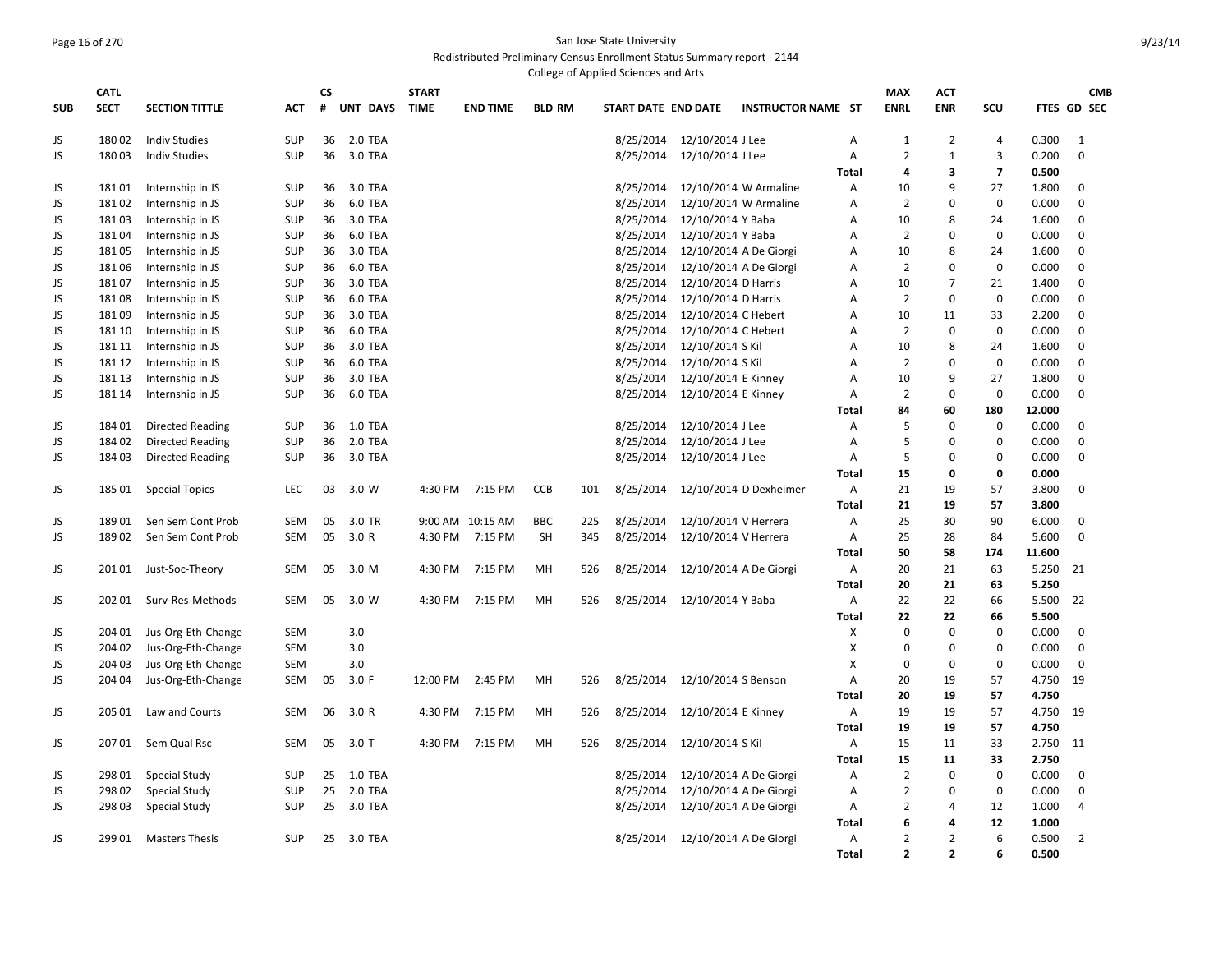# Page 17 of 270 San Jose State University

Redistributed Preliminary Census Enrollment Status Summary report - 2144 College of Applied Sciences and Arts

|            |             |                       |            |          |             |                 |               | CONCRE OF Applied SCIENCES and ALIS |                           |             |            |     |                    |
|------------|-------------|-----------------------|------------|----------|-------------|-----------------|---------------|-------------------------------------|---------------------------|-------------|------------|-----|--------------------|
|            | <b>CATL</b> |                       |            |          | START       |                 |               |                                     |                           | <b>MAX</b>  | AC.        |     | <b>CMB</b>         |
| <b>SUB</b> | <b>SECT</b> | <b>SECTION TITTLE</b> | <b>ACT</b> | UNT DAYS | <b>TIME</b> | <b>END TIME</b> | <b>BLD RM</b> | START DATE END DATE                 | <b>INSTRUCTOR NAME ST</b> | <b>ENRL</b> | <b>ENR</b> | scu | <b>FTES GD SEC</b> |
|            |             |                       |            |          |             |                 |               |                                     |                           |             |            |     |                    |

**Justice Studies Total 1883 1826 5283 359.950**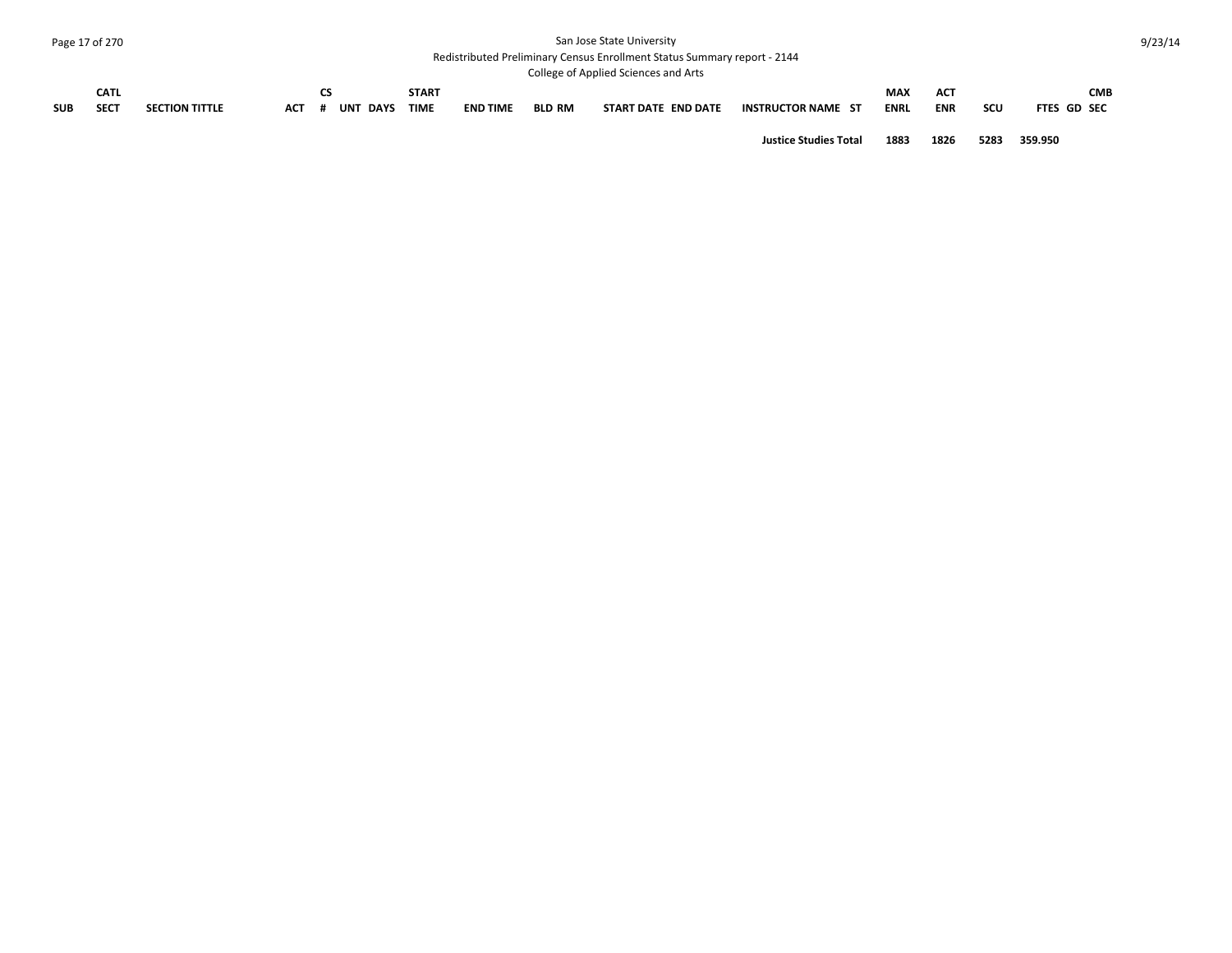#### Page 18 of 270 San Jose State University Redistributed Preliminary Census Enrollment Status Summary report - 2144

College of Applied Sciences and Arts

|                    |             |                                |            |    |               |              |                   |               |     | conced or Applica Sciences and Arts |                               |                           |                   |             |                                  |                                  |                |                    |
|--------------------|-------------|--------------------------------|------------|----|---------------|--------------|-------------------|---------------|-----|-------------------------------------|-------------------------------|---------------------------|-------------------|-------------|----------------------------------|----------------------------------|----------------|--------------------|
|                    | <b>CATL</b> |                                |            | СS |               | <b>START</b> |                   |               |     |                                     |                               |                           |                   | <b>MAX</b>  | <b>ACT</b>                       |                                  |                | <b>CMB</b>         |
| <b>SUB</b>         | <b>SECT</b> | <b>SECTION TITTLE</b>          | ACT        | #  | UNT DAYS TIME |              | <b>END TIME</b>   | <b>BLD RM</b> |     | START DATE END DATE                 |                               | <b>INSTRUCTOR NAME ST</b> |                   | <b>ENRL</b> | <b>ENR</b>                       | SCU                              |                | <b>FTES GD SEC</b> |
| <b>Kinesiology</b> |             |                                |            |    |               |              |                   |               |     |                                     |                               |                           |                   |             |                                  |                                  |                |                    |
| KIN                | 102         | <b>Adapted Phys Activities</b> | ACT        |    | 11 1.0 TR     |              | 10:30 AM 11:20 AM | YUH           | 126 | 8/25/2014                           | 12/10/2014 J Clair            |                           | Α                 | 10          | $\overline{7}$<br>$\overline{7}$ | $\overline{7}$<br>$\overline{7}$ | 0.467          | $\mathbf 0$        |
| KIN                | 2A 01       | <b>Begin Swimming</b>          | ACT        | 11 | 1.0 MW        |              | 11:30 AM 12:20 PM | AQX CTR       |     | 8/25/2014                           | 12/10/2014 C May              |                           | <b>Total</b><br>Α | 10<br>25    | 24                               | 24                               | 0.467<br>1.600 | 0                  |
| <b>KIN</b>         | 2A 02       | <b>Begin Swimming</b>          | ACT        | 11 | 1.0 MW        |              | 10:30 AM 11:20 AM | AQX CTR       |     | 8/25/2014                           |                               | 12/10/2014 M Pedersen     | Α                 | 25          | 26                               | 26                               | 1.733          | $\mathbf 0$        |
| KIN                | 2A 03       | <b>Begin Swimming</b>          | ACT        |    | 11 1.0 MW     | 12:30 PM     | 1:20 PM           | AQX CTR       |     | 8/25/2014                           | 12/10/2014 C May              |                           | Α                 | 25          | 23                               | 23                               | 1.533          | $\mathbf 0$        |
| KIN                | 2A 04       | Begin Swimming                 | <b>ACT</b> |    | 11 1.0 TR     |              | 9:30 AM 10:20 AM  | AQX CTR       |     | 8/25/2014                           | 12/10/2014 K Bruga            |                           | Α                 | 25          | 26                               | 26                               | 1.750          | $\mathbf{1}$       |
| KIN                | 2A 05       | Begin Swimming                 | ACT        |    | 11 1.0 TR     |              | 10:30 AM 11:20 AM | AQX CTR       |     | 8/25/2014                           | 12/10/2014 K Bruga            |                           | Α                 | 25          | 25                               | 25                               | 1.667          | $\mathbf 0$        |
| KIN                | 2A 06       | Begin Swimming                 | ACT        |    | 11 1.0 TR     |              | 11:30 AM 12:20 PM | AQX CTR       |     | 8/25/2014                           | 12/10/2014 J McKown           |                           | Α                 | 25          | 25                               | 25                               | 1.683          | $\mathbf{1}$       |
|                    |             |                                |            |    |               |              |                   |               |     |                                     |                               |                           | <b>Total</b>      | 150         | 149                              | 149                              | 9.967          |                    |
| KIN                | 2B 01       | Inter Swimming                 | <b>ACT</b> | 11 | 1.0 MW        |              | 9:30 AM 10:20 AM  | AQX CTR       |     | 8/25/2014                           |                               | 12/10/2014 M Pedersen     | A                 | 25          | 21                               | 21                               | 1.400          | $\mathbf 0$        |
|                    |             |                                |            |    |               |              |                   |               |     |                                     |                               |                           | <b>Total</b>      | 25          | 21                               | 21                               | 1.400          |                    |
| KIN                | 2C 01       | Adv Swim                       | ACT        | 11 | 1.0 TR        | 12:30 PM     | 1:20 PM           | AQX CTR       |     | 8/25/2014                           | 12/10/2014 J McKown           |                           | Α                 | 25          | 25                               | 25                               | 1.667          | $\mathbf 0$        |
|                    |             |                                |            |    |               |              |                   |               |     |                                     |                               |                           | <b>Total</b>      | 25          | 25                               | 25                               | 1.667          |                    |
| KIN                | 801         | Scuba Diving                   | LEC        |    | 2.0           |              |                   |               |     |                                     |                               |                           | X                 | $\pmb{0}$   | $\mathbf 0$                      | $\mathbf 0$                      | 0.000          | $\mathbf 0$        |
| KIN                | 802         | Scuba Diving                   | LAB        |    | 0.0           |              |                   |               |     |                                     |                               |                           | х                 | $\mathbf 0$ | $\mathbf 0$                      | 0                                | 0.000          | $\mathbf 0$        |
| <b>KIN</b>         | 803         | Scuba Diving                   | <b>LEC</b> | 02 | 2.0 W         | 6:00 PM      | 8:30 PM           | <b>BBC</b>    | 126 | 8/25/2014                           | 12/10/2014 F Barry            |                           | A                 | 25          | 23                               | 23                               | 3.067          | 0                  |
| <b>KIN</b>         | 804         | <b>Scuba Diving</b>            | LAB        | 16 | 0.0 TBA       |              |                   | AQX CTR       |     | 8/25/2014                           | 12/10/2014 F Barry            |                           | A                 | 25          | 23                               | 23                               | 0.000          | $\mathbf 0$        |
| <b>KIN</b>         | 805         | Scuba Diving                   | <b>LEC</b> | 02 | 2.0 R         | 6:00 PM      | 8:30 PM           | <b>BBC</b>    | 126 | 8/25/2014                           | 12/10/2014 F Barry            |                           | A                 | 25          | 24                               | 24                               | 3.233          | 1                  |
| <b>KIN</b>         | 806         | Scuba Diving                   | LAB        | 16 | 0.0 TBA       |              |                   | AQX CTR       |     | 8/25/2014                           | 12/10/2014 F Barry            |                           | A                 | 25          | 24                               | 24                               | 0.000          | 1                  |
|                    |             |                                |            |    |               |              |                   |               |     |                                     |                               |                           | Total             | 100         | 94                               | 94                               | 6.300          |                    |
| KIN                | 9A 01       | Begin Sailing                  | ACT        |    | 11 1.0 R      | 1:30 PM      | 4:20 PM           | AQX CTR       |     | 8/25/2014                           | 12/10/2014 S Reekie           |                           | Α                 | 22          | 20                               | 20                               | 1.333          | $\mathbf 0$        |
|                    |             |                                |            |    |               |              |                   |               |     |                                     |                               |                           | <b>Total</b>      | 22          | 20                               | 20                               | 1.333          |                    |
| KIN                |             | 10A 01 Beg Kayaking            | ACT        |    | 11 1.0 F      | 1:00 PM      | 3:50 PM           | AQX CTR       |     | 8/25/2014                           | 12/10/2014 S Reekie           |                           | Α                 | 18          | 17                               | 17                               | 1.133          | $\mathbf 0$        |
|                    |             |                                |            |    |               |              |                   |               |     |                                     |                               |                           | <b>Total</b>      | 18          | 17                               | 17                               | 1.133          |                    |
| KIN                |             | 11A 01 Begin Rowing            | ACT        |    | 11 1.0 TR     |              | 9:00 AM 10:30 AM  | AQX CTR       |     |                                     | 8/25/2014 12/10/2014 S Reekie |                           | Α                 | 25          | 16                               | 16                               | 1.083          | 1                  |
|                    |             |                                |            |    |               |              |                   |               |     |                                     |                               |                           | <b>Total</b>      | 25          | 16                               | 16                               | 1.083          |                    |
| KIN                |             | 13A 01 Begin Rugby             | ACT        |    | 11 1.0 M      | 1:00 PM      | 2:50 PM           | YUH           | 106 | 8/25/2014                           | 12/10/2014 J Fonda            |                           | Α                 | 35          | 34                               | 34                               | 2.267          | 0                  |
|                    |             |                                |            |    |               |              |                   |               |     |                                     |                               |                           | <b>Total</b>      | 35          | 34                               | 34                               | 2.267          |                    |
| KIN                |             | 14A 01 Begin Volleyball        | ACT        |    | 11 1.0 W      |              | 9:00 AM 10:50 AM  | YUH           | 106 | 8/25/2014                           | 12/10/2014 G Mano             |                           | Α                 | 30          | 30                               | 30                               | 2.000          | 0                  |
| KIN                |             | 14A 02 Begin Volleyball        | ACT        |    | 11  1.0 W     |              | 11:00 AM 12:50 PM | YUH           | 106 | 8/25/2014                           | 12/10/2014 G Mano             |                           | Α                 | 30          | 28                               | 28                               | 1.867          | 0                  |
|                    |             |                                |            |    |               |              |                   |               |     |                                     |                               |                           | <b>Total</b>      | 60          | 58                               | 58                               | 3.867          |                    |
| KIN                |             | 15A 03 Beg Basketball          | ACT        | 11 | 1.0 TR        |              | 10:30 AM 11:20 AM | YUH           | 106 | 8/25/2014                           | 12/10/2014 C May              |                           | Α                 | 24          | 24                               | 24                               | 1.600          | 0                  |
| KIN                |             | 15A 04 Beg Basketball          | ACT        |    | 11 1.0 TR     |              | 11:30 AM 12:20 PM | YUH           | 106 | 8/25/2014                           | 12/10/2014 S Butler           |                           | Α                 | 24          | 23                               | 23                               | 1.533          | 0                  |
|                    |             |                                |            |    |               |              |                   |               |     |                                     |                               |                           | <b>Total</b>      | 48          | 47                               | 47                               | 3.133          |                    |
| KIN                |             | 18A 01 Beg Handball            | <b>ACT</b> |    | 11  1.0 W     | 6:00 PM      | 7:50 PM           | EC RQB        |     | 8/25/2014                           | 12/10/2014 R Chavez           |                           | Α                 | 20          | 21                               | 21                               | 1.417          | 1                  |
|                    |             |                                |            |    |               |              |                   |               |     |                                     |                               |                           | <b>Total</b>      | 20          | 21                               | 21                               | 1.417          |                    |
| <b>KIN</b>         | 19A 01      | <b>Begin Soccer</b>            | ACT        | 11 | 1.0 W         |              | 9:30 AM 11:20 AM  | YUH           | 106 | 8/25/2014                           | 12/10/2014 C Behler           |                           | Α                 | 30          | 30                               | 30                               | 2.000          | $\mathbf 0$        |
| <b>KIN</b>         |             | 19A 02 Begin Soccer            | ACT        | 11 | $1.0$ T       |              | 9:30 AM 11:20 AM  | YUH           | 106 | 8/25/2014                           | 12/10/2014 C Behler           |                           | Α                 | 30          | 32                               | 32                               | 2.150          | $\mathbf{1}$       |
|                    |             |                                |            |    |               |              |                   |               |     |                                     |                               |                           | Total             | 60          | 62                               | 62                               | 4.150          |                    |
| KIN                |             | 20A 01 Begin Badminton         | ACT        | 11 | 1.0 R         |              | 9:00 AM 10:50 AM  | YUH           | 106 | 8/25/2014                           | 12/10/2014 L Cai              |                           | Α                 | 24          | 22                               | 22                               | 1.467          | $\mathbf 0$        |
|                    |             |                                |            |    |               |              |                   |               |     |                                     |                               |                           | <b>Total</b>      | 24          | 22                               | 22                               | 1.467          |                    |
| <b>KIN</b>         |             | 20B 01 Inter Badminton         | <b>ACT</b> |    | 11 1.0 R      |              | 11:00 AM 12:50 PM | YUH           | 106 |                                     | 8/25/2014 12/10/2014 L Cai    |                           | Α                 | 12          | 10                               | 10                               | 0.667          | $\mathbf 0$        |
|                    |             |                                |            |    |               |              |                   |               |     |                                     |                               |                           | <b>Total</b>      | 12          | 10                               | 10                               | 0.667          |                    |
| <b>KIN</b>         |             | 20C 01 Adv Badminton           | ACT        |    | 11 1.0 R      |              | 11:00 AM 12:50 PM | YUH           | 106 |                                     | 8/25/2014 12/10/2014 L Cai    |                           | A                 | 12          | 9                                | 9                                | 0.600          | $\mathbf 0$        |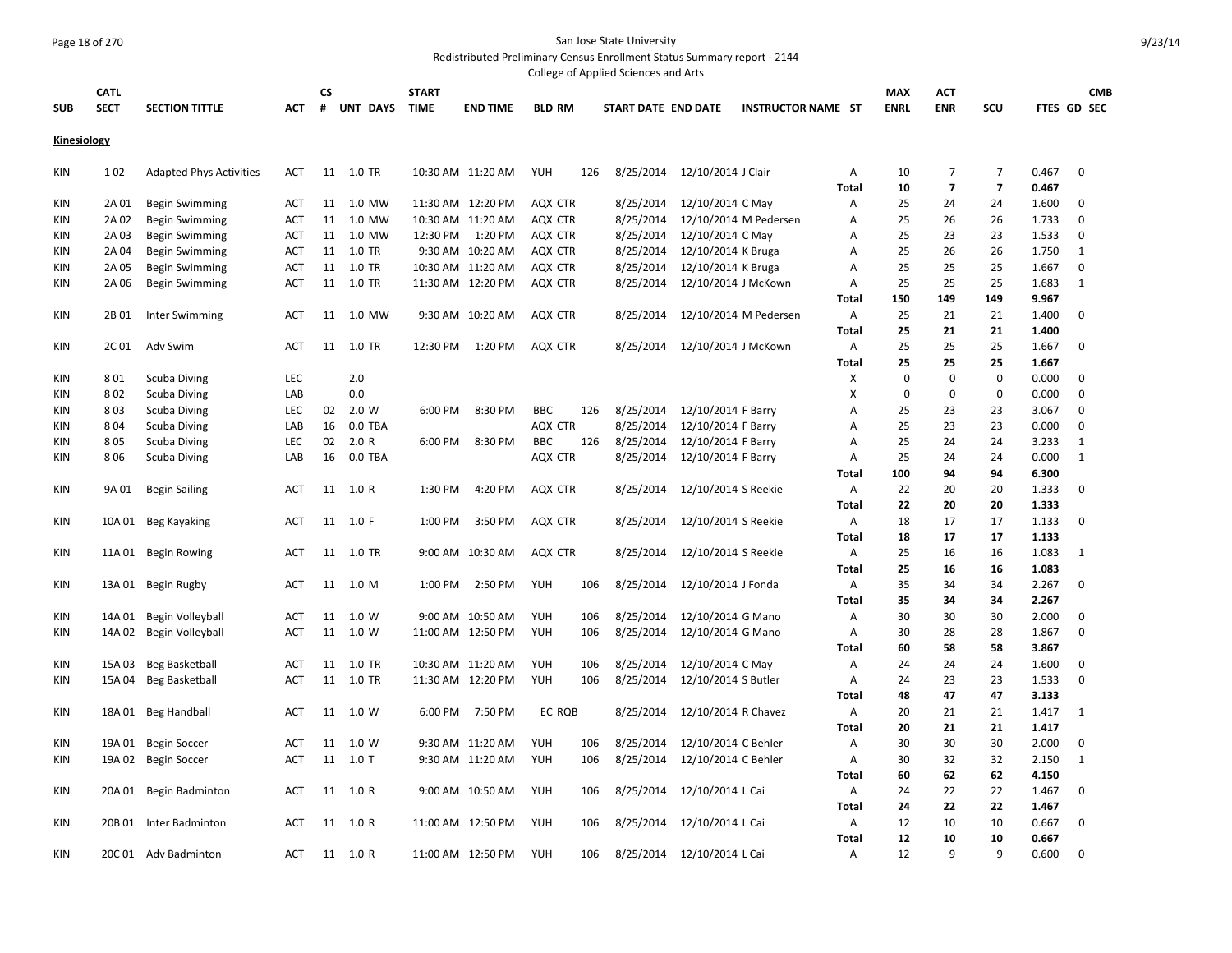#### Page 19 of 270 San Jose State University Redistributed Preliminary Census Enrollment Status Summary report - 2144 College of Applied Sciences and Arts

| <b>CATL</b><br><b>START</b><br>CS<br><b>MAX</b><br>ACT<br><b>CMB</b><br>UNT DAYS<br><b>SUB</b><br><b>SECT</b><br><b>SECTION TITTLE</b><br>#<br><b>TIME</b><br><b>END TIME</b><br><b>BLD RM</b><br>START DATE END DATE<br><b>INSTRUCTOR NAME ST</b><br><b>ENRL</b><br><b>ENR</b><br>SCU<br>FTES GD SEC<br>АСТ<br>12<br>9<br>9<br>0.600<br><b>Total</b><br>KIN<br>21A 02 Begin Tennis<br>11 1.0 M<br>9:50 AM<br>YUH<br>8/25/2014<br>12/10/2014 S Butler<br>А<br>25<br>18<br>1.200<br>$\mathbf 0$<br>8:00 AM<br>106<br>18<br>ACT<br>25<br>1.200<br><b>Total</b><br>18<br>18<br>KIN<br>11 1.0 T<br>9:30 AM 11:20 AM<br>YUH<br>8/25/2014<br>12/10/2014 S Butler<br>15<br>0.933<br>$\mathbf 0$<br>21B 02 Inter Tennis<br><b>ACT</b><br>106<br>Α<br>14<br>14<br>15<br>0.933<br><b>Total</b><br>14<br>14<br>YUH<br>8<br><b>KIN</b><br>11 1.0 T<br>9:30 AM 11:20 AM<br>8/25/2014<br>12/10/2014 S Butler<br>А<br>10<br>8<br>0.533<br>$\mathbf 0$<br>21C 02 Advance Tennis<br>106<br>ACT<br>10<br>8<br>8<br>0.533<br><b>Total</b><br>KIN<br>11 1.0 T<br>7:50 PM<br>EC RQB<br>8/25/2014<br>12/10/2014 R Kwok<br>А<br>15<br>19<br>19<br>1.267<br>$\mathbf 0$<br>22A 01 Begin Racquetball<br><b>ACT</b><br>6:00 PM<br>15<br>19<br>19<br>1.267<br>Total<br>5<br>$\overline{2}$<br>$\overline{2}$<br>KIN<br>22B 01 Inter Racqueball<br>11 1.0 T<br>6:00 PM<br>7:50 PM<br>EC RQB<br>8/25/2014<br>12/10/2014 R Kwok<br>А<br>0.133<br>$\mathbf 0$<br>ACT<br>5<br>$\overline{2}$<br>$\overline{2}$<br>0.133<br>Total<br>12:30 PM<br>2:20 PM<br><b>YUH</b><br>8/25/2014<br>12/10/2014 K Bruga<br>25<br>26<br>26<br>1.733<br>$\mathbf 0$<br>KIN<br>23A 01<br>Begin Archery<br>ACT<br>11<br>1.0 T<br>106<br>Α<br><b>KIN</b><br>11<br>1.0 R<br>12:30 PM<br>2:20 PM<br>YUH<br>106<br>8/25/2014<br>12/10/2014 K Bruga<br>20<br>21<br>21<br>1.400<br>$\mathbf 0$<br>23A 02<br>Begin Archery<br>ACT<br>Α<br>47<br><b>Total</b><br>45<br>47<br>3.133<br>5<br>$\overline{4}$<br><b>KIN</b><br>23B 01 Inter Archery<br>11 1.0 R<br>12:30 PM<br>2:20 PM<br>YUH<br>106<br>8/25/2014<br>12/10/2014 K Bruga<br>Α<br>$\overline{4}$<br>0.267<br>$\mathbf 0$<br>ACT<br><b>Total</b><br>5<br>4<br>4<br>0.267<br><b>KIN</b><br><b>Begin Bowling</b><br>1.0 M<br>1:00 PM<br>2:50 PM<br>YUH<br>106<br>8/25/2014<br>12/10/2014 J Baker<br>30<br>26<br>26<br>1.733<br>$\mathbf 0$<br>24A 01<br>ACT<br>11<br>Α<br>8/25/2014<br>30<br>27<br>27<br>1.800<br>$\mathbf 0$<br>KIN<br>24A 02<br><b>Begin Bowling</b><br>11<br>1.0 M<br>3:00 PM<br>4:50 PM<br><b>YUH</b><br>106<br>12/10/2014 J Baker<br>Α<br>ACT<br>30<br>29<br>29<br>KIN<br><b>Begin Bowling</b><br>1.0 R<br>12:30 PM<br>2:20 PM<br>YUH<br>106<br>8/25/2014<br>12/10/2014 J Baker<br>Α<br>1.933<br>$\mathbf 0$<br>24A 03<br>ACT<br>11<br>28<br>KIN<br>24A 04<br><b>Begin Bowling</b><br>11 1.0 R<br>2:30 PM<br>4:20 PM<br><b>YUH</b><br>8/25/2014<br>12/10/2014 J Baker<br>Α<br>30<br>28<br>1.867<br>0<br>ACT<br>106<br>110<br>7.333<br><b>Total</b><br>120<br>110<br>YUH<br>30<br>30<br>2.000<br>KIN<br>24B 01<br>Inter Bowling<br>11<br>1.0 F<br>12:00 PM<br>1:50 PM<br>106<br>8/25/2014<br>12/10/2014 J Baker<br>Α<br>30<br>0<br>ACT<br>KIN<br>11  1.0 W<br>2:30 PM<br>4:20 PM<br>YUH<br>8/25/2014<br>12/10/2014 J Baker<br>A<br>20<br>15<br>1.000<br>$\mathbf 0$<br>24B 02<br>Inter Bowling<br>106<br>15<br>ACT<br>50<br>45<br>45<br>3.000<br><b>Total</b><br><b>KIN</b><br>11 1.0 W<br>2:30 PM<br>4:20 PM<br>YUH<br>8/25/2014<br>12/10/2014 J Baker<br>10<br>$\overline{7}$<br>$\overline{7}$<br>24C 01<br><b>Advanced Bowling</b><br>ACT<br>106<br>Α<br>0.467<br>0<br>$\overline{\mathbf{z}}$<br>$\overline{\mathbf{z}}$<br>10<br><b>Total</b><br>0.467<br><b>KIN</b><br>1.0<br>X<br>$\mathbf 0$<br>0<br>0.000<br>$\mathbf 0$<br>Begin Golf<br>ACT<br>0<br>25A 01<br>Χ<br>1.0<br>0<br>0<br>0.000<br>$\mathbf 0$<br>KIN<br>25A 02<br><b>Begin Golf</b><br>ACT<br>0<br>1.0 W<br>9:30 AM 11:20 AM<br>YUH<br>8/25/2014<br>12/10/2014 M Zimmerman<br>A<br>25<br>25<br>25<br>1.700<br>$\overline{2}$<br><b>KIN</b><br>25A 03<br>Begin Golf<br>ACT<br>11<br>106<br>25<br><b>Total</b><br>25<br>25<br>1.700<br><b>KIN</b><br><b>ACT</b><br>1.0<br>X<br>$\mathbf 0$<br>$\mathbf 0$<br>$\mathbf 0$<br>0.000<br>$\mathbf 0$<br>25B 01<br>Inter Golf<br>KIN<br>11<br>1.0 F<br>9:20 AM<br>YUH<br>8/25/2014<br>12/10/2014 J Kao<br>A<br>15<br>1.000<br>$\mathbf 0$<br>25B 02<br>Inter Golf<br>ACT<br>7:30 AM<br>106<br>15<br>15<br>15<br>15<br>15<br>1.000<br><b>Total</b><br>X<br>$\mathbf 0$<br>$\mathbf 0$<br><b>KIN</b><br><b>ACT</b><br>1.0<br>$\mathbf 0$<br>0.000<br>$\mathbf 0$<br>25C 01<br><b>Advanced Golf</b><br>$\overline{7}$<br>$\overline{7}$<br><b>KIN</b><br>11 1.0 F<br>9:20 AM<br>YUH<br>8/25/2014<br>12/10/2014 J Kao<br>A<br>0.467<br>$\mathbf 0$<br>25C 02 Advanced Golf<br>ACT<br>7:30 AM<br>106<br>10<br>$\overline{7}$<br>$\overline{7}$<br>Total<br>10<br>0.467<br>40<br><b>KIN</b><br>8:30 AM<br>9:20 AM<br>EC BLDG<br>8/25/2014<br>12/10/2014 L Cai<br>A<br>40<br>40<br>2.667<br>$\mathbf 0$<br>27A 01<br>Begin Table Tennis<br>ACT<br>11 1.0 MW<br><b>KIN</b><br>27A 02<br><b>Begin Table Tennis</b><br>11<br>1.0 MW<br>9:30 AM 10:20 AM<br>EC BLDG<br>8/25/2014<br>12/10/2014 L Cai<br>40<br>39<br>39<br>2.600<br>$\Omega$<br>ACT<br>A<br>27A 03<br><b>Begin Table Tennis</b><br>11 1.0 MW<br>10:30 AM 11:20 AM<br>EC BLDG<br>8/25/2014<br>12/10/2014 L Cai<br>40<br>40<br>40<br>2.667<br>0<br>KIN<br>ACT<br>Α<br>27A 04<br><b>Begin Table Tennis</b><br>11<br>1.0 MW<br>11:30 AM 12:20 PM<br>EC BLDG<br>8/25/2014<br>12/10/2014 L Cai<br>40<br>40<br>40<br>2.667<br>0<br>KIN<br>ACT<br>A<br><b>KIN</b><br>27A 05<br><b>Begin Table Tennis</b><br>11<br>1.0 TR<br>9:30 AM 10:20 AM<br>EC BLDG<br>8/25/2014<br>12/10/2014 G Chen<br>Α<br>40<br>40<br>40<br>2.667<br>0<br>ACT<br>KIN<br><b>Begin Table Tennis</b><br>11<br>1.0 F<br>8:30 AM 10:20 AM<br>EC BLDG<br>8/25/2014<br>12/10/2014 G Chen<br>40<br>43<br>43<br>2.867<br>0<br>27A 06<br>ACT<br>A<br>16.133<br><b>Total</b><br>240<br>242<br>242<br>2.733<br>KIN<br>27B 01 Inter Table Tennis<br>11 1.0 F<br>10:30 AM 12:20 PM<br><b>EC BLDG</b><br>8/25/2014<br>12/10/2014 G Chen<br>Α<br>40<br>41<br>41<br>$\mathbf 0$<br>ACT<br>40<br>41<br>2.733<br><b>Total</b><br>41<br>9:20 AM<br><b>YUH</b><br>30<br>1.750<br>KIN<br>28A 01 Beg Gymnastics<br>ACT<br>11 1.0 MW<br>8:30 AM<br>106<br>8/25/2014<br>12/10/2014 C Brown<br>A<br>26<br>26<br>1 |  |  |  |  |  |  |  |  |  |  |
|---------------------------------------------------------------------------------------------------------------------------------------------------------------------------------------------------------------------------------------------------------------------------------------------------------------------------------------------------------------------------------------------------------------------------------------------------------------------------------------------------------------------------------------------------------------------------------------------------------------------------------------------------------------------------------------------------------------------------------------------------------------------------------------------------------------------------------------------------------------------------------------------------------------------------------------------------------------------------------------------------------------------------------------------------------------------------------------------------------------------------------------------------------------------------------------------------------------------------------------------------------------------------------------------------------------------------------------------------------------------------------------------------------------------------------------------------------------------------------------------------------------------------------------------------------------------------------------------------------------------------------------------------------------------------------------------------------------------------------------------------------------------------------------------------------------------------------------------------------------------------------------------------------------------------------------------------------------------------------------------------------------------------------------------------------------------------------------------------------------------------------------------------------------------------------------------------------------------------------------------------------------------------------------------------------------------------------------------------------------------------------------------------------------------------------------------------------------------------------------------------------------------------------------------------------------------------------------------------------------------------------------------------------------------------------------------------------------------------------------------------------------------------------------------------------------------------------------------------------------------------------------------------------------------------------------------------------------------------------------------------------------------------------------------------------------------------------------------------------------------------------------------------------------------------------------------------------------------------------------------------------------------------------------------------------------------------------------------------------------------------------------------------------------------------------------------------------------------------------------------------------------------------------------------------------------------------------------------------------------------------------------------------------------------------------------------------------------------------------------------------------------------------------------------------------------------------------------------------------------------------------------------------------------------------------------------------------------------------------------------------------------------------------------------------------------------------------------------------------------------------------------------------------------------------------------------------------------------------------------------------------------------------------------------------------------------------------------------------------------------------------------------------------------------------------------------------------------------------------------------------------------------------------------------------------------------------------------------------------------------------------------------------------------------------------------------------------------------------------------------------------------------------------------------------------------------------------------------------------------------------------------------------------------------------------------------------------------------------------------------------------------------------------------------------------------------------------------------------------------------------------------------------------------------------------------------------------------------------------------------------------------------------------------------------------------------------------------------------------------------------------------------------------------------------------------------------------------------------------------------------------------------------------------------------------------------------------------------------------------------------------------------------------------------------------------------------------------------------------------------------------------------------------------------------------------------------------------------------------------------------------------------------------------------------------------------------------------------------------------------------------------------------------------------------------------------------------------------------------------------------------------------------------------------------------------------------------------------------------------------------------------------------------------------------------------------------------------------------------------------------------------------------------------------------------------------|--|--|--|--|--|--|--|--|--|--|
|                                                                                                                                                                                                                                                                                                                                                                                                                                                                                                                                                                                                                                                                                                                                                                                                                                                                                                                                                                                                                                                                                                                                                                                                                                                                                                                                                                                                                                                                                                                                                                                                                                                                                                                                                                                                                                                                                                                                                                                                                                                                                                                                                                                                                                                                                                                                                                                                                                                                                                                                                                                                                                                                                                                                                                                                                                                                                                                                                                                                                                                                                                                                                                                                                                                                                                                                                                                                                                                                                                                                                                                                                                                                                                                                                                                                                                                                                                                                                                                                                                                                                                                                                                                                                                                                                                                                                                                                                                                                                                                                                                                                                                                                                                                                                                                                                                                                                                                                                                                                                                                                                                                                                                                                                                                                                                                                                                                                                                                                                                                                                                                                                                                                                                                                                                                                                                                                                                                                                                                                                                                                                                                                                                                                                                                                                                                                                                                                                                             |  |  |  |  |  |  |  |  |  |  |
|                                                                                                                                                                                                                                                                                                                                                                                                                                                                                                                                                                                                                                                                                                                                                                                                                                                                                                                                                                                                                                                                                                                                                                                                                                                                                                                                                                                                                                                                                                                                                                                                                                                                                                                                                                                                                                                                                                                                                                                                                                                                                                                                                                                                                                                                                                                                                                                                                                                                                                                                                                                                                                                                                                                                                                                                                                                                                                                                                                                                                                                                                                                                                                                                                                                                                                                                                                                                                                                                                                                                                                                                                                                                                                                                                                                                                                                                                                                                                                                                                                                                                                                                                                                                                                                                                                                                                                                                                                                                                                                                                                                                                                                                                                                                                                                                                                                                                                                                                                                                                                                                                                                                                                                                                                                                                                                                                                                                                                                                                                                                                                                                                                                                                                                                                                                                                                                                                                                                                                                                                                                                                                                                                                                                                                                                                                                                                                                                                                             |  |  |  |  |  |  |  |  |  |  |
|                                                                                                                                                                                                                                                                                                                                                                                                                                                                                                                                                                                                                                                                                                                                                                                                                                                                                                                                                                                                                                                                                                                                                                                                                                                                                                                                                                                                                                                                                                                                                                                                                                                                                                                                                                                                                                                                                                                                                                                                                                                                                                                                                                                                                                                                                                                                                                                                                                                                                                                                                                                                                                                                                                                                                                                                                                                                                                                                                                                                                                                                                                                                                                                                                                                                                                                                                                                                                                                                                                                                                                                                                                                                                                                                                                                                                                                                                                                                                                                                                                                                                                                                                                                                                                                                                                                                                                                                                                                                                                                                                                                                                                                                                                                                                                                                                                                                                                                                                                                                                                                                                                                                                                                                                                                                                                                                                                                                                                                                                                                                                                                                                                                                                                                                                                                                                                                                                                                                                                                                                                                                                                                                                                                                                                                                                                                                                                                                                                             |  |  |  |  |  |  |  |  |  |  |
|                                                                                                                                                                                                                                                                                                                                                                                                                                                                                                                                                                                                                                                                                                                                                                                                                                                                                                                                                                                                                                                                                                                                                                                                                                                                                                                                                                                                                                                                                                                                                                                                                                                                                                                                                                                                                                                                                                                                                                                                                                                                                                                                                                                                                                                                                                                                                                                                                                                                                                                                                                                                                                                                                                                                                                                                                                                                                                                                                                                                                                                                                                                                                                                                                                                                                                                                                                                                                                                                                                                                                                                                                                                                                                                                                                                                                                                                                                                                                                                                                                                                                                                                                                                                                                                                                                                                                                                                                                                                                                                                                                                                                                                                                                                                                                                                                                                                                                                                                                                                                                                                                                                                                                                                                                                                                                                                                                                                                                                                                                                                                                                                                                                                                                                                                                                                                                                                                                                                                                                                                                                                                                                                                                                                                                                                                                                                                                                                                                             |  |  |  |  |  |  |  |  |  |  |
|                                                                                                                                                                                                                                                                                                                                                                                                                                                                                                                                                                                                                                                                                                                                                                                                                                                                                                                                                                                                                                                                                                                                                                                                                                                                                                                                                                                                                                                                                                                                                                                                                                                                                                                                                                                                                                                                                                                                                                                                                                                                                                                                                                                                                                                                                                                                                                                                                                                                                                                                                                                                                                                                                                                                                                                                                                                                                                                                                                                                                                                                                                                                                                                                                                                                                                                                                                                                                                                                                                                                                                                                                                                                                                                                                                                                                                                                                                                                                                                                                                                                                                                                                                                                                                                                                                                                                                                                                                                                                                                                                                                                                                                                                                                                                                                                                                                                                                                                                                                                                                                                                                                                                                                                                                                                                                                                                                                                                                                                                                                                                                                                                                                                                                                                                                                                                                                                                                                                                                                                                                                                                                                                                                                                                                                                                                                                                                                                                                             |  |  |  |  |  |  |  |  |  |  |
|                                                                                                                                                                                                                                                                                                                                                                                                                                                                                                                                                                                                                                                                                                                                                                                                                                                                                                                                                                                                                                                                                                                                                                                                                                                                                                                                                                                                                                                                                                                                                                                                                                                                                                                                                                                                                                                                                                                                                                                                                                                                                                                                                                                                                                                                                                                                                                                                                                                                                                                                                                                                                                                                                                                                                                                                                                                                                                                                                                                                                                                                                                                                                                                                                                                                                                                                                                                                                                                                                                                                                                                                                                                                                                                                                                                                                                                                                                                                                                                                                                                                                                                                                                                                                                                                                                                                                                                                                                                                                                                                                                                                                                                                                                                                                                                                                                                                                                                                                                                                                                                                                                                                                                                                                                                                                                                                                                                                                                                                                                                                                                                                                                                                                                                                                                                                                                                                                                                                                                                                                                                                                                                                                                                                                                                                                                                                                                                                                                             |  |  |  |  |  |  |  |  |  |  |
|                                                                                                                                                                                                                                                                                                                                                                                                                                                                                                                                                                                                                                                                                                                                                                                                                                                                                                                                                                                                                                                                                                                                                                                                                                                                                                                                                                                                                                                                                                                                                                                                                                                                                                                                                                                                                                                                                                                                                                                                                                                                                                                                                                                                                                                                                                                                                                                                                                                                                                                                                                                                                                                                                                                                                                                                                                                                                                                                                                                                                                                                                                                                                                                                                                                                                                                                                                                                                                                                                                                                                                                                                                                                                                                                                                                                                                                                                                                                                                                                                                                                                                                                                                                                                                                                                                                                                                                                                                                                                                                                                                                                                                                                                                                                                                                                                                                                                                                                                                                                                                                                                                                                                                                                                                                                                                                                                                                                                                                                                                                                                                                                                                                                                                                                                                                                                                                                                                                                                                                                                                                                                                                                                                                                                                                                                                                                                                                                                                             |  |  |  |  |  |  |  |  |  |  |
|                                                                                                                                                                                                                                                                                                                                                                                                                                                                                                                                                                                                                                                                                                                                                                                                                                                                                                                                                                                                                                                                                                                                                                                                                                                                                                                                                                                                                                                                                                                                                                                                                                                                                                                                                                                                                                                                                                                                                                                                                                                                                                                                                                                                                                                                                                                                                                                                                                                                                                                                                                                                                                                                                                                                                                                                                                                                                                                                                                                                                                                                                                                                                                                                                                                                                                                                                                                                                                                                                                                                                                                                                                                                                                                                                                                                                                                                                                                                                                                                                                                                                                                                                                                                                                                                                                                                                                                                                                                                                                                                                                                                                                                                                                                                                                                                                                                                                                                                                                                                                                                                                                                                                                                                                                                                                                                                                                                                                                                                                                                                                                                                                                                                                                                                                                                                                                                                                                                                                                                                                                                                                                                                                                                                                                                                                                                                                                                                                                             |  |  |  |  |  |  |  |  |  |  |
|                                                                                                                                                                                                                                                                                                                                                                                                                                                                                                                                                                                                                                                                                                                                                                                                                                                                                                                                                                                                                                                                                                                                                                                                                                                                                                                                                                                                                                                                                                                                                                                                                                                                                                                                                                                                                                                                                                                                                                                                                                                                                                                                                                                                                                                                                                                                                                                                                                                                                                                                                                                                                                                                                                                                                                                                                                                                                                                                                                                                                                                                                                                                                                                                                                                                                                                                                                                                                                                                                                                                                                                                                                                                                                                                                                                                                                                                                                                                                                                                                                                                                                                                                                                                                                                                                                                                                                                                                                                                                                                                                                                                                                                                                                                                                                                                                                                                                                                                                                                                                                                                                                                                                                                                                                                                                                                                                                                                                                                                                                                                                                                                                                                                                                                                                                                                                                                                                                                                                                                                                                                                                                                                                                                                                                                                                                                                                                                                                                             |  |  |  |  |  |  |  |  |  |  |
|                                                                                                                                                                                                                                                                                                                                                                                                                                                                                                                                                                                                                                                                                                                                                                                                                                                                                                                                                                                                                                                                                                                                                                                                                                                                                                                                                                                                                                                                                                                                                                                                                                                                                                                                                                                                                                                                                                                                                                                                                                                                                                                                                                                                                                                                                                                                                                                                                                                                                                                                                                                                                                                                                                                                                                                                                                                                                                                                                                                                                                                                                                                                                                                                                                                                                                                                                                                                                                                                                                                                                                                                                                                                                                                                                                                                                                                                                                                                                                                                                                                                                                                                                                                                                                                                                                                                                                                                                                                                                                                                                                                                                                                                                                                                                                                                                                                                                                                                                                                                                                                                                                                                                                                                                                                                                                                                                                                                                                                                                                                                                                                                                                                                                                                                                                                                                                                                                                                                                                                                                                                                                                                                                                                                                                                                                                                                                                                                                                             |  |  |  |  |  |  |  |  |  |  |
|                                                                                                                                                                                                                                                                                                                                                                                                                                                                                                                                                                                                                                                                                                                                                                                                                                                                                                                                                                                                                                                                                                                                                                                                                                                                                                                                                                                                                                                                                                                                                                                                                                                                                                                                                                                                                                                                                                                                                                                                                                                                                                                                                                                                                                                                                                                                                                                                                                                                                                                                                                                                                                                                                                                                                                                                                                                                                                                                                                                                                                                                                                                                                                                                                                                                                                                                                                                                                                                                                                                                                                                                                                                                                                                                                                                                                                                                                                                                                                                                                                                                                                                                                                                                                                                                                                                                                                                                                                                                                                                                                                                                                                                                                                                                                                                                                                                                                                                                                                                                                                                                                                                                                                                                                                                                                                                                                                                                                                                                                                                                                                                                                                                                                                                                                                                                                                                                                                                                                                                                                                                                                                                                                                                                                                                                                                                                                                                                                                             |  |  |  |  |  |  |  |  |  |  |
|                                                                                                                                                                                                                                                                                                                                                                                                                                                                                                                                                                                                                                                                                                                                                                                                                                                                                                                                                                                                                                                                                                                                                                                                                                                                                                                                                                                                                                                                                                                                                                                                                                                                                                                                                                                                                                                                                                                                                                                                                                                                                                                                                                                                                                                                                                                                                                                                                                                                                                                                                                                                                                                                                                                                                                                                                                                                                                                                                                                                                                                                                                                                                                                                                                                                                                                                                                                                                                                                                                                                                                                                                                                                                                                                                                                                                                                                                                                                                                                                                                                                                                                                                                                                                                                                                                                                                                                                                                                                                                                                                                                                                                                                                                                                                                                                                                                                                                                                                                                                                                                                                                                                                                                                                                                                                                                                                                                                                                                                                                                                                                                                                                                                                                                                                                                                                                                                                                                                                                                                                                                                                                                                                                                                                                                                                                                                                                                                                                             |  |  |  |  |  |  |  |  |  |  |
|                                                                                                                                                                                                                                                                                                                                                                                                                                                                                                                                                                                                                                                                                                                                                                                                                                                                                                                                                                                                                                                                                                                                                                                                                                                                                                                                                                                                                                                                                                                                                                                                                                                                                                                                                                                                                                                                                                                                                                                                                                                                                                                                                                                                                                                                                                                                                                                                                                                                                                                                                                                                                                                                                                                                                                                                                                                                                                                                                                                                                                                                                                                                                                                                                                                                                                                                                                                                                                                                                                                                                                                                                                                                                                                                                                                                                                                                                                                                                                                                                                                                                                                                                                                                                                                                                                                                                                                                                                                                                                                                                                                                                                                                                                                                                                                                                                                                                                                                                                                                                                                                                                                                                                                                                                                                                                                                                                                                                                                                                                                                                                                                                                                                                                                                                                                                                                                                                                                                                                                                                                                                                                                                                                                                                                                                                                                                                                                                                                             |  |  |  |  |  |  |  |  |  |  |
|                                                                                                                                                                                                                                                                                                                                                                                                                                                                                                                                                                                                                                                                                                                                                                                                                                                                                                                                                                                                                                                                                                                                                                                                                                                                                                                                                                                                                                                                                                                                                                                                                                                                                                                                                                                                                                                                                                                                                                                                                                                                                                                                                                                                                                                                                                                                                                                                                                                                                                                                                                                                                                                                                                                                                                                                                                                                                                                                                                                                                                                                                                                                                                                                                                                                                                                                                                                                                                                                                                                                                                                                                                                                                                                                                                                                                                                                                                                                                                                                                                                                                                                                                                                                                                                                                                                                                                                                                                                                                                                                                                                                                                                                                                                                                                                                                                                                                                                                                                                                                                                                                                                                                                                                                                                                                                                                                                                                                                                                                                                                                                                                                                                                                                                                                                                                                                                                                                                                                                                                                                                                                                                                                                                                                                                                                                                                                                                                                                             |  |  |  |  |  |  |  |  |  |  |
|                                                                                                                                                                                                                                                                                                                                                                                                                                                                                                                                                                                                                                                                                                                                                                                                                                                                                                                                                                                                                                                                                                                                                                                                                                                                                                                                                                                                                                                                                                                                                                                                                                                                                                                                                                                                                                                                                                                                                                                                                                                                                                                                                                                                                                                                                                                                                                                                                                                                                                                                                                                                                                                                                                                                                                                                                                                                                                                                                                                                                                                                                                                                                                                                                                                                                                                                                                                                                                                                                                                                                                                                                                                                                                                                                                                                                                                                                                                                                                                                                                                                                                                                                                                                                                                                                                                                                                                                                                                                                                                                                                                                                                                                                                                                                                                                                                                                                                                                                                                                                                                                                                                                                                                                                                                                                                                                                                                                                                                                                                                                                                                                                                                                                                                                                                                                                                                                                                                                                                                                                                                                                                                                                                                                                                                                                                                                                                                                                                             |  |  |  |  |  |  |  |  |  |  |
|                                                                                                                                                                                                                                                                                                                                                                                                                                                                                                                                                                                                                                                                                                                                                                                                                                                                                                                                                                                                                                                                                                                                                                                                                                                                                                                                                                                                                                                                                                                                                                                                                                                                                                                                                                                                                                                                                                                                                                                                                                                                                                                                                                                                                                                                                                                                                                                                                                                                                                                                                                                                                                                                                                                                                                                                                                                                                                                                                                                                                                                                                                                                                                                                                                                                                                                                                                                                                                                                                                                                                                                                                                                                                                                                                                                                                                                                                                                                                                                                                                                                                                                                                                                                                                                                                                                                                                                                                                                                                                                                                                                                                                                                                                                                                                                                                                                                                                                                                                                                                                                                                                                                                                                                                                                                                                                                                                                                                                                                                                                                                                                                                                                                                                                                                                                                                                                                                                                                                                                                                                                                                                                                                                                                                                                                                                                                                                                                                                             |  |  |  |  |  |  |  |  |  |  |
|                                                                                                                                                                                                                                                                                                                                                                                                                                                                                                                                                                                                                                                                                                                                                                                                                                                                                                                                                                                                                                                                                                                                                                                                                                                                                                                                                                                                                                                                                                                                                                                                                                                                                                                                                                                                                                                                                                                                                                                                                                                                                                                                                                                                                                                                                                                                                                                                                                                                                                                                                                                                                                                                                                                                                                                                                                                                                                                                                                                                                                                                                                                                                                                                                                                                                                                                                                                                                                                                                                                                                                                                                                                                                                                                                                                                                                                                                                                                                                                                                                                                                                                                                                                                                                                                                                                                                                                                                                                                                                                                                                                                                                                                                                                                                                                                                                                                                                                                                                                                                                                                                                                                                                                                                                                                                                                                                                                                                                                                                                                                                                                                                                                                                                                                                                                                                                                                                                                                                                                                                                                                                                                                                                                                                                                                                                                                                                                                                                             |  |  |  |  |  |  |  |  |  |  |
|                                                                                                                                                                                                                                                                                                                                                                                                                                                                                                                                                                                                                                                                                                                                                                                                                                                                                                                                                                                                                                                                                                                                                                                                                                                                                                                                                                                                                                                                                                                                                                                                                                                                                                                                                                                                                                                                                                                                                                                                                                                                                                                                                                                                                                                                                                                                                                                                                                                                                                                                                                                                                                                                                                                                                                                                                                                                                                                                                                                                                                                                                                                                                                                                                                                                                                                                                                                                                                                                                                                                                                                                                                                                                                                                                                                                                                                                                                                                                                                                                                                                                                                                                                                                                                                                                                                                                                                                                                                                                                                                                                                                                                                                                                                                                                                                                                                                                                                                                                                                                                                                                                                                                                                                                                                                                                                                                                                                                                                                                                                                                                                                                                                                                                                                                                                                                                                                                                                                                                                                                                                                                                                                                                                                                                                                                                                                                                                                                                             |  |  |  |  |  |  |  |  |  |  |
|                                                                                                                                                                                                                                                                                                                                                                                                                                                                                                                                                                                                                                                                                                                                                                                                                                                                                                                                                                                                                                                                                                                                                                                                                                                                                                                                                                                                                                                                                                                                                                                                                                                                                                                                                                                                                                                                                                                                                                                                                                                                                                                                                                                                                                                                                                                                                                                                                                                                                                                                                                                                                                                                                                                                                                                                                                                                                                                                                                                                                                                                                                                                                                                                                                                                                                                                                                                                                                                                                                                                                                                                                                                                                                                                                                                                                                                                                                                                                                                                                                                                                                                                                                                                                                                                                                                                                                                                                                                                                                                                                                                                                                                                                                                                                                                                                                                                                                                                                                                                                                                                                                                                                                                                                                                                                                                                                                                                                                                                                                                                                                                                                                                                                                                                                                                                                                                                                                                                                                                                                                                                                                                                                                                                                                                                                                                                                                                                                                             |  |  |  |  |  |  |  |  |  |  |
|                                                                                                                                                                                                                                                                                                                                                                                                                                                                                                                                                                                                                                                                                                                                                                                                                                                                                                                                                                                                                                                                                                                                                                                                                                                                                                                                                                                                                                                                                                                                                                                                                                                                                                                                                                                                                                                                                                                                                                                                                                                                                                                                                                                                                                                                                                                                                                                                                                                                                                                                                                                                                                                                                                                                                                                                                                                                                                                                                                                                                                                                                                                                                                                                                                                                                                                                                                                                                                                                                                                                                                                                                                                                                                                                                                                                                                                                                                                                                                                                                                                                                                                                                                                                                                                                                                                                                                                                                                                                                                                                                                                                                                                                                                                                                                                                                                                                                                                                                                                                                                                                                                                                                                                                                                                                                                                                                                                                                                                                                                                                                                                                                                                                                                                                                                                                                                                                                                                                                                                                                                                                                                                                                                                                                                                                                                                                                                                                                                             |  |  |  |  |  |  |  |  |  |  |
|                                                                                                                                                                                                                                                                                                                                                                                                                                                                                                                                                                                                                                                                                                                                                                                                                                                                                                                                                                                                                                                                                                                                                                                                                                                                                                                                                                                                                                                                                                                                                                                                                                                                                                                                                                                                                                                                                                                                                                                                                                                                                                                                                                                                                                                                                                                                                                                                                                                                                                                                                                                                                                                                                                                                                                                                                                                                                                                                                                                                                                                                                                                                                                                                                                                                                                                                                                                                                                                                                                                                                                                                                                                                                                                                                                                                                                                                                                                                                                                                                                                                                                                                                                                                                                                                                                                                                                                                                                                                                                                                                                                                                                                                                                                                                                                                                                                                                                                                                                                                                                                                                                                                                                                                                                                                                                                                                                                                                                                                                                                                                                                                                                                                                                                                                                                                                                                                                                                                                                                                                                                                                                                                                                                                                                                                                                                                                                                                                                             |  |  |  |  |  |  |  |  |  |  |
|                                                                                                                                                                                                                                                                                                                                                                                                                                                                                                                                                                                                                                                                                                                                                                                                                                                                                                                                                                                                                                                                                                                                                                                                                                                                                                                                                                                                                                                                                                                                                                                                                                                                                                                                                                                                                                                                                                                                                                                                                                                                                                                                                                                                                                                                                                                                                                                                                                                                                                                                                                                                                                                                                                                                                                                                                                                                                                                                                                                                                                                                                                                                                                                                                                                                                                                                                                                                                                                                                                                                                                                                                                                                                                                                                                                                                                                                                                                                                                                                                                                                                                                                                                                                                                                                                                                                                                                                                                                                                                                                                                                                                                                                                                                                                                                                                                                                                                                                                                                                                                                                                                                                                                                                                                                                                                                                                                                                                                                                                                                                                                                                                                                                                                                                                                                                                                                                                                                                                                                                                                                                                                                                                                                                                                                                                                                                                                                                                                             |  |  |  |  |  |  |  |  |  |  |
|                                                                                                                                                                                                                                                                                                                                                                                                                                                                                                                                                                                                                                                                                                                                                                                                                                                                                                                                                                                                                                                                                                                                                                                                                                                                                                                                                                                                                                                                                                                                                                                                                                                                                                                                                                                                                                                                                                                                                                                                                                                                                                                                                                                                                                                                                                                                                                                                                                                                                                                                                                                                                                                                                                                                                                                                                                                                                                                                                                                                                                                                                                                                                                                                                                                                                                                                                                                                                                                                                                                                                                                                                                                                                                                                                                                                                                                                                                                                                                                                                                                                                                                                                                                                                                                                                                                                                                                                                                                                                                                                                                                                                                                                                                                                                                                                                                                                                                                                                                                                                                                                                                                                                                                                                                                                                                                                                                                                                                                                                                                                                                                                                                                                                                                                                                                                                                                                                                                                                                                                                                                                                                                                                                                                                                                                                                                                                                                                                                             |  |  |  |  |  |  |  |  |  |  |
|                                                                                                                                                                                                                                                                                                                                                                                                                                                                                                                                                                                                                                                                                                                                                                                                                                                                                                                                                                                                                                                                                                                                                                                                                                                                                                                                                                                                                                                                                                                                                                                                                                                                                                                                                                                                                                                                                                                                                                                                                                                                                                                                                                                                                                                                                                                                                                                                                                                                                                                                                                                                                                                                                                                                                                                                                                                                                                                                                                                                                                                                                                                                                                                                                                                                                                                                                                                                                                                                                                                                                                                                                                                                                                                                                                                                                                                                                                                                                                                                                                                                                                                                                                                                                                                                                                                                                                                                                                                                                                                                                                                                                                                                                                                                                                                                                                                                                                                                                                                                                                                                                                                                                                                                                                                                                                                                                                                                                                                                                                                                                                                                                                                                                                                                                                                                                                                                                                                                                                                                                                                                                                                                                                                                                                                                                                                                                                                                                                             |  |  |  |  |  |  |  |  |  |  |
|                                                                                                                                                                                                                                                                                                                                                                                                                                                                                                                                                                                                                                                                                                                                                                                                                                                                                                                                                                                                                                                                                                                                                                                                                                                                                                                                                                                                                                                                                                                                                                                                                                                                                                                                                                                                                                                                                                                                                                                                                                                                                                                                                                                                                                                                                                                                                                                                                                                                                                                                                                                                                                                                                                                                                                                                                                                                                                                                                                                                                                                                                                                                                                                                                                                                                                                                                                                                                                                                                                                                                                                                                                                                                                                                                                                                                                                                                                                                                                                                                                                                                                                                                                                                                                                                                                                                                                                                                                                                                                                                                                                                                                                                                                                                                                                                                                                                                                                                                                                                                                                                                                                                                                                                                                                                                                                                                                                                                                                                                                                                                                                                                                                                                                                                                                                                                                                                                                                                                                                                                                                                                                                                                                                                                                                                                                                                                                                                                                             |  |  |  |  |  |  |  |  |  |  |
|                                                                                                                                                                                                                                                                                                                                                                                                                                                                                                                                                                                                                                                                                                                                                                                                                                                                                                                                                                                                                                                                                                                                                                                                                                                                                                                                                                                                                                                                                                                                                                                                                                                                                                                                                                                                                                                                                                                                                                                                                                                                                                                                                                                                                                                                                                                                                                                                                                                                                                                                                                                                                                                                                                                                                                                                                                                                                                                                                                                                                                                                                                                                                                                                                                                                                                                                                                                                                                                                                                                                                                                                                                                                                                                                                                                                                                                                                                                                                                                                                                                                                                                                                                                                                                                                                                                                                                                                                                                                                                                                                                                                                                                                                                                                                                                                                                                                                                                                                                                                                                                                                                                                                                                                                                                                                                                                                                                                                                                                                                                                                                                                                                                                                                                                                                                                                                                                                                                                                                                                                                                                                                                                                                                                                                                                                                                                                                                                                                             |  |  |  |  |  |  |  |  |  |  |
|                                                                                                                                                                                                                                                                                                                                                                                                                                                                                                                                                                                                                                                                                                                                                                                                                                                                                                                                                                                                                                                                                                                                                                                                                                                                                                                                                                                                                                                                                                                                                                                                                                                                                                                                                                                                                                                                                                                                                                                                                                                                                                                                                                                                                                                                                                                                                                                                                                                                                                                                                                                                                                                                                                                                                                                                                                                                                                                                                                                                                                                                                                                                                                                                                                                                                                                                                                                                                                                                                                                                                                                                                                                                                                                                                                                                                                                                                                                                                                                                                                                                                                                                                                                                                                                                                                                                                                                                                                                                                                                                                                                                                                                                                                                                                                                                                                                                                                                                                                                                                                                                                                                                                                                                                                                                                                                                                                                                                                                                                                                                                                                                                                                                                                                                                                                                                                                                                                                                                                                                                                                                                                                                                                                                                                                                                                                                                                                                                                             |  |  |  |  |  |  |  |  |  |  |
|                                                                                                                                                                                                                                                                                                                                                                                                                                                                                                                                                                                                                                                                                                                                                                                                                                                                                                                                                                                                                                                                                                                                                                                                                                                                                                                                                                                                                                                                                                                                                                                                                                                                                                                                                                                                                                                                                                                                                                                                                                                                                                                                                                                                                                                                                                                                                                                                                                                                                                                                                                                                                                                                                                                                                                                                                                                                                                                                                                                                                                                                                                                                                                                                                                                                                                                                                                                                                                                                                                                                                                                                                                                                                                                                                                                                                                                                                                                                                                                                                                                                                                                                                                                                                                                                                                                                                                                                                                                                                                                                                                                                                                                                                                                                                                                                                                                                                                                                                                                                                                                                                                                                                                                                                                                                                                                                                                                                                                                                                                                                                                                                                                                                                                                                                                                                                                                                                                                                                                                                                                                                                                                                                                                                                                                                                                                                                                                                                                             |  |  |  |  |  |  |  |  |  |  |
|                                                                                                                                                                                                                                                                                                                                                                                                                                                                                                                                                                                                                                                                                                                                                                                                                                                                                                                                                                                                                                                                                                                                                                                                                                                                                                                                                                                                                                                                                                                                                                                                                                                                                                                                                                                                                                                                                                                                                                                                                                                                                                                                                                                                                                                                                                                                                                                                                                                                                                                                                                                                                                                                                                                                                                                                                                                                                                                                                                                                                                                                                                                                                                                                                                                                                                                                                                                                                                                                                                                                                                                                                                                                                                                                                                                                                                                                                                                                                                                                                                                                                                                                                                                                                                                                                                                                                                                                                                                                                                                                                                                                                                                                                                                                                                                                                                                                                                                                                                                                                                                                                                                                                                                                                                                                                                                                                                                                                                                                                                                                                                                                                                                                                                                                                                                                                                                                                                                                                                                                                                                                                                                                                                                                                                                                                                                                                                                                                                             |  |  |  |  |  |  |  |  |  |  |
|                                                                                                                                                                                                                                                                                                                                                                                                                                                                                                                                                                                                                                                                                                                                                                                                                                                                                                                                                                                                                                                                                                                                                                                                                                                                                                                                                                                                                                                                                                                                                                                                                                                                                                                                                                                                                                                                                                                                                                                                                                                                                                                                                                                                                                                                                                                                                                                                                                                                                                                                                                                                                                                                                                                                                                                                                                                                                                                                                                                                                                                                                                                                                                                                                                                                                                                                                                                                                                                                                                                                                                                                                                                                                                                                                                                                                                                                                                                                                                                                                                                                                                                                                                                                                                                                                                                                                                                                                                                                                                                                                                                                                                                                                                                                                                                                                                                                                                                                                                                                                                                                                                                                                                                                                                                                                                                                                                                                                                                                                                                                                                                                                                                                                                                                                                                                                                                                                                                                                                                                                                                                                                                                                                                                                                                                                                                                                                                                                                             |  |  |  |  |  |  |  |  |  |  |
|                                                                                                                                                                                                                                                                                                                                                                                                                                                                                                                                                                                                                                                                                                                                                                                                                                                                                                                                                                                                                                                                                                                                                                                                                                                                                                                                                                                                                                                                                                                                                                                                                                                                                                                                                                                                                                                                                                                                                                                                                                                                                                                                                                                                                                                                                                                                                                                                                                                                                                                                                                                                                                                                                                                                                                                                                                                                                                                                                                                                                                                                                                                                                                                                                                                                                                                                                                                                                                                                                                                                                                                                                                                                                                                                                                                                                                                                                                                                                                                                                                                                                                                                                                                                                                                                                                                                                                                                                                                                                                                                                                                                                                                                                                                                                                                                                                                                                                                                                                                                                                                                                                                                                                                                                                                                                                                                                                                                                                                                                                                                                                                                                                                                                                                                                                                                                                                                                                                                                                                                                                                                                                                                                                                                                                                                                                                                                                                                                                             |  |  |  |  |  |  |  |  |  |  |
|                                                                                                                                                                                                                                                                                                                                                                                                                                                                                                                                                                                                                                                                                                                                                                                                                                                                                                                                                                                                                                                                                                                                                                                                                                                                                                                                                                                                                                                                                                                                                                                                                                                                                                                                                                                                                                                                                                                                                                                                                                                                                                                                                                                                                                                                                                                                                                                                                                                                                                                                                                                                                                                                                                                                                                                                                                                                                                                                                                                                                                                                                                                                                                                                                                                                                                                                                                                                                                                                                                                                                                                                                                                                                                                                                                                                                                                                                                                                                                                                                                                                                                                                                                                                                                                                                                                                                                                                                                                                                                                                                                                                                                                                                                                                                                                                                                                                                                                                                                                                                                                                                                                                                                                                                                                                                                                                                                                                                                                                                                                                                                                                                                                                                                                                                                                                                                                                                                                                                                                                                                                                                                                                                                                                                                                                                                                                                                                                                                             |  |  |  |  |  |  |  |  |  |  |
|                                                                                                                                                                                                                                                                                                                                                                                                                                                                                                                                                                                                                                                                                                                                                                                                                                                                                                                                                                                                                                                                                                                                                                                                                                                                                                                                                                                                                                                                                                                                                                                                                                                                                                                                                                                                                                                                                                                                                                                                                                                                                                                                                                                                                                                                                                                                                                                                                                                                                                                                                                                                                                                                                                                                                                                                                                                                                                                                                                                                                                                                                                                                                                                                                                                                                                                                                                                                                                                                                                                                                                                                                                                                                                                                                                                                                                                                                                                                                                                                                                                                                                                                                                                                                                                                                                                                                                                                                                                                                                                                                                                                                                                                                                                                                                                                                                                                                                                                                                                                                                                                                                                                                                                                                                                                                                                                                                                                                                                                                                                                                                                                                                                                                                                                                                                                                                                                                                                                                                                                                                                                                                                                                                                                                                                                                                                                                                                                                                             |  |  |  |  |  |  |  |  |  |  |
|                                                                                                                                                                                                                                                                                                                                                                                                                                                                                                                                                                                                                                                                                                                                                                                                                                                                                                                                                                                                                                                                                                                                                                                                                                                                                                                                                                                                                                                                                                                                                                                                                                                                                                                                                                                                                                                                                                                                                                                                                                                                                                                                                                                                                                                                                                                                                                                                                                                                                                                                                                                                                                                                                                                                                                                                                                                                                                                                                                                                                                                                                                                                                                                                                                                                                                                                                                                                                                                                                                                                                                                                                                                                                                                                                                                                                                                                                                                                                                                                                                                                                                                                                                                                                                                                                                                                                                                                                                                                                                                                                                                                                                                                                                                                                                                                                                                                                                                                                                                                                                                                                                                                                                                                                                                                                                                                                                                                                                                                                                                                                                                                                                                                                                                                                                                                                                                                                                                                                                                                                                                                                                                                                                                                                                                                                                                                                                                                                                             |  |  |  |  |  |  |  |  |  |  |
|                                                                                                                                                                                                                                                                                                                                                                                                                                                                                                                                                                                                                                                                                                                                                                                                                                                                                                                                                                                                                                                                                                                                                                                                                                                                                                                                                                                                                                                                                                                                                                                                                                                                                                                                                                                                                                                                                                                                                                                                                                                                                                                                                                                                                                                                                                                                                                                                                                                                                                                                                                                                                                                                                                                                                                                                                                                                                                                                                                                                                                                                                                                                                                                                                                                                                                                                                                                                                                                                                                                                                                                                                                                                                                                                                                                                                                                                                                                                                                                                                                                                                                                                                                                                                                                                                                                                                                                                                                                                                                                                                                                                                                                                                                                                                                                                                                                                                                                                                                                                                                                                                                                                                                                                                                                                                                                                                                                                                                                                                                                                                                                                                                                                                                                                                                                                                                                                                                                                                                                                                                                                                                                                                                                                                                                                                                                                                                                                                                             |  |  |  |  |  |  |  |  |  |  |
|                                                                                                                                                                                                                                                                                                                                                                                                                                                                                                                                                                                                                                                                                                                                                                                                                                                                                                                                                                                                                                                                                                                                                                                                                                                                                                                                                                                                                                                                                                                                                                                                                                                                                                                                                                                                                                                                                                                                                                                                                                                                                                                                                                                                                                                                                                                                                                                                                                                                                                                                                                                                                                                                                                                                                                                                                                                                                                                                                                                                                                                                                                                                                                                                                                                                                                                                                                                                                                                                                                                                                                                                                                                                                                                                                                                                                                                                                                                                                                                                                                                                                                                                                                                                                                                                                                                                                                                                                                                                                                                                                                                                                                                                                                                                                                                                                                                                                                                                                                                                                                                                                                                                                                                                                                                                                                                                                                                                                                                                                                                                                                                                                                                                                                                                                                                                                                                                                                                                                                                                                                                                                                                                                                                                                                                                                                                                                                                                                                             |  |  |  |  |  |  |  |  |  |  |
|                                                                                                                                                                                                                                                                                                                                                                                                                                                                                                                                                                                                                                                                                                                                                                                                                                                                                                                                                                                                                                                                                                                                                                                                                                                                                                                                                                                                                                                                                                                                                                                                                                                                                                                                                                                                                                                                                                                                                                                                                                                                                                                                                                                                                                                                                                                                                                                                                                                                                                                                                                                                                                                                                                                                                                                                                                                                                                                                                                                                                                                                                                                                                                                                                                                                                                                                                                                                                                                                                                                                                                                                                                                                                                                                                                                                                                                                                                                                                                                                                                                                                                                                                                                                                                                                                                                                                                                                                                                                                                                                                                                                                                                                                                                                                                                                                                                                                                                                                                                                                                                                                                                                                                                                                                                                                                                                                                                                                                                                                                                                                                                                                                                                                                                                                                                                                                                                                                                                                                                                                                                                                                                                                                                                                                                                                                                                                                                                                                             |  |  |  |  |  |  |  |  |  |  |
|                                                                                                                                                                                                                                                                                                                                                                                                                                                                                                                                                                                                                                                                                                                                                                                                                                                                                                                                                                                                                                                                                                                                                                                                                                                                                                                                                                                                                                                                                                                                                                                                                                                                                                                                                                                                                                                                                                                                                                                                                                                                                                                                                                                                                                                                                                                                                                                                                                                                                                                                                                                                                                                                                                                                                                                                                                                                                                                                                                                                                                                                                                                                                                                                                                                                                                                                                                                                                                                                                                                                                                                                                                                                                                                                                                                                                                                                                                                                                                                                                                                                                                                                                                                                                                                                                                                                                                                                                                                                                                                                                                                                                                                                                                                                                                                                                                                                                                                                                                                                                                                                                                                                                                                                                                                                                                                                                                                                                                                                                                                                                                                                                                                                                                                                                                                                                                                                                                                                                                                                                                                                                                                                                                                                                                                                                                                                                                                                                                             |  |  |  |  |  |  |  |  |  |  |
|                                                                                                                                                                                                                                                                                                                                                                                                                                                                                                                                                                                                                                                                                                                                                                                                                                                                                                                                                                                                                                                                                                                                                                                                                                                                                                                                                                                                                                                                                                                                                                                                                                                                                                                                                                                                                                                                                                                                                                                                                                                                                                                                                                                                                                                                                                                                                                                                                                                                                                                                                                                                                                                                                                                                                                                                                                                                                                                                                                                                                                                                                                                                                                                                                                                                                                                                                                                                                                                                                                                                                                                                                                                                                                                                                                                                                                                                                                                                                                                                                                                                                                                                                                                                                                                                                                                                                                                                                                                                                                                                                                                                                                                                                                                                                                                                                                                                                                                                                                                                                                                                                                                                                                                                                                                                                                                                                                                                                                                                                                                                                                                                                                                                                                                                                                                                                                                                                                                                                                                                                                                                                                                                                                                                                                                                                                                                                                                                                                             |  |  |  |  |  |  |  |  |  |  |
|                                                                                                                                                                                                                                                                                                                                                                                                                                                                                                                                                                                                                                                                                                                                                                                                                                                                                                                                                                                                                                                                                                                                                                                                                                                                                                                                                                                                                                                                                                                                                                                                                                                                                                                                                                                                                                                                                                                                                                                                                                                                                                                                                                                                                                                                                                                                                                                                                                                                                                                                                                                                                                                                                                                                                                                                                                                                                                                                                                                                                                                                                                                                                                                                                                                                                                                                                                                                                                                                                                                                                                                                                                                                                                                                                                                                                                                                                                                                                                                                                                                                                                                                                                                                                                                                                                                                                                                                                                                                                                                                                                                                                                                                                                                                                                                                                                                                                                                                                                                                                                                                                                                                                                                                                                                                                                                                                                                                                                                                                                                                                                                                                                                                                                                                                                                                                                                                                                                                                                                                                                                                                                                                                                                                                                                                                                                                                                                                                                             |  |  |  |  |  |  |  |  |  |  |
|                                                                                                                                                                                                                                                                                                                                                                                                                                                                                                                                                                                                                                                                                                                                                                                                                                                                                                                                                                                                                                                                                                                                                                                                                                                                                                                                                                                                                                                                                                                                                                                                                                                                                                                                                                                                                                                                                                                                                                                                                                                                                                                                                                                                                                                                                                                                                                                                                                                                                                                                                                                                                                                                                                                                                                                                                                                                                                                                                                                                                                                                                                                                                                                                                                                                                                                                                                                                                                                                                                                                                                                                                                                                                                                                                                                                                                                                                                                                                                                                                                                                                                                                                                                                                                                                                                                                                                                                                                                                                                                                                                                                                                                                                                                                                                                                                                                                                                                                                                                                                                                                                                                                                                                                                                                                                                                                                                                                                                                                                                                                                                                                                                                                                                                                                                                                                                                                                                                                                                                                                                                                                                                                                                                                                                                                                                                                                                                                                                             |  |  |  |  |  |  |  |  |  |  |
|                                                                                                                                                                                                                                                                                                                                                                                                                                                                                                                                                                                                                                                                                                                                                                                                                                                                                                                                                                                                                                                                                                                                                                                                                                                                                                                                                                                                                                                                                                                                                                                                                                                                                                                                                                                                                                                                                                                                                                                                                                                                                                                                                                                                                                                                                                                                                                                                                                                                                                                                                                                                                                                                                                                                                                                                                                                                                                                                                                                                                                                                                                                                                                                                                                                                                                                                                                                                                                                                                                                                                                                                                                                                                                                                                                                                                                                                                                                                                                                                                                                                                                                                                                                                                                                                                                                                                                                                                                                                                                                                                                                                                                                                                                                                                                                                                                                                                                                                                                                                                                                                                                                                                                                                                                                                                                                                                                                                                                                                                                                                                                                                                                                                                                                                                                                                                                                                                                                                                                                                                                                                                                                                                                                                                                                                                                                                                                                                                                             |  |  |  |  |  |  |  |  |  |  |
|                                                                                                                                                                                                                                                                                                                                                                                                                                                                                                                                                                                                                                                                                                                                                                                                                                                                                                                                                                                                                                                                                                                                                                                                                                                                                                                                                                                                                                                                                                                                                                                                                                                                                                                                                                                                                                                                                                                                                                                                                                                                                                                                                                                                                                                                                                                                                                                                                                                                                                                                                                                                                                                                                                                                                                                                                                                                                                                                                                                                                                                                                                                                                                                                                                                                                                                                                                                                                                                                                                                                                                                                                                                                                                                                                                                                                                                                                                                                                                                                                                                                                                                                                                                                                                                                                                                                                                                                                                                                                                                                                                                                                                                                                                                                                                                                                                                                                                                                                                                                                                                                                                                                                                                                                                                                                                                                                                                                                                                                                                                                                                                                                                                                                                                                                                                                                                                                                                                                                                                                                                                                                                                                                                                                                                                                                                                                                                                                                                             |  |  |  |  |  |  |  |  |  |  |
|                                                                                                                                                                                                                                                                                                                                                                                                                                                                                                                                                                                                                                                                                                                                                                                                                                                                                                                                                                                                                                                                                                                                                                                                                                                                                                                                                                                                                                                                                                                                                                                                                                                                                                                                                                                                                                                                                                                                                                                                                                                                                                                                                                                                                                                                                                                                                                                                                                                                                                                                                                                                                                                                                                                                                                                                                                                                                                                                                                                                                                                                                                                                                                                                                                                                                                                                                                                                                                                                                                                                                                                                                                                                                                                                                                                                                                                                                                                                                                                                                                                                                                                                                                                                                                                                                                                                                                                                                                                                                                                                                                                                                                                                                                                                                                                                                                                                                                                                                                                                                                                                                                                                                                                                                                                                                                                                                                                                                                                                                                                                                                                                                                                                                                                                                                                                                                                                                                                                                                                                                                                                                                                                                                                                                                                                                                                                                                                                                                             |  |  |  |  |  |  |  |  |  |  |
|                                                                                                                                                                                                                                                                                                                                                                                                                                                                                                                                                                                                                                                                                                                                                                                                                                                                                                                                                                                                                                                                                                                                                                                                                                                                                                                                                                                                                                                                                                                                                                                                                                                                                                                                                                                                                                                                                                                                                                                                                                                                                                                                                                                                                                                                                                                                                                                                                                                                                                                                                                                                                                                                                                                                                                                                                                                                                                                                                                                                                                                                                                                                                                                                                                                                                                                                                                                                                                                                                                                                                                                                                                                                                                                                                                                                                                                                                                                                                                                                                                                                                                                                                                                                                                                                                                                                                                                                                                                                                                                                                                                                                                                                                                                                                                                                                                                                                                                                                                                                                                                                                                                                                                                                                                                                                                                                                                                                                                                                                                                                                                                                                                                                                                                                                                                                                                                                                                                                                                                                                                                                                                                                                                                                                                                                                                                                                                                                                                             |  |  |  |  |  |  |  |  |  |  |
|                                                                                                                                                                                                                                                                                                                                                                                                                                                                                                                                                                                                                                                                                                                                                                                                                                                                                                                                                                                                                                                                                                                                                                                                                                                                                                                                                                                                                                                                                                                                                                                                                                                                                                                                                                                                                                                                                                                                                                                                                                                                                                                                                                                                                                                                                                                                                                                                                                                                                                                                                                                                                                                                                                                                                                                                                                                                                                                                                                                                                                                                                                                                                                                                                                                                                                                                                                                                                                                                                                                                                                                                                                                                                                                                                                                                                                                                                                                                                                                                                                                                                                                                                                                                                                                                                                                                                                                                                                                                                                                                                                                                                                                                                                                                                                                                                                                                                                                                                                                                                                                                                                                                                                                                                                                                                                                                                                                                                                                                                                                                                                                                                                                                                                                                                                                                                                                                                                                                                                                                                                                                                                                                                                                                                                                                                                                                                                                                                                             |  |  |  |  |  |  |  |  |  |  |
|                                                                                                                                                                                                                                                                                                                                                                                                                                                                                                                                                                                                                                                                                                                                                                                                                                                                                                                                                                                                                                                                                                                                                                                                                                                                                                                                                                                                                                                                                                                                                                                                                                                                                                                                                                                                                                                                                                                                                                                                                                                                                                                                                                                                                                                                                                                                                                                                                                                                                                                                                                                                                                                                                                                                                                                                                                                                                                                                                                                                                                                                                                                                                                                                                                                                                                                                                                                                                                                                                                                                                                                                                                                                                                                                                                                                                                                                                                                                                                                                                                                                                                                                                                                                                                                                                                                                                                                                                                                                                                                                                                                                                                                                                                                                                                                                                                                                                                                                                                                                                                                                                                                                                                                                                                                                                                                                                                                                                                                                                                                                                                                                                                                                                                                                                                                                                                                                                                                                                                                                                                                                                                                                                                                                                                                                                                                                                                                                                                             |  |  |  |  |  |  |  |  |  |  |
|                                                                                                                                                                                                                                                                                                                                                                                                                                                                                                                                                                                                                                                                                                                                                                                                                                                                                                                                                                                                                                                                                                                                                                                                                                                                                                                                                                                                                                                                                                                                                                                                                                                                                                                                                                                                                                                                                                                                                                                                                                                                                                                                                                                                                                                                                                                                                                                                                                                                                                                                                                                                                                                                                                                                                                                                                                                                                                                                                                                                                                                                                                                                                                                                                                                                                                                                                                                                                                                                                                                                                                                                                                                                                                                                                                                                                                                                                                                                                                                                                                                                                                                                                                                                                                                                                                                                                                                                                                                                                                                                                                                                                                                                                                                                                                                                                                                                                                                                                                                                                                                                                                                                                                                                                                                                                                                                                                                                                                                                                                                                                                                                                                                                                                                                                                                                                                                                                                                                                                                                                                                                                                                                                                                                                                                                                                                                                                                                                                             |  |  |  |  |  |  |  |  |  |  |
|                                                                                                                                                                                                                                                                                                                                                                                                                                                                                                                                                                                                                                                                                                                                                                                                                                                                                                                                                                                                                                                                                                                                                                                                                                                                                                                                                                                                                                                                                                                                                                                                                                                                                                                                                                                                                                                                                                                                                                                                                                                                                                                                                                                                                                                                                                                                                                                                                                                                                                                                                                                                                                                                                                                                                                                                                                                                                                                                                                                                                                                                                                                                                                                                                                                                                                                                                                                                                                                                                                                                                                                                                                                                                                                                                                                                                                                                                                                                                                                                                                                                                                                                                                                                                                                                                                                                                                                                                                                                                                                                                                                                                                                                                                                                                                                                                                                                                                                                                                                                                                                                                                                                                                                                                                                                                                                                                                                                                                                                                                                                                                                                                                                                                                                                                                                                                                                                                                                                                                                                                                                                                                                                                                                                                                                                                                                                                                                                                                             |  |  |  |  |  |  |  |  |  |  |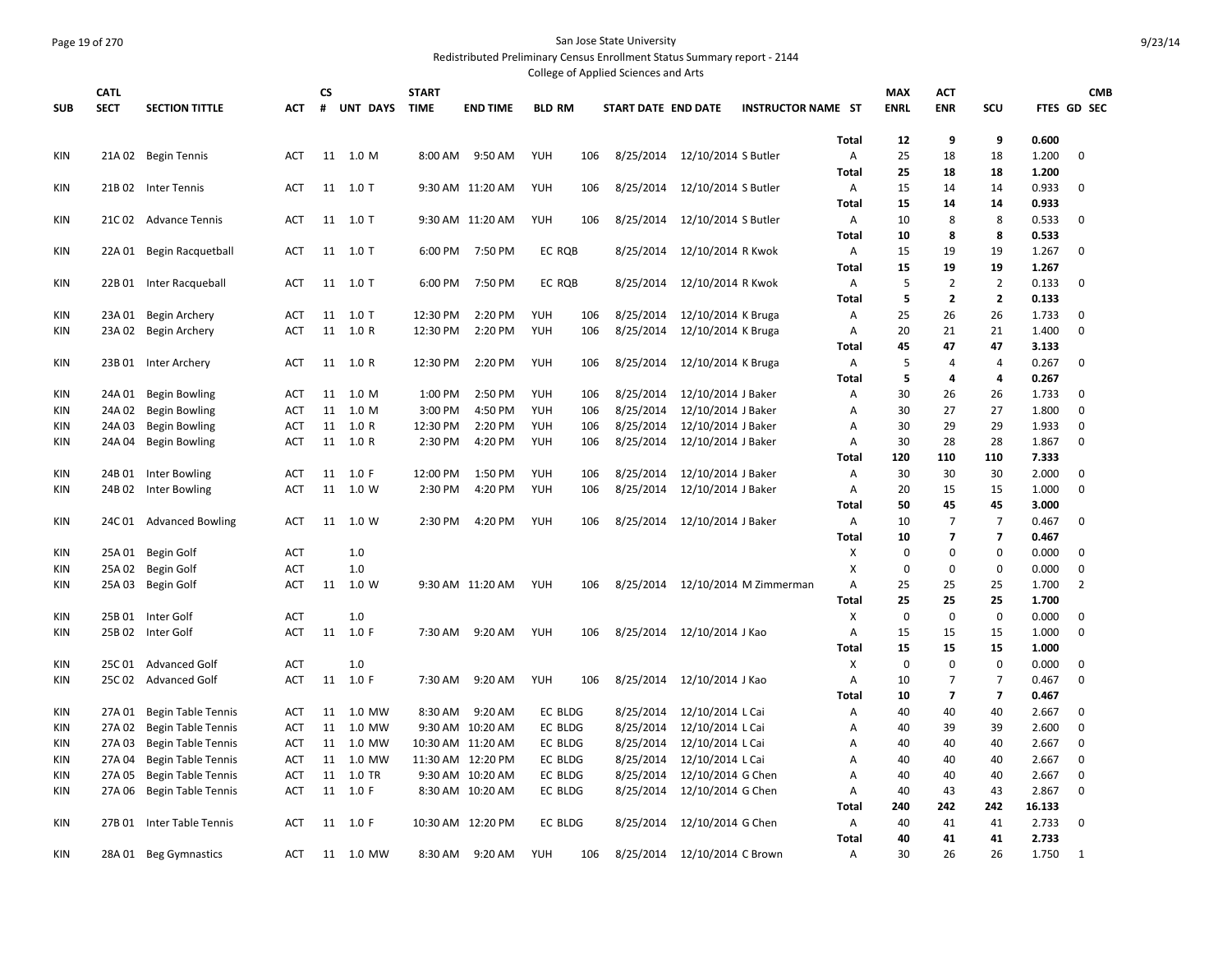## Page 20 of 270 San Jose State University Redistributed Preliminary Census Enrollment Status Summary report - 2144

|            |              |                          |            |           |            |              |                   |               |     | College of Applied Sciences and Arts |                              |                           |                |             |            |           |                 |                            |  |
|------------|--------------|--------------------------|------------|-----------|------------|--------------|-------------------|---------------|-----|--------------------------------------|------------------------------|---------------------------|----------------|-------------|------------|-----------|-----------------|----------------------------|--|
|            | <b>CATL</b>  |                          |            | <b>CS</b> |            | <b>START</b> |                   |               |     |                                      |                              |                           |                | <b>MAX</b>  | <b>ACT</b> |           |                 | <b>CMB</b>                 |  |
| <b>SUB</b> | <b>SECT</b>  | <b>SECTION TITTLE</b>    | <b>ACT</b> | #         | UNT DAYS   | <b>TIME</b>  | <b>END TIME</b>   | <b>BLD RM</b> |     | START DATE END DATE                  |                              | <b>INSTRUCTOR NAME ST</b> |                | <b>ENRL</b> | <b>ENR</b> | SCU       |                 | FTES GD SEC                |  |
| KIN        |              | 28A 02 Beg Gymnastics    | <b>ACT</b> |           | 11 1.0 W   |              | 12:15 PM 2:05 PM  | YUH           | 106 |                                      | 8/25/2014 12/10/2014 C Brown |                           | Α              | 30          | 27         | 27        | 1.817           | 1                          |  |
|            |              |                          |            |           |            |              |                   |               |     |                                      |                              |                           | Total          | 60          | 53         | 53        | 3.567           |                            |  |
| KIN        | 29 01        | Cardio Kickboxing        | <b>ACT</b> | 11        | 1.0 MW     |              | 10:30 AM 11:20 AM | EC AER        |     | 8/25/2014                            | 12/10/2014 F Ghiasvand       |                           | Α              | 30          | 30         | 30        | 2.000           | 0                          |  |
| <b>KIN</b> | 29 02        | Cardio Kickboxing        | <b>ACT</b> | 11        | 1.0 TR     | 2:30 PM      | 3:20 PM           | <b>EC AER</b> |     | 8/25/2014                            | 12/10/2014 F Ghiasvand       |                           | $\overline{A}$ | 30          | 30         | 30        | 2.000           | $\mathbf 0$                |  |
|            |              |                          |            |           |            |              |                   |               |     |                                      |                              |                           | <b>Total</b>   | 60          | 60         | 60        | 4.000           |                            |  |
| KIN        | 3001         | Pilates                  | <b>ACT</b> | 11        | 1.0 MW     | 12:30 PM     | 1:20 PM           | EC AER        |     | 8/25/2014                            | 12/10/2014 J Linafelter      |                           | Α              | 30          | 31         | 31        | 2.067           | $\mathbf 0$                |  |
| KIN        | 3002         | Pilates                  | ACT        | 11        | 1.0 TR     | 1:30 PM      | 2:20 PM           | YUH           | 208 | 8/25/2014                            | 12/10/2014 J Linafelter      |                           | Α              | 30          | 33         | 33        | 2.200           | $\mathbf 0$                |  |
| KIN        | 3003         | Pilates                  | ACT        | 11        | 1.0 MW     |              | 11:30 AM 12:20 PM | EC AER        |     | 8/25/2014                            | 12/10/2014 J Linafelter      |                           | Α              | 30          | 30         | 30        | 2.000           | $\mathbf 0$                |  |
| KIN        | 3004         | Pilates                  | <b>ACT</b> | 11        | 1.0 TR     | 12:30 PM     | 1:20 PM           | YUH           | 208 | 8/25/2014                            | 12/10/2014 J Linafelter      |                           | Α              | 30          | 31         | 31        | 2.067           | $\mathbf 0$                |  |
|            |              |                          |            |           |            |              |                   |               |     |                                      |                              |                           | <b>Total</b>   | 120         | 125        | 125       | 8.333           |                            |  |
| KIN        | 3101         | <b>Body Sculpting</b>    | <b>ACT</b> | 11        | 1.0 TR     | 7:30 AM      | 8:20 AM           | EC AER        |     | 8/25/2014                            | 12/10/2014 L Pate            |                           | Α              | 50          | 51         | 51        | 3.417           | 1                          |  |
| KIN        | 3103         | <b>Body Sculpting</b>    | <b>ACT</b> | 11        | 1.0 TR     |              | 9:30 AM 10:20 AM  | EC AER        |     | 8/25/2014                            | 12/10/2014 L Pate            |                           | А              | 50          | 53         | 53        | 3.533           | $\mathbf 0$                |  |
| KIN        | 3104         | <b>Body Sculpting</b>    | <b>ACT</b> | 11        | 1.0 MW     | 1:30 PM      | 2:20 PM           | EC AER        |     | 8/25/2014                            | 12/10/2014 D Farias          |                           | Α              | 50          | 50         | 50        | 3.333           | $\mathbf 0$                |  |
| <b>KIN</b> | 3105<br>3107 | <b>Body Sculpting</b>    | ACT        |           | 11 1.0 MW  | 2:30 PM      | 3:20 PM           | <b>EC AER</b> |     | 8/25/2014                            | 12/10/2014 D Farias          |                           | А<br>A         | 50<br>50    | 50<br>52   | 50<br>52  | 3.333<br>3.467  | $\mathbf 0$<br>$\Omega$    |  |
| KIN        |              | <b>Body Sculpting</b>    | ACT        |           | 11 1.0 TR  | 12:30 PM     | 1:20 PM           | EC AER        |     | 8/25/2014                            | 12/10/2014 L Pate            |                           | <b>Total</b>   | 250         | 256        | 256       | 17.083          |                            |  |
| KIN        | 3201         | Aerobics                 | <b>ACT</b> | 11        | 1.0 MW     | 7:30 AM      | 8:20 AM           | <b>EC AER</b> |     | 8/25/2014                            | 12/10/2014 F Ghiasvand       |                           | $\overline{A}$ | 50          | 48         | 48        | 3.200           | $\mathbf 0$                |  |
| KIN        | 32 02        | Aerobics                 | <b>ACT</b> |           | 11 1.0 TR  |              | 10:30 AM 11:20 AM | EC AER        |     | 8/25/2014                            | 12/10/2014 Y Mitchell        |                           | Α              | 50          | 48         | 48        | 3.200           | $\mathbf 0$                |  |
| KIN        | 32 03        | Aerobics                 | <b>ACT</b> | 11        | 1.0 MW     | 8:30 AM      | 9:20 AM           | EC AER        |     | 8/25/2014                            | 12/10/2014 F Ghiasvand       |                           | A              | 50          | 46         | 46        | 3.067           | $\mathbf 0$                |  |
| KIN        | 32 04        | Aerobics                 | <b>ACT</b> |           | 11 1.0 TR  |              | 11:30 AM 12:20 PM | <b>EC AER</b> |     | 8/25/2014                            | 12/10/2014 L Pate            |                           | A              | 50          | 47         | 47        | 3.133           | 0                          |  |
| KIN        | 32 06        | Aerobics                 | <b>ACT</b> |           | 11 1.0 TR  | 8:30 AM      | 9:20 AM           | EC AER        |     | 8/25/2014                            | 12/10/2014 L Pate            |                           | A              | 50          | 49         | 49        | 3.267           | $\mathbf 0$                |  |
|            |              |                          |            |           |            |              |                   |               |     |                                      |                              |                           | <b>Total</b>   | 250         | 238        | 238       | 15.867          |                            |  |
| KIN        | 34 01        | <b>Step Training</b>     | <b>ACT</b> | 11        | 1.0 TR     | 4:30 PM      | 5:20 PM           | <b>EC AER</b> |     | 8/25/2014                            | 12/10/2014 F Ghiasvand       |                           | A              | 50          | 46         | 46        | 3.083           | 1                          |  |
| KIN        | 34 02        | <b>Step Training</b>     | <b>ACT</b> |           | 11 1.0 MW  |              | 9:30 AM 10:20 AM  | <b>EC AER</b> |     | 8/25/2014                            | 12/10/2014 F Ghiasvand       |                           | $\overline{A}$ | 50          | 47         | 47        | 3.133           | $\mathbf 0$                |  |
| <b>KIN</b> | 34 03        | <b>Step Training</b>     | ACT        |           | 11 1.0 TR  | 3:30 PM      | 4:20 PM           | EC AER        |     | 8/25/2014                            | 12/10/2014 F Ghiasvand       |                           | A              | 50          | 50         | 50        | 3.333           | $\mathbf 0$                |  |
|            |              |                          |            |           |            |              |                   |               |     |                                      |                              |                           | <b>Total</b>   | 150         | 143        | 143       | 9.550           |                            |  |
| KIN        | 35A01        | <b>Begin Wt Training</b> | <b>ACT</b> | 11        | 1.0 TR     | 12:30 PM     | 1:20 PM           | <b>YUH</b>    | 126 | 8/25/2014                            | 12/10/2014 M Haack           |                           | Α              | 32          | 34         | 34        | 2.267           | $\mathbf 0$                |  |
| KIN        | 35A 02       | <b>Begin Wt Training</b> | <b>ACT</b> |           | 11 1.0 TR  | 7:30 AM      | 8:20 AM           | YUH           | 126 | 8/25/2014                            | 12/10/2014 S Butler          |                           | Α              | 32          | 27         | 27        | 1.800           | $\mathbf 0$                |  |
| KIN        | 35A03        | <b>Begin Wt Training</b> | <b>ACT</b> | 11        | 1.0 MW     | 8:30 AM      | 9:20 AM           | YUH           | 126 | 8/25/2014                            |                              | 12/10/2014 R Montgomery   | Α              | 32          | 31         | 31        | 2.067           | $\mathbf 0$                |  |
| KIN        | 35A04        | <b>Begin Wt Training</b> | <b>ACT</b> |           | 11 1.0 TR  | 8:30 AM      | 9:20 AM           | YUH           | 126 | 8/25/2014                            | 12/10/2014 S Butler          |                           | Α              | 32          | 30         | 30        | 2.000           | $\mathbf 0$                |  |
| KIN        | 35A05        | <b>Begin Wt Training</b> | <b>ACT</b> | 11        | 1.0 TR     | 9:30 AM      | 10:20 AM          | YUH           | 126 | 8/25/2014                            | 12/10/2014 C May             |                           | Α              | 32          | 33         | 33        | 2.200           | $\mathbf 0$                |  |
| KIN        | 35A 06       | <b>Begin Wt Training</b> | <b>ACT</b> |           | 11 1.0 MW  | 7:30 AM      | 8:20 AM           | YUH           | 126 | 8/25/2014                            | 12/10/2014 D Farias          |                           | Α              | 32          | 28         | 28        | 1.867           | $\mathbf 0$                |  |
| KIN        | 35A07        | <b>Begin Wt Training</b> | <b>ACT</b> | 11        | 1.0 MW     | 2:30 PM      | 3:20 PM           | YUH           | 126 | 8/25/2014                            | 12/10/2014 C May             |                           | Α              | 32          | 31         | 31        | 2.067           | $\mathbf 0$                |  |
| KIN        | 35A08        | <b>Begin Wt Training</b> | <b>ACT</b> |           | 11  1.0 MW | 1:30 PM      | 2:20 PM           | YUH           | 126 | 8/25/2014                            | 12/10/2014 S Butler          |                           | Α              | 32          | 32         | 32        | 2.133           | $\mathbf 0$                |  |
| <b>KIN</b> | 35A09        | <b>Begin Wt Training</b> | ACT        | 11        | 1.0 MW     | 3:30 PM      | 4:20 PM           | YUH           | 126 | 8/25/2014                            | 12/10/2014 C May             |                           | А              | 32          | 33         | 33        | 2.200           | $\mathbf 0$<br>$\mathbf 0$ |  |
| KIN        | 35A 10       | <b>Begin Wt Training</b> | <b>ACT</b> |           | 11 1.0 TR  | 3:30 PM      | 4:20 PM           | YUH           | 126 | 8/25/2014                            | 12/10/2014 S Butler          |                           | Α<br>Total     | 32<br>320   | 32<br>311  | 32<br>311 | 2.133<br>20.733 |                            |  |
| KIN        | 35B01        | Inter Wt Training        | <b>ACT</b> | 11        | 1.0 MW     | 12:30 PM     | 1:20 PM           | YUH           | 126 | 8/25/2014                            |                              | 12/10/2014 R Montgomery   | Α              | 32          | 30         | 30        | 2.000           | 0                          |  |
| KIN        | 35B 02       | Inter Wt Training        | <b>ACT</b> | 11        | 1.0 MW     |              | 9:30 AM 10:20 AM  | YUH           | 126 | 8/25/2014                            |                              | 12/10/2014 R Montgomery   | Α              | 22          | 22         | 22        | 1.467           | $\mathbf 0$                |  |
| KIN        | 35B03        | Inter Wt Training        | ACT        | 11        | 1.0 MW     |              | 10:30 AM 11:20 AM | YUH           | 126 | 8/25/2014                            |                              | 12/10/2014 R Montgomery   | Α              | 32          | 33         | 33        | 2.200           | $\mathbf 0$                |  |
| KIN        | 35B 04       | Inter Wt Training        | <b>ACT</b> |           | 11 1.0 TR  | 2:30 PM      | 3:20 PM           | YUH           | 126 | 8/25/2014                            | 12/10/2014 M Haack           |                           | Α              | 32          | 31         | 31        | 2.067           | $\mathbf 0$                |  |
|            |              |                          |            |           |            |              |                   |               |     |                                      |                              |                           | <b>Total</b>   | 118         | 116        | 116       | 7.733           |                            |  |
| KIN        | 35C01        | Adv Wgt Training         | ACT        | 11        | 1.0 MW     |              | 9:30 AM 10:20 AM  | YUH           | 126 | 8/25/2014                            |                              | 12/10/2014 R Montgomery   | Α              | 10          | 10         | 10        | 0.683           | 1                          |  |
|            |              |                          |            |           |            |              |                   |               |     |                                      |                              |                           | Total          | 10          | 10         | 10        | 0.683           |                            |  |
| <b>KIN</b> | 3701         | <b>Fitness Walking</b>   | ACT        |           | 11 1.0 MW  | 8:30 AM      | 9:20 AM           | YUH           | 106 |                                      | 8/25/2014 12/10/2014 Z Deges |                           | $\overline{A}$ | 30          | 28         | 28        | 1.867           | $\mathbf 0$                |  |
|            |              |                          |            |           |            |              |                   |               |     |                                      |                              |                           | <b>Total</b>   | 30          | 28         | 28        | 1.867           |                            |  |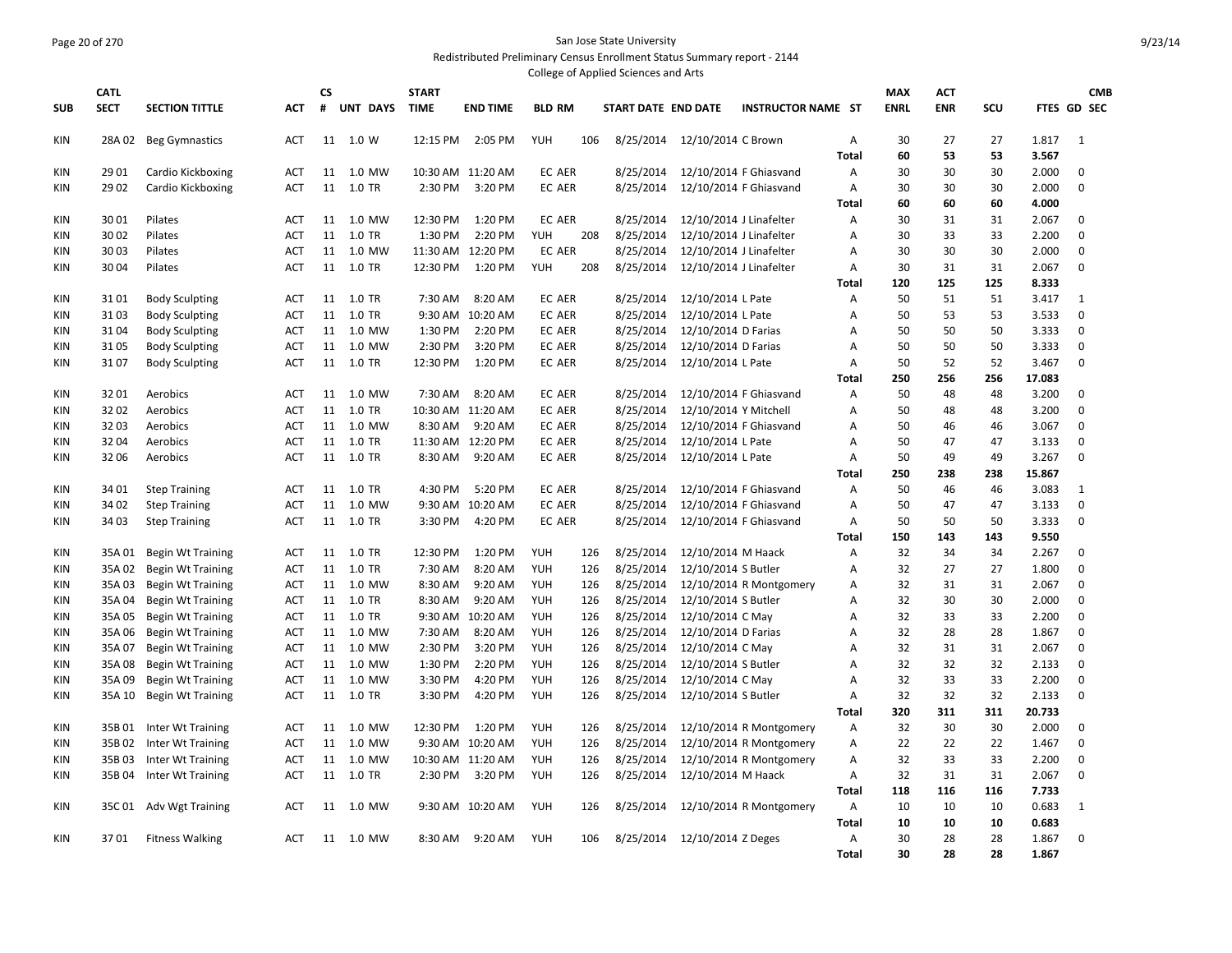## Page 21 of 270 San Jose State University Redistributed Preliminary Census Enrollment Status Summary report - 2144

|             |             |                                        |                   |          |                  |              |                   |                          |            | College of Applied Sciences and Arts |                       |                           |                   |             |                |                |                |                              |            |        |
|-------------|-------------|----------------------------------------|-------------------|----------|------------------|--------------|-------------------|--------------------------|------------|--------------------------------------|-----------------------|---------------------------|-------------------|-------------|----------------|----------------|----------------|------------------------------|------------|--------|
|             | <b>CATL</b> |                                        |                   | CS       |                  | <b>START</b> |                   |                          |            |                                      |                       |                           |                   | <b>MAX</b>  | <b>ACT</b>     |                |                |                              | <b>CMB</b> |        |
| <b>SUB</b>  | <b>SECT</b> | <b>SECTION TITTLE</b>                  | <b>ACT</b>        | #        | UNT DAYS         | <b>TIME</b>  | <b>END TIME</b>   | <b>BLD RM</b>            |            | START DATE END DATE                  |                       | <b>INSTRUCTOR NAME ST</b> |                   | <b>ENRL</b> | <b>ENR</b>     | SCU            |                | FTES GD SEC                  |            |        |
|             |             |                                        |                   |          |                  |              | 1:20 PM           |                          |            |                                      |                       |                           |                   |             |                |                |                | $\mathbf 0$                  |            |        |
| <b>KIN</b>  | 38 01       | <b>Begin Jogging</b>                   | <b>ACT</b>        | 11<br>11 | 1.0 MW<br>1.0 MW | 12:30 PM     |                   | <b>YUH</b><br><b>YUH</b> | 106<br>106 | 8/25/2014                            | 12/10/2014 H Brown    |                           | Α                 | 30<br>30    | 30<br>30       | 30<br>30       | 2.000          | $\mathbf 0$                  |            |        |
| <b>KIN</b>  | 3802        | <b>Begin Jogging</b>                   | <b>ACT</b>        |          |                  |              | 9:30 AM 10:20 AM  |                          |            | 8/25/2014                            | 12/10/2014 Z Deges    |                           | А                 |             |                |                | 2.000          |                              |            |        |
| <b>KIN</b>  | 38 03       | <b>Begin Jogging</b>                   | <b>ACT</b>        | 11       | 1.0 MW           | 1:30 PM      | 2:20 PM           | YUH                      | 106        | 8/25/2014                            |                       | 12/10/2014 N Megginson    | Α                 | 30<br>90    | 26<br>86       | 26<br>86       | 1.733<br>5.733 | $\mathbf 0$                  |            |        |
| <b>KIN</b>  | 45A 01      |                                        |                   | 11       | 1.0 M            |              | 8:30 AM 10:10 AM  | YUH                      | 106        | 8/25/2014                            | 12/10/2014 A Ayers    |                           | <b>Total</b><br>Α | 50          | 13             | 13             | 0.867          | $\mathsf{C}$<br>$\mathbf{0}$ |            | $\ast$ |
| <b>DANC</b> | 45A 01      | Beg Lindy & Swing<br>Beg Lindy & Swing | ACT<br><b>ACT</b> | 11       | 1.0 M            |              | 8:30 AM 10:10 AM  | YUH                      | 106        | 8/25/2014                            | 12/10/2014 A Ayers    |                           | А                 | $\mathbf 0$ | $\mathbf{0}$   | $\mathbf 0$    | 0.000          | $0-$                         |            | $\ast$ |
|             |             |                                        |                   |          |                  |              |                   |                          |            |                                      |                       |                           | Total             | 50          | 13             | 13             | 0.867          |                              |            |        |
| KIN         | 46A01       | <b>Beg Social Dance</b>                | <b>ACT</b>        | 11       | 1.0 M            | 12:30 PM     | 2:10 PM           | YUH                      | 106        | 8/25/2014                            | 12/10/2014 A Ayers    |                           | А                 | 50          | 16             | 16             | 1.067          | 0 <sup>o</sup>               |            |        |
| DANC        | 46A01       | <b>Beg Social Dance</b>                | ACT               | 11       | 1.0 M            | 12:30 PM     | 2:10 PM           | YUH                      | 106        | 8/25/2014                            | 12/10/2014 A Ayers    |                           | A                 | 0           | $\mathbf 0$    | $\mathbf 0$    | 0.000          | C<br>$\bf{0}$                |            | $\ast$ |
| KIN         | 46A 02      | <b>Beg Social Dance</b>                | ACT               | 11       | 1.0 W            | 12:30 PM     | 2:10 PM           | YUH                      | 106        | 8/25/2014                            | 12/10/2014 A Ayers    |                           | А                 | 50          | 18             | 18             | 1.200          | $\mathbf{0}$<br><b>C</b>     |            |        |
| <b>DANC</b> | 46A 02      | <b>Beg Social Dance</b>                | ACT               | 11       | 1.0 W            | 12:30 PM     | 2:10 PM           | <b>YUH</b>               | 106        | 8/25/2014                            | 12/10/2014 A Ayers    |                           | A                 | 0           | $\mathbf{0}$   | $\mathbf{0}$   | 0.000          | $\mathsf{C}$<br>$\mathbf 0$  |            | *      |
| KIN         | 46A03       | <b>Beg Social Dance</b>                | <b>ACT</b>        | 11       | 1.0 W            | 2:30 PM      | 4:10 PM           | <b>YUH</b>               | 106        | 8/25/2014                            | 12/10/2014 A Ayers    |                           | Α                 | 50          | 28             | 28             | 1.883          | $1\quad$ C                   |            |        |
| <b>DANC</b> | 46A03       | <b>Beg Social Dance</b>                | ACT               | 11       | 1.0 W            | 2:30 PM      | 4:10 PM           | <b>YUH</b>               | 106        | 8/25/2014                            | 12/10/2014 A Ayers    |                           | A                 | 0           | $\mathbf{0}$   | $\mathbf{0}$   | 0.000          | $\mathbf{0}$<br>$\mathsf{C}$ |            |        |
| KIN         | 46A 04      | <b>Beg Social Dance</b>                | ACT               | 11       | 1.0 W            |              | 10:30 AM 12:10 PM | YUH                      | 106        | 8/25/2014                            | 12/10/2014 A Ayers    |                           | Α                 | 50          | 19             | 19             | 1.267          | $\mathbf 0$<br>C             |            |        |
| <b>DANC</b> | 46A04       | <b>Beg Social Dance</b>                | ACT               | 11       | 1.0 W            |              | 10:30 AM 12:10 PM | <b>YUH</b>               | 106        | 8/25/2014                            | 12/10/2014 A Ayers    |                           | А                 | $\mathbf 0$ | $\mathbf{0}$   | $\mathbf{0}$   | 0.000          | $0-$                         |            | $\ast$ |
|             |             |                                        |                   |          |                  |              |                   |                          |            |                                      |                       |                           | Total             | 200         | 81             | 81             | 5.417          |                              |            |        |
| <b>KIN</b>  |             | 47A 01 Beg W Coast Swing               | <b>ACT</b>        |          | 11 1.0 R         | 2:30 PM      | 4:10 PM           | YUH                      | 106        | 8/25/2014                            | 12/10/2014 H Schmitt  |                           | Α                 | 50          | 19             | 19             | 1.267          | $\mathbf 0$                  |            |        |
|             |             |                                        |                   |          |                  |              |                   |                          |            |                                      |                       |                           | Total             | 50          | 19             | 19             | 1.267          |                              |            |        |
| <b>KIN</b>  | 48A01       | Beg Latin Dance                        | <b>ACT</b>        | 11       | 1.0 R            |              | 8:30 AM 10:10 AM  | YUH                      | 106        | 8/25/2014                            | 12/10/2014 O David    |                           | А                 | 50          | 23             | 23             | 1.533          | 0 <sup>o</sup>               |            |        |
| <b>DANC</b> | 48A01       | Beg Latin Dance                        | ACT               | 11       | 1.0 R            |              | 8:30 AM 10:10 AM  | <b>YUH</b>               | 106        | 8/25/2014                            | 12/10/2014 O David    |                           | Α                 | $\Omega$    | $\mathbf 0$    | $\mathbf 0$    | 0.000          | $\mathsf{C}$<br>$\mathbf 0$  |            |        |
| KIN         | 48A 02      | Beg Latin Dance                        | ACT               |          | 11  1.0 W        |              | 8:30 AM 10:10 AM  | YUH                      | 106        | 8/25/2014                            | 12/10/2014 A Ayers    |                           | Α                 | 50          | 32             | 32             | 2.150          | $1\quad C$                   |            |        |
| <b>DANC</b> | 48A02       | Beg Latin Dance                        | ACT               | 11       | 1.0 W            |              | 8:30 AM 10:10 AM  | YUH                      | 106        | 8/25/2014                            | 12/10/2014 A Ayers    |                           | A                 | $\mathbf 0$ | $\mathbf{0}$   | $\mathbf{0}$   | 0.000          | $\mathbf{0}$<br>$\mathsf{C}$ |            |        |
| KIN         | 48A03       | Beg Latin Dance                        | <b>ACT</b>        | 11       | $1.0$ T          |              | 10:30 AM 12:10 PM | <b>YUH</b>               | 106        | 8/25/2014                            | 12/10/2014 O David    |                           | Α                 | 50          | 35             | 35             | 2.333          | $\mathsf{C}$<br>$\mathbf 0$  |            |        |
| <b>DANC</b> | 48A03       | Beg Latin Dance                        | ACT               | 11       | $1.0$ T          |              | 10:30 AM 12:10 PM | YUH                      | 106        | 8/25/2014                            | 12/10/2014 O David    |                           | Α                 | $\mathbf 0$ | $\mathbf{0}$   | $\mathbf{0}$   | 0.000          | $\mathbf{0}$<br>$\mathsf{C}$ |            |        |
| KIN         | 48A 04      | Beg Latin Dance                        | <b>ACT</b>        |          | 11 1.0 T         |              | 8:30 AM 10:10 AM  | YUH                      | 106        | 8/25/2014                            | 12/10/2014 O David    |                           | А                 | 50          | 23             | 23             | 1.533          | $\mathbf 0$<br>C             |            |        |
| <b>DANC</b> | 48A 04      | Beg Latin Dance                        | ACT               |          | 11 1.0 T         |              | 8:30 AM 10:10 AM  | YUH                      | 106        | 8/25/2014                            | 12/10/2014 O David    |                           | Α                 | $\mathbf 0$ | $\mathbf{0}$   | $\mathbf{0}$   | 0.000          | $0-$                         |            |        |
|             |             |                                        |                   |          |                  |              |                   |                          |            |                                      |                       |                           | <b>Total</b>      | 200         | 113            | 113            | 7.549          |                              |            |        |
| <b>KIN</b>  | 5001        | Tai Chi                                | ACT               |          | 11 1.0 MW        |              | 9:30 AM 10:20 AM  | <b>YUH</b>               | 106        | 8/25/2014                            | 12/10/2014 G Chen     |                           | Α                 | 40          | 40             | 40             | 2.667          | $\mathbf 0$                  |            |        |
| <b>KIN</b>  | 5002        | Tai Chi                                | <b>ACT</b>        |          | 11 1.0 MW        | 3:30 PM      | 4:20 PM           | EC AER                   |            | 8/25/2014                            | 12/10/2014 C Weng     |                           | Α                 | 40          | 42             | 42             | 2.800          | $\mathbf 0$                  |            |        |
|             |             |                                        |                   |          |                  |              |                   |                          |            |                                      |                       |                           | <b>Total</b>      | 80          | 82             | 82             | 5.467          |                              |            |        |
| <b>KIN</b>  | 51A 01      | Begin Aikido                           | <b>ACT</b>        |          | 11 1.0 MW        | 8:30 AM      | 9:20 AM           | <b>YUH</b>               | 208        | 8/25/2014                            | 12/10/2014 S Olliges  |                           | Α                 | 30          | 30             | 30             | 2.000          | 0                            |            |        |
| <b>KIN</b>  |             | 51A 02 Begin Aikido                    | <b>ACT</b>        | 11       | 1.0 MW           |              | 9:30 AM 10:20 AM  | <b>YUH</b>               | 208        | 8/25/2014                            | 12/10/2014 S Olliges  |                           | Α                 | 20          | 21             | 21             | 1.400          | $\mathbf 0$                  |            |        |
|             |             |                                        |                   |          |                  |              |                   |                          |            |                                      |                       |                           | <b>Total</b>      | 50          | 51             | 51             | 3.400          |                              |            |        |
| <b>KIN</b>  |             | 51B 01 Int Aikido                      | <b>ACT</b>        | 11       | 1.0 MW           |              | 9:30 AM 10:20 AM  | YUH                      | 208        | 8/25/2014                            | 12/10/2014 S Olliges  |                           | A                 | 10          | $\overline{4}$ | $\overline{4}$ | 0.267          | $\mathbf 0$                  |            |        |
|             |             |                                        |                   |          |                  |              |                   |                          |            |                                      |                       |                           | <b>Total</b>      | 10          | 4              | 4              | 0.267          |                              |            |        |
| <b>KIN</b>  | 52A 01      | Begin Judo                             | <b>ACT</b>        | 11       | 1.0 TR           | 8:30 AM      | 9:20 AM           | YUH                      | 208        | 8/25/2014                            |                       | 12/10/2014 D Williams     | Α                 | 30          | 25             | 25             | 1.667          | $\mathbf 0$                  |            |        |
| KIN         | 52A 02      | Begin Judo                             | ACT               | 11       | 1.0 TR           |              | 9:30 AM 10:20 AM  | YUH                      | 208        | 8/25/2014                            |                       | 12/10/2014 D Williams     | A                 | 30          | 26             | 26             | 1.733          | $\mathbf 0$                  |            |        |
| <b>KIN</b>  | 52A 03      | Begin Judo                             | ACT               | 11       | 1.0 MW           | 12:30 PM     | 1:20 PM           | YUH                      | 208        | 8/25/2014                            |                       | 12/10/2014 M Tsuruike     | Α                 | 30          | 28             | 28             | 1.867          | $\mathbf 0$                  |            |        |
|             |             |                                        |                   |          |                  |              |                   |                          |            |                                      |                       |                           | <b>Total</b>      | 90          | 79             | 79             | 5.267          |                              |            |        |
| <b>KIN</b>  |             | 52B 01 Inter Judo                      | <b>ACT</b>        |          | 11 1.0 TR        |              | 10:30 AM 11:20 AM | YUH                      | 208        | 8/25/2014                            | 12/10/2014 D Williams |                           | Α                 | 30          | 21             | 21             | 1.400          | 0                            |            |        |
|             |             |                                        |                   |          |                  |              |                   |                          |            |                                      |                       |                           | <b>Total</b>      | 30          | 21             | 21             | 1.400          |                              |            |        |
| KIN         | 52C 01      | Competitive Judo                       | ACT               | 11       | 1.0 TBA          |              |                   | YUH                      | 208        | 8/25/2014                            | 12/10/2014 Y Uchida   |                           | Α                 | 25          | 20             | 20             | 1.333          | $\mathbf 0$                  |            |        |
|             |             |                                        |                   |          |                  |              |                   |                          |            |                                      |                       |                           | <b>Total</b>      | 25          | 20             | 20             | 1.333          |                              |            |        |
| <b>KIN</b>  | 53A01       | Begin Karate                           | ACT               |          | 1.0              |              |                   |                          |            |                                      |                       |                           | X                 | $\mathbf 0$ | $\mathbf 0$    | $\mathbf 0$    | 0.000          | $\mathbf 0$                  |            |        |
| <b>KIN</b>  | 53A03       | Begin Karate                           | <b>ACT</b>        | 11       | 1.0 F            |              | 8:30 AM 10:20 AM  | <b>YUH</b>               | 106        | 8/25/2014                            | 12/10/2014 J Keeling  |                           | А                 | 30          | 30             | 30             | 2.000          | $\mathbf 0$                  |            |        |
| KIN         | 53A 04      | Begin Karate                           | <b>ACT</b>        |          | 11 1.0 F         |              | 10:30 AM 12:20 PM | YUH                      | 106        | 8/25/2014                            | 12/10/2014 J Keeling  |                           | Α                 | 20          | 19             | 19             | 1.267          | 0                            |            |        |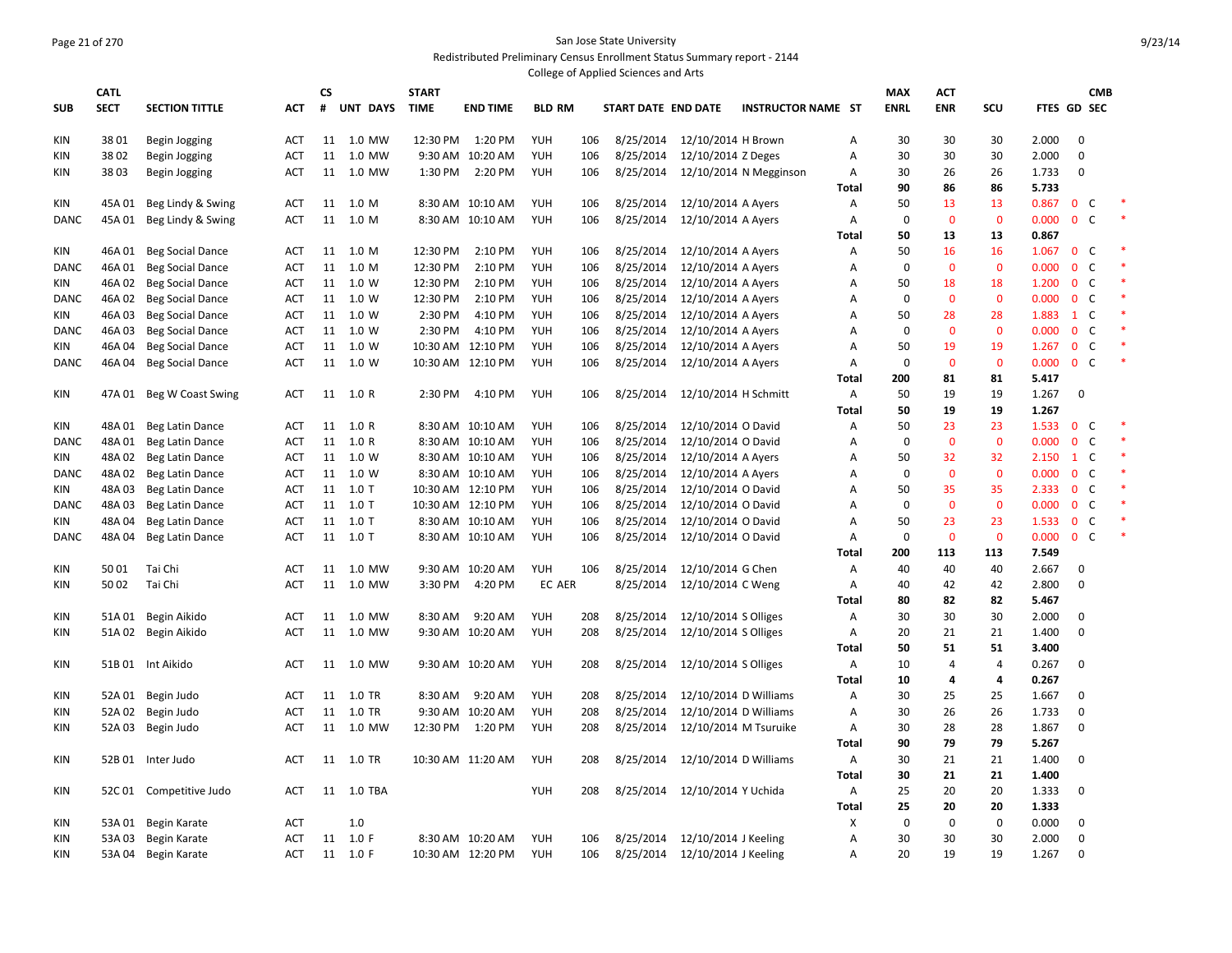# Page 22 of 270 San Jose State University

Redistributed Preliminary Census Enrollment Status Summary report - 2144 College of Applied Sciences and Arts

|            |             |                          |            |           |           |              |                   |               |     | conced or Applica Sciences and Arts |                                |                           |                |             |                |                         |        |                   |  |
|------------|-------------|--------------------------|------------|-----------|-----------|--------------|-------------------|---------------|-----|-------------------------------------|--------------------------------|---------------------------|----------------|-------------|----------------|-------------------------|--------|-------------------|--|
|            | <b>CATL</b> |                          |            | <b>CS</b> |           | <b>START</b> |                   |               |     |                                     |                                |                           |                | <b>MAX</b>  | <b>ACT</b>     |                         |        | <b>CMB</b>        |  |
| <b>SUB</b> | <b>SECT</b> | <b>SECTION TITTLE</b>    | ACT        | #         | UNT DAYS  | <b>TIME</b>  | <b>END TIME</b>   | <b>BLD RM</b> |     | START DATE END DATE                 |                                | <b>INSTRUCTOR NAME ST</b> |                | <b>ENRL</b> | <b>ENR</b>     | SCU                     |        | FTES GD SEC       |  |
|            |             |                          |            |           |           |              |                   |               |     |                                     |                                |                           |                |             |                |                         |        |                   |  |
|            |             |                          |            |           |           |              |                   |               |     |                                     |                                |                           | <b>Total</b>   | 50          | 49             | 49                      | 3.267  |                   |  |
| KIN        |             | 53B 01 Inter Karate      | <b>ACT</b> |           | 1.0       |              |                   |               |     |                                     |                                |                           | X              | $\mathbf 0$ | 0              | $\mathbf 0$             | 0.000  | $\mathbf 0$       |  |
| KIN        | 53B 02      | Inter Karate             | <b>ACT</b> | 11        | 1.0 F     |              | 10:30 AM 12:20 PM | <b>YUH</b>    | 106 |                                     | 8/25/2014 12/10/2014 J Keeling |                           | Α              | 10          | $\overline{7}$ | $\overline{7}$          | 0.467  | $\mathbf 0$       |  |
|            |             |                          |            |           |           |              |                   |               |     |                                     |                                |                           | <b>Total</b>   | 10          | $\overline{7}$ | $\overline{\mathbf{z}}$ | 0.467  |                   |  |
| KIN        | 54A 01      | Begin Tae Kwon Do        | ACT        | 11        | 1.0 MW    | 1:30 PM      | 2:20 PM           | <b>YUH</b>    | 208 | 8/25/2014                           |                                | 12/10/2014 J Schachner    | Α              | 30          | 31             | 31                      | 2.067  | 0                 |  |
| KIN        | 54A 02      | Begin Tae Kwon Do        | ACT        | 11        | 1.0 MW    | 2:30 PM      | 3:20 PM           | <b>YUH</b>    | 208 | 8/25/2014                           |                                | 12/10/2014 J Schachner    | Α              | 30          | 30             | 30                      | 2.000  | $\Omega$          |  |
|            |             |                          |            |           |           |              |                   |               |     |                                     |                                |                           | <b>Total</b>   | 60          | 61             | 61                      | 4.067  |                   |  |
| KIN        | 54B 01      | Int Tae Kwon Do          | <b>ACT</b> | 11        | 1.0 MW    | 3:30 PM      | 4:20 PM           | <b>YUH</b>    | 208 | 8/25/2014                           |                                | 12/10/2014 J Schachner    | Α              | 30          | 21             | 21                      | 1.400  | $\mathbf{0}$      |  |
|            |             |                          |            |           |           |              |                   |               |     |                                     |                                |                           | <b>Total</b>   | 30          | 21             | 21                      | 1.400  |                   |  |
| KIN        | 55A 01      | Begin Self-Defense       | ACT        | 11        | 1.0 MW    |              | 10:30 AM 11:20 AM | YUH           | 208 | 8/25/2014                           | 12/10/2014 G Chen              |                           | Α              | 30          | 32             | 32                      | 2.133  | 0                 |  |
| KIN        | 55A 02      | Begin Self-Defense       | <b>ACT</b> | 11        | 1.0 MW    |              | 11:30 AM 12:20 PM | YUH           | 208 | 8/25/2014                           | 12/10/2014 G Chen              |                           | Α              | 30          | 31             | 31                      | 2.067  | $\mathbf 0$       |  |
| KIN        | 55A03       | Begin Self-Defense       | ACT        |           | 11 1.0 TR |              | 11:30 AM 12:20 PM | YUH           | 208 | 8/25/2014                           | 12/10/2014 G Chen              |                           | Α              | 30          | 33             | 33                      | 2.200  | 0                 |  |
|            |             |                          |            |           |           |              |                   |               |     |                                     |                                |                           | <b>Total</b>   | 90          | 96             | 96                      | 6.400  |                   |  |
| <b>KIN</b> | 61A01       | Begin Hatha Yoga         | <b>ACT</b> | 11        | 1.0 MW    | 7:30 AM      | 8:20 AM           | YUH           | 208 | 8/25/2014                           | 12/10/2014 S Olliges           |                           | Α              | 50          | 50             | 50                      | 3.367  | $\overline{2}$    |  |
| <b>KIN</b> | 61A02       | Begin Hatha Yoga         | ACT        | 11        | 1.0 TR    | 2:30 PM      | 3:20 PM           | YUH           | 208 | 8/25/2014                           | 12/10/2014 J Linafelter        |                           | Α              | 50          | 50             | 50                      | 3.333  | $\mathbf 0$       |  |
| <b>KIN</b> | 61A03       | Begin Hatha Yoga         | ACT        | 11        | 1.0 F     | 7:30 AM      | 9:20 AM           | YUH           | 208 | 8/25/2014                           | 12/10/2014 S Caughlan          |                           | Α              | 50          | 49             | 49                      | 3.267  | $\mathbf 0$       |  |
| <b>KIN</b> | 61A04       | Begin Hatha Yoga         | ACT        |           | 11 1.0 F  | 10:30 AM     | 12:20 PM          | EC AER        |     | 8/25/2014                           | 12/10/2014 J Linafelter        |                           | Α              | 50          | 48             | 48                      | 3.200  | $\mathbf 0$       |  |
| <b>KIN</b> | 61A05       | Begin Hatha Yoga         | ACT        | 11        | 1.0 F     | 11:30 AM     | 1:20 PM           | YUH           | 208 | 8/25/2014                           | 12/10/2014 S Caughlan          |                           | A              | 50          | 51             | 51                      | 3.400  | $\mathbf 0$       |  |
| KIN        | 61A 06      | Begin Hatha Yoga         | ACT        | 11        | 1.0 F     | 1:30 PM      | 3:20 PM           | YUH           | 208 | 8/25/2014                           | 12/10/2014 S Caughlan          |                           | A              | 50          | 50             | 50                      | 3.333  | $\mathbf 0$       |  |
| KIN        | 61A 07      | Begin Hatha Yoga         | ACT        | 11        | $1.0$ T   | 2:30 PM      | 4:20 PM           | YUH           | 208 | 8/25/2014                           | 12/10/2014 S Olliges           |                           | A              | 50          | 50             | 50                      | 3.333  | $\mathbf 0$       |  |
|            |             |                          |            |           |           |              |                   |               |     |                                     |                                |                           | Total          | 350         | 348            | 348                     | 23.233 |                   |  |
| KIN        | 61B 01      | Int Hatha Yoga           | ACT        | 11        | 1.0 F     |              | 9:30 AM 11:20 AM  | YUH           | 208 | 8/25/2014                           | 12/10/2014 S Caughlan          |                           | Α              | 50          | 43             | 43                      | 2.883  | 1                 |  |
|            |             |                          |            |           |           |              |                   |               |     |                                     |                                |                           | Total          | 50          | 43             | 43                      | 2.883  |                   |  |
| KIN        | 62A 01      | Begin Ice Skating        | ACT        | 11        | 1.0 F     |              | 8:20 AM 10:00 AM  | <b>YUH</b>    | 106 | 8/25/2014                           | 12/10/2014 G Chen              |                           | A              | 50          | 46             | 46                      | 3.067  | $\mathbf 0$       |  |
| KIN        | 62A 02      | Begin Ice Skating        | <b>ACT</b> |           | 11 1.0 T  |              | 9:30 AM 11:10 AM  | YUH           | 106 | 8/25/2014                           | 12/10/2014 G Chen              |                           | $\overline{A}$ | 50          | 47             | 47                      | 3.133  | $\mathbf 0$       |  |
|            |             |                          |            |           |           |              |                   |               |     |                                     |                                |                           | Total          | 100         | 93             | 93                      | 6.200  |                   |  |
| KIN        |             | 63A 01 Beg Hiking        | ACT        |           | 11 1.0 F  | 1:00 PM      | 3:50 PM           | MH            | 322 | 8/25/2014                           | 12/10/2014 K Kirkendall        |                           | Α              | 20          | 28             | 28                      | 1.867  | $\mathbf{0}$      |  |
|            |             |                          |            |           |           |              |                   |               |     |                                     |                                |                           | Total          | 20          | 28             | 28                      | 1.867  |                   |  |
| KIN        | 65A 01      | Begin Ice Hockey         | ACT        | 11        | 1.0 R     |              | 9:30 AM 11:10 AM  | YUH           | 106 | 8/25/2014                           | 12/10/2014 G Chen              |                           | Α              | 50          | 20             | 20                      | 1.333  | 0                 |  |
| KIN        | 65A 02      | Begin Ice Hockey         | ACT        | 11        | 1.0 F     |              | 9:50 AM 11:30 AM  | YUH           | 106 | 8/25/2014                           | 12/10/2014 G Chen              |                           | Α              | 50          | 22             | 22                      | 1.467  | $\mathbf 0$       |  |
|            |             |                          |            |           |           |              |                   |               |     |                                     |                                |                           | Total          | 100         | 42             | 42                      | 2.800  |                   |  |
| <b>KIN</b> | 6701        | Dev Human Potentia       | LEC        | 02        | 3.0 R     | 5:30 PM      | 8:15 PM           | <b>SH</b>     | 347 | 8/25/2014                           | 12/10/2014 S Kaul              |                           | Α              | $\Omega$    | 21             | 63                      | 4.200  | $\mathbf{0}$<br>C |  |
|            |             |                          |            |           |           |              |                   |               |     |                                     |                                |                           | Total          | 0           | 21             | 63                      | 4.200  |                   |  |
| KIN        | 6802        | Visl Rep Sprt Cult       | LEC        |           | 3.0       |              |                   |               |     |                                     |                                |                           | х              | $\Omega$    | $\mathbf 0$    | $\pmb{0}$               | 0.000  | $\mathbf 0$       |  |
|            |             |                          |            |           |           |              |                   |               |     |                                     |                                |                           | <b>Total</b>   | 0           | $\mathbf 0$    | 0                       | 0.000  |                   |  |
| <b>KIN</b> | 6901        | <b>Stress Management</b> | <b>LEC</b> | 02        | 3.0 MW    |              | 9:00 AM 10:15 AM  | <b>YUH</b>    | 236 | 8/25/2014                           |                                | 12/10/2014 K Drummond     | A              | 30          | 29             | 87                      | 5.800  | $\mathbf 0$       |  |
| <b>KIN</b> | 6902        | <b>Stress Management</b> | <b>LEC</b> | 02        | 3.0 MW    |              | 10:30 AM 11:45 AM | YUH           | 236 | 8/25/2014                           |                                | 12/10/2014 K Drummond     | Α              | 30          | 29             | 87                      | 5.800  | $\mathbf 0$       |  |
| KIN        | 6903        | <b>Stress Management</b> | <b>LEC</b> | 02        | 3.0 TR    | 1:30 PM      | 2:45 PM           | YUH           | 236 | 8/25/2014                           | 12/10/2014 K Osborne           |                           | A              | 30          | 30             | 90                      | 6.000  | $\mathbf 0$       |  |
| KIN        | 6904        | <b>Stress Management</b> | <b>LEC</b> | 02        | 3.0 TR    | 3:00 PM      | 4:15 PM           | <b>YUH</b>    | 236 | 8/25/2014                           |                                | 12/10/2014 J Schachner    | Α              | 30          | 31             | 93                      | 6.200  | 0                 |  |
| KIN        | 6905        | <b>Stress Management</b> | <b>LEC</b> | 02        | $3.0$ T   | 5:00 PM      | 7:45 PM           | YUH           | 236 | 8/25/2014                           | 12/10/2014 T Beggs             |                           | Α              | 30          | 31             | 93                      | 6.200  | $\mathbf 0$       |  |
|            |             |                          |            |           |           |              |                   |               |     |                                     |                                |                           | <b>Total</b>   | 150         | 150            | 450                     | 30.000 |                   |  |
| KIN        | 7001        | Intro to Kinesiology     | <b>LEC</b> | 02        | 3.0 MW    |              | 10:30 AM 11:20 AM | <b>SH</b>     | 100 | 8/25/2014                           | 12/10/2014 J Chin              |                           | A              | 100         | 104            | 208                     | 20.800 | $\mathbf 0$       |  |
| <b>KIN</b> | 70 02       | Intro to Kinesiology     | ACT        | 11        | 0.0 M     | 11:30 AM     | 1:20 PM           | <b>BBC</b>    | 126 | 8/25/2014                           |                                | 12/10/2014 M Gonzalez     | A              | 20          | 21             | 21                      | 0.000  | $\mathbf 0$       |  |
| KIN        | 70 03       | Intro to Kinesiology     | ACT        | 11        | 0.0 M     | 1:30 PM      | 3:20 PM           | <b>BBC</b>    | 126 | 8/25/2014                           |                                | 12/10/2014 M Gonzalez     | Α              | 20          | 22             | 22                      | 0.000  | $\mathbf 0$       |  |
| <b>KIN</b> | 70 04       | Intro to Kinesiology     | ACT        | 11        | 0.0 W     | 11:30 AM     | 1:20 PM           | <b>BBC</b>    | 126 | 8/25/2014                           |                                | 12/10/2014 J Schachner    | Α              | 20          | 21             | 21                      | 0.000  | $\mathbf 0$       |  |
| <b>KIN</b> | 70 05       | Intro to Kinesiology     | ACT        | 11        | 0.0 W     | 1:30 PM      | 3:20 PM           | <b>BBC</b>    | 126 | 8/25/2014                           |                                | 12/10/2014 M Gonzalez     | A              | 20          | 20             | 20                      | 0.000  | $\Omega$          |  |
|            |             |                          |            |           |           |              |                   |               |     |                                     |                                |                           |                |             |                |                         |        |                   |  |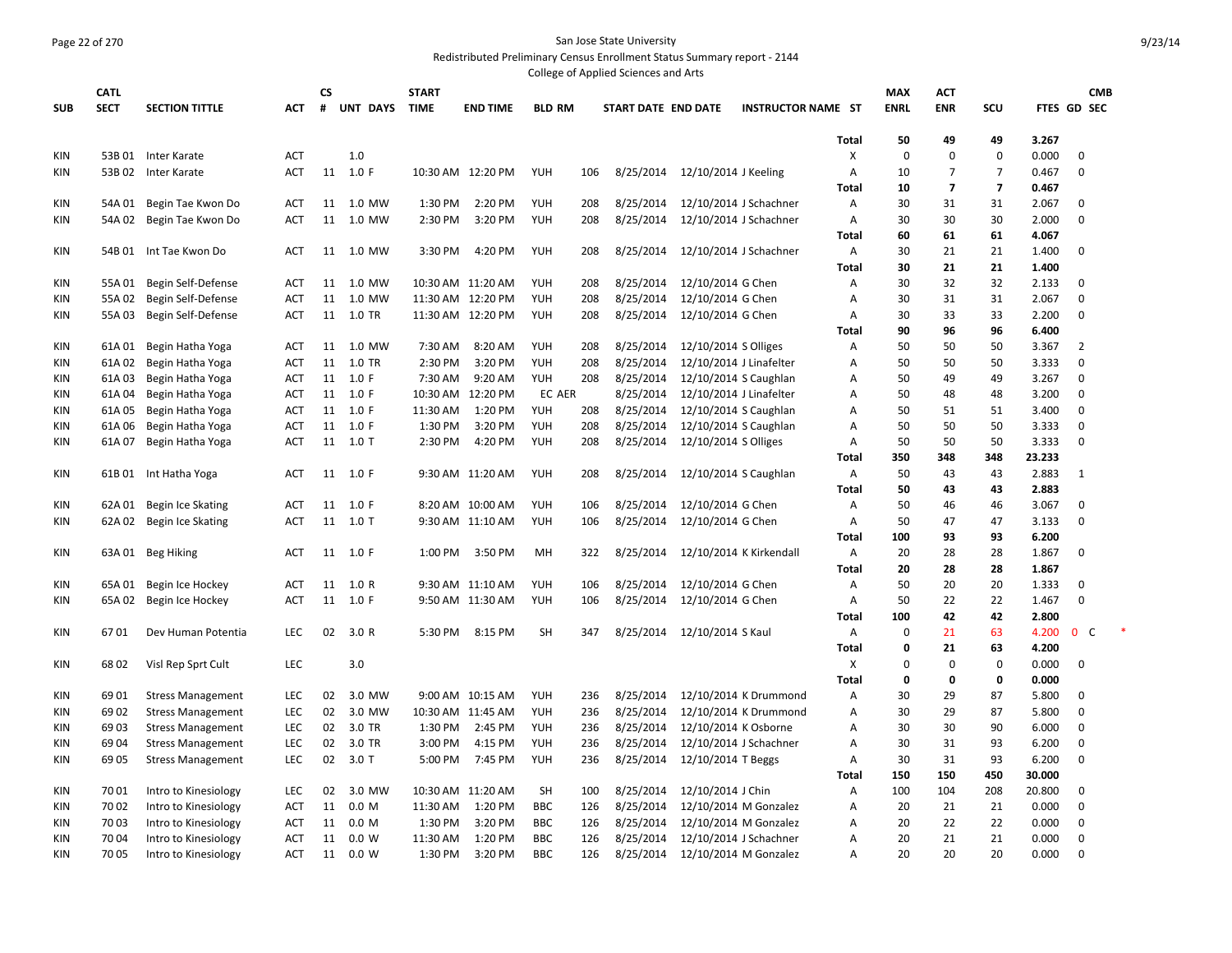## Page 23 of 270 San Jose State University Redistributed Preliminary Census Enrollment Status Summary report - 2144

College of Applied Sciences and Arts

|            | <b>CATL</b> |                                                          |            | <b>CS</b> |                | <b>START</b> |                   |               |     |                     |                                 |                                  |                | <b>MAX</b>  | <b>ACT</b>  |             |             |                   | <b>CMB</b> |
|------------|-------------|----------------------------------------------------------|------------|-----------|----------------|--------------|-------------------|---------------|-----|---------------------|---------------------------------|----------------------------------|----------------|-------------|-------------|-------------|-------------|-------------------|------------|
| <b>SUB</b> | <b>SECT</b> | <b>SECTION TITTLE</b>                                    | <b>ACT</b> | #         | UNT DAYS       | <b>TIME</b>  | <b>END TIME</b>   | <b>BLD RM</b> |     | START DATE END DATE |                                 | <b>INSTRUCTOR NAME ST</b>        |                | <b>ENRL</b> | <b>ENR</b>  | SCU         | FTES GD SEC |                   |            |
| KIN        | 70 06       | Intro to Kinesiology                                     | <b>ACT</b> |           | 11 0.0 M       |              | 11:30 AM  1:20 PM | <b>YUH</b>    | 128 |                     |                                 | 8/25/2014 12/10/2014 J Schachner | Α              | 20          | 20          | 20          | 0.000       | $\mathbf 0$       |            |
|            |             |                                                          |            |           |                |              |                   |               |     |                     |                                 |                                  | <b>Total</b>   | 200         | 208         | 312         | 20.800      |                   |            |
| <b>KIN</b> | 8001        | <b>Indivdl Movement</b>                                  | <b>ACT</b> |           | 11 1.0 TBA     |              |                   |               |     | 8/25/2014           | 12/10/2014 G Chen               |                                  | Α              | 10          | $\mathbf 0$ | 0           | 0.000       | $\mathbf 0$       |            |
| KIN        | 8002        | <b>Indivdl Movement</b>                                  | <b>ACT</b> | 11        | <b>1.0 TBA</b> |              |                   |               |     | 8/25/2014           |                                 | 12/10/2014 D Williams            | Α              | 10          | 11          | 11          | 0.750       | $\mathbf{1}$      |            |
| <b>KIN</b> | 8003        | Indivdl Movement                                         | <b>ACT</b> |           | 11 1.0 TBA     |              |                   |               |     | 8/25/2014           | 12/10/2014 L Pate               |                                  | $\overline{A}$ | 10          | 3           | 3           | 0.200       | $\mathbf 0$       |            |
| KIN        | 8004        | Indivdl Movement                                         | ACT        | 11        | 1.0 TBA        |              |                   |               |     | 8/25/2014           | 12/10/2014 G Mano               |                                  | A              | 10          | $\mathbf 0$ | $\mathbf 0$ | 0.000       | $\mathbf 0$       |            |
|            |             |                                                          |            |           |                |              |                   |               |     |                     |                                 |                                  | Total          | 40          | 14          | 14          | 0.950       |                   |            |
| KIN        |             | 100W 02 Writing Workshop                                 | SEM        | 04        | 3.0 TR         |              | 10:30 AM 11:45 AM | MН            | 322 | 8/25/2014           | 12/10/2014 D Murphy             |                                  | A              | 22          | 26          | 78          | 5.200       | $\mathbf{0}$      |            |
| KIN        |             | 100W 03 Writing Workshop                                 | SEM        | 04        | 3.0 M          | 1:30 PM      | 4:15 PM           | <b>YUH</b>    | 128 | 8/25/2014           | 12/10/2014 S Olliges            |                                  | A              | 22          | 23          | 69          | 4.600       | $\mathbf 0$       |            |
|            |             |                                                          |            |           |                |              |                   |               |     |                     |                                 |                                  | Total          | 44          | 49          | 147         | 9.800       |                   |            |
| KIN        | 10101       | Sport in America                                         | <b>LEC</b> | 02        | 3.0 TR         | 1:30 PM      | 2:45 PM           | DH            | 243 | 8/25/2014           | 12/10/2014 D Murphy             |                                  | Α              | 40          | 40          | 120         | 8.050       | 1                 |            |
| KIN        | 10102       | Sport in America                                         | <b>LEC</b> | 02        | 3.0 TR         | 12:00 PM     | 1:15 PM           | <b>SH</b>     | 312 | 8/25/2014           |                                 | 12/10/2014 V Andrews             | A              | 40          | 35          | 105         | 7.000       | $\mathbf 0$       |            |
| <b>KIN</b> | 10103       | Sport in America                                         | <b>LEC</b> | 02        | $3.0$ T        | 3:00 PM      | 5:45 PM           | MH            | 523 | 8/25/2014           |                                 | 12/10/2014 V Andrews             | Α              | 40          | 31          | 93          | 6.200       | $\mathbf 0$       |            |
|            |             |                                                          |            |           |                |              |                   |               |     |                     |                                 |                                  | <b>Total</b>   | 120         | 106         | 318         | 21.250      |                   |            |
| KIN        | 10601       | Adv Scuba & Aquc Tec                                     | <b>LEC</b> |           | 3.0            |              |                   |               |     |                     |                                 |                                  | Х              | $\Omega$    | $\mathbf 0$ | $\mathbf 0$ | 0.000       | $\mathbf 0$       |            |
| KIN        | 106 02      | Adv Scuba & Aquc Tec                                     | <b>ACT</b> |           | 0.0            |              |                   |               |     |                     |                                 |                                  | X              | $\Omega$    | $\mathbf 0$ | $\mathbf 0$ | 0.000       | $\mathbf 0$       |            |
|            |             |                                                          |            |           |                |              |                   |               |     |                     |                                 |                                  | <b>Total</b>   | $\Omega$    | $\mathbf 0$ | 0           | 0.000       |                   |            |
| <b>KIN</b> | 14901       | Child Health & Act                                       | <b>LEC</b> | 02        | 3.0 MW         |              | 10:30 AM 11:45 AM | SH            | 434 | 8/25/2014           | 12/10/2014 L Pirazzi            |                                  | A              | $\Omega$    | 19          | 57          | 3.800       | $0-$              |            |
| KIN        | 14902       | Child Health & Act                                       | <b>LEC</b> | 02        | 3.0 MW         | 12:00 PM     | 1:15 PM           | SH            | 434 | 8/25/2014           | 12/10/2014 L Pirazzi            |                                  | A              | $\Omega$    | 21          | 63          | 4.200       | $\mathbf{0}$<br>C |            |
|            |             |                                                          |            |           |                |              |                   |               |     |                     |                                 |                                  | <b>Total</b>   | 0           | 40          | 120         | 8.000       |                   |            |
| <b>KIN</b> | 15202       | Theory Spt/Fit Mgt                                       | <b>LEC</b> | 02        | 3.0 MW         | 12:00 PM     | 1:15 PM           | <b>ENG</b>    | 303 | 8/25/2014           | 12/10/2014 A Medina             |                                  | Α              | 40          | 41          | 123         | 8.350       | $\overline{3}$    |            |
|            |             |                                                          |            |           |                |              |                   |               |     |                     |                                 |                                  | Total          | 40          | 41          | 123         | 8.350       |                   |            |
| <b>KIN</b> |             | 154A 01 Inst Ex Phys Biom                                | <b>LEC</b> | 02        | 3.0 M          |              | 9:30 AM 10:20 AM  | YUH           | 233 | 8/25/2014           | 12/10/2014 J Kao                |                                  | A              | 40          | 48          | 48          | 9.600       | $\mathbf 0$       |            |
| <b>KIN</b> |             | 154A 02 Inst Ex Phys Biom                                | <b>ACT</b> | 13        | 0.0 MW         |              | 10:30 AM 12:20 PM | MH            | 321 | 8/25/2014           | 12/10/2014 J Kao                |                                  | Α              | 20          | 24          | 48          | 0.000       | $\mathbf 0$       |            |
| <b>KIN</b> |             | 154A 03 Inst Ex Phys Biom                                | <b>ACT</b> | 13        | 0.0 MW         | 12:30 PM     | 2:20 PM           | MH            | 321 | 8/25/2014           | 12/10/2014 J Kao                |                                  | A              | 20          | 24          | 48          | 0.000       | $\mathbf 0$       |            |
|            |             |                                                          |            |           |                |              |                   |               |     |                     |                                 |                                  | Total          | 80          | 96          | 144         | 9.600       |                   |            |
| KIN        | 155 01      | <b>Exercise Physiology</b>                               | <b>LEC</b> | 02        | 3.0 MW         |              | 9:30 AM 10:20 AM  | <b>SH</b>     | 100 | 8/25/2014           | 12/10/2014 C Cisar              |                                  | A              | 90          | 81          | 162         | 16.350      | 3                 |            |
|            | 155 02      |                                                          | <b>ACT</b> | 07        | 0.0 M          | 7:30 AM      | 9:20 AM           | YUH           | 233 | 8/25/2014           | 12/10/2014 C Cisar              |                                  | Α              | 20          | 20          | 20          | 0.000       | $\mathbf 0$       |            |
| KIN        | 155 03      | <b>Exercise Physiology</b><br><b>Exercise Physiology</b> | <b>ACT</b> | 07        | 0.0 W          | 7:30 AM      | 9:20 AM           | YUH           | 233 | 8/25/2014           | 12/10/2014 C Cisar              |                                  |                | 20          | 22          | 22          | 0.000       | $\overline{2}$    |            |
| KIN        |             |                                                          |            | 07        | $0.0$ T        |              | 10:00 AM 11:50 AM | YUH           | 233 |                     |                                 |                                  | Α<br>A         | 20          | 20          | 20          | 0.000       | $\mathbf{1}$      |            |
| <b>KIN</b> | 155 04      | <b>Exercise Physiology</b>                               | <b>ACT</b> |           |                |              |                   |               |     | 8/25/2014           | 12/10/2014 C Cisar              |                                  |                |             |             |             |             |                   |            |
| <b>KIN</b> | 155 05      | <b>Exercise Physiology</b>                               | <b>ACT</b> | 07        | 0.0 R          |              | 10:00 AM 11:50 AM | YUH           | 233 | 8/25/2014           | 12/10/2014 C Cisar              |                                  | Α              | 20          | 19          | 19          | 0.000       | $\mathbf 0$       |            |
|            |             |                                                          |            |           |                |              |                   |               |     |                     |                                 |                                  | <b>Total</b>   | 170         | 162         | 243         | 16.350      |                   |            |
| KIN        | 15601       | Intro Adapted Act                                        | <b>LEC</b> | 02        | 3.0 TR         | 1:30 PM      | 2:45 PM           | MН            | 322 | 8/25/2014           |                                 | 12/10/2014 J Schachner           | Α              | 30          | 33          | 99          | 6.650       | 1                 |            |
|            |             |                                                          |            |           |                |              |                   |               |     |                     |                                 |                                  | Total          | 30          | 33          | 99          | 6.650       |                   |            |
| KIN        | 15801       | <b>Biomechanics</b>                                      | <b>LEC</b> | 02        | 3.0 TR         | 8:30 AM      | 9:20 AM           | <b>SH</b>     | 100 | 8/25/2014           | 12/10/2014 J Kao                |                                  | A              | 70          | 79          | 158         | 16.100      | 6                 |            |
| KIN        | 15802       | <b>Biomechanics</b>                                      | ACT        | 07        | $0.0$ T        |              | 9:30 AM 11:20 AM  | <b>BBC</b>    | 126 | 8/25/2014           | 12/10/2014 J Kao                |                                  | A              | 20          | 20          | 20          | 0.000       | 5                 |            |
| KIN        | 15803       | <b>Biomechanics</b>                                      | ACT        | 07        | 0.0 R          |              | 9:30 AM 11:20 AM  | <b>BBC</b>    | 126 | 8/25/2014           | 12/10/2014 J Kao                |                                  | A              | 20          | 20          | 20          | 0.000       | $\mathbf{1}$      |            |
| KIN        | 15804       | <b>Biomechanics</b>                                      | ACT        | 07        | $0.0$ T        | 11:30 AM     | 1:20 PM           | <b>BBC</b>    | 126 | 8/25/2014           | 12/10/2014 J Kao                |                                  | A              | 20          | 20          | 20          | 0.000       | 0                 |            |
| KIN        | 158 05      | <b>Biomechanics</b>                                      | ACT        | 07        | 0.0 R          | 11:30 AM     | 1:20 PM           | <b>BBC</b>    | 126 | 8/25/2014           | 12/10/2014 J Kao                |                                  | Α              | 20          | 19          | 19          | 0.000       | $\mathbf 0$       |            |
|            |             |                                                          |            |           |                |              |                   |               |     |                     |                                 |                                  | Total          | 150         | 158         | 237         | 16.100      |                   |            |
| <b>KIN</b> | 15901       | Sport Adapt Activ                                        | LEC        | 02        | 3.0 M          | 4:00 PM      | 5:50 PM           | YUH           | 236 | 8/25/2014           |                                 | 12/10/2014 N Megginson           | Α              | 30          | 25          | 50          | 5.100       | $\overline{2}$    |            |
| <b>KIN</b> | 15902       | Sport Adapt Activ                                        | <b>ACT</b> | 11        | 0.0 M          | 6:00 PM      | 7:50 PM           | YUH           | 236 | 8/25/2014           |                                 | 12/10/2014 N Megginson           | Α              | 30          | 25          | 25          | 0.000       | $\overline{2}$    |            |
|            |             |                                                          |            |           |                |              |                   |               |     |                     |                                 |                                  | Total          | 60          | 50          | 75          | 5.100       |                   |            |
| <b>KIN</b> | 16001       | Hist of Sport & PE                                       | <b>LEC</b> | 02        | 3.0 TR         | 1:30 PM      | 2:45 PM           | <b>SH</b>     | 345 | 8/25/2014           | 12/10/2014 V Andrews            |                                  | Α              | 40          | 42          | 126         | 8.400       | 0                 |            |
|            |             |                                                          |            |           |                |              |                   |               |     |                     |                                 |                                  | <b>Total</b>   | 40          | 42          | 126         | 8.400       |                   |            |
| <b>KIN</b> | 16101       | Philos of Sport                                          | <b>LEC</b> | 02        | 3.0 MW         | 1:30 PM      | 2:45 PM           | MH            | 520 |                     | 8/25/2014 12/10/2014 D Bohigian |                                  | A              | 40          | 40          | 120         | 8.050       | -1                |            |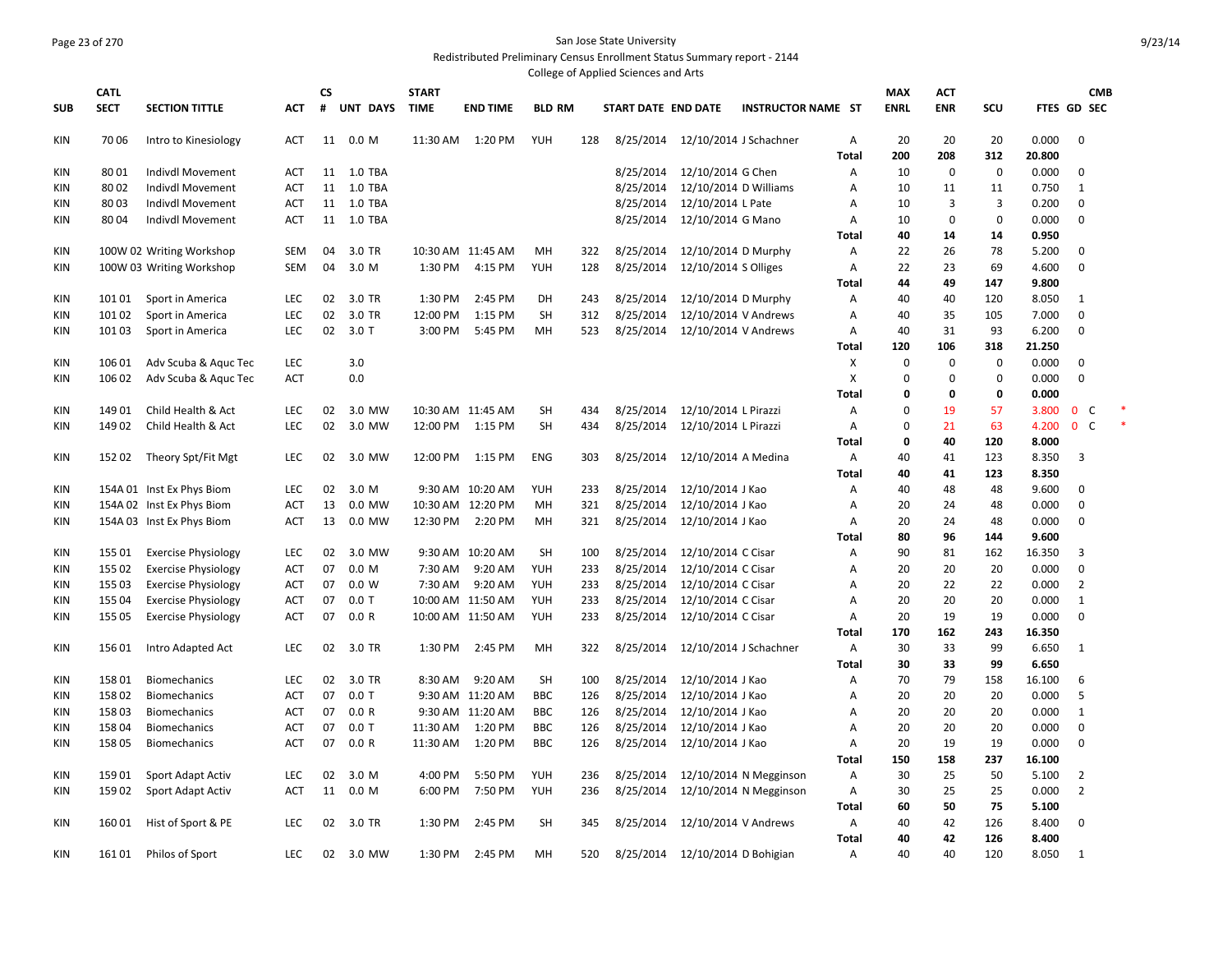#### Page 24 of 270 San Jose State University Redistributed Preliminary Census Enrollment Status Summary report - 2144

|            |             |                                          |            |           |                 |              |                   |               |     | College of Applied Sciences and Arts |                     |                           |                   |                    |              |                |                |                |              |        |
|------------|-------------|------------------------------------------|------------|-----------|-----------------|--------------|-------------------|---------------|-----|--------------------------------------|---------------------|---------------------------|-------------------|--------------------|--------------|----------------|----------------|----------------|--------------|--------|
|            | <b>CATL</b> |                                          |            | <b>CS</b> |                 | <b>START</b> |                   |               |     |                                      |                     |                           |                   | <b>MAX</b>         | ACT          |                |                |                | <b>CMB</b>   |        |
| <b>SUB</b> | <b>SECT</b> | <b>SECTION TITTLE</b>                    | <b>ACT</b> | #         | <b>UNT DAYS</b> | <b>TIME</b>  | <b>END TIME</b>   | <b>BLD RM</b> |     | START DATE END DATE                  |                     | <b>INSTRUCTOR NAME ST</b> |                   | <b>ENRL</b>        | <b>ENR</b>   | scu            | FTES GD SEC    |                |              |        |
|            |             |                                          |            |           |                 |              |                   |               |     |                                      |                     |                           |                   |                    |              |                |                |                |              |        |
|            | 16201       |                                          | <b>LEC</b> | 02        | 3.0 TR          | 12:30 PM     | 1:20 PM           | <b>YUH</b>    | 233 | 8/25/2014                            | 12/10/2014 C Cisar  |                           | <b>Total</b>      | 40                 | 40           | 120            | 8.050          |                |              |        |
| KIN<br>KIN | 16202       | Adv Fit Asse Ex RX<br>Adv Fit Asse Ex RX | <b>ACT</b> | 11        | 0.0 TR          | 1:30 PM      | 2:20 PM           | YUH           | 233 | 8/25/2014                            | 12/10/2014 C Cisar  |                           | A<br>Α            | 40<br>40           | 48<br>48     | 96<br>48       | 9.850<br>0.000 | 5<br>5         |              |        |
|            |             |                                          |            |           |                 |              |                   |               |     |                                      |                     |                           | <b>Total</b>      | 80                 | 96           | 144            | 9.850          |                |              |        |
| KIN        | 16303       | Phys Fit + Nutrit                        | LEC        | 02        | 3.0 TR          | 12:00 PM     | 1:15 PM           | <b>BBC</b>    | 201 | 8/25/2014                            | 12/10/2014 E Brown  |                           | Α                 | 0                  | 16           | 48             | 3.200          | $\mathbf{0}$   | C            |        |
| <b>KIN</b> | 163 04      | Phys Fit + Nutrit                        | <b>LEC</b> | 02        | 3.0 TR          | 12:00 PM     | 1:15 PM           | <b>CCB</b>    | 101 | 8/25/2014                            | 12/10/2014 E Brown  |                           | A                 | $\Omega$           | 14           | 42             | 2.800          | $\mathbf{0}$   | $\mathsf{C}$ |        |
| KIN        | 16305       | Phys Fit + Nutrit                        | LEC        | 02        | 3.0 MW          |              | 9:00 AM 10:15 AM  | IS            | 215 | 8/25/2014                            | 12/10/2014 A Bloom  |                           | A                 | $\Omega$           | 16           | 48             | 3.200          | $\mathbf 0$    | $\mathsf{C}$ |        |
| <b>KIN</b> | 16307       | Phys Fit + Nutrit                        | LEC        | 02        | 3.0 MW          |              | 10:30 AM 11:45 AM | IS            | 215 | 8/25/2014                            | 12/10/2014 A Bloom  |                           | A                 | $\Omega$           | 15           | 45             | 3.050          | $1\,c$         |              |        |
| KIN        | 16308       | Phys Fit + Nutrit                        | <b>LEC</b> | 02        | 3.0 MW          |              | 10:30 AM 11:45 AM | CCB           | 122 | 8/25/2014                            | 12/10/2014 A Bloom  |                           | A                 | $\Omega$           | 15           | 45             | 3.000          | $\mathbf{0}$   | - C          |        |
| <b>KIN</b> | 16309       | Phys Fit + Nutrit                        | LEC        | 02        | 3.0 MW          | 12:00 PM     | 1:15 PM           | <b>CCB</b>    | 101 | 8/25/2014                            | 12/10/2014 R Ryan   |                           | Α                 | $\Omega$           | 15           | 45             | 3.000          | 0 <sup>o</sup> |              |        |
| KIN        | 163 10      | Phys Fit + Nutrit                        | LEC        | 02        | 3.0 MW          | 12:00 PM     | 1:15 PM           | <b>CCB</b>    | 122 | 8/25/2014                            | 12/10/2014 R Ryan   |                           | A                 | $\Omega$           | 15           | 45             | 3.000          | $\mathbf{0}$   | $\mathsf{C}$ |        |
| <b>KIN</b> | 163 11      | Phys Fit + Nutrit                        | LEC        | 02        | 3.0 MW          | 1:30 PM      | 2:45 PM           | <b>BBC</b>    | 201 | 8/25/2014                            | 12/10/2014 R Ryan   |                           | A                 | $\Omega$           | 14           | 42             | 2.800          | 0 <sup>o</sup> |              |        |
| KIN        | 163 12      | Phys Fit + Nutrit                        | LEC        | 02        | 3.0 MW          | 1:30 PM      | 2:45 PM           | MH            | 523 | 8/25/2014                            | 12/10/2014 R Ryan   |                           | A                 | $\Omega$           | 18           | 54             | 3.600          | $\mathbf{0}$   | $\mathsf{C}$ |        |
| <b>KIN</b> | 163 13      | Phys Fit + Nutrit                        | LEC        | 02        | 3.0 TR          |              | 10:30 AM 11:45 AM | ENG           | 401 | 8/25/2014                            | 12/10/2014 E Brown  |                           | A                 | $\Omega$           | 14           | 42             | 2.800          | $\mathbf{0}$   | C            |        |
| <b>KIN</b> | 163 14      | Phys Fit + Nutrit                        | LEC        | 02        | 3.0 TR          |              | 10:30 AM 11:45 AM | <b>BBC</b>    | 22  | 8/25/2014                            | 12/10/2014 E Brown  |                           | A                 | $\Omega$           | 13           | 39             | 2.600          | $\mathbf{0}$   | $\mathsf{C}$ |        |
| <b>KIN</b> | 163 15      | Phys Fit + Nutrit                        | <b>LEC</b> | 02        | 3.0 MW          |              | 9:00 AM 10:15 AM  | SH            | 239 | 8/25/2014                            | 12/10/2014 A Bloom  |                           | Α                 | 0                  | 15           | 45             | 3.000          | 0 <sup>o</sup> |              |        |
|            |             |                                          |            |           |                 |              |                   |               |     |                                      |                     |                           | <b>Total</b>      | $\mathbf 0$        | 180          | 540            | 36.050         |                |              |        |
| KIN        | 164 01      | Soc-cult Perspectv                       | <b>LEC</b> | 02        | 3.0 TR          |              | 10:30 AM 11:45 AM | SH            | 312 | 8/25/2014                            |                     | 12/10/2014 V Andrews      | Α                 | 40                 | 43           | 129            | 8.600          | $\Omega$       |              |        |
|            |             |                                          |            |           |                 |              |                   |               |     |                                      |                     |                           | Total             | 40                 | 43           | 129            | 8.600          |                |              |        |
| KIN        | 165 01      | Motor Development                        | LEC        | 02        | 3.0 MW          | 7:30 AM      | 8:45 AM           | <b>YUH</b>    | 236 | 8/25/2014                            | 12/10/2014 J Yan    |                           | Α                 | 40                 | 41           | 123            | 8.250          | $\mathbf{1}$   |              |        |
| <b>KIN</b> | 165 02      | Motor Development                        | LEC        | 02        | 3.0 TR          |              | 9:00 AM 10:15 AM  | <b>SH</b>     | 345 | 8/25/2014                            | 12/10/2014 J Clair  |                           | Α                 | 40                 | 44           | 132            | 8.800          | $\mathbf 0$    |              |        |
| KIN        | 165 04      | Motor Development                        | LEC        | 02        | 3.0 TR          | 12:00 PM     | 1:15 PM           | SH            | 346 | 8/25/2014                            | 12/10/2014 J Yan    |                           | A                 | 40                 | 44           | 132            | 8.800          | $\Omega$       |              |        |
|            |             |                                          |            |           |                 |              |                   |               |     |                                      |                     |                           | <b>Total</b>      | 120                | 129          | 387            | 25.850         |                |              |        |
| <b>KIN</b> | 16601       | <b>Motor Learning</b>                    | <b>LEC</b> | 02        | 3.0 TR          |              | 12:00 PM 12:50 PM | <b>DBH</b>    | 133 | 8/25/2014                            |                     | 12/10/2014 E Wughalter    | Α                 | 60                 | 64           | 128            | 12.850         | $\mathbf{1}$   |              |        |
| <b>KIN</b> | 16602       | <b>Motor Learning</b>                    | ACT        | 07        | $0.0$ T         | 1:30 PM      | 2:50 PM           | MH            | 321 | 8/25/2014                            |                     | 12/10/2014 E Wughalter    | Α                 | 20                 | 21           | 21             | 0.000          | 1              |              |        |
| <b>KIN</b> | 16603       | <b>Motor Learning</b>                    | <b>ACT</b> | 07        | 0.0 R           | 1:00 PM      | 2:50 PM           | MH            | 321 | 8/25/2014                            |                     | 12/10/2014 E Wughalter    | Α                 | 20                 | 23           | 23             | 0.000          | $\Omega$       |              |        |
| KIN        | 16604       | <b>Motor Learning</b>                    | ACT        | 07        | 0.0 R           | 3:00 PM      | 4:50 PM           | MН            | 321 | 8/25/2014                            | 12/10/2014 J Smith  |                           | Α                 | 20                 | 20           | 20             | 0.000          | $\Omega$       |              |        |
|            |             |                                          |            |           |                 |              |                   |               |     |                                      |                     |                           | <b>Total</b>      | 120<br>$\mathbf 0$ | 128<br>43    | 192<br>129     | 12.850         | 2 <sub>c</sub> |              |        |
| KIN        | 16701       | Sports Psychology                        | <b>LEC</b> | 02        | 3.0 TR          |              | 9:00 AM 10:15 AM  | SH            | 346 | 8/25/2014                            | 12/10/2014 T Butryn |                           | A<br><b>Total</b> | $\mathbf 0$        | 43           | 129            | 8.700<br>8.700 |                |              |        |
| <b>KIN</b> | 16901       | Divrsty/Stress/Hlth                      | <b>SEM</b> | 05        | 3.0 MW          | 12:00 PM     | 1:15 PM           | <b>YUH</b>    | 236 | 8/25/2014                            |                     | 12/10/2014 D Murphy       | Α                 | 30                 | 30           | 90             | 6.000          | 0 <sup>o</sup> |              |        |
| HS         | 16901       | Divrsty/Stress/Hlth                      | SEM        | 05        | 3.0 MW          | 12:00 PM     | 1:15 PM           | YUH           | 236 | 8/25/2014                            |                     | 12/10/2014 D Murphy       | Α                 | $\mathbf 0$        | $\mathbf 0$  | $\mathbf 0$    | 0.000          | $\mathbf 0$    | C            |        |
| KIN        | 16902       | Divrsty/Stress/Hlth                      | <b>SEM</b> | 05        | 3.0 MW          | 1:30 PM      | 2:45 PM           | <b>YUH</b>    | 236 | 8/25/2014                            |                     | 12/10/2014 D Murphy       | Α                 | 30                 | 29           | 87             | 5.900          | 2 <sub>c</sub> |              |        |
| нs         | 16902       | Divrsty/Stress/Hlth                      | SEM        | 05        | 3.0 MW          | 1:30 PM      | 2:45 PM           | YUH           | 236 | 8/25/2014                            |                     | 12/10/2014 D Murphy       | Α                 | $\mathbf 0$        | $\mathbf 0$  | $\mathbf 0$    | 0.000          | $\mathbf 0$    | C            |        |
| <b>KIN</b> | 16903       | Divrsty/Stress/Hlth                      | SEM        | 05        | 3.0 TR          |              | 9:00 AM 10:15 AM  | <b>YUH</b>    | 236 | 8/25/2014                            |                     | 12/10/2014 K Osborne      | A                 | 30                 | 30           | 90             | 6.050          | $1\,c$         |              |        |
| HS         | 16903       | Divrsty/Stress/Hlth                      | SEM        | 05        | 3.0 TR          |              | 9:00 AM 10:15 AM  | YUH           | 236 | 8/25/2014                            |                     | 12/10/2014 K Osborne      | Α                 | $\Omega$           | 0            | $\mathbf 0$    | 0.000          | $\mathbf 0$    | C            |        |
| <b>KIN</b> | 16904       | Divrsty/Stress/Hlth                      | SEM        | 05        | 3.0 TR          |              | 10:30 AM 11:45 AM | YUH           | 236 | 8/25/2014                            |                     | 12/10/2014 K Osborne      | A                 | 30                 | 28           | 84             | 5.600          | 0 <sup>o</sup> |              |        |
| НS         | 16904       | Divrsty/Stress/Hlth                      | <b>SEM</b> | 05        | 3.0 TR          |              | 10:30 AM 11:45 AM | YUH           | 236 | 8/25/2014                            |                     | 12/10/2014 K Osborne      | Α                 | $\Omega$           | $\mathbf 0$  | $\mathbf 0$    | 0.000          | $\mathbf 0$    | $\mathsf{C}$ |        |
| <b>KIN</b> | 16905       | Divrsty/Stress/Hlth                      | SEM        | 05        | 3.0 TR          | 12:00 PM     | 1:15 PM           | <b>YUH</b>    | 236 | 8/25/2014                            |                     | 12/10/2014 D Murphy       | Α                 | 30                 | 31           | 93             | 6.250          | $1\quad C$     |              |        |
| HS         | 16905       | Divrsty/Stress/Hlth                      | <b>SEM</b> | 05        | 3.0 TR          | 12:00 PM     | 1:15 PM           | <b>YUH</b>    | 236 | 8/25/2014                            |                     | 12/10/2014 D Murphy       | Α                 | $\mathbf 0$        | $\mathbf{0}$ | $\mathbf{0}$   | 0.000          | $0-$           |              | $\ast$ |
|            |             |                                          |            |           |                 |              |                   |               |     |                                      |                     |                           | <b>Total</b>      | 150                | 148          | 444            | 29.800         |                |              |        |
| <b>KIN</b> |             | 170B 01 Fld Exp Teach                    | <b>SUP</b> | 36        | 1.0 TBA         |              |                   |               |     | 8/25/2014                            |                     | 12/10/2014 R Schmidlein   | A                 | 25                 | 18           | 18             | 1.200          | $\Omega$       |              |        |
| KIN        |             | 170B 02 Fld Exp Teach                    | <b>SUP</b> |           | 36 1.0 TBA      |              |                   |               |     | 8/25/2014                            |                     | 12/10/2014 R Schmidlein   | Α                 | 25                 | 9            | 9              | 0.600          | $\mathbf 0$    |              |        |
|            |             |                                          |            |           |                 |              |                   |               |     |                                      |                     |                           | Total             | 50                 | 27           | 27             | 1.800          |                |              |        |
| KIN        |             | 170C 01 Fieldwork-Adapted                | <b>SUP</b> | 36        | 1.0 TBA         |              |                   |               |     | 8/25/2014                            |                     | 12/10/2014 N Megginson    | Α                 | 15                 | 1            | $\mathbf{1}$   | 0.067          | 0              |              |        |
| KIN        |             | 170C 02 Fieldwork-Adapted                | <b>SUP</b> | 36        | 2.0 TBA         |              |                   |               |     | 8/25/2014                            |                     | 12/10/2014 N Megginson    | A                 | 15                 | $\mathbf{1}$ | $\overline{2}$ | 0.133          | $\mathbf 0$    |              |        |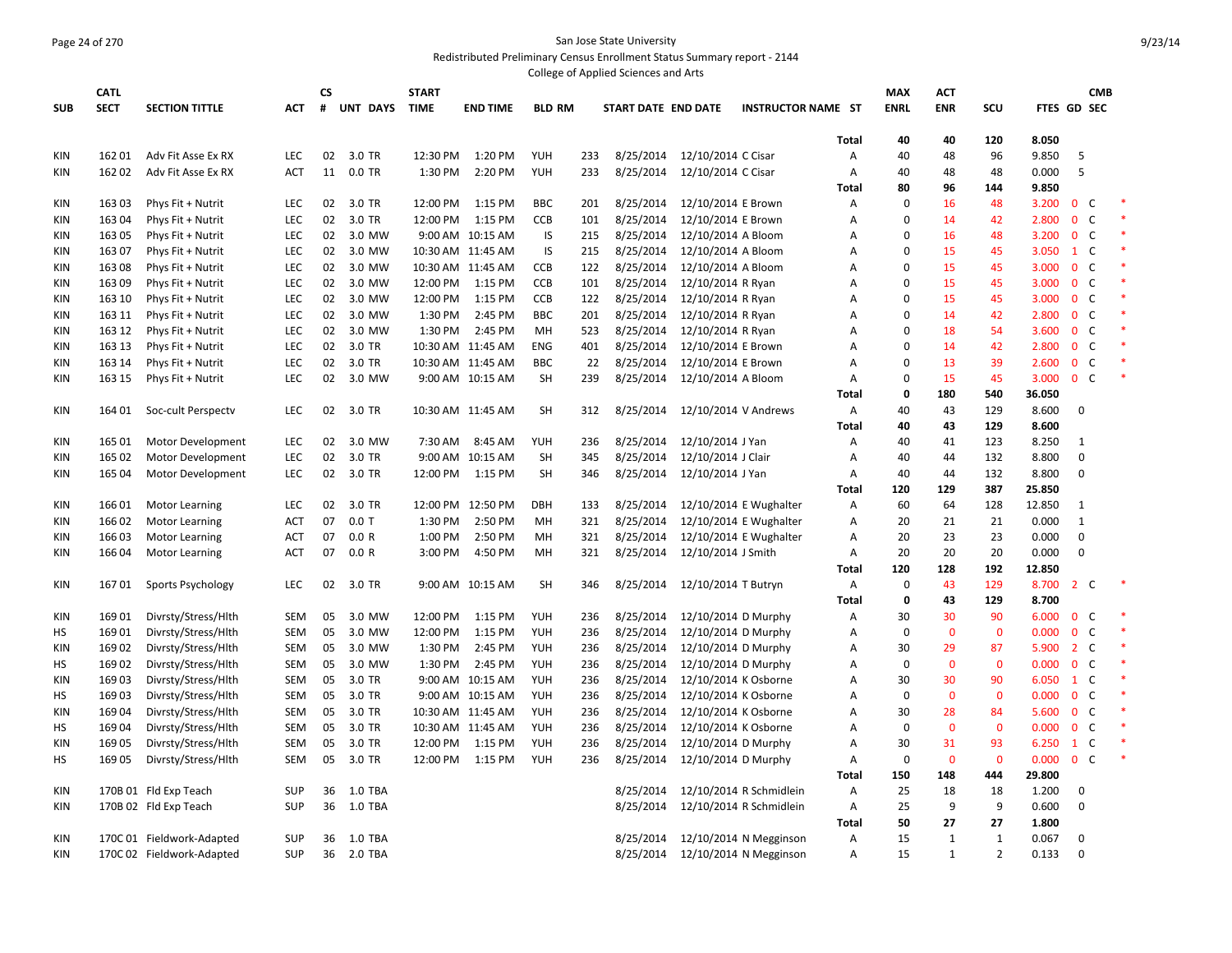#### Page 25 of 270 San Jose State University Redistributed Preliminary Census Enrollment Status Summary report - 2144

College of Applied Sciences and Arts **SUB CATL SECT SECTION TITTLE ACT CS # UNT DAYS START TIME END TIME BLD RM START DATE END DATE INSTRUCTOR NAME ST MAX ENRL ACT ENR SCU FTES GD SEC CMB**  KIN 170C 03 Fieldwork-Adapted SUP 36 3.0 TBA 800 800 800 8/25/2014 12/10/2014 N Megginson A 15 0 0 0.000 0 **Total 45 2 3 0.200** KIN 170D 01 Fldwrk Sport Mngmt SUP 36 1.0 TBA 8/25/2014 12/10/2014 B Shifflett A 15 0 0 0.000 0 KIN 170D 02 Fldwrk Sport Mngmt SUP 36 2.0 TBA 80 8/25/2014 12/10/2014 B Shifflett A 15 1 2 0.133 0 KIN 170D 03 Fldwrk Sport Mngmt SUP 36 3.0 TBA 800 8 8/25/2014 12/10/2014 B Shifflett A 15 3 9 0.600 0 **Total 45 4 11 0.733** KIN 170E 01 Fld Exp Coaching SUP 36 2.0 TBA 8 8/25/2014 12/10/2014 12/10/2014 A 10 0 0.000 0 KIN 170F 01 Fld Exp Coaching SUP 36 2.0 TBA 8 8/25/2014 12/10/2014 12/10/2014 A 10 0 0.000 0 KIN 170F 02 Fld Exp Coaching SUP 36 2.0 TBA 8/25/2014 8/25/2014 12/10/2014 A 10 0 0.000 0 **Total 30 0 0 0.000** KIN 170G 01 Fld Exp Act Prgms SUP 36 1.0 TBA 8 and the state of the S/25/2014 12/10/2014 A 10 0 0 0.000 0 KIN 170G 02 Fld Exp Act Prgms SUP 36 1.0 TBA 8/25/2014 8/25/2014 12/10/2014 A 10 0 0.000 0 KIN 170G 03 Fld Exp Act Prgms SUP 36 1.0 TBA 8 8/25/2014 12/10/2014 A 10 0 0.000 0 KIN 170G 04 Fld Exp Act Prgms SUP 36 1.0 TBA 800 10 10 8/25/2014 12/10/2014 A 10 0 0.000 0 KIN 170G 05 Fld Exp Act Prgms SUP 36 1.0 TBA 8 8/25/2014 12/10/2014 12/10/2014 A 10 0 0.000 0 **Total 50 0 0 0.000** KIN 170H 01 Fld Exp Sk & Sc Dive SUP 36 1.0 TBA 8/25/2014 12/10/2014 B Shifflett A 10 0 0 0.000 0 **Total 10 0 0 0.000** KIN 173 01 Intro Teach PE LEC 02 3.0 MW 10:30 AM 11:20 AM ENG 327 8/25/2014 12/10/2014 R Schmidlein A 22 18 36 3.600 0 KIN 173 02 Intro Teach PE ACT 11 0.0 MW 11:30 AM 12:20 PM YUH 106 8/25/2014 12/10/2014 R Schmidlein A 22 18 18 0.000 0 **Total 44 36 54 3.600** KIN 175 01 Meas & Eval in Kinesiology LEC 3.0 KIN 175 02 Meas & Eval in Kinesiology ACT 13 0.0 F 10:00 AM 11:50 AM CL 111 8/25/2014 12/10/2014 B Shifflett A 25 26 26 0.000 2 KIN 175 03 Meas & Eval in Kinesiology ACT 13 0.0 F 12:00 PM 1:50 PM CL 111 8/25/2014 12/10/2014 B Shifflett A 25 27 27 0.000 1 KIN 175 04 Meas & Eval in Kinesiology ACT 13 0.0 F 2:00 PM 3:50 PM CL 111 8/25/2014 12/10/2014 B Shifflett A 25 26 26 0.000 0 KIN 175 05 Meas & Eval in Kinesiology LEC 02 3.0 MW 9:30 AM 10:20 AM BBC 4 8/25/2014 12/10/2014 B Shifflett A 75 79 158 15.950 3 **Total 150 158 237 15.950** KIN 178 03 Mgt Practice TE LEC 02 3.0 TR 8:30 AM 9:20 AM MH 322 8/25/2014 12/10/2014 R Schmidlein A 22 11 22 2.200 0 KIN 178 04 Mgt Practice TE ACT 13 0.0 TR 9:30 AM 10:20 AM MH 322 8/25/2014 12/10/2014 R Schmidlein A 22 11 11 0.000 0 **Total 44 22 33 2.200** KIN 180 01 Ind Studies SUP 36 1.0 TBA 8/25/2014 12/10/2014 A 10 1 1 0.067 0 KIN 180 02 Ind Studies SUP 36 2.0 TBA 8/25/2014 12/10/2014 A 10 0 0 0.000 0 KIN 180 03 Ind Studies SUP 36 3.0 TBA 8/25/2014 12/10/2014 A 10 0 0 0.000 0 KIN 180 04 Ind Studies SUP 36 4.0 TBA 8/25/2014 12/10/2014 A 10 0 0 0.000 0 KIN 180 05 Ind Studies SUP 36 1.0 TBA 8/25/2014 12/10/2014 B Shifflett A 10 2 2 0.133 0 KIN 180 06 Ind Studies SUP 36 1.0 TBA 8/25/2014 12/10/2014 H Brown A 10 5 5 0.333 0 KIN 180 07 Ind Studies SUP 36 2.0 TBA 8/25/2014 12/10/2014 J Chin A 10 1 2 0.133 0 KIN 180 08 Ind Studies SUP 36 2.0 TBA 8/25/2014 12/10/2014 H Brown A 10 3 6 0.400 0 KIN 180 09 Ind Studies SUP 36 3.0 TBA 8/25/2014 12/10/2014 M Masucci A 10 2 6 0.400 0 KIN 180 10 Ind Studies SUP 36 3.0 TBA 8/25/2014 12/10/2014 J Kao A 10 4 12 0.800 0 KIN 180 11 Ind Studies SUP 36 3.0 TBA 8/25/2014 12/10/2014 C Cisar A 10 6 18 1.300 2 KIN 180 12 Ind Studies SUP 36 3.0 TBA 8/25/2014 12/10/2014 H Brown A 10 3 9 0.600 0 KIN 180 13 Ind Studies SUP 36 3.0 TBA 8/25/2014 12/10/2014 K Han A 10 1 3 0.200 0 KIN 180 14 Ind Studies SUP 36 3.0 TBA 8/25/2014 12/10/2014 E Wughalter A 10 1 3 0.200 0 KIN 180 15 Ind Studies 6 SUP 36 1.0 TBA 8/25/2014 12/10/2014 15chachner A 10 2 2 0.133 0 KIN 180 16 Ind Studies SUP 36 3.0 TBA 8/25/2014 12/10/2014 S Reekie A 5 1 3 0.200 0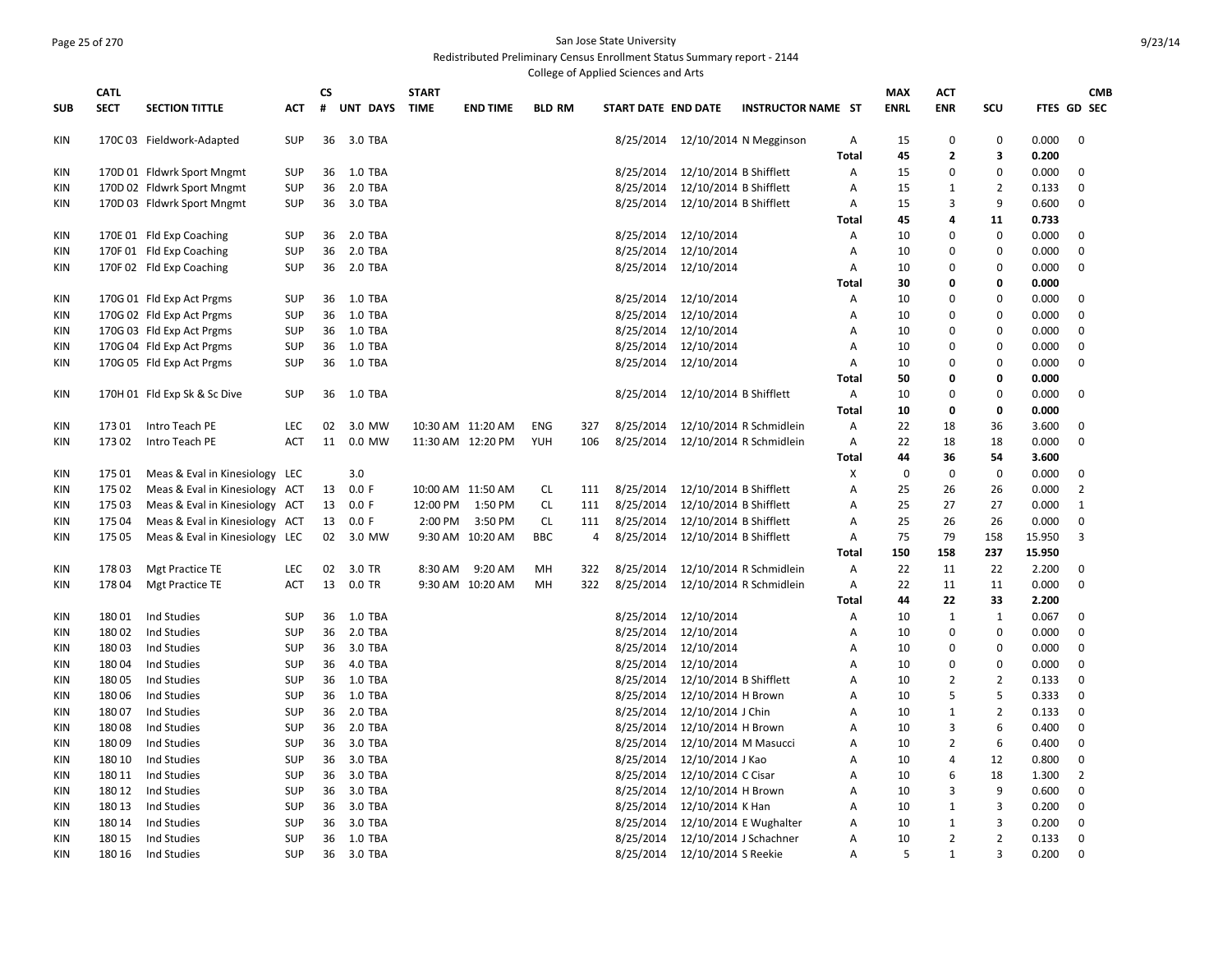#### Page 26 of 270 San Jose State University Redistributed Preliminary Census Enrollment Status Summary report - 2144 College of Applied Sciences and Arts

|            | <b>CATL</b> |                               |            | <b>CS</b> |          | <b>START</b> |                   |               |     |                     |                              |                           |              | <b>MAX</b>  | <b>ACT</b>     |                |                | <b>CMB</b>         |
|------------|-------------|-------------------------------|------------|-----------|----------|--------------|-------------------|---------------|-----|---------------------|------------------------------|---------------------------|--------------|-------------|----------------|----------------|----------------|--------------------|
| <b>SUB</b> | <b>SECT</b> | <b>SECTION TITTLE</b>         | <b>ACT</b> | #         | UNT DAYS | <b>TIME</b>  | <b>END TIME</b>   | <b>BLD RM</b> |     | START DATE END DATE |                              | <b>INSTRUCTOR NAME ST</b> |              | <b>ENRL</b> | <b>ENR</b>     | SCU            |                | <b>FTES GD SEC</b> |
|            |             |                               |            |           |          |              |                   |               |     |                     |                              |                           |              |             |                |                |                |                    |
| <b>KIN</b> | 180 17      | Ind Studies                   | <b>SUP</b> | 36        | 1.0 TBA  |              |                   |               |     | 8/25/2014           |                              | 12/10/2014 E Wughalter    | Α            | .5          | $\overline{2}$ | $\overline{2}$ | 0.133          | $\mathbf 0$        |
| KIN        | 180 18      | <b>Ind Studies</b>            | <b>SUP</b> | 36        | 2.0 TBA  |              |                   |               |     | 8/25/2014           |                              | 12/10/2014 E Wughalter    | A            | 5           | $\mathbf{1}$   | $\overline{2}$ | 0.133          | $\mathbf 0$        |
| KIN        | 180 19      | Ind Studies                   | <b>SUP</b> | 36        | 3.0 TBA  |              |                   |               |     | 8/25/2014           |                              | 12/10/2014 J Schachner    | Α            | 5           | 4              | 12             | 0.800          | $\mathbf 0$        |
| KIN        | 180 20      | Ind Studies                   | <b>SUP</b> | 36        | 1.0 TBA  |              |                   |               |     | 8/25/2014           | 12/10/2014 J Chin            |                           | А            | 5           | 0              | $\mathbf 0$    | 0.000          | $\mathbf 0$        |
| KIN        | 180 21      | Ind Studies                   | <b>SUP</b> | 36        | 1.0 TBA  |              |                   |               |     | 8/25/2014           | 12/10/2014 P Plato           |                           | Α            | 5           | 1              | 1              | 0.067          | $\mathbf 0$        |
| KIN        | 180 22      | Ind Studies                   | <b>SUP</b> | 36        | 1.0 TBA  |              |                   |               |     | 8/25/2014           |                              | 12/10/2014 R Schmidlein   | А            | 5           | $\overline{2}$ | $\overline{2}$ | 0.133          | $\mathbf 0$        |
| KIN        | 180 23      | <b>Ind Studies</b>            | <b>SUP</b> | 36        | 1.0 TBA  |              |                   |               |     | 8/25/2014           | 12/10/2014 S Reekie          |                           | Α            | 5           | $\Omega$       | 0              | 0.000          | $\mathbf 0$        |
| KIN        | 180 24      | <b>Ind Studies</b>            | <b>SUP</b> | 36        | 2.0 TBA  |              |                   |               |     | 8/25/2014           | 12/10/2014 B Shifflett       |                           | Α            | 5           | 1              | $\overline{2}$ | 0.133          | 0                  |
| KIN        | 180 25      | Ind Studies                   | <b>SUP</b> | 36        | 2.0 TBA  |              |                   |               |     | 8/25/2014           | 12/10/2014                   |                           | Α            | 5           | $\Omega$       | 0              | 0.000          | 0                  |
| KIN        | 180 26      | <b>Ind Studies</b>            | <b>SUP</b> | 36        | 2.0 TBA  |              |                   |               |     | 8/25/2014           | 12/10/2014                   |                           | Α            | 5           | $\Omega$       | 0              | 0.000          | $\mathbf 0$        |
| KIN        | 180 27      | <b>Ind Studies</b>            | <b>SUP</b> | 36        | 2.0 TBA  |              |                   |               |     | 8/25/2014           | 12/10/2014                   |                           | A            | 5           | $\Omega$       | 0              | 0.000          | $\mathbf 0$        |
|            |             |                               |            |           |          |              |                   |               |     | 8/25/2014           |                              |                           |              | 5           | 0              | 0              |                | $\mathbf 0$        |
| KIN        | 18028       | <b>Ind Studies</b>            | <b>SUP</b> | 36        | 2.0 TBA  |              |                   |               |     |                     | 12/10/2014                   |                           | Α            |             |                |                | 0.000          |                    |
| <b>KIN</b> | 180 29      | <b>Ind Studies</b>            | <b>SUP</b> | 36        | 3.0 TBA  |              |                   |               |     | 8/25/2014           | 12/10/2014 B Shifflett       |                           | A            | 5           | 1              | 3              | 0.200          | $\mathbf 0$        |
| <b>KIN</b> | 180 30      | Ind Studies                   | <b>SUP</b> | 36        | 3.0 TBA  |              |                   |               |     | 8/25/2014           | 12/10/2014                   |                           | Α            | 5           | $\mathbf 0$    | $\mathbf 0$    | 0.000          | $\mathbf 0$        |
|            |             |                               |            |           |          |              |                   |               |     |                     |                              |                           | Total        | 225         | 44             | 96             | 6.500          |                    |
| KIN        |             | 180C 01 Ind Studies Coach     | <b>SUP</b> | 36        | 2.0 TBA  |              |                   |               |     | 8/25/2014           | 12/10/2014                   |                           | Α            | 10          | 0              | $\mathbf 0$    | 0.000          | 0                  |
|            |             |                               |            |           |          |              |                   |               |     |                     |                              |                           | Total        | 10          | 0              | 0              | 0.000          |                    |
| <b>KIN</b> | 184 01      | <b>Directed Reading</b>       | <b>SUP</b> | 36        | 1.0 TBA  |              |                   |               |     | 8/25/2014           | 12/10/2014                   |                           | Α            | 10          | 0              | 0              | 0.000          | $\mathbf 0$        |
| <b>KIN</b> | 18402       | <b>Directed Reading</b>       | <b>SUP</b> | 36        | 2.0 TBA  |              |                   |               |     | 8/25/2014           | 12/10/2014                   |                           | A            | 10          | 0              | $\mathbf 0$    | 0.000          | $\mathbf 0$        |
| <b>KIN</b> | 18403       | Directed Reading              | <b>SUP</b> | 36        | 3.0 TBA  |              |                   |               |     | 8/25/2014           | 12/10/2014                   |                           | A            | 10          | 0              | $\mathbf 0$    | 0.000          | 0                  |
| <b>KIN</b> | 18404       | Directed Reading              | <b>SUP</b> | 36        | 4.0 TBA  |              |                   |               |     | 8/25/2014           | 12/10/2014                   |                           | A            | 10          | 0              | 0              | 0.000          | 0                  |
|            |             |                               |            |           |          |              |                   |               |     |                     |                              |                           | Total        | 40          | 0              | 0              | 0.000          |                    |
| KIN        | 185 01      | Senior Seminar                | <b>SEM</b> | 05        | 3.0 TR   |              | 9:00 AM 10:15 AM  | SH            | 312 | 8/25/2014           | 12/10/2014 L Wilkin          |                           | Α            | 20          | 32             | 96             | 6.400          | $\mathbf 0$        |
| KIN        | 18502       | Senior Seminar                | <b>SEM</b> | 05        | 3.0 MW   |              | 9:00 AM 10:15 AM  | <b>BBC</b>    | 126 | 8/25/2014           | 12/10/2014 J Chin            |                           | Α            | 20          | 12             | 36             | 2.400          | $\mathbf 0$        |
|            |             |                               |            |           |          |              |                   |               |     |                     |                              |                           | Total        | 40          | 44             | 132            | 8.800          |                    |
| KIN        |             | 185H 01 Senior Sem Honors     | <b>SEM</b> | 05        | 3.0 TR   |              | 9:00 AM 10:15 AM  | SH            | 312 | 8/25/2014           | 12/10/2014 L Wilkin          |                           | Α            | 5           | 5              | 15             | 1.000          | $\mathbf 0$        |
| KIN        |             | 185H 02 Senior Sem Honors     | SEM        | 05        | 3.0 MW   |              | 9:00 AM 10:15 AM  | <b>BBC</b>    | 126 | 8/25/2014           | 12/10/2014 J Chin            |                           | Α            | 5           | 6              | 18             | 1.200          | $\mathbf 0$        |
|            |             |                               |            |           |          |              |                   |               |     |                     |                              |                           | Total        | 10          | 11             | 33             | 2.200          |                    |
| KIN        | 18801       | Prev Care Ath Inj             | <b>LEC</b> | 02        | 2.0 TR   |              | 11:30 AM 12:20 PM | YUH           | 243 | 8/25/2014           | 12/10/2014 K Han             |                           | Α            | 40          | 42             | 84             | 5.633          | 1                  |
|            |             |                               |            |           |          |              |                   |               |     |                     |                              |                           | Total        | 40          | 42             | 84             | 5.633          |                    |
| KIN        | 18901       | Care & Prev Lab               | LAB        | 15        | $1.0$ T  | 12:30 PM     | 2:20 PM           | YUH           | 128 | 8/25/2014           |                              | 12/10/2014 M Tsuruike     | Α            | 20          | 19             | 19             | 1.267          | 0                  |
| KIN        | 18902       | Care & Prev Lab               | LAB        | 15        | 1.0 W    | 2:30 PM      | 4:20 PM           | <b>YUH</b>    | 128 | 8/25/2014           |                              | 12/10/2014 M Tsuruike     | Α            | 20          | 16             | 16             | 1.083          | 1                  |
|            |             |                               |            |           |          |              |                   |               |     |                     |                              |                           | Total        | 40          | 35             | 35             | 2.350          |                    |
| <b>KIN</b> |             | 191A 01 Adv Assess Lower Ext  | <b>LEC</b> | 02        | 3.0 TR   | 8:30 AM      | 9:20 AM           | <b>YUH</b>    | 243 | 8/25/2014           | 12/10/2014 K Han             |                           | A            | 40          | 39             | 78             | 7.850          | 1                  |
| <b>KIN</b> |             | 191A 02 Adv Assess Lower Ext  | LAB        | 15        | $0.0$ T  |              | 9:30 AM 11:20 AM  | YUH           | 128 | 8/25/2014           | 12/10/2014 K Han             |                           | Α            | 20          | 20             | 20             | 0.000          | $\mathbf 0$        |
| KIN        |             | 191A 03 Adv Assess Lower Ext  | LAB        | 15        | 0.0 R    |              | 9:30 AM 11:20 AM  | YUH           | 128 | 8/25/2014           | 12/10/2014 K Han             |                           | Α            | 20          | 19             | 19             | 0.000          | 1                  |
|            |             |                               |            |           |          |              |                   |               |     |                     |                              |                           | Total        | 80          | 78             | 117            | 7.850          |                    |
| KIN        | 19301       | Org/Adm Ath Traing            | <b>LEC</b> | 02        | 2.0 F    |              | 8:30 AM 10:20 AM  | <b>YUH</b>    | 128 | 8/25/2014           | 12/10/2014 H Brown           |                           | A            | 40          | 23             | 46             | 3.067          | 0                  |
|            |             |                               |            |           |          |              |                   |               |     |                     |                              |                           | Total        | 40          | 23             | 46             | 3.067          |                    |
| KIN        | 194 01      | <b>Therapeutic Exercise</b>   | <b>LEC</b> | 02        | 3.0 MW   |              | 10:30 AM 11:20 AM | <b>YUH</b>    | 243 | 8/25/2014           | 12/10/2014 H Brown           |                           | A            | 40          | 31             | 62             | 6.250          | 1                  |
| KIN        | 194 02      | Therapeutic Exercise          | ACT        | 13        | 0.0 M    |              | 8:30 AM 10:20 AM  | <b>YUH</b>    | 128 | 8/25/2014           | 12/10/2014 H Brown           |                           | A            | 20          | 11             | 11             | 0.000          | $\mathbf{1}$       |
| KIN        | 194 03      | Therapeutic Exercise          | ACT        | 13        | 0.0 W    |              | 8:30 AM 10:20 AM  | <b>YUH</b>    | 128 | 8/25/2014           | 12/10/2014 H Brown           |                           | A            | 20          | 20             | 20             | 0.000          | $\mathbf 0$        |
|            |             |                               |            |           |          |              |                   |               |     |                     |                              |                           | <b>Total</b> | 80          | 62             | 93             |                |                    |
|            |             | 197A 01 Practicum Ath Trn I   | <b>SUP</b> | 36        |          | 7:30 AM      | 8:20 AM           | <b>YUH</b>    | 128 |                     |                              |                           | A            | 12          | 17             | 17             | 6.250<br>1.133 | $\mathbf 0$        |
| ΚIΝ        |             |                               |            |           | 1.0 T    |              |                   |               |     | 8/25/2014           | 12/10/2014 K Han             |                           | Total        | 12          | 17             | 17             | 1.133          |                    |
|            |             |                               |            |           |          |              |                   |               |     |                     |                              |                           |              |             |                |                |                |                    |
| KIN        |             | 197C 01 Practicum Ath Trn III | <b>SUP</b> | 36        | 1.0 W    | 7:30 AM      | 8:20 AM           | YUH           | 128 |                     | 8/25/2014 12/10/2014 H Brown |                           | A            | 12          | 10             | 10             | 0.667          | $\Omega$           |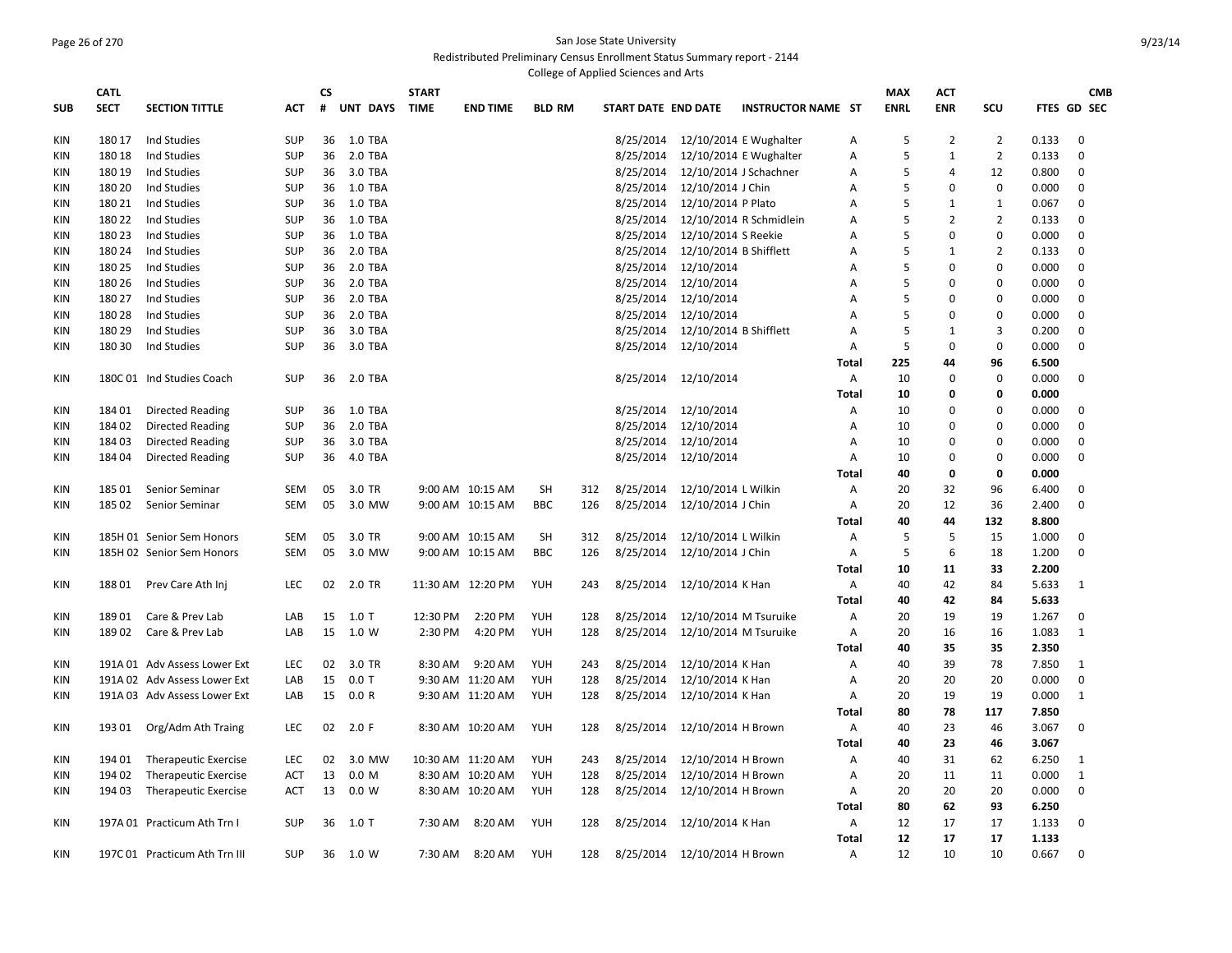## Page 27 of 270 San Jose State University Redistributed Preliminary Census Enrollment Status Summary report - 2144

|            |             |                          |            |           |                |              |                 |               | College of Applied Sciences and Arts |                                  |                           |              |             |             |                |       |             |            |
|------------|-------------|--------------------------|------------|-----------|----------------|--------------|-----------------|---------------|--------------------------------------|----------------------------------|---------------------------|--------------|-------------|-------------|----------------|-------|-------------|------------|
|            | <b>CATL</b> |                          |            | <b>CS</b> |                | <b>START</b> |                 |               |                                      |                                  |                           |              | <b>MAX</b>  | ACT         |                |       |             | <b>CMB</b> |
| <b>SUB</b> | <b>SECT</b> | <b>SECTION TITTLE</b>    | <b>ACT</b> | #         | UNT DAYS       | <b>TIME</b>  | <b>END TIME</b> | <b>BLD RM</b> | START DATE END DATE                  |                                  | <b>INSTRUCTOR NAME ST</b> |              | <b>ENRL</b> | <b>ENR</b>  | SCU            |       | FTES GD SEC |            |
|            |             |                          |            |           |                |              |                 |               |                                      |                                  |                           |              |             |             |                |       |             |            |
|            |             |                          |            |           |                |              |                 |               |                                      |                                  |                           | <b>Total</b> | 12          | 10          | 10             | 0.667 |             |            |
| <b>KIN</b> | 19801       | Internship Kinesiology   | <b>SUP</b> | 36        | 1.0 TBA        |              |                 |               | 8/25/2014                            | 12/10/2014 B Shifflett           |                           | A            | 10          | 17          | 17             | 1.133 | $\mathbf 0$ |            |
| KIN        | 19802       | Internship Kinesiology   | <b>SUP</b> | 36        | 2.0 TBA        |              |                 |               | 8/25/2014                            | 12/10/2014 B Shifflett           |                           | A            | 10          | 9           | 18             | 1.200 | $\mathbf 0$ |            |
| <b>KIN</b> | 19803       | Internship Kinesiology   | <b>SUP</b> | 36        | 3.0 TBA        |              |                 |               | 8/25/2014                            | 12/10/2014 B Shifflett           |                           | A            | 10          | 19          | 57             | 3.800 | $\mathbf 0$ |            |
| <b>KIN</b> | 198 04      | Internship Kinesiology   | <b>SUP</b> | 36        | 4.0 TBA        |              |                 |               | 8/25/2014                            | 12/10/2014 B Shifflett           |                           | Α            | 10          | 1           | $\overline{4}$ | 0.267 | $\mathbf 0$ |            |
| <b>KIN</b> | 198 05      | Internship Kinesiology   | <b>SUP</b> | 36        | 1.0 TBA        |              |                 |               | 8/25/2014                            | 12/10/2014                       |                           | Α            | 10          | $\Omega$    | 0              | 0.000 | $\mathbf 0$ |            |
| <b>KIN</b> | 198 06      | Internship Kinesiology   | <b>SUP</b> | 36        | 1.0 TBA        |              |                 |               | 8/25/2014                            | 12/10/2014                       |                           | Α            | 10          | 0           | 0              | 0.000 | $\mathbf 0$ |            |
| <b>KIN</b> | 19807       | Internship Kinesiology   | <b>SUP</b> | 36        | 1.0 TBA        |              |                 |               | 8/25/2014                            | 12/10/2014                       |                           | Α            | 10          | 0           | 0              | 0.000 | 0           |            |
| <b>KIN</b> | 19808       | Internship Kinesiology   | <b>SUP</b> | 36        | <b>1.0 TBA</b> |              |                 |               | 8/25/2014                            | 12/10/2014                       |                           | Α            | 10          | 0           | 0              | 0.000 | $\mathbf 0$ |            |
| <b>KIN</b> | 19809       | Internship Kinesiology   | <b>SUP</b> | 36        | 1.0 TBA        |              |                 |               | 8/25/2014                            | 12/10/2014                       |                           | Α            | 10          | 0           | 0              | 0.000 | $\mathbf 0$ |            |
| <b>KIN</b> | 198 10      | Internship Kinesiology   | <b>SUP</b> | 36        | 1.0 TBA        |              |                 |               | 8/25/2014                            | 12/10/2014                       |                           | Α            | 10          | 0           | 0              | 0.000 | $\mathbf 0$ |            |
| <b>KIN</b> | 198 11      | Internship Kinesiology   | <b>SUP</b> | 36        | 1.0 TBA        |              |                 |               | 8/25/2014                            | 12/10/2014                       |                           | A            | 10          | 0           | 0              | 0.000 | $\mathbf 0$ |            |
| <b>KIN</b> | 198 12      | Internship Kinesiology   | <b>SUP</b> | 36        | 1.0 TBA        |              |                 |               | 8/25/2014                            | 12/10/2014                       |                           | A            | 10          | 0           | 0              | 0.000 | 0           |            |
| <b>KIN</b> | 198 13      | Internship Kinesiology   | <b>SUP</b> | 36        | 2.0 TBA        |              |                 |               | 8/25/2014                            | 12/10/2014                       |                           | A            | 10          | 0           | 0              | 0.000 | $\mathbf 0$ |            |
| <b>KIN</b> | 198 14      | Internship Kinesiology   | <b>SUP</b> | 36        | 2.0 TBA        |              |                 |               | 8/25/2014                            | 12/10/2014                       |                           | A            | 10          | $\Omega$    | $\Omega$       | 0.000 | $\mathbf 0$ |            |
| <b>KIN</b> | 198 15      | Internship Kinesiology   | <b>SUP</b> | 36        | 2.0 TBA        |              |                 |               | 8/25/2014                            | 12/10/2014                       |                           | A            | 10          | 0           | 0              | 0.000 | $\Omega$    |            |
| <b>KIN</b> | 198 16      | Internship Kinesiology   | <b>SUP</b> | 36        | 2.0 TBA        |              |                 |               | 8/25/2014                            | 12/10/2014                       |                           | A            | 10          | 0           | 0              | 0.000 | $\mathbf 0$ |            |
| <b>KIN</b> | 198 17      | Internship Kinesiology   | <b>SUP</b> | 36        | 2.0 TBA        |              |                 |               | 8/25/2014                            | 12/10/2014                       |                           | A            | 10          | 0           | 0              | 0.000 | 0           |            |
| KIN        | 198 18      | Internship Kinesiology   | <b>SUP</b> | 36        | 2.0 TBA        |              |                 |               | 8/25/2014                            | 12/10/2014                       |                           | Α            | 10          | 0           | 0              | 0.000 | $\mathbf 0$ |            |
| <b>KIN</b> | 198 19      | Internship Kinesiology   | <b>SUP</b> | 36        | 3.0 TBA        |              |                 |               | 8/25/2014                            | 12/10/2014                       |                           | A            | 10          | $\Omega$    | 0              | 0.000 | $\mathbf 0$ |            |
| <b>KIN</b> | 198 20      | Internship Kinesiology   | <b>SUP</b> | 36        | 3.0 TBA        |              |                 |               | 8/25/2014                            | 12/10/2014                       |                           | A            | 10          | 0           | 0              | 0.000 | $\mathbf 0$ |            |
| <b>KIN</b> | 198 21      | Internship Kinesiology   | <b>SUP</b> | 36        | 3.0 TBA        |              |                 |               | 8/25/2014                            | 12/10/2014                       |                           | A            | 10          | 0           | 0              | 0.000 | $\mathbf 0$ |            |
| <b>KIN</b> | 198 22      | Internship Kinesiology   | <b>SUP</b> | 36        | 3.0 TBA        |              |                 |               | 8/25/2014                            | 12/10/2014                       |                           | A            | 10          | 0           | 0              | 0.000 | $\mathbf 0$ |            |
| <b>KIN</b> | 198 23      | Internship Kinesiology   | <b>SUP</b> | 36        | 3.0 TBA        |              |                 |               | 8/25/2014                            | 12/10/2014                       |                           | A            | 10          | 0           | 0              | 0.000 | $\mathbf 0$ |            |
| <b>KIN</b> | 198 24      | Internship Kinesiology   | <b>SUP</b> | 36        | 3.0 TBA        |              |                 |               | 8/25/2014                            | 12/10/2014                       |                           | A            | 10          | 0           | 0              | 0.000 | $\mathbf 0$ |            |
| <b>KIN</b> | 198 25      | Internship Kinesiology   | <b>SUP</b> | 36        | 3.0 TBA        |              |                 |               | 8/25/2014                            | 12/10/2014                       |                           | Α            | 10          | 0           | 0              | 0.000 | 0           |            |
| <b>KIN</b> | 198 26      | Internship Kinesiology   | <b>SUP</b> | 36        | 3.0 TBA        |              |                 |               | 8/25/2014                            | 12/10/2014                       |                           | Α            | 10          | 0           | 0              | 0.000 | $\mathbf 0$ |            |
| <b>KIN</b> | 198 27      | Internship Kinesiology   | <b>SUP</b> | 36        | 1.0 TBA        |              |                 |               | 8/25/2014                            | 12/10/2014                       |                           | A            | 10          | 0           | 0              | 0.000 | 0           |            |
| KIN        | 198 28      | Internship Kinesiology   | <b>SUP</b> | 36        | 1.0 TBA        |              |                 |               | 8/25/2014                            | 12/10/2014                       |                           | Α            | 10          | 0           | 0              | 0.000 | $\mathbf 0$ |            |
| <b>KIN</b> | 198 29      | Internship Kinesiology   | <b>SUP</b> | 36        | 4.0 TBA        |              |                 |               | 8/25/2014                            | 12/10/2014                       |                           | Α            | 10          | $\mathbf 0$ | $\mathbf 0$    | 0.000 | $\mathbf 0$ |            |
|            |             |                          |            |           |                |              |                 |               |                                      |                                  |                           | <b>Total</b> | 290         | 46          | 96             | 6.400 |             |            |
| <b>KIN</b> | 25001       | <b>Fund Quant Resrch</b> | <b>SEM</b> | 05        | 3.0 M          | 4:00 PM      | 6:45 PM         | MH            | 322<br>8/25/2014                     |                                  | 12/10/2014 E Wughalter    | Α            | 22          | 29          | 87             | 7.250 | 29          |            |
|            |             |                          |            |           |                |              |                 |               |                                      |                                  |                           | <b>Total</b> | 22          | 29          | 87             | 7.250 |             |            |
| KIN        | 25101       | Fund Qual Resrch         | <b>SEM</b> | 05        | $3.0$ T        | 7:00 PM      | 9:45 PM         | MH            | 322<br>8/25/2014                     | 12/10/2014 T Butryn              |                           | Α            | 22          | 25          | 75             | 6.250 | 25          |            |
|            |             |                          |            |           |                |              |                 |               |                                      |                                  |                           | <b>Total</b> | 22          | 25          | 75             | 6.250 |             |            |
| KIN        | 255 01      | Adv Exercise Physiology  | <b>SEM</b> | 05        | 3.0 T          | 4:00 PM      | 6:45 PM         | <b>YUH</b>    | 8/25/2014<br>233                     | 12/10/2014 P Plato               |                           | Α            | 15          | 17          | 51             | 4.250 | 17          |            |
|            |             |                          |            |           |                |              |                 |               |                                      |                                  |                           | Total        | 15          | 17          | 51             | 4.250 |             |            |
| KIN        | 259 01      | Adv APA Internship       | <b>SUP</b> | 25        | 3.0 TBA        |              |                 |               | 8/25/2014                            | 12/10/2014 B Shifflett           |                           | Α            | 10          | $\mathbf 0$ | $\pmb{0}$      | 0.000 | $\mathbf 0$ |            |
|            |             |                          |            |           |                |              |                 |               |                                      |                                  |                           | Total        | 10          | 0           | 0              | 0.000 |             |            |
| <b>KIN</b> | 26301       | International Sport & PE | <b>SEM</b> |           | 3.0            |              |                 |               |                                      |                                  |                           | X            | 0           | $\mathbf 0$ | $\mathbf 0$    | 0.000 | $\mathbf 0$ |            |
|            |             |                          |            |           |                |              |                 |               |                                      |                                  |                           | <b>Total</b> | 0           | 0           | 0              | 0.000 |             |            |
|            |             |                          |            |           | 2.0 W          |              |                 | YUH           |                                      |                                  |                           |              |             |             |                |       |             |            |
| <b>KIN</b> | 26801       | Res/Prac/Mgmt/Inj-LE     | <b>SEM</b> | 05        |                | 7:00 PM      | 8:50 PM         |               | 8/25/2014<br>128                     | 12/10/2014 K Han                 |                           | А            | 15          | 15          | 30             | 2.500 | 15          |            |
|            |             |                          |            |           |                |              |                 |               |                                      |                                  |                           | Total        | 15          | 15          | 30             | 2.500 |             |            |
| <b>KIN</b> | 27201       | Res/Prac Ther Exercise   | <b>SEM</b> | 05        | 3.0 M          | 7:00 PM      | 9:45 PM         | YUH           | 128<br>8/25/2014                     | 12/10/2014 M Tsuruike            |                           | Α            | 15          | 12          | 36             | 3.000 | 12          |            |
|            |             |                          |            |           |                |              |                 |               |                                      |                                  |                           | Total        | 15          | 12          | 36             | 3.000 |             |            |
| KIN        | 28001       | Adv Fldwk Sprt Mgt       | <b>SUP</b> | 25        | 1.0 TBA        |              |                 |               |                                      | 8/25/2014 12/10/2014 B Shifflett |                           | А            | 5           | U           | $\Omega$       | 0.000 | $\mathbf 0$ |            |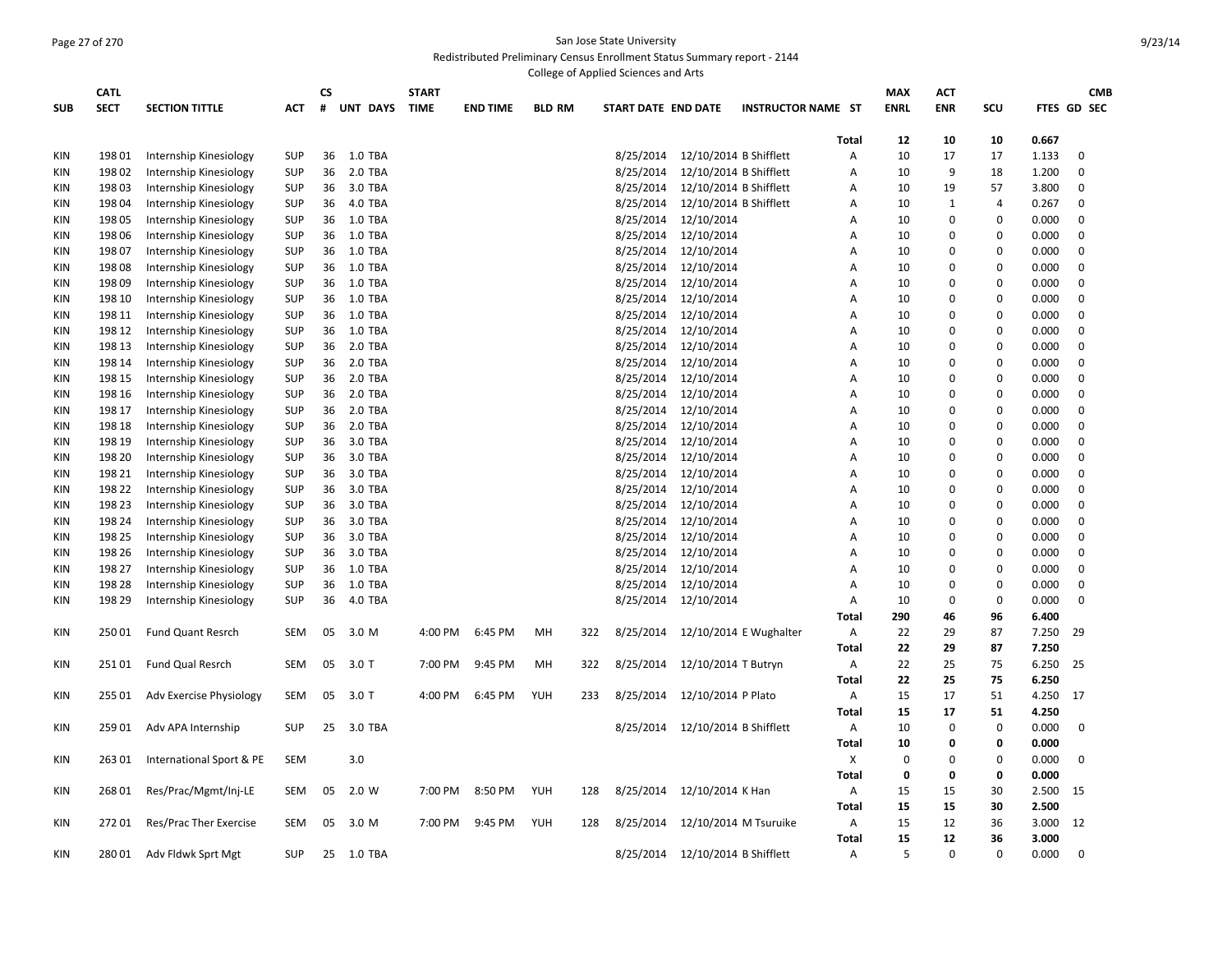## Page 28 of 270 San Jose State University Redistributed Preliminary Census Enrollment Status Summary report - 2144

|            |             |                                |            |    |                 |              |                 |               |     | College of Applied Sciences and Arts |                        |                           |              |             |                |                |             |                |            |
|------------|-------------|--------------------------------|------------|----|-----------------|--------------|-----------------|---------------|-----|--------------------------------------|------------------------|---------------------------|--------------|-------------|----------------|----------------|-------------|----------------|------------|
|            | <b>CATL</b> |                                |            | CS |                 | <b>START</b> |                 |               |     |                                      |                        |                           |              | MAX         | ACT            |                |             |                | <b>CMB</b> |
| <b>SUB</b> | <b>SECT</b> | <b>SECTION TITTLE</b>          | <b>ACT</b> | #  | <b>UNT DAYS</b> | <b>TIME</b>  | <b>END TIME</b> | <b>BLD RM</b> |     | START DATE END DATE                  |                        | <b>INSTRUCTOR NAME ST</b> |              | <b>ENRL</b> | <b>ENR</b>     | SCU            | FTES GD SEC |                |            |
| KIN        | 28002       | Adv Fldwk Sprt Mgt             | <b>SUP</b> | 25 | 2.0 TBA         |              |                 |               |     | 8/25/2014                            | 12/10/2014 B Shifflett |                           | А            | 5           | $\mathbf 0$    | 0              | 0.000       | $\mathbf 0$    |            |
| KIN        | 28003       | Adv Fldwk Sprt Mgt             | SUP        | 25 | 3.0 TBA         |              |                 |               |     | 8/25/2014                            | 12/10/2014 B Shifflett |                           | Α            | 5           | $\overline{4}$ | 12             | 1.000       | $\overline{4}$ |            |
| KIN        | 28004       | Adv Fldwk Sprt Mgt             | <b>SUP</b> | 25 | 3.0 TBA         |              |                 |               |     | 8/25/2014                            | 12/10/2014             |                           | A            | 5           | $\mathbf 0$    | 0              | 0.000       | 0              |            |
|            |             |                                |            |    |                 |              |                 |               |     |                                      |                        |                           | <b>Total</b> | 20          | 4              | 12             | 1.000       |                |            |
| KIN        | 28201       | Marketing/Sport                | SEM        | 05 | $3.0$ T         | 4:00 PM      | 6:45 PM         | MH            | 322 | 8/25/2014                            |                        | 12/10/2014 M Beaubien     | Α            | 15          | 21             | 63             | 5.250       | 21             |            |
|            |             |                                |            |    |                 |              |                 |               |     |                                      |                        |                           | <b>Total</b> | 15          | 21             | 63             | 5.250       |                |            |
| KIN        | 28301       | Mgt Lead Comm/Spt              | SEM        | 05 | 3.0 M           | 7:00 PM      | 9:45 PM         | MH            | 322 | 8/25/2014                            | 12/10/2014 A Medina    |                           | Α            | 15          | 17             | 51             | 4.250       | - 17           |            |
|            |             |                                |            |    |                 |              |                 |               |     |                                      |                        |                           | Total        | 15          | 17             | 51             | 4.250       |                |            |
| KIN        | 28501       | Internship Kinesiology         | <b>SUP</b> | 25 | 1.0 TBA         |              |                 |               |     | 8/25/2014                            | 12/10/2014 B Shifflett |                           | Α            | 5           | 3              | 3              | 0.250       | 3              |            |
| KIN        | 285 02      | Internship Kinesiology         | <b>SUP</b> | 25 | 2.0 TBA         |              |                 |               |     | 8/25/2014                            | 12/10/2014 B Shifflett |                           | Α            | 5           | 0              | 0              | 0.000       | $\mathbf 0$    |            |
| ΚIΝ        | 28503       | Internship Kinesiology         | <b>SUP</b> | 25 | 3.0 TBA         |              |                 |               |     | 8/25/2014                            | 12/10/2014 B Shifflett |                           | А            | 5           | 6              | 18             | 1.500       | 6              |            |
| KIN        | 285 04      | Internship Kinesiology         | <b>SUP</b> | 25 | 1.0 TBA         |              |                 |               |     | 8/25/2014                            | 12/10/2014             |                           | A            | 5           | $\Omega$       | 0              | 0.000       | $\mathbf 0$    |            |
| KIN        | 285 05      | Internship Kinesiology         | SUP        | 25 | 2.0 TBA         |              |                 |               |     | 8/25/2014                            | 12/10/2014             |                           | A            | 10          | $\Omega$       | $\mathbf 0$    | 0.000       | $\mathbf 0$    |            |
| KIN        | 285 06      | Internship Kinesiology         | <b>SUP</b> | 25 | 3.0 TBA         |              |                 |               |     | 8/25/2014                            | 12/10/2014             |                           | Α            | 10          | $\Omega$       | 0              | 0.000       | 0              |            |
| KIN        | 285 07      | Internship Kinesiology         | <b>SUP</b> | 25 | 3.0 TBA         |              |                 |               |     | 8/25/2014                            | 12/10/2014             |                           | A            | 10          | $\Omega$       | 0              | 0.000       | $\mathbf 0$    |            |
| KIN        | 28508       | Internship Kinesiology         | <b>SUP</b> | 25 | 3.0 TBA         |              |                 |               |     | 8/25/2014                            | 12/10/2014             |                           | A            | 10          | $\Omega$       | 0              | 0.000       | $\mathbf 0$    |            |
| KIN        | 285 09      | Internship Kinesiology         | <b>SUP</b> | 25 | 2.0 TBA         |              |                 |               |     | 8/25/2014                            | 12/10/2014             |                           | A            | 5           | $\mathbf 0$    | 0              | 0.000       | $\mathbf 0$    |            |
|            |             |                                |            |    |                 |              |                 |               |     |                                      |                        |                           | <b>Total</b> | 65          | q              | 21             | 1.750       |                |            |
| KIN        | 28601       | Independent Study              | <b>SUP</b> | 25 | 1.0 TBA         |              |                 |               |     | 8/25/2014                            | 12/10/2014             |                           | А            | 10          | $\mathbf 0$    | $\mathbf 0$    | 0.000       | 0              |            |
| KIN        | 28602       | Independent Study              | SUP        | 25 | 2.0 TBA         |              |                 |               |     | 8/25/2014                            | 12/10/2014             |                           | A            | 10          | $\Omega$       | 0              | 0.000       | $\mathbf 0$    |            |
| KIN        | 28603       | Independent Study              | SUP        | 25 | 3.0 TBA         |              |                 |               |     | 8/25/2014                            | 12/10/2014             |                           | Α            | 10          | $\mathbf 0$    | $\Omega$       | 0.000       | $\mathbf 0$    |            |
| KIN        | 28604       | Independent Study              | <b>SUP</b> | 25 | 1.0 TBA         |              |                 |               |     | 8/25/2014                            | 12/10/2014 J Schachner |                           | А            | 10          | 1              | 1              | 0.083       | 1              |            |
| KIN        | 28605       | Independent Study              | <b>SUP</b> | 25 | 1.0 TBA         |              |                 |               |     | 8/25/2014                            | 12/10/2014             |                           | A            | 10          | 0              | 0              | 0.000       | $\mathbf 0$    |            |
| KIN        | 286 06      | Independent Study              | <b>SUP</b> | 25 | 2.0 TBA         |              |                 |               |     | 8/25/2014                            | 12/10/2014             |                           | A            | 10          | $\Omega$       | 0              | 0.000       | $\mathbf 0$    |            |
| KIN        | 28607       | Independent Study              | <b>SUP</b> | 25 | 2.0 TBA         |              |                 |               |     | 8/25/2014                            | 12/10/2014             |                           | Α            | 10          | 0              | $\Omega$       | 0.000       | 0              |            |
| KIN        | 28608       | Independent Study              | <b>SUP</b> | 25 | 3.0 TBA         |              |                 |               |     | 8/25/2014                            | 12/10/2014 B Shifflett |                           | А            | 10          | $\mathbf{1}$   | 3              | 0.250       | 1              |            |
| ΚIΝ        | 28609       | Independent Study              | <b>SUP</b> | 25 | 3.0 TBA         |              |                 |               |     | 8/25/2014                            | 12/10/2014 T Butryn    |                           | А            | 10          | $\overline{3}$ | 9              | 0.750       | 3              |            |
| KIN        | 286 10      | Independent Study              | SUP        | 25 | 3.0 TBA         |              |                 |               |     | 8/25/2014                            | 12/10/2014 V Andrews   |                           | A            | 10          | 1              | $\overline{3}$ | 0.250       | $\mathbf{1}$   |            |
|            |             |                                |            |    |                 |              |                 |               |     |                                      |                        |                           | Total        | 100         | 6              | 16             | 1.333       |                |            |
| KIN        |             | 292A 01 Lead & Admin Ath Train | SEM        | 05 | 1.0 W           | 5:00 PM      | 6:50 PM         | YUH           | 128 | 8/25/2014                            | 12/10/2014 M Tsuruike  |                           | Α            | 15          | 13             | 13             | 1.083       | 13             |            |
|            |             |                                |            |    |                 |              |                 |               |     |                                      |                        |                           | <b>Total</b> | 15          | 13             | 13             | 1.083       |                |            |
| KIN        |             | 293A 01 Fieldwork AT I         | <b>SEM</b> | 05 | 3.0 TBA         |              |                 |               |     | 8/25/2014                            | 12/10/2014 H Brown     |                           | Α            | 15          | 12             | 12             | 3.000       | 12             |            |
| KIN        |             | 293A 02 Fieldwork AT I         | <b>SUP</b> | 25 | 0.0 TBA         |              |                 |               |     | 8/25/2014                            | 12/10/2014 H Brown     |                           | Α            | 15          | 12             | 24             | 0.000       | 12             |            |
|            |             |                                |            |    |                 |              |                 |               |     |                                      |                        |                           | Total        | 30          | 24             | 36             | 3.000       |                |            |
| KIN        |             | 293C 01 Fieldwork AT III       | <b>SEM</b> | 05 | 3.0 TBA         |              |                 |               |     | 8/25/2014                            | 12/10/2014 M Tsuruike  |                           | Α            | 15          | 10             | 10             | 2.500       | 10             |            |
| KIN        |             | 293C 02 Fieldwork AT III       | <b>SUP</b> | 25 | $0.0$ TBA       |              |                 |               |     | 8/25/2014                            | 12/10/2014 M Tsuruike  |                           | Α            | 15          | 10             | 20             | 0.000       | 10             |            |
|            |             |                                |            |    |                 |              |                 |               |     |                                      |                        |                           | Total        | 30          | 20             | 30             | 2.500       |                |            |
| KIN        | 298 01      | Spec Studies P E               | <b>SUP</b> | 25 | 3.0 TBA         |              |                 |               |     | 8/25/2014                            | 12/10/2014             |                           | А            | 5           | $\mathbf 0$    | 0              | 0.000       | $\mathbf 0$    |            |
| KIN        | 298 02      | Spec Studies P E               | <b>SUP</b> | 25 | 3.0 TBA         |              |                 |               |     | 8/25/2014                            | 12/10/2014 P Plato     |                           | A            | 5           | $\overline{2}$ | 6              | 0.500       | $\overline{2}$ |            |
| KIN        | 298 03      | Spec Studies P E               | <b>SUP</b> | 25 | 3.0 TBA         |              |                 |               |     | 8/25/2014                            | 12/10/2014 T Butryn    |                           | Α            | 5           | $\mathbf{1}$   | 3              | 0.250       | 1              |            |
| KIN        | 298 04      | Spec Studies P E               | <b>SUP</b> | 25 | 3.0 TBA         |              |                 |               |     | 8/25/2014                            | 12/10/2014 J Chin      |                           | А            | 5           | 3              | 9              | 0.750       | 3              |            |
| <b>KIN</b> | 298 05      | Spec Studies P E               | <b>SUP</b> | 25 | 3.0 TBA         |              |                 |               |     | 8/25/2014                            | 12/10/2014 S Reekie    |                           | А            | 5           | 1              | 3              | 0.250       | 1              |            |
| ΚIΝ        | 298 06      | Spec Studies P E               | <b>SUP</b> | 25 | 3.0 TBA         |              |                 |               |     | 8/25/2014                            | 12/10/2014 D Murphy    |                           | Α            | 5           | $\mathbf{1}$   | 3              | 0.250       | $\mathbf{1}$   |            |
| KIN        | 29807       | Spec Studies P E               | <b>SUP</b> | 25 | 3.0 TBA         |              |                 |               |     | 8/25/2014                            |                        | 12/10/2014 E Wughalter    | А            | 5           | $\overline{2}$ | 6              | 0.500       | $\overline{2}$ |            |
| KIN        | 298 08      | Spec Studies P E               | <b>SUP</b> | 25 | 3.0 TBA         |              |                 |               |     | 8/25/2014                            | 12/10/2014 H Brown     |                           | А            | 5           | $\mathbf{1}$   | 3              | 0.250       | $\mathbf{1}$   |            |
| KIN        | 298 09      | Spec Studies P E               | <b>SUP</b> | 25 | 3.0 TBA         |              |                 |               |     | 8/25/2014                            | 12/10/2014 M Masucci   |                           | A            | 5           | $\mathbf{1}$   | 3              | 0.250       | $\mathbf{1}$   |            |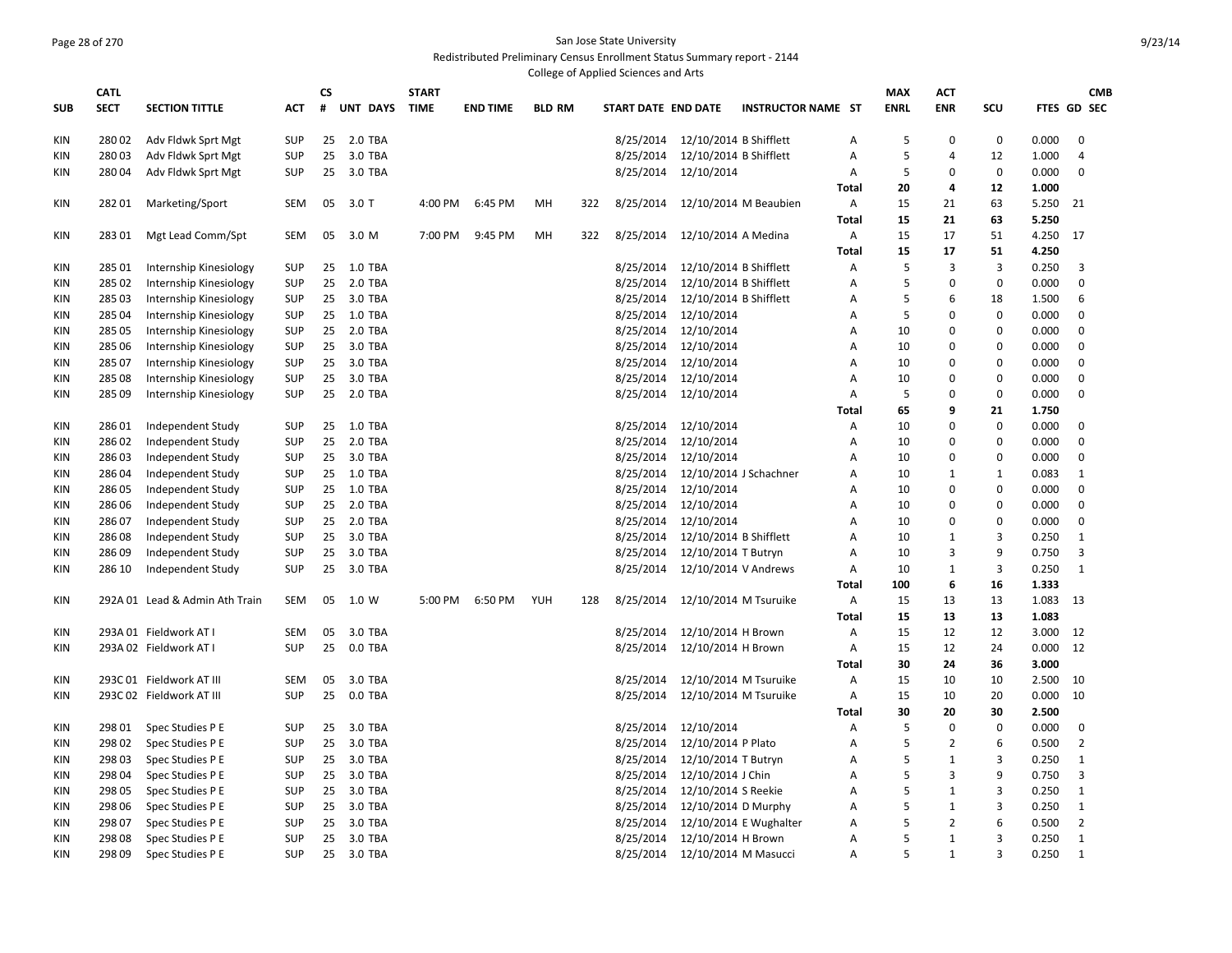#### Page 29 of 270 San Jose State University Redistributed Preliminary Census Enrollment Status Summary report - 2144 College of Applied Sciences and Arts

|             | <b>CATL</b> |                       |            | СS |                           | <b>START</b> |                 |               |     |                     |                     |                           |              | <b>MAX</b>  | <b>ACT</b> |             |             |             | <b>CMB</b> |
|-------------|-------------|-----------------------|------------|----|---------------------------|--------------|-----------------|---------------|-----|---------------------|---------------------|---------------------------|--------------|-------------|------------|-------------|-------------|-------------|------------|
| <b>SUB</b>  | <b>SECT</b> | <b>SECTION TITTLE</b> | <b>ACT</b> | #  | <b>DAYS</b><br><b>UNT</b> | <b>TIME</b>  | <b>END TIME</b> | <b>BLD RM</b> |     | START DATE END DATE |                     | <b>INSTRUCTOR NAME ST</b> |              | <b>ENRL</b> | <b>ENR</b> | SCU         | FTES GD SEC |             |            |
|             |             |                       |            |    |                           |              |                 |               |     |                     |                     |                           |              |             |            |             |             |             |            |
| KIN         | 298 10      | Spec Studies P E      | <b>SUP</b> | 25 | 3.0 TBA                   |              |                 |               |     | 8/25/2014           | 12/10/2014          |                           | Α            | 5           | 0          | $\mathbf 0$ | 0.000       | $\mathbf 0$ |            |
|             |             |                       |            |    |                           |              |                 |               |     |                     |                     |                           | <b>Total</b> | 50          | 12         | 36          | 3.000       |             |            |
| KIN         | 299 01      | <b>Masters Thesis</b> | <b>SUP</b> | 25 | <b>1.0 TBA</b>            |              |                 |               |     | 8/25/2014           | 12/10/2014          |                           | Α            | 5           | 0          | 0           | 0.000       | 0           |            |
| <b>KIN</b>  | 299 02      | <b>Masters Thesis</b> | <b>SUP</b> | 25 | 2.0 TBA                   |              |                 |               |     | 8/25/2014           |                     | 12/10/2014 E Wughalter    | Α            | 5           |            | 4           | 0.333       | 2           |            |
| <b>KIN</b>  | 29903       | <b>Masters Thesis</b> | <b>SUP</b> | 25 | 3.0 TBA                   |              |                 |               |     | 8/25/2014           | 12/10/2014          |                           | А            | 5           | $\Omega$   | 0           | 0.000       | 0           |            |
| <b>KIN</b>  | 299 04      | <b>Masters Thesis</b> | <b>SUP</b> | 25 | 6.0 TBA                   |              |                 |               |     | 8/25/2014           | 12/10/2014          |                           | Α            | 5           | $\Omega$   | 0           | 0.000       | 0           |            |
| <b>KIN</b>  | 299 05      | <b>Masters Thesis</b> | <b>SUP</b> | 25 | 3.0 TBA                   |              |                 |               |     | 8/25/2014           | 12/10/2014 J Chin   |                           | Α            | 5           |            | 6           | 0.500       | 2           |            |
| <b>KIN</b>  | 299 06      | <b>Masters Thesis</b> | <b>SUP</b> | 25 | 3.0 TBA                   |              |                 |               |     | 8/25/2014           | 12/10/2014 T Butryn |                           | А            | 5           |            | 3           | 0.250       | 1           |            |
| KIN         | 299 07      | <b>Masters Thesis</b> | <b>SUP</b> | 25 | 3.0 TBA                   |              |                 |               |     | 8/25/2014           | 12/10/2014          |                           | А            | 5           | 0          | 0           | 0.000       | 0           |            |
| <b>KIN</b>  | 299 08      | <b>Masters Thesis</b> | <b>SUP</b> | 25 | 3.0 TBA                   |              |                 |               |     | 8/25/2014           | 12/10/2014          |                           | А            | 5           | 0          | 0           | 0.000       | 0           |            |
| <b>KIN</b>  | 29909       | <b>Masters Thesis</b> | <b>SUP</b> | 25 | 3.0 TBA                   |              |                 |               |     | 8/25/2014           | 12/10/2014          |                           | Α            | 5           | 0          | 0           | 0.000       | 0           |            |
| <b>KIN</b>  | 299 10      | <b>Masters Thesis</b> | <b>SUP</b> | 25 | 3.0 TBA                   |              |                 |               |     | 8/25/2014           | 12/10/2014          |                           | Α            | 5           | 0          | 0           | 0.000       | 0           |            |
|             |             |                       |            |    |                           |              |                 |               |     |                     |                     |                           | <b>Total</b> | 50          | 5          | 13          | 1.083       |             |            |
| KNED        |             | 184Y 01 Stdt Tchg II  | <b>SUP</b> | 25 | 4.0 TBA                   |              |                 |               |     | 8/25/2014           |                     | 12/10/2014 R Schmidlein   | A            | 10          | 3          | 12          | 0.800       | 0           |            |
|             |             |                       |            |    |                           |              |                 |               |     |                     |                     |                           | <b>Total</b> | 10          | 3          | 12          | 0.800       |             |            |
| KNED        |             | 184Z 01 Stdt Tchg III | <b>SUP</b> | 25 | 4.0 TBA                   |              |                 |               |     | 8/25/2014           |                     | 12/10/2014 R Schmidlein   | A            | 10          | 4          | 16          | 1.067       | 0           |            |
|             |             |                       |            |    |                           |              |                 |               |     |                     |                     |                           | <b>Total</b> | 10          | 4          | 16          | 1.067       |             |            |
| <b>KNED</b> | 33901       | Instr Matl & Proc PE  | LEC        | 02 | 3.0 MW                    | 7:30 AM      | 9:20 AM         | MН            | 322 | 8/25/2014           |                     | 12/10/2014 R Schmidlein   | Α            | 15          | 4          | 8           | 0.800       | 0           |            |
| <b>KNED</b> | 33902       | Instr Matl & Proc PE  | <b>ACT</b> | 08 | 0.0 TBA                   |              |                 |               |     | 8/25/2014           |                     | 12/10/2014 R Schmidlein   | Α            | 15          |            | 4           | 0.000       | 0           |            |
|             |             |                       |            |    |                           |              |                 |               |     |                     |                     |                           | <b>Total</b> | 30          |            | 12          | 0.800       |             |            |
|             |             |                       |            |    |                           |              |                 |               |     |                     |                     | <b>Kinesiology Total</b>  |              | 7979        | 6795       | 10203       | 691.983     |             |            |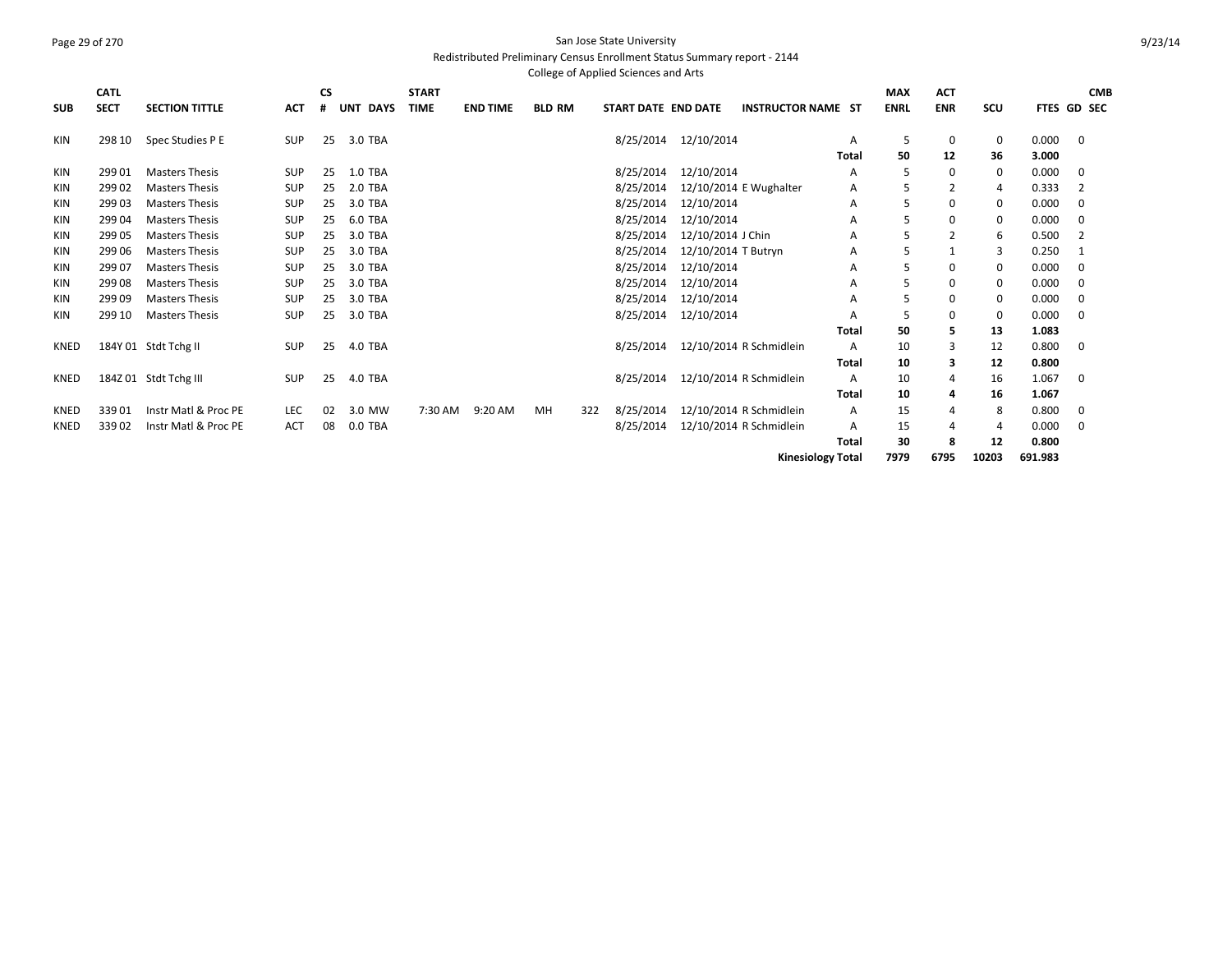**CATL** 

**SUB**

#### Page 30 of 270 San Jose State University Redistributed Preliminary Census Enrollment Status Summary report - 2144

College of Applied Sciences and Arts **SECT SECTION TITTLE ACT CS # UNT DAYS START TIME END TIME BLD RM START DATE END DATE INSTRUCTOR NAME ST MAX ENRL ACT Library & Information Science** LIBR 200 01 Inf. Comm SEM 05 3.0 TBA 8/25/2014 12/10/2014 Z Liu A LIBR 200 02 Inf. Comm SEM 05 3.0 TBA 8/25/2014 12/10/2014 S Walter A LIBR 200 03 Inf. Comm SEM 05 3.0 TBA 8/25/2014 12/10/2014 J Bedord A LIBR 200 04 Inf. Comm SEM 05 3.0 TBA 8/25/2014 12/10/2014 D Hansen A LIBR 200 05 Inf. Comm SEM 05 3.0 TBA 8/25/2014 12/10/2014 Z Liu A 30 225/2014 2 Liu **Total 150 133 399 33.250** LIBR 202 01 Inf. Ret. Sys. Des SEM 05 3.0 TBA 8/25/2014 12/10/2014 J Kemp A 30 27 81 6.750 2014 12 LIBR 202 02 Inf. Ret. Sys. Des SEM 05 3.0 TBA 8/25/2014 12/10/2014 J Kemp A 30 29 LIBR 202 03 Inf. Ret. Sys. Des SEM 05 3.0 TBA 8/25/2014 12/10/2014 G Liu A 30 31 93/25/2014 A LIBR 202 04 Inf. Ret. Sys. Des SEM 05 3.0 TBA 8/25/2014 12/10/2014 K Rebmann A **Total 120 116 348 28.950** LIBR 203 01 Online Learning SEM 02 1.0 TBA 80 20 1 20 10 10 8/25/2014 12/10/2014 C Runnels A 80 28 28 2.333 28 LIBR 20302 Online Learning SEM 02 1.0 TBA 80 200 1 2010 8/25/2014 12/10/2014 C Runnels A 80 28 28 2.333 28 LIBR 20303 Online Learning SEM 02 1.0 TBA 80 8/25/2014 12/10/2014 C Runnels A 80 82 82 6.833 82 LIBR 204 01 Inf. Prof SEM 05 3.0 TBA 8/25/2014 12/10/2014 L Rosenblum A 30 29 87 7.250 29 LIBR 204 02 Inf. Prof SEM 05 3.0 TBA 8/25/2014 12/10/2014 C Dee A 30 21 63 5.250 21 LIBR 204 03 Inf. Prof SEM 05 3.0 TBA 8/25/2014 12/10/2014 L Larkin A 30 25 75 6.250 25 LIBR 20404 Inf. Prof SEM 05 3.0 TBA 8/25/2014 12/10/2014 S Gaffney A 30 26 78 6.500 26 LIBR 210 01 Reference Info Services SEM 05 3.0 TBA 8 8/25/2014 12/10/2014 LLuo A 30 29 87 7.250 29 LIBR 210 02 Reference Info Services SEM 3.0 X 0 0 0 0.000 0 LIBR 231 01 Iss Spec Libs & Info Ctr SUP 36 3.0 TBA 8/25/2014 12/10/2014 C Megaridis A 30 7 21 1.750 7

| <b>MAX</b>  | ACT        |     |        | <b>CMB</b>         |
|-------------|------------|-----|--------|--------------------|
| <b>ENRL</b> | <b>ENR</b> | SCU |        | <b>FTES GD SEC</b> |
|             |            |     |        |                    |
|             |            |     |        |                    |
| 30          | 26         | 78  | 6.500  | 26                 |
| 30          | 29         | 87  | 7.250  | 29                 |
| 30          | 28         | 84  | 7.000  | 28                 |
| 30          | 28         | 84  | 7.000  | 28                 |
|             |            |     | 5.500  | 22                 |
| 30          | 22         | 66  |        |                    |
| 150         | 133        | 399 | 33.250 |                    |
| 30          | 27         | 81  | 6.750  | 27                 |
| 30          | 29         | 87  | 7.250  | 29                 |
| 30          | 31         | 93  | 7.750  | 31                 |
| 30          | 29         | 87  | 7.200  | 28                 |
|             |            |     |        |                    |

|             |        |                          |            |    |         |           |                        | <b>Total</b> | 240 | 138         | 138         | 11.500   |             |
|-------------|--------|--------------------------|------------|----|---------|-----------|------------------------|--------------|-----|-------------|-------------|----------|-------------|
| LIBR        | 204 01 | Inf. Prof                | <b>SEM</b> | 05 | 3.0 TBA | 8/25/2014 | 12/10/2014 L Rosenblum | A            | 30  | 29          | 87          | 7.250 29 |             |
| LIBR        | 204 02 | Inf. Prof                | <b>SEM</b> | 05 | 3.0 TBA | 8/25/2014 | 12/10/2014 C Dee       | Α            | 30  | 21          | 63          | 5.250 21 |             |
| LIBR        | 204 03 | Inf. Prof                | <b>SEM</b> | 05 | 3.0 TBA | 8/25/2014 | 12/10/2014 L Larkin    | A            | 30  | 25          | 75          | 6.250 25 |             |
| <b>LIBR</b> | 204 04 | Inf. Prof                | <b>SEM</b> | 05 | 3.0 TBA | 8/25/2014 | 12/10/2014 S Gaffney   | A            | 30  | 26          | 78          | 6.500 26 |             |
|             |        |                          |            |    |         |           |                        | <b>Total</b> | 120 | 101         | 303         | 25.250   |             |
| LIBR        | 21001  | Reference Info Services  | <b>SEM</b> | 05 | 3.0 TBA | 8/25/2014 | 12/10/2014 L Luo       | A            | 30  | 29          | 87          | 7.250    | 29          |
| LIBR        | 21002  | Reference Info Services  | <b>SEM</b> |    | 3.0     |           |                        | X            | 0   | $\mathbf 0$ | $\mathbf 0$ | 0.000    | $\mathbf 0$ |
|             |        |                          |            |    |         |           |                        | <b>Total</b> | 30  | 29          | 87          | 7.250    |             |
| <b>LIBR</b> | 23101  | Iss Spec Libs & Info Ctr | <b>SUP</b> | 36 | 3.0 TBA | 8/25/2014 | 12/10/2014 C Megaridis | A            | 30  | 7           | 21          | 1.750    | 7           |
|             |        |                          |            |    |         |           |                        | <b>Total</b> | 30  | 7           | 21          | 1.750    |             |
| <b>LIBR</b> | 23201  | Iss Publ Libs            | <b>SUP</b> | 36 | 3.0 TBA | 8/25/2014 | 12/10/2014 A Friday    | A            | 30  | 22          | 66          | 5.500 22 |             |
|             |        |                          |            |    |         |           |                        | Total        | 30  | 22          | 66          | 5.500    |             |
| LIBR        | 234 01 | Int Freedom Sem          | SEM        | 05 | 3.0 TBA | 8/25/2014 | 12/10/2014 C Gardner   | Α            | 30  | 15          | 45          | 3.750 15 |             |
|             |        |                          |            |    |         |           |                        | Total        | 30  | 15          | 45          | 3.750    |             |
| LIBR        | 23701  | SchLibMedMtls            | <b>SEM</b> | 05 | 3.0 TBA | 8/25/2014 | 12/10/2014 S Buchanan  | A            | 30  | 14          | 42          | 3.500 14 |             |
|             |        |                          |            |    |         |           |                        | <b>Total</b> | 30  | 14          | 42          | 3.500    |             |
| <b>LIBR</b> | 240 01 | Info Tech Tools & Aplc   | <b>SEM</b> | 05 | 3.0 TBA | 8/25/2014 | 12/10/2014 R Dean      | A            | 39  | 31          | 93          | 7.750 31 |             |
| LIBR        | 240 02 | Info Tech Tools & Aplc   | SEM        | 05 | 3.0 TBA | 8/25/2014 | 12/10/2014 R Dean      | A            | 30  | 19          | 57          | 4.750 19 |             |
|             |        |                          |            |    |         |           |                        | <b>Total</b> | 69  | 50          | 150         | 12.500   |             |
| LIBR        | 244 01 | <b>Online Searching</b>  | <b>SEM</b> | 05 | 3.0 TBA | 8/25/2014 | 12/10/2014 J Bedord    | А            | 30  | 16          | 48          | 4.000 16 |             |
|             |        |                          |            |    |         |           |                        | Total        | 30  | 16          | 48          | 4.000    |             |
| <b>LIBR</b> | 24701  | Voc Design               | SEM        | 05 | 3.0 TBA | 8/25/2014 | 12/10/2014 A Shiri     | Α            | 30  | 25          | 75          | 6.250 25 |             |
|             |        |                          |            |    |         |           |                        | Total        | 30  | 25          | 75          | 6.250    |             |
| <b>LIBR</b> | 24801  | Beg Cat & Class          | <b>SEM</b> | 05 | 3.0 TBA | 8/25/2014 | 12/10/2014 D Goetting  | A            | 30  | 30          | 90          | 7.500 30 |             |
| <b>LIBR</b> | 24802  | Beg Cat & Class          | <b>SEM</b> | 05 | 3.0 TBA | 8/25/2014 | 12/10/2014 G Cotton    | A            | 30  | 20          | 60          | 5.000 20 |             |
|             |        |                          |            |    |         |           |                        | <b>Total</b> | 60  | 50          | 150         | 12.500   |             |
| <b>LIBR</b> | 25001  | Instr Dsgn Info Prof     | <b>SEM</b> | 05 | 3.0 TBA | 8/25/2014 | 12/10/2014 D Kovacs    | A            | 30  | 30          | 90          | 7.500 30 |             |
|             |        |                          |            |    |         |           |                        | - - -        |     |             |             |          |             |

| <b>LIBR</b> | 203 03 | <b>Online Learning</b>   | <b>SEM</b> | 02 | 1.0 TBA | 8/25/2014 | 12/10/2014 C Runnels   | А            | 80  | 82  | 82  | 6.833    | -82  |
|-------------|--------|--------------------------|------------|----|---------|-----------|------------------------|--------------|-----|-----|-----|----------|------|
|             |        |                          |            |    |         |           |                        | Total        | 240 | 138 | 138 | 11.500   |      |
| <b>LIBR</b> | 204 01 | Inf. Prof                | <b>SEM</b> | 05 | 3.0 TBA | 8/25/2014 | 12/10/2014 L Rosenblum | A            | 30  | 29  | 87  | 7.250    | 29   |
| LIBR        | 204 02 | Inf. Prof                | <b>SEM</b> | 05 | 3.0 TBA | 8/25/2014 | 12/10/2014 C Dee       | Α            | 30  | 21  | 63  | 5.250 21 |      |
| LIBR        | 204 03 | Inf. Prof                | <b>SEM</b> | 05 | 3.0 TBA | 8/25/2014 | 12/10/2014 L Larkin    | A            | 30  | 25  | 75  | 6.250    | 25   |
| LIBR        | 204 04 | Inf. Prof                | SEM        | 05 | 3.0 TBA | 8/25/2014 | 12/10/2014 S Gaffney   | Α            | 30  | 26  | 78  | 6.500    | - 26 |
|             |        |                          |            |    |         |           |                        | <b>Total</b> | 120 | 101 | 303 | 25.250   |      |
| LIBR        | 21001  | Reference Info Services  | <b>SEM</b> | 05 | 3.0 TBA | 8/25/2014 | 12/10/2014 L Luo       | A            | 30  | 29  | 87  | 7.250    | 29   |
| <b>LIBR</b> | 21002  | Reference Info Services  | <b>SEM</b> |    | 3.0     |           |                        | X            | 0   | 0   | 0   | 0.000    | 0    |
|             |        |                          |            |    |         |           |                        | <b>Total</b> | 30  | 29  | 87  | 7.250    |      |
| <b>LIBR</b> | 23101  | Iss Spec Libs & Info Ctr | <b>SUP</b> | 36 | 3.0 TBA | 8/25/2014 | 12/10/2014 C Megaridis | Α            | 30  | 7   | 21  | 1.750    | 7    |
|             |        |                          |            |    |         |           |                        | <b>Total</b> | 30  | 7   | 21  | 1.750    |      |
| <b>LIBR</b> | 23201  | Iss Publ Libs            | <b>SUP</b> | 36 | 3.0 TBA | 8/25/2014 | 12/10/2014 A Friday    | Α            | 30  | 22  | 66  | 5.500    | 22   |
|             |        |                          |            |    |         |           |                        | <b>Total</b> | 30  | 22  | 66  | 5.500    |      |
| LIBR        | 234 01 | Int Freedom Sem          | SEM        | 05 | 3.0 TBA | 8/25/2014 | 12/10/2014 C Gardner   | Α            | 30  | 15  | 45  | 3.750    | 15   |
|             |        |                          |            |    |         |           |                        | <b>Total</b> | 30  | 15  | 45  | 3.750    |      |
| <b>LIBR</b> | 23701  | SchLibMedMtls            | <b>SEM</b> | 05 | 3.0 TBA | 8/25/2014 | 12/10/2014 S Buchanan  | A            | 30  | 14  | 42  | 3.500 14 |      |
|             |        |                          |            |    |         |           |                        | <b>Total</b> | 30  | 14  | 42  | 3.500    |      |
| <b>LIBR</b> | 240 01 | Info Tech Tools & Aplc   | <b>SEM</b> | 05 | 3.0 TBA | 8/25/2014 | 12/10/2014 R Dean      | А            | 39  | 31  | 93  | 7.750 31 |      |
| LIBR        | 240 02 | Info Tech Tools & Aplc   | <b>SEM</b> | 05 | 3.0 TBA | 8/25/2014 | 12/10/2014 R Dean      | A            | 30  | 19  | 57  | 4.750 19 |      |
|             |        |                          |            |    |         |           |                        | <b>Total</b> | 69  | 50  | 150 | 12.500   |      |
| LIBR        | 244 01 | <b>Online Searching</b>  | SEM        | 05 | 3.0 TBA | 8/25/2014 | 12/10/2014 J Bedord    | А            | 30  | 16  | 48  | 4.000    | 16   |
|             |        |                          |            |    |         |           |                        | <b>Total</b> | 30  | 16  | 48  | 4.000    |      |
| LIBR        | 24701  | Voc Design               | SEM        | 05 | 3.0 TBA | 8/25/2014 | 12/10/2014 A Shiri     | Α            | 30  | 25  | 75  | 6.250    | 25   |
|             |        |                          |            |    |         |           |                        | <b>Total</b> | 30  | 25  | 75  | 6.250    |      |
| LIBR        | 24801  | Beg Cat & Class          | SEM        | 05 | 3.0 TBA | 8/25/2014 | 12/10/2014 D Goetting  | Α            | 30  | 30  | 90  | 7.500    | 30   |
| <b>LIBR</b> | 24802  | Beg Cat & Class          | SEM        | 05 | 3.0 TBA | 8/25/2014 | 12/10/2014 G Cotton    | А            | 30  | 20  | 60  | 5.000    | 20   |
|             |        |                          |            |    |         |           |                        | <b>Total</b> | 60  | 50  | 150 | 12.500   |      |
| <b>LIBR</b> | 25001  | Instr Dsgn Info Prof     | SEM        | 05 | 3.0 TBA | 8/25/2014 | 12/10/2014 D Kovacs    | A            | 30  | 30  | 90  | 7.500    | 30   |
|             |        |                          |            |    |         |           |                        | <b>Total</b> | 30  | 30  | 90  | 7.500    |      |
| <b>LIBR</b> | 25101  | Web Usability            | <b>SEM</b> | 05 | 3.0 TBA | 8/25/2014 | 12/10/2014 J Kemp      | A            | 30  | 17  | 51  | 4.250 17 |      |
|             |        |                          |            |    |         |           |                        |              |     |     |     |          |      |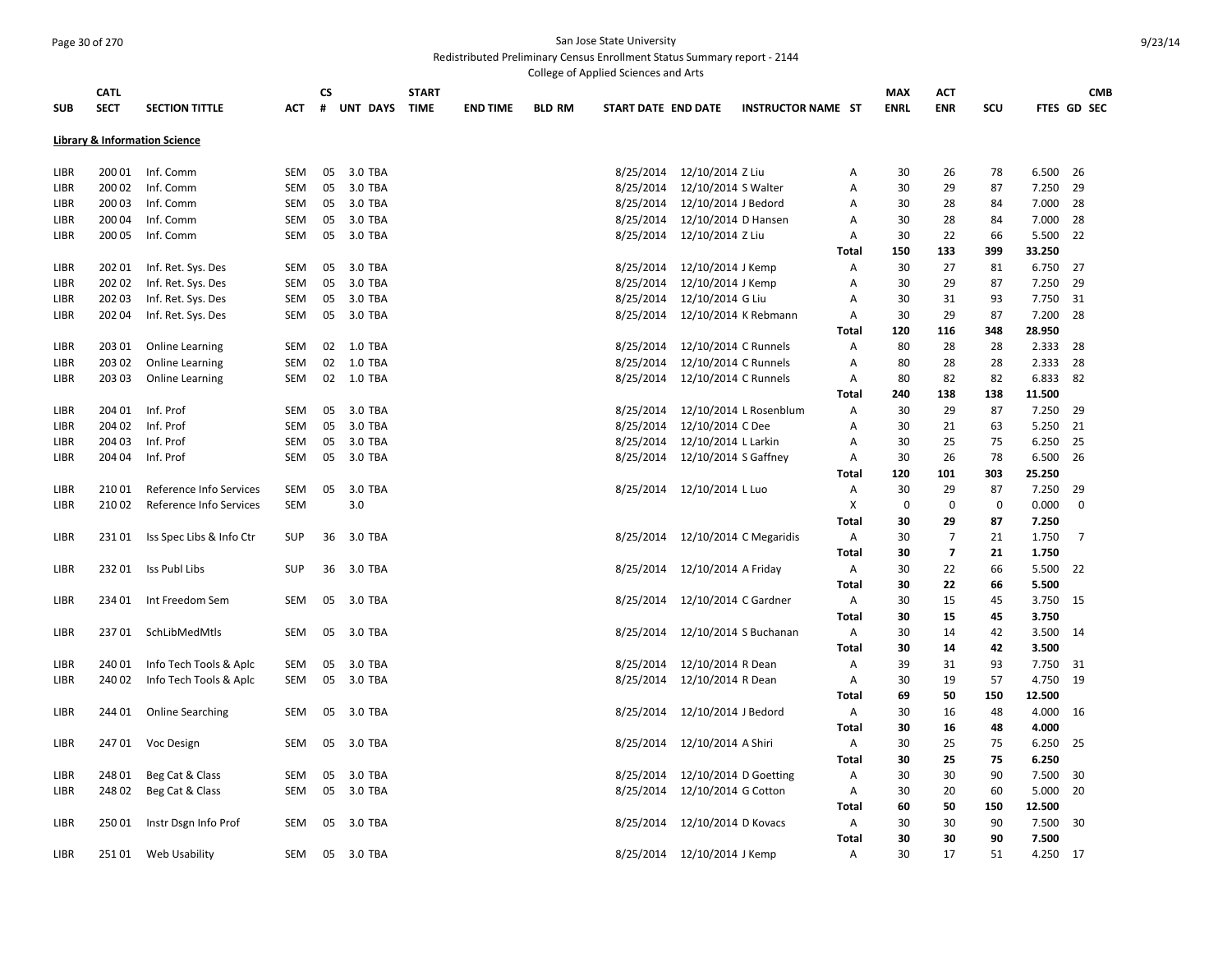## Page 31 of 270 San Jose State University Redistributed Preliminary Census Enrollment Status Summary report - 2144

College of Applied Sciences and Arts

|             | <b>CATL</b> |                                  |            | <b>CS</b> |            | <b>START</b> |                 |               |                     |                                            |                           |              | <b>MAX</b>  | ACT            |                  |        | <b>CMB</b>     |
|-------------|-------------|----------------------------------|------------|-----------|------------|--------------|-----------------|---------------|---------------------|--------------------------------------------|---------------------------|--------------|-------------|----------------|------------------|--------|----------------|
| <b>SUB</b>  | <b>SECT</b> | <b>SECTION TITTLE</b>            | <b>ACT</b> | #         | UNT DAYS   | <b>TIME</b>  | <b>END TIME</b> | <b>BLD RM</b> | START DATE END DATE |                                            | <b>INSTRUCTOR NAME ST</b> |              | <b>ENRL</b> | <b>ENR</b>     | SCU              |        | FTES GD SEC    |
|             |             |                                  |            |           |            |              |                 |               |                     |                                            |                           |              |             |                |                  |        |                |
|             |             |                                  |            |           |            |              |                 |               |                     |                                            |                           | <b>Total</b> | 30          | 17             | 51               | 4.250  |                |
| LIBR        | 25601       | Archy & Mnscpt                   | SEM        | 05        | 3.0 TBA    |              |                 |               | 8/25/2014           |                                            | 12/10/2014 D DeLorenzo    | A            | 30          | 25             | 75               | 6.250  | 25             |
|             |             |                                  |            |           |            |              |                 |               |                     |                                            |                           | <b>Total</b> | 30          | 25             | 75               | 6.250  |                |
| LIBR        | 25901       | Presrv Mgmt                      | SEM        | 05        | 3.0 TBA    |              |                 |               |                     | 8/25/2014 12/10/2014 E Holmes              |                           | Α            | 30          | 24             | 72               | 6.000  | 24             |
|             |             |                                  |            |           |            |              |                 |               |                     |                                            |                           | Total        | 30          | 24             | 72               | 6.000  |                |
| <b>LIBR</b> |             | 260A 01 Prgrm and Srvcs for Chld | <b>LEC</b> | 02        | 3.0 TBA    |              |                 |               |                     | 8/25/2014 12/10/2014 P Peck                |                           | Α            | 30          | 30             | 90               | 7.500  | 30             |
|             |             |                                  |            |           |            |              |                 |               |                     |                                            |                           | <b>Total</b> | 30          | 30             | 90               | 7.500  |                |
| LIBR        | 265 01      | Matrls for YAS 15-18             | LEC        | 02        | 3.0 TBA    |              |                 |               |                     | 8/25/2014 12/10/2014 J Hunt                |                           | Α            | 30          | 19             | 57               | 4.750  | 19             |
|             |             |                                  |            |           |            |              |                 |               |                     |                                            |                           | Total        | 30          | 19             | 57               | 4.750  |                |
| LIBR        | 26601       | <b>Collection Mgmt</b>           | <b>SEM</b> | 05        | 3.0 TBA    |              |                 |               |                     | 8/25/2014 12/10/2014 J Bodart              |                           | Α            | 30          | 13             | 39               | 3.250  | 13             |
| <b>LIBR</b> | 266 02      | <b>Collection Mgmt</b>           | <b>SEM</b> |           | 3.0        |              |                 |               |                     |                                            |                           | X            | 0           | $\mathbf 0$    | $\mathbf 0$      | 0.000  | $\mathbf 0$    |
|             |             |                                  |            |           |            |              |                 |               |                     |                                            |                           | <b>Total</b> | 30          | 13             | 39               | 3.250  |                |
| LIBR        |             | 271A 01 Gnres & Tpcs in Yuth Lit | LEC        | 02        | 3.0 TBA    |              |                 |               |                     | 8/25/2014 12/10/2014 S Higgins             |                           | Α            | 30          | 10             | 30               | 2.500  | 10             |
|             |             |                                  |            |           |            |              |                 |               |                     |                                            |                           | Total        | 30          | 10             | 30               | 2.500  |                |
| LIBR        | 275 01      | Libr Sev Div Comm                | SEM        | 05        | 3.0 TBA    |              |                 |               |                     | 8/25/2014 12/10/2014 A Friday              |                           | Α            | 30          | 18             | 54               | 4.500  | 18             |
|             |             |                                  |            |           |            |              |                 |               |                     |                                            |                           | Total        | 30          | 18             | 54               | 4.500  |                |
| LIBR        | 28201       | Sem in Libr Mgmt                 | <b>SEM</b> | 05        | 3.0 TBA    |              |                 |               |                     | 8/25/2014 12/10/2014 L Valdez              |                           | Α            | 30          | 10             | 10               | 2.500  | 10             |
| LIBR        | 28202       | Sem in Libr Mgmt                 | SEM        | 05        | 3.0 TBA    |              |                 |               |                     | 8/25/2014 12/10/2014 H Chen                |                           | Α            | 30          | 9              | 9                | 2.250  | 9              |
|             |             |                                  |            |           |            |              |                 |               |                     |                                            |                           | <b>Total</b> | 60          | 19             | 19               | 4.750  |                |
| LIBR        | 28401       | Sem Archiv Rec Mgmt              | <b>SEM</b> | 05        | 3.0 TBA    |              |                 |               |                     | 8/25/2014 12/10/2014 M Winget              |                           | Α            | 30          | 20             | 20               | 5.000  | 20             |
|             |             |                                  |            |           |            |              |                 |               |                     |                                            |                           | <b>Total</b> | 30          | 20             | 20               | 5.000  |                |
| LIBR        | 285 01      | Res Meth in Libr                 | <b>SEM</b> | 05        | 3.0 TBA    |              |                 |               |                     | 8/25/2014 12/10/2014 L Luo                 |                           | Α            | 30          | 13             | 13               | 3.250  | 13             |
| LIBR        | 28502       | Res Meth in Libr                 | SEM        | 05        | 3.0 TBA    |              |                 |               | 8/25/2014           | 12/10/2014 H Cervone                       |                           | A            | 30          | 12             | 12               | 3.000  | 12             |
| LIBR        | 285 03      | Res Meth in Libr                 | SEM        | 05        | 3.0 TBA    |              |                 |               |                     | 8/25/2014 12/10/2014 D Hansen              |                           | Α            | 30          | 28             | 28               | 7.000  | 28             |
|             |             |                                  |            |           |            |              |                 |               |                     |                                            |                           | Total        | 90          | 53             | 53               | 13.250 |                |
| <b>LIBR</b> | 28701       | Sem Inf Sci                      | <b>SEM</b> |           | 05 3.0 TBA |              |                 |               |                     | 8/25/2014 12/10/2014 M Stephens            |                           | Α            | 30          | 18             | 18               | 4.500  | 18             |
|             |             |                                  |            |           |            |              |                 |               |                     |                                            |                           | Total        | 30          | 18             | 18               | 4.500  |                |
| LIBR        | 28901       | Adv Topics Libr & Info Sci       | <b>SUP</b> |           | 25 3.0 TBA |              |                 |               |                     | 8/25/2014 12/10/2014 L Main                |                           | Α            | 400         | 38             | 114              | 9.500  | 38             |
|             |             |                                  |            |           |            |              |                 |               |                     |                                            |                           | <b>Total</b> | 400         | 38             | 114              | 9.500  |                |
| LIBR        | 294 02      | Prof Exp Intern                  | <b>SUP</b> |           | 25 2.0 TBA |              |                 |               |                     | 8/25/2014 12/10/2014 W Fisher              |                           | Α            | 40          | $\mathbf{1}$   | $\overline{2}$   | 0.167  | 1              |
| LIBR        | 294 03      | Prof Exp Intern                  | <b>SUP</b> | 25        | 3.0 TBA    |              |                 |               | 8/25/2014           | 12/10/2014 W Fisher                        |                           | Α            | 100         | 12             | 36               | 3.000  | 12             |
| LIBR        | 294 04      | Prof Exp Intern                  | <b>SUP</b> | 25        | 4.0 TBA    |              |                 |               |                     | 8/25/2014 12/10/2014 W Fisher              |                           | Α            | 40          | 0              | 0                | 0.000  | $\mathbf 0$    |
| LIBR        | 294 05      | Prof Exp Intern                  | SUP        | 25        | 2.0 TBA    |              |                 |               | 8/25/2014           | 12/10/2014 L Lindberg                      |                           | Α            | 30          | $\mathbf{1}$   | $\overline{2}$   | 0.167  | 1              |
| <b>LIBR</b> | 294 06      | Prof Exp Intern                  | <b>SUP</b> | 25        | 3.0 TBA    |              |                 |               | 8/25/2014           | 12/10/2014 L Lindberg                      |                           | A            | 100         | $\overline{4}$ | 12               | 1.000  | $\overline{4}$ |
| LIBR        | 294 07      | Prof Exp Intern                  | <b>SUP</b> | 25        | 4.0 TBA    |              |                 |               | 8/25/2014           | 12/10/2014 L Lindberg                      |                           | Α            | 30          | $\mathbf 0$    | $\boldsymbol{0}$ | 0.000  | $\pmb{0}$      |
| <b>LIBR</b> | 294 08      | Prof Exp Intern                  | <b>SUP</b> | 25        | 2.0 TBA    |              |                 |               | 8/25/2014           |                                            |                           | A            | 40          | $\mathbf{1}$   | $\overline{2}$   | 0.167  | 1              |
| LIBR        | 294 09      | Prof Exp Intern                  | <b>SUP</b> | 25        | 3.0 TBA    |              |                 |               | 8/25/2014           | 12/10/2014 P Franks<br>12/10/2014 P Franks |                           | Α            | 100         | 0              | 0                | 0.000  | 0              |
|             |             |                                  |            |           |            |              |                 |               |                     |                                            |                           |              |             | $\mathbf 0$    | 0                |        |                |
| LIBR        | 294 20      | Prof Exp Intern                  | <b>SUP</b> | 25        | 4.0 TBA    |              |                 |               |                     | 8/25/2014 12/10/2014 P Franks              |                           | Α            | 40          |                |                  | 0.000  | 0              |
|             |             |                                  |            |           |            |              |                 |               |                     |                                            |                           | <b>Total</b> | 520         | 19             | 54               | 4.500  |                |
| LIBR        | 295 01      | Sch Libr Fieldwork               | <b>SUP</b> | 25        | 3.0 TBA    |              |                 |               |                     | 8/25/2014 12/10/2014 M Harlan              |                           | Α            | 50          | $\overline{4}$ | 12               | 1.000  | 4              |
|             |             |                                  |            |           |            |              |                 |               |                     |                                            |                           | <b>Total</b> | 50          | $\overline{4}$ | 12               | 1.000  |                |
| LIBR        | 298 01      | <b>Special Study</b>             | SUP        | 25        | 1.0 TBA    |              |                 |               | 8/25/2014           | 12/10/2014 S Hirsh                         |                           | Α            | 25          | $\overline{3}$ | 3                | 0.250  | 3              |
| <b>LIBR</b> | 298 02      | Special Study                    | SUP        | 25        | 2.0 TBA    |              |                 |               | 8/25/2014           | 12/10/2014 S Hirsh                         |                           | A            | 60          | $\Omega$       | 0                | 0.000  | $\pmb{0}$      |
| LIBR        | 298 03      | Special Study                    | <b>SUP</b> | 25        | 3.0 TBA    |              |                 |               | 8/25/2014           | 12/10/2014 S Hirsh                         |                           | A            | 60          | $\overline{3}$ | 9                | 0.750  | 3              |
| LIBR        | 298 04      | Special Study                    | <b>SUP</b> | 25        | 3.0 TBA    |              |                 |               | 8/25/2014           | 12/10/2014 D Faires                        |                           | A            | 40          | $\Omega$       | 0                | 0.000  | $\mathbf 0$    |
| <b>LIBR</b> | 298 05      | <b>Special Study</b>             | <b>SUP</b> | 25        | 3.0 TBA    |              |                 |               |                     | 8/25/2014 12/10/2014 A Reid                |                           | A            | 40          | $\mathbf{1}$   | 3                | 0.250  | 1              |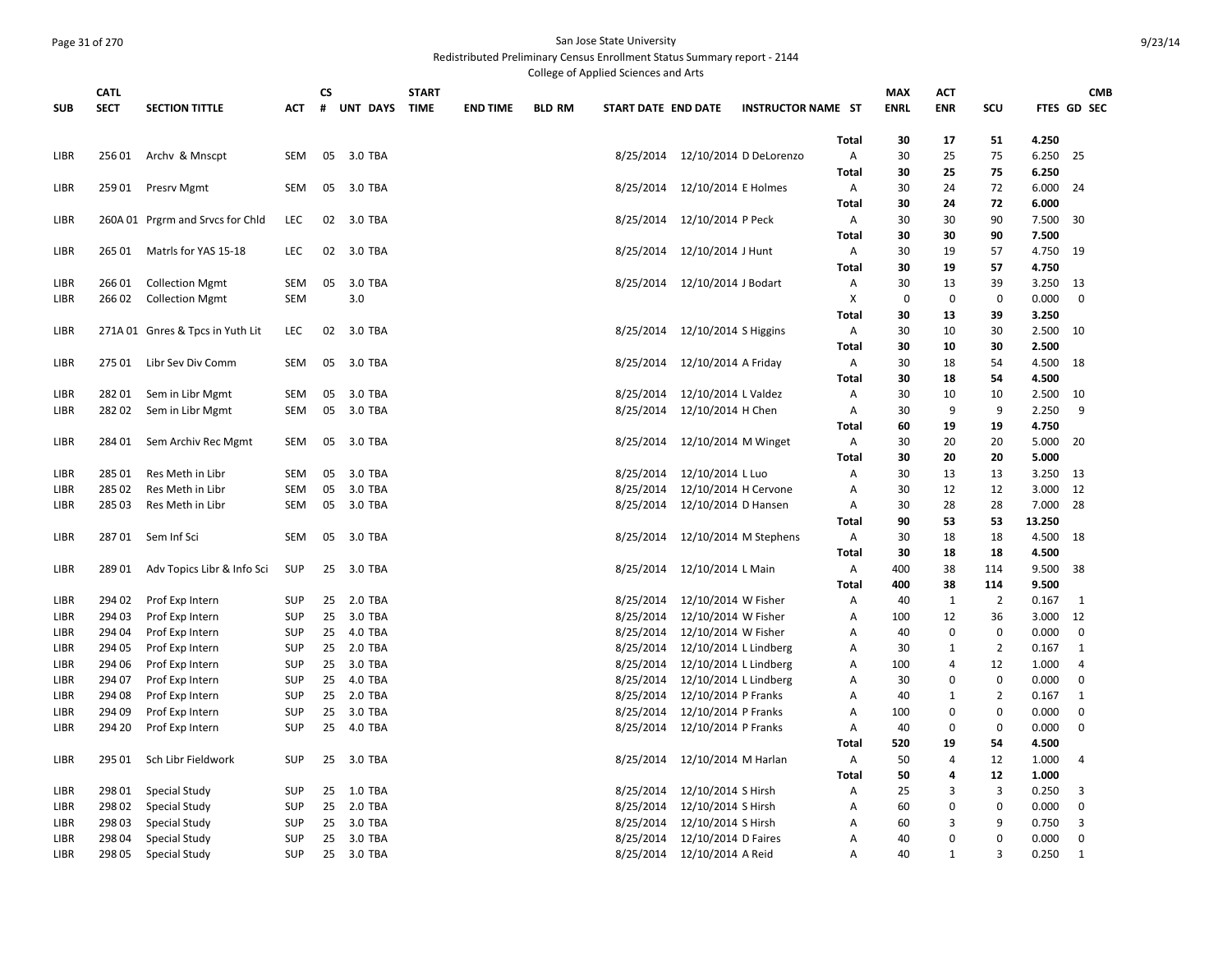## Page 32 of 270 San Jose State University Redistributed Preliminary Census Enrollment Status Summary report - 2144

College of Applied Sciences and Arts

|             | <b>CATL</b> |                       |      | CS |            | <b>START</b> |                 |               |                     |                     |                           |              | <b>MAX</b>  | <b>ACT</b> |            |         | <b>CMB</b>         |
|-------------|-------------|-----------------------|------|----|------------|--------------|-----------------|---------------|---------------------|---------------------|---------------------------|--------------|-------------|------------|------------|---------|--------------------|
| <b>SUB</b>  | <b>SECT</b> | <b>SECTION TITTLE</b> | ACT  | #  | UNT DAYS   | <b>TIME</b>  | <b>END TIME</b> | <b>BLD RM</b> | START DATE END DATE |                     | <b>INSTRUCTOR NAME ST</b> |              | <b>ENRL</b> | <b>ENR</b> | <b>SCU</b> |         | <b>FTES GD SEC</b> |
| <b>LIBR</b> | 298 06      | Special Study         | SUP. |    | 25 3.0 TBA |              |                 |               | 8/25/2014           | 12/10/2014 D Faires |                           | A            | 40          |            | 9          | 0.750   |                    |
|             |             |                       |      |    |            |              |                 |               |                     |                     |                           | Total        | 265         | 10         | 24         | 2.000   |                    |
| <b>LIBR</b> | 29901       | MA Thesis/Project     | SEM  |    | 25 3.0 TBA |              |                 |               | 8/25/2014           | 12/10/2014 L Main   |                           | $\mathsf{A}$ | 25          |            | 0          | 0.000   | - 0                |
|             |             |                       |      |    |            |              |                 |               |                     |                     |                           | Total        | 25          |            | 0          | 0.000   |                    |
|             |             |                       |      |    |            |              |                 |               |                     |                     | nformation Science Total  |              | 2709        | 1083       | 2744       | 246.950 |                    |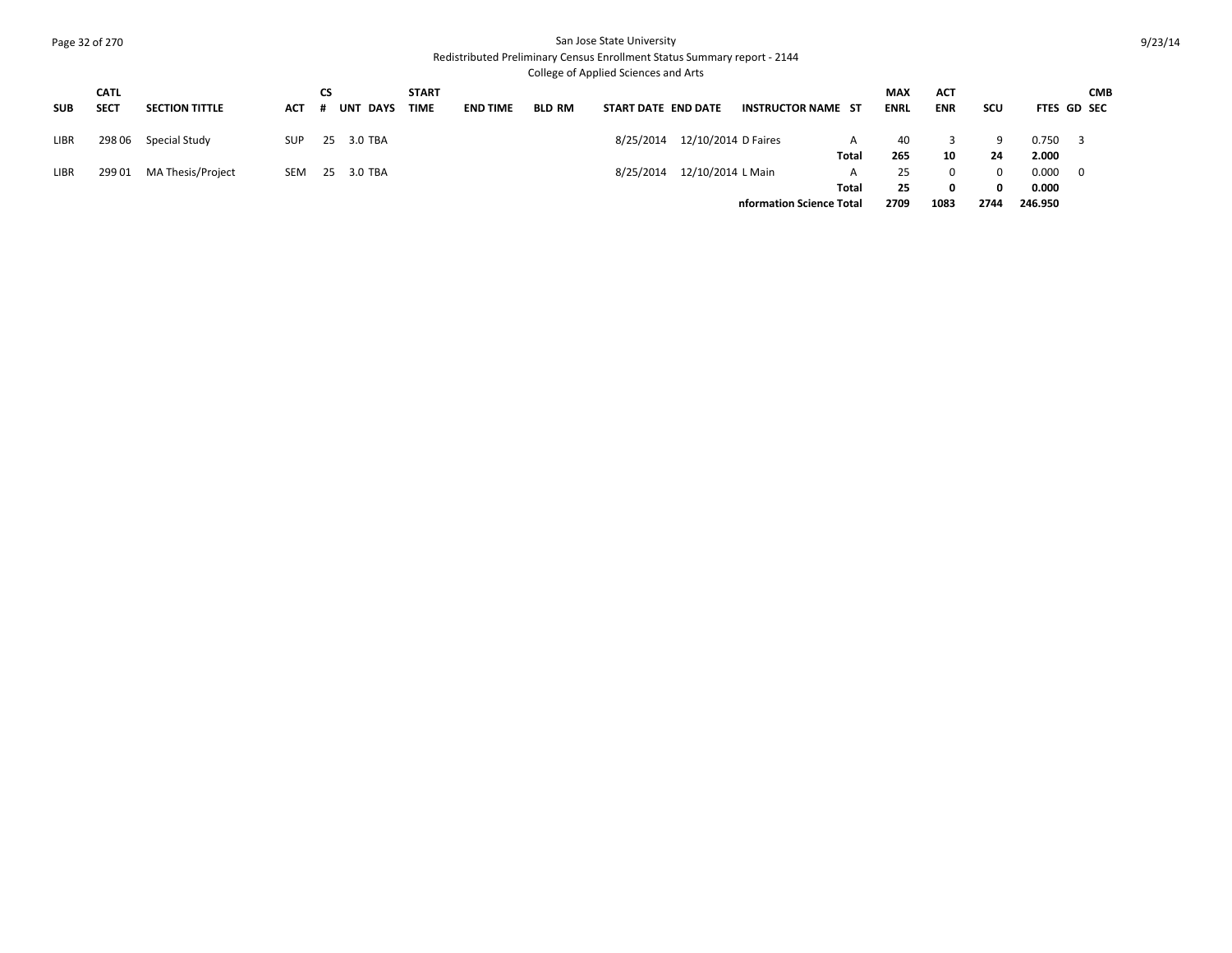#### Page 33 of 270 San Jose State University Redistributed Preliminary Census Enrollment Status Summary report - 2144

College of Applied Sciences and Arts **SUB CATL SECT SECTION TITTLE ACT CS # UNT DAYS START TIME END TIME BLD RM START DATE END DATE INSTRUCTOR NAME ST MAX ENRL ACT ENR SCU FTES GD SEC CMB Military Science** MILS 1A 01 Ldrshp & Pers Dev SUP 77 2.0 MW 8:00 AM 9:05 AM 8/25/2014 12/10/2014 T Griffey A 30 13 26 1.733 0 MILS 1A 02 Ldrshp & Pers Dev LAB 78 0.0 W 2:15 PM 5:00 PM 8/25/2014 12/10/2014 T Griffey A 30 13 13 0.000 0 **Total 60 26 39 1.733** MILS 2A 01 Inn Team Ldrshp SUP 77 2.0 MW 8:00 AM 9:05 AM 8/25/2014 12/10/2014 A Frias A 30 8 16 1.100 1 MILS 2A 02 Inn Team Ldrshp LAB 78 0.0 W 2:15 PM 5:00 PM 8/25/2014 12/10/2014 A Frias A 30 8 8 0.000 1 **Total 60 16 24 1.100** MILS 130A 01 Adap Tm Ldrshp SUP 77 4.0 TR 8:30 AM 10:10 AM 8/25/2014 12/10/2014 A Frias A 30 11 44 2.933 0 MILS 130A 02 Adap Tm Ldrshp LAB 78 0.0 W 2:15 PM 5:00 PM 8/25/2014 12/10/2014 A Frias A 30 11 11 0.000 0 **Total 60 22 55 2.933** MILS 140A 04 Adap Ldrshp LAB 78 0.0 W 2:15 PM 5:00 PM 8/25/2014 12/10/2014 J Tao A 30 2 2 0.000 0 MILS 140A 05 Adap Ldrshp SUP 77 4.0 TR 10:20 AM 1:00 PM 8/25/2014 12/10/2014 J Tao A 30 2 8 0.533 0 **Total 60 4 10 0.533** MILS 180 01 Individual Studies SUP 77 3.0 TBA 8/25/2014 12/10/2014 17ao A 0 0 0 0.000 0 **Total 0 0 0 0.000 Military Science Total 240 68 128 6.300**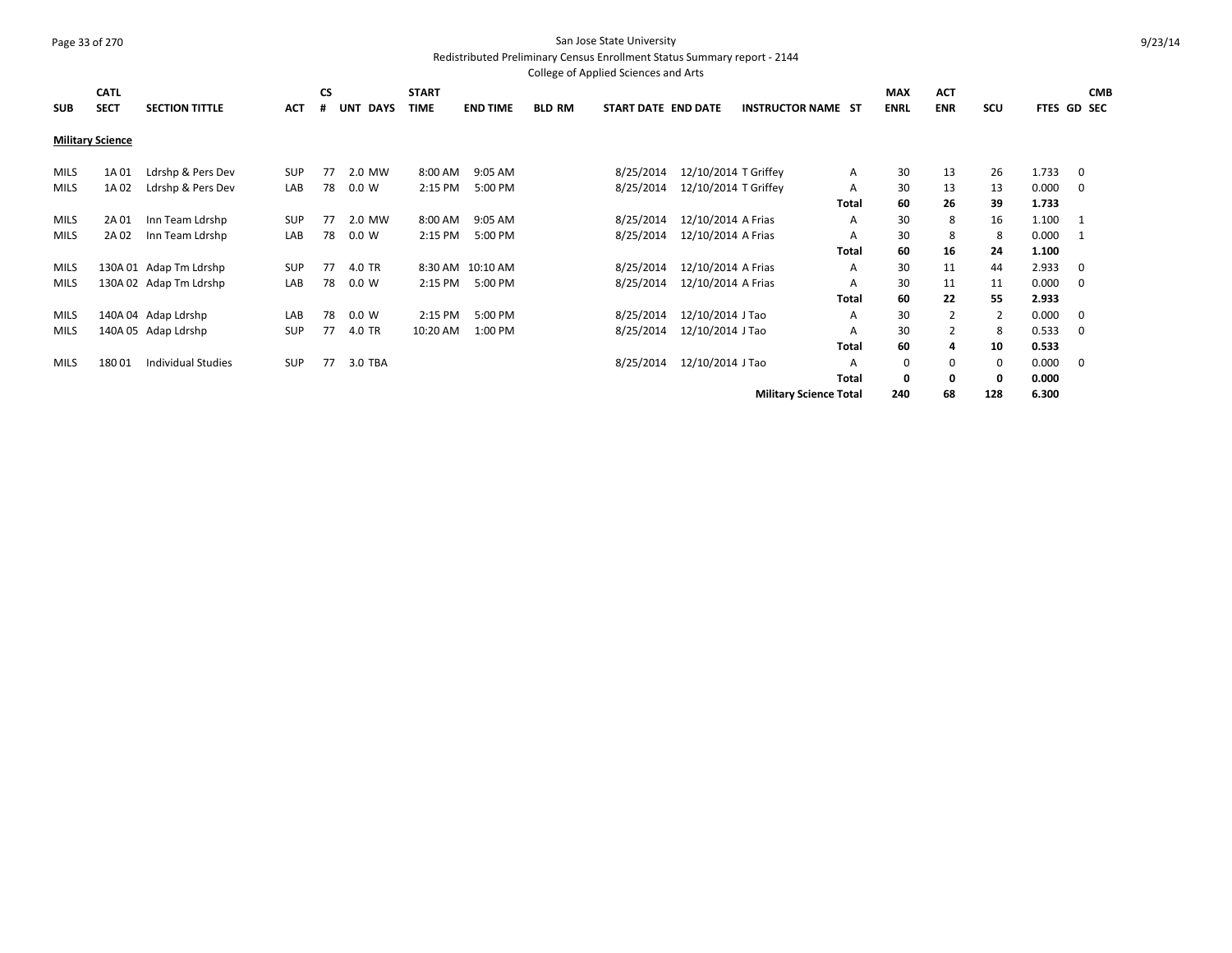# Page 34 of 270 San Jose State University

Redistributed Preliminary Census Enrollment Status Summary report - 2144

|                |             |                                |            |    |           |              |                   |                   |     | College of Applied Sciences and Arts |                      |                             |                |                |            |             |        |             |
|----------------|-------------|--------------------------------|------------|----|-----------|--------------|-------------------|-------------------|-----|--------------------------------------|----------------------|-----------------------------|----------------|----------------|------------|-------------|--------|-------------|
|                | <b>CATL</b> |                                |            | СS |           | <b>START</b> |                   |                   |     |                                      |                      |                             |                | <b>MAX</b>     | ACT        |             |        | <b>CMB</b>  |
| <b>SUB</b>     | <b>SECT</b> | <b>SECTION TITTLE</b>          | ACT        | #  | UNT DAYS  | <b>TIME</b>  | <b>END TIME</b>   | <b>BLD RM</b>     |     | START DATE END DATE                  |                      | <b>INSTRUCTOR NAME ST</b>   |                | <b>ENRL</b>    | <b>ENR</b> | SCU         |        | FTES GD SEC |
| <b>Nursing</b> |             |                                |            |    |           |              |                   |                   |     |                                      |                      |                             |                |                |            |             |        |             |
|                |             |                                |            |    |           |              |                   |                   |     |                                      |                      |                             |                |                |            |             |        |             |
| <b>NURS</b>    | 23 01       | Pathophysiology-I              | <b>LEC</b> | 01 | 3.0R      | 3:00 PM      | 5:50 PM           | CL                | 222 | 8/25/2014                            | 12/10/2014 A Spilker |                             | A              | 60             | 60         | 180         | 12.000 | 0           |
|                |             |                                |            |    |           |              |                   |                   |     |                                      |                      |                             | <b>Total</b>   | 60             | 60         | 180         | 12.000 |             |
| <b>NURS</b>    | 24 01       | Adult Care Mgmt 1              | <b>LEC</b> | 01 | 4.0 TF    |              | 10:30 AM 12:20 PM | CL.               | 222 | 8/25/2014                            |                      | 12/10/2014 K Bawel-Brinkley | A              | 61             | 60         | 240         | 16.000 | 0           |
|                |             |                                |            |    |           |              |                   |                   |     |                                      |                      |                             | <b>Total</b>   | 61             | 60         | 240         | 16.000 |             |
| <b>NURS</b>    | 3301        | Prof Role Dev I                | <b>LEC</b> | 02 | 2.0 W     | 2:00 PM      | 3:50 PM           | HB                | 408 | 8/25/2014                            | 12/10/2014 D Gaylle  |                             | Α              | 30             | 30         | 60          | 4.000  | $\mathbf 0$ |
| <b>NURS</b>    | 3302        | Prof Role Dev I                | LEC        | 02 | 2.0 W     | 5:00 PM      | 6:50 PM           | HB                | 408 | 8/25/2014                            | 12/10/2014 D Gaylle  |                             | Α              | 30             | 30         | 60          | 4.000  | $\mathbf 0$ |
|                |             |                                |            |    |           |              |                   |                   |     |                                      |                      |                             | Total          | 60             | 60         | 120         | 8.000  |             |
| <b>NURS</b>    | 34A 02      | Prof Role Dev II               | <b>LEC</b> | 02 | 1.0 F     | 1:30 PM      | 3:50 PM           | HB                | 408 | 8/25/2014                            | 12/10/2014 L Rauch   |                             | A              | 30             | 29         | 29          | 1.933  | $\mathbf 0$ |
| <b>NURS</b>    | 34A 03      | Prof Role Dev II               | LEC        | 02 | 1.0 F     |              | 8:00 AM 10:15 AM  | HB                | 408 | 8/25/2014                            | 12/10/2014 A Spilker |                             | Α              | 31             | 31         | 31          | 2.067  | $\mathbf 0$ |
|                |             |                                |            |    |           |              |                   |                   |     |                                      |                      |                             | <b>Total</b>   | 61             | 60         | 60          | 4.000  |             |
| <b>NURS</b>    | 4301        | Pharmacology                   | <b>LEC</b> | 01 | $3.0$ T   | 1:30 PM      | 4:20 PM           | CL.               | 222 | 8/25/2014                            | 12/10/2014 S Malloy  |                             | $\overline{A}$ | 60             | 60         | 180         | 12.000 | $\mathbf 0$ |
|                |             |                                |            |    |           |              |                   |                   |     |                                      |                      |                             | <b>Total</b>   | 60             | 60         | 180         | 12.000 |             |
| <b>NURS</b>    | 44 02       | Adult Care Clin Pract I        | LAB        | 17 | 3.0 M     |              | 2:00 PM 10:30 PM  | OFF CAMPUS        |     | 8/25/2014                            | 12/10/2014 D Law     |                             | Α              | 10             | 10         | 30          | 2.000  | $\mathbf 0$ |
| <b>NURS</b>    | 44 03       | Adult Care Clin Pract I        | LAB        | 17 | 3.0 W     |              | 2:00 PM 10:30 PM  | <b>OFF CAMPUS</b> |     | 8/25/2014                            | 12/10/2014 K Kinner  |                             | Α              | 10             | 10         | 30          | 2.000  | 0           |
| <b>NURS</b>    | 44 04       | Adult Care Clin Pract I        | LAB        | 17 | 3.0 M     |              | 2:00 PM 10:00 PM  | OFF CAMPUS        |     | 8/25/2014                            | 12/10/2014 C Keane   |                             | Α              | 10             | 10         | 30          | 2.000  | $\mathbf 0$ |
| <b>NURS</b>    | 44 05       | Adult Care Clin Pract I        | LAB        | 17 | $3.0$ T   |              | 2:00 PM 10:30 PM  | OFF CAMPUS        |     | 8/25/2014                            | 12/10/2014 L Kennedy |                             | Α              | 10             | 10         | 30          | 2.000  | $\mathbf 0$ |
| <b>NURS</b>    | 44 06       | Adult Care Clin Pract I        | LAB        | 17 | 3.0 M     | 7:00 AM      | 3:00 PM           | OFF CAMPUS        |     | 8/25/2014                            | 12/10/2014 M Mistal  |                             | Α              | 10             | 10         | 30          | 2.000  | $\mathbf 0$ |
| <b>NURS</b>    | 44 07       | <b>Adult Care Clin Pract I</b> | LAB        | 17 | $3.0$ T   |              | 2:00 PM 10:30 PM  | OFF CAMPUS        |     | 8/25/2014                            | 12/10/2014 P Mayer   |                             | Α              | 10             | 10         | 30          | 2.000  | $\mathbf 0$ |
| <b>NURS</b>    | 44 08       | Adult Care Clin Pract I        | LAB        |    | 3.0       |              |                   |                   |     |                                      |                      |                             | X              | $\mathbf 0$    | $\Omega$   | $\mathbf 0$ | 0.000  | $\mathbf 0$ |
|                |             |                                |            |    |           |              |                   |                   |     |                                      |                      |                             | <b>Total</b>   | 60             | 60         | 180         | 12.000 |             |
| <b>NURS</b>    | 53 01       | Skills in Nursing I            | <b>LEC</b> | 02 | $0.0$ TBA |              |                   |                   |     | 8/25/2014                            |                      | 12/10/2014 K Bawel-Brinkley | $\overline{A}$ | 60             | 60         | 60          | 0.000  | $\mathbf 0$ |
| <b>NURS</b>    | 53 02       | Skills in Nursing I            | LAB        | 16 | 3.0 WF    |              | 8:00 AM 10:50 AM  | HB                | 311 | 8/25/2014                            |                      | 12/10/2014 K Bawel-Brinkley | Α              | 20             | 20         | 40          | 4.000  | 0           |
| <b>NURS</b>    | 53 03       | Skills in Nursing I            | LAB        | 16 | 3.0 WF    | 11:00 AM     | 1:50 PM           | HB                | 311 | 8/25/2014                            | 12/10/2014 D Nelson  |                             | $\overline{A}$ | 20             | 20         | 40          | 4.000  | $\mathbf 0$ |
| <b>NURS</b>    | 5304        | Skills in Nursing I            | LAB        | 16 | 3.0 WF    | 2:00 PM      | 4:50 PM           | HB                | 311 | 8/25/2014                            |                      | 12/10/2014 C O'Leary-Kelley | $\overline{A}$ | 20             | 20         | 40          | 4.000  | $\mathbf 0$ |
|                |             |                                |            |    |           |              |                   |                   |     |                                      |                      |                             | <b>Total</b>   | 120            | 120        | 180         | 12.000 |             |
| <b>NURS</b>    | 54 01       | <b>Nursing Skills II</b>       | <b>LEC</b> | 02 | $0.0$ TBA |              |                   |                   |     | 8/25/2014                            |                      | 12/10/2014 K Bawel-Brinkley | $\overline{A}$ | 61             | 60         | 60          | 0.000  | $\mathbf 0$ |
| <b>NURS</b>    | 54 02       | <b>Nursing Skills II</b>       | LAB        | 16 | 2.0 R     |              | 8:00 AM 10:50 AM  | HB                | 311 | 8/25/2014                            |                      | 12/10/2014 K Bawel-Brinkley | $\overline{A}$ | 21             | 20         | 20          | 2.667  | $\mathbf 0$ |
| <b>NURS</b>    | 54 03       | <b>Nursing Skills II</b>       | LAB        | 16 | 2.0 R     | 11:00 AM     | 1:50 PM           | HB                | 311 | 8/25/2014                            | 12/10/2014 C Keane   |                             | Α              | 20             | 20         | 20          | 2.667  | 0           |
| <b>NURS</b>    | 54 04       | <b>Nursing Skills II</b>       | LAB        | 16 | 2.0 R     | 2:00 PM      | 4:50 PM           | HB                | 311 | 8/25/2014                            | 12/10/2014 J Barnby  |                             | Α              | 20             | 20         | 20          | 2.667  | $\mathbf 0$ |
|                |             |                                |            |    |           |              |                   |                   |     |                                      |                      |                             | Total          | 122            | 120        | 120         | 8.000  |             |
| <b>NURS</b>    | 124 02      | <b>Theory Overview</b>         | LEC        | 01 | 3.0 W     |              | 9:00 AM 12:00 PM  | CL.               | 111 | 8/25/2014                            | 12/10/2014 S McNiesh |                             | A              | 30             | 25         | 75          | 5.000  | $\mathbf 0$ |
|                |             |                                |            |    |           |              |                   |                   |     |                                      |                      |                             | Total          | 30             | 25         | 75          | 5.000  |             |
| <b>NURS</b>    | 125 01      | Adult Care Mgmt II             | LEC        | 01 | 4.0 W     |              | 10:30 AM 12:20 PM | CL                | 222 | 8/25/2014                            | 12/10/2014 C Hooper  |                             | Α              | 63             | 65         | 260         | 17.333 | 0           |
|                |             |                                |            |    |           |              |                   |                   |     |                                      |                      |                             | <b>Total</b>   | 63             | 65         | 260         | 17.333 |             |
| <b>NURS</b>    |             | 126A 01 Pediatric Theory       | <b>LEC</b> | 01 | 2.0 R     |              | 10:00 AM 11:50 AM | <b>CL</b>         | 222 | 8/25/2014                            | 12/10/2014 C Hill    |                             | A              | 62             | 60         | 240         | 8.000  | $\mathbf 0$ |
|                |             |                                |            |    |           |              |                   |                   |     |                                      |                      |                             | <b>Total</b>   | 62             | 60         | 240         | 8.000  |             |
| <b>NURS</b>    |             | 126B 01 Mat/Newborn Theory     | <b>LEC</b> | 01 | 2.0 R     | 1:00 PM      | 2:50 PM           | <b>CL</b>         | 222 | 8/25/2014                            | 12/10/2014 S McNiesh |                             | A              | 62             | 60         | 120         | 8.000  | $\mathbf 0$ |
|                |             |                                |            |    |           |              |                   |                   |     |                                      |                      |                             | <b>Total</b>   | 62             | 60         | 120         | 8.000  |             |
| <b>NURS</b>    |             | 127A 01 Psych / MH Theory      | <b>LEC</b> | 01 | 2.0 F     | 8:00 AM      | 9:50 AM           | <b>IRC</b>        | 302 | 8/25/2014                            |                      | 12/10/2014 L Barnes-Willis  | Α              | 62             | 57         | 114         | 7.600  | 0           |
| <b>NURS</b>    |             | 127A 95 Psych / MH Theory      | <b>LEC</b> | 01 | 2.0 TBA   |              |                   |                   |     | 8/25/2014                            | 12/10/2014 C Mao     |                             | Α              | $\overline{3}$ | 3          | 6           | 0.400  | $\mathbf 0$ |
|                |             |                                |            |    |           |              |                   |                   |     |                                      |                      |                             | <b>Total</b>   | 65             | 60         | 120         | 8.000  |             |
| <b>NURS</b>    |             | 127B 01 Community Theory       | LEC        | 01 | 2.0 F     |              | 10:00 AM 11:50 AM | <b>IRC</b>        | 302 | 8/25/2014                            | 12/10/2014 T Adelman |                             | Α              | 91             | 86         | 172         | 11.500 | 1           |
| <b>NURS</b>    |             | 127B 95 Community Theory       | LEC.       | 01 | 2.0 TBA   |              |                   |                   |     | 8/25/2014                            | 12/10/2014 T Adelman |                             | Α              | $\overline{3}$ | 4          | 8           | 0.533  | $\Omega$    |
|                |             |                                |            |    |           |              |                   |                   |     |                                      |                      |                             | <b>Total</b>   | 94             | 90         | 180         | 12.033 |             |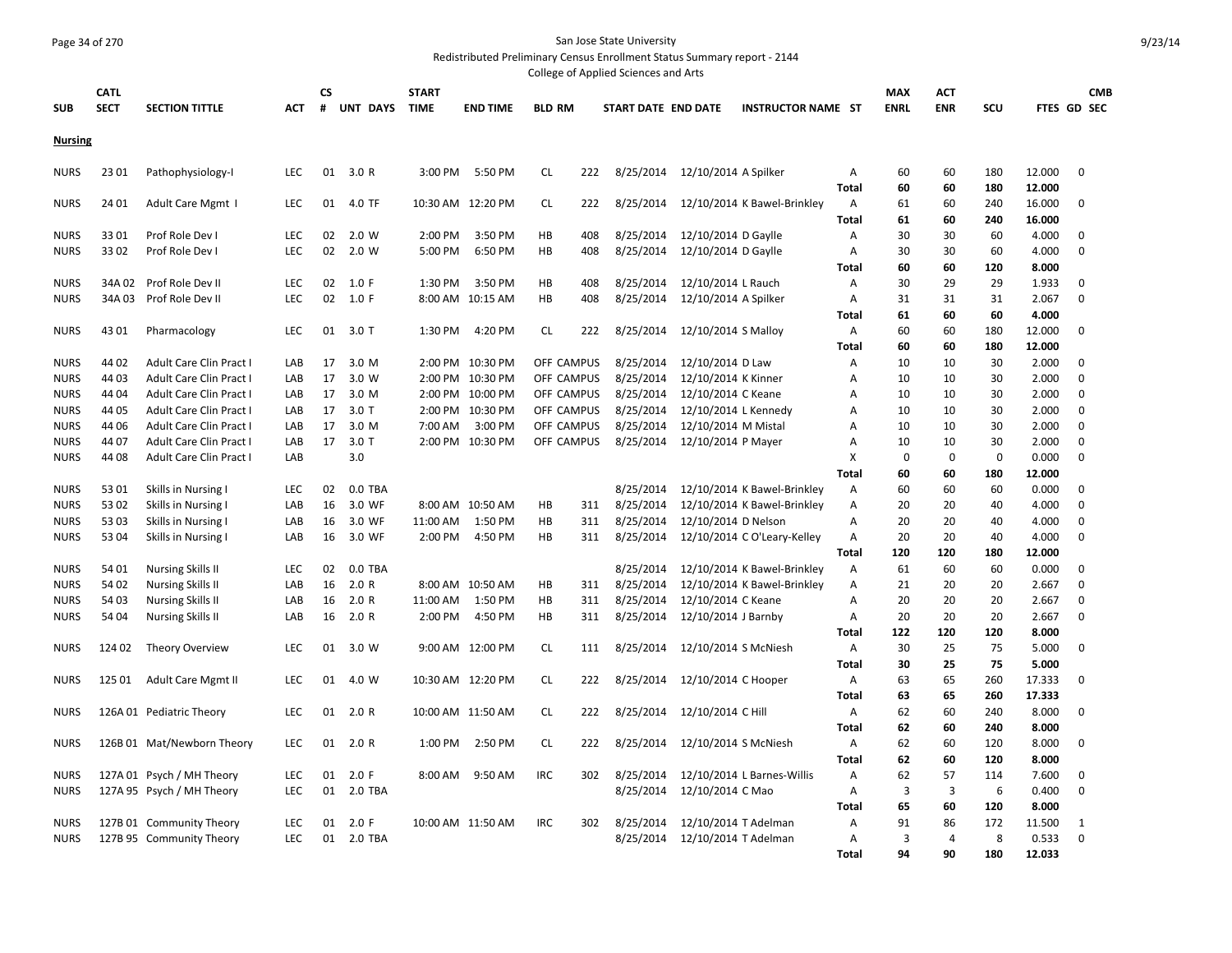#### Page 35 of 270 San Jose State University Redistributed Preliminary Census Enrollment Status Summary report - 2144 College of Applied Sciences and Arts

|             | <b>CATL</b> |                           |            | CS       |          | <b>START</b> |                   |                   |     |                     |                       |                            |              | <b>MAX</b>  | <b>ACT</b>     |             |        | <b>CMB</b>       |
|-------------|-------------|---------------------------|------------|----------|----------|--------------|-------------------|-------------------|-----|---------------------|-----------------------|----------------------------|--------------|-------------|----------------|-------------|--------|------------------|
| <b>SUB</b>  | <b>SECT</b> | <b>SECTION TITTLE</b>     | <b>ACT</b> | #        | UNT DAYS | <b>TIME</b>  | <b>END TIME</b>   | <b>BLD RM</b>     |     | START DATE END DATE |                       | <b>INSTRUCTOR NAME ST</b>  |              | <b>ENRL</b> | <b>ENR</b>     | SCU         |        | FTES GD SEC      |
|             |             |                           |            |          |          |              |                   |                   |     |                     |                       |                            |              |             |                |             |        |                  |
| <b>NURS</b> | 12801       | <b>EBP</b> in Nursing     | <b>LEC</b> | 02<br>02 | 2.0 R    | 12:00 PM     | 1:50 PM           | HB<br>HB          | 408 | 8/25/2014           |                       | 12/10/2014 L Barnes-Willis | A            | 31          | 31             | 62          | 4.167  | 1<br>$\mathbf 0$ |
| <b>NURS</b> | 12802       | <b>EBP</b> in Nursing     | <b>LEC</b> |          | 2.0 R    | 2:00 PM      | 3:50 PM           |                   | 408 | 8/25/2014           | 12/10/2014 C Hill     |                            | A            | 31          | 30             | 60          | 4.000  |                  |
| <b>NURS</b> | 128 06      | <b>EBP</b> in Nursing     | <b>LEC</b> | 02       | 2.0 W    | 1:00 PM      | 2:50 PM           | <b>IRC</b>        | 306 | 8/25/2014           | 12/10/2014 D Goyal    |                            | A            | 31          | 23             | 46          | 3.100  | 1                |
| <b>NURS</b> | 128 95      | <b>EBP</b> in Nursing     | <b>LEC</b> | 02       | 2.0 TBA  |              |                   |                   |     | 8/25/2014           | 12/10/2014 D Goyal    |                            | A            | 3           | 3              | 6           | 0.400  | $\mathbf 0$      |
|             |             |                           |            |          |          |              |                   |                   |     |                     |                       |                            | Total        | 96          | 87             | 174         | 11.667 |                  |
| <b>NURS</b> | 13301       | Prof Role Dev IV          | <b>LEC</b> | 02       | $2.0$ T  |              | 10:30 AM 12:20 PM | HB                | 408 | 8/25/2014           | 12/10/2014 J Sugiyama |                            | A            | 31          | 32             | 64          | 4.267  | $\mathbf 0$      |
| <b>NURS</b> | 13302       | Prof Role Dev IV          | <b>LEC</b> | 02       | $2.0$ T  | 1:00 PM      | 2:50 PM           | HB                | 408 | 8/25/2014           | 12/10/2014 V Wong     |                            | A            | 31          | 31             | 62          | 4.133  | $\mathbf 0$      |
|             |             |                           |            |          |          |              |                   |                   |     |                     |                       |                            | Total        | 62          | 63             | 126         | 8.400  |                  |
| <b>NURS</b> | 13601       | Prof Role Dev III         | <b>LEC</b> | 02       | 2.0R     | 8:00 AM      | 9:50 AM           | HB                | 408 | 8/25/2014           | 12/10/2014 D Nelson   |                            | A            | 31          | 29             | 58          | 3.867  | $\mathbf 0$      |
| <b>NURS</b> | 13603       | Prof Role Dev III         | LEC        | 02       | 2.0R     | 3:30 PM      | 5:20 PM           | <b>CL</b>         | 111 | 8/25/2014           | 12/10/2014 S McNiesh  |                            | A            | 31          | 31             | 62          | 4.133  | $\mathbf 0$      |
|             |             |                           |            |          |          |              |                   |                   |     |                     |                       |                            | Total        | 62          | 60             | 120         | 8.000  |                  |
| <b>NURS</b> | 13701       | Prof Role Dev V           | LEC        | 02       | 2.0 F    | 12:30 PM     | 2:20 PM           | <b>IRC</b>        | 302 | 8/25/2014           | 12/10/2014 T Adelman  |                            | A            | 45          | 44             | 88          | 5.867  | $\mathbf 0$      |
| <b>NURS</b> | 13702       | Prof Role Dev V           | LEC        | 02       | 2.0 F    | 12:30 PM     | 2:20 PM           | <b>IRC</b>        | 302 | 8/25/2014           | 12/10/2014 D Canham   |                            | Α            | 46          | 42             | 84          | 5.633  | $\mathbf{1}$     |
| <b>NURS</b> | 13795       | Prof Role Dev V           | LEC        | 02       | 2.0 TBA  |              |                   |                   |     | 8/25/2014           | 12/10/2014 T Adelman  |                            | Α            | 3           | $\overline{4}$ | 8           | 0.533  | $\mathbf 0$      |
|             |             |                           |            |          |          |              |                   |                   |     |                     |                       |                            | <b>Total</b> | 94          | 90             | 180         | 12.033 |                  |
| <b>NURS</b> | 13801       | Prof Role Dev VI          | <b>LEC</b> | 02       | 2.0 F    |              | 10:00 AM 11:50 AM | HB                | 407 | 8/25/2014           |                       | 12/10/2014 K Abriam-Yago   | A            | 40          | 33             | 66          | 4.400  | $\mathbf 0$      |
| <b>NURS</b> | 13802       | Prof Role Dev VI          | LEC        | 02       | 2.0 F    |              | 10:00 AM 11:50 AM | <b>CL</b>         | 238 | 8/25/2014           | 12/10/2014 T Lind     |                            | А            | 40          | 33             | 66          | 4.400  | $\mathbf 0$      |
| <b>NURS</b> | 13803       | Prof Role Dev VI          | LEC        | 02       | 2.0      |              |                   |                   |     | 8/25/2014           | 12/10/2014            |                            | X            | $\mathbf 0$ | $\Omega$       | $\mathbf 0$ | 0.000  | $\mathbf 0$      |
|             |             |                           |            |          |          |              |                   |                   |     |                     |                       |                            | Total        | 80          | 66             | 132         | 8.800  |                  |
| <b>NURS</b> | 14401       | Clin Nurs Appl            | LEC        | 02       | 2.0 W    | 3:00 PM      | 4:50 PM           | <b>IRC</b>        | 302 | 8/25/2014           |                       | 12/10/2014 T Mckinnon      | A            | 31          | 22             | 44          | 2.933  | $\mathbf 0$      |
| <b>NURS</b> | 144 95      | Clin Nurs Appl            | LEC        | 02       | 2.0 TBA  |              |                   |                   |     | 8/25/2014           |                       | 12/10/2014 T Mckinnon      | Α            | 3           | 3              | 6           | 0.400  | $\mathbf 0$      |
|             |             |                           |            |          |          |              |                   |                   |     |                     |                       |                            | Total        | 34          | 25             | 50          | 3.333  |                  |
| <b>NURS</b> | 145 02      | Adult Care Clin II        | LAB        | 17       | 4.0 RF   | 7:00 AM      | 3:00 PM           | OFF CAMPUS        |     | 8/25/2014           | 12/10/2014 C Fowlks   |                            | A            | 9           | 9              | 36          | 2.400  | $\mathbf 0$      |
| <b>NURS</b> | 145 03      | Adult Care Clin II        | LAB        | 17       | 4.0 R    | 7:00 AM      | 7:00 PM           | OFF CAMPUS        |     | 8/25/2014           | 12/10/2014 C Pham     |                            | A            | 10          | q              | 36          | 2.400  | $\mathbf 0$      |
| <b>NURS</b> | 145 04      | Adult Care Clin II        | LAB        | 17       | 4.0 RF   | 7:00 AM      | 3:00 PM           | OFF CAMPUS        |     | 8/25/2014           | 12/10/2014 D Gaylle   |                            | Α            | 9           | q              | 36          | 2.400  | 0                |
| <b>NURS</b> | 145 05      | Adult Care Clin II        | LAB        | 17       | 4.0 WR   | 3:00 PM      | 11:00 PM          | OFF CAMPUS        |     | 8/25/2014           | 12/10/2014 C Haugh    |                            | A            | 10          | q              | 36          | 2.400  | $\Omega$         |
| <b>NURS</b> | 145 06      | Adult Care Clin II        | LAB        | 17       | 4.0 WR   |              | 3:00 PM 11:00 PM  | OFF CAMPUS        |     | 8/25/2014           | 12/10/2014 P Mayer    |                            | A            | 10          | q              | 36          | 2.400  | $\Omega$         |
| <b>NURS</b> | 145 07      | Adult Care Clin II        | LAB        | 17       | 4.0 RF   | 7:00 AM      | 3:00 PM           | OFF CAMPUS        |     | 8/25/2014           | 12/10/2014 P Edwards  |                            | Α            | 9           | q              | 36          | 2.400  | $\Omega$         |
| <b>NURS</b> | 145 08      | Adult Care Clin II        | LAB        | 17       | 4.0 WR   |              | 3:00 PM 11:00 PM  | OFF CAMPUS        |     | 8/25/2014           | 12/10/2014 J Garcia   |                            | Α            | 9           | q              | 36          | 2.400  | $\Omega$         |
|             |             |                           |            |          |          |              |                   |                   |     |                     |                       |                            | <b>Total</b> | 66          | 63             | 252         | 16.800 |                  |
| <b>NURS</b> |             | 146A 01 Peds Clinical     | LAB        | 17       | 2.0 W    | 7:00 AM      | 3:00 PM           | OFF CAMPUS        |     | 8/25/2014           | 12/10/2014 C Hill     |                            | A            | 10          | 10             | 20          | 1.333  | 0                |
| <b>NURS</b> |             | 146A 02 Peds Clinical     | LAB        | 17       | 2.0 F    | 7:00 AM      | 4:00 PM           | OFF CAMPUS        |     | 8/25/2014           | 12/10/2014 V Brewer   |                            | A            | 10          | 8              | 16          | 1.067  | $\mathbf 0$      |
| <b>NURS</b> |             | 146A 03 Peds Clinical     | LAB        | 17       | $2.0$ T  | 7:00 AM      | 3:00 PM           | OFF CAMPUS        |     | 8/25/2014           | 12/10/2014 S McKenna  |                            | A            | 10          | q              | 18          | 1.200  | $\mathbf 0$      |
| <b>NURS</b> |             | 146A 05 Peds Clinical     | LAB        | 17       | 2.0 W    | 7:00 AM      | 4:00 PM           | OFF CAMPUS        |     | 8/25/2014           | 12/10/2014 L Shields  |                            | A            | 8           | 7              | 14          | 0.933  | $\mathbf 0$      |
| <b>NURS</b> |             | 146A 08 Peds Clinical     | LAB        | 17       | 2.0T     | 2:00 PM      | 10:00 PM          | OFF CAMPUS        |     | 8/25/2014           | 12/10/2014 K Ketner   |                            | A            | 10          | 10             | 20          | 1.333  | $\mathbf 0$      |
| <b>NURS</b> |             | 146A 10 Peds Clinical     | LAB        | 17       | 2.0 W    | 2:00 PM      | 10:00 PM          | OFF CAMPUS        |     | 8/25/2014           | 12/10/2014 J Ruiz     |                            | A            | 10          | 9              | 18          | 1.200  | $\mathbf 0$      |
| <b>NURS</b> |             | 146A 11 Peds Clinical     | LAB        | 17       | 2.0 F    | 7:00 AM      | 4:00 PM           | OFF CAMPUS        |     | 8/25/2014           | 12/10/2014 S McKenna  |                            | Α            | 10          | $\overline{7}$ | 14          | 0.933  | 0                |
|             |             |                           |            |          |          |              |                   |                   |     |                     |                       |                            | Total        | 68          | 60             | 120         | 8.000  |                  |
| <b>NURS</b> |             | 146B 01 Mat Hith Clinical | LAB        | 17       | $2.0$ T  |              | 3:00 PM 11:00 PM  | <b>OFF CAMPUS</b> |     | 8/25/2014           | 12/10/2014 J Barnby   |                            | A            | 10          | $\overline{7}$ | 14          | 0.933  | 0                |
| <b>NURS</b> |             | 146B 02 Mat Hith Clinical | LAB        | 17       | 2.0 W    | 7:00 AM      | 3:00 PM           | <b>OFF CAMPUS</b> |     | 8/25/2014           | 12/10/2014 S Guido    |                            | A            | 10          | 9              | 18          | 1.200  | 0                |
| <b>NURS</b> |             | 146B 04 Mat Hith Clinical | LAB        | 17       | $2.0$ T  | 7:00 AM      | $3:00$ PM         | OFF CAMPUS        |     | 8/25/2014           | 12/10/2014 T Lind     |                            | A            | 10          | 9              | 18          | 1.200  | $\mathbf 0$      |
| <b>NURS</b> |             | 146B 05 Mat Hith Clinical | LAB        | 17       | 2.0 F    | 7:00 AM      | 3:00 PM           | OFF CAMPUS        |     | 8/25/2014           | 12/10/2014 S Guido    |                            | A            | 10          | 10             | 20          | 1.333  | $\mathbf 0$      |
| <b>NURS</b> |             | 146B 06 Mat Hith Clinical | LAB        | 17       | 2.0 W    | 2:00 PM      | 10:00 PM          | OFF CAMPUS        |     | 8/25/2014           | 12/10/2014 B Ashaolu  |                            | A            | 10          | 10             | 20          | 1.333  | $\mathbf 0$      |
| <b>NURS</b> |             | 146B 08 Mat Hlth Clinical | LAB        | 17       | 2.0 W    | 7:00 AM      | 3:00 PM           | OFF CAMPUS        |     | 8/25/2014           | 12/10/2014 T Lind     |                            | A            | 10          | 8              | 16          | 1.067  | $\mathbf 0$      |
| <b>NURS</b> |             | 146B 10 Mat Hith Clinical | LAB        | 17       | $2.0$ T  | 7:00 AM      | 4:00 PM           | OFF CAMPUS        |     | 8/25/2014           | 12/10/2014 D Nelson   |                            | A            | 9           | $\overline{7}$ | 14          | 0.933  | $\mathbf 0$      |
|             |             |                           |            |          |          |              |                   |                   |     |                     |                       |                            | <b>Total</b> | 69          | 60             | 120         | 8.000  |                  |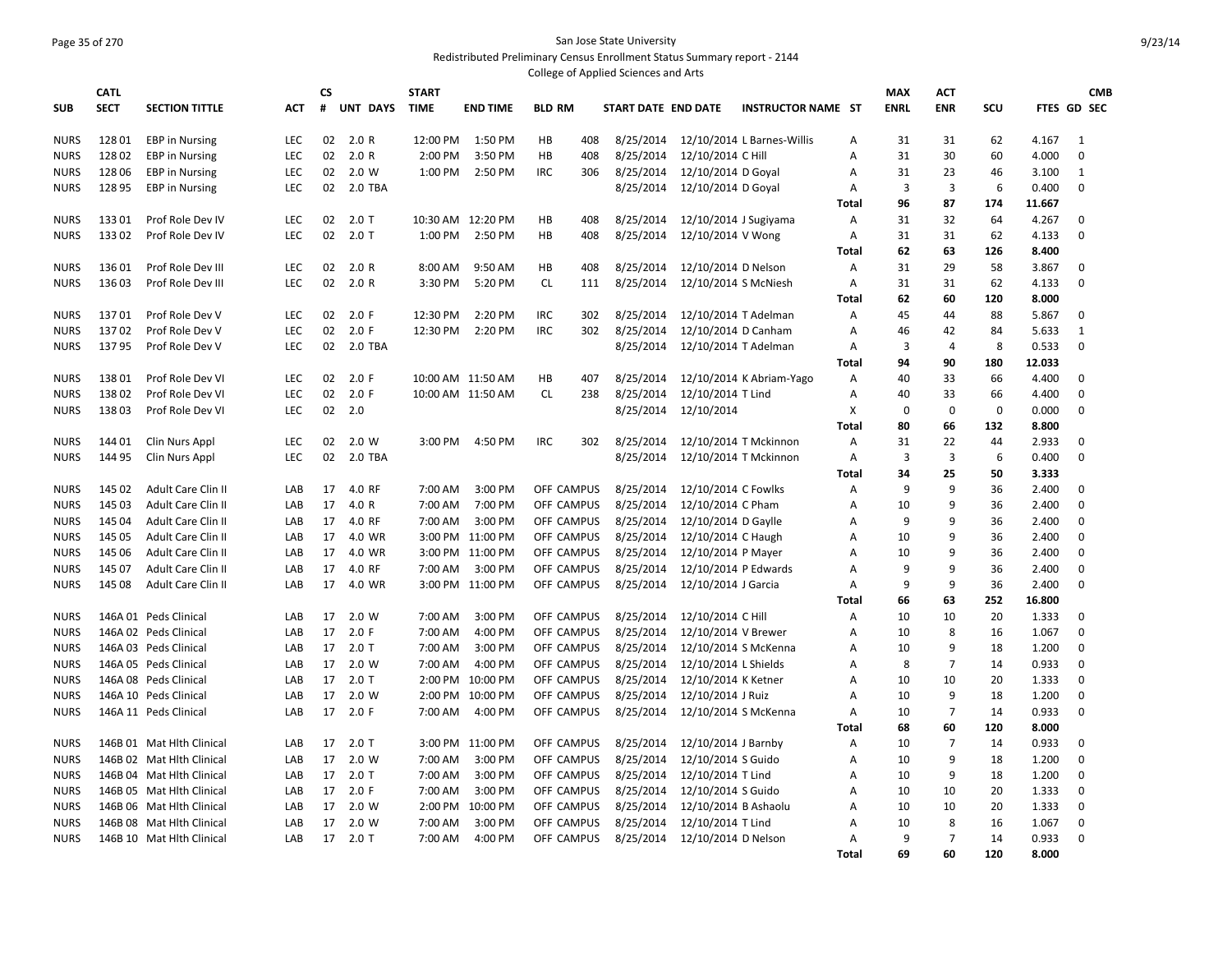#### Page 36 of 270 San Jose State University Redistributed Preliminary Census Enrollment Status Summary report - 2144 College of Applied Sciences and Arts

|             | <b>CATL</b> |                            |            |         |          | <b>START</b> |                  |                |     | conced on ripplied belendes and rinks |                      |                            |       | <b>MAX</b>  | <b>ACT</b>     |      |          | <b>CMB</b>     |  |
|-------------|-------------|----------------------------|------------|---------|----------|--------------|------------------|----------------|-----|---------------------------------------|----------------------|----------------------------|-------|-------------|----------------|------|----------|----------------|--|
|             | <b>SECT</b> |                            |            | CS<br># | UNT DAYS | <b>TIME</b>  |                  |                |     |                                       |                      |                            |       |             |                | SCU  |          | FTES GD SEC    |  |
| <b>SUB</b>  |             | <b>SECTION TITTLE</b>      | АСТ        |         |          |              | <b>END TIME</b>  | <b>BLD RM</b>  |     | START DATE END DATE                   |                      | <b>INSTRUCTOR NAME ST</b>  |       | <b>ENRL</b> | <b>ENR</b>     |      |          |                |  |
| <b>NURS</b> |             | 147A 01 Mental Health Clin | LAB        | 17      | $2.0$ T  | 8:00 AM      | 2:00 PM          | OFF CAMPUS     |     | 8/25/2014                             | 12/10/2014 D Gaylle  |                            | Α     | 10          | 9              | 18   | 1.200    | 0              |  |
| <b>NURS</b> |             | 147A 02 Mental Health Clin | LAB        | 17      | 2.0 W    | 8:00 AM      | 2:00 PM          | OFF CAMPUS     |     | 8/25/2014                             | 12/10/2014 C Mao     |                            | A     | 10          | 8              | 16   | 1.067    | 0              |  |
| <b>NURS</b> |             | 147A 03 Mental Health Clin | LAB        |         | 2.0      |              |                  |                |     |                                       |                      |                            | X     | 0           | 0              | 0    | 0.000    | 0              |  |
| <b>NURS</b> |             | 147A 04 Mental Health Clin | LAB        |         | 2.0      |              |                  |                |     |                                       |                      |                            | X     | $\mathbf 0$ | $\mathbf 0$    | 0    | 0.000    | $\mathbf 0$    |  |
| <b>NURS</b> |             | 147A 05 Mental Health Clin | LAB        | 17      | 2.0 M    | 8:00 AM      | 2:00 PM          | OFF CAMPUS     |     | 8/25/2014                             | 12/10/2014 M Dyer    |                            | A     | 10          | 8              | 16   | 1.067    | $\mathbf 0$    |  |
| <b>NURS</b> |             | 147A 06 Mental Health Clin | LAB        | 17      | 2.0 W    | 8:00 AM      | 2:00 PM          | OFF CAMPUS     |     | 8/25/2014                             |                      | 12/10/2014 L Barnes-Willis | A     | 10          | 10             | 20   | 1.333    | $\mathbf 0$    |  |
| <b>NURS</b> |             | 147A 07 Mental Health Clin | LAB        |         | 2.0      |              |                  |                |     |                                       |                      |                            | X     | 0           | $\mathbf 0$    | 0    | 0.000    | 0              |  |
| <b>NURS</b> |             | 147A 08 Mental Health Clin | LAB        | 17      | 2.0 R    |              | 2:00 PM 10:00 PM | OFF CAMPUS     |     | 8/25/2014                             |                      | 12/10/2014 C Hartman-Kok   | A     | 10          | 10             | 20   | 1.333    | 0              |  |
| <b>NURS</b> |             | 147A 10 Mental Health Clin | LAB        | 17      | $2.0$ T  | 8:00 AM      | 2:00 PM          | OFF CAMPUS     |     | 8/25/2014                             | 12/10/2014 C Mao     |                            | A     | 10          | 9              | 18   | 1.200    | 0              |  |
| <b>NURS</b> |             | 147A 11 Mental Health Clin | LAB        | 17      | 2.0 M    |              | 2:00 PM 10:00 PM | OFF CAMPUS     |     | 8/25/2014                             |                      | 12/10/2014 L Barnes-Willis | Α     | 10          | 6              | 12   | 0.800    | $\mathbf 0$    |  |
|             |             |                            |            |         |          |              |                  |                |     |                                       |                      |                            | Total | 70          | 60             | 120  | 8.000    |                |  |
| <b>NURS</b> |             | 147B 01 Com Hith Clin      | LAB        | 17      | $3.0$ T  | 8:00 AM      | 5:00 PM          | OFF CAMPUS     |     | 8/25/2014                             | 12/10/2014 L Rauch   |                            | A     | 9           | 10             | 30   | 2.000    | 0              |  |
| <b>NURS</b> |             | 147B 02 Com Hith Clin      | LAB        | 17      | 3.0 W    | 8:00 AM      | 5:00 PM          | OFF CAMPUS     |     | 8/25/2014                             | 12/10/2014 D Canham  |                            | A     | 10          | 9              | 27   | 1.800    | 0              |  |
| <b>NURS</b> |             | 147B 03 Com Hith Clin      | LAB        | 17      | $3.0$ T  | 8:00 AM      | 5:00 PM          | OFF CAMPUS     |     | 8/25/2014                             |                      | 12/10/2014 D Gennette      | A     | 9           | 9              | 27   | 1.800    | 0              |  |
| <b>NURS</b> |             | 147B 05 Com Hith Clin      | LAB        | 17      | 3.0 W    | 8:00 AM      | 5:00 PM          | OFF CAMPUS     |     | 8/25/2014                             |                      | 12/10/2014 C Finkbeiner    | A     | 10          | 10             | 30   | 2.000    | 0              |  |
| <b>NURS</b> |             | 147B 06 Com Hith Clin      | LAB        | 17      | $3.0$ T  | 8:00 AM      | 5:00 PM          | OFF CAMPUS     |     | 8/25/2014                             |                      | 12/10/2014 T Adelman       | A     | 10          | 12             | 36   | 2.400    | 0              |  |
| <b>NURS</b> |             | 147B 08 Com Hith Clin      | LAB        | 17      | 3.0 TBA  |              |                  | OFF CAMPUS     |     | 8/25/2014                             | 12/10/2014           |                            | A     | 12          | 11             | 33   | 2.200    | $\mathbf 0$    |  |
| <b>NURS</b> |             | 147B 10 Com Hith Clin      | LAB        | 17      | 3.0R     | 8:00 AM      | 5:00 PM          | OFF CAMPUS     |     | 8/25/2014                             | 12/10/2014 L Rauch   |                            | Α     | 10          | 10             | 30   | 2.000    | $\mathbf 0$    |  |
| <b>NURS</b> |             | 147B 11 Com Hith Clin      | LAB        | 17      | $3.0$ T  | 8:00 AM      | 5:00 PM          | OFF CAMPUS     |     | 8/25/2014                             |                      | 12/10/2014 C Finkbeiner    | A     | 9           | 9              | 27   | 1.800    | $\mathbf 0$    |  |
| <b>NURS</b> |             | 147B 12 Com Hith Clin      | LAB        | 17      | 3.0 W    | 8:00 AM      | 5:00 PM          | OFF CAMPUS     |     | 8/25/2014                             |                      | 12/10/2014 J Monahan       | Α     | 12          | 9              | 27   | 1.800    | 0              |  |
|             |             |                            |            |         |          |              |                  |                |     |                                       |                      |                            | Total | 91          | 89             | 267  | 17.800   |                |  |
| <b>NURS</b> |             | 148A 01 Sen Precept        | <b>PRA</b> | 17      | 4.0 $F$  | 1:00 PM      | 3:20 PM          | HB             | 401 | 8/25/2014                             |                      | 12/10/2014 M Sternlieb     | Α     | 12          | 14             | 56   | 3.733    | 0              |  |
| <b>NURS</b> |             | 148A 02 Sen Precept        | <b>PRA</b> | 17      | 4.0 F    | 1:00 PM      | 3:20 PM          | <b>HB</b>      | 418 | 8/25/2014                             | 12/10/2014 P Edwards |                            | A     | 12          | 12             | 48   | 3.200    | 0              |  |
| <b>NURS</b> |             | 148A 03 Sen Precept        | PRA        | 17      | 4.0 F    | 1:00 PM      | 3:20 PM          | <b>HB 301A</b> |     | 8/25/2014                             | 12/10/2014 A Spilker |                            | Α     | 12          | 10             | 40   | 2.667    | $\mathbf 0$    |  |
| <b>NURS</b> |             | 148A 04 Sen Precept        | <b>PRA</b> | 17      | 4.0 F    | 1:00 PM      | 3:20 PM          | IS             | 118 | 8/25/2014                             | 12/10/2014 S Malloy  |                            | Α     | 12          | 12             | 48   | 3.200    | $\mathbf 0$    |  |
| <b>NURS</b> |             | 148A 05 Sen Precept        | <b>PRA</b> | 17      | 4.0 F    | 1:00 PM      | 3:20 PM          | <b>HB 301E</b> |     | 8/25/2014                             | 12/10/2014 S Guido   |                            | A     | 12          | 12             | 48   | 3.200    | $\mathbf 0$    |  |
| <b>NURS</b> |             | 148A 06 Sen Precept        | <b>PRA</b> | 17      | 4.0 F    | 1:00 PM      | 3:20 PM          | HB             | 303 | 8/25/2014                             | 12/10/2014 C Hooper  |                            | Α     | 12          | 6              | 24   | 1.600    | 0              |  |
| <b>NURS</b> |             | 148A 07 Sen Precept        | <b>PRA</b> |         | 4.0      |              |                  |                |     |                                       |                      |                            | X     | 0           | $\mathbf 0$    | 0    | 0.000    | $\mathbf 0$    |  |
|             |             |                            |            |         |          |              |                  |                |     |                                       |                      |                            | Total | 72          | 66             | 264  | 17.600   |                |  |
| <b>NURS</b> | 18001       | <b>Indivi Stdies</b>       | <b>SUP</b> | 36      | 1.0 TBA  |              |                  |                |     | 8/25/2014                             |                      | 12/10/2014 K Abriam-Yago   | Α     | 36          | 24             | 24   | 1.600    | 0              |  |
| <b>NURS</b> | 18002       | <b>Indivi Stdies</b>       | SUP        | 36      | 2.0 TBA  |              |                  |                |     | 8/25/2014                             |                      | 12/10/2014 K Abriam-Yago   | Α     | 36          | 5              | 10   | 0.667    | $\mathbf 0$    |  |
| <b>NURS</b> | 18003       | <b>Indivi Stdies</b>       | <b>SUP</b> | 36      | 3.0 TBA  |              |                  |                |     | 8/25/2014                             |                      | 12/10/2014 K Abriam-Yago   | Α     | 36          | $\mathbf{1}$   | 3    | 0.200    | $\mathbf 0$    |  |
| <b>NURS</b> | 18004       | <b>Indivi Stdies</b>       | <b>SUP</b> | 36      | 4.0 TBA  |              |                  |                |     | 8/25/2014                             |                      | 12/10/2014 K Abriam-Yago   | Α     | 36          | 3              | 12   | 0.800    | $\mathbf 0$    |  |
|             |             |                            |            |         |          |              |                  |                |     |                                       |                      |                            | Total | 144         | 33             | 49   | 3.267    |                |  |
| <b>NURS</b> | 204 01      | Div Pop Health Car         | <b>SEM</b> | 05      | $3.0$ T  | 5:00 PM      | 7:50 PM          | HB             | 408 | 8/25/2014                             | 12/10/2014 C Mao     |                            | Α     | 20          | 14             | 42   | 3.500    | -14            |  |
|             |             |                            |            |         |          |              |                  |                |     |                                       |                      |                            | Total | 20          | 14             | 42   | 3.500    |                |  |
| <b>NURS</b> | 295 03      | Research Methodology       | SEM        | 05      | 3.0 W    | 6:00 PM      | 8:45 PM          | CCB            | 125 | 8/25/2014                             | 12/10/2014 D Goyal   |                            | A     | $\Omega$    | 17             | 51   | 4.250    | 17 C           |  |
|             |             |                            |            |         |          |              |                  |                |     |                                       |                      |                            | Total | $\mathbf 0$ | 17             | 51   | 4.250    |                |  |
| <b>NURS</b> | 29701       | Master's Project           | <b>SUP</b> | 25      | 1.0 TBA  |              |                  |                |     | 8/25/2014                             | 12/10/2014 D Canham  |                            | Α     | 25          | 17             | 17   | 1.417 17 |                |  |
| <b>NURS</b> | 29702       | Master's Project           | <b>SUP</b> | 25      | 2.0 TBA  |              |                  |                |     | 8/25/2014                             | 12/10/2014 D Canham  |                            | A     | 10          | $\overline{2}$ | 4    | 0.333    | $\overline{2}$ |  |
|             |             |                            |            |         |          |              |                  |                |     |                                       |                      |                            | Total | 35          | 19             | 21   | 1.750    |                |  |
|             |             |                            |            |         |          |              |                  |                |     |                                       |                      | <b>Nursing Total</b>       |       | 2043        | 1832           | 4343 | 283.567  |                |  |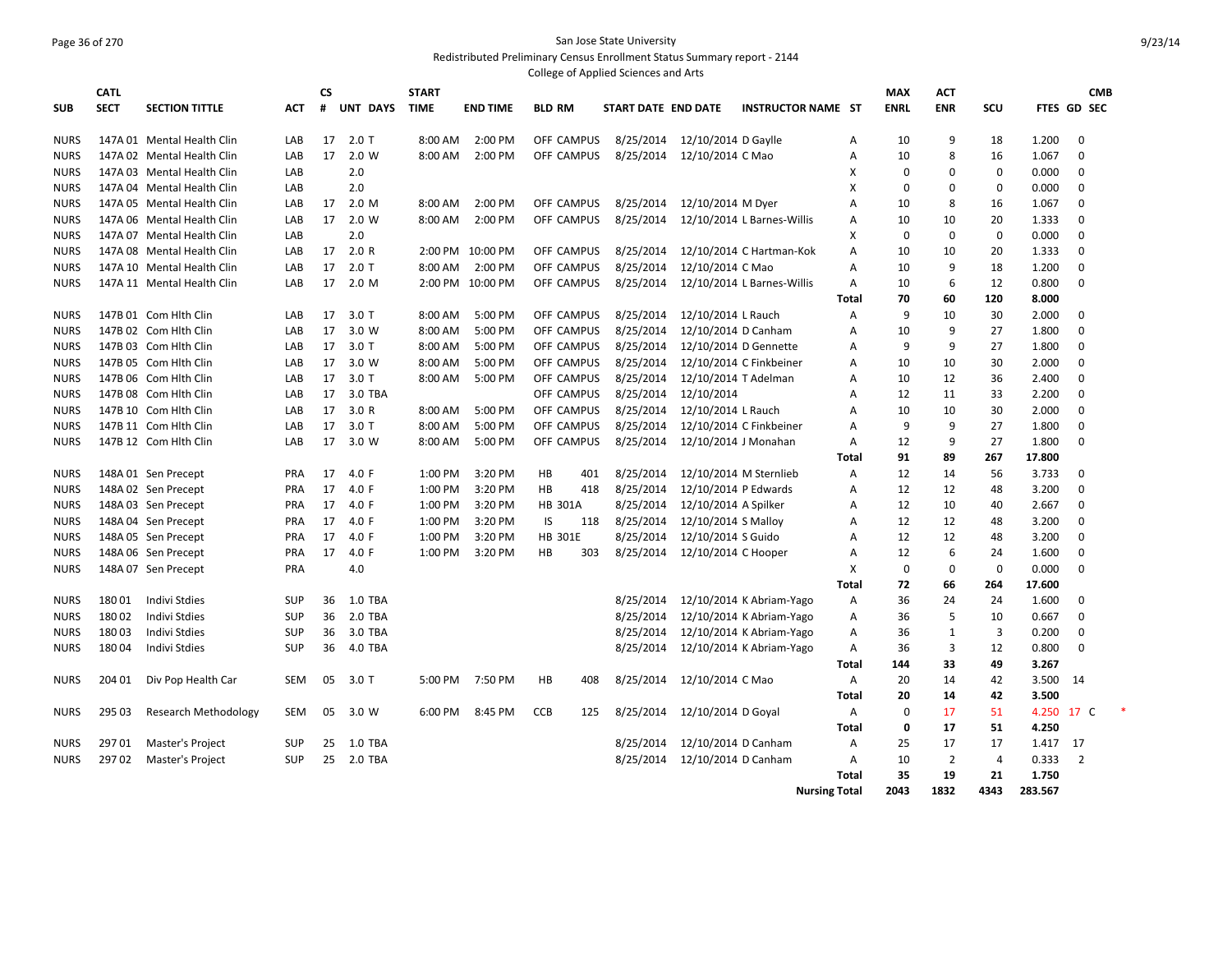# Page 37 of 270 San Jose State University

Redistributed Preliminary Census Enrollment Status Summary report - 2144 College of Applied Sciences and Arts

|                            |                                     |                                          |                          |          |                    |                             |                                     |                   |            | Conced or Applied Sciences and Arts |                                        |                           |              |                           |                          |                         |                |                              |  |
|----------------------------|-------------------------------------|------------------------------------------|--------------------------|----------|--------------------|-----------------------------|-------------------------------------|-------------------|------------|-------------------------------------|----------------------------------------|---------------------------|--------------|---------------------------|--------------------------|-------------------------|----------------|------------------------------|--|
| <b>SUB</b>                 | <b>CATL</b><br><b>SECT</b>          | <b>SECTION TITTLE</b>                    | АСТ                      | CS<br>#  | UNT DAYS           | <b>START</b><br><b>TIME</b> | <b>END TIME</b>                     | <b>BLD RM</b>     |            | START DATE END DATE                 |                                        | <b>INSTRUCTOR NAME ST</b> |              | <b>MAX</b><br><b>ENRL</b> | <b>ACT</b><br><b>ENR</b> | SCU                     |                | <b>CMB</b><br>FTES GD SEC    |  |
|                            | <b>Nutrition &amp; Food Science</b> |                                          |                          |          |                    |                             |                                     |                   |            |                                     |                                        |                           |              |                           |                          |                         |                |                              |  |
| <b>NUFS</b>                | 1A 01                               | Physical Science of Food                 | <b>SEM</b>               | 04       | 3.0 MW             | 7:30 AM                     | 8:45 AM                             | CCB               | 102        | 8/25/2014                           | 12/10/2014 A Rowell                    |                           | Α            | 40                        | 31                       | 93                      | 6.200          | $\mathbf 0$                  |  |
|                            |                                     |                                          |                          |          |                    |                             |                                     |                   |            |                                     |                                        |                           | <b>Total</b> | 40                        | 31                       | 93                      | 6.200          |                              |  |
| <b>NUFS</b>                | 801                                 | Nutr Health Prof                         | LEC                      | 01       | 3.0 MW             |                             | 10:30 AM 11:45 AM                   | <b>IRC</b>        | 306        | 8/25/2014                           | 12/10/2014 K Mauldin                   |                           | Α            | 45                        | 42                       | 126                     | 8.450          | $\mathbf{1}$                 |  |
| <b>NUFS</b>                | 802                                 | Nutr Health Prof                         | <b>LEC</b>               | 01       | 3.0 TBA            |                             |                                     |                   |            | 8/25/2014                           | 12/10/2014 K Mauldin                   |                           | A            | 145                       | 128                      | 384                     | 25.600         | $\mathbf 0$                  |  |
|                            |                                     |                                          |                          |          |                    |                             |                                     |                   |            |                                     |                                        |                           | Total        | 190                       | 170                      | 510                     | 34.050         |                              |  |
| <b>NUFS</b>                | 901                                 | Intro Human Nutr                         | LEC                      | 01       | 3.0 TR             |                             | 9:00 AM 10:15 AM                    | <b>BBC</b>        | 201        | 8/25/2014                           | 12/10/2014 D Stone                     |                           | A            | 45                        | 38                       | 114                     | 7.600          | $\mathbf 0$                  |  |
| <b>NUFS</b>                | 902                                 | Intro Human Nutr                         | LEC                      | 01       | 3.0 TR             |                             | 10:30 AM 11:45 AM                   | <b>BBC</b>        | 201        | 8/25/2014                           | 12/10/2014 D Stone                     |                           | Α            | 45                        | 42                       | 126                     | 8.400          | $\mathbf 0$                  |  |
| <b>NUFS</b><br><b>NUFS</b> | 903<br>904                          | Intro Human Nutr                         | LEC<br><b>LEC</b>        | 01<br>01 | 3.0 MW<br>3.0 MW   |                             | 9:00 AM 10:15 AM<br>1:30 PM 2:45 PM | <b>BBC</b><br>CCB | 201<br>102 | 8/25/2014                           |                                        | 12/10/2014 K Knoblaugh    | Α<br>Α       | 45<br>45                  | 42<br>41                 | 126<br>123              | 8.400<br>8.200 | 0<br>0                       |  |
|                            |                                     | Intro Human Nutr                         |                          |          |                    |                             |                                     |                   |            | 8/25/2014                           | 12/10/2014 E Brown                     |                           | <b>Total</b> | 180                       | 163                      | 489                     | 32.600         |                              |  |
| <b>NUFS</b>                | 1601                                | Sci, Physio, Nutr                        | LEC                      | 02       | 3.0 TR             |                             | 10:30 AM 11:45 AM                   | <b>CL</b>         | 302        | 8/25/2014                           |                                        | 12/10/2014 C Hollenbeck   | Α            | 45                        | 36                       | 108                     | 7.200          | $\mathbf 0$                  |  |
| <b>NUFS</b>                | 1602                                | Sci, Physio, Nutr                        | LEC                      | 02       | 3.0 MW             | 12:00 PM                    | 1:15 PM                             | CCB               | 102        | 8/25/2014                           | 12/10/2014 J Morrill                   |                           | Α            | 45                        | 41                       | 123                     | 8.200          | $\mathbf 0$                  |  |
| <b>NUFS</b>                | 1603                                | Sci, Physio, Nutr                        | LEC                      | 02       | 3.0 TR             | 12:00 PM                    | 1:15 PM                             | CCB               | 102        | 8/25/2014                           | 12/10/2014 M Kim                       |                           | Α            | 45                        | 41                       | 123                     | 8.200          | $\mathbf 0$                  |  |
| <b>NUFS</b>                | 16 05                               | Sci, Physio, Nutr                        | LEC                      |          | 3.0                |                             |                                     |                   |            |                                     |                                        |                           | X            | $\mathbf 0$               | $\mathbf 0$              | $\mathbf 0$             | 0.000          | $\mathbf 0$                  |  |
| <b>NUFS</b>                | 16 06                               | Sci, Physio, Nutr                        | LEC                      | 02       | 3.0 MW             | 12:00 PM                    | 1:15 PM                             | <b>CL</b>         | 303        | 8/25/2014                           |                                        | 12/10/2014 A Reisenauer   | A            | 45                        | 44                       | 132                     | 8.800          | $\mathbf 0$                  |  |
|                            |                                     |                                          |                          |          |                    |                             |                                     |                   |            |                                     |                                        |                           | <b>Total</b> | 180                       | 162                      | 486                     | 32.400         |                              |  |
| <b>NUFS</b>                | 20 01                               | Sanitatn & Env Iss                       | <b>SEM</b>               | 04       | $2.0$ T            | 3:00 PM                     | 4:50 PM                             | CCB               | 122        | 8/25/2014                           |                                        | 12/10/2014 A Finkelstein  | Α            | 30                        | 31                       | 62                      | 4.133          | C<br>$\mathbf{0}$            |  |
| <b>HSPM</b>                | 2001                                | Sanitatn & Env Iss                       | <b>SEM</b>               | 04       | $2.0$ T            | 3:00 PM                     | 4:50 PM                             | CCB               | 122        | 8/25/2014                           |                                        | 12/10/2014 A Finkelstein  | Α            | 0                         | $\mathbf{0}$             | $\mathbf{0}$            | 0.000          | $\mathbf{0}$<br>C            |  |
|                            |                                     |                                          |                          |          |                    |                             |                                     |                   |            |                                     |                                        |                           | Total        | 30                        | 31                       | 62                      | 4.133          |                              |  |
| <b>NUFS</b>                | 2101                                | <b>Culinary Prin &amp; Practice</b>      | LEC                      | 02       | 3.0 W              |                             | 8:30 AM 10:10 AM                    | CCB               | 122        | 8/25/2014                           | 12/10/2014 R Larson                    |                           | Α            | 30                        | 34                       | 68                      | 6.800          | $\mathbf 0$                  |  |
| <b>NUFS</b>                | 2102                                | <b>Culinary Prin &amp; Practice</b>      | LAB                      | 16       | 0.0 W              | 10:15 AM                    | 1:00 PM                             | CCB               | 125        | 8/25/2014                           | 12/10/2014 R Larson                    |                           | Α            | 15                        | 17                       | 17                      | 0.000          | $\mathbf 0$                  |  |
| <b>NUFS</b>                | 2103                                | <b>Culinary Prin &amp; Practice</b>      | LAB                      | 16       | 0.0 F              |                             | 9:00 AM 11:45 AM                    | CCB               | 125        | 8/25/2014                           | 12/10/2014 R Larson                    |                           | Α            | 15                        | 17                       | 17                      | 0.000          | $\mathbf 0$                  |  |
|                            |                                     |                                          |                          |          |                    |                             |                                     |                   |            |                                     |                                        |                           | Total        | 60                        | 68                       | 102                     | 6.800          |                              |  |
| <b>NUFS</b>                | 2201                                | Caterng & Bev Mgmt                       | LEC                      | 02       | 2.0 M              | 2:00 PM                     | 2:50 PM                             | CCB               | 125        | 8/25/2014                           |                                        | 12/10/2014 A Finkelstein  | Α            | 20                        | 19                       | 19                      | 2.533          | $\mathbf{0}$<br>C            |  |
| <b>HSPM</b>                | 2201                                | Caterng & Bev Mgmt                       | LEC                      | 02       | 2.0 M              | 2:00 PM                     | 2:50 PM                             | CCB               | 125        | 8/25/2014                           |                                        | 12/10/2014 A Finkelstein  | Α            | 0                         | $\mathbf{0}$             | $\mathbf 0$             | 0.000          | $\mathsf{C}$<br>$\mathbf{0}$ |  |
| <b>NUFS</b>                | 2202                                | Caterng & Bev Mgmt                       | LAB                      | 16       | 0.0 W              | 2:00 PM                     | 4:40 PM                             | <b>CCB</b>        | 125        | 8/25/2014                           |                                        | 12/10/2014 A Finkelstein  | A            | 20                        | 19                       | 19                      | 0.000          | C<br>$\mathbf{0}$            |  |
| <b>HSPM</b>                | 2202                                | Caterng & Bev Mgmt                       | LAB                      | 16       | 0.0 W              | 2:00 PM                     | 4:40 PM                             | <b>CCB</b>        | 125        | 8/25/2014                           |                                        | 12/10/2014 A Finkelstein  | Α            | 0                         | $\mathbf 0$              | $\mathbf 0$             | 0.000          | $\mathbf{0}$<br>C            |  |
|                            |                                     |                                          |                          |          |                    |                             |                                     |                   |            |                                     |                                        |                           | Total        | 40                        | 38                       | 38                      | 2.533          |                              |  |
| <b>NUFS</b>                | 25 01                               | Intern Fdserv Mgmt                       | <b>SUP</b>               | 36       | 1.0 TBA            |                             |                                     |                   |            | 8/25/2014                           | 12/10/2014 L Mcproud                   |                           | Α            | 20                        | 0                        | $\mathbf 0$<br>6        | 0.000          | $\mathbf 0$                  |  |
| <b>NUFS</b>                | 25 02                               | Intern Fdserv Mgmt                       | <b>SUP</b>               | 36       | 2.0 TBA            |                             |                                     |                   |            | 8/25/2014                           | 12/10/2014 L Mcproud                   |                           | Α            | 20                        | 3                        |                         | 0.400          | $\mathbf 0$                  |  |
| <b>NUFS</b><br><b>NUFS</b> | 25 03<br>25 04                      | Intern Fdserv Mgmt<br>Intern Fdserv Mgmt | <b>SUP</b><br><b>SUP</b> | 36<br>36 | 1.0 TBA<br>2.0 TBA |                             |                                     |                   |            | 8/25/2014<br>8/25/2014              | 12/10/2014 C Haas<br>12/10/2014 C Haas |                           | Α<br>A       | 20<br>20                  | 0<br>$\Omega$            | $\mathbf 0$<br>$\Omega$ | 0.000<br>0.000 | $\mathbf 0$<br>$\mathbf 0$   |  |
| <b>NUFS</b>                | 25 05                               | Intern Fdserv Mgmt                       | SUP                      | 36       | 1.0 TBA            |                             |                                     |                   |            | 8/25/2014                           | 12/10/2014 E Brown                     |                           | Α            | 20                        | 0                        | $\Omega$                | 0.000          | $\mathbf 0$                  |  |
| <b>NUFS</b>                | 25 06                               | Intern Fdserv Mgmt                       | SUP                      | 36       | 2.0 TBA            |                             |                                     |                   |            | 8/25/2014                           | 12/10/2014 E Brown                     |                           | A            | 20                        | 0                        | $\Omega$                | 0.000          | $\mathbf 0$                  |  |
|                            |                                     |                                          |                          |          |                    |                             |                                     |                   |            |                                     |                                        |                           | Total        | 120                       | 3                        | 6                       | 0.400          |                              |  |
| <b>NUFS</b>                | 3101                                | Prof in Nufs and Pkg                     | LEC                      | 02       | $1.0$ T            | 1:30 PM                     | 2:20 PM                             | IS                | 230        | 8/25/2014                           | 12/10/2014 L Mcproud                   |                           | A            | 40                        | 55                       | 55                      | 3.667          | $\mathbf 0$                  |  |
|                            |                                     |                                          |                          |          |                    |                             |                                     |                   |            |                                     |                                        |                           | <b>Total</b> | 40                        | 55                       | 55                      | 3.667          |                              |  |
| <b>NUFS</b>                |                                     | 101A 02 Food Science                     | LAB                      | 16       | $0.0$ T            | 12:00 PM                    | 2:40 PM                             | <b>CCB</b>        | 125        | 8/25/2014                           | 12/10/2014 R Ting                      |                           | Α            | 18                        | 21                       | 21                      | 0.000          | 5                            |  |
| <b>NUFS</b>                |                                     | 101A 03 Food Science                     | LAB                      | 16       | 0.0 R              | 12:00 PM                    | 2:40 PM                             | <b>CCB</b>        | 125        | 8/25/2014                           | 12/10/2014 R Ting                      |                           | Α            | 18                        | 21                       | 21                      | 0.000          | $\mathbf 0$                  |  |
| <b>NUFS</b>                |                                     | 101A 04 Food Science                     | <b>SEM</b>               | 04       | 4.0 TR             |                             | 10:30 AM 11:45 AM                   | CL                | 202        | 8/25/2014                           | 12/10/2014 R Ting                      |                           | Α            | 36                        | 42                       | 126                     | 11.533         | 5                            |  |
|                            |                                     |                                          |                          |          |                    |                             |                                     |                   |            |                                     |                                        |                           | <b>Total</b> | 72                        | 84                       | 168                     | 11.533         |                              |  |
| <b>NUFS</b>                | 103 01                              | Food Proc & Pkg I                        | <b>SEM</b>               | 02       | 2.0 M              | 3:00 PM                     | 4:45 PM                             | <b>CCB</b>        | 102        | 8/25/2014                           | 12/10/2014 R Ting                      |                           | A            | 45                        | 45                       | 90                      | 6.433          | 13                           |  |
| <b>NUFS</b>                | 103 02                              | Food Proc & Pkg I                        | SEM                      | 02       | 2.0 F              |                             | 10:00 AM 11:45 AM                   | <b>CCB</b>        | 102        | 8/25/2014                           | 12/10/2014 R Ting                      |                           | Α            | 45                        | 47                       | 94                      | 6.267          | $\Omega$                     |  |
|                            |                                     |                                          |                          |          |                    |                             |                                     |                   |            |                                     |                                        |                           | <b>Total</b> | 90                        | 92                       | 184                     | 12.700         |                              |  |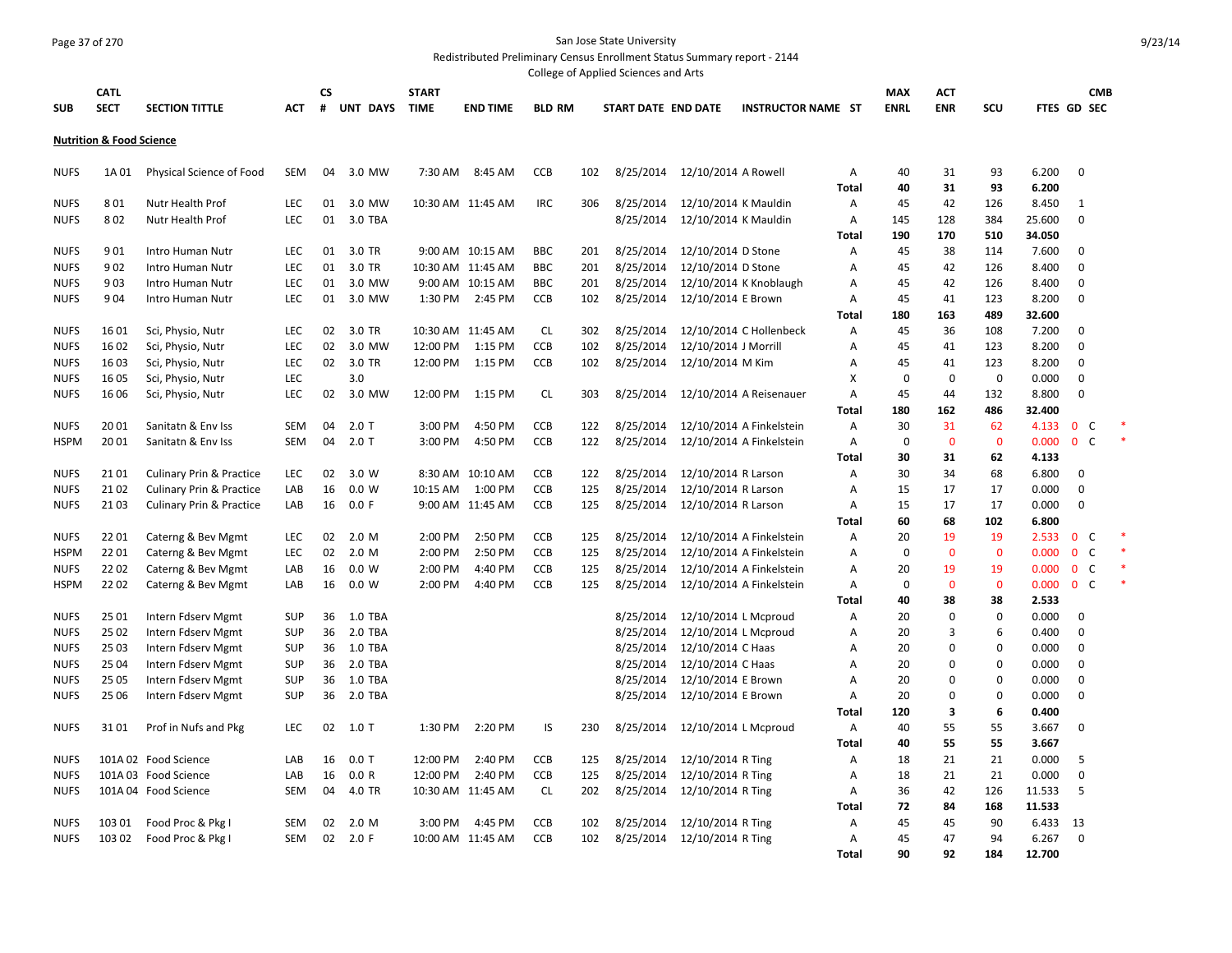## Page 38 of 270 San Jose State University Redistributed Preliminary Census Enrollment Status Summary report - 2144

College of Applied Sciences and Arts

| <b>SECT</b><br><b>UNT DAYS</b><br><b>BLD RM</b><br><b>ENRL</b><br><b>ENR</b><br>FTES GD SEC<br><b>SUB</b><br><b>SECTION TITTLE</b><br>#<br><b>TIME</b><br><b>END TIME</b><br>START DATE END DATE<br><b>INSTRUCTOR NAME ST</b><br><b>SCU</b><br>ACT<br><b>NUFS</b><br>103L 01 Food Process Lab<br>16 1.0 M<br>12:00 PM<br>2:50 PM<br><b>CCB</b><br>8/25/2014<br>12/10/2014 R Ting<br>15<br>15<br>1.000<br>0<br>LAB<br>216<br>A<br>16<br><b>Total</b><br>15<br>15<br>1.000<br>16<br><b>CCB</b><br>8/25/2014<br>12/10/2014 G Pereira Pignotti<br>36<br>$\mathbf{0}$<br>C<br><b>NUFS</b><br>105 01<br>Curr Issues in Nutr<br>LEC<br>01<br>3.0 MW<br>9:00 AM 10:15 AM<br>102<br>A<br>35<br>108<br>7.200<br>0 <sup>o</sup><br>01<br>3.0 MW<br>102<br>8/25/2014<br>12/10/2014 G Pereira Pignotti<br>$\mathbf{0}$<br>$\mathbf{0}$<br>0.000<br><b>HS</b><br>105 01<br>Curr Issues in Nutr<br><b>LEC</b><br>9:00 AM 10:15 AM<br><b>CCB</b><br>A<br>0<br>Total<br>35<br>36<br>108<br>7.200<br>LEC<br>3.0<br>Χ<br><b>NUFS</b><br>106A 01 Nutr in Life Span<br>0<br>0<br>0<br>0.000<br>0<br>3.0 TR<br>$\overline{2}$<br><b>NUFS</b><br>106A 02 Nutr in Life Span<br>LEC<br>02<br>1:30 PM<br>2:45 PM<br><b>BBC</b><br>201<br>8/25/2014<br>12/10/2014 L Steinberg<br>A<br>35<br>27<br>81<br>5.500<br>02<br>3.0 MW<br><b>CL</b><br>12/10/2014 G Pereira Pignotti<br>3<br><b>NUFS</b><br>106A 03 Nutr in Life Span<br>LEC<br>12:00 PM<br>1:15 PM<br>302<br>8/25/2014<br>Α<br>35<br>27<br>81<br>5.550<br><b>Total</b><br>70<br>54<br>162<br>11.050<br><b>CCB</b><br><b>NUFS</b><br>106B 01 Resrch Method NufS<br><b>LEC</b><br>01<br>2.0 R<br>3:00 PM<br>4:45 PM<br>122<br>8/25/2014<br>12/10/2014 C Hollenbeck<br>Α<br>30<br>28<br>56<br>3.733<br>0<br>28<br>3.733<br>Total<br>30<br>56<br>10701<br>Prin of Packaging<br>LEC<br>3.0<br>Х<br>0<br>0<br>0<br>0.000<br>0<br><b>NUFS</b><br>X<br>$\mathbf 0$<br>$\mathbf 0$<br><b>LEC</b><br>3.0<br>0<br>0<br>0.000<br>PKG<br>10701<br>Prin of Packaging<br>0<br>0<br>0<br>0.000<br>Total<br><b>NUFS</b><br>16<br>1.0 R<br>CCB<br>221<br>8/25/2014<br>12/10/2014 K Mauldin<br>Α<br>15<br>0.933<br>108L01 Nutrition Lab<br>LAB<br>9:00 AM 11:45 AM<br>13<br>13<br>4<br>16<br>CCB<br>8/25/2014<br>12/10/2014 K Mauldin<br>6<br><b>NUFS</b><br>108L02 Nutrition Lab<br>1.0 W<br>1:00 PM<br>3:45 PM<br>221<br>Α<br>15<br>14<br>14<br>1.033<br>LAB<br>27<br>27<br>30<br>1.967<br>Total<br>CCB<br>8/25/2014<br>12/10/2014 C Hollenbeck<br>93<br><b>NUFS</b><br>109 01 Adv Nutr<br><b>LEC</b><br>02<br>3.0 TR<br>1:30 PM<br>2:45 PM<br>102<br>A<br>30<br>31<br>6.250<br>$\mathbf{1}$<br>Total<br>30<br>31<br>93<br>6.250<br><b>NUFS</b><br>110A 01 Med Nutrition Ther<br><b>SEM</b><br>04<br>3.0 M<br>12:00 PM<br>1:50 PM<br>IS<br>230<br>8/25/2014<br>12/10/2014 C LaSalle<br>Α<br>45<br>41<br>82<br>8.800<br>12<br>IS<br>12<br><b>NUFS</b><br>110A 02 Med Nutrition Ther<br>13<br>0.0 W<br>12:00 PM<br>1:40 PM<br>230<br>8/25/2014<br>12/10/2014 C LaSalle<br>A<br>45<br>41<br>41<br>0.000<br>ACT<br>82<br>123<br>8.800<br>Total<br>90<br>IS<br><b>NUFS</b><br>11101<br>Fdserv Prod Mgmt<br><b>LEC</b><br>02<br>2.0 R<br>8:30 AM 10:10 AM<br>230<br>8/25/2014<br>12/10/2014 A Finkelstein<br>$\overline{A}$<br>40<br>44<br>88<br>5.900<br>1<br><b>NUFS</b><br>111L 01 Fdserv Prod Mgmt<br>16<br>$2.0$ T<br>7:30 AM<br>1:20 PM<br><b>CCB</b><br>122<br>8/25/2014<br>12/10/2014 A Finkelstein<br>Α<br>20<br>25<br>50<br>3.533<br>6<br>LAB<br>69<br>138<br>9.433<br>Total<br>60<br><b>NUFS</b><br>11201<br>02<br>2.0 M<br>9:00 AM 10:20 AM<br>IS<br>230<br>8/25/2014<br>12/10/2014 A Wagle<br>40<br>40<br>5.533<br>6<br><b>Fdserv Procurement</b><br>LEC<br>Α<br>40<br>11202<br>0.0 M<br>IS<br>8/25/2014<br>12/10/2014 A Wagle<br>0.000<br>6<br><b>NUFS</b><br><b>Fdserv Procurement</b><br><b>ACT</b><br>13<br>10:30 AM 11:50 AM<br>230<br>Α<br>40<br>40<br>40<br>80<br>80<br>80<br>5.533<br>Total<br>3.0 TR<br>CCB<br>8/25/2014<br>35<br><b>NUFS</b><br>LEC<br>03<br>10:30 AM 11:45 AM<br>102<br>12/10/2014 M Freedman<br>Α<br>45<br>105<br>7.200<br>$\overline{4}$<br>114A 01 Comm Nutrition, Majors<br>45<br>35<br>105<br>7.200<br>Total<br><b>NUFS</b><br>115 01<br>04<br>3.0 TR<br>9:00 AM 10:15 AM<br><b>CCB</b><br>102<br>8/25/2014<br>12/10/2014   Chou<br>30<br>28<br>0<br>Issues in Food Tox<br>SEM<br>Α<br>84<br>5.600<br>3.0 TR<br>SH<br>12/10/2014   Chou<br>27<br>$\mathbf 0$<br><b>NUFS</b><br>115 02<br><b>SEM</b><br>04<br>10:30 AM 11:45 AM<br>345<br>8/25/2014<br>Α<br>30<br>81<br>5.400<br><b>Issues in Food Tox</b><br>$\Omega$<br><b>NUFS</b><br><b>Issues in Food Tox</b><br><b>SEM</b><br>04<br>3.0 TR<br>7:30 AM<br>8:45 AM<br><b>CCB</b><br>102<br>8/25/2014<br>12/10/2014 A Rowell<br>30<br>17<br>51<br>3.400<br>11503<br>Α<br>Total<br>90<br>72<br>216<br>14.400<br><b>LEC</b><br>3.0<br>X<br>$\Omega$<br>0<br>0<br>0.000<br>$\mathbf 0$<br><b>NUFS</b><br>11601<br>Aging and Nutr<br>3.0<br><b>GERO</b><br><b>LEC</b><br>Х<br>$\Omega$<br>0<br>0<br>0<br>11601<br>Aging and Nutr<br>0.000<br>$\mathbf 0$<br>0<br>0.000<br>Total<br>0<br>02<br>2.0 M<br>9:50 AM<br>CCB<br>8/25/2014<br>12/10/2014 A Rowell<br>Α<br>1.933<br>$\overline{2}$<br><b>NUFS</b><br>11701<br>Food Eval Technig<br>LEC<br>9:00 AM<br>125<br>16<br>14<br>14<br>0.0 W<br>9:00 AM 11:50 AM<br>CCB<br>8/25/2014<br>12/10/2014 A Rowell<br>Α<br>0.000<br>$\overline{2}$<br><b>NUFS</b><br>11702<br>Food Eval Technig<br>LAB<br>16<br>216<br>14<br>16<br>14<br>28<br><b>Total</b><br>32<br>28<br>1.933<br>Nutrit for Sport<br>04<br>CCB<br>102<br>12/10/2014 E Brown<br>9.650<br>9<br><b>NUFS</b><br>12301<br><b>SEM</b><br>3.0 MW<br>10:30 AM 11:45 AM<br>8/25/2014<br>Α<br>40<br>46<br>138<br><b>Total</b><br>40<br>46<br>138<br>9.650<br>8/25/2014<br>$1\quad$ C<br><b>NUFS</b><br>135 01<br><b>Hith Multiculture</b><br>03<br>3.0 TR<br>12:00 PM<br>1:15 PM<br>SH<br>12/10/2014 C Haas<br>$\Omega$<br>30<br>90<br>6.050<br>LEC<br>242<br>Α<br>0<br>90<br>6.050<br>Total<br>30<br>29<br>87<br>13901<br>Hunger & Environ Nutr<br>3.0 TR<br><b>CCB</b><br>8/25/2014<br>12/10/2014 G Acker<br>30<br>5.800<br>$\mathbf 0$<br><b>NUFS</b><br><b>SEM</b><br>04<br>1:30 PM<br>2:45 PM<br>122<br>A<br>12/10/2014 G Acker |             | <b>CATL</b> |                       |     | <b>CS</b> |        | <b>START</b> |         |            |     |           |  |   | <b>MAX</b> | <b>ACT</b> |    |       | <b>CMB</b>  |  |
|---------------------------------------------------------------------------------------------------------------------------------------------------------------------------------------------------------------------------------------------------------------------------------------------------------------------------------------------------------------------------------------------------------------------------------------------------------------------------------------------------------------------------------------------------------------------------------------------------------------------------------------------------------------------------------------------------------------------------------------------------------------------------------------------------------------------------------------------------------------------------------------------------------------------------------------------------------------------------------------------------------------------------------------------------------------------------------------------------------------------------------------------------------------------------------------------------------------------------------------------------------------------------------------------------------------------------------------------------------------------------------------------------------------------------------------------------------------------------------------------------------------------------------------------------------------------------------------------------------------------------------------------------------------------------------------------------------------------------------------------------------------------------------------------------------------------------------------------------------------------------------------------------------------------------------------------------------------------------------------------------------------------------------------------------------------------------------------------------------------------------------------------------------------------------------------------------------------------------------------------------------------------------------------------------------------------------------------------------------------------------------------------------------------------------------------------------------------------------------------------------------------------------------------------------------------------------------------------------------------------------------------------------------------------------------------------------------------------------------------------------------------------------------------------------------------------------------------------------------------------------------------------------------------------------------------------------------------------------------------------------------------------------------------------------------------------------------------------------------------------------------------------------------------------------------------------------------------------------------------------------------------------------------------------------------------------------------------------------------------------------------------------------------------------------------------------------------------------------------------------------------------------------------------------------------------------------------------------------------------------------------------------------------------------------------------------------------------------------------------------------------------------------------------------------------------------------------------------------------------------------------------------------------------------------------------------------------------------------------------------------------------------------------------------------------------------------------------------------------------------------------------------------------------------------------------------------------------------------------------------------------------------------------------------------------------------------------------------------------------------------------------------------------------------------------------------------------------------------------------------------------------------------------------------------------------------------------------------------------------------------------------------------------------------------------------------------------------------------------------------------------------------------------------------------------------------------------------------------------------------------------------------------------------------------------------------------------------------------------------------------------------------------------------------------------------------------------------------------------------------------------------------------------------------------------------------------------------------------------------------------------------------------------------------------------------------------------------------------------------------------------------------------------------------------------------------------------------------------------------------------------------------------------------------------------------------------------------------------------------------------------------------------------------------------------------------------------------------------------------------------------------------------------------------------------------------------------------------------------------------------------------------------------------------------------------------------------------------------------------------------------------------------------------------------------------------------------------------------------------------------------------------------------------------------------------------------------------------------------------|-------------|-------------|-----------------------|-----|-----------|--------|--------------|---------|------------|-----|-----------|--|---|------------|------------|----|-------|-------------|--|
|                                                                                                                                                                                                                                                                                                                                                                                                                                                                                                                                                                                                                                                                                                                                                                                                                                                                                                                                                                                                                                                                                                                                                                                                                                                                                                                                                                                                                                                                                                                                                                                                                                                                                                                                                                                                                                                                                                                                                                                                                                                                                                                                                                                                                                                                                                                                                                                                                                                                                                                                                                                                                                                                                                                                                                                                                                                                                                                                                                                                                                                                                                                                                                                                                                                                                                                                                                                                                                                                                                                                                                                                                                                                                                                                                                                                                                                                                                                                                                                                                                                                                                                                                                                                                                                                                                                                                                                                                                                                                                                                                                                                                                                                                                                                                                                                                                                                                                                                                                                                                                                                                                                                                                                                                                                                                                                                                                                                                                                                                                                                                                                                                                                                                                                                                                                                                                                                                                                                                                                                                                                                                                                                                                                                                                       |             |             |                       |     |           |        |              |         |            |     |           |  |   |            |            |    |       |             |  |
|                                                                                                                                                                                                                                                                                                                                                                                                                                                                                                                                                                                                                                                                                                                                                                                                                                                                                                                                                                                                                                                                                                                                                                                                                                                                                                                                                                                                                                                                                                                                                                                                                                                                                                                                                                                                                                                                                                                                                                                                                                                                                                                                                                                                                                                                                                                                                                                                                                                                                                                                                                                                                                                                                                                                                                                                                                                                                                                                                                                                                                                                                                                                                                                                                                                                                                                                                                                                                                                                                                                                                                                                                                                                                                                                                                                                                                                                                                                                                                                                                                                                                                                                                                                                                                                                                                                                                                                                                                                                                                                                                                                                                                                                                                                                                                                                                                                                                                                                                                                                                                                                                                                                                                                                                                                                                                                                                                                                                                                                                                                                                                                                                                                                                                                                                                                                                                                                                                                                                                                                                                                                                                                                                                                                                                       |             |             |                       |     |           |        |              |         |            |     |           |  |   |            |            |    |       |             |  |
|                                                                                                                                                                                                                                                                                                                                                                                                                                                                                                                                                                                                                                                                                                                                                                                                                                                                                                                                                                                                                                                                                                                                                                                                                                                                                                                                                                                                                                                                                                                                                                                                                                                                                                                                                                                                                                                                                                                                                                                                                                                                                                                                                                                                                                                                                                                                                                                                                                                                                                                                                                                                                                                                                                                                                                                                                                                                                                                                                                                                                                                                                                                                                                                                                                                                                                                                                                                                                                                                                                                                                                                                                                                                                                                                                                                                                                                                                                                                                                                                                                                                                                                                                                                                                                                                                                                                                                                                                                                                                                                                                                                                                                                                                                                                                                                                                                                                                                                                                                                                                                                                                                                                                                                                                                                                                                                                                                                                                                                                                                                                                                                                                                                                                                                                                                                                                                                                                                                                                                                                                                                                                                                                                                                                                                       |             |             |                       |     |           |        |              |         |            |     |           |  |   |            |            |    |       |             |  |
|                                                                                                                                                                                                                                                                                                                                                                                                                                                                                                                                                                                                                                                                                                                                                                                                                                                                                                                                                                                                                                                                                                                                                                                                                                                                                                                                                                                                                                                                                                                                                                                                                                                                                                                                                                                                                                                                                                                                                                                                                                                                                                                                                                                                                                                                                                                                                                                                                                                                                                                                                                                                                                                                                                                                                                                                                                                                                                                                                                                                                                                                                                                                                                                                                                                                                                                                                                                                                                                                                                                                                                                                                                                                                                                                                                                                                                                                                                                                                                                                                                                                                                                                                                                                                                                                                                                                                                                                                                                                                                                                                                                                                                                                                                                                                                                                                                                                                                                                                                                                                                                                                                                                                                                                                                                                                                                                                                                                                                                                                                                                                                                                                                                                                                                                                                                                                                                                                                                                                                                                                                                                                                                                                                                                                                       |             |             |                       |     |           |        |              |         |            |     |           |  |   |            |            |    |       |             |  |
|                                                                                                                                                                                                                                                                                                                                                                                                                                                                                                                                                                                                                                                                                                                                                                                                                                                                                                                                                                                                                                                                                                                                                                                                                                                                                                                                                                                                                                                                                                                                                                                                                                                                                                                                                                                                                                                                                                                                                                                                                                                                                                                                                                                                                                                                                                                                                                                                                                                                                                                                                                                                                                                                                                                                                                                                                                                                                                                                                                                                                                                                                                                                                                                                                                                                                                                                                                                                                                                                                                                                                                                                                                                                                                                                                                                                                                                                                                                                                                                                                                                                                                                                                                                                                                                                                                                                                                                                                                                                                                                                                                                                                                                                                                                                                                                                                                                                                                                                                                                                                                                                                                                                                                                                                                                                                                                                                                                                                                                                                                                                                                                                                                                                                                                                                                                                                                                                                                                                                                                                                                                                                                                                                                                                                                       |             |             |                       |     |           |        |              |         |            |     |           |  |   |            |            |    |       |             |  |
|                                                                                                                                                                                                                                                                                                                                                                                                                                                                                                                                                                                                                                                                                                                                                                                                                                                                                                                                                                                                                                                                                                                                                                                                                                                                                                                                                                                                                                                                                                                                                                                                                                                                                                                                                                                                                                                                                                                                                                                                                                                                                                                                                                                                                                                                                                                                                                                                                                                                                                                                                                                                                                                                                                                                                                                                                                                                                                                                                                                                                                                                                                                                                                                                                                                                                                                                                                                                                                                                                                                                                                                                                                                                                                                                                                                                                                                                                                                                                                                                                                                                                                                                                                                                                                                                                                                                                                                                                                                                                                                                                                                                                                                                                                                                                                                                                                                                                                                                                                                                                                                                                                                                                                                                                                                                                                                                                                                                                                                                                                                                                                                                                                                                                                                                                                                                                                                                                                                                                                                                                                                                                                                                                                                                                                       |             |             |                       |     |           |        |              |         |            |     |           |  |   |            |            |    |       |             |  |
|                                                                                                                                                                                                                                                                                                                                                                                                                                                                                                                                                                                                                                                                                                                                                                                                                                                                                                                                                                                                                                                                                                                                                                                                                                                                                                                                                                                                                                                                                                                                                                                                                                                                                                                                                                                                                                                                                                                                                                                                                                                                                                                                                                                                                                                                                                                                                                                                                                                                                                                                                                                                                                                                                                                                                                                                                                                                                                                                                                                                                                                                                                                                                                                                                                                                                                                                                                                                                                                                                                                                                                                                                                                                                                                                                                                                                                                                                                                                                                                                                                                                                                                                                                                                                                                                                                                                                                                                                                                                                                                                                                                                                                                                                                                                                                                                                                                                                                                                                                                                                                                                                                                                                                                                                                                                                                                                                                                                                                                                                                                                                                                                                                                                                                                                                                                                                                                                                                                                                                                                                                                                                                                                                                                                                                       |             |             |                       |     |           |        |              |         |            |     |           |  |   |            |            |    |       |             |  |
|                                                                                                                                                                                                                                                                                                                                                                                                                                                                                                                                                                                                                                                                                                                                                                                                                                                                                                                                                                                                                                                                                                                                                                                                                                                                                                                                                                                                                                                                                                                                                                                                                                                                                                                                                                                                                                                                                                                                                                                                                                                                                                                                                                                                                                                                                                                                                                                                                                                                                                                                                                                                                                                                                                                                                                                                                                                                                                                                                                                                                                                                                                                                                                                                                                                                                                                                                                                                                                                                                                                                                                                                                                                                                                                                                                                                                                                                                                                                                                                                                                                                                                                                                                                                                                                                                                                                                                                                                                                                                                                                                                                                                                                                                                                                                                                                                                                                                                                                                                                                                                                                                                                                                                                                                                                                                                                                                                                                                                                                                                                                                                                                                                                                                                                                                                                                                                                                                                                                                                                                                                                                                                                                                                                                                                       |             |             |                       |     |           |        |              |         |            |     |           |  |   |            |            |    |       |             |  |
|                                                                                                                                                                                                                                                                                                                                                                                                                                                                                                                                                                                                                                                                                                                                                                                                                                                                                                                                                                                                                                                                                                                                                                                                                                                                                                                                                                                                                                                                                                                                                                                                                                                                                                                                                                                                                                                                                                                                                                                                                                                                                                                                                                                                                                                                                                                                                                                                                                                                                                                                                                                                                                                                                                                                                                                                                                                                                                                                                                                                                                                                                                                                                                                                                                                                                                                                                                                                                                                                                                                                                                                                                                                                                                                                                                                                                                                                                                                                                                                                                                                                                                                                                                                                                                                                                                                                                                                                                                                                                                                                                                                                                                                                                                                                                                                                                                                                                                                                                                                                                                                                                                                                                                                                                                                                                                                                                                                                                                                                                                                                                                                                                                                                                                                                                                                                                                                                                                                                                                                                                                                                                                                                                                                                                                       |             |             |                       |     |           |        |              |         |            |     |           |  |   |            |            |    |       |             |  |
|                                                                                                                                                                                                                                                                                                                                                                                                                                                                                                                                                                                                                                                                                                                                                                                                                                                                                                                                                                                                                                                                                                                                                                                                                                                                                                                                                                                                                                                                                                                                                                                                                                                                                                                                                                                                                                                                                                                                                                                                                                                                                                                                                                                                                                                                                                                                                                                                                                                                                                                                                                                                                                                                                                                                                                                                                                                                                                                                                                                                                                                                                                                                                                                                                                                                                                                                                                                                                                                                                                                                                                                                                                                                                                                                                                                                                                                                                                                                                                                                                                                                                                                                                                                                                                                                                                                                                                                                                                                                                                                                                                                                                                                                                                                                                                                                                                                                                                                                                                                                                                                                                                                                                                                                                                                                                                                                                                                                                                                                                                                                                                                                                                                                                                                                                                                                                                                                                                                                                                                                                                                                                                                                                                                                                                       |             |             |                       |     |           |        |              |         |            |     |           |  |   |            |            |    |       |             |  |
|                                                                                                                                                                                                                                                                                                                                                                                                                                                                                                                                                                                                                                                                                                                                                                                                                                                                                                                                                                                                                                                                                                                                                                                                                                                                                                                                                                                                                                                                                                                                                                                                                                                                                                                                                                                                                                                                                                                                                                                                                                                                                                                                                                                                                                                                                                                                                                                                                                                                                                                                                                                                                                                                                                                                                                                                                                                                                                                                                                                                                                                                                                                                                                                                                                                                                                                                                                                                                                                                                                                                                                                                                                                                                                                                                                                                                                                                                                                                                                                                                                                                                                                                                                                                                                                                                                                                                                                                                                                                                                                                                                                                                                                                                                                                                                                                                                                                                                                                                                                                                                                                                                                                                                                                                                                                                                                                                                                                                                                                                                                                                                                                                                                                                                                                                                                                                                                                                                                                                                                                                                                                                                                                                                                                                                       |             |             |                       |     |           |        |              |         |            |     |           |  |   |            |            |    |       |             |  |
|                                                                                                                                                                                                                                                                                                                                                                                                                                                                                                                                                                                                                                                                                                                                                                                                                                                                                                                                                                                                                                                                                                                                                                                                                                                                                                                                                                                                                                                                                                                                                                                                                                                                                                                                                                                                                                                                                                                                                                                                                                                                                                                                                                                                                                                                                                                                                                                                                                                                                                                                                                                                                                                                                                                                                                                                                                                                                                                                                                                                                                                                                                                                                                                                                                                                                                                                                                                                                                                                                                                                                                                                                                                                                                                                                                                                                                                                                                                                                                                                                                                                                                                                                                                                                                                                                                                                                                                                                                                                                                                                                                                                                                                                                                                                                                                                                                                                                                                                                                                                                                                                                                                                                                                                                                                                                                                                                                                                                                                                                                                                                                                                                                                                                                                                                                                                                                                                                                                                                                                                                                                                                                                                                                                                                                       |             |             |                       |     |           |        |              |         |            |     |           |  |   |            |            |    |       |             |  |
|                                                                                                                                                                                                                                                                                                                                                                                                                                                                                                                                                                                                                                                                                                                                                                                                                                                                                                                                                                                                                                                                                                                                                                                                                                                                                                                                                                                                                                                                                                                                                                                                                                                                                                                                                                                                                                                                                                                                                                                                                                                                                                                                                                                                                                                                                                                                                                                                                                                                                                                                                                                                                                                                                                                                                                                                                                                                                                                                                                                                                                                                                                                                                                                                                                                                                                                                                                                                                                                                                                                                                                                                                                                                                                                                                                                                                                                                                                                                                                                                                                                                                                                                                                                                                                                                                                                                                                                                                                                                                                                                                                                                                                                                                                                                                                                                                                                                                                                                                                                                                                                                                                                                                                                                                                                                                                                                                                                                                                                                                                                                                                                                                                                                                                                                                                                                                                                                                                                                                                                                                                                                                                                                                                                                                                       |             |             |                       |     |           |        |              |         |            |     |           |  |   |            |            |    |       |             |  |
|                                                                                                                                                                                                                                                                                                                                                                                                                                                                                                                                                                                                                                                                                                                                                                                                                                                                                                                                                                                                                                                                                                                                                                                                                                                                                                                                                                                                                                                                                                                                                                                                                                                                                                                                                                                                                                                                                                                                                                                                                                                                                                                                                                                                                                                                                                                                                                                                                                                                                                                                                                                                                                                                                                                                                                                                                                                                                                                                                                                                                                                                                                                                                                                                                                                                                                                                                                                                                                                                                                                                                                                                                                                                                                                                                                                                                                                                                                                                                                                                                                                                                                                                                                                                                                                                                                                                                                                                                                                                                                                                                                                                                                                                                                                                                                                                                                                                                                                                                                                                                                                                                                                                                                                                                                                                                                                                                                                                                                                                                                                                                                                                                                                                                                                                                                                                                                                                                                                                                                                                                                                                                                                                                                                                                                       |             |             |                       |     |           |        |              |         |            |     |           |  |   |            |            |    |       |             |  |
|                                                                                                                                                                                                                                                                                                                                                                                                                                                                                                                                                                                                                                                                                                                                                                                                                                                                                                                                                                                                                                                                                                                                                                                                                                                                                                                                                                                                                                                                                                                                                                                                                                                                                                                                                                                                                                                                                                                                                                                                                                                                                                                                                                                                                                                                                                                                                                                                                                                                                                                                                                                                                                                                                                                                                                                                                                                                                                                                                                                                                                                                                                                                                                                                                                                                                                                                                                                                                                                                                                                                                                                                                                                                                                                                                                                                                                                                                                                                                                                                                                                                                                                                                                                                                                                                                                                                                                                                                                                                                                                                                                                                                                                                                                                                                                                                                                                                                                                                                                                                                                                                                                                                                                                                                                                                                                                                                                                                                                                                                                                                                                                                                                                                                                                                                                                                                                                                                                                                                                                                                                                                                                                                                                                                                                       |             |             |                       |     |           |        |              |         |            |     |           |  |   |            |            |    |       |             |  |
|                                                                                                                                                                                                                                                                                                                                                                                                                                                                                                                                                                                                                                                                                                                                                                                                                                                                                                                                                                                                                                                                                                                                                                                                                                                                                                                                                                                                                                                                                                                                                                                                                                                                                                                                                                                                                                                                                                                                                                                                                                                                                                                                                                                                                                                                                                                                                                                                                                                                                                                                                                                                                                                                                                                                                                                                                                                                                                                                                                                                                                                                                                                                                                                                                                                                                                                                                                                                                                                                                                                                                                                                                                                                                                                                                                                                                                                                                                                                                                                                                                                                                                                                                                                                                                                                                                                                                                                                                                                                                                                                                                                                                                                                                                                                                                                                                                                                                                                                                                                                                                                                                                                                                                                                                                                                                                                                                                                                                                                                                                                                                                                                                                                                                                                                                                                                                                                                                                                                                                                                                                                                                                                                                                                                                                       |             |             |                       |     |           |        |              |         |            |     |           |  |   |            |            |    |       |             |  |
|                                                                                                                                                                                                                                                                                                                                                                                                                                                                                                                                                                                                                                                                                                                                                                                                                                                                                                                                                                                                                                                                                                                                                                                                                                                                                                                                                                                                                                                                                                                                                                                                                                                                                                                                                                                                                                                                                                                                                                                                                                                                                                                                                                                                                                                                                                                                                                                                                                                                                                                                                                                                                                                                                                                                                                                                                                                                                                                                                                                                                                                                                                                                                                                                                                                                                                                                                                                                                                                                                                                                                                                                                                                                                                                                                                                                                                                                                                                                                                                                                                                                                                                                                                                                                                                                                                                                                                                                                                                                                                                                                                                                                                                                                                                                                                                                                                                                                                                                                                                                                                                                                                                                                                                                                                                                                                                                                                                                                                                                                                                                                                                                                                                                                                                                                                                                                                                                                                                                                                                                                                                                                                                                                                                                                                       |             |             |                       |     |           |        |              |         |            |     |           |  |   |            |            |    |       |             |  |
|                                                                                                                                                                                                                                                                                                                                                                                                                                                                                                                                                                                                                                                                                                                                                                                                                                                                                                                                                                                                                                                                                                                                                                                                                                                                                                                                                                                                                                                                                                                                                                                                                                                                                                                                                                                                                                                                                                                                                                                                                                                                                                                                                                                                                                                                                                                                                                                                                                                                                                                                                                                                                                                                                                                                                                                                                                                                                                                                                                                                                                                                                                                                                                                                                                                                                                                                                                                                                                                                                                                                                                                                                                                                                                                                                                                                                                                                                                                                                                                                                                                                                                                                                                                                                                                                                                                                                                                                                                                                                                                                                                                                                                                                                                                                                                                                                                                                                                                                                                                                                                                                                                                                                                                                                                                                                                                                                                                                                                                                                                                                                                                                                                                                                                                                                                                                                                                                                                                                                                                                                                                                                                                                                                                                                                       |             |             |                       |     |           |        |              |         |            |     |           |  |   |            |            |    |       |             |  |
|                                                                                                                                                                                                                                                                                                                                                                                                                                                                                                                                                                                                                                                                                                                                                                                                                                                                                                                                                                                                                                                                                                                                                                                                                                                                                                                                                                                                                                                                                                                                                                                                                                                                                                                                                                                                                                                                                                                                                                                                                                                                                                                                                                                                                                                                                                                                                                                                                                                                                                                                                                                                                                                                                                                                                                                                                                                                                                                                                                                                                                                                                                                                                                                                                                                                                                                                                                                                                                                                                                                                                                                                                                                                                                                                                                                                                                                                                                                                                                                                                                                                                                                                                                                                                                                                                                                                                                                                                                                                                                                                                                                                                                                                                                                                                                                                                                                                                                                                                                                                                                                                                                                                                                                                                                                                                                                                                                                                                                                                                                                                                                                                                                                                                                                                                                                                                                                                                                                                                                                                                                                                                                                                                                                                                                       |             |             |                       |     |           |        |              |         |            |     |           |  |   |            |            |    |       |             |  |
|                                                                                                                                                                                                                                                                                                                                                                                                                                                                                                                                                                                                                                                                                                                                                                                                                                                                                                                                                                                                                                                                                                                                                                                                                                                                                                                                                                                                                                                                                                                                                                                                                                                                                                                                                                                                                                                                                                                                                                                                                                                                                                                                                                                                                                                                                                                                                                                                                                                                                                                                                                                                                                                                                                                                                                                                                                                                                                                                                                                                                                                                                                                                                                                                                                                                                                                                                                                                                                                                                                                                                                                                                                                                                                                                                                                                                                                                                                                                                                                                                                                                                                                                                                                                                                                                                                                                                                                                                                                                                                                                                                                                                                                                                                                                                                                                                                                                                                                                                                                                                                                                                                                                                                                                                                                                                                                                                                                                                                                                                                                                                                                                                                                                                                                                                                                                                                                                                                                                                                                                                                                                                                                                                                                                                                       |             |             |                       |     |           |        |              |         |            |     |           |  |   |            |            |    |       |             |  |
|                                                                                                                                                                                                                                                                                                                                                                                                                                                                                                                                                                                                                                                                                                                                                                                                                                                                                                                                                                                                                                                                                                                                                                                                                                                                                                                                                                                                                                                                                                                                                                                                                                                                                                                                                                                                                                                                                                                                                                                                                                                                                                                                                                                                                                                                                                                                                                                                                                                                                                                                                                                                                                                                                                                                                                                                                                                                                                                                                                                                                                                                                                                                                                                                                                                                                                                                                                                                                                                                                                                                                                                                                                                                                                                                                                                                                                                                                                                                                                                                                                                                                                                                                                                                                                                                                                                                                                                                                                                                                                                                                                                                                                                                                                                                                                                                                                                                                                                                                                                                                                                                                                                                                                                                                                                                                                                                                                                                                                                                                                                                                                                                                                                                                                                                                                                                                                                                                                                                                                                                                                                                                                                                                                                                                                       |             |             |                       |     |           |        |              |         |            |     |           |  |   |            |            |    |       |             |  |
|                                                                                                                                                                                                                                                                                                                                                                                                                                                                                                                                                                                                                                                                                                                                                                                                                                                                                                                                                                                                                                                                                                                                                                                                                                                                                                                                                                                                                                                                                                                                                                                                                                                                                                                                                                                                                                                                                                                                                                                                                                                                                                                                                                                                                                                                                                                                                                                                                                                                                                                                                                                                                                                                                                                                                                                                                                                                                                                                                                                                                                                                                                                                                                                                                                                                                                                                                                                                                                                                                                                                                                                                                                                                                                                                                                                                                                                                                                                                                                                                                                                                                                                                                                                                                                                                                                                                                                                                                                                                                                                                                                                                                                                                                                                                                                                                                                                                                                                                                                                                                                                                                                                                                                                                                                                                                                                                                                                                                                                                                                                                                                                                                                                                                                                                                                                                                                                                                                                                                                                                                                                                                                                                                                                                                                       |             |             |                       |     |           |        |              |         |            |     |           |  |   |            |            |    |       |             |  |
|                                                                                                                                                                                                                                                                                                                                                                                                                                                                                                                                                                                                                                                                                                                                                                                                                                                                                                                                                                                                                                                                                                                                                                                                                                                                                                                                                                                                                                                                                                                                                                                                                                                                                                                                                                                                                                                                                                                                                                                                                                                                                                                                                                                                                                                                                                                                                                                                                                                                                                                                                                                                                                                                                                                                                                                                                                                                                                                                                                                                                                                                                                                                                                                                                                                                                                                                                                                                                                                                                                                                                                                                                                                                                                                                                                                                                                                                                                                                                                                                                                                                                                                                                                                                                                                                                                                                                                                                                                                                                                                                                                                                                                                                                                                                                                                                                                                                                                                                                                                                                                                                                                                                                                                                                                                                                                                                                                                                                                                                                                                                                                                                                                                                                                                                                                                                                                                                                                                                                                                                                                                                                                                                                                                                                                       |             |             |                       |     |           |        |              |         |            |     |           |  |   |            |            |    |       |             |  |
|                                                                                                                                                                                                                                                                                                                                                                                                                                                                                                                                                                                                                                                                                                                                                                                                                                                                                                                                                                                                                                                                                                                                                                                                                                                                                                                                                                                                                                                                                                                                                                                                                                                                                                                                                                                                                                                                                                                                                                                                                                                                                                                                                                                                                                                                                                                                                                                                                                                                                                                                                                                                                                                                                                                                                                                                                                                                                                                                                                                                                                                                                                                                                                                                                                                                                                                                                                                                                                                                                                                                                                                                                                                                                                                                                                                                                                                                                                                                                                                                                                                                                                                                                                                                                                                                                                                                                                                                                                                                                                                                                                                                                                                                                                                                                                                                                                                                                                                                                                                                                                                                                                                                                                                                                                                                                                                                                                                                                                                                                                                                                                                                                                                                                                                                                                                                                                                                                                                                                                                                                                                                                                                                                                                                                                       |             |             |                       |     |           |        |              |         |            |     |           |  |   |            |            |    |       |             |  |
|                                                                                                                                                                                                                                                                                                                                                                                                                                                                                                                                                                                                                                                                                                                                                                                                                                                                                                                                                                                                                                                                                                                                                                                                                                                                                                                                                                                                                                                                                                                                                                                                                                                                                                                                                                                                                                                                                                                                                                                                                                                                                                                                                                                                                                                                                                                                                                                                                                                                                                                                                                                                                                                                                                                                                                                                                                                                                                                                                                                                                                                                                                                                                                                                                                                                                                                                                                                                                                                                                                                                                                                                                                                                                                                                                                                                                                                                                                                                                                                                                                                                                                                                                                                                                                                                                                                                                                                                                                                                                                                                                                                                                                                                                                                                                                                                                                                                                                                                                                                                                                                                                                                                                                                                                                                                                                                                                                                                                                                                                                                                                                                                                                                                                                                                                                                                                                                                                                                                                                                                                                                                                                                                                                                                                                       |             |             |                       |     |           |        |              |         |            |     |           |  |   |            |            |    |       |             |  |
|                                                                                                                                                                                                                                                                                                                                                                                                                                                                                                                                                                                                                                                                                                                                                                                                                                                                                                                                                                                                                                                                                                                                                                                                                                                                                                                                                                                                                                                                                                                                                                                                                                                                                                                                                                                                                                                                                                                                                                                                                                                                                                                                                                                                                                                                                                                                                                                                                                                                                                                                                                                                                                                                                                                                                                                                                                                                                                                                                                                                                                                                                                                                                                                                                                                                                                                                                                                                                                                                                                                                                                                                                                                                                                                                                                                                                                                                                                                                                                                                                                                                                                                                                                                                                                                                                                                                                                                                                                                                                                                                                                                                                                                                                                                                                                                                                                                                                                                                                                                                                                                                                                                                                                                                                                                                                                                                                                                                                                                                                                                                                                                                                                                                                                                                                                                                                                                                                                                                                                                                                                                                                                                                                                                                                                       |             |             |                       |     |           |        |              |         |            |     |           |  |   |            |            |    |       |             |  |
|                                                                                                                                                                                                                                                                                                                                                                                                                                                                                                                                                                                                                                                                                                                                                                                                                                                                                                                                                                                                                                                                                                                                                                                                                                                                                                                                                                                                                                                                                                                                                                                                                                                                                                                                                                                                                                                                                                                                                                                                                                                                                                                                                                                                                                                                                                                                                                                                                                                                                                                                                                                                                                                                                                                                                                                                                                                                                                                                                                                                                                                                                                                                                                                                                                                                                                                                                                                                                                                                                                                                                                                                                                                                                                                                                                                                                                                                                                                                                                                                                                                                                                                                                                                                                                                                                                                                                                                                                                                                                                                                                                                                                                                                                                                                                                                                                                                                                                                                                                                                                                                                                                                                                                                                                                                                                                                                                                                                                                                                                                                                                                                                                                                                                                                                                                                                                                                                                                                                                                                                                                                                                                                                                                                                                                       |             |             |                       |     |           |        |              |         |            |     |           |  |   |            |            |    |       |             |  |
|                                                                                                                                                                                                                                                                                                                                                                                                                                                                                                                                                                                                                                                                                                                                                                                                                                                                                                                                                                                                                                                                                                                                                                                                                                                                                                                                                                                                                                                                                                                                                                                                                                                                                                                                                                                                                                                                                                                                                                                                                                                                                                                                                                                                                                                                                                                                                                                                                                                                                                                                                                                                                                                                                                                                                                                                                                                                                                                                                                                                                                                                                                                                                                                                                                                                                                                                                                                                                                                                                                                                                                                                                                                                                                                                                                                                                                                                                                                                                                                                                                                                                                                                                                                                                                                                                                                                                                                                                                                                                                                                                                                                                                                                                                                                                                                                                                                                                                                                                                                                                                                                                                                                                                                                                                                                                                                                                                                                                                                                                                                                                                                                                                                                                                                                                                                                                                                                                                                                                                                                                                                                                                                                                                                                                                       |             |             |                       |     |           |        |              |         |            |     |           |  |   |            |            |    |       |             |  |
|                                                                                                                                                                                                                                                                                                                                                                                                                                                                                                                                                                                                                                                                                                                                                                                                                                                                                                                                                                                                                                                                                                                                                                                                                                                                                                                                                                                                                                                                                                                                                                                                                                                                                                                                                                                                                                                                                                                                                                                                                                                                                                                                                                                                                                                                                                                                                                                                                                                                                                                                                                                                                                                                                                                                                                                                                                                                                                                                                                                                                                                                                                                                                                                                                                                                                                                                                                                                                                                                                                                                                                                                                                                                                                                                                                                                                                                                                                                                                                                                                                                                                                                                                                                                                                                                                                                                                                                                                                                                                                                                                                                                                                                                                                                                                                                                                                                                                                                                                                                                                                                                                                                                                                                                                                                                                                                                                                                                                                                                                                                                                                                                                                                                                                                                                                                                                                                                                                                                                                                                                                                                                                                                                                                                                                       |             |             |                       |     |           |        |              |         |            |     |           |  |   |            |            |    |       |             |  |
|                                                                                                                                                                                                                                                                                                                                                                                                                                                                                                                                                                                                                                                                                                                                                                                                                                                                                                                                                                                                                                                                                                                                                                                                                                                                                                                                                                                                                                                                                                                                                                                                                                                                                                                                                                                                                                                                                                                                                                                                                                                                                                                                                                                                                                                                                                                                                                                                                                                                                                                                                                                                                                                                                                                                                                                                                                                                                                                                                                                                                                                                                                                                                                                                                                                                                                                                                                                                                                                                                                                                                                                                                                                                                                                                                                                                                                                                                                                                                                                                                                                                                                                                                                                                                                                                                                                                                                                                                                                                                                                                                                                                                                                                                                                                                                                                                                                                                                                                                                                                                                                                                                                                                                                                                                                                                                                                                                                                                                                                                                                                                                                                                                                                                                                                                                                                                                                                                                                                                                                                                                                                                                                                                                                                                                       |             |             |                       |     |           |        |              |         |            |     |           |  |   |            |            |    |       |             |  |
|                                                                                                                                                                                                                                                                                                                                                                                                                                                                                                                                                                                                                                                                                                                                                                                                                                                                                                                                                                                                                                                                                                                                                                                                                                                                                                                                                                                                                                                                                                                                                                                                                                                                                                                                                                                                                                                                                                                                                                                                                                                                                                                                                                                                                                                                                                                                                                                                                                                                                                                                                                                                                                                                                                                                                                                                                                                                                                                                                                                                                                                                                                                                                                                                                                                                                                                                                                                                                                                                                                                                                                                                                                                                                                                                                                                                                                                                                                                                                                                                                                                                                                                                                                                                                                                                                                                                                                                                                                                                                                                                                                                                                                                                                                                                                                                                                                                                                                                                                                                                                                                                                                                                                                                                                                                                                                                                                                                                                                                                                                                                                                                                                                                                                                                                                                                                                                                                                                                                                                                                                                                                                                                                                                                                                                       |             |             |                       |     |           |        |              |         |            |     |           |  |   |            |            |    |       |             |  |
|                                                                                                                                                                                                                                                                                                                                                                                                                                                                                                                                                                                                                                                                                                                                                                                                                                                                                                                                                                                                                                                                                                                                                                                                                                                                                                                                                                                                                                                                                                                                                                                                                                                                                                                                                                                                                                                                                                                                                                                                                                                                                                                                                                                                                                                                                                                                                                                                                                                                                                                                                                                                                                                                                                                                                                                                                                                                                                                                                                                                                                                                                                                                                                                                                                                                                                                                                                                                                                                                                                                                                                                                                                                                                                                                                                                                                                                                                                                                                                                                                                                                                                                                                                                                                                                                                                                                                                                                                                                                                                                                                                                                                                                                                                                                                                                                                                                                                                                                                                                                                                                                                                                                                                                                                                                                                                                                                                                                                                                                                                                                                                                                                                                                                                                                                                                                                                                                                                                                                                                                                                                                                                                                                                                                                                       |             |             |                       |     |           |        |              |         |            |     |           |  |   |            |            |    |       |             |  |
|                                                                                                                                                                                                                                                                                                                                                                                                                                                                                                                                                                                                                                                                                                                                                                                                                                                                                                                                                                                                                                                                                                                                                                                                                                                                                                                                                                                                                                                                                                                                                                                                                                                                                                                                                                                                                                                                                                                                                                                                                                                                                                                                                                                                                                                                                                                                                                                                                                                                                                                                                                                                                                                                                                                                                                                                                                                                                                                                                                                                                                                                                                                                                                                                                                                                                                                                                                                                                                                                                                                                                                                                                                                                                                                                                                                                                                                                                                                                                                                                                                                                                                                                                                                                                                                                                                                                                                                                                                                                                                                                                                                                                                                                                                                                                                                                                                                                                                                                                                                                                                                                                                                                                                                                                                                                                                                                                                                                                                                                                                                                                                                                                                                                                                                                                                                                                                                                                                                                                                                                                                                                                                                                                                                                                                       |             |             |                       |     |           |        |              |         |            |     |           |  |   |            |            |    |       |             |  |
|                                                                                                                                                                                                                                                                                                                                                                                                                                                                                                                                                                                                                                                                                                                                                                                                                                                                                                                                                                                                                                                                                                                                                                                                                                                                                                                                                                                                                                                                                                                                                                                                                                                                                                                                                                                                                                                                                                                                                                                                                                                                                                                                                                                                                                                                                                                                                                                                                                                                                                                                                                                                                                                                                                                                                                                                                                                                                                                                                                                                                                                                                                                                                                                                                                                                                                                                                                                                                                                                                                                                                                                                                                                                                                                                                                                                                                                                                                                                                                                                                                                                                                                                                                                                                                                                                                                                                                                                                                                                                                                                                                                                                                                                                                                                                                                                                                                                                                                                                                                                                                                                                                                                                                                                                                                                                                                                                                                                                                                                                                                                                                                                                                                                                                                                                                                                                                                                                                                                                                                                                                                                                                                                                                                                                                       |             |             |                       |     |           |        |              |         |            |     |           |  |   |            |            |    |       |             |  |
|                                                                                                                                                                                                                                                                                                                                                                                                                                                                                                                                                                                                                                                                                                                                                                                                                                                                                                                                                                                                                                                                                                                                                                                                                                                                                                                                                                                                                                                                                                                                                                                                                                                                                                                                                                                                                                                                                                                                                                                                                                                                                                                                                                                                                                                                                                                                                                                                                                                                                                                                                                                                                                                                                                                                                                                                                                                                                                                                                                                                                                                                                                                                                                                                                                                                                                                                                                                                                                                                                                                                                                                                                                                                                                                                                                                                                                                                                                                                                                                                                                                                                                                                                                                                                                                                                                                                                                                                                                                                                                                                                                                                                                                                                                                                                                                                                                                                                                                                                                                                                                                                                                                                                                                                                                                                                                                                                                                                                                                                                                                                                                                                                                                                                                                                                                                                                                                                                                                                                                                                                                                                                                                                                                                                                                       |             |             |                       |     |           |        |              |         |            |     |           |  |   |            |            |    |       |             |  |
|                                                                                                                                                                                                                                                                                                                                                                                                                                                                                                                                                                                                                                                                                                                                                                                                                                                                                                                                                                                                                                                                                                                                                                                                                                                                                                                                                                                                                                                                                                                                                                                                                                                                                                                                                                                                                                                                                                                                                                                                                                                                                                                                                                                                                                                                                                                                                                                                                                                                                                                                                                                                                                                                                                                                                                                                                                                                                                                                                                                                                                                                                                                                                                                                                                                                                                                                                                                                                                                                                                                                                                                                                                                                                                                                                                                                                                                                                                                                                                                                                                                                                                                                                                                                                                                                                                                                                                                                                                                                                                                                                                                                                                                                                                                                                                                                                                                                                                                                                                                                                                                                                                                                                                                                                                                                                                                                                                                                                                                                                                                                                                                                                                                                                                                                                                                                                                                                                                                                                                                                                                                                                                                                                                                                                                       |             |             |                       |     |           |        |              |         |            |     |           |  |   |            |            |    |       |             |  |
|                                                                                                                                                                                                                                                                                                                                                                                                                                                                                                                                                                                                                                                                                                                                                                                                                                                                                                                                                                                                                                                                                                                                                                                                                                                                                                                                                                                                                                                                                                                                                                                                                                                                                                                                                                                                                                                                                                                                                                                                                                                                                                                                                                                                                                                                                                                                                                                                                                                                                                                                                                                                                                                                                                                                                                                                                                                                                                                                                                                                                                                                                                                                                                                                                                                                                                                                                                                                                                                                                                                                                                                                                                                                                                                                                                                                                                                                                                                                                                                                                                                                                                                                                                                                                                                                                                                                                                                                                                                                                                                                                                                                                                                                                                                                                                                                                                                                                                                                                                                                                                                                                                                                                                                                                                                                                                                                                                                                                                                                                                                                                                                                                                                                                                                                                                                                                                                                                                                                                                                                                                                                                                                                                                                                                                       |             |             |                       |     |           |        |              |         |            |     |           |  |   |            |            |    |       |             |  |
|                                                                                                                                                                                                                                                                                                                                                                                                                                                                                                                                                                                                                                                                                                                                                                                                                                                                                                                                                                                                                                                                                                                                                                                                                                                                                                                                                                                                                                                                                                                                                                                                                                                                                                                                                                                                                                                                                                                                                                                                                                                                                                                                                                                                                                                                                                                                                                                                                                                                                                                                                                                                                                                                                                                                                                                                                                                                                                                                                                                                                                                                                                                                                                                                                                                                                                                                                                                                                                                                                                                                                                                                                                                                                                                                                                                                                                                                                                                                                                                                                                                                                                                                                                                                                                                                                                                                                                                                                                                                                                                                                                                                                                                                                                                                                                                                                                                                                                                                                                                                                                                                                                                                                                                                                                                                                                                                                                                                                                                                                                                                                                                                                                                                                                                                                                                                                                                                                                                                                                                                                                                                                                                                                                                                                                       |             |             |                       |     |           |        |              |         |            |     |           |  |   |            |            |    |       |             |  |
|                                                                                                                                                                                                                                                                                                                                                                                                                                                                                                                                                                                                                                                                                                                                                                                                                                                                                                                                                                                                                                                                                                                                                                                                                                                                                                                                                                                                                                                                                                                                                                                                                                                                                                                                                                                                                                                                                                                                                                                                                                                                                                                                                                                                                                                                                                                                                                                                                                                                                                                                                                                                                                                                                                                                                                                                                                                                                                                                                                                                                                                                                                                                                                                                                                                                                                                                                                                                                                                                                                                                                                                                                                                                                                                                                                                                                                                                                                                                                                                                                                                                                                                                                                                                                                                                                                                                                                                                                                                                                                                                                                                                                                                                                                                                                                                                                                                                                                                                                                                                                                                                                                                                                                                                                                                                                                                                                                                                                                                                                                                                                                                                                                                                                                                                                                                                                                                                                                                                                                                                                                                                                                                                                                                                                                       |             |             |                       |     |           |        |              |         |            |     |           |  |   |            |            |    |       |             |  |
|                                                                                                                                                                                                                                                                                                                                                                                                                                                                                                                                                                                                                                                                                                                                                                                                                                                                                                                                                                                                                                                                                                                                                                                                                                                                                                                                                                                                                                                                                                                                                                                                                                                                                                                                                                                                                                                                                                                                                                                                                                                                                                                                                                                                                                                                                                                                                                                                                                                                                                                                                                                                                                                                                                                                                                                                                                                                                                                                                                                                                                                                                                                                                                                                                                                                                                                                                                                                                                                                                                                                                                                                                                                                                                                                                                                                                                                                                                                                                                                                                                                                                                                                                                                                                                                                                                                                                                                                                                                                                                                                                                                                                                                                                                                                                                                                                                                                                                                                                                                                                                                                                                                                                                                                                                                                                                                                                                                                                                                                                                                                                                                                                                                                                                                                                                                                                                                                                                                                                                                                                                                                                                                                                                                                                                       |             |             |                       |     |           |        |              |         |            |     |           |  |   |            |            |    |       |             |  |
|                                                                                                                                                                                                                                                                                                                                                                                                                                                                                                                                                                                                                                                                                                                                                                                                                                                                                                                                                                                                                                                                                                                                                                                                                                                                                                                                                                                                                                                                                                                                                                                                                                                                                                                                                                                                                                                                                                                                                                                                                                                                                                                                                                                                                                                                                                                                                                                                                                                                                                                                                                                                                                                                                                                                                                                                                                                                                                                                                                                                                                                                                                                                                                                                                                                                                                                                                                                                                                                                                                                                                                                                                                                                                                                                                                                                                                                                                                                                                                                                                                                                                                                                                                                                                                                                                                                                                                                                                                                                                                                                                                                                                                                                                                                                                                                                                                                                                                                                                                                                                                                                                                                                                                                                                                                                                                                                                                                                                                                                                                                                                                                                                                                                                                                                                                                                                                                                                                                                                                                                                                                                                                                                                                                                                                       |             |             |                       |     |           |        |              |         |            |     |           |  |   |            |            |    |       |             |  |
|                                                                                                                                                                                                                                                                                                                                                                                                                                                                                                                                                                                                                                                                                                                                                                                                                                                                                                                                                                                                                                                                                                                                                                                                                                                                                                                                                                                                                                                                                                                                                                                                                                                                                                                                                                                                                                                                                                                                                                                                                                                                                                                                                                                                                                                                                                                                                                                                                                                                                                                                                                                                                                                                                                                                                                                                                                                                                                                                                                                                                                                                                                                                                                                                                                                                                                                                                                                                                                                                                                                                                                                                                                                                                                                                                                                                                                                                                                                                                                                                                                                                                                                                                                                                                                                                                                                                                                                                                                                                                                                                                                                                                                                                                                                                                                                                                                                                                                                                                                                                                                                                                                                                                                                                                                                                                                                                                                                                                                                                                                                                                                                                                                                                                                                                                                                                                                                                                                                                                                                                                                                                                                                                                                                                                                       |             |             |                       |     |           |        |              |         |            |     |           |  |   |            |            |    |       |             |  |
|                                                                                                                                                                                                                                                                                                                                                                                                                                                                                                                                                                                                                                                                                                                                                                                                                                                                                                                                                                                                                                                                                                                                                                                                                                                                                                                                                                                                                                                                                                                                                                                                                                                                                                                                                                                                                                                                                                                                                                                                                                                                                                                                                                                                                                                                                                                                                                                                                                                                                                                                                                                                                                                                                                                                                                                                                                                                                                                                                                                                                                                                                                                                                                                                                                                                                                                                                                                                                                                                                                                                                                                                                                                                                                                                                                                                                                                                                                                                                                                                                                                                                                                                                                                                                                                                                                                                                                                                                                                                                                                                                                                                                                                                                                                                                                                                                                                                                                                                                                                                                                                                                                                                                                                                                                                                                                                                                                                                                                                                                                                                                                                                                                                                                                                                                                                                                                                                                                                                                                                                                                                                                                                                                                                                                                       |             |             |                       |     |           |        |              |         |            |     |           |  |   |            |            |    |       |             |  |
|                                                                                                                                                                                                                                                                                                                                                                                                                                                                                                                                                                                                                                                                                                                                                                                                                                                                                                                                                                                                                                                                                                                                                                                                                                                                                                                                                                                                                                                                                                                                                                                                                                                                                                                                                                                                                                                                                                                                                                                                                                                                                                                                                                                                                                                                                                                                                                                                                                                                                                                                                                                                                                                                                                                                                                                                                                                                                                                                                                                                                                                                                                                                                                                                                                                                                                                                                                                                                                                                                                                                                                                                                                                                                                                                                                                                                                                                                                                                                                                                                                                                                                                                                                                                                                                                                                                                                                                                                                                                                                                                                                                                                                                                                                                                                                                                                                                                                                                                                                                                                                                                                                                                                                                                                                                                                                                                                                                                                                                                                                                                                                                                                                                                                                                                                                                                                                                                                                                                                                                                                                                                                                                                                                                                                                       |             |             |                       |     |           |        |              |         |            |     |           |  |   |            |            |    |       |             |  |
|                                                                                                                                                                                                                                                                                                                                                                                                                                                                                                                                                                                                                                                                                                                                                                                                                                                                                                                                                                                                                                                                                                                                                                                                                                                                                                                                                                                                                                                                                                                                                                                                                                                                                                                                                                                                                                                                                                                                                                                                                                                                                                                                                                                                                                                                                                                                                                                                                                                                                                                                                                                                                                                                                                                                                                                                                                                                                                                                                                                                                                                                                                                                                                                                                                                                                                                                                                                                                                                                                                                                                                                                                                                                                                                                                                                                                                                                                                                                                                                                                                                                                                                                                                                                                                                                                                                                                                                                                                                                                                                                                                                                                                                                                                                                                                                                                                                                                                                                                                                                                                                                                                                                                                                                                                                                                                                                                                                                                                                                                                                                                                                                                                                                                                                                                                                                                                                                                                                                                                                                                                                                                                                                                                                                                                       | <b>NUFS</b> | 13902       | Hunger & Environ Nutr | SEM | 04        | 3.0 TR | 3:00 PM      | 4:15 PM | <b>DBH</b> | 133 | 8/25/2014 |  | A | 30         | 26         | 78 | 5.200 | $\mathbf 0$ |  |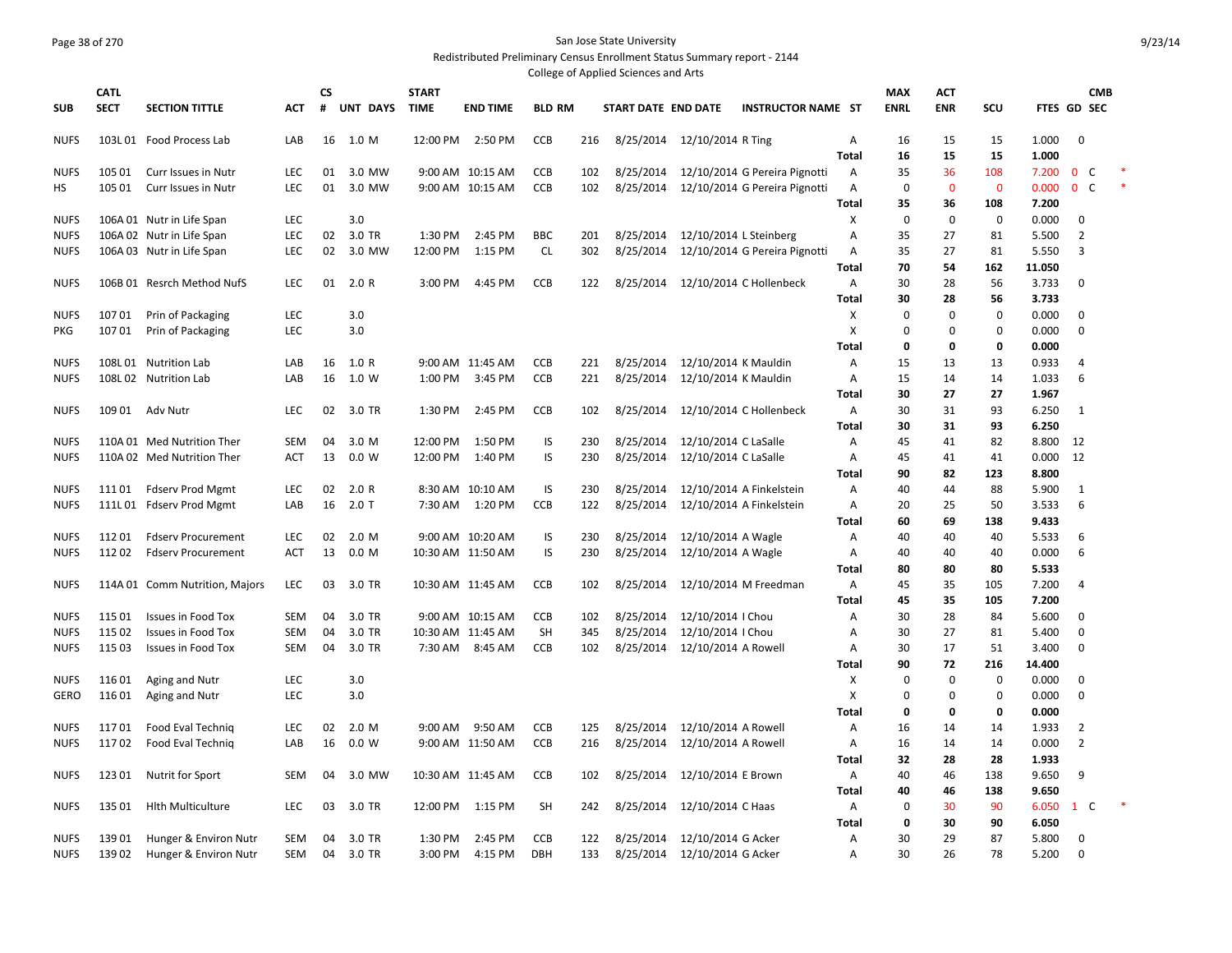## Page 39 of 270 San Jose State University Redistributed Preliminary Census Enrollment Status Summary report - 2144

|             |                  |                       |            |    |          |              |                   |               |            | College of Applied Sciences and Arts |                               |                                    |              |             |             |             |                |                |            |  |
|-------------|------------------|-----------------------|------------|----|----------|--------------|-------------------|---------------|------------|--------------------------------------|-------------------------------|------------------------------------|--------------|-------------|-------------|-------------|----------------|----------------|------------|--|
|             | <b>CATL</b>      |                       |            | CS |          | <b>START</b> |                   |               |            |                                      |                               |                                    |              | <b>MAX</b>  | <b>ACT</b>  |             |                |                | <b>CMB</b> |  |
| <b>SUB</b>  | <b>SECT</b>      | <b>SECTION TITTLE</b> | <b>ACT</b> | #  | UNT DAYS | <b>TIME</b>  | <b>END TIME</b>   | <b>BLD RM</b> |            | START DATE END DATE                  |                               | <b>INSTRUCTOR NAME ST</b>          |              | <b>ENRL</b> | <b>ENR</b>  | SCU         | FTES GD SEC    |                |            |  |
|             |                  |                       |            |    |          |              |                   |               |            |                                      |                               |                                    |              |             |             |             |                |                |            |  |
| <b>NUFS</b> | 13903            | Hunger & Environ Nutr | <b>SEM</b> | 04 | 3.0 MW   |              | 9:00 AM 10:15 AM  | <b>CL</b>     | 302        |                                      | 8/25/2014 12/10/2014 K Cahill |                                    | Α            | 30          | 26          | 78          | 5.200          | $\Omega$       |            |  |
| <b>NUFS</b> | 13904            | Hunger & Environ Nutr | <b>SEM</b> |    | 3.0      |              |                   |               |            |                                      |                               |                                    | X            | $\mathbf 0$ | $\mathbf 0$ | $\mathbf 0$ | 0.000          | $\overline{0}$ |            |  |
| <b>NUFS</b> | 13905            | Hunger & Environ Nutr | <b>SEM</b> |    | 3.0      |              |                   |               |            |                                      |                               |                                    | X            | 0           | $\mathbf 0$ | $\mathbf 0$ | 0.000          | $\mathbf 0$    |            |  |
| <b>NUFS</b> | 13906            | Hunger & Environ Nutr | <b>SEM</b> | 04 | 3.0 MW   |              | 10:30 AM 11:45 AM | <b>BBC</b>    | 201        | 8/25/2014                            |                               | 12/10/2014 K Knoblaugh             | Α            | 30          | 28          | 84          | 5.600          | $\mathbf 0$    |            |  |
| <b>NUFS</b> | 13907            | Hunger & Environ Nutr | <b>SEM</b> | 04 | 3.0 MW   | 12:00 PM     | 1:15 PM           | <b>BBC</b>    | 201        | 8/25/2014                            |                               | 12/10/2014 K Knoblaugh             | A            | 30          | 27          | 81          | 5.400          | $\Omega$       |            |  |
| <b>NUFS</b> | 13908            | Hunger & Environ Nutr | <b>SEM</b> | 04 | 3.0 M    | 1:30 PM      | 4:15 PM           | CCB           | 122        | 8/25/2014                            |                               | 12/10/2014 E MacKusick             | Α            | 30          | 29          | 87          | 5.800          | $\mathbf 0$    |            |  |
| <b>NUFS</b> | 13909            | Hunger & Environ Nutr | <b>SEM</b> | 04 | 3.0 M    | 5:30 PM      | 8:15 PM           | CCB           | 102        | 8/25/2014                            |                               | 12/10/2014 E MacKusick             | Α            | 30          | 28          | 84          | 5.600          | $\Omega$       |            |  |
| <b>NUFS</b> | 139 10           | Hunger & Environ Nutr | <b>SEM</b> |    | 3.0      |              |                   |               |            |                                      |                               |                                    | х            | $\Omega$    | $\mathbf 0$ | $\mathbf 0$ | 0.000          | $\Omega$       |            |  |
| <b>NUFS</b> | 139 11           | Hunger & Environ Nutr | <b>SEM</b> | 04 | 3.0 MW   |              | 9:00 AM 10:15 AM  | <b>CL</b>     | 324        | 8/25/2014                            |                               | 12/10/2014 A Reisenauer            | Α            | 30          | 30          | 90          | 6.000          | $\overline{0}$ |            |  |
| <b>NUFS</b> | 139 12           | Hunger & Environ Nutr | <b>SEM</b> | 04 | 3.0 TR   | 12:00 PM     | 1:15 PM           | <b>CL</b>     | 302        | 8/25/2014                            |                               | 12/10/2014 D Singamsetti           | Α            | 30          | 30          | 90          | 6.000          | $\Omega$       |            |  |
| <b>NUFS</b> | 139 13           | Hunger & Environ Nutr | <b>SEM</b> | 04 | 3.0 TR   | 1:30 PM      | 2:45 PM           | <b>CL</b>     | 302        | 8/25/2014                            |                               | 12/10/2014 D Singamsetti           | Α            | 30          | 30          | 90          | 6.000          | $\mathbf 0$    |            |  |
| <b>NUFS</b> | 139 14           | Hunger & Environ Nutr | <b>SEM</b> | 04 | $3.0$ T  | 5:30 PM      | 8:15 PM           | CCB           | 102        | 8/25/2014                            |                               | 12/10/2014 L Steinberg             | Α            | 30          | 31          | 93          | 6.200          | $\mathbf 0$    |            |  |
| <b>NUFS</b> | 139 15           | Hunger & Environ Nutr | <b>SEM</b> | 04 | $3.0$ T  | 5:30 PM      | 8:15 PM           | MH            | 520        | 8/25/2014                            |                               | 12/10/2014 A Whitson               | A            | 30          | 25          | 75          | 5.000          | $\Omega$       |            |  |
| <b>NUFS</b> | 139 16           | Hunger & Environ Nutr | <b>SEM</b> | 04 | 3.0 W    | 3:00 PM      | 5:45 PM           | <b>CL</b>     | 302        | 8/25/2014                            |                               | 12/10/2014 A Whitson               | Α            | 30          | 30          | 90          | 6.000          | $\mathbf 0$    |            |  |
| <b>NUFS</b> | 139 17           | Hunger & Environ Nutr | <b>SEM</b> | 04 | 3.0 W    | 6:00 PM      | 8:45 PM           | <b>CL</b>     | 302        | 8/25/2014                            |                               | 12/10/2014 A Whitson               | Α            | 30          | 27          | 81          | 5.400          | $\mathbf 0$    |            |  |
| <b>NUFS</b> | 139 18           | Hunger & Environ Nutr | <b>SEM</b> |    | 3.0      |              |                   |               |            |                                      |                               |                                    | х            | 0           | $\mathbf 0$ | $\Omega$    | 0.000          | $\Omega$       |            |  |
| <b>NUFS</b> | 139 19           | Hunger & Environ Nutr | <b>SEM</b> | 04 | 3.0 MW   | 1:30 PM      | 2:45 PM           | <b>CL</b>     | 302        | 8/25/2014                            | 12/10/2014 K Cahill           |                                    | Α            | 30          | 27          | 81          | 5.400          | $\mathbf 0$    |            |  |
|             |                  |                       |            |    |          |              |                   |               |            |                                      |                               |                                    | Total        | 450         | 423         | 1269        | 84.600         |                |            |  |
| <b>NUFS</b> | 144 01           | Food Culture          | LEC        | 02 | 3.0 TR   |              | 10:30 AM 11:45 AM | IS            | 230        | 8/25/2014                            | 12/10/2014 A Wagle            |                                    | Α            | 30          | 29          | 87          | 5.800          | $\mathbf 0$    |            |  |
| <b>NUFS</b> | 144 02           | Food Culture          | LEC        | 02 | 3.0 MW   |              | 10:30 AM 11:45 AM | CL.           | 302        | 8/25/2014                            | 12/10/2014 K Cahill           |                                    | Α            | 30          | 26          | 78          | 5.200          | $\mathbf 0$    |            |  |
| <b>NUFS</b> | 14403            | <b>Food Culture</b>   | <b>LEC</b> | 02 | 3.0 M    | 5:30 PM      | 8:15 PM           | CL            | 302        | 8/25/2014                            | 12/10/2014 K Cahill           |                                    | A            | 30          | 26          | 78          | 5.200          | $\Omega$       |            |  |
| <b>NUFS</b> | 144 04           | Food Culture          | <b>LEC</b> | 02 | 3.0 R    | 3:00 PM      | 5:45 PM           | IS            | 230        | 8/25/2014                            | 12/10/2014 K Harvey           |                                    | Α            | 30          | 29          | 87          | 5.800          | $\mathbf 0$    |            |  |
| <b>NUFS</b> | 144 05           | Food Culture          | LEC        | 02 | $3.0$ T  | 2:30 PM      | 5:15 PM           | IS            | 230        | 8/25/2014                            | 12/10/2014 J Kubota           |                                    | A            | 30          | 28          | 84          | 5.600          | $\Omega$       |            |  |
| <b>NUFS</b> | 144 06           | Food Culture          | LEC        | 02 | $3.0$ T  | 5:30 PM      | 8:15 PM           | IS            | 230        | 8/25/2014                            | 12/10/2014 J Kubota           |                                    | Α            | 30          | 28          | 84          | 5.600          | $\Omega$       |            |  |
| <b>NUFS</b> | 14408            | Food Culture          | LEC        | 02 | 3.0 M    | 5:30 PM      | 8:15 PM           | MH            | 520        | 8/25/2014                            | 12/10/2014 S Spencer          |                                    | A            | 30          | 25          | 75          | 5.000          | $\overline{0}$ |            |  |
| <b>NUFS</b> | 144 09           | Food Culture          | <b>LEC</b> | 02 | 3.0 W    | 5:30 PM      | 8:15 PM           | <b>BBC</b>    | 201        | 8/25/2014                            | 12/10/2014 S Spencer          |                                    | Α            | 30          | 26          | 78          | 5.200          | $\Omega$       |            |  |
| <b>NUFS</b> | 144 10           | Food Culture          | LEC        | 02 | 3.0 TR   | 3:00 PM      | 4:15 PM           | <b>BBC</b>    | 201        | 8/25/2014                            |                               | 12/10/2014 L Steinberg             | Α            | 30          | 29          | 87          | 5.800          | $\Omega$       |            |  |
| <b>NUFS</b> | 144 11           | Food Culture          | <b>LEC</b> |    | 3.0      |              |                   |               |            |                                      |                               |                                    | X            | $\mathbf 0$ | $\mathbf 0$ | $\mathbf 0$ | 0.000          | $\Omega$       |            |  |
| <b>NUFS</b> | 144 12           | <b>Food Culture</b>   | <b>LEC</b> | 02 | 3.0R     | 3:00 PM      | 5:45 PM           | CL            | 302        | 8/25/2014                            | 12/10/2014 L Wiley            |                                    | A            | 30          | 26          | 78          | 5.200          | $\Omega$       |            |  |
| <b>NUFS</b> | 144 13           | Food Culture          | LEC        | 02 | 3.0R     | 6:00 PM      | 8:45 PM           | <b>CL</b>     | 302        | 8/25/2014                            | 12/10/2014 L Wiley            |                                    | Α            | 30          | 27          | 81          | 5.400          | $\mathbf 0$    |            |  |
| <b>NUFS</b> | 144 14           | Food Culture          | LEC        |    | 3.0      |              |                   |               |            |                                      |                               |                                    | X            | $\mathbf 0$ | $\mathbf 0$ | $\mathbf 0$ | 0.000          | $\Omega$       |            |  |
| <b>NUFS</b> | 144 15           | Food Culture          | <b>LEC</b> | 02 | 3.0 TR   | 3:00 PM      | 4:15 PM           | CCB           | 102        |                                      |                               | 8/25/2014 12/10/2014 D Singamsetti | Α            | 30          | 28          | 84          | 5.600          | $\Omega$       |            |  |
|             |                  |                       |            |    |          |              |                   |               |            |                                      |                               |                                    | <b>Total</b> | 360         | 327         | 981         | 65.400         |                |            |  |
| <b>NUFS</b> | 163 03           | Phys Fit + Nutrit     | LEC        | 02 | 3.0 TR   | 12:00 PM     | 1:15 PM           | <b>BBC</b>    | 201        | 8/25/2014                            | 12/10/2014 E Brown            |                                    | Α            | 32          | 16          | 48          | 3.200          | $\mathbf{0}$   | C          |  |
|             |                  |                       | LEC        | 02 | 3.0 TR   |              |                   | CCB           |            |                                      |                               |                                    |              | 32          | 15          | 45          |                | $\mathbf 0$    | C          |  |
| <b>NUFS</b> | 163 04<br>163 05 | Phys Fit + Nutrit     | LEC        | 02 | 3.0 MW   | 12:00 PM     | 1:15 PM           | IS            | 101        | 8/25/2014                            | 12/10/2014 E Brown            |                                    | Α            | 32          | 15          | 45          | 3.000<br>3.000 | 0 <sup>o</sup> |            |  |
| <b>NUFS</b> |                  | Phys Fit + Nutrit     |            |    |          |              | 9:00 AM 10:15 AM  | IS            | 215<br>215 | 8/25/2014                            | 12/10/2014 A Bloom            |                                    | Α            |             | 15          |             | 3.000          | $\mathbf{0}$   | <b>C</b>   |  |
| <b>NUFS</b> | 163 07           | Phys Fit + Nutrit     | LEC        | 02 | 3.0 MW   |              | 10:30 AM 11:45 AM |               |            | 8/25/2014                            | 12/10/2014 A Bloom            |                                    | A            | 32          |             | 45          |                |                |            |  |
| <b>NUFS</b> | 16308            | Phys Fit + Nutrit     | LEC        | 02 | 3.0 MW   |              | 10:30 AM 11:45 AM | CCB           | 122        | 8/25/2014                            | 12/10/2014 A Bloom            |                                    | Α            | 32          | 16          | 48          | 3.200          | 0 <sup>o</sup> |            |  |
| <b>NUFS</b> | 16309            | Phys Fit + Nutrit     | LEC        | 02 | 3.0 MW   | 12:00 PM     | 1:15 PM           | CCB           | 101        | 8/25/2014                            | 12/10/2014 R Ryan             |                                    | Α            | 32          | 14          | 42          | 2.800          | $\mathbf 0$    | C          |  |
| <b>NUFS</b> | 163 10           | Phys Fit + Nutrit     | LEC        | 02 | 3.0 MW   | 12:00 PM     | 1:15 PM           | <b>CCB</b>    | 122        | 8/25/2014                            | 12/10/2014 R Ryan             |                                    | Α            | 32          | 15          | 45          | 3.000          | 0 <sup>o</sup> |            |  |
| <b>NUFS</b> | 163 11           | Phys Fit + Nutrit     | LEC        | 02 | 3.0 MW   | 1:30 PM      | 2:45 PM           | <b>BBC</b>    | 201        | 8/25/2014                            | 12/10/2014 R Ryan             |                                    | Α            | 32          | 15          | 45          | 3.000          | $\mathbf 0$    | C          |  |
| <b>NUFS</b> | 163 12           | Phys Fit + Nutrit     | LEC        | 02 | 3.0 MW   | 1:30 PM      | 2:45 PM           | MH            | 523        | 8/25/2014                            | 12/10/2014 R Ryan             |                                    | Α            | 32          | 17          | 51          | 3.400          | $\mathbf 0$    | <b>C</b>   |  |
| <b>NUFS</b> | 163 13           | Phys Fit + Nutrit     | LEC        | 02 | 3.0 TR   |              | 10:30 AM 11:45 AM | <b>ENG</b>    | 401        | 8/25/2014                            | 12/10/2014 E Brown            |                                    | Α            | 30          | 15          | 45          | 3.000          | $\mathbf 0$    | C          |  |
| <b>NUFS</b> | 163 14           | Phys Fit + Nutrit     | LEC        | 02 | 3.0 TR   |              | 10:30 AM 11:45 AM | <b>BBC</b>    | 22         | 8/25/2014                            | 12/10/2014 E Brown            |                                    | Α            | 30          | 13          | 39          | 2.600          | $\mathbf 0$    | C          |  |
| <b>NUFS</b> | 163 15           | Phys Fit + Nutrit     | LEC.       | 02 | 3.0 MW   |              | 9:00 AM 10:15 AM  | <b>SH</b>     | 239        | 8/25/2014                            | 12/10/2014 A Bloom            |                                    | A            | 32          | 14          | 42          | 2.800          | $\mathbf{0}$   | - C        |  |
|             |                  |                       |            |    |          |              |                   |               |            |                                      |                               |                                    | <b>Total</b> | 380         | 180         | 540         | 36.000         |                |            |  |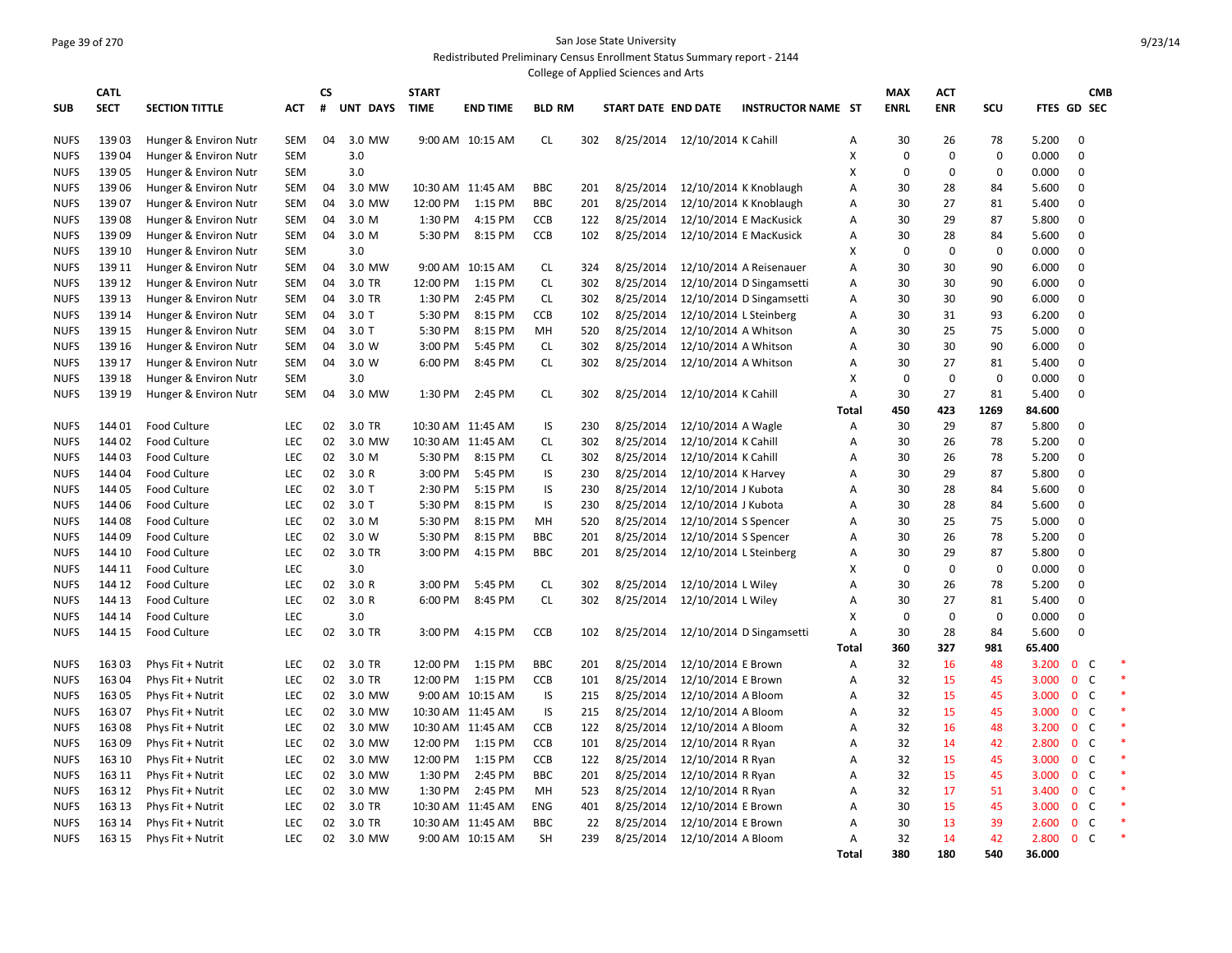#### Page 40 of 270 San Jose State University Redistributed Preliminary Census Enrollment Status Summary report - 2144 College of Applied Sciences and Arts

|             | <b>CATL</b> |                                                        |            | СS |                | <b>START</b> |                 |               |     |                        |                      |                           |              | <b>MAX</b>  | <b>ACT</b>        |                |       | <b>CMB</b>        |  |
|-------------|-------------|--------------------------------------------------------|------------|----|----------------|--------------|-----------------|---------------|-----|------------------------|----------------------|---------------------------|--------------|-------------|-------------------|----------------|-------|-------------------|--|
| <b>SUB</b>  | <b>SECT</b> | <b>SECTION TITTLE</b>                                  | <b>ACT</b> | #  | UNT DAYS       | <b>TIME</b>  | <b>END TIME</b> | <b>BLD RM</b> |     | START DATE END DATE    |                      | <b>INSTRUCTOR NAME ST</b> |              | <b>ENRL</b> | <b>ENR</b>        | scu            |       | FTES GD SEC       |  |
| <b>NUFS</b> | 18001       |                                                        | <b>SUP</b> | 36 | 1.0 TBA        |              |                 |               |     |                        | 12/10/2014 E Brown   |                           |              | 20          |                   | 1              | 0.067 | 0                 |  |
| <b>NUFS</b> | 18002       | <b>Individual Studies</b><br><b>Individual Studies</b> | <b>SUP</b> | 36 | 2.0 TBA        |              |                 |               |     | 8/25/2014<br>8/25/2014 | 12/10/2014 E Brown   |                           | Α<br>A       | 20          | $\mathbf{1}$<br>0 | 0              | 0.000 | $\mathbf 0$       |  |
|             |             |                                                        |            |    |                |              |                 |               |     |                        |                      |                           |              |             |                   |                |       |                   |  |
| <b>NUFS</b> | 18003       | <b>Individual Studies</b>                              | SUP        | 36 | 3.0 TBA        |              |                 |               |     | 8/25/2014              | 12/10/2014 E Brown   |                           | A            | 20          | 0                 | 0              | 0.000 | $\mathbf 0$       |  |
| <b>NUFS</b> | 18004       | <b>Individual Studies</b>                              | <b>SUP</b> | 36 | 1.0 TBA        |              |                 |               |     | 8/25/2014              | 12/10/2014 C Haas    |                           | A            | 20          | 0                 | 0              | 0.000 | $\mathbf 0$       |  |
| <b>NUFS</b> | 18005       | <b>Individual Studies</b>                              | <b>SUP</b> | 36 | 2.0 TBA        |              |                 |               |     | 8/25/2014              | 12/10/2014 C Haas    |                           | A            | 20          | 0                 | 0              | 0.000 | $\mathbf 0$       |  |
| <b>NUFS</b> | 18006       | <b>Individual Studies</b>                              | <b>SUP</b> | 36 | 3.0 TBA        |              |                 |               |     | 8/25/2014              | 12/10/2014 C Haas    |                           | A            | 20          | 0                 | 0              | 0.000 | $\mathbf 0$       |  |
| <b>NUFS</b> | 18007       | Individual Studies                                     | <b>SUP</b> | 36 | 1.0 TBA        |              |                 |               |     | 8/25/2014              |                      | 12/10/2014 C Hollenbeck   | Α            | 20          | $\overline{7}$    | 7              | 0.550 | 5                 |  |
| <b>NUFS</b> | 18008       | <b>Individual Studies</b>                              | <b>SUP</b> | 36 | 2.0 TBA        |              |                 |               |     | 8/25/2014              |                      | 12/10/2014 C Hollenbeck   | Α            | 20          | $\mathbf{1}$      | $\overline{2}$ | 0.133 | $\mathbf 0$       |  |
| <b>NUFS</b> | 18009       | <b>Individual Studies</b>                              | <b>SUP</b> | 36 | 1.0 TBA        |              |                 |               |     | 8/25/2014              |                      | 12/10/2014 L Mcproud      | A            | 20          | $\mathbf 0$       | 0              | 0.000 | $\mathbf 0$       |  |
| <b>NUFS</b> | 180 10      | <b>Individual Studies</b>                              | <b>SUP</b> | 36 | 2.0 TBA        |              |                 |               |     | 8/25/2014              |                      | 12/10/2014 L Mcproud      | Α            | 20          | $\mathbf 0$       | $\pmb{0}$      | 0.000 | $\mathbf 0$       |  |
| <b>NUFS</b> | 180 11      | <b>Individual Studies</b>                              | <b>SUP</b> | 36 | 3.0 TBA        |              |                 |               |     | 8/25/2014              |                      | 12/10/2014 L Mcproud      | Α            | 20          | 0                 | 0              | 0.000 | $\mathbf 0$       |  |
| <b>NUFS</b> | 180 12      | <b>Individual Studies</b>                              | <b>SUP</b> | 36 | 4.0 TBA        |              |                 |               |     | 8/25/2014              |                      | 12/10/2014 L Mcproud      | Α            | 20          | 0                 | 0              | 0.000 | $\mathbf 0$       |  |
| <b>NUFS</b> | 180 13      | <b>Individual Studies</b>                              | <b>SUP</b> | 36 | 5.0 TBA        |              |                 |               |     | 8/25/2014              |                      | 12/10/2014 L Mcproud      | Α            | 20          | $\overline{0}$    | 0              | 0.000 | $\mathbf 0$       |  |
| <b>NUFS</b> | 180 14      | <b>Individual Studies</b>                              | <b>SUP</b> | 36 | 6.0 TBA        |              |                 |               |     | 8/25/2014              |                      | 12/10/2014 L Mcproud      | Α            | 20          | $\mathbf 0$       | 0              | 0.000 | $\mathbf 0$       |  |
|             |             |                                                        |            |    |                |              |                 |               |     |                        |                      |                           | <b>Total</b> | 280         | 9                 | 10             | 0.750 |                   |  |
| <b>NUFS</b> | 19001       | <b>Nutrition Education</b>                             | <b>LEC</b> | 01 | 2.0 R          | 4:30 PM      | 6:15 PM         | CCB           | 102 | 8/25/2014              |                      | 12/10/2014 M Freedman     | Α            | 35          | 35                | 70             | 4.900 | $\overline{7}$    |  |
|             |             |                                                        |            |    |                |              |                 |               |     |                        |                      |                           | <b>Total</b> | 35          | 35                | 70             | 4.900 |                   |  |
| <b>NUFS</b> | 19101       | <b>Nutr Counseling</b>                                 | <b>LEC</b> | 03 | 1.0 F          | 12:45 PM     | 2:25 PM         | <b>CCB</b>    | 122 | 8/25/2014              | 12/10/2014 E Herb    |                           | Α            | 25          | 28                | 28             | 1.917 | 3                 |  |
|             |             |                                                        |            |    |                |              |                 |               |     |                        |                      |                           | Total        | 25          | 28                | 28             | 1.917 |                   |  |
| <b>NUFS</b> | 19201       | Fld Exp NufS/Pkg                                       | <b>SUP</b> | 36 | 1.0 TBA        |              |                 |               |     | 8/25/2014              |                      | 12/10/2014 L Mcproud      | Α            | 20          | $\mathbf 0$       | 0              | 0.000 | $\mathbf 0$       |  |
| <b>NUFS</b> | 192 02      | Fld Exp NufS/Pkg                                       | <b>SUP</b> | 36 | 2.0 TBA        |              |                 |               |     | 8/25/2014              |                      | 12/10/2014 L Mcproud      | A            | 40          | 15                | 30             | 2.000 | $\mathbf 0$       |  |
| <b>NUFS</b> | 192 03      | Fld Exp NufS/Pkg                                       | <b>SUP</b> | 36 | 3.0 TBA        |              |                 |               |     | 8/25/2014              |                      | 12/10/2014 L Mcproud      | Α            | 20          | $\overline{2}$    | 6              | 0.400 | $\mathbf 0$       |  |
| <b>NUFS</b> | 192 04      | Fld Exp NufS/Pkg                                       | <b>SUP</b> | 36 | 4.0 TBA        |              |                 |               |     | 8/25/2014              |                      | 12/10/2014 L Mcproud      | Α            | 20          | 13                | 52             | 3.467 | $\mathbf 0$       |  |
| <b>NUFS</b> | 192 05      | Fld Exp NufS/Pkg                                       | SUP        | 36 | 5.0 TBA        |              |                 |               |     | 8/25/2014              |                      | 12/10/2014 L Mcproud      | Α            | 20          | $\mathbf 0$       | $\mathbf 0$    | 0.000 | $\mathbf 0$       |  |
| <b>NUFS</b> | 192 06      | Fld Exp NufS/Pkg                                       | <b>SUP</b> | 36 | 6.0 TBA        |              |                 |               |     | 8/25/2014              |                      | 12/10/2014 L Mcproud      | A            | 20          | $\mathbf{1}$      | 6              | 0.400 | $\mathbf 0$       |  |
| <b>NUFS</b> | 19207       | Fld Exp NufS/Pkg                                       | <b>SUP</b> | 36 | 2.0 TBA        |              |                 |               |     | 8/25/2014              | 12/10/2014 C Haas    |                           | A            | 20          | 8                 | 16             | 1.067 | $\mathbf 0$       |  |
| <b>NUFS</b> | 19208       | Fld Exp NufS/Pkg                                       | <b>SUP</b> | 36 | 2.0 TBA        |              |                 |               |     | 8/25/2014              | 12/10/2014 E Brown   |                           | Α            | 20          | 12                | 24             | 1.600 | $\mathbf 0$       |  |
|             |             |                                                        |            |    |                |              |                 |               |     |                        |                      |                           | Total        | 180         | 51                | 134            | 8.933 |                   |  |
| <b>NUFS</b> | 20101       | Collog Nutr/Fd/Pkg                                     | <b>SEM</b> |    | 1.0            |              |                 |               |     |                        |                      |                           | Х            | 0           | $\mathbf 0$       | $\pmb{0}$      | 0.000 | $\mathbf 0$       |  |
| <b>NUFS</b> | 201 02      | Collog Nutr/Fd/Pkg                                     | <b>SEM</b> | 05 | $1.0$ T        | 4:00 PM      | 5:40 PM         | <b>CCB</b>    | 128 | 8/25/2014              |                      | 12/10/2014 M Freedman     | Α            | 20          | 11                | 11             | 0.917 | 11                |  |
|             |             |                                                        |            |    |                |              |                 |               |     |                        |                      |                           | Total        | 20          | 11                | 11             | 0.917 |                   |  |
| <b>NUFS</b> |             | 220A 01 Adv Mnt                                        | <b>SEM</b> | 05 | 3.0 M          | 6:00 PM      | 8:45 PM         | CCB           | 122 | 8/25/2014              | 12/10/2014 H Kiehl   |                           | Α            | 18          | 5                 | 15             | 1.200 | $\overline{4}$    |  |
|             |             |                                                        |            |    |                |              |                 |               |     |                        |                      |                           | Total        | 18          | 5                 | 15             | 1.200 |                   |  |
| <b>NUFS</b> | 24201       | Adv Fdsrv/Rstr Mgt                                     | <b>SEM</b> | 05 | 3.0 W          | 3:00 PM      | 5:45 PM         | <b>CCB</b>    | 122 | 8/25/2014              |                      | 12/10/2014 L Mcproud      | A            | 18          | 15                | 45             | 3.750 | 15                |  |
|             |             |                                                        |            |    |                |              |                 |               |     |                        |                      |                           | Total        | 18          | 15                | 45             | 3.750 |                   |  |
| <b>NUFS</b> | 26001       | Mitidis Hith Promo                                     | <b>SEM</b> | 05 | $3.0$ T        | 5:30 PM      | 8:15 PM         | <b>CCB</b>    | 122 | 8/25/2014              | 12/10/2014 C Haas    |                           | A            | 18          | 13                | 39             | 3.200 | 12 C              |  |
| GERO        | 26001       | <b>Mitidis Hith Promo</b>                              | <b>SEM</b> | 05 | $3.0$ T        | 5:30 PM      | 8:15 PM         | <b>CCB</b>    | 122 | 8/25/2014              | 12/10/2014 C Haas    |                           | A            | $\Omega$    | $\overline{0}$    | $\mathbf{0}$   | 0.000 | $\mathbf{0}$<br>C |  |
|             |             |                                                        |            |    |                |              |                 |               |     |                        |                      |                           |              |             |                   |                |       |                   |  |
| <b>HPRF</b> | 26001       | Mitidis Hith Promo                                     | <b>SEM</b> | 05 | $3.0$ T        | 5:30 PM      | 8:15 PM         | <b>CCB</b>    | 122 | 8/25/2014              | 12/10/2014 C Haas    |                           | A            | $\Omega$    | $\mathbf{0}$      | $\mathbf{0}$   | 0.000 | $\mathbf{0}$<br>C |  |
|             |             |                                                        |            |    |                |              |                 |               |     |                        |                      |                           | Total        | 18          | 13                | 39             | 3.200 |                   |  |
| <b>NUFS</b> |             | 280A 01 Dietetic Internship                            | <b>SUP</b> | 25 | <b>1.0 TBA</b> |              |                 |               |     | 8/25/2014              | 12/10/2014 C LaSalle |                           | A            | 20          | 6                 | 6              | 0.483 | 5                 |  |
| <b>NUFS</b> |             | 280A 02 Dietetic Internship                            | <b>SUP</b> | 25 | 3.0 TBA        |              |                 |               |     | 8/25/2014              | 12/10/2014 C LaSalle |                           | A            | 20          | 0                 | $\mathbf 0$    | 0.000 | $\mathbf 0$       |  |
| <b>NUFS</b> |             | 280A 03 Dietetic Internship                            | <b>SUP</b> | 25 | 6.0 TBA        |              |                 |               |     | 8/25/2014              | 12/10/2014 C LaSalle |                           | A            | 20          | 0                 | $\mathbf 0$    | 0.000 | $\mathbf 0$       |  |
| <b>NUFS</b> |             | 280A 04 Dietetic Internship                            | <b>SUP</b> | 25 | 9.0 TBA        |              |                 |               |     | 8/25/2014              | 12/10/2014 C LaSalle |                           | Α            | 20          | 0                 | 0              | 0.000 | $\mathbf 0$       |  |
| <b>NUFS</b> |             | 280A 05 Dietetic Internship                            | <b>SUP</b> |    | 25 12.0 TBA    |              |                 |               |     | 8/25/2014              | 12/10/2014 C LaSalle |                           | A            | 20          | 2                 | 24             | 2.000 | $\overline{2}$    |  |
| <b>NUFS</b> |             | 280A 06 Dietetic Internship                            | <b>SUP</b> | 25 | 6.0 TBA        |              |                 |               |     | 8/25/2014              | 12/10/2014 E Brown   |                           | A            | 20          | $\Omega$          | $\Omega$       | 0.000 | $\Omega$          |  |
| <b>NUFS</b> |             | 280A 07 Dietetic Internship                            | <b>SUP</b> |    | 25 12.0 TBA    |              |                 |               |     | 8/25/2014              | 12/10/2014 E Brown   |                           | A            | 20          | $\Omega$          | $\Omega$       | 0.000 | $\Omega$          |  |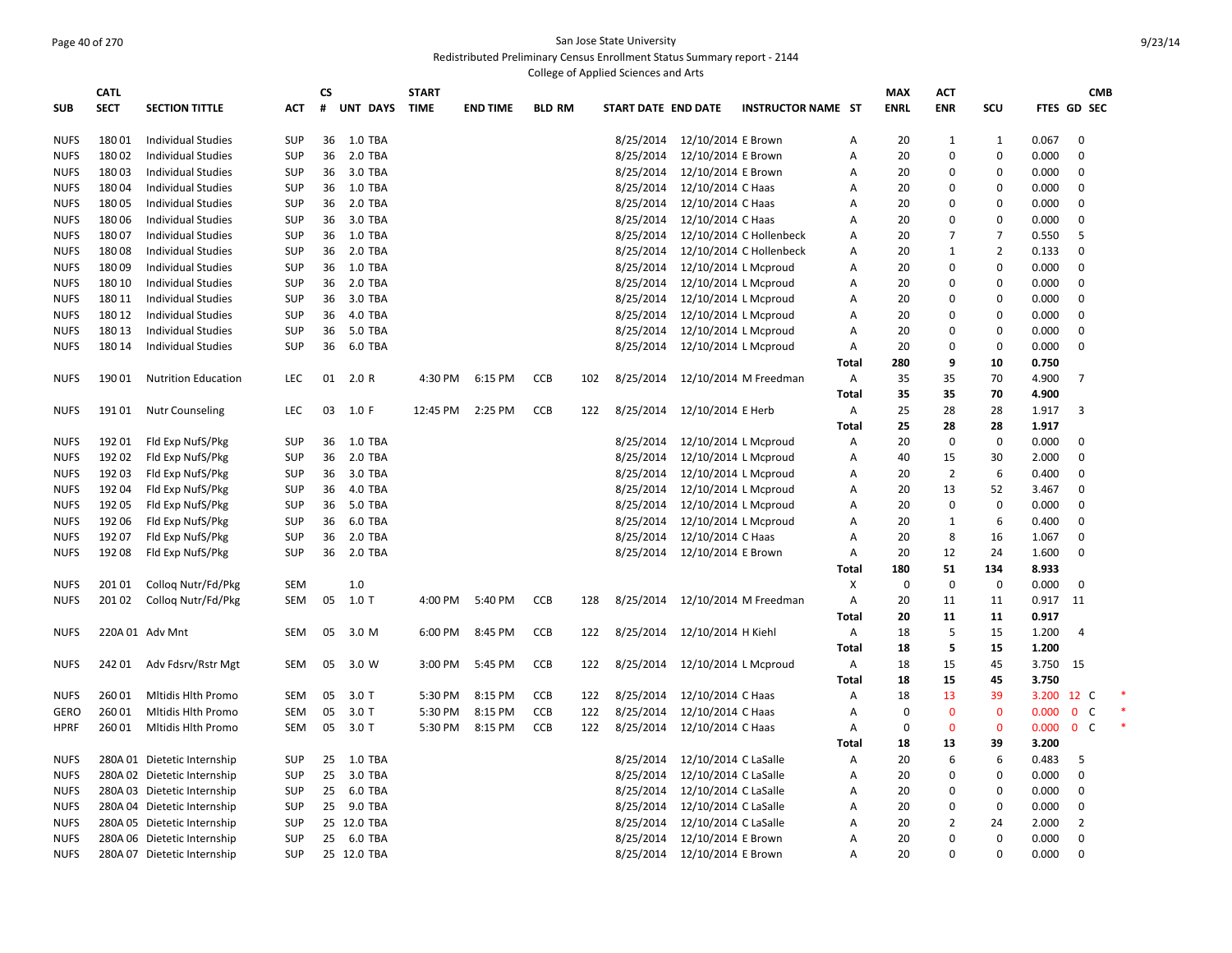#### Page 41 of 270 San Jose State University Redistributed Preliminary Census Enrollment Status Summary report - 2144 College of Applied Sciences and Arts

|             |             |                             |            |    |                |              |                 |               |     | iche of Applica Sciences and |                      |                               |       |             |                |                |       |                |  |
|-------------|-------------|-----------------------------|------------|----|----------------|--------------|-----------------|---------------|-----|------------------------------|----------------------|-------------------------------|-------|-------------|----------------|----------------|-------|----------------|--|
|             | <b>CATL</b> |                             |            | СS |                | <b>START</b> |                 |               |     |                              |                      |                               |       | <b>MAX</b>  | ACT            |                |       | <b>CMB</b>     |  |
| <b>SUB</b>  | <b>SECT</b> | <b>SECTION TITTLE</b>       | ACT        | #  | UNT DAYS       | <b>TIME</b>  | <b>END TIME</b> | <b>BLD RM</b> |     | START DATE END DATE          |                      | <b>INSTRUCTOR NAME ST</b>     |       | <b>ENRL</b> | <b>ENR</b>     | SCU            |       | FTES GD SEC    |  |
|             |             |                             |            |    |                |              |                 |               |     |                              |                      |                               |       |             |                |                |       |                |  |
| <b>NUFS</b> |             | 280A 08 Dietetic Internship | <b>SUP</b> | 25 | 6.0 TBA        |              |                 |               |     | 8/25/2014                    |                      | 12/10/2014 M Freedman         | A     | 20          | $\mathbf 0$    | 0              | 0.000 | 0              |  |
| <b>NUFS</b> |             | 280A 09 Dietetic Internship | <b>SUP</b> |    | 25 12.0 TBA    |              |                 |               |     | 8/25/2014                    |                      | 12/10/2014 M Freedman         | A     | 20          | 1              | 12             | 1.000 | 1              |  |
| <b>NUFS</b> |             | 280A 10 Dietetic Internship | <b>SUP</b> | 25 | 6.0 TBA        |              |                 |               |     | 8/25/2014                    | 12/10/2014 C Haas    |                               | A     | 20          | $\mathbf 0$    | 0              | 0.000 | 0              |  |
| <b>NUFS</b> |             | 280A 11 Dietetic Internship | <b>SUP</b> |    | 25 12.0 TBA    |              |                 |               |     | 8/25/2014                    | 12/10/2014 C Haas    |                               | Α     | 20          | $\Omega$       | 0              | 0.000 | 0              |  |
| <b>NUFS</b> |             | 280A 12 Dietetic Internship | <b>SUP</b> | 25 | 6.0 TBA        |              |                 |               |     | 8/25/2014                    | 12/10/2014 L Mcproud |                               | Α     | 20          | $\Omega$       | 0              | 0.000 | 0              |  |
| <b>NUFS</b> |             | 280A 13 Dietetic Internship | <b>SUP</b> |    | 25 12.0 TBA    |              |                 |               |     | 8/25/2014                    | 12/10/2014 L Mcproud |                               | Α     | 20          | $\Omega$       | 0              | 0.000 | 0              |  |
| <b>NUFS</b> |             | 280A 14 Dietetic Internship | <b>SUP</b> | 25 | 6.0 TBA        |              |                 |               |     | 8/25/2014                    | 12/10/2014 A Wagle   |                               | Α     | 20          | $\Omega$       | 0              | 0.000 | 0              |  |
| <b>NUFS</b> |             | 280A 15 Dietetic Internship | <b>SUP</b> |    | 25 12.0 TBA    |              |                 |               |     | 8/25/2014                    | 12/10/2014 A Wagle   |                               | Α     | 20          | $\Omega$       | 0              | 0.000 | 0              |  |
| <b>NUFS</b> |             | 280A 16 Dietetic Internship | <b>SUP</b> | 25 | 6.0 TBA        |              |                 |               |     | 8/25/2014                    |                      | 12/10/2014 G Pereira Pignotti | Α     | 20          | $\Omega$       | 0              | 0.000 | 0              |  |
| <b>NUFS</b> |             | 280A 17 Dietetic Internship | <b>SUP</b> |    | 25 12.0 TBA    |              |                 |               |     | 8/25/2014                    |                      | 12/10/2014 G Pereira Pignotti | Α     | 20          | $\Omega$       | 0              | 0.000 | 0              |  |
|             |             |                             |            |    |                |              |                 |               |     |                              |                      |                               | Total | 340         | 9              | 42             | 3.483 |                |  |
| <b>NUFS</b> |             | 290R 01 Thesis/Project      | SUP        |    | 1.0            |              |                 |               |     |                              |                      |                               | X     | 0           | $\Omega$       | 0              | 0.000 | $\mathbf 0$    |  |
| <b>NUFS</b> |             | 290R 02 Thesis/Project      | <b>SUP</b> |    | 1.0            |              |                 |               |     |                              |                      |                               | х     | 0           | $\Omega$       | 0              | 0.000 | $\mathbf 0$    |  |
| <b>NUFS</b> |             | 290R 03 Thesis/Project      | <b>SUP</b> |    | 1.0            |              |                 |               |     |                              |                      |                               | X     | $\Omega$    | $\Omega$       | 0              | 0.000 | $\mathbf 0$    |  |
| <b>NUFS</b> |             | 290R 04 Thesis/Project      | <b>SUP</b> |    | 1.0            |              |                 |               |     |                              |                      |                               | X     | $\Omega$    | $\Omega$       | 0              | 0.000 | $\mathbf 0$    |  |
| <b>NUFS</b> |             | 290R 05 Thesis/Project      | <b>SUP</b> |    | 1.0            |              |                 |               |     |                              |                      |                               | X     | $\Omega$    | $\Omega$       | 0              | 0.000 | $\mathbf 0$    |  |
| <b>NUFS</b> |             | 290R 06 Thesis/Project      | <b>SUP</b> |    | 1.0            |              |                 |               |     |                              |                      |                               | X     | $\Omega$    | $\Omega$       | 0              | 0.000 | $\mathbf 0$    |  |
| <b>NUFS</b> |             | 290R 07 Thesis/Project      | <b>SUP</b> |    | 1.0            |              |                 |               |     |                              |                      |                               | X     | $\Omega$    | $\Omega$       | $\Omega$       | 0.000 | $\mathbf 0$    |  |
| <b>NUFS</b> |             | 290R 08 Thesis/Project      | <b>SUP</b> |    | 1.0            |              |                 |               |     |                              |                      |                               | X     | $\Omega$    | $\Omega$       | $\Omega$       | 0.000 | $\mathbf 0$    |  |
| <b>NUFS</b> |             | 290R 09 Thesis/Project      | <b>SUP</b> |    | 1.0            |              |                 |               |     |                              |                      |                               | х     | $\Omega$    | $\Omega$       | 0              | 0.000 | $\mathbf 0$    |  |
|             |             |                             |            |    |                |              |                 |               |     |                              |                      |                               | Total | 0           | $\mathbf 0$    | 0              | 0.000 |                |  |
| <b>NUFS</b> | 295 01      | <b>Research Methodology</b> | SEM        | 05 | 3.0 W          | 6:00 PM      | 8:45 PM         | <b>CCB</b>    | 102 | 8/25/2014                    |                      | 12/10/2014 C Hollenbeck       | Α     | $\Omega$    | 24             | 72             | 6.000 | 24<br><b>C</b> |  |
|             |             |                             |            |    |                |              |                 |               |     |                              |                      |                               | Total | 0           | 24             | 72             | 6.000 |                |  |
| <b>NUFS</b> | 298 01      | <b>Special Studies</b>      | <b>SUP</b> | 25 | 1.0 TBA        |              |                 |               |     | 8/25/2014                    | 12/10/2014 E Brown   |                               | Α     | 10          | 1              | 1              | 0.083 | 1              |  |
| <b>NUFS</b> | 298 02      | <b>Special Studies</b>      | <b>SUP</b> | 25 | 2.0 TBA        |              |                 |               |     | 8/25/2014                    | 12/10/2014 E Brown   |                               | Α     | 10          | $\Omega$       | 0              | 0.000 | $\mathbf 0$    |  |
| <b>NUFS</b> | 29803       | <b>Special Studies</b>      | <b>SUP</b> | 25 | 3.0 TBA        |              |                 |               |     | 8/25/2014                    | 12/10/2014 E Brown   |                               | Α     | 10          | $\Omega$       | 0              | 0.000 | $\mathbf 0$    |  |
| <b>NUFS</b> | 298 04      | <b>Special Studies</b>      | <b>SUP</b> | 25 | 1.0 TBA        |              |                 |               |     | 8/25/2014                    |                      | 12/10/2014 M Freedman         | Α     | 10          | 1              | $\mathbf{1}$   | 0.083 | 1              |  |
| <b>NUFS</b> | 298 05      | <b>Special Studies</b>      | SUP        | 25 | 2.0 TBA        |              |                 |               |     | 8/25/2014                    |                      | 12/10/2014 M Freedman         | А     | 10          | $\mathbf 0$    | 0              | 0.000 | $\mathbf 0$    |  |
| <b>NUFS</b> | 298 06      | <b>Special Studies</b>      | <b>SUP</b> | 25 | 3.0 TBA        |              |                 |               |     | 8/25/2014                    |                      | 12/10/2014 M Freedman         | А     | 10          | 1              | 3              | 0.250 | $\mathbf{1}$   |  |
| <b>NUFS</b> | 298 07      | <b>Special Studies</b>      | <b>SUP</b> | 25 | 1.0 TBA        |              |                 |               |     | 8/25/2014                    | 12/10/2014 C Haas    |                               | А     | 10          | 1              | $\mathbf{1}$   | 0.083 | $\mathbf{1}$   |  |
| <b>NUFS</b> | 29808       | <b>Special Studies</b>      | <b>SUP</b> | 25 | 2.0 TBA        |              |                 |               |     | 8/25/2014                    | 12/10/2014 C Haas    |                               | Α     | 10          | $\mathbf 0$    | 0              | 0.000 | $\mathbf 0$    |  |
| <b>NUFS</b> | 298 09      | <b>Special Studies</b>      | <b>SUP</b> | 25 | 3.0 TBA        |              |                 |               |     | 8/25/2014                    | 12/10/2014 C Haas    |                               | А     | 10          | $\Omega$       | 0              | 0.000 | $\mathbf 0$    |  |
|             |             |                             |            |    |                |              |                 |               |     |                              |                      |                               |       |             | $\Omega$       |                |       | $\mathbf 0$    |  |
| <b>NUFS</b> | 298 10      | <b>Special Studies</b>      | <b>SUP</b> | 25 | 1.0 TBA        |              |                 |               |     | 8/25/2014                    |                      | 12/10/2014 C Hollenbeck       | Α     | 10          | $\Omega$       | 0<br>0         | 0.000 | $\mathbf 0$    |  |
| <b>NUFS</b> | 298 11      | <b>Special Studies</b>      | <b>SUP</b> | 25 | 2.0 TBA        |              |                 |               |     | 8/25/2014                    |                      | 12/10/2014 C Hollenbeck       | A     | 10          |                |                | 0.000 |                |  |
| <b>NUFS</b> | 298 12      | <b>Special Studies</b>      | <b>SUP</b> | 25 | 3.0 TBA        |              |                 |               |     | 8/25/2014                    |                      | 12/10/2014 C Hollenbeck       | A     | 10          | $\Omega$       | 0              | 0.000 | $\mathbf 0$    |  |
| <b>NUFS</b> | 298 13      | <b>Special Studies</b>      | SUP        | 25 | 1.0 TBA        |              |                 |               |     | 8/25/2014                    | 12/10/2014 C LaSalle |                               | A     | 10          | 1              | 1              | 0.083 | $\mathbf{1}$   |  |
| <b>NUFS</b> | 298 14      | <b>Special Studies</b>      | SUP        | 25 | 2.0 TBA        |              |                 |               |     | 8/25/2014                    | 12/10/2014 C LaSalle |                               | A     | 10          | $\Omega$       | 0              | 0.000 | $\mathbf 0$    |  |
| <b>NUFS</b> | 298 15      | <b>Special Studies</b>      | <b>SUP</b> | 25 | 3.0 TBA        |              |                 |               |     | 8/25/2014                    | 12/10/2014 C LaSalle |                               | Α     | 10          | $\mathbf 0$    | 0              | 0.000 | $\mathbf 0$    |  |
| <b>NUFS</b> | 298 16      | <b>Special Studies</b>      | <b>SUP</b> | 25 | 1.0 TBA        |              |                 |               |     | 8/25/2014                    | 12/10/2014 K Mauldin |                               | Α     | 10          | 1              | 1              | 0.083 | 1              |  |
| <b>NUFS</b> | 298 17      | <b>Special Studies</b>      | SUP        | 25 | 2.0 TBA        |              |                 |               |     | 8/25/2014                    | 12/10/2014 K Mauldin |                               | Α     | 10          | $\overline{3}$ | 6              | 0.500 | 3              |  |
| <b>NUFS</b> | 298 18      | <b>Special Studies</b>      | <b>SUP</b> | 25 | 3.0 TBA        |              |                 |               |     | 8/25/2014                    | 12/10/2014 K Mauldin |                               | Α     | 10          | $\overline{2}$ | 6              | 0.500 | $\overline{2}$ |  |
| <b>NUFS</b> | 298 19      | <b>Special Studies</b>      | <b>SUP</b> | 25 | 1.0 TBA        |              |                 |               |     | 8/25/2014                    | 12/10/2014 L Mcproud |                               | Α     | 10          | $\overline{2}$ | $\overline{2}$ | 0.167 | $\overline{2}$ |  |
| <b>NUFS</b> |             |                             |            |    |                |              |                 |               |     |                              |                      |                               |       |             |                |                |       |                |  |
|             | 298 20      | <b>Special Studies</b>      | <b>SUP</b> | 25 | 2.0 TBA        |              |                 |               |     | 8/25/2014                    | 12/10/2014 L Mcproud |                               | Α     | 10          | $\overline{3}$ | 6              | 0.500 | $\overline{3}$ |  |
| <b>NUFS</b> | 298 21      | <b>Special Studies</b>      | <b>SUP</b> | 25 | 3.0 TBA        |              |                 |               |     | 8/25/2014                    | 12/10/2014 L Mcproud |                               | Α     | 25          | $\mathbf 0$    | 0              | 0.000 | $\mathbf 0$    |  |
| <b>NUFS</b> | 298 22      | <b>Special Studies</b>      | SUP        | 25 | <b>1.0 TBA</b> |              |                 |               |     | 8/25/2014                    | 12/10/2014 A Wagle   |                               | Α     | 25          | $\overline{2}$ | $\overline{2}$ | 0.167 | $\overline{2}$ |  |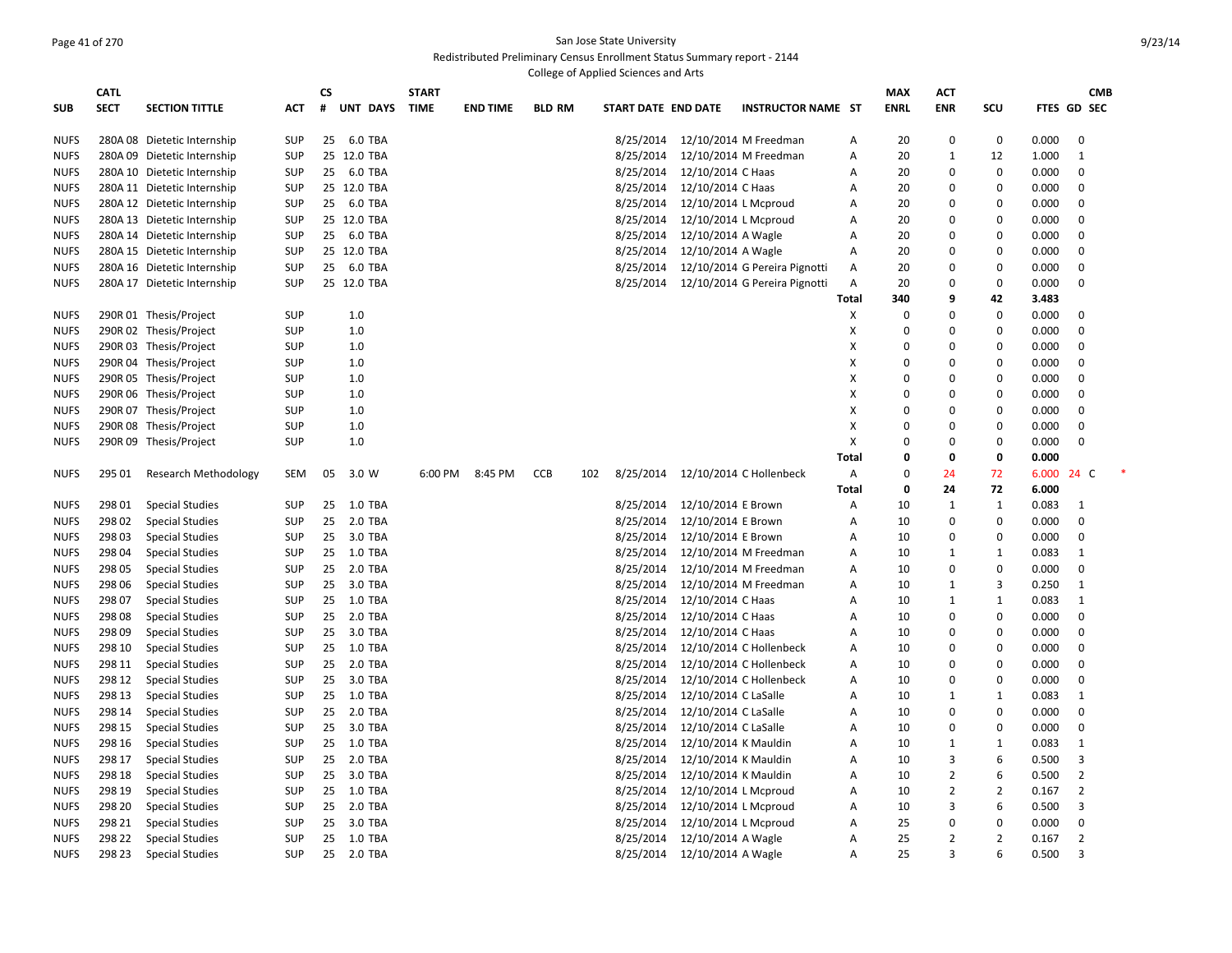#### Page 42 of 270 San Jose State University Redistributed Preliminary Census Enrollment Status Summary report - 2144 College of Applied Sciences and Arts

|             |             |                         |            |    |                |              |                   |               | rege of <i>ripplied</i> belefiees and |           |                             |                               |              |             |              |                |       |                   |            |  |
|-------------|-------------|-------------------------|------------|----|----------------|--------------|-------------------|---------------|---------------------------------------|-----------|-----------------------------|-------------------------------|--------------|-------------|--------------|----------------|-------|-------------------|------------|--|
|             | <b>CATL</b> |                         |            | СS |                | <b>START</b> |                   |               |                                       |           |                             |                               |              | <b>MAX</b>  | ACT          |                |       |                   | <b>CMB</b> |  |
| <b>SUB</b>  | <b>SECT</b> | <b>SECTION TITTLE</b>   | ACT        | #  | UNT DAYS       | <b>TIME</b>  | <b>END TIME</b>   | <b>BLD RM</b> |                                       |           | START DATE END DATE         | <b>INSTRUCTOR NAME ST</b>     |              | <b>ENRL</b> | <b>ENR</b>   | SCU            |       | FTES GD SEC       |            |  |
| <b>NUFS</b> | 298 24      | <b>Special Studies</b>  | <b>SUP</b> | 25 | 3.0 TBA        |              |                   |               |                                       | 8/25/2014 | 12/10/2014 A Wagle          |                               | A            | 25          | 0            | 0              | 0.000 | 0                 |            |  |
| <b>NUFS</b> | 298 25      | <b>Special Studies</b>  | <b>SUP</b> | 25 | 1.0 TBA        |              |                   |               |                                       | 8/25/2014 |                             | 12/10/2014 F Yambrach         | A            | 25          | $\mathbf 0$  | $\mathbf 0$    | 0.000 | $\Omega$          |            |  |
| <b>NUFS</b> | 298 26      | <b>Special Studies</b>  | <b>SUP</b> | 25 | 2.0 TBA        |              |                   |               |                                       | 8/25/2014 |                             | 12/10/2014 F Yambrach         | A            | 25          | 0            | 0              | 0.000 | $\mathbf 0$       |            |  |
| <b>NUFS</b> | 298 27      | <b>Special Studies</b>  | <b>SUP</b> | 25 | 3.0 TBA        |              |                   |               |                                       | 8/25/2014 |                             | 12/10/2014 F Yambrach         | A            | 25          | 2            | 6              | 0.500 | $\overline{2}$    |            |  |
| <b>NUFS</b> | 298 28      | <b>Special Studies</b>  | <b>SUP</b> | 25 | 1.0 TBA        |              |                   |               |                                       | 8/25/2014 |                             | 12/10/2014 G Pereira Pignotti | A            | 25          | 0            | 0              | 0.000 | $\mathbf 0$       |            |  |
| <b>NUFS</b> | 298 29      |                         | <b>SUP</b> | 25 | 2.0 TBA        |              |                   |               |                                       | 8/25/2014 |                             | 12/10/2014 G Pereira Pignotti | A            | 25          | $\Omega$     | 0              | 0.000 | $\Omega$          |            |  |
| <b>NUFS</b> | 298 30      | <b>Special Studies</b>  | <b>SUP</b> | 25 | 3.0 TBA        |              |                   |               |                                       | 8/25/2014 |                             | 12/10/2014 G Pereira Pignotti | A            | 25          | 0            | 0              | 0.000 | $\Omega$          |            |  |
|             |             | <b>Special Studies</b>  |            |    |                |              |                   |               |                                       |           |                             |                               |              |             |              |                |       |                   |            |  |
|             |             |                         |            |    |                |              |                   |               |                                       |           |                             |                               | <b>Total</b> | 450         | 23           | 42<br>0        | 3.500 | 0                 |            |  |
| <b>NUFS</b> | 299 01      | Mas Thesis or Proj      | <b>SUP</b> | 25 | 1.0 TBA        |              |                   |               |                                       | 8/25/2014 |                             | 12/10/2014 M Freedman         | A            | 10          | 0            |                | 0.000 |                   |            |  |
| <b>NUFS</b> | 299 02      | Mas Thesis or Proj      | <b>SUP</b> | 25 | 2.0 TBA        |              |                   |               |                                       | 8/25/2014 |                             | 12/10/2014 M Freedman         | Α            | 10          | 0            | 0              | 0.000 | 0                 |            |  |
| <b>NUFS</b> | 299 03      | Mas Thesis or Proj      | <b>SUP</b> | 25 | 3.0 TBA        |              |                   |               |                                       | 8/25/2014 |                             | 12/10/2014 M Freedman         | A            | 10          | 0            | 0              | 0.000 | $\Omega$          |            |  |
| <b>NUFS</b> | 29904       | Mas Thesis or Proj      | <b>SUP</b> | 25 | 4.0 TBA        |              |                   |               |                                       | 8/25/2014 |                             | 12/10/2014 M Freedman         | Α            | 10          | $\mathbf 0$  | $\mathbf 0$    | 0.000 | $\mathbf 0$       |            |  |
| <b>NUFS</b> | 299 05      | Mas Thesis or Proj      | <b>SUP</b> | 25 | 5.0 TBA        |              |                   |               |                                       | 8/25/2014 |                             | 12/10/2014 M Freedman         | Α            | 10          | $\Omega$     | 0              | 0.000 | $\Omega$          |            |  |
| <b>NUFS</b> | 299 06      | Mas Thesis or Proj      | <b>SUP</b> | 25 | 6.0 TBA        |              |                   |               |                                       | 8/25/2014 |                             | 12/10/2014 M Freedman         | A            | 10          | $\mathbf 0$  | $\mathbf 0$    | 0.000 | $\Omega$          |            |  |
| <b>NUFS</b> | 299 07      | Mas Thesis or Proj      | <b>SUP</b> | 25 | <b>1.0 TBA</b> |              |                   |               |                                       | 8/25/2014 |                             | 12/10/2014 C Hollenbeck       | Α            | 10          | $\mathbf 0$  | $\mathbf 0$    | 0.000 | $\mathbf 0$       |            |  |
| <b>NUFS</b> | 29908       | Mas Thesis or Proj      | <b>SUP</b> | 25 | 2.0 TBA        |              |                   |               |                                       | 8/25/2014 |                             | 12/10/2014 C Hollenbeck       | A            | 10          | $\mathbf{1}$ | $\overline{2}$ | 0.167 | $\mathbf{1}$      |            |  |
| <b>NUFS</b> | 29909       | Mas Thesis or Proj      | <b>SUP</b> | 25 | 3.0 TBA        |              |                   |               |                                       | 8/25/2014 |                             | 12/10/2014 C Hollenbeck       | Α            | 10          | $\mathbf 0$  | $\mathbf 0$    | 0.000 | $\Omega$          |            |  |
| <b>NUFS</b> | 299 10      | Mas Thesis or Proj      | <b>SUP</b> | 25 | 4.0 TBA        |              |                   |               |                                       | 8/25/2014 |                             | 12/10/2014 C Hollenbeck       | A            | 10          | $\mathbf 0$  | $\Omega$       | 0.000 | $\mathbf 0$       |            |  |
| <b>NUFS</b> | 299 11      | Mas Thesis or Proj      | <b>SUP</b> | 25 | 5.0 TBA        |              |                   |               |                                       | 8/25/2014 |                             | 12/10/2014 C Hollenbeck       | A            | 10          | $\Omega$     | $\Omega$       | 0.000 | $\mathbf 0$       |            |  |
| <b>NUFS</b> | 299 12      | Mas Thesis or Proj      | <b>SUP</b> | 25 | 6.0 TBA        |              |                   |               |                                       | 8/25/2014 |                             | 12/10/2014 C Hollenbeck       | Α            | 10          | $\mathbf 0$  | $\Omega$       | 0.000 | $\mathbf 0$       |            |  |
| <b>NUFS</b> | 299 13      | Mas Thesis or Proj      | <b>SUP</b> | 25 | 1.0 TBA        |              |                   |               |                                       | 8/25/2014 | 12/10/2014 C LaSalle        |                               | A            | 10          | $\Omega$     | $\Omega$       | 0.000 | $\mathbf 0$       |            |  |
| <b>NUFS</b> | 299 14      | Mas Thesis or Proj      | <b>SUP</b> | 25 | 2.0 TBA        |              |                   |               |                                       | 8/25/2014 | 12/10/2014 C LaSalle        |                               | A            | 10          | $\mathbf 0$  | $\Omega$       | 0.000 | $\mathbf 0$       |            |  |
| <b>NUFS</b> | 299 15      | Mas Thesis or Proj      | <b>SUP</b> | 25 | 3.0 TBA        |              |                   |               |                                       | 8/25/2014 | 12/10/2014 C LaSalle        |                               | Α            | 10          | 1            | $\overline{3}$ | 0.250 | 1                 |            |  |
| <b>NUFS</b> | 299 16      | Mas Thesis or Proj      | <b>SUP</b> | 25 | 4.0 TBA        |              |                   |               |                                       | 8/25/2014 | 12/10/2014 C LaSalle        |                               | Α            | 10          | $\mathbf 0$  | $\Omega$       | 0.000 | $\mathbf 0$       |            |  |
| <b>NUFS</b> | 299 17      | Mas Thesis or Proj      | <b>SUP</b> | 25 | 5.0 TBA        |              |                   |               |                                       | 8/25/2014 | 12/10/2014 C LaSalle        |                               | Α            | 10          | 0            | $\Omega$       | 0.000 | $\mathbf 0$       |            |  |
| <b>NUFS</b> | 299 18      | Mas Thesis or Proj      | <b>SUP</b> | 25 | 6.0 TBA        |              |                   |               |                                       | 8/25/2014 | 12/10/2014 C LaSalle        |                               | Α            | 10          | 0            | $\Omega$       | 0.000 | $\mathbf 0$       |            |  |
| <b>NUFS</b> | 299 19      | Mas Thesis or Proj      | <b>SUP</b> | 25 | 1.0 TBA        |              |                   |               |                                       | 8/25/2014 | 12/10/2014 K Mauldin        |                               | Α            | 10          | 0            | $\Omega$       | 0.000 | $\mathbf 0$       |            |  |
| <b>NUFS</b> | 299 20      | Mas Thesis or Proj      | <b>SUP</b> | 25 | 2.0 TBA        |              |                   |               |                                       | 8/25/2014 | 12/10/2014 K Mauldin        |                               | Α            | 10          | 1            | $\overline{2}$ | 0.167 | $\mathbf{1}$      |            |  |
| <b>NUFS</b> | 299 21      | Mas Thesis or Proj      | <b>SUP</b> | 25 | 3.0 TBA        |              |                   |               |                                       | 8/25/2014 | 12/10/2014 K Mauldin        |                               | Α            | 10          | $\mathbf 0$  | $\mathbf 0$    | 0.000 | $\mathbf 0$       |            |  |
| <b>NUFS</b> | 299 22      | Mas Thesis or Proj      | <b>SUP</b> | 25 | 4.0 TBA        |              |                   |               |                                       | 8/25/2014 | 12/10/2014 K Mauldin        |                               | Α            | 10          | 0            | 0              | 0.000 | $\mathbf 0$       |            |  |
| <b>NUFS</b> | 299 23      | Mas Thesis or Proj      | <b>SUP</b> | 25 | 5.0 TBA        |              |                   |               |                                       | 8/25/2014 | 12/10/2014 K Mauldin        |                               | Α            | 10          | 0            | $\mathbf 0$    | 0.000 | $\mathbf 0$       |            |  |
| <b>NUFS</b> | 299 24      | Mas Thesis or Proj      | <b>SUP</b> | 25 | 6.0 TBA        |              |                   |               |                                       | 8/25/2014 | 12/10/2014 K Mauldin        |                               | A            | 10          | 0            | $\mathbf 0$    | 0.000 | $\mathbf 0$       |            |  |
| <b>NUFS</b> | 299 25      | Mas Thesis or Proj      | <b>SUP</b> | 25 | 1.0 TBA        |              |                   |               |                                       | 8/25/2014 |                             | 12/10/2014 F Yambrach         | Α            | 10          | 0            | $\mathbf 0$    | 0.000 | $\Omega$          |            |  |
| <b>NUFS</b> | 299 26      | Mas Thesis or Proj      | <b>SUP</b> | 25 | 2.0 TBA        |              |                   |               |                                       | 8/25/2014 |                             | 12/10/2014 F Yambrach         | A            | 10          | 0            | $\mathbf 0$    | 0.000 | $\Omega$          |            |  |
| <b>NUFS</b> | 299 27      | Mas Thesis or Proj      | <b>SUP</b> | 25 | 3.0 TBA        |              |                   |               |                                       | 8/25/2014 |                             | 12/10/2014 F Yambrach         | A            | 10          | $\mathbf 0$  | $\mathbf 0$    | 0.000 | $\Omega$          |            |  |
| <b>NUFS</b> | 299 28      | Mas Thesis or Proj      | <b>SUP</b> | 25 | 4.0 TBA        |              |                   |               |                                       | 8/25/2014 |                             | 12/10/2014 F Yambrach         | A            | 10          | $\Omega$     | $\mathbf 0$    | 0.000 | $\Omega$          |            |  |
| <b>NUFS</b> | 299 29      | Mas Thesis or Proj      | <b>SUP</b> | 25 | 5.0 TBA        |              |                   |               |                                       | 8/25/2014 |                             | 12/10/2014 F Yambrach         | A            | 10          | 0            | $\mathbf 0$    | 0.000 | $\Omega$          |            |  |
|             | 299 30      | Mas Thesis or Proj      | <b>SUP</b> | 25 | 6.0 TBA        |              |                   |               |                                       | 8/25/2014 |                             | 12/10/2014 F Yambrach         | A            | 10          | 0            | $\mathbf 0$    | 0.000 | $\Omega$          |            |  |
| <b>NUFS</b> |             |                         |            |    |                |              |                   |               |                                       |           |                             |                               |              |             |              | $\overline{2}$ |       |                   |            |  |
| <b>NUFS</b> | 299 31      | Mas Thesis or Proj      | <b>SUP</b> | 25 | 2.0 TBA        |              |                   |               |                                       | 8/25/2014 | 12/10/2014 E Brown          |                               | Α            | 10          | 1            |                | 0.167 | 1                 |            |  |
|             |             |                         |            |    |                |              |                   |               |                                       |           |                             |                               | Total        | 310         | 4            | 9              | 0.750 |                   |            |  |
| PKG         |             | 141A 01 Pkg Materials I | <b>LEC</b> | 02 | 3.0 M          |              | 10:30 AM 12:10 PM | IS            | 115                                   | 8/25/2014 | 12/10/2014 D Heiler         |                               | Α            | 20          | 21           | 42             | 4.200 | $\mathbf{0}$<br>C |            |  |
| <b>NUFS</b> |             | 141A 01 Pkg Materials I | <b>LEC</b> | 02 | 3.0 M          |              | 10:30 AM 12:10 PM | IS            | 115                                   | 8/25/2014 | 12/10/2014 D Heiler         |                               | A            | 0           | 0            | $\mathbf 0$    | 0.000 | $\mathbf{0}$<br>C |            |  |
| PKG         |             | 141A 02 Pkg Materials I | ACT        | 07 | 0.0 W          |              | 10:30 AM 12:10 PM | IS            | 114                                   | 8/25/2014 |                             | 12/10/2014 F Yambrach         | Α            | 20          | 21           | 21             | 0.000 | $\mathbf 0$<br>C  |            |  |
| <b>NUFS</b> |             | 141A 02 Pkg Materials I | ACT        | 07 | 0.0 W          |              | 10:30 AM 12:10 PM | IS            | 114                                   | 8/25/2014 |                             | 12/10/2014 F Yambrach         | Α            | 0           | 0            | $\mathbf 0$    | 0.000 | 0 <sup>o</sup>    |            |  |
|             |             |                         |            |    |                |              |                   |               |                                       |           |                             |                               | Total        | 40          | 42           | 63             | 4.200 |                   |            |  |
| <b>PKG</b>  | 15801       | Protective Pkg Dsgn     | <b>LEC</b> | 02 | 3.0 M          | 5:00 PM      | 6:40 PM           | IS            | 115                                   |           | 8/25/2014 12/10/2014 E Tang |                               | A            | 20          | 20           | 40             | 4.050 | C<br>$\mathbf{1}$ |            |  |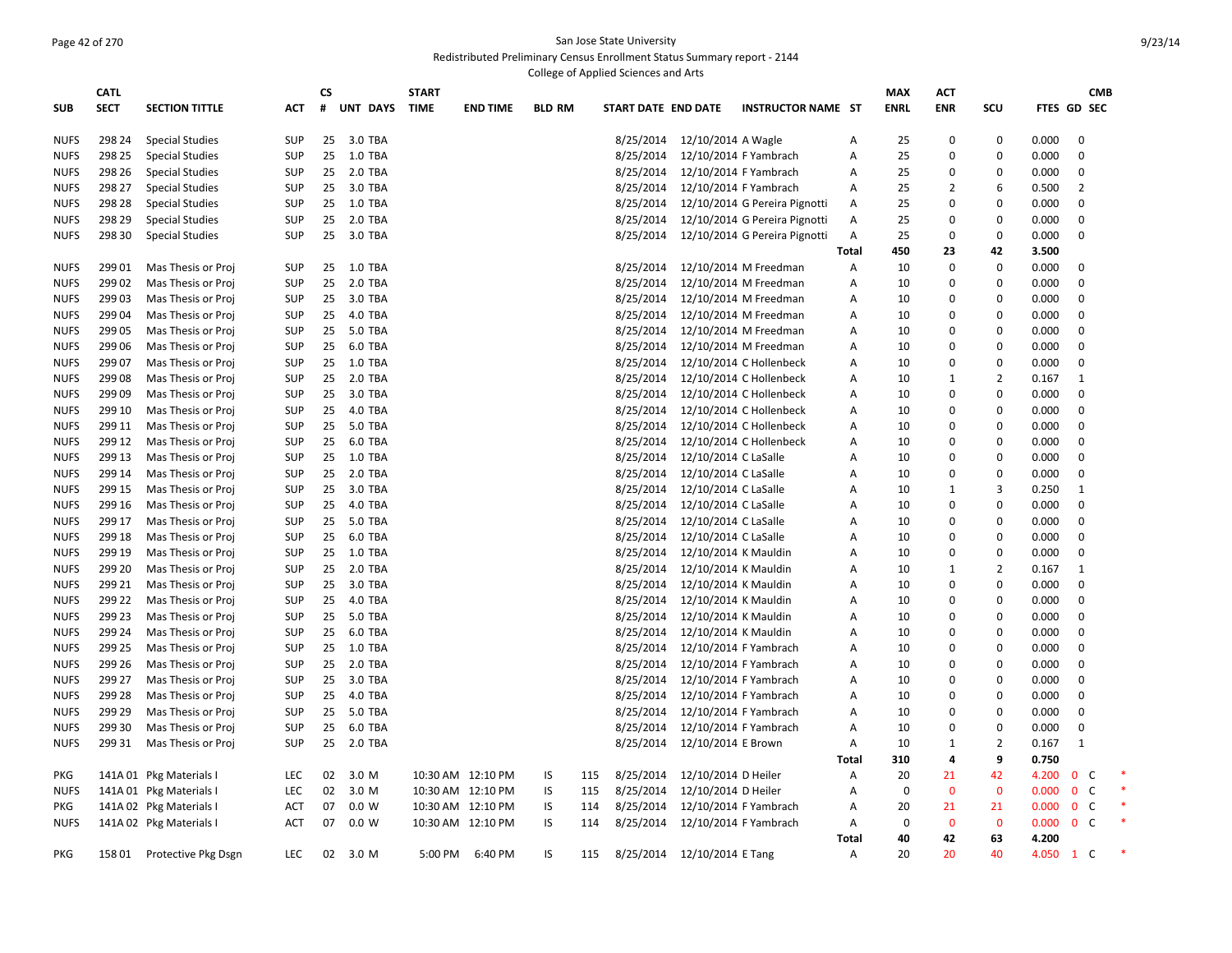#### Page 43 of 270 San Jose State University Redistributed Preliminary Census Enrollment Status Summary report - 2144 College of Applied Sciences and Arts

| <b>SUB</b>  | <b>CATL</b><br><b>SECT</b> | <b>SECTION TITTLE</b>     | <b>ACT</b> | CS<br># | <b>UNT</b><br><b>DAYS</b> | <b>START</b><br><b>TIME</b> | <b>END TIME</b> | <b>BLD RM</b> |     | START DATE END DATE |                   | <b>INSTRUCTOR NAME ST</b>                 |              | <b>MAX</b><br><b>ENRL</b> | <b>ACT</b><br><b>ENR</b> | SCU            | <b>FTES GD SEC</b> |                | <b>CMB</b> |  |
|-------------|----------------------------|---------------------------|------------|---------|---------------------------|-----------------------------|-----------------|---------------|-----|---------------------|-------------------|-------------------------------------------|--------------|---------------------------|--------------------------|----------------|--------------------|----------------|------------|--|
| <b>NUFS</b> | 15801                      | Protective Pkg Dsgn       | LEC        | 02      | 3.0 M                     | 5:00 PM                     | 6:40 PM         | IS            | 115 | 8/25/2014           | 12/10/2014 E Tang |                                           | A            | 0                         | $\mathbf 0$              | 0              | 0.000              | $\overline{0}$ | - C        |  |
| <b>PKG</b>  | 15802                      | Protective Pkg Dsgn       | <b>ACT</b> | 07      | 0.0 W                     | 5:00 PM                     | 6:40 PM         | IS            | 114 | 8/25/2014           | 12/10/2014 E Tang |                                           | А            | 20                        | 20                       | 20             | 0.000              | $\mathbf{1}$   | - C        |  |
| <b>NUFS</b> | 15802                      | Protective Pkg Dsgn       | <b>ACT</b> | 07      | 0.0 W                     | 5:00 PM                     | 6:40 PM         | IS            | 114 | 8/25/2014           | 12/10/2014 E Tang |                                           | А            | 0                         | $\mathbf 0$              | $\mathbf 0$    | 0.000              | $\Omega$       | <b>C</b>   |  |
|             |                            |                           |            |         |                           |                             |                 |               |     |                     |                   |                                           | <b>Total</b> | 40                        | 40                       | 60             | 4.050              |                |            |  |
| <b>PKG</b>  | 16901                      | Food Pkg                  | <b>LEC</b> | 02      | 3.0 MW                    | 1:30 PM                     | 2:45 PM         | IS            | 115 | 8/25/2014           |                   | 12/10/2014 F Yambrach                     | Α            | 20                        | 22                       | 66             | 4.400              | $\overline{0}$ | - C        |  |
| <b>NUFS</b> | 16901                      | Food Pkg                  | <b>LEC</b> | 02      | 3.0 MW                    | 1:30 PM                     | 2:45 PM         | IS            | 115 | 8/25/2014           |                   | 12/10/2014 F Yambrach                     | A            | $\Omega$                  | $\mathbf 0$              | $\mathbf 0$    | 0.000              | 0 <sup>o</sup> |            |  |
|             |                            |                           |            |         |                           |                             |                 |               |     |                     |                   |                                           | Total        | 20                        | 22                       | 66             | 4.400              |                |            |  |
| <b>PKG</b>  | 17001                      | Pkg Develmt and Mgt       | <b>LEC</b> | 02      | $3.0$ T                   | 1:30 PM                     | 3:10 PM         | IS            | 115 | 8/25/2014           |                   | 12/10/2014 F Yambrach                     | Α            | 20                        | 25                       | 50             | 5.050              | $\mathbf{1}$   | C          |  |
| <b>NUFS</b> | 17001                      | Pkg Develmt and Mgt       | <b>LEC</b> | 02      | $3.0$ T                   | 1:30 PM                     | 3:10 PM         | IS            | 115 | 8/25/2014           |                   | 12/10/2014 F Yambrach                     | A            | 0                         | $\mathbf 0$              | $\mathbf 0$    | 0.000              | $\overline{0}$ | - C        |  |
| <b>PKG</b>  | 17002                      | Pkg Develmt and Mgt       | <b>ACT</b> | 07      | 0.0 R                     | 1:30 PM                     | 3:10 PM         | IS            | 114 | 8/25/2014           |                   | 12/10/2014 F Yambrach                     | A            | 20                        | 25                       | 25             | 0.000              | $\mathbf{1}$   | - C        |  |
| <b>NUFS</b> | 17002                      | Pkg Develmt and Mgt       | <b>ACT</b> | 07      | 0.0 R                     | 1:30 PM                     | 3:10 PM         | IS            | 114 | 8/25/2014           |                   | 12/10/2014 F Yambrach                     | A            | $\Omega$                  | $\mathbf 0$              | $\overline{0}$ | 0.000              | $\overline{0}$ | - C        |  |
|             |                            |                           |            |         |                           |                             |                 |               |     |                     |                   |                                           | Total        | 40                        | 50                       | 75             | 5.050              |                |            |  |
| <b>PKG</b>  | 18001                      | <b>Individual Studies</b> | <b>SUP</b> | 36      | <b>1.0 TBA</b>            |                             |                 |               |     | 8/25/2014           |                   | 12/10/2014 F Yambrach                     | A            | 20                        | 1                        |                | 0.067              | 0              |            |  |
| <b>PKG</b>  | 18002                      | <b>Individual Studies</b> | <b>SUP</b> | 36      | 2.0 TBA                   |                             |                 |               |     | 8/25/2014           |                   | 12/10/2014 F Yambrach                     | A            | 20                        | 0                        | 0              | 0.000              | 0              |            |  |
| <b>PKG</b>  | 18003                      | <b>Individual Studies</b> | <b>SUP</b> | 36      | 3.0 TBA                   |                             |                 |               |     | 8/25/2014           |                   | 12/10/2014 F Yambrach                     | A            | 20                        | 6                        | 18             | 1.200              | $\Omega$       |            |  |
| <b>PKG</b>  | 18004                      | <b>Individual Studies</b> | <b>SUP</b> | 36      | 4.0 TBA                   |                             |                 |               |     | 8/25/2014           |                   | 12/10/2014 F Yambrach                     | A            | 20                        | 0                        | 0              | 0.000              | 0              |            |  |
| PKG         | 18005                      | <b>Individual Studies</b> | <b>SUP</b> | 36      | 5.0 TBA                   |                             |                 |               |     | 8/25/2014           |                   | 12/10/2014 F Yambrach                     | А            | 20                        | 0                        | 0              | 0.000              | 0              |            |  |
| <b>PKG</b>  | 18006                      | <b>Individual Studies</b> | <b>SUP</b> | 36      | 6.0 TBA                   |                             |                 |               |     | 8/25/2014           |                   | 12/10/2014 F Yambrach                     | A            | 20                        | 0                        | 0              | 0.000              | 0              |            |  |
|             |                            |                           |            |         |                           |                             |                 |               |     |                     |                   |                                           | Total        | 120                       |                          | 19             | 1.267              |                |            |  |
|             |                            |                           |            |         |                           |                             |                 |               |     |                     |                   | <b>Nutrition &amp; Food Science Total</b> |              | 4834                      | 2848                     | 7162           | 485.483            |                |            |  |

9/23/14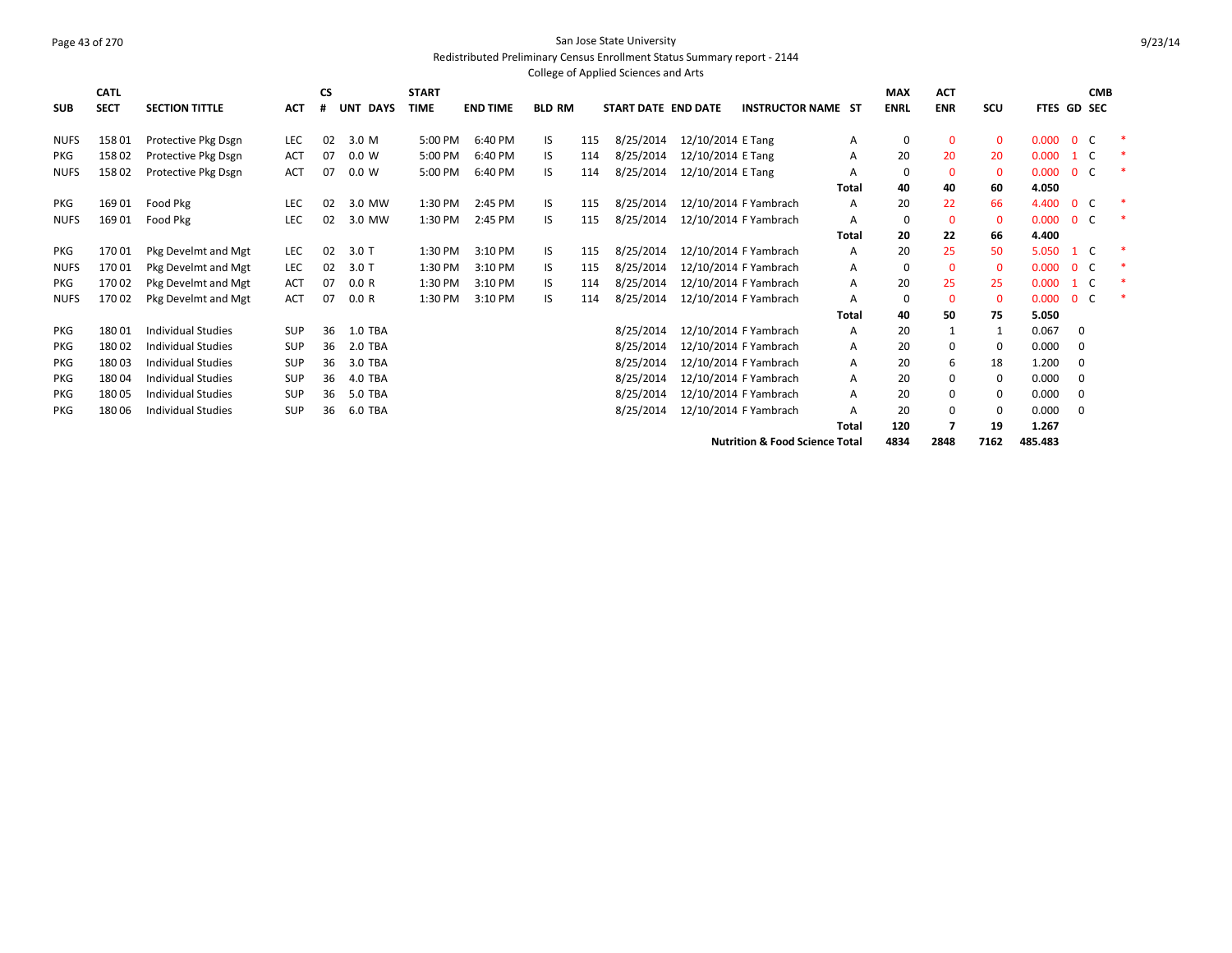## Page 44 of 270 San Jose State University

Redistributed Preliminary Census Enrollment Status Summary report - 2144 College of Applied Sciences and Arts

|             |                             |                               |            |         |          |                             |                   |               |     | concec or Applica Sciences and Arts |                       |                            |                   |                           |                   |              |                |                                  |  |
|-------------|-----------------------------|-------------------------------|------------|---------|----------|-----------------------------|-------------------|---------------|-----|-------------------------------------|-----------------------|----------------------------|-------------------|---------------------------|-------------------|--------------|----------------|----------------------------------|--|
| <b>SUB</b>  | <b>CATL</b><br><b>SECT</b>  | <b>SECTION TITTLE</b>         | <b>ACT</b> | CS<br># | UNT DAYS | <b>START</b><br><b>TIME</b> | <b>END TIME</b>   | <b>BLD RM</b> |     | <b>START DATE END DATE</b>          |                       | <b>INSTRUCTOR NAME ST</b>  |                   | <b>MAX</b><br><b>ENRL</b> | АСТ<br><b>ENR</b> | SCU          |                | <b>CMB</b><br><b>FTES GD SEC</b> |  |
|             |                             |                               |            |         |          |                             |                   |               |     |                                     |                       |                            |                   |                           |                   |              |                |                                  |  |
|             | <b>Occupational Therapy</b> |                               |            |         |          |                             |                   |               |     |                                     |                       |                            |                   |                           |                   |              |                |                                  |  |
| <b>OCTH</b> | 18001                       | <b>Indiv Studies</b>          | <b>SUP</b> | 36      | 1.0 TBA  |                             |                   |               |     | 8/25/2014                           | 12/10/2014 A Macrae   |                            | Α                 | 1                         | 1                 | 1            | 0.067          | $\mathbf 0$                      |  |
| <b>OCTH</b> | 18002                       | <b>Indiv Studies</b>          | <b>SUP</b> |         | 3.0      |                             |                   |               |     |                                     |                       |                            | X                 | $\mathbf 0$               | $\mathbf 0$       | $\mathbf 0$  | 0.000          | 0                                |  |
|             |                             |                               |            |         |          |                             |                   |               |     |                                     |                       |                            | <b>Total</b>      | 1                         | 1                 | $\mathbf{1}$ | 0.067          |                                  |  |
| <b>OCTH</b> |                             | 201A 01 Field Work Exper      | <b>SUP</b> | 25      | 6.0 TBA  |                             |                   |               |     | 8/25/2014                           | 12/10/2014 E Cara     |                            | Α                 | 15                        | 20                | 120          | 10.000         | 20                               |  |
|             |                             |                               |            |         |          |                             |                   |               |     |                                     |                       |                            | <b>Total</b>      | 15                        | 20                | 120          | 10.000         |                                  |  |
| OCTH        |                             | 201B 01 Adv Field Wrk Exp     | <b>SUP</b> | 25      | 6.0 TBA  |                             |                   |               |     | 8/25/2014                           | 12/10/2014 S Jiao     |                            | А                 | 70                        | 52                | 312          | 26.000         | 52                               |  |
| OCTH        |                             | 201B 02 Adv Field Wrk Exp     | <b>SUP</b> | 25      | 6.0      |                             |                   |               |     | 8/25/2014                           | 12/10/2014            |                            | X                 | $\mathbf 0$               | 0                 | $\mathbf 0$  | 0.000          | $\mathbf 0$                      |  |
|             |                             |                               |            |         |          |                             |                   |               |     |                                     |                       |                            | Total             | 70                        | 52                | 312          | 26.000         |                                  |  |
| OCTH        | 210 01                      | Sem in Occup Therapy          | LEC        | 02      | 3.0 T    | 5:00 PM                     | 7:45 PM           | CCB           | 115 | 8/25/2014                           |                       | 12/10/2014 R McLaughlin    | Α                 | 40                        | 37                | 74           | 9.250          | 37                               |  |
|             |                             |                               |            |         |          |                             |                   |               |     |                                     |                       |                            | Total             | 40                        | 37                | 74           | 9.250          |                                  |  |
| <b>OCTH</b> | 21101                       | Hist Theory OT                | <b>LEC</b> | 02      | 3.0 W    |                             | 9:00 AM 11:45 AM  | <b>CCB</b>    | 115 | 8/25/2014                           | 12/10/2014 D Lashgari |                            | Α                 | 27                        | 25                | 75           | 6.250          | 25                               |  |
| OCTH        | 21102                       | Hist Theory OT                | <b>LEC</b> | 02      | 3.0 M    |                             | 9:00 AM 11:45 AM  | <b>SH</b>     | 346 | 8/25/2014                           |                       | 12/10/2014 H Pendleton     | Α                 | 27                        | 31                | 93           | 7.750          | 31                               |  |
| OCTH        | 21103                       | Hist Theory OT                | LEC        | 02      | 3.0 W    | 1:30 PM                     | 4:15 PM           | DMH           | 348 | 8/25/2014                           | 12/10/2014 S Jiao     |                            | Α                 | 27                        | 24                | 72           | 6.000          | 24                               |  |
|             |                             |                               |            |         |          |                             |                   |               |     |                                     |                       |                            | Total             | 81                        | 80                | 240          | 20.000         |                                  |  |
| OCTH        | 21201                       | Lifespan occupat              | <b>LEC</b> | 02      | 3.0 W    |                             | 9:00 AM 11:45 AM  | <b>SH</b>     | 346 | 8/25/2014                           |                       | 12/10/2014 L Pepperdine    | Α                 | 27                        | 26                | 78           | 6.500          | -26                              |  |
| OCTH        | 21202                       | Lifespan occupat              | <b>LEC</b> | 02      | 3.0 W    | 1:30 PM                     | 4:15 PM           | <b>CCB</b>    | 115 | 8/25/2014                           | 12/10/2014 P Steffen  |                            | Α                 | 27                        | 25                | 75           | 6.250          | 25                               |  |
| OCTH        | 21203                       | Lifespan occupat              | LEC        | 02      | 3.0 R    | 1:30 PM                     | 4:15 PM           | <b>CCB</b>    | 101 | 8/25/2014                           | 12/10/2014 M Chang    |                            | A                 | 27                        | 29                | 87           | 7.250          | 29                               |  |
|             |                             |                               |            |         |          |                             |                   |               |     |                                     |                       |                            | Total             | 81                        | 80                | 240          | 20.000         |                                  |  |
| OCTH        | 21301                       | Prof Develop I                | <b>LEC</b> | 02      | 3.0 M    | 1:30 PM                     | 4:15 PM           | <b>DMH</b>    | 348 | 8/25/2014                           |                       | 12/10/2014 B Rodrigues     | A                 | 27                        | 32                | 96           | 8.000          | 32                               |  |
| OCTH        | 21302                       | Prof Develop I                | <b>LEC</b> | 02      | 3.0 W    |                             | 9:00 AM 11:45 AM  | <b>CCB</b>    | 101 | 8/25/2014                           |                       | 12/10/2014 H Pendleton     | A                 | 27                        | 24                | 72           | 6.000          | 24                               |  |
| <b>OCTH</b> | 21303                       | Prof Develop I                | <b>LEC</b> | 02      | 3.0 W    | 1:30 PM                     | 4:15 PM           | <b>CCB</b>    | 101 | 8/25/2014                           |                       | 12/10/2014 B Rodrigues     | Α                 | 27                        | 24                | 72           | 6.000          | 24                               |  |
|             |                             |                               |            |         |          |                             |                   |               |     |                                     |                       |                            | Total             | 81                        | 80                | 240          | 20.000         |                                  |  |
| OCTH        | 22001                       | <b>Educ and Occup Therapy</b> | <b>SEM</b> | 05      | 3.0 M    | 1:30 PM                     | 4:15 PM           | <b>CCB</b>    | 101 | 8/25/2014                           |                       | 12/10/2014 R McLaughlin    | Α                 | 35                        | 37                | 111          | 9.250          | -37                              |  |
|             |                             |                               |            |         |          |                             |                   |               |     |                                     |                       |                            | <b>Total</b>      | 35                        | 37                | 111          | 9.250          |                                  |  |
| OCTH        | 22101                       | OccupatAnalysis               | <b>SEM</b> | 06      | 3.0 M    |                             | 9:00 AM 11:45 AM  | <b>CCB</b>    | 210 | 8/25/2014                           |                       | 12/10/2014 L Andonian      | A                 | 20                        | 20                | 60           | 5.000          | 20                               |  |
| <b>OCTH</b> | 22102                       | OccupatAnalysis               | <b>SEM</b> | 06      | 3.0 M    | 1:30 PM                     | 4:15 PM           | <b>CCB</b>    | 210 | 8/25/2014                           |                       | 12/10/2014 L Andonian      | Α                 | 20                        | 20                | 60           | 5.000          | 20                               |  |
| OCTH        | 22103                       | OccupatAnalysis               | <b>SEM</b> | 06      | 3.0T     |                             | 9:00 AM 11:45 AM  | <b>CCB</b>    | 210 | 8/25/2014                           | 12/10/2014 C Glogoski |                            | Α                 | 20                        | 19                | 57           | 4.750          | 19                               |  |
| OCTH        | 22104                       | OccupatAnalysis               | SEM        | 06      | $3.0$ T  | 1:30 PM                     | 4:15 PM           | CCB           | 210 | 8/25/2014                           | 12/10/2014 C Glogoski |                            | Α                 | 20                        | 21                | 63           | 5.250          | 21                               |  |
|             |                             |                               |            |         |          |                             |                   |               |     |                                     |                       |                            | Total             | 80                        | 80                | 240          | 20.000         |                                  |  |
| <b>OCTH</b> | 22201                       | <b>Funct Kinesiology</b>      | <b>SEM</b> | 06      | 3.0 TR   |                             | 9:00 AM 10:15 AM  | <b>CCB</b>    | 101 | 8/25/2014                           | 12/10/2014 A George   |                            | Α                 | 20                        | 20                | 60           | 5.000          | 20                               |  |
| <b>OCTH</b> | 22202                       | <b>Funct Kinesiology</b>      | <b>SEM</b> | 06      | 3.0 TR   |                             | 10:30 AM 11:45 AM | <b>CCB</b>    | 101 | 8/25/2014                           | 12/10/2014 A George   |                            | Α                 | 20                        | 20                | 60           | 5.000          | 20                               |  |
|             |                             |                               |            |         |          |                             |                   |               |     |                                     |                       |                            | Total             | 40                        | 40                | 120          | 10.000         |                                  |  |
| <b>OCTH</b> | 226 01                      | OT with Children              | <b>SEM</b> | 05      | 3.0R     |                             | 9:00 AM 11:45 AM  | CCB           | 210 | 8/25/2014                           | 12/10/2014 M Kaye     |                            | Α                 | 17                        | 17                | 51           | 4.250          | 17                               |  |
| <b>OCTH</b> | 226 02                      | OT with Children              | <b>SEM</b> | 05      | 3.0 R    | 1:30 PM                     | 4:15 PM           | CCB           | 210 | 8/25/2014                           |                       | 12/10/2014 W Schultz-Krohn | Α                 | 17                        | 16                | 48           | 4.000          | 16                               |  |
|             |                             |                               |            |         |          |                             |                   |               |     |                                     |                       |                            | Total             | 34                        | 33                | 99           | 8.250          |                                  |  |
| OCTH        | 23301                       | Prof Develop II               | LEC        | 02      | 3.0 M    |                             | 9:00 AM 11:45 AM  | <b>CCB</b>    | 115 | 8/25/2014                           | 12/10/2014 D Bolding  |                            | Α                 | 34                        | 29                | 87           | 7.250          | 29                               |  |
| <b>OCTH</b> | 23302                       | Prof Develop II               | LEC        | 02      | 3.0 M    | 1:30 PM                     | 4:15 PM           | CCB           | 115 | 8/25/2014                           | 12/10/2014 D Bolding  |                            | Α                 | 34                        | 37                | 111          | 9.250          | 37                               |  |
|             |                             |                               |            |         |          |                             |                   |               |     |                                     |                       |                            | Total             | 68                        | 66                | 198          | 16.500         |                                  |  |
| OCTH        | 234 01                      | OT in Community II            | <b>SEM</b> | 05      | $3.0$ T  |                             | 9:00 AM 11:45 AM  | MH            | 526 | 8/25/2014                           | 12/10/2014 E Cara     |                            | Α                 | 17                        | 16                | 48           | 4.000          | 16                               |  |
| OCTH        | 234 02                      | OT in Community II            | <b>SEM</b> | 05      | 3.0R     | 1:30 PM                     | 4:15 PM           | <b>CCB</b>    | 209 | 8/25/2014                           |                       | 12/10/2014 L Andonian      | Α                 | 17                        | 17                | 51           | 4.250          | 17                               |  |
| OCTH        | 235 01                      |                               | <b>LEC</b> | 02      |          | 5:00 PM                     |                   | <b>CCB</b>    |     |                                     |                       |                            | <b>Total</b>      | 34                        | 33<br>37          | 99           | 8.250<br>9.250 | 37                               |  |
|             |                             | Cult Div in OT                |            |         | 3.0 W    |                             | 7:45 PM           |               | 115 | 8/25/2014                           | 12/10/2014 G Teaford  |                            | Α<br><b>Total</b> | 40<br>40                  | 37                | 111<br>111   | 9.250          |                                  |  |
| <b>OCTH</b> | 23601                       | OT with Youth                 | <b>SEM</b> | 05      | $3.0$ T  | 1:30 PM                     | 4:15 PM           | <b>CCB</b>    | 209 | 8/25/2014                           | 12/10/2014 A George   |                            | A                 | 17                        | 17                | 51           | 4.250          | 17                               |  |
|             |                             |                               |            |         |          |                             |                   |               |     |                                     |                       |                            |                   |                           |                   |              |                |                                  |  |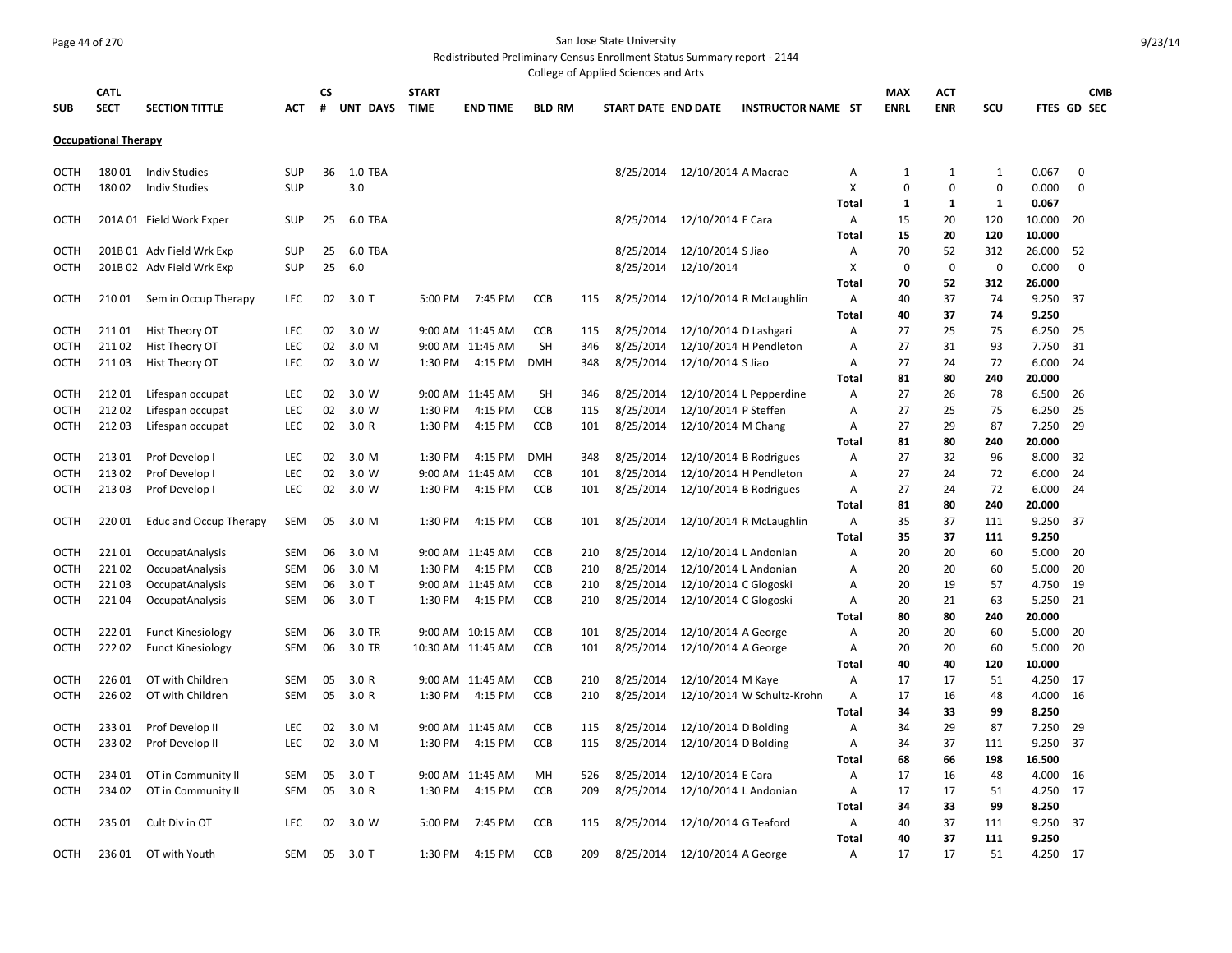#### Page 45 of 270 San Jose State University Redistributed Preliminary Census Enrollment Status Summary report - 2144

|             |                            |                                 |            |                |          |                             |                   |               |     | College of Applied Sciences and Arts |                       |                                   |                   |                           |                          |                |                 |             |            |
|-------------|----------------------------|---------------------------------|------------|----------------|----------|-----------------------------|-------------------|---------------|-----|--------------------------------------|-----------------------|-----------------------------------|-------------------|---------------------------|--------------------------|----------------|-----------------|-------------|------------|
| <b>SUB</b>  | <b>CATL</b><br><b>SECT</b> | <b>SECTION TITTLE</b>           | <b>ACT</b> | <b>CS</b><br># | UNT DAYS | <b>START</b><br><b>TIME</b> | <b>END TIME</b>   | <b>BLD RM</b> |     | START DATE END DATE                  |                       | <b>INSTRUCTOR NAME ST</b>         |                   | <b>MAX</b><br><b>ENRL</b> | <b>ACT</b><br><b>ENR</b> | SCU            | FTES GD SEC     |             | <b>CMB</b> |
| OCTH        | 23602                      | OT with Youth                   | <b>SEM</b> | 05             | 3.0R     |                             | 9:00 AM 11:45 AM  | <b>CCB</b>    | 209 | 8/25/2014                            |                       | 12/10/2014 W Schultz-Krohn        | A<br><b>Total</b> | 17<br>34                  | 16<br>33                 | 48<br>99       | 4.000<br>8.250  | 16          |            |
| <b>OCTH</b> | 24601                      | OT w Young Adults               | <b>SEM</b> | 05             | 3.0 W    |                             | 9:00 AM 11:45 AM  | CCB           | 209 | 8/25/2014                            | 12/10/2014 J Koketsu  |                                   | Α                 | 17                        | 17                       | 51             | 4.250           | 17          |            |
| OCTH        | 24602                      | OT w Young Adults               | <b>SEM</b> | 05             | 3.0 W    | 1:30 PM                     | 4:15 PM           | <b>CCB</b>    | 209 | 8/25/2014                            | 12/10/2014 A George   |                                   | A                 | 17                        | 16                       | 48             | 4.000           | -16         |            |
|             |                            |                                 |            |                |          |                             |                   |               |     |                                      |                       |                                   | <b>Total</b>      | 34                        | 33                       | 99             | 8.250           |             |            |
| OCTH        | 26601                      | OT & Older Adults               | <b>SEM</b> | 05             | 3.0 W    |                             | 9:00 AM 11:45 AM  | <b>CCB</b>    | 210 | 8/25/2014                            | 12/10/2014 C Glogoski |                                   | A                 | 17                        | 16                       | 48             | 4.000           | -16         |            |
| <b>OCTH</b> | 26602                      | OT & Older Adults               | <b>SEM</b> | 05             | 3.0 W    | 1:30 PM                     | 4:15 PM           | CCB           | 210 | 8/25/2014                            | 12/10/2014 J Smith    |                                   | A                 | 17                        | 17                       | 51             | 4.250           | 17          |            |
|             |                            |                                 |            |                |          |                             |                   |               |     |                                      |                       |                                   | <b>Total</b>      | 34                        | 33                       | 99             | 8.250           |             |            |
| OCTH        | 275 01                     | EBP in OT                       | <b>SEM</b> | 05             | 3.0 M    |                             | 9:00 AM 11:45 AM  | CCB           | 101 | 8/25/2014                            | 12/10/2014 M Chang    |                                   | Α                 | 23                        | 20                       | 60             | 5.000           | -20         |            |
| <b>OCTH</b> | 275 02                     | EBP in OT                       | <b>SEM</b> | 05             | 3.0 M    | 1:00 PM                     | 3:45 PM           | <b>CCB</b>    | 209 | 8/25/2014                            | 12/10/2014 M Chang    |                                   | A                 | 23                        | 25                       | 75             | 6.250           | 25          |            |
| OCTH        | 27503                      | EBP in OT                       | SEM        | 05             | 3.0T     | 1:30 PM                     | 4:15 PM           | <b>CCB</b>    | 101 | 8/25/2014                            | 12/10/2014 M Chang    |                                   | Α                 | 23                        | 21                       | 63             | 5.250           | 21          |            |
|             |                            |                                 |            |                |          |                             |                   |               |     |                                      |                       |                                   | <b>Total</b>      | 69                        | 66                       | 198            | 16.500          |             |            |
| OCTH        | 27601                      | Pract & Seminar 1A              | <b>SEM</b> | 05             | 0.0 M    | 5:00 PM                     | 6:50 PM           | <b>CCB</b>    | 209 | 8/25/2014                            | 12/10/2014 J Smith    |                                   | A                 | 20                        | 20                       | 40             | 0.000           | 20          |            |
| <b>OCTH</b> | 27602                      | Pract & Seminar 1A              | <b>ACT</b> | 15             | 3.0 M    | 7:00 PM                     | 8:45 PM           | <b>CCB</b>    | 209 | 8/25/2014                            | 12/10/2014 J Smith    |                                   | A                 | 20                        | 20                       | 20             | 5.000           | 20          |            |
| OCTH        | 27603                      | Pract & Seminar 1A              | <b>SEM</b> | 05             | 0.0 M    | 5:00 PM                     | 6:50 PM           | <b>CCB</b>    | 210 | 8/25/2014                            | 12/10/2014 G Teaford  |                                   | A                 | 20                        | 20                       | 40             | 0.000           | 20          |            |
| <b>OCTH</b> | 27604                      | Pract & Seminar 1A              | <b>ACT</b> | 15             | 3.0 M    | 7:00 PM                     | 8:45 PM           | CCB           | 210 | 8/25/2014                            | 12/10/2014 G Teaford  |                                   | A                 | 20                        | 20                       | 20             | 5.000           | 20          |            |
|             |                            |                                 |            |                |          |                             |                   |               |     |                                      |                       |                                   | Total             | 80                        | 80                       | 120            | 10.000          |             |            |
| OCTH        | 28601                      | Seminar & Pract IB              | <b>SEM</b> | 05             | 4.0 TR   |                             | 9:00 AM 10:15 AM  | CCB           | 115 | 8/25/2014                            | 12/10/2014 L Andonian |                                   | A                 | 14                        | 13                       | 39             | 4.333           | -13         |            |
| OCTH        | 28602                      | Seminar & Pract IB              | <b>SUP</b> | 23             | $0.0$ TR |                             | 10:30 AM 11:45 AM | CCB           | 222 | 8/25/2014                            | 12/10/2014 L Andonian |                                   | A                 | 14                        | 13                       | 52             | 0.000           | 13          |            |
| OCTH        | 28603                      | Seminar & Pract IB              | <b>SEM</b> | 05             | 4.0 TR   |                             | 9:00 AM 10:15 AM  | CCB           | 222 | 8/25/2014                            | 12/10/2014 P Steffen  |                                   | Α                 | 14                        | 14                       | 42             | 4.667           | -14         |            |
| OCTH        | 28604                      | Seminar & Pract IB              | <b>SUP</b> | 23             | 0.0 TR   |                             | 10:30 AM 11:45 AM | <b>CCB</b>    | 115 | 8/25/2014                            | 12/10/2014 P Steffen  |                                   | A                 | 14                        | 14                       | 56             | 0.000           | 14          |            |
| OCTH        | 28605                      | Seminar & Pract IB              | <b>SEM</b> | 05             | 4.0 TR   | 1:30 PM                     | 2:45 PM           | <b>CCB</b>    | 115 | 8/25/2014                            |                       | 12/10/2014 M Tipton-Burton        | Α                 | 14                        | 10                       | 30             | 3.333           | 10          |            |
| <b>OCTH</b> | 28606                      | Seminar & Pract IB              | <b>SUP</b> | 23             | 0.0 TR   | 3:00 PM                     | 4:15 PM           | <b>CCB</b>    | 222 | 8/25/2014                            |                       | 12/10/2014 M Tipton-Burton        | A                 | 14                        | 10                       | 40             | 0.000           | 10          |            |
| OCTH        | 28607                      | Seminar & Pract IB              | <b>SEM</b> | 05             | 4.0 TR   | 1:30 PM                     | 2:45 PM           | <b>CCB</b>    | 222 | 8/25/2014                            | 12/10/2014 P Steffen  |                                   | Α                 | 14                        | 12                       | 36             | 4.000           | 12          |            |
| OCTH        | 28608                      | Seminar & Pract IB              | <b>SUP</b> | 23             | 0.0 TR   | 3:00 PM                     | 4:15 PM           | <b>CCB</b>    | 115 | 8/25/2014                            | 12/10/2014 P Steffen  |                                   | A<br><b>Total</b> | 12<br>110                 | 12<br>98                 | 48<br>343      | 0.000<br>16.333 | 12          |            |
| OCTH        |                            | 295A 01 Intro to Research in OT | <b>SEM</b> | 02             | 3.0 M    |                             | 9:00 AM 11:45 AM  | <b>CCB</b>    | 209 | 8/25/2014                            |                       | 12/10/2014 W Schultz-Krohn        | A                 | 20                        | 18                       | 54             | 4.500           | -18         |            |
| <b>OCTH</b> |                            | 295A 02 Intro to Research in OT | <b>SEM</b> | 02             | 3.0T     |                             | 9:00 AM 11:45 AM  | CCB           | 209 | 8/25/2014                            |                       | 12/10/2014 W Schultz-Krohn        | A                 | 20                        | 21                       | 63             | 5.250           | 21          |            |
|             |                            |                                 |            |                |          |                             |                   |               |     |                                      |                       |                                   | <b>Total</b>      | 40                        | 39                       | 117            | 9.750           |             |            |
| OCTH        | 298 01                     | Sup Study OT                    | <b>SUP</b> | 25             | 1.0 TBA  |                             |                   |               |     | 8/25/2014                            |                       | 12/10/2014 M Tipton-Burton        | Α                 | 16                        | 7                        | $\overline{7}$ | 0.583           | 7           |            |
| OCTH        | 29802                      | Sup Study OT                    | <b>SUP</b> | 25             | 1.0 TBA  |                             |                   |               |     | 8/25/2014                            | 12/10/2014 A Macrae   |                                   | A                 | 16                        | 6                        | 6              | 0.500           | 6           |            |
| OCTH        | 298 03                     | Sup Study OT                    | <b>SUP</b> | 25             | 1.0 TBA  |                             |                   |               |     | 8/25/2014                            | 12/10/2014 P Steffen  |                                   | А                 | 16                        | 11                       | 11             | 0.917           | 11          |            |
| <b>OCTH</b> | 298 04                     | Sup Study OT                    | <b>SUP</b> |                | 1.0      |                             |                   |               |     |                                      |                       |                                   | X                 | $\mathbf 0$               | $\mathbf 0$              | $\mathbf 0$    | 0.000           | $\mathbf 0$ |            |
| OCTH        | 298 05                     | Sup Study OT                    | <b>SUP</b> | 25             | 1.0 TBA  |                             |                   |               |     | 8/25/2014                            | 12/10/2014 P Steffen  |                                   | A                 | 13                        | 5                        | 5              | 0.417           | -5          |            |
|             |                            |                                 |            |                |          |                             |                   |               |     |                                      |                       |                                   | <b>Total</b>      | 61                        | 29                       | 29             | 2.417           |             |            |
|             |                            |                                 |            |                |          |                             |                   |               |     |                                      |                       | <b>Occupational Therapy Total</b> |                   | 1162                      | 1087                     | 3309           | 266.567         |             |            |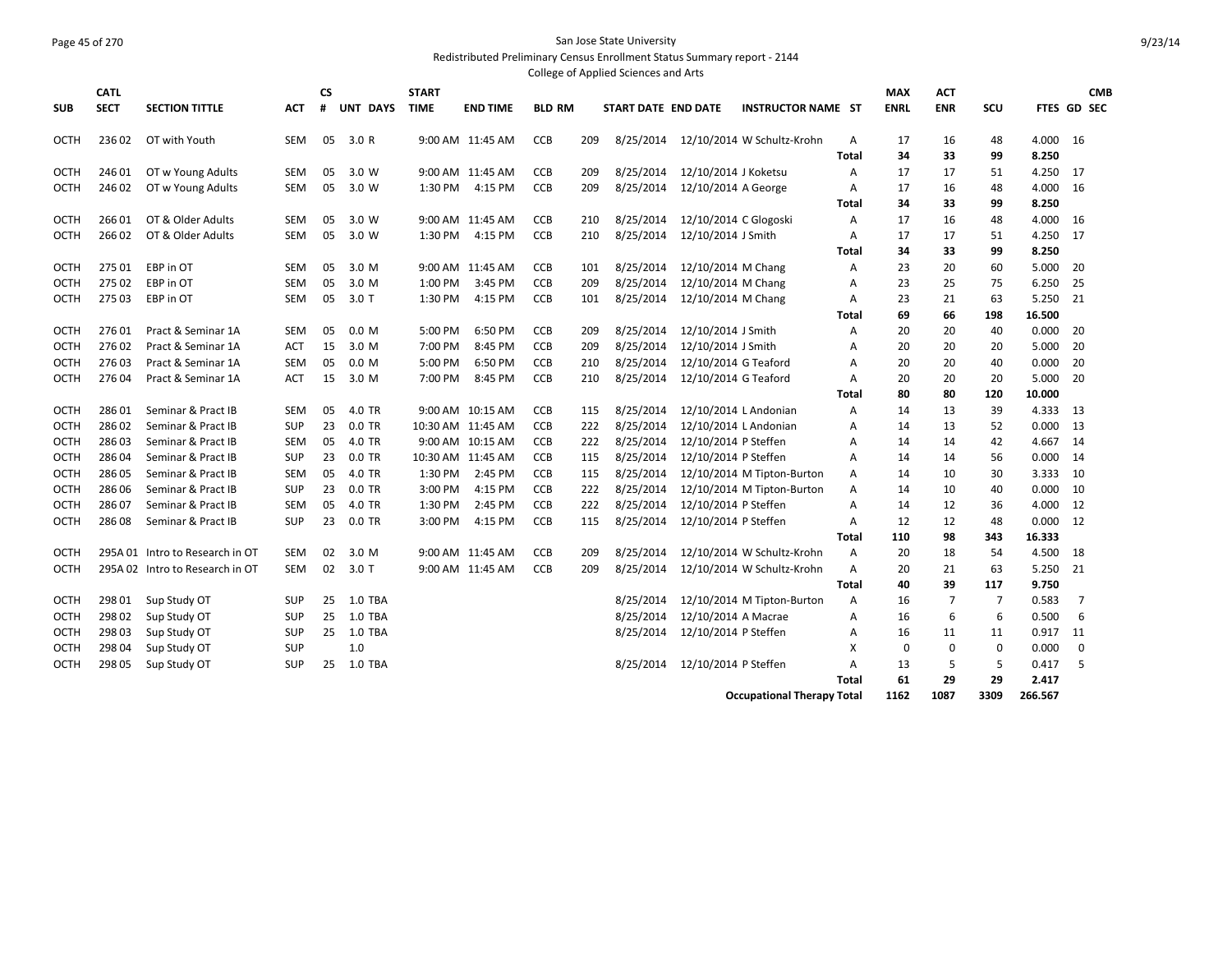#### Page 46 of 270 San Jose State University Redistributed Preliminary Census Enrollment Status Summary report - 2144

|                     |             |                                         |            |               |              |                   |               |     | College of Applied Sciences and Arts |                                  |                           |              |             |                |             |        |              |  |
|---------------------|-------------|-----------------------------------------|------------|---------------|--------------|-------------------|---------------|-----|--------------------------------------|----------------------------------|---------------------------|--------------|-------------|----------------|-------------|--------|--------------|--|
|                     | <b>CATL</b> |                                         |            | СS            | <b>START</b> |                   |               |     |                                      |                                  |                           |              | <b>MAX</b>  | <b>ACT</b>     |             |        | <b>CMB</b>   |  |
| <b>SUB</b>          | <b>SECT</b> | <b>SECTION TITTLE</b>                   | <b>ACT</b> | #<br>UNT DAYS | <b>TIME</b>  | <b>END TIME</b>   | <b>BLD RM</b> |     | START DATE END DATE                  |                                  | <b>INSTRUCTOR NAME ST</b> |              | <b>ENRL</b> | <b>ENR</b>     | SCU         |        | FTES GD SEC  |  |
|                     |             | <b>Recreation &amp; Leisure Studies</b> |            |               |              |                   |               |     |                                      |                                  |                           |              |             |                |             |        |              |  |
| RECL                | 1001        | <b>Creat Meaning Life</b>               | LEC        | 02<br>3.0 TR  |              | 9:00 AM 10:15 AM  | <b>CL</b>     | 302 | 8/25/2014                            | 12/10/2014 P Toney               |                           | Α            | 40          | 39             | 117         | 7.800  | 0            |  |
| <b>RECL</b>         | 10 02       | <b>Creat Meaning Life</b>               | <b>LEC</b> | 3.0           |              |                   |               |     |                                      |                                  |                           | X            | $\mathbf 0$ | 0              | $\mathbf 0$ | 0.000  | $\mathbf 0$  |  |
| RECL                | 10 03       | <b>Creat Meaning Life</b>               | <b>LEC</b> | 02<br>3.0 TR  | 12:00 PM     | 1:15 PM           | <b>CL</b>     | 324 | 8/25/2014                            | 12/10/2014 D McClure             |                           | А            | 40          | 39             | 117         | 7.800  | 0            |  |
| RECL                | 10 04       | <b>Creat Meaning Life</b>               | LEC        | 3.0 TR<br>02  |              | 10:30 AM 11:45 AM | <b>CL</b>     | 324 | 8/25/2014                            | 12/10/2014 P Toney               |                           | Α            | 40          | 34             | 102         | 6.800  | 0            |  |
| RECL                | 10 06       | <b>Creat Meaning Life</b>               | LEC        | 3.0 MW<br>02  | 12:00 PM     | 1:15 PM           | YUH           | 243 | 8/25/2014                            | 12/10/2014 H Joyner              |                           | Α            | 40          | 36             | 108         | 7.200  | $\mathbf 0$  |  |
| RECL                | 1007        | Creat Meaning Life                      | LEC        | 3.0 MW<br>02  |              | 9:00 AM 10:15 AM  | <b>BBC</b>    | 130 | 8/25/2014                            | 12/10/2014 L Levine              |                           | Α            | 40          | 40             | 120         | 8.000  | $\mathbf 0$  |  |
|                     |             |                                         |            |               |              |                   |               |     |                                      |                                  |                           | Total        | 200         | 188            | 564         | 37.600 |              |  |
| <b>RECL</b>         | 90 01       | <b>Rec Parks Tourism</b>                | <b>LEC</b> | 02<br>3.0 F   |              | 9:30 AM 12:15 PM  | <b>BBC</b>    | 224 | 8/25/2014                            | 12/10/2014 P Toney               |                           | Α            | 60          | 56             | 168         | 11.200 | 0            |  |
|                     |             |                                         |            |               |              |                   |               |     |                                      |                                  |                           | Total        | 60          | 56             | 168         | 11.200 |              |  |
| <b>RECL</b>         | 94 02       | Outdoor Rec                             | <b>LEC</b> | 02<br>3.0 M   | 3:00 PM      | 5:45 PM           | <b>DMH</b>    | 358 | 8/25/2014                            | 12/10/2014 E Hammack             |                           | А            | 45          | 30             | 90          | 6.000  | $\mathbf 0$  |  |
|                     |             |                                         |            |               |              |                   |               |     |                                      |                                  |                           | <b>Total</b> | 45          | 30             | 90          | 6.000  |              |  |
| <b>RECL</b>         |             | 97A 01 Event Planning                   | LEC        | 02<br>3.0 TR  |              | 12:00 PM 12:50 PM | <b>SH</b>     | 311 | 8/25/2014                            | 12/10/2014 P Toney               |                           | Α            | 35          | 30             | 60          | 6.000  | $\mathbf 0$  |  |
| RECL                |             | 97A 02 Event Planning                   | ACT        | 11<br>$0.0$ T | 6:00 PM      | 8:00 PM           | YUH           | 243 | 8/25/2014                            | 12/10/2014 P Toney               |                           | Α            | 35          | 30             | 30          | 0.000  | 0            |  |
|                     |             |                                         |            |               |              |                   |               |     |                                      |                                  |                           | <b>Total</b> | 70          | 60             | 90          | 6.000  |              |  |
| RECL                |             | 100W 01 Writing Workshop                | <b>SEM</b> | 04<br>3.0 MW  | 12:00 PM     | 1:15 PM           | <b>BBC</b>    | 105 | 8/25/2014                            | 12/10/2014 W Spain               |                           | A            | 25          | 24             | 72          | 4.800  | $\Omega$     |  |
|                     |             |                                         |            |               |              |                   |               |     |                                      |                                  |                           | <b>Total</b> | 25          | 24             | 72          | 4.800  |              |  |
| <b>RECL</b>         | 11001       | Leisure, Life                           | <b>LEC</b> | 02<br>3.0 TR  | 1:30 PM      | 2:45 PM           | YUH           | 243 | 8/25/2014                            |                                  | 12/10/2014 B Grosvenor    | Α            | 40          | 40             | 120         | 8.000  | $\mathbf 0$  |  |
|                     |             |                                         |            |               |              |                   |               |     |                                      |                                  |                           | Total        |             | 40             | 120         | 8.000  |              |  |
|                     | 11101       | Leis Cult & Ident                       | <b>LEC</b> | 02<br>3.0 MW  |              | 10:30 AM 11:45 AM | MH            |     |                                      |                                  |                           | Α            | 40<br>40    | 37             | 111         | 7.400  | 0            |  |
| RECL<br><b>RECL</b> | 11102       |                                         | <b>LEC</b> | 3.0           |              |                   |               | 324 |                                      | 8/25/2014 12/10/2014 L Levine    |                           | X            | $\mathbf 0$ | $\mathbf 0$    | $\mathbf 0$ | 0.000  | $\mathbf 0$  |  |
|                     |             | Leis Cult & Ident                       |            |               |              |                   |               |     |                                      |                                  |                           |              |             |                |             |        |              |  |
|                     |             |                                         |            |               |              |                   |               |     |                                      |                                  |                           | Total        | 40          | 37             | 111         | 7.400  |              |  |
| RECL                | 11201       | Intro to RT                             | <b>LEC</b> | 02<br>3.0 MW  |              | 10:30 AM 11:45 AM | <b>CL</b>     | 324 |                                      | 8/25/2014 12/10/2014 B Grosvenor |                           | Α            | 40          | 39             | 117         | 7.850  | $\mathbf{1}$ |  |
|                     |             |                                         |            |               |              |                   |               |     |                                      |                                  |                           | Total        | 40          | 39             | 117         | 7.850  |              |  |
| RECL                | 13201       | Rec Program Plan                        | <b>LEC</b> | 02<br>3.0 R   | 3:00 PM      | 5:45 PM           | YUH           | 243 | 8/25/2014                            | 12/10/2014 K Bloom               |                           | Α            | 40          | 31             | 93          | 6.200  | 0            |  |
|                     |             |                                         |            |               |              |                   |               |     |                                      |                                  |                           | <b>Total</b> | 40          | 31             | 93          | 6.200  |              |  |
| <b>RECL</b>         | 135 01      | Rec Areas & Facilit                     | SEM        | 04<br>3.0 MW  | 1:30 PM      | 2:45 PM           | <b>CL</b>     | 324 | 8/25/2014                            | 12/10/2014 J Baur                |                           | Α            | 40          | 33             | 99          | 6.600  | 0            |  |
| RECL                | 135 02      | Rec Areas & Facilit                     | <b>SEM</b> | 04<br>$3.0$ T | 3:00 PM      | 5:45 PM           | SH            | 413 | 8/25/2014                            | 12/10/2014 J Baur                |                           | Α            | 40          | 25             | 75          | 5.000  | $\mathbf 0$  |  |
|                     |             |                                         |            |               |              |                   |               |     |                                      |                                  |                           | Total        | 80          | 58             | 174         | 11.600 |              |  |
| <b>RECL</b>         | 15001       | <b>Rec Enterprises</b>                  | <b>LEC</b> | 02<br>3.0 W   | 3:00 PM      | 5:45 PM           | <b>CL</b>     | 303 | 8/25/2014                            | 12/10/2014 W Spain               |                           | Α            | 45          | 18             | 54          | 3.600  | 0            |  |
|                     |             |                                         |            |               |              |                   |               |     |                                      |                                  |                           | Total        | 45          | 18             | 54          | 3.600  |              |  |
| RECL                | 15701       | Sus Rec & Eco Tour                      | LEC        | 02<br>$3.0$ T | 3:00 PM      | 5:45 PM           | YUH           | 243 | 8/25/2014                            | 12/10/2014 K Bloom               |                           | Α            | 40          | 21             | 63          | 4.200  | $\Omega$     |  |
|                     |             |                                         |            |               |              |                   |               |     |                                      |                                  |                           | <b>Total</b> | 40          | 21             | 63          | 4.200  |              |  |
| RECL                | 16001       | Res & Eval in Rec                       | LEC        | 03<br>3.0 TR  | 1:30 PM      | 2:45 PM           | <b>SH</b>     | 346 | 8/25/2014                            | 12/10/2014 K Bloom               |                           | A            | 35          | 18             | 54          | 3.600  | $\mathbf 0$  |  |
|                     |             |                                         |            |               |              |                   |               |     |                                      |                                  |                           | <b>Total</b> | 35          | 18             | 54          | 3.600  |              |  |
| RECL                | 16901       | Practicum in RT                         | <b>SUP</b> | 36<br>1.0 TBA |              |                   |               |     | 8/25/2014                            | 12/10/2014 S Ross                |                           | Α            | 40          | 23             | 23          | 1.533  | $\mathbf 0$  |  |
|                     |             |                                         |            |               |              |                   |               |     |                                      |                                  |                           | <b>Total</b> | 40          | 23             | 23          | 1.533  |              |  |
| <b>RECL</b>         |             | 170A 01 Pre-Intern Workshp              | <b>LEC</b> | 02<br>1.0 TBA |              |                   |               |     | 8/25/2014                            | 12/10/2014 S Ross                |                           | Α            | 50          | 27             | 27          | 1.800  | 0            |  |
|                     |             |                                         |            |               |              |                   |               |     |                                      |                                  |                           | Total        | 50          | 27             | 27          | 1.800  |              |  |
| RECL                |             | 170B 01 Intern in Rec                   | <b>SUP</b> | 36 10.0 TBA   |              |                   |               |     | 8/25/2014                            | 12/10/2014 S Ross                |                           | Α            | 25          | 8              | 80          | 5.333  | 0            |  |
|                     |             |                                         |            |               |              |                   |               |     |                                      |                                  |                           | <b>Total</b> | 25          | 8              | 80          | 5.333  |              |  |
| RECL                |             | 170C 01 Intern in TR                    | <b>SUP</b> | 36 10.0 TBA   |              |                   |               |     | 8/25/2014                            | 12/10/2014 S Ross                |                           | Α            | 15          | 7              | 70          | 4.667  | 0            |  |
| <b>RECL</b>         |             | 170C 02 Intern in TR                    | <b>SUP</b> | 36 10.0       |              |                   |               |     | 8/25/2014                            | 12/10/2014                       |                           | X            | 0           | 0              | $\mathbf 0$ | 0.000  | $\mathbf 0$  |  |
|                     |             |                                         |            |               |              |                   |               |     |                                      |                                  |                           | Total        | 15          | $\overline{7}$ | 70          | 4.667  |              |  |
| RECL                | 18001       | Indiv Study                             | <b>SUP</b> | 36 1.0 TBA    |              |                   |               |     | 8/25/2014                            |                                  | 12/10/2014 B Grosvenor    | А            | 10          | 1              | 1           | 0.067  | $\mathbf 0$  |  |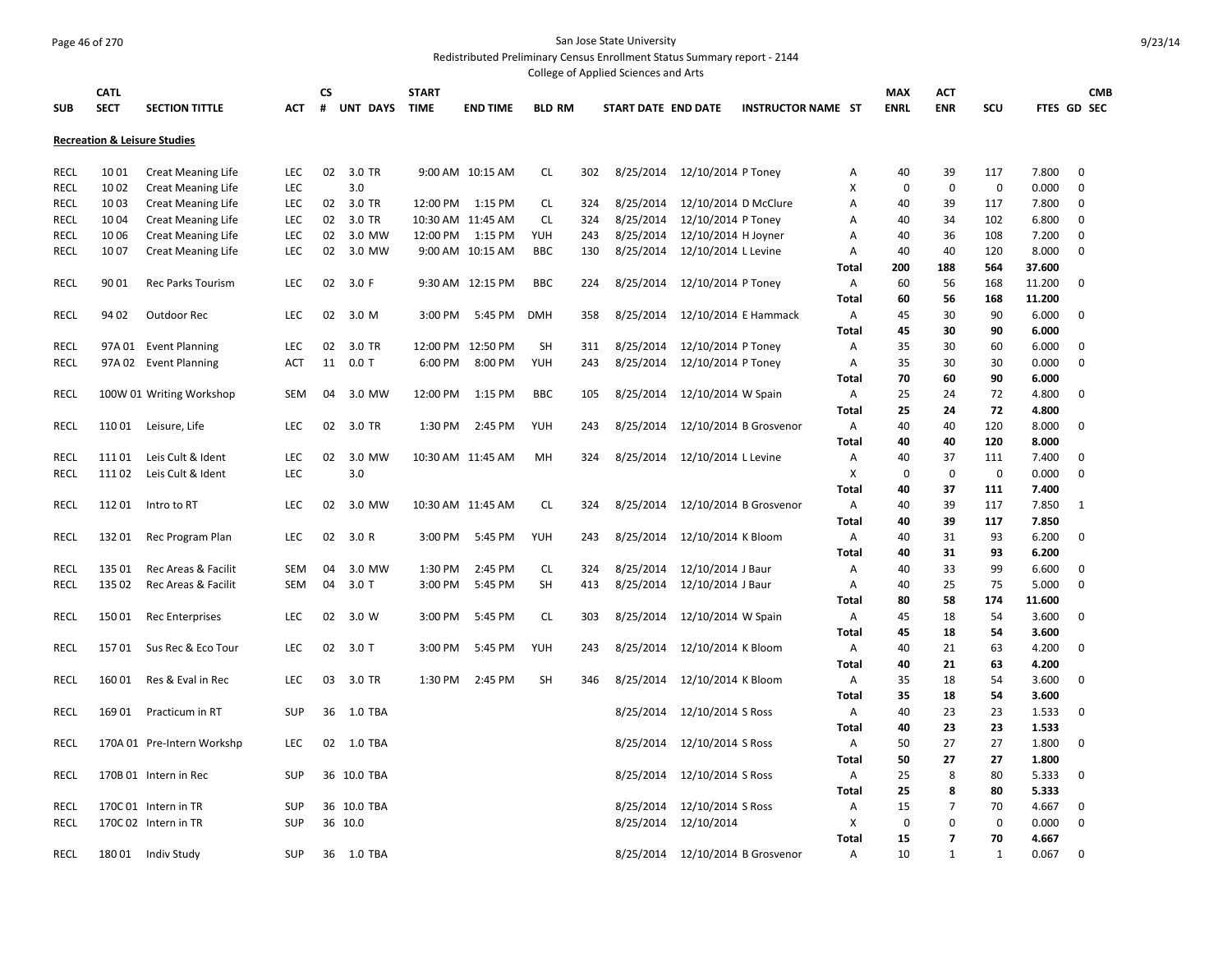#### Page 47 of 270 San Jose State University Redistributed Preliminary Census Enrollment Status Summary report - 2144

|            |             |                          |            |           |                           |              |                 |               |     | College of Applied Sciences and Arts |                     |                                               |              |             |            |             |         |                    |
|------------|-------------|--------------------------|------------|-----------|---------------------------|--------------|-----------------|---------------|-----|--------------------------------------|---------------------|-----------------------------------------------|--------------|-------------|------------|-------------|---------|--------------------|
|            | <b>CATL</b> |                          |            | <b>CS</b> |                           | <b>START</b> |                 |               |     |                                      |                     |                                               |              | <b>MAX</b>  | <b>ACT</b> |             |         | <b>CMB</b>         |
| <b>SUB</b> | <b>SECT</b> | <b>SECTION TITTLE</b>    | <b>ACT</b> | #         | <b>UNT</b><br><b>DAYS</b> | <b>TIME</b>  | <b>END TIME</b> | <b>BLD RM</b> |     | START DATE END DATE                  |                     | <b>INSTRUCTOR NAME ST</b>                     |              | <b>ENRL</b> | <b>ENR</b> | SCU         |         | <b>FTES GD SEC</b> |
| RECL       | 18002       | Indiv Study              | <b>SUP</b> | 36        | 2.0 TBA                   |              |                 |               |     | 8/25/2014                            |                     | 12/10/2014 B Grosvenor                        | A            | 10          | $\Omega$   | 0           | 0.000   | 0                  |
| RECL       | 18003       | Indiv Study              | SUP        | 36        | 3.0 TBA                   |              |                 |               |     | 8/25/2014                            |                     | 12/10/2014 B Grosvenor                        | A            | 10          | 0          | $\mathbf 0$ | 0.000   | 0                  |
|            |             |                          |            |           |                           |              |                 |               |     |                                      |                     |                                               | <b>Total</b> | 30          | 1          | 1           | 0.067   |                    |
| RECL       | 18401       | <b>Directed Reading</b>  | SUP        | 36        | 1.0 TBA                   |              |                 |               |     | 8/25/2014                            |                     | 12/10/2014 B Grosvenor                        | A            | 10          | 0          | 0           | 0.000   | 0                  |
| RECL       | 18402       | Directed Reading         | SUP        | 36        | 2.0 TBA                   |              |                 |               |     | 8/25/2014                            |                     | 12/10/2014 B Grosvenor                        | A            | 10          | $\Omega$   | 0           | 0.000   | 0                  |
| RECL       | 18403       | Directed Reading         | <b>SUP</b> | 36        | 3.0 TBA                   |              |                 |               |     | 8/25/2014                            |                     | 12/10/2014 B Grosvenor                        | A            | 10          |            | 3           | 0.200   | $\mathbf 0$        |
|            |             |                          |            |           |                           |              |                 |               |     |                                      |                     |                                               | <b>Total</b> | 30          |            | 3           | 0.200   |                    |
| RECL       | 18501       | Leis Rec & Aging         | LEC        |           | 3.0                       |              |                 |               |     |                                      |                     |                                               | X            | 0           | 0          | 0           | 0.000   | 0                  |
| GERO       | 18501       | Leis Rec & Aging         | <b>LEC</b> |           | 3.0                       |              |                 |               |     |                                      |                     |                                               | X            | 0           | $\Omega$   | 0           | 0.000   | $\mathbf 0$        |
|            |             |                          |            |           |                           |              |                 |               |     |                                      |                     |                                               | <b>Total</b> | 0           | 0          | 0           | 0.000   |                    |
| RECL       | 18701       | Leisure Education RT     | <b>LEC</b> | 02        | 3.0 MW                    | 1:30 PM      | 2:45 PM         | <b>YUH</b>    | 243 | 8/25/2014                            | 12/10/2014 S Ross   |                                               | A            | 35          | 35         | 105         | 7.000   | 0                  |
|            |             |                          |            |           |                           |              |                 |               |     |                                      |                     |                                               | <b>Total</b> | 35          | 35         | 105         | 7.000   |                    |
| RECL       | 19301       | RT for Phys Cond         | LEC        | 02        | 3.0 MW                    | 9:00 AM      | 10:15 AM        | YUH           | 243 | 8/25/2014                            |                     | 12/10/2014 B Grosvenor                        | A            | 25          | 25         | 75          | 5.000   | 0                  |
| RECL       | 193 02      | RT for Phys Cond         | <b>LEC</b> | 02        | 3.0 M                     | 6:00 PM      | 8:45 PM         | <b>YUH</b>    | 243 | 8/25/2014                            | 12/10/2014 R Tymn   |                                               | Α            | 25          | 25         | 75          | 5.000   | 0                  |
|            |             |                          |            |           |                           |              |                 |               |     |                                      |                     |                                               | Total        | 50          | 50         | 150         | 10.000  |                    |
| RECL       | 19801       | <b>RT Assess and Doc</b> | <b>LEC</b> | 02        | 3.0 M                     | 3:00 PM      | 5:45 PM         | <b>YUH</b>    | 243 | 8/25/2014                            | 12/10/2014 S Munshi |                                               | A            | 25          | 25         | 75          | 5.000   | 0                  |
| RECL       | 19802       | RT Assess and Doc        | <b>LEC</b> | 02        | 3.0 W                     | 3:00 PM      | 5:45 PM         | <b>YUH</b>    | 243 | 8/25/2014                            | 12/10/2014 K Pham   |                                               | A            | 25          | 20         | 60          | 4.000   | 0                  |
|            |             |                          |            |           |                           |              |                 |               |     |                                      |                     |                                               | Total        | 50          | 45         | 135         | 9.000   |                    |
|            |             |                          |            |           |                           |              |                 |               |     |                                      |                     | <b>Recreation &amp; Leisure Studies Total</b> |              | 1085        | 817        | 2364        | 157.650 |                    |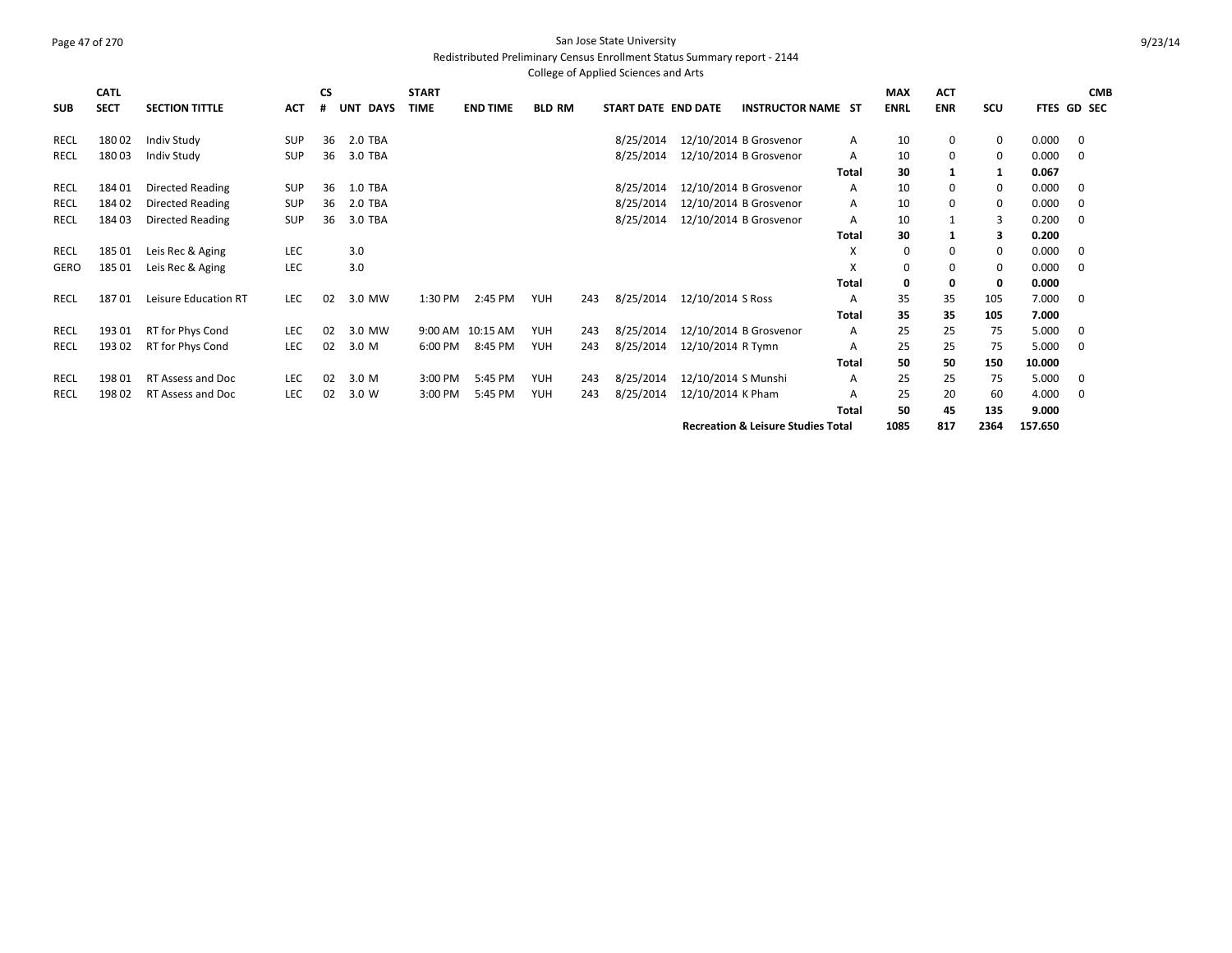## Page 48 of 270 San Jose State University

Redistributed Preliminary Census Enrollment Status Summary report - 2144 College of Applied Sciences and Arts

|                            |                            |                                        |            |          |                    |                      |                  |               |     | conced on reporce belences and rules |                        |                           |                |                           |                   |              |                |                           |  |
|----------------------------|----------------------------|----------------------------------------|------------|----------|--------------------|----------------------|------------------|---------------|-----|--------------------------------------|------------------------|---------------------------|----------------|---------------------------|-------------------|--------------|----------------|---------------------------|--|
| <b>SUB</b>                 | <b>CATL</b><br><b>SECT</b> | <b>SECTION TITTLE</b>                  | АСТ        | СS<br>#  | UNT DAYS           | <b>START</b><br>TIME | <b>END TIME</b>  | <b>BLD RM</b> |     | START DATE END DATE                  |                        | <b>INSTRUCTOR NAME ST</b> |                | <b>MAX</b><br><b>ENRL</b> | АСТ<br><b>ENR</b> | scu          |                | <b>CMB</b><br>FTES GD SEC |  |
| <b>Social Work</b>         |                            |                                        |            |          |                    |                      |                  |               |     |                                      |                        |                           |                |                           |                   |              |                |                           |  |
|                            |                            |                                        |            |          |                    |                      |                  |               |     |                                      |                        |                           |                |                           |                   |              |                |                           |  |
| <b>SCWK</b>                | 11001                      | Fnd Sw Practice                        | <b>SEM</b> | 04       | 3.0 F              |                      | 9:00 AM 11:45 AM | SH            | 312 | 8/25/2014                            | 12/10/2014 S Lee       |                           | Α              | 30                        | 31                | 93           | 6.200          | $\mathbf 0$               |  |
| <b>SCWK</b>                | 11002                      | Fnd Sw Practice                        | <b>SEM</b> | 04       | 3.0 F              |                      | 9:00 AM 11:45 AM | <b>SH</b>     | 345 | 8/25/2014                            | 12/10/2014 R Jacobsen  |                           | Α              | 30                        | 26                | 78           | 5.200          | $\mathbf 0$               |  |
|                            |                            |                                        |            |          |                    |                      |                  |               |     |                                      |                        |                           | <b>Total</b>   | 60                        | 57                | 171          | 11.400         |                           |  |
| <b>SCWK</b>                | 11101                      | Gen SW Practice I                      | <b>SEM</b> | 04       | 3.0 M              | 6:00 PM              | 8:45 PM          | <b>SH</b>     | 345 | 8/25/2014                            |                        | 12/10/2014 F Prochaska    | A              | 30                        | 26                | 78           | 5.200          | 0                         |  |
| <b>SCWK</b>                | 11102                      | Gen SW Practice                        | <b>SEM</b> | 04       | 3.0 W              | 12:00 PM             | 2:45 PM          | <b>BBC</b>    | 225 | 8/25/2014                            | 12/10/2014 R Jacobsen  |                           | A              | 30                        | 29                | 87           | 5.800          | $\mathbf 0$               |  |
| <b>SCWK</b>                | 11103                      | Gen SW Practice I                      | <b>SEM</b> |          | 3.0                |                      |                  |               |     |                                      |                        |                           | X              | $\mathbf 0$               | $\mathbf 0$       | $\mathbf 0$  | 0.000          | $\mathbf 0$               |  |
| <b>SCWK</b>                | 11104                      | Gen SW Practice I                      | <b>SEM</b> | 04       | 3.0 W              | 3:00 PM              | 5:45 PM          | <b>SH</b>     | 434 | 8/25/2014                            |                        | 12/10/2014 L Moore-Guerra | Α              | 30                        | 27                | 81           | 5.400          | $\mathbf 0$               |  |
|                            |                            |                                        |            |          |                    |                      |                  |               |     |                                      |                        |                           | <b>Total</b>   | 90                        | 82                | 246          | 16.400         |                           |  |
| <b>SCWK</b>                | 12001                      | Soc SW Practice I                      | <b>LEC</b> | 05       | 3.0 W              | 12:00 PM             | 2:45 PM          | SH            | 435 | 8/25/2014                            | 12/10/2014 G Villagran |                           | Α              | 30                        | 31                | 93           | 6.200          | 0                         |  |
| <b>SCWK</b>                | 12002                      | Soc SW Practice I                      | <b>LEC</b> | 05       | 3.0                |                      |                  |               |     | 8/25/2014                            | 12/10/2014             |                           | х              | 0                         | 0                 | $\mathbf 0$  | 0.000          | 0                         |  |
| <b>SCWK</b>                | 12003                      | Soc SW Practice I                      | <b>LEC</b> | 05       | 3.0 M              | 3:00 PM              | 5:45 PM          | <b>CL</b>     | 111 | 8/25/2014                            | 12/10/2014 E Bruce     |                           | Α              | 30                        | 32                | 96           | 6.400          | 0                         |  |
|                            |                            |                                        |            |          |                    |                      |                  |               |     |                                      |                        |                           | Total          | 60                        | 63                | 189          | 12.600         |                           |  |
| <b>SCWK</b>                | 13001                      | Hm Bhvr Soc Envt I                     | <b>LEC</b> | 02       | 3.0 W              | 12:00 PM             | 2:45 PM          | MH            | 322 | 8/25/2014                            | 12/10/2014 T Ruby      |                           | Α              | 30                        | 31                | 93           | 6.200          | 0                         |  |
| <b>SCWK</b>                | 13002                      | Hm Bhvr Soc Envt I                     | <b>LEC</b> | 02       | 3.0 W              | 3:00 PM              | 5:45 PM          | MH            | 324 | 8/25/2014                            | 12/10/2014 Y Maxwell   |                           | Α              | 30                        | 34                | 102<br>195   | 6.800          | 0                         |  |
|                            |                            |                                        |            |          |                    |                      |                  |               |     |                                      |                        |                           | Total          | 60                        | 65                |              | 13.000         |                           |  |
| <b>SCWK</b>                | 140 01                     | Intro to Field Prac                    | <b>SUP</b> | 36       | 3.0 F              | 12:00 PM             | 2:45 PM          | SH            | 444 | 8/25/2014                            | 12/10/2014 S Lee       |                           | Α              | 30                        | 29                | 87<br>78     | 5.800<br>5.200 | 0<br>$\mathbf 0$          |  |
| <b>SCWK</b>                | 140 02                     | Intro to Field Prac                    | <b>SUP</b> | 36       | 3.0 F              | 12:00 PM             | 2:45 PM          | SH            | 414 | 8/25/2014                            | 12/10/2014 R Jacobsen  |                           | Α              | 30                        | 26                |              | 11.000         |                           |  |
| <b>SCWK</b>                | 14101                      |                                        | <b>SUP</b> | 36       |                    |                      |                  |               |     |                                      |                        | 12/10/2014 M Blandino     | Total<br>Α     | 60<br>30                  | 55<br>17          | 165          |                | 0                         |  |
| <b>SCWK</b>                | 14102                      | Field Practicum I<br>Field Practicum I | <b>SUP</b> | 36       | 4.0 TBA<br>4.0 TBA |                      |                  |               |     | 8/25/2014<br>8/25/2014               | 12/10/2014 M Curry     |                           | А              | 30                        | 16                | 68<br>64     | 4.533<br>4.267 | 0                         |  |
|                            | 14103                      | Field Practicum I                      | <b>SUP</b> |          | 4.0 TBA            |                      |                  |               |     | 8/25/2014                            | 12/10/2014 R Bhader    |                           |                | 30                        | 17                | 68           | 4.533          | 0                         |  |
| <b>SCWK</b><br><b>SCWK</b> | 14104                      | Field Practicum I                      | <b>SUP</b> | 36<br>36 | 4.0 TBA            |                      |                  |               |     | 8/25/2014                            | 12/10/2014 J Bloom     |                           | Α              | 30                        | 17                | 68           | 4.533          | 0                         |  |
| <b>SCWK</b>                | 14105                      | Field Practicum I                      | <b>SUP</b> | 36       | 4.0 TBA            |                      |                  |               |     | 8/25/2014                            | 12/10/2014 R Bhader    |                           | А<br>Α         | 30                        | 15                | 60           | 4.000          | 0                         |  |
|                            |                            |                                        |            |          |                    |                      |                  |               |     |                                      |                        |                           | Total          | 150                       | 82                | 328          | 21.867         |                           |  |
| <b>SCWK</b>                | 18001                      | <b>Individual Studies</b>              | <b>SUP</b> | 36       | 1.0 TBA            |                      |                  |               |     | 8/25/2014                            | 12/10/2014 E Bruce     |                           | Α              | 10                        | 1                 | $\mathbf{1}$ | 0.067          | 0                         |  |
| <b>SCWK</b>                | 18002                      | <b>Individual Studies</b>              | <b>SUP</b> | 36       | 2.0 TBA            |                      |                  |               |     | 8/25/2014                            | 12/10/2014             |                           | A              | 10                        | 0                 | $\mathbf 0$  | 0.000          | $\mathbf 0$               |  |
| <b>SCWK</b>                | 18003                      | <b>Individual Studies</b>              | <b>SUP</b> | 36       | 3.0 TBA            |                      |                  |               |     | 8/25/2014                            | 12/10/2014             |                           | A              | 10                        | $\mathbf 0$       | $\mathbf 0$  | 0.000          | $\mathbf 0$               |  |
|                            |                            |                                        |            |          |                    |                      |                  |               |     |                                      |                        |                           | <b>Total</b>   | 30                        | 1                 | $\mathbf{1}$ | 0.067          |                           |  |
| <b>SCWK</b>                | 202 01                     | Soc Policy and Services                | <b>SEM</b> | 05       | 3.0 W              |                      | 9:00 AM 11:45 AM | SH            | 312 | 8/25/2014                            | 12/10/2014 G Thomas    |                           | A              | 30                        | 35                | 105          | 8.750          | 35                        |  |
| <b>SCWK</b>                | 20202                      | Soc Policy and Services                | <b>SEM</b> | 05       | 3.0 M              | 12:00 PM             | 2:45 PM          | MH            | 322 | 8/25/2014                            | 12/10/2014 Y Maxwell   |                           | A              | 30                        | 37                | 111          | 9.250          | 37                        |  |
| <b>SCWK</b>                | 202 03                     | Soc Policy and Services                | <b>SEM</b> |          | 3.0                |                      |                  |               |     |                                      |                        |                           | х              | $\mathbf 0$               | $\mathbf 0$       | $\mathbf 0$  | 0.000          | $\mathbf 0$               |  |
| <b>SCWK</b>                | 202 04                     | Soc Policy and Services                | <b>SEM</b> | 05       | 3.0 W              | 6:00 PM              | 8:45 PM          | <b>DMH</b>    | 167 | 8/25/2014                            | 12/10/2014 E Gorman    |                           | Α              | 30                        | 38                | 114          | 9.500          | 38                        |  |
|                            |                            |                                        |            |          |                    |                      |                  |               |     |                                      |                        |                           | Total          | 90                        | 110               | 330          | 27.500         |                           |  |
| <b>SCWK</b>                | 21201                      | Hum Be Soc Env I                       | <b>SEM</b> | 05       | 3.0 M              |                      | 9:00 AM 11:45 AM | SH            | 312 | 8/25/2014                            | 12/10/2014 F Krebs     |                           | A              | 30                        | 38                | 114          | 9.500          | 38                        |  |
| <b>SCWK</b>                | 21202                      | Hum Be Soc Env I                       | <b>SEM</b> | 05       | 3.0 W              | 3:00 PM              | 5:45 PM          | MH            | 322 | 8/25/2014                            | 12/10/2014 F Krebs     |                           | Α              | 30                        | 34                | 102          | 8.500          | 34                        |  |
| <b>SCWK</b>                | 21203                      | Hum Be Soc Env I                       | <b>SEM</b> |          | 3.0                |                      |                  |               |     |                                      |                        |                           | х              | 0                         | $\Omega$          | $\mathbf 0$  | 0.000          | $\mathbf 0$               |  |
| <b>SCWK</b>                | 21204                      | Hum Be Soc Env I                       | <b>SEM</b> | 05       | 3.0 M              | 6:00 PM              | 8:45 PM          | SH            | 346 | 8/25/2014                            | 12/10/2014 S Sen       |                           | Α              | 30                        | 37                | 111          | 9.250          | 37                        |  |
|                            |                            |                                        |            |          |                    |                      |                  |               |     |                                      |                        |                           | Total          | 90                        | 109               | 327          | 27.250         |                           |  |
| <b>SCWK</b>                | 22001                      | Trans Gen Prac I                       | <b>SEM</b> | 05       | 3.0 W              | 6:00 PM              | 8:45 PM          | <b>SH</b>     | 414 | 8/25/2014                            | 12/10/2014 M Reyes     |                           | Α              | 30                        | 29                | 87           | 7.250          | 29                        |  |
| <b>SCWK</b>                | 22002                      | Trans Gen Prac I                       | <b>SEM</b> | 05       | 3.0 M              | 9:00 AM              | 11:45 AM         | HB            | 408 | 8/25/2014                            | 12/10/2014 R Jacobsen  |                           | Α              | 30                        | 15                | 45           | 3.750          | 15                        |  |
| <b>SCWK</b>                | 22003                      | Trans Gen Prac I                       | SEM        | 05       | 3.0 M              | 6:00 PM              | 8:45 PM          | <b>SH</b>     | 312 | 8/25/2014                            | 12/10/2014 L Arieta    |                           | Α              | 30                        | 36                | 108          | 9.000          | 36                        |  |
| <b>SCWK</b>                | 22004                      | Trans Gen Prac I                       | SEM        | 05       | 3.0 W              | 12:00 PM             | 2:45 PM          | SH            | 346 | 8/25/2014                            | 12/10/2014 M Reyes     |                           | Α              | 30                        | 30                | 90           | 7.500          | 30                        |  |
|                            |                            |                                        |            |          |                    |                      |                  |               |     |                                      |                        |                           | Total          | 120                       | 110               | 330          | 27.500         |                           |  |
| <b>SCWK</b>                | 22201                      | Trans Adv Gen I                        | <b>SEM</b> | 05       | 3.0 M              | 12:00 PM             | 2:45 PM          | <b>SH</b>     | 312 | 8/25/2014                            | 12/10/2014 M Reyes     |                           | $\overline{A}$ | 30                        | 12                | 36           | 3.000          | 12                        |  |
|                            |                            |                                        |            |          |                    |                      |                  |               |     |                                      |                        |                           |                |                           |                   |              |                |                           |  |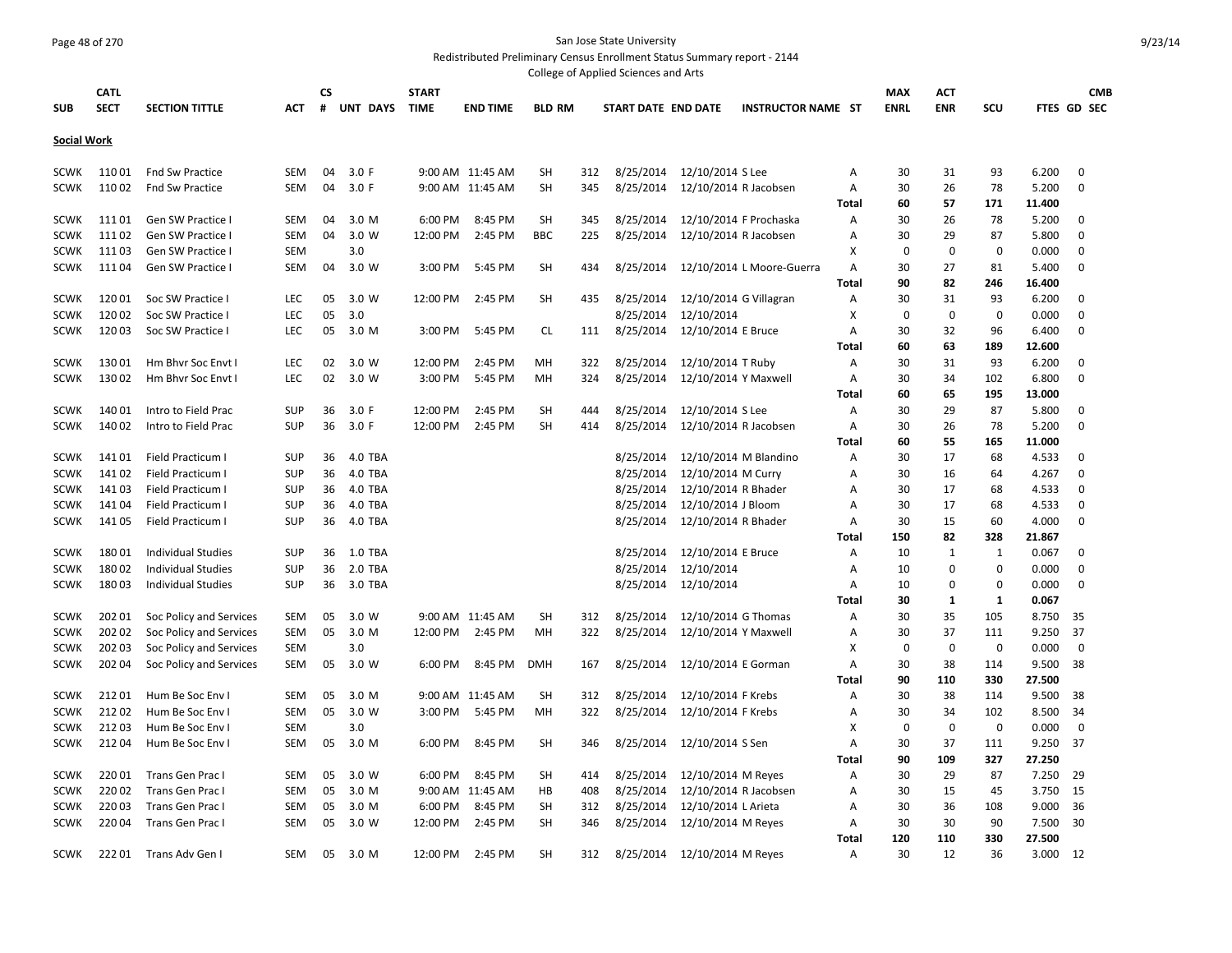## Page 49 of 270 San Jose State University Redistributed Preliminary Census Enrollment Status Summary report - 2144

|             |             |                       |            |    |                 |              |                  |               |     | College of Applied Sciences and Arts |                      |                              |              |             |                |             |                    |                         |            |
|-------------|-------------|-----------------------|------------|----|-----------------|--------------|------------------|---------------|-----|--------------------------------------|----------------------|------------------------------|--------------|-------------|----------------|-------------|--------------------|-------------------------|------------|
|             | <b>CATL</b> |                       |            | CS |                 | <b>START</b> |                  |               |     |                                      |                      |                              |              | <b>MAX</b>  | <b>ACT</b>     |             |                    |                         | <b>CMB</b> |
| <b>SUB</b>  | <b>SECT</b> | <b>SECTION TITTLE</b> | ACT        | #  | <b>UNT DAYS</b> | <b>TIME</b>  | <b>END TIME</b>  | <b>BLD RM</b> |     | START DATE END DATE                  |                      | <b>INSTRUCTOR NAME ST</b>    |              | <b>ENRL</b> | <b>ENR</b>     | <b>SCU</b>  | <b>FTES GD SEC</b> |                         |            |
| <b>SCWK</b> | 22202       | Trans Adv Gen I       | <b>SEM</b> | 05 | 3.0 M           | 6:00 PM      | 8:45 PM          | MH            | 523 | 8/25/2014                            |                      | 12/10/2014 B Goldman-Hall    | Α            | 30          | 33             | 99          | 8.250              | 33                      |            |
|             |             |                       |            |    |                 |              |                  |               |     |                                      |                      |                              | Total        | 60          | 45             | 135         | 11.250             |                         |            |
| <b>SCWK</b> | 224 02      | Pract with Sp Sp      | <b>SEM</b> | 05 | 3.0 M           | 6:00 PM      | 8:45 PM          | <b>DMH</b>    | 354 | 8/25/2014                            | 12/10/2014 M Reyes   |                              | A            | 30          | 18             | 54          | 4.500              | 18                      |            |
|             |             |                       |            |    |                 |              |                  |               |     |                                      |                      |                              | Total        | 30          | 18             | 54          | 4.500              |                         |            |
| <b>SCWK</b> | 23001       | Soc W Pract I         | <b>SUP</b> | 23 | 4.0 TBA         |              |                  |               |     | 8/25/2014                            | 12/10/2014 L Chin    |                              | A            | 35          | 16             | 64          | 5.333              | -16                     |            |
| <b>SCWK</b> | 23002       | Soc W Pract I         | <b>SUP</b> | 23 | 4.0 TBA         |              |                  |               |     | 8/25/2014                            | 12/10/2014 B Tavera  |                              | A            | 35          | 15             | 60          | 5.000              | 15                      |            |
| <b>SCWK</b> | 23003       | Soc W Pract I         | <b>SUP</b> | 23 | 4.0 TBA         |              |                  |               |     | 8/25/2014                            | 12/10/2014 J Jackson |                              | A            | 35          | 15             | 60          | 5.000              | 15                      |            |
| <b>SCWK</b> | 23004       | Soc W Pract I         | <b>SUP</b> | 23 | 4.0 TBA         |              |                  |               |     | 8/25/2014                            |                      | 12/10/2014 A Fimbres-Windley | Α            | 35          | 14             | 56          | 4.667              | 14                      |            |
| <b>SCWK</b> | 23005       | Soc W Pract I         | <b>SUP</b> | 23 | 4.0 TBA         |              |                  |               |     | 8/25/2014                            | 12/10/2014 B Watkins |                              | A            | 35          | 14             | 56          | 4.667              | 14                      |            |
| <b>SCWK</b> | 230 06      | Soc W Pract I         | <b>SUP</b> | 23 | 4.0 TBA         |              |                  |               |     | 8/25/2014                            | 12/10/2014 C Shaffar |                              | A            | 35          | -6             | 24          | 2.000              | 6                       |            |
| <b>SCWK</b> | 23007       | Soc W Pract I         | <b>SUP</b> | 23 | 4.0 TBA         |              |                  |               |     | 8/25/2014                            | 12/10/2014 V Smith   |                              | A            | 35          | 16             | 64          | 5.333              | 16                      |            |
| <b>SCWK</b> | 23008       | Soc W Pract I         | <b>SUP</b> | 23 | 4.0 TBA         |              |                  |               |     | 8/25/2014                            | 12/10/2014 P Green   |                              | A            | 35          | 10             | 40          | 3.333              | 10                      |            |
| <b>SCWK</b> | 23009       | Soc W Pract I         | <b>SUP</b> | 23 | 4.0 TBA         |              |                  |               |     | 8/25/2014                            |                      | 12/10/2014 J Hundemer        | A            | 35          | 5              | 20          | 1.667              | 5                       |            |
|             |             |                       |            |    |                 |              |                  |               |     |                                      |                      |                              | Total        | 315         | 111            | 444         | 37.000             |                         |            |
| <b>SCWK</b> | 23201       | Soc W Pract III       | <b>SUP</b> | 23 | 5.0 TBA         |              |                  |               |     | 8/25/2014                            | 12/10/2014 L Chin    |                              | A            | 35          | 13             | 65          | 5.417              | 13                      |            |
| <b>SCWK</b> | 23202       | Soc W Pract III       | <b>SUP</b> | 23 | 5.0 TBA         |              |                  |               |     | 8/25/2014                            | 12/10/2014 B Tavera  |                              | A            | 35          | 13             | 65          | 5.417              | 13                      |            |
| <b>SCWK</b> | 23203       | Soc W Pract III       | <b>SUP</b> | 23 | 5.0 TBA         |              |                  |               |     | 8/25/2014                            | 12/10/2014 J Jackson |                              | A            | 35          | 13             | 65          | 5.417              | 13                      |            |
| <b>SCWK</b> | 23204       | Soc W Pract III       | <b>SUP</b> | 23 | 5.0 TBA         |              |                  |               |     | 8/25/2014                            |                      | 12/10/2014 A Fimbres-Windley | Α            | 35          | 14             | 70          | 5.833              | 14                      |            |
| <b>SCWK</b> | 23205       | Soc W Pract III       | <b>SUP</b> | 23 | 5.0 TBA         |              |                  |               |     | 8/25/2014                            | 12/10/2014 B Watkins |                              | A            | 35          | 14             | 70          | 5.833              | 14                      |            |
| <b>SCWK</b> | 23206       | Soc W Pract III       | <b>SUP</b> | 23 | 5.0 TBA         |              |                  |               |     | 8/25/2014                            | 12/10/2014 R Ghezzi  |                              | A            | 35          | 8              | 40          | 3.333              | 8                       |            |
| <b>SCWK</b> | 23207       | Soc W Pract III       | <b>SUP</b> | 23 | 5.0 TBA         |              |                  |               |     | 8/25/2014                            | 12/10/2014 V Smith   |                              | A            | 35          | 14             | 70          | 5.833              | 14                      |            |
| <b>SCWK</b> | 23208       | Soc W Pract III       | <b>SUP</b> | 23 | 5.0 TBA         |              |                  |               |     | 8/25/2014                            |                      | 12/10/2014 M Blandino        | Α            | 35          | $\overline{3}$ | 15          | 1.250              | $\overline{\mathbf{3}}$ |            |
| <b>SCWK</b> | 23209       | Soc W Pract III       | <b>SUP</b> | 23 | 5.0 TBA         |              |                  |               |     | 8/25/2014                            | 12/10/2014 M Curry   |                              | A            | 35          | 13             | 65          | 5.417              | 13                      |            |
| <b>SCWK</b> | 232 10      | Soc W Pract III       | <b>SUP</b> | 23 | 5.0 TBA         |              |                  |               |     | 8/25/2014                            | 12/10/2014 P Green   |                              | A            | 35          | 21             | 105         | 8.750              | 21                      |            |
| <b>SCWK</b> | 232 11      | Soc W Pract III       | <b>SUP</b> | 23 | 3.0 TBA         |              |                  |               |     | 8/25/2014                            |                      | 12/10/2014 M Blandino        | A            | 35          | 9              | 27          | 2.250              | 9                       |            |
| SCWK        | 232 12      | Soc W Pract III       | <b>SUP</b> | 23 | 5.0 TBA         |              |                  |               |     | 8/25/2014                            | 12/10/2014 R Ghezzi  |                              | Α            | 10          | 6              | 30          | 2.500              | 6                       |            |
|             |             |                       |            |    |                 |              |                  |               |     |                                      |                      |                              | <b>Total</b> | 395         | 141            | 687         | 57.250             |                         |            |
| <b>SCWK</b> | 24001       | Res Method & Des      | <b>SEM</b> | 05 | 3.0 W           |              | 9:00 AM 11:45 AM | <b>SH</b>     | 345 | 8/25/2014                            | 12/10/2014 P Lee     |                              | A            | 30          | 30             | 90          | 7.500              | -30                     |            |
| <b>SCWK</b> | 24002       | Res Method & Des      | <b>SEM</b> | 05 | 3.0 W           | 3:00 PM      | 5:45 PM          | <b>SH</b>     | 345 | 8/25/2014                            |                      | 12/10/2014 F Prochaska       | A            | 30          | 25             | 75          | 6.250              | 25                      |            |
| <b>SCWK</b> | 24003       | Res Method & Des      | <b>SEM</b> | 05 | 3.0 M           | 6:00 PM      | 8:45 PM          | <b>BBC</b>    | 225 | 8/25/2014                            | 12/10/2014 M Weber   |                              | Α            | 30          | 25             | 75          | 6.250              | 25                      |            |
| <b>SCWK</b> | 24004       | Res Method & Des      | <b>SEM</b> | 05 | 3.0 W           | 6:00 PM      | 8:45 PM          | MH            | 322 | 8/25/2014                            |                      | 12/10/2014 M Holston         | Α            | 30          | 32             | 96          | 8.000              | 32                      |            |
|             |             |                       |            |    |                 |              |                  |               |     |                                      |                      |                              | Total        | 120         | 112            | 336         | 28.000             |                         |            |
| <b>SCWK</b> | 25101       | Soc Wk W Aging Pop    | <b>SEM</b> | 05 | 3.0 M           | 6:00 PM      | 8:45 PM          | MН            | 324 | 8/25/2014                            | 12/10/2014 S Diwan   |                              | Α            | 30          | 21             | 63          | 5.250              | 21 C                    |            |
| <b>GERO</b> | 25101       | Soc Wk W Aging Pop    | <b>SEM</b> | 05 | 3.0 M           | 6:00 PM      | 8:45 PM          | MН            | 324 | 8/25/2014                            | 12/10/2014 S Diwan   |                              | Α            | 0           | $\mathbf 0$    | $\mathbf 0$ | 0.000              | $\mathbf{0}$            | C          |
|             |             |                       |            |    |                 |              |                  |               |     |                                      |                      |                              | <b>Total</b> | 30          | 21             | 63          | 5.250              |                         |            |
| <b>SCWK</b> | 26101       | Dir Pract Children    | <b>SEM</b> | 05 | 3.0 M           |              | 9:00 AM 11:45 AM | <b>SH</b>     | 345 | 8/25/2014                            | 12/10/2014 L Arieta  |                              | Α            | 30          | 35             | 105         | 8.750              | -35                     |            |
|             |             |                       |            |    |                 |              |                  |               |     |                                      |                      |                              | Total        | 30          | 35             | 105         | 8.750              |                         |            |
| <b>SCWK</b> | 26201       | Soc W Prac Addles     | <b>SEM</b> | 05 | $3.0$ T         | 6:00 PM      | 8:45 PM          | MH            | 523 | 8/25/2014                            |                      | 12/10/2014 B Goldman-Hall    | Α            | 30          | 13             | 39          | 3.250              | 13                      |            |
| <b>SCWK</b> | 26202       | Soc W Prac Addles     | <b>SEM</b> | 05 | 3.0 M           | 6:00 PM      | 8:45 PM          | IS            | 215 | 8/25/2014                            | 12/10/2014 G Thomas  |                              | Α            | 30          | 22             | 66          | 5.500              | 22                      |            |
|             |             |                       |            |    |                 |              |                  |               |     |                                      |                      |                              | Total        | 60          | 35             | 105         | 8.750              |                         |            |
| <b>SCWK</b> | 26301       | SW and Law            | <b>SEM</b> | 05 | 3.0 M           | 12:00 PM     | 2:45 PM          | <b>SH</b>     | 345 | 8/25/2014                            | 12/10/2014 G Thomas  |                              | Α            | 30          | 40             | 120         | 10.000             | 40                      |            |
| <b>SCWK</b> | 26302       | SW and Law            | SEM        | 05 | $3.0$ T         | 6:00 PM      | 8:45 PM          | <b>SH</b>     | 312 | 8/25/2014                            | 12/10/2014 M Conroy  |                              | Α            | 30          | 21             | 63          | 5.250              | 21                      |            |
|             |             |                       |            |    |                 |              |                  |               |     |                                      |                      |                              | Total        | 60          | 61             | 183         | 15.250             |                         |            |
| <b>SCWK</b> | 28101       | Soc W in H/MH         | <b>SEM</b> | 05 | 3.0 M           | 12:00 PM     | 2:45 PM          | <b>BBC</b>    | 225 | 8/25/2014                            | 12/10/2014 M Conroy  |                              | Α            | 30          | 39             | 117         | 9.750              | 39                      |            |
| <b>SCWK</b> | 28102       | Soc W in H/MH         | <b>SEM</b> | 05 | $3.0$ T         | 6:00 PM      | 8:45 PM          | <b>CL</b>     | 302 | 8/25/2014                            | 12/10/2014 S Spiegel |                              | Α            | 30          | 31             | 93          | 7.750              | 31                      |            |
|             |             |                       |            |    |                 |              |                  |               |     |                                      |                      |                              | Total        | 60          | 70             | 210         | 17.500             |                         |            |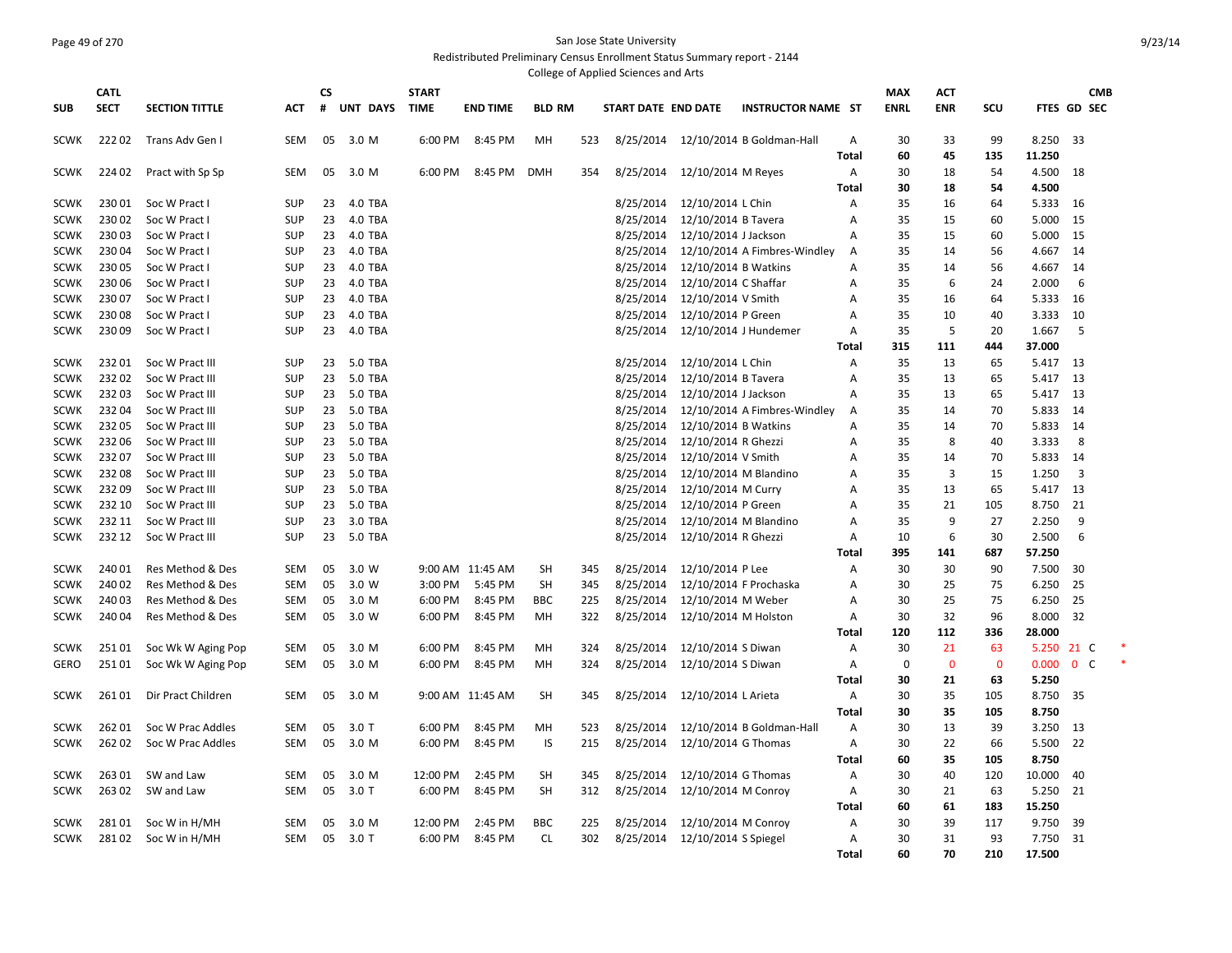#### Page 50 of 270 San Jose State University Redistributed Preliminary Census Enrollment Status Summary report - 2144 College of Applied Sciences and Arts

| <b>SUB</b>  | <b>CATL</b><br><b>SECT</b> | <b>SECTION TITTLE</b>     | <b>ACT</b> | <b>CS</b><br># | UNT DAYS | <b>START</b><br>TIME | <b>END TIME</b> | <b>BLD RM</b> |     | START DATE END DATE |                      | <b>INSTRUCTOR NAME ST</b> |              | <b>MAX</b><br><b>ENRL</b> | <b>ACT</b><br><b>ENR</b> | SCU         | <b>FTES GD SEC</b> |      | <b>CMB</b> |
|-------------|----------------------------|---------------------------|------------|----------------|----------|----------------------|-----------------|---------------|-----|---------------------|----------------------|---------------------------|--------------|---------------------------|--------------------------|-------------|--------------------|------|------------|
| <b>SCWK</b> | 28301                      | <b>Pharmco for Scwkrs</b> | SEM        | 05             | $3.0$ T  | 6:00 PM              | 8:45 PM         | <b>SH</b>     | 345 | 8/25/2014           | 12/10/2014 R Cresci  |                           | A            | 30                        | 31                       | 93          | 7.750 31           |      |            |
|             |                            |                           |            |                |          |                      |                 |               |     |                     |                      |                           | <b>Total</b> | 30                        | 31                       | 93          | 7.750              |      |            |
| <b>SCWK</b> | 298 01                     | Special Study             | <b>SUP</b> | 25             | 3.0 M    | 3:00 PM              | 5:45 PM         | <b>SH</b>     | 242 | 8/25/2014           | 12/10/2014 S Diwan   |                           | A            | 15                        | 18                       | 54          | 4.500              | - 18 |            |
| <b>SCWK</b> | 298 02                     | Special Study             | <b>SUP</b> | 25             | 3.0 M    | 3:00 PM              | 5:45 PM         |               |     | 8/25/2014           | 12/10/2014 M Crowe   |                           | Α            | 15                        | 19                       | 57          | 4.750              | - 19 |            |
| <b>SCWK</b> | 298 03                     | Special Study             | <b>SUP</b> | 25             | 3.0 M    | 3:00 PM              | 5:45 PM         | <b>BBC</b>    | 22  | 8/25/2014           | 12/10/2014 L Drabble |                           | A            | 18                        | 18                       | 54          | 4.500 18           |      |            |
| <b>SCWK</b> | 298 04                     | Special Study             | <b>SUP</b> |                | 3.0      |                      |                 |               |     |                     |                      |                           | X            | $\mathbf 0$               | 0                        | $\mathbf 0$ | 0.000              | 0    |            |
| <b>SCWK</b> | 298 05                     | Special Study             | <b>SUP</b> | 25             | $3.0$ T  | 3:00 PM              | 5:45 PM         | <b>SH</b>     | 347 | 8/25/2014           | 12/10/2014 S Lee     |                           | A            | 15                        | 18                       | 54          | 4.500 18           |      |            |
| <b>SCWK</b> | 298 06                     | Special Study             | <b>SUP</b> | 25             | $3.0$ T  | 3:00 PM              | 5:45 PM         |               |     | 8/25/2014           | 12/10/2014 P Lee     |                           | A            | 15                        | 17                       | 51          | 4.250 17           |      |            |
| <b>SCWK</b> | 298 07                     | Special Study             | <b>SUP</b> | 25             | $3.0$ T  | 3:00 PM              | 5:45 PM         | <b>SH</b>     | 312 | 8/25/2014           | 12/10/2014 S Sen     |                           | A            | 15                        | 18                       | 54          | 4.500 18           |      |            |
| <b>SCWK</b> | 298 08                     | Special Study             | <b>SUP</b> |                | 3.0      |                      |                 |               |     |                     |                      |                           | X            | 0                         | $\Omega$                 | $\mathbf 0$ | 0.000              | - 0  |            |
| <b>SCWK</b> | 298 09                     | Special Study             | <b>SUP</b> | 25             | $3.0$ T  | 3:00 PM              | 5:45 PM         | <b>BBC</b>    | 126 | 8/25/2014           | 12/10/2014 E Bruce   |                           | A            | 15                        | 18                       | 54          | 4.500              | - 18 |            |
| <b>SCWK</b> | 298 10                     | Special Study             | <b>SUP</b> | 25             | $3.0$ T  | 3:00 PM              | 5:45 PM         |               |     | 8/25/2014           | 12/10/2014 E Gorman  |                           | A            | 15                        | 18                       | 54          | 4.500 18           |      |            |
|             |                            |                           |            |                |          |                      |                 |               |     |                     |                      |                           | Total        | 123                       | 144                      | 432         | 36.000             |      |            |
|             |                            |                           |            |                |          |                      |                 |               |     |                     |                      | <b>Social Work Total</b>  |              | 2123                      | 1558                     | 5129        | 405.833            |      |            |